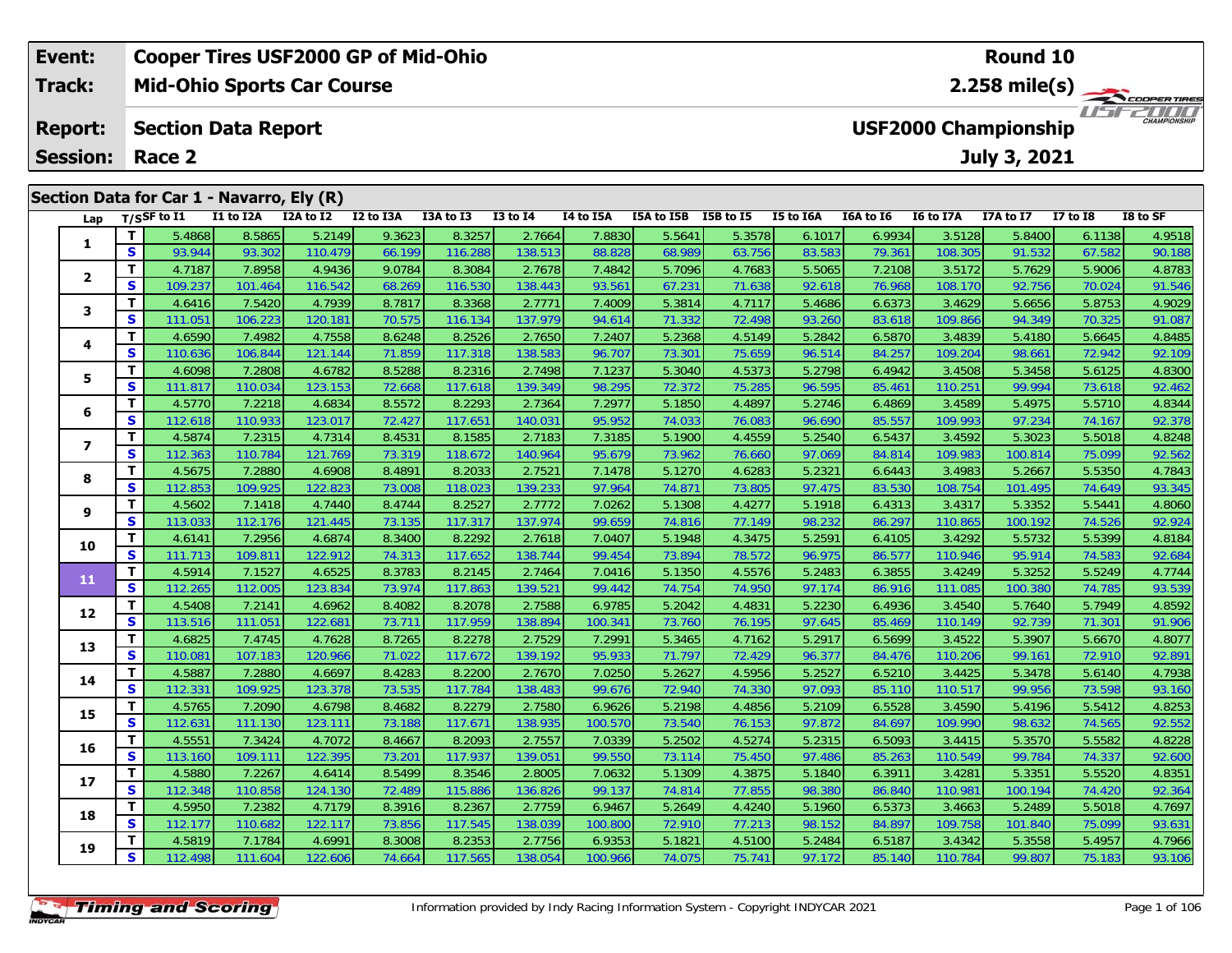| Event:                 | <b>Cooper Tires USF2000 GP of Mid-Ohio</b> | Round 10                                           |
|------------------------|--------------------------------------------|----------------------------------------------------|
| Track:                 | <b>Mid-Ohio Sports Car Course</b>          | $2.258$ mile(s)                                    |
| <b>Report:</b>         | Section Data Report                        | <b>CHAMPIONSHIP</b><br><b>USF2000 Championship</b> |
| <b>Session: Race 2</b> |                                            | July 3, 2021                                       |

|                         |                                                    |                   | Section Data for Car 1 - Navarro, Ely (R) |
|-------------------------|----------------------------------------------------|-------------------|-------------------------------------------|
|                         | Lap T/SLap                                         |                   | PO to SF                                  |
| $\mathbf{1}$            | $\overline{1}$                                     |                   | 92.0610 133.6587                          |
|                         | $\mathbf{s}$                                       | 88.298            | 56.965                                    |
| $\mathbf{2}$            | T<br>$\overline{\mathbf{s}}$                       | 88.4511<br>91.902 |                                           |
|                         | T                                                  | 86.3797           |                                           |
| $\mathbf{3}$            | $\overline{\mathbf{s}}$                            | 94.105            |                                           |
|                         | T                                                  | 84.8339           |                                           |
| 4                       | $\mathbf{s}$                                       | 95.820            |                                           |
|                         | $\mathbf T$                                        | 84.0571           |                                           |
| 5                       | $\overline{\mathbf{s}}$                            | 96.706            |                                           |
| 6                       | $\mathbf T$                                        | 84.1008           |                                           |
|                         | $\overline{\mathbf{s}}$                            | 96.655            |                                           |
| $\overline{\mathbf{z}}$ | $\overline{\mathbf{T}}$                            | 83.7304           |                                           |
|                         | $\overline{\mathbf{s}}$<br>$\overline{\mathsf{T}}$ | 97.083            |                                           |
| 8                       | $\overline{\mathbf{s}}$                            | 83.8546<br>96.939 |                                           |
|                         | $\mathbf T$                                        | 83.2751           |                                           |
| 9                       | S                                                  | 97.614            |                                           |
|                         | T                                                  | 83.5414           |                                           |
| 10                      | $\overline{\mathbf{s}}$                            | 97.303            |                                           |
|                         | T                                                  | 83.1532           |                                           |
| ${\bf 11}$              | $\overline{\mathbf{s}}$                            | 97.757            |                                           |
| 12                      | T                                                  | 84.0804           |                                           |
|                         | $\mathbf{s}$                                       | 96.679            |                                           |
| 13                      | T                                                  | 85.1680           |                                           |
|                         | $\overline{\mathbf{s}}$                            | 95.444            |                                           |
| 14                      | $\mathbf T$                                        | 83.8168           |                                           |
|                         | $\mathbf{s}$<br>T                                  | 96.983            |                                           |
| 15                      | $\overline{\mathbf{s}}$                            | 83.5962<br>97.239 |                                           |
|                         | $\mathbf T$                                        | 83.7682           |                                           |
| 16                      | $\overline{\mathbf{s}}$                            | 97.039            |                                           |
|                         | T                                                  | 83.4681           |                                           |
| ${\bf 17}$              | $\overline{\mathbf{s}}$                            | 97.388            |                                           |
| 18                      | T                                                  | 83.3109           |                                           |
|                         | $\overline{\mathbf{s}}$                            | 97.572            |                                           |
| 19                      | T                                                  | 83.2479           |                                           |
|                         | $\overline{\mathbf{s}}$                            | 97.646            |                                           |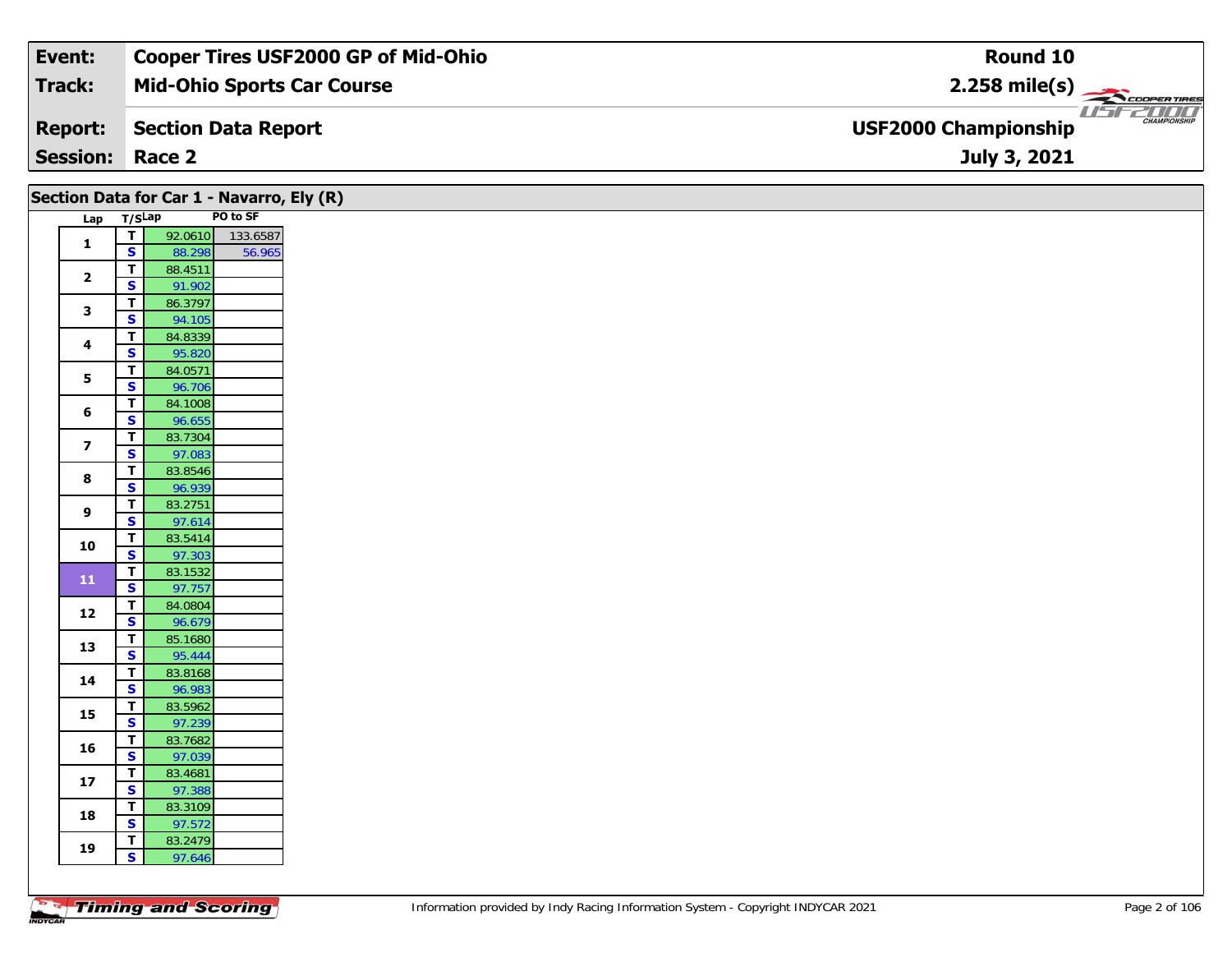| Event:                                    | <b>Cooper Tires USF2000 GP of Mid-Ohio</b> | Round 10                                           |  |  |  |  |  |  |  |  |
|-------------------------------------------|--------------------------------------------|----------------------------------------------------|--|--|--|--|--|--|--|--|
| <b>Track:</b>                             | <b>Mid-Ohio Sports Car Course</b>          | $2.258 \text{ mile(s)}$                            |  |  |  |  |  |  |  |  |
| <b>Report:</b>                            | Section Data Report                        | <b>CHAMPIONSHIP</b><br><b>USF2000 Championship</b> |  |  |  |  |  |  |  |  |
| <b>Session: Race 2</b>                    |                                            | July 3, 2021                                       |  |  |  |  |  |  |  |  |
| Section Data for Car 1 - Navarro, Ely (R) |                                            |                                                    |  |  |  |  |  |  |  |  |

| Lap | $T/S$ SF to I1 | I1 to I2A | I2A to I2 | I2 to I3A | I3A to I3       | <b>I3 to I4</b> | <b>I4 to I5A</b> | I5A to I5B      | I5B to I5 | I5 to I6A | I6A to I6 | I6 to I7A | I7A to I7 | <b>I7 to I8</b> | I8 to SF |
|-----|----------------|-----------|-----------|-----------|-----------------|-----------------|------------------|-----------------|-----------|-----------|-----------|-----------|-----------|-----------------|----------|
| 20  | .5958 <b>I</b> | 2928      | 4.6981    | 8.5052    | 8.2597          | 2.7773          | 7.0384           | 5.2276          | 4.4666    | 5.2174    | 6.5435    | 3.4483    | 5.3751    | 5.5503          | 4.8041   |
|     | 12.158         | '09.853.  | 22.632    |           | 17.218 <b>1</b> | 137.969         | 99.487           | 73.430 <b>I</b> | 76.477    | 97.750    | 84.81     | 110.331   | 99.448    | 74 113          | 92.960   |
|     | 5.4350         | 8.0944    | 5.5259    | 9.5686    | 10.2071         | 1.5054          | 10.9876          | 6.2767          | 5.0621    |           |           |           |           |                 |          |
| 21  | 94.840         | 98.974    | 104.261   | 4.772 I   | 94.854          | 85.049          | 63.729           | .157            | 67.480    |           |           |           |           |                 |          |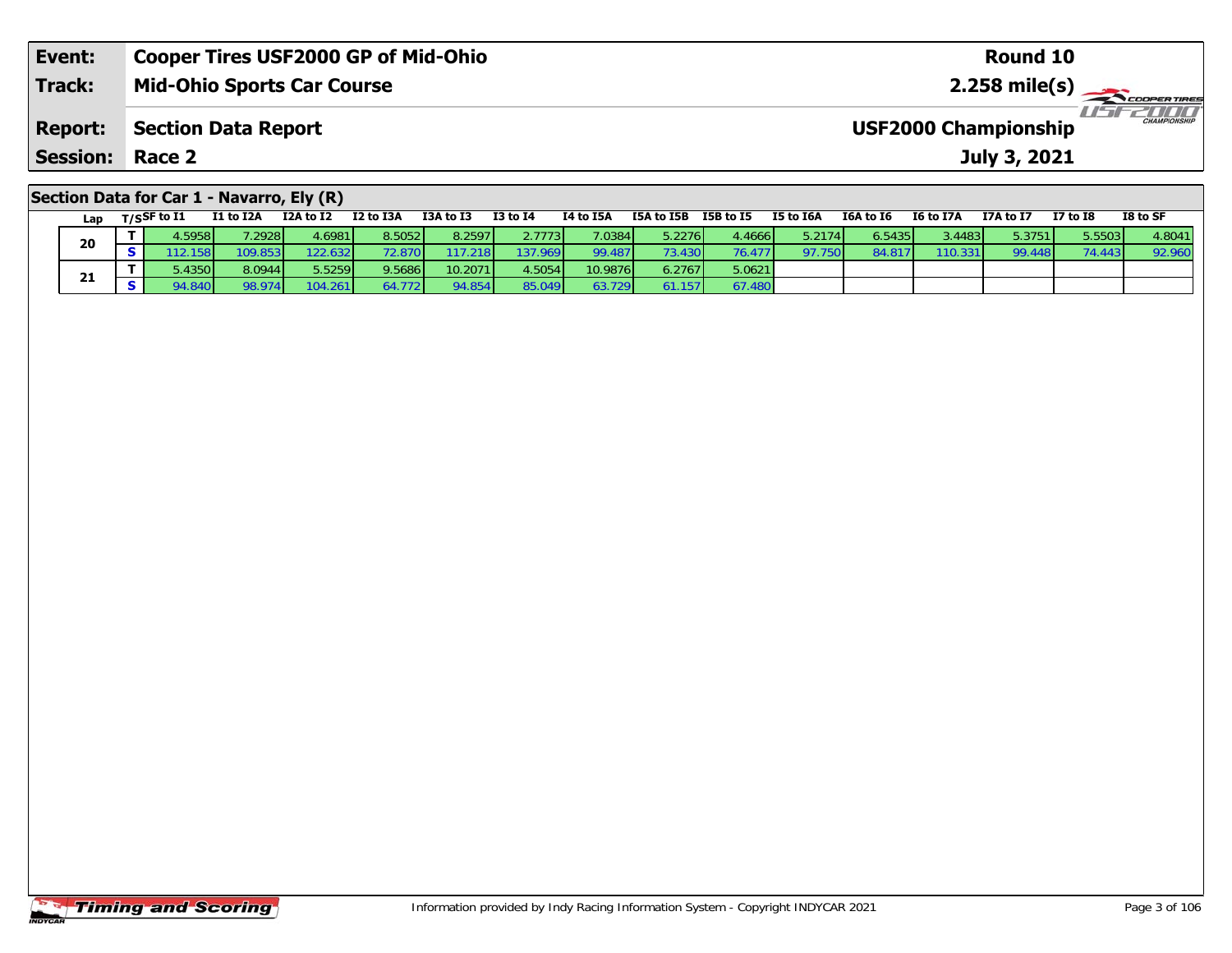| Event:                                                         | <b>Cooper Tires USF2000 GP of Mid-Ohio</b> | Round 10                                           |  |  |  |  |  |  |  |
|----------------------------------------------------------------|--------------------------------------------|----------------------------------------------------|--|--|--|--|--|--|--|
| Track:                                                         | <b>Mid-Ohio Sports Car Course</b>          | $2.258 \text{ mile(s)}$                            |  |  |  |  |  |  |  |
| <b>Report:</b>                                                 | Section Data Report                        | <b>CHAMPIONSHIP</b><br><b>USF2000 Championship</b> |  |  |  |  |  |  |  |
| <b>Session:</b>                                                | Race 2                                     | July 3, 2021                                       |  |  |  |  |  |  |  |
| $0.4$ at $0.4$ $0.4$ $0.4$ $0.4$ $0.4$ $0.4$ $0.4$ $0.4$ $0.4$ |                                            |                                                    |  |  |  |  |  |  |  |

### **Section Data for Car 1 - Navarro, Ely (R)**

| Lap | T/SLap |         | PO to SF |
|-----|--------|---------|----------|
| 20  |        | 83.8002 |          |
|     | S      | 97.002  |          |
| 21  |        |         |          |
|     | S      |         |          |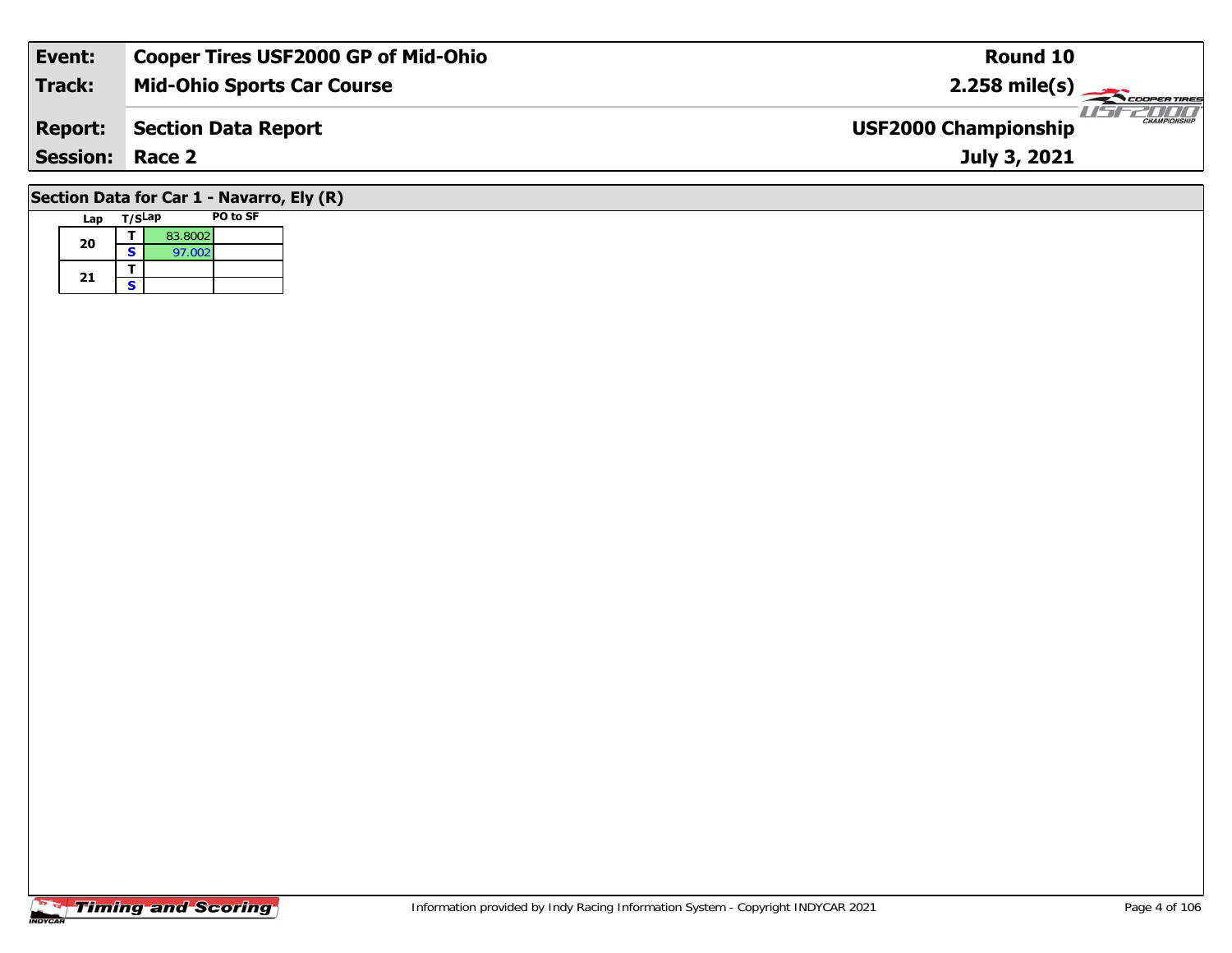### **Event: Cooper Tires USF2000 GP of Mid-Ohio Round 102.258 mile(s) Mid-Ohio Sports Car Course Track:** THE COOPER TIRES **Section Data Report Report: USF2000 Championship July 3, 2021 Session: Race 2 Section Data for Car 10 - Siegel, Nolan Lap T/SSF to I1 I1 to I2A I2A to I2 I2 to I3A I3A to I3 I3 to I4 I4 to I5A I5A to I5B I5B to I5 I5 to I6A I6A to I6 I6 to I7A I7A to I7 I7 to I8 I8 to SF**

| Lap                     |              | T/SSF to I1       | I1 to I2A         | I2A to I2         | I2 to I3A        | I3A to I3         | <b>I3 to I4</b>   | I4 to I5A         | I5A to I5B I5B to I5 |                  | I5 to I6A        | I6A to I6        | I6 to I7A         | I7A to I7         | <b>I7 to I8</b>  | I8 to SF         |
|-------------------------|--------------|-------------------|-------------------|-------------------|------------------|-------------------|-------------------|-------------------|----------------------|------------------|------------------|------------------|-------------------|-------------------|------------------|------------------|
| 1                       | т            | 5.8043            | 8.4609            | 4.9692            | 9.1645           | 8.2958            | 2.7923            | 7.5282            | 5.6520               | 4.8230           | 5.5407           | 6.9000           | 3.5651            | 5.7607            | 5.8892           | 4.9437           |
|                         | S            | 88.806            | 94.687            | 115.941           | 67.628           | 116.707           | 137.228           | 93.014            | 67.916               | 70.825           | 92.046           | 80.435           | 106.716           | 92.792            | 70.159           | 90.335           |
| $\overline{\mathbf{2}}$ | т            | 4.6233            | 7.6448            | 4.8815            | 8.8490           | 8.3896            | 2.8141            | 7.4021            | 5.4562               | 4.7176           | 5.3899           | 6.6350           | 3.5052            | 5.6119            | 5.7773           | 4.8934           |
|                         | S            | 111.491           | 104.795           | 118.024           | 70.039           | 115.403           | 136.165           | 94.598            | 70.354               | 72.408           | 94.621           | 83.647           | 108.540           | 95.252            | 71.518           | 91.264           |
| 3                       | т            | 4.6634            | 7.5846            | 4.8199            | 8.6763           | 8.3174            | 2.7886            | 7.1759            | 5.2360               | 4.6542           | 5.2949           | 6.6119           | 3.5264            | 5.5434            | 5.6933           | 4.9098           |
|                         | S            | 110.532           | 105.627           | 119.533           | 71.433           | 116.404           | 137.410           | 97.580            | 73.312               | 73.394           | 96.319           | 83.940           | 107.888           | 96.429            | 72.573           | 90.959           |
| 4                       | т            | 4.6365            | 7.3821            | 4.7122            | 8.5422           | 8.2542            | 2.7675            | 7.1780            | 5.2128               | 4.6576           | 5.2757           | 6.4485           | 3.4756            | 5.4914            | 5.6363           | 4.8440           |
|                         | S            | 111.173           | 108.524           | 122.265           | 72.554           | 117.296           | 138.458           | 97.552            | 73.639               | 73.341           | 96.670           | 86.067           | 109.464           | 97.342            | 73.307           | 92.195           |
| 5                       | т            | 4.5959            | 7.3337            | 4.6755            | 8.4493           | 8.2516            | 2.7650            | 7.1395            | 5.1790               | 4.5062           | 5.2466           | 6.4480           | 3.4683            | 5.3414            | 5.6066           | 4.8178           |
|                         | S            | 112.155           | 109.240           | 123.225           | 73.352           | 117.333           | 138.583           | 98.078            | 74.119               | 75.805           | 97.206           | 86.073           | 109.695           | 100.076           | 73.696           | 92.696           |
| 6                       | T            | 4.5569            | 7.2693            | 4.6665            | 8.4826           | 8.2187            | 2.7477            | 7.1030            | 5.1591               | 4.4767           | 5.2402           | 6.3834           | 3.4580            | 5.3288            | 5.5457           | 4.8215           |
|                         | S            | 113.115           | 110.208           | 123.462           | 73.064           | 117.802           | 139.455           | 98.582            | 74.405               | 76.304           | 97.325           | 86.944           | 110.022           | 100.313           | 74.505           | 92.625           |
| $\overline{\mathbf{z}}$ | T            | 4.5553            | 7.1830            | 4.6970            | 8.4935           | 8.2438            | 2.7581            | 6.9845            | 5.0938               | 4.4520           | 5.2394           | 6.3855           | 3.4521            | 5.3824            | 5.5399           | 4.7972           |
|                         | S            | 113.155           | 111.532           | 122.660           | 72.970           | 117.444           | 138.930           | 100.254           | 75.359               | 76.728           | 97.339           | 86.916           | 110.210           | 99.314            | 74.583           | 93.094           |
| 8                       | т            | 4.5447            | 7.2191            | 4.6376            | 8.3837           | 8.2465            | 2.7588            | 7.0166            | 5.1658               | 4.4886           | 5.2287           | 6.4454           | 3.4897            | 5.3249            | 5.5755           | 4.8284           |
|                         | S            | 113.419           | 110.975           | 124.232           | 73.926           | 117.405           | 138.894           | 99.796            | 74.309               | 76.102           | 97.539           | 86.108           | 109.022           | 100.386           | 74.107           | 92.493           |
| 9                       | т            | 4.5568            | 7.2343            | 4.6367            | 8.4369           | 8.2510            | 2.7625            | 7.0214            | 5.1199               | 4.4861           | 5.2408           | 6.3836           | 3.4885            | 5.2960            | 5.5477           | 4.8109           |
|                         | S            | 113.118           | 110.741           | 124.256           | 73.460           | 117.341           | 138.708           | 99.728            | 74.975               | 76.144           | 97.313           | 86.942           | 109.060           | 100.934           | 74.478           | 92.829           |
| 10                      | т            | 4.5725            | 7.2366            | 4.6730            | 8.4484           | 8.2421            | 2.7623            | 6.9306            | 5.1001               | 4.4200           | 5.2346           | 6.3718           | 3.4409            | 5.3164            | 5.6429           | 4.8157           |
|                         | S            | 112.729           | 110.706           | 123.290           | 73.360           | 117.468           | 138.718           | 101.034           | 75.266               | 77.283           | 97.429           | 87.103           | 110.568           | 100.547           | 73.222           | 92.736           |
| 11                      | т            | 4.5528            | 7.2254            | 4.6539            | 8.3775           | 8.2543            | 2.7699            | 6.9247            | 5.1353               | 4.4364           | 5.2557           | 6.3551           | 3.4694            | 5.2360            | 5.5792           | 4.7987           |
|                         | $\mathbf{s}$ | 113.217           | 110.878           | 123.796           | 73.981           | 117.294           | 138.338           | 101.120           | 74.750               | 76.997           | 97.038           | 87.331           | 109.660           | 102.090           | 74.058           | 93.065           |
| 12                      | т            | 4.5541            | 7.2185            | 4.6718            | 8.4354           | 8.2757            | 2.7808            | 7.1123            | 5.1461               | 4.4844           | 5.2475           | 6.3890           | 3.4848            | 5.2706            | 5.5065           | 4.8033           |
|                         | S            | 113.185           | 110.984           | 123.322           | 73.473           | 116.991           | 137.796           | 98.453            | 74.593               | 76.173           | 97.189           | 86.868           | 109.175           | 101.420           | 75.035           | 92.976           |
| 13                      | т            | 4.5672            | 7.2416            | 4.6632            | 8.2834           | 8.2926            | 2.7956            | 6.9072            | 5.1266               | 4.4181           | 5.2150           | 6.3006           | 3.4728            | 5.2564            | 5.5390           | 4.8489           |
|                         | S            | 112.860           | 110.630           | 123.550           | 74.821           | 116.753           | 137.066           | 101.376           | 74.877               | 77.316           | 97.795           | 88.087           | 109.553           | 101.694           | 74.595           | 92.101           |
| 14                      | т            | 4.5713            | 7.2224            | 4.6670            | 8.3315           | 8.2693            | 2.7850            | 6.9307            | 5.1227               | 4.4131           | 5.2314           | 6.3436           | 3.4758            | 5.2856            | 5.4334           | 4.7950           |
|                         | S            | 112.759           | 110.924           | 123.449           | 74.389           | 117.081           | 137.588           | 101.033           | 74.934               | 77.404           | 97.488           | 87.490           | 109.458           | 101.132           | 76.045           | 93.137           |
| 15                      | т<br>S       | 4.5416            | 7.2494            | 4.6674            | 8.3394           | 8.2364            | 2.7741            | 6.9263            | 5.0843               | 4.3837           | 5.2481           | 6.3613           | 3.4648            | 5.2544            | 5.5143           | 4.7903           |
|                         | т            | 113.496           | 110.511           | 123.438           | 74.319           | 117.549           | 138.128           | 101.097           | 75.500               | 77.923           | 97.178           | 87.246           | 109.806           | 101.733           | 74.929           | 93.228           |
| 16                      | S            | 4.5339<br>113.689 | 7.2412<br>110.636 | 4.6401<br>124.165 | 8.3455<br>74.264 | 8.2404<br>117.492 | 2.7628<br>138.693 | 6.9540<br>100.694 | 5.1367<br>74.730     | 4.4875<br>76.121 | 5.2354<br>97.414 | 6.3209<br>87.804 | 3.4584<br>110.009 | 5.2904<br>101.041 | 5.4927<br>75.224 | 4.7862<br>93.308 |
|                         | т            | 4.5413            | 7.2571            | 4.6846            | 8.3666           | 8.2502            | 2.7775            | 6.9008            | 5.1559               | 4.3962           | 5.2522           | 6.3426           | 3.4666            | 5.3081            | 5.4755           | 4.8359           |
| 17                      | S            | 113.504           | 110.393           | 122.985           | 74.077           | 117.353           | 137.959           | 101.470           | 74.451               | 77.701           | 97.102           | 87.504           | 109.749           | 100.704           | 75.460           | 92.349           |
|                         | т            | 4.5604            | 7.2440            | 4.7111            | 8.3245           | 8.2212            | 2.7696            | 6.9365            | 5.1087               | 4.4070           | 5.2363           | 6.3200           | 3.4547            | 5.2900            | 5.6093           | 4.7844           |
| 18                      | S            | 113.028           | 110.593           | 122.293           | 74.452           | 117.766           | 138.353           | 100.948           | 75.139               | 77.511           | 97.397           | 87.816           | 110.127           | 101.048           | 73.660           | 93.343           |
|                         | т            | 4.5424            | 7.3437            | 4.8580            | 8.6999           | 8.1585            | 2.7512            | 7.1619            | 5.2268               | 4.6470           | 5.2765           | 6.4575           | 3.5033            | 5.3462            | 5.4948           | 4.7794           |
| 19                      | S            | 113.476           | 109.092           |                   | 71.239           | 118.672           |                   | 97.771            | 73.441               | 73.508           | 96.655           | 85.947           | 108.599           | 99.986            | 75.195           | 93.441           |
|                         |              |                   |                   | 118.595           |                  |                   | 139.278           |                   |                      |                  |                  |                  |                   |                   |                  |                  |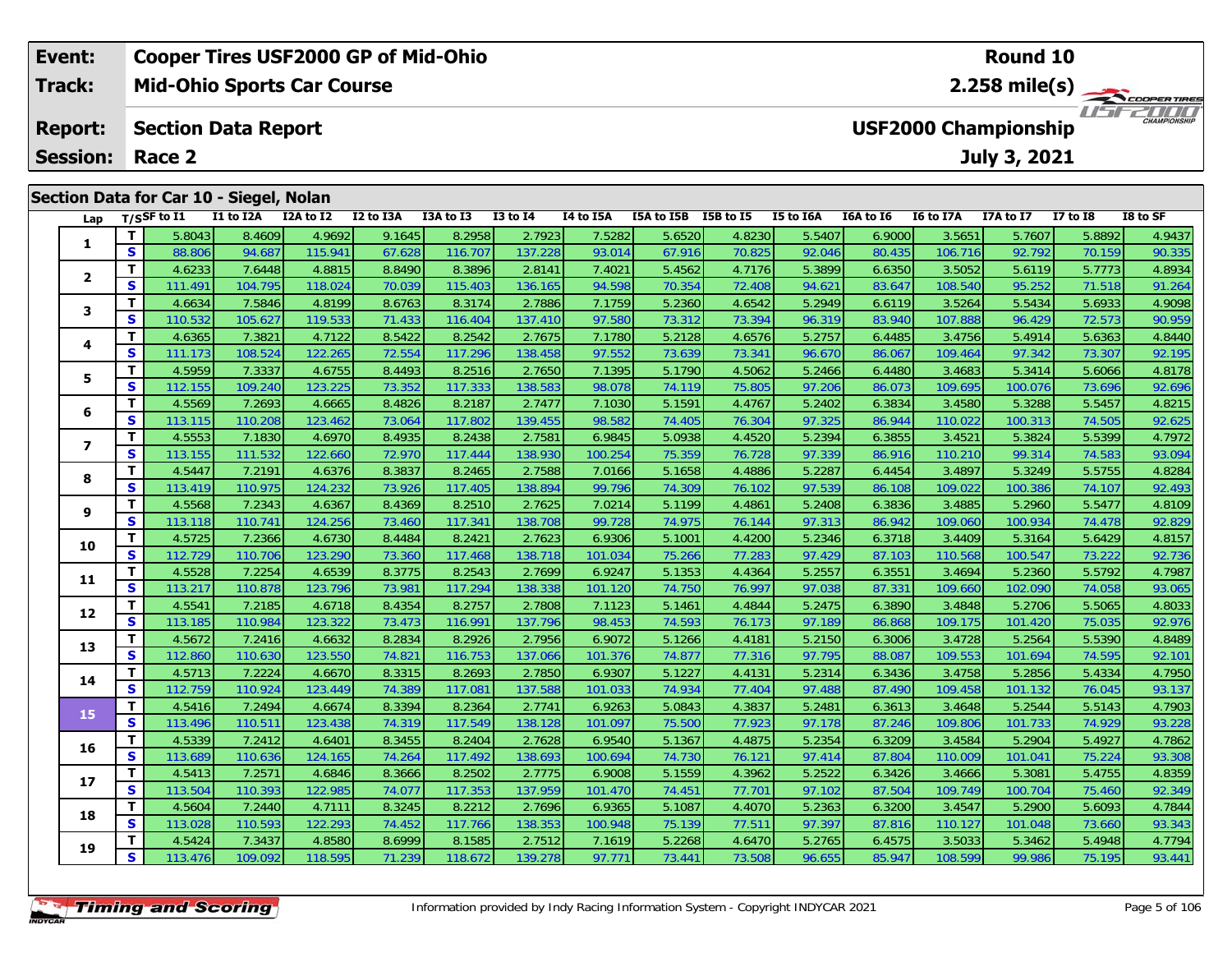| Event:                 | <b>Cooper Tires USF2000 GP of Mid-Ohio</b> | Round 10                                           |
|------------------------|--------------------------------------------|----------------------------------------------------|
| Track:                 | <b>Mid-Ohio Sports Car Course</b>          | $2.258$ mile(s)                                    |
| <b>Report:</b>         | Section Data Report                        | <b>CHAMPIONSHIP</b><br><b>USF2000 Championship</b> |
| <b>Session: Race 2</b> |                                            | July 3, 2021                                       |

|                         |                                                    | Section Data for Car 10 - Siegel, Nolan |  |
|-------------------------|----------------------------------------------------|-----------------------------------------|--|
|                         | Lap T/SLap                                         | PO to SF                                |  |
| $\mathbf{1}$            | $\overline{\mathsf{T}}$                            | 90.0896<br>164.3662                     |  |
|                         | $\mathsf{s}$                                       | 46.323<br>90.230                        |  |
| $\mathbf{2}$            | $\overline{\mathbf{r}}$                            | 86.5909                                 |  |
|                         | $\mathbf{s}$                                       | 93.876                                  |  |
| $\mathbf{3}$            | T                                                  | 85.4960                                 |  |
|                         | $\mathbf{s}$                                       | 95.078                                  |  |
| 4                       | $\mathbf T$                                        | 84.5146                                 |  |
|                         | $\overline{\mathbf{s}}$<br>$\overline{\mathbf{I}}$ | 96.182                                  |  |
| 5                       | $\overline{\mathbf{s}}$                            | 83.8244<br>96.974                       |  |
|                         | $\mathbf{T}$                                       | 83.4581                                 |  |
| 6                       | $\mathbf{s}$                                       | 97.400                                  |  |
|                         | $\mathbf T$                                        | 83.2575                                 |  |
| $\overline{\mathbf{z}}$ | $\mathbf{s}$                                       | 97.634                                  |  |
|                         | $\overline{\mathbf{T}}$                            | 83.3540                                 |  |
| 8                       | $\overline{\mathbf{s}}$                            | 97.521                                  |  |
| 9                       | $\overline{t}$                                     | 83.2731                                 |  |
|                         | S                                                  | 97.616                                  |  |
| 10                      | $\mathbf T$                                        | 83.2079                                 |  |
|                         | $\overline{\mathbf{s}}$                            | 97.693                                  |  |
| $11$                    | T                                                  | 83.0243                                 |  |
|                         | $\overline{\mathbf{s}}$<br>$\overline{\mathsf{r}}$ | 97.909                                  |  |
| $12$                    | S                                                  | 83.3808<br>97.490                       |  |
|                         | $\mathbf T$                                        | 82.9282                                 |  |
| 13                      | $\overline{\mathbf{s}}$                            | 98.022                                  |  |
|                         | $\overline{\mathbf{r}}$                            | 82.8778                                 |  |
| 14                      | $\mathsf{s}$                                       | 98.082                                  |  |
|                         | $\overline{f}$                                     | 82.8358                                 |  |
| 15                      | $\overline{\mathbf{s}}$                            | 98.131                                  |  |
| 16                      | $\mathbf T$                                        | 82.9261                                 |  |
|                         | $\mathbf{s}$                                       | 98.025                                  |  |
| $17$                    | $\mathbf T$                                        | 83.0111                                 |  |
|                         | $\mathbf{s}$                                       | 97.924                                  |  |
| 18                      | $\mathbf T$                                        | 82.9777                                 |  |
|                         | $\overline{\mathbf{s}}$                            | 97.964                                  |  |
| 19                      | T.<br>S                                            | 84.2471                                 |  |
|                         |                                                    | 96.488                                  |  |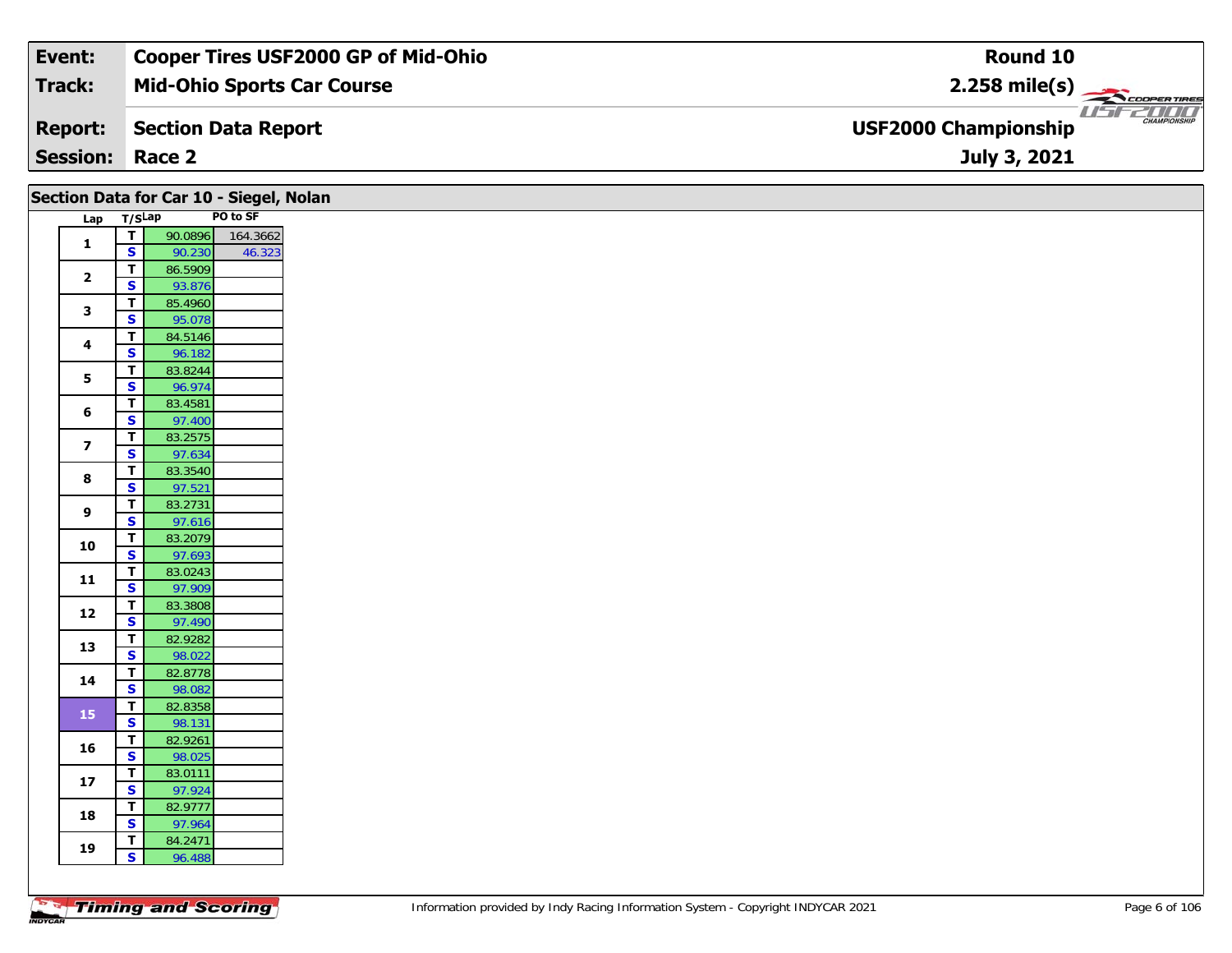| Event:                                  | <b>Cooper Tires USF2000 GP of Mid-Ohio</b> | Round 10                                           |  |  |  |  |  |  |  |
|-----------------------------------------|--------------------------------------------|----------------------------------------------------|--|--|--|--|--|--|--|
| <b>Track:</b>                           | <b>Mid-Ohio Sports Car Course</b>          |                                                    |  |  |  |  |  |  |  |
| <b>Report:</b>                          | Section Data Report                        | <b>CHAMPIONSHIP</b><br><b>USF2000 Championship</b> |  |  |  |  |  |  |  |
| <b>Session: Race 2</b>                  |                                            | July 3, 2021                                       |  |  |  |  |  |  |  |
| Section Data for Car 10 - Siegel, Nolan |                                            |                                                    |  |  |  |  |  |  |  |

| Lan | $T/S$ SF to $I1$ | I1 to I2A        | I2A to I2 | I2 to I3A | I3A to I3 | <b>I3 to I4</b> | I4 to I5A        | I5A to I5B | I5B to I5       | I5 to I6A | I6A to I6      | <b>I6 to I7A</b> | I7A to I7 | <b>I7 to I8</b> | I8 to SF |
|-----|------------------|------------------|-----------|-----------|-----------|-----------------|------------------|------------|-----------------|-----------|----------------|------------------|-----------|-----------------|----------|
| 20  | 4.5773V          | 7.2919           | 4.7238l   | 8.3283    | 8.3039    | 2.8093          | 6.9158           | 5.1536     | 4.3765          | 5.2327    | 6.3037         | 3.4579           | 5.3052    | 5.4819          | 4.7837   |
|     | .611             | 109.867 <b>1</b> | 121.965   | 74.418    | 116.594   | 136.398         | 101.250 <b>1</b> | 74.485     | 78.051          | 97.464    | 88.044         | 110.025          | 100.759   | 75.372          | 93.357   |
|     | 4.6943           | 8.3392           | 8.4322    | 11.5110   | 8.5779    | 2.9051          | 9.4567           | 6.7193     | 1.7490 <b>l</b> | 5.8067    | 7.4059         | 3.9169           |           |                 |          |
| 21  | 109.804          | 96.069           | 68.326    | 53.842    | 112.869   | 131.900         | 74.046           | 57.129     | 71.929          | 87.830    | <b>74 9401</b> | 97.132           |           |                 |          |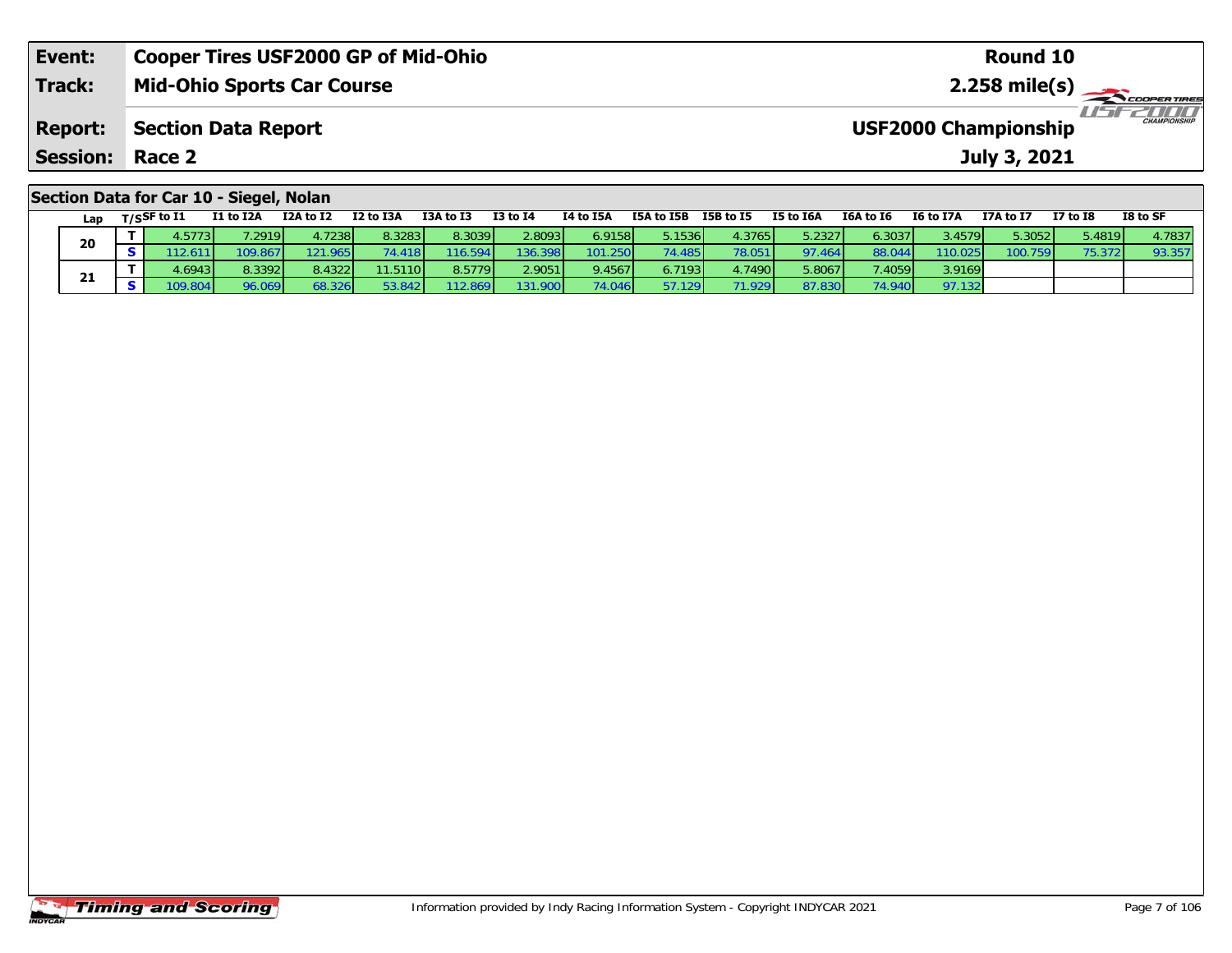| Event:                                  | <b>Cooper Tires USF2000 GP of Mid-Ohio</b> | Round 10                                           |  |  |  |  |  |  |  |
|-----------------------------------------|--------------------------------------------|----------------------------------------------------|--|--|--|--|--|--|--|
| <b>Track:</b>                           | <b>Mid-Ohio Sports Car Course</b>          | $2.258$ mile(s)                                    |  |  |  |  |  |  |  |
| <b>Report:</b>                          | <b>Section Data Report</b>                 | <b>CHAMPIONSHIP</b><br><b>USF2000 Championship</b> |  |  |  |  |  |  |  |
| <b>Session:</b>                         | Race 2                                     | July 3, 2021                                       |  |  |  |  |  |  |  |
| Section Data for Car 10 - Siegel, Nolan |                                            |                                                    |  |  |  |  |  |  |  |

## **Timing and Scoring**

**Lap T/SLap PO to SF** 

**<sup>T</sup>** 83.0455 **<sup>S</sup>** 97.884

**20**

21  $\frac{1}{s}$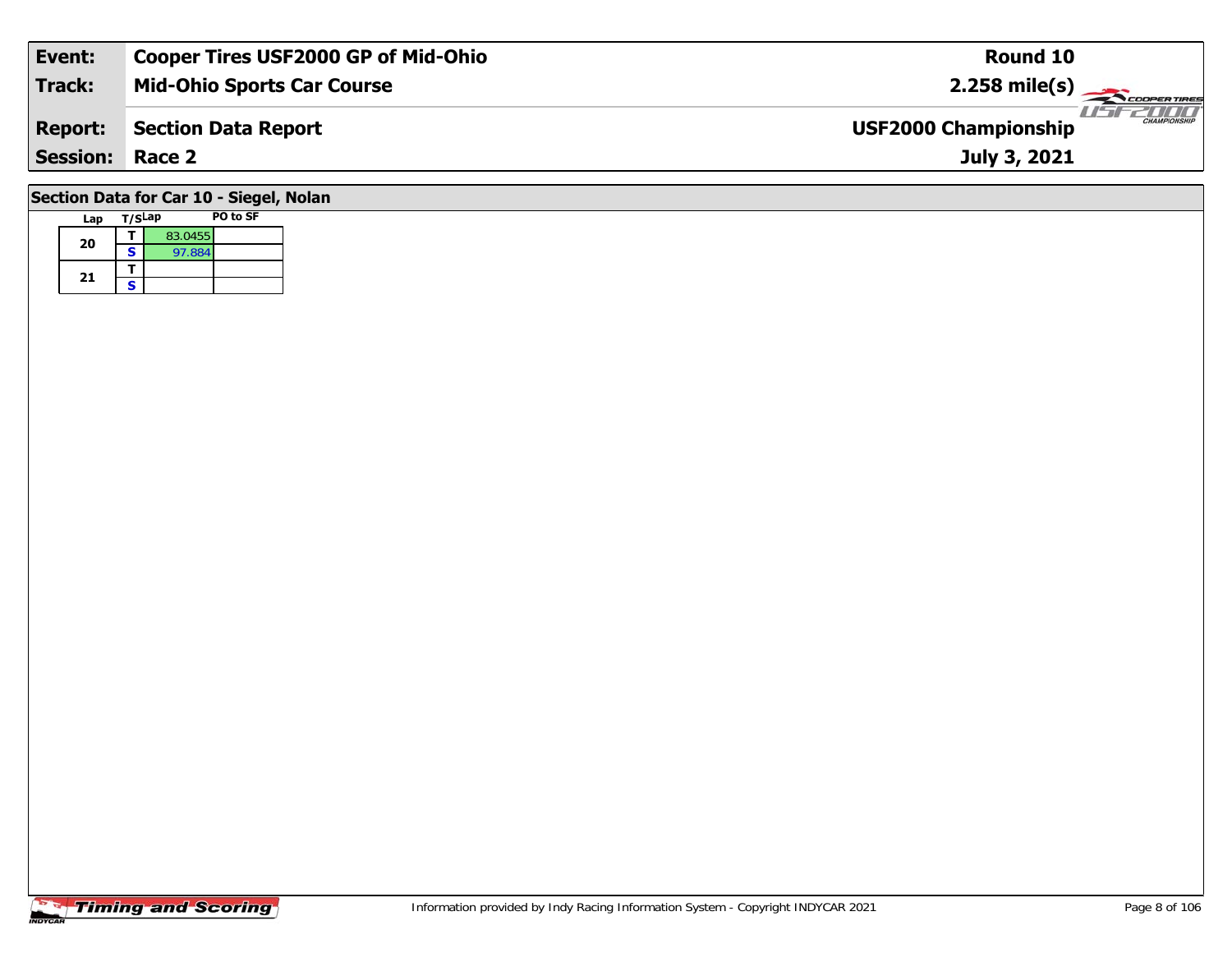|                                                                           | <b>Cooper Tires USF2000 GP of Mid-Ohio</b><br><b>Round 10</b><br>Event: |    |                       |           |                                              |           |           |                 |                                   |            |                                             |           |                             |                  |                  |            |          |
|---------------------------------------------------------------------------|-------------------------------------------------------------------------|----|-----------------------|-----------|----------------------------------------------|-----------|-----------|-----------------|-----------------------------------|------------|---------------------------------------------|-----------|-----------------------------|------------------|------------------|------------|----------|
|                                                                           | <b>Track:</b>                                                           |    |                       |           | <b>Mid-Ohio Sports Car Course</b>            |           |           |                 | 2.258 mile(s) $-$<br>COOPER TIRES |            |                                             |           |                             |                  |                  |            |          |
| <b>Section Data Report</b><br><b>Report:</b><br><b>Session:</b><br>Race 2 |                                                                         |    |                       |           |                                              |           |           |                 |                                   |            | <b>USF2000 Championship</b><br>July 3, 2021 |           | 2000<br><b>CHAMPIONSHIP</b> |                  |                  |            |          |
|                                                                           |                                                                         |    |                       |           | Section Data for Car 11 - Campbell, Prescott |           |           |                 |                                   |            |                                             |           |                             |                  |                  |            |          |
|                                                                           | Lap                                                                     |    | $_{\rm T/SS}$ F to I1 | I1 to I2A | I2A to I2                                    | I2 to I3A | I3A to I3 | <b>I3 to I4</b> | I4 to I5A                         | I5A to I5B | I5B to I5                                   | I5 to I6A | I6A to I6                   | <b>I6 to I7A</b> | <b>I7A to I7</b> | I7 to $I8$ | I8 to SF |
|                                                                           |                                                                         |    | 5.6783                | 8.6501    | 5.1333                                       | 9.1546    | 8.2685    | 2.7400          | 7.7141                            | 5.6829     | 4.9927                                      | 5.6859    | 7.1358                      | 3.5952           | 5.9699           | 5.7772     | 4.7837   |
|                                                                           |                                                                         | S. | 90.776                | 92.616    | 112.235                                      | 67.701    | 117.093   | 139.847         | 90.7721                           | 67.547     | 68.418                                      | 89.696    | 77.7771                     | 105.823          | 89.540           | 71.519     | 93.357   |

| $\overline{2}$   | т            | 4.5398  | 7.9233  | 4.8581  | 8.7331 | 8.3398  | 2.8009  | 7.2570  | 5.4062 | 4.6468 | 5.3216 | 6.5547 | 3.4733  | 5.5741  | 5.7643 | 4.8116 |
|------------------|--------------|---------|---------|---------|--------|---------|---------|---------|--------|--------|--------|--------|---------|---------|--------|--------|
|                  | S            | 113.541 | 101.111 | 118.593 | 70.968 | 116.092 | 136.807 | 96.490  | 71.004 | 73.511 | 95.836 | 84.672 | 109.537 | 95.898  | 71.679 | 92.815 |
| 3                | T            | 4.5415  | 7.4985  | 4.7497  | 8.9365 | 8.2171  | 2.7459  | 7.4179  | 5.3213 | 4.7166 | 5.2481 | 7.0865 | 3.6024  | 5.6574  | 5.6852 | 4.8592 |
|                  | S            | 113.499 | 106.840 | 121.300 | 69.353 | 117.825 | 139.547 | 94.397  | 72.137 | 72.423 | 97.178 | 78.318 | 105.611 | 94.486  | 72.677 | 91.906 |
| 4                | т            | 4.5975  | 7.3670  | 4.7108  | 8.5490 | 8.2272  | 2.7748  | 7.1542  | 5.1907 | 4.6199 | 5.2765 | 6.4472 | 3.4507  | 5.3843  | 5.6725 | 4.7894 |
|                  | S            | 112.116 | 108.747 | 122.301 | 72.497 | 117.681 | 138.093 | 97.876  | 73.952 | 73.939 | 96.655 | 86.084 | 110.254 | 99.279  | 72.839 | 93.246 |
| 5                | т            | 4.5764  | 7.4790  | 4.7399  | 8.5777 | 8.2472  | 2.7770  | 7.1086  | 5.2249 | 4.5381 | 5.2173 | 6.4974 | 3.4683  | 5.4116  | 5.5269 | 4.8078 |
|                  | S            | 112.633 | 107.118 | 121.550 | 72.254 | 117.395 | 137.984 | 98.504  | 73.468 | 75.272 | 97.752 | 85.419 | 109.695 | 98.778  | 74.758 | 92.889 |
| 6                | т            | 4.5537  | 7.3575  | 4.6961  | 8.5442 | 8.2312  | 2.7722  | 7.0203  | 5.1961 | 4.4150 | 5.2008 | 6.4156 | 3.4626  | 5.3194  | 5.4804 | 4.7721 |
|                  | S            | 113.195 | 108.887 | 122.684 | 72.537 | 117.623 | 138.223 | 99.743  | 73.875 | 77.371 | 98.062 | 86.508 | 109.875 | 100.490 | 75.393 | 93.584 |
| $\boldsymbol{7}$ | T            | 4.5291  | 7.2964  | 4.6416  | 8.4439 | 8.2113  | 2.7540  | 6.9339  | 5.1837 | 4.4344 | 5.1950 | 6.4929 | 3.4687  | 5.3331  | 5.5367 | 4.7796 |
|                  | S            | 113.809 | 109.799 | 124.125 | 73.399 | 117.908 | 139.136 | 100.986 | 74.052 | 77.032 | 98.171 | 85.478 | 109.682 | 100.232 | 74.626 | 93.437 |
| 8                | т            | 4.5460  | 7.3572  | 4.6761  | 8.4415 | 8.1967  | 2.7566  | 6.9952  | 5.1698 | 4.4095 | 5.1885 | 6.4687 | 3.4770  | 5.3609  | 5.5177 | 4.7468 |
|                  | S            | 113.386 | 108.891 | 123.209 | 73.420 | 118.118 | 139.005 | 100.101 | 74.251 | 77.467 | 98.294 | 85.798 | 109.420 | 99.712  | 74.883 | 94.083 |
| 9                | т            | 4.5283  | 7.3778  | 4.6710  | 8.4445 | 8.2221  | 2.7615  | 7.0847  | 5.1160 | 4.3882 | 5.1905 | 6.4503 | 3.4760  | 5.3531  | 5.4578 | 4.8022 |
|                  | $\mathbf s$  | 113.830 | 108.587 | 123.343 | 73.394 | 117.754 | 138.759 | 98.837  | 75.032 | 77.843 | 98.256 | 86.043 | 109.452 | 99.857  | 75.705 | 92.997 |
| 10               | т            | 4.5657  | 7.3026  | 4.6261  | 8.4377 | 8.1825  | 2.7433  | 7.0672  | 5.1735 | 4.4744 | 5.2095 | 6.4543 | 3.4655  | 5.3970  | 5.4848 | 4.7883 |
|                  | S            | 112.897 | 109.706 | 124.540 | 73.453 | 118.323 | 139.679 | 99.081  | 74.198 | 76.343 | 97.898 | 85.989 | 109.783 | 99.045  | 75.332 | 93.267 |
| 11               | т            | 4.5414  | 7.2913  | 4.6341  | 8.3784 | 8.1841  | 2.7528  | 6.9898  | 5.1968 | 4.3954 | 5.2080 | 6.4197 | 3.4579  | 5.3069  | 5.5003 | 4.7567 |
|                  | S            | 113.501 | 109.876 | 124.325 | 73.973 | 118.300 | 139.197 | 100.178 | 73.865 | 77.716 | 97.926 | 86.453 | 110.025 | 100.726 | 75.120 | 93.887 |
| 12               | т            | 4.5327  | 7.3164  | 4.6345  | 8.4447 | 8.1413  | 2.7265  | 7.0629  | 5.2032 | 4.4239 | 5.1703 | 6.4227 | 3.4746  | 5.3249  | 5.5218 | 4.7701 |
|                  | S            | 113.719 | 109.499 | 124.315 | 73.392 | 118.922 | 140.540 | 99.142  | 73.775 | 77.215 | 98.640 | 86.412 | 109.496 | 100.386 | 74.827 | 93.623 |
| 13               | т            | 4.5376  | 7.4134  | 4.7132  | 8.5785 | 8.2655  | 2.7812  | 7.0703  | 5.3078 | 4.6335 | 5.3707 | 6.3449 | 3.4539  | 5.2688  | 5.4043 | 4.7575 |
|                  | $\mathbf{s}$ | 113.596 | 108.066 | 122.239 | 72.247 | 117.135 | 137.776 | 99.038  | 72.321 | 73.722 | 94.960 | 87.472 | 110.152 | 101.455 | 76.454 | 93.871 |
| 14               | $\mathbf T$  | 4.5572  | 7.2825  | 4.6633  | 8.3389 | 8.2490  | 2.7902  | 6.9368  | 5.1610 | 4.3857 | 5.1812 | 6.3421 | 3.4634  | 5.2706  | 5.4300 | 4.7526 |
|                  | S            | 113.108 | 110.008 | 123.547 | 74.323 | 117.370 | 137.331 | 100.944 | 74.378 | 77.887 | 98.433 | 87.510 | 109.850 | 101.420 | 76.092 | 93.968 |
| 15               | т            | 4.5313  | 7.2985  | 4.6386  | 8.3396 | 8.2002  | 2.7570  | 6.8948  | 5.1203 | 4.4671 | 5.1792 | 6.4227 | 3.4608  | 5.3712  | 5.4939 | 4.7491 |
|                  | S            | 113.754 | 109.767 | 124.205 | 74.317 | 118.068 | 138.985 | 101.559 | 74.969 | 76.468 | 98.471 | 86.412 | 109.933 | 99.521  | 75.207 | 94.037 |
| 16               | т            | 4.5272  | 7.2888  | 4.6288  | 8.3102 | 8.1857  | 2.7488  | 6.9318  | 5.1949 | 4.3818 | 5.2065 | 6.3984 | 3.4841  | 5.3055  | 5.5046 | 4.7590 |
|                  | $\mathbf{s}$ | 113.857 | 109.913 | 124.468 | 74.580 | 118.277 | 139.400 | 101.017 | 73.892 | 77.957 | 97.954 | 86.740 | 109.197 | 100.753 | 75.061 | 93.841 |
| 17               | т            | 4.5211  | 7.2714  | 4.6392  | 8.4041 | 8.1783  | 2.7487  | 6.8991  | 5.2146 | 4.3720 | 5.2076 | 6.3659 | 3.4409  | 5.3620  | 5.4741 | 4.7557 |
|                  | S            | 114.011 | 110.176 | 124.189 | 73.746 | 118.384 | 139.405 | 101.495 | 73.613 | 78.131 | 97.934 | 87.183 | 110.568 | 99.691  | 75.479 | 93.906 |
| 18               | т            | 4.5214  | 7.3385  | 4.6606  | 8.4241 | 8.1986  | 2.7566  | 6.9683  | 5.2405 | 4.3860 | 5.1859 | 6.3523 | 3.4622  | 5.3059  | 5.4987 | 4.7430 |
|                  | S            | 114.003 | 109.169 | 123.618 | 73.571 | 118.091 | 139.005 | 100.488 | 73.249 | 77.882 | 98.344 | 87.370 | 109.888 | 100.745 | 75.142 | 94.158 |
| 19               | т            | 4.5381  | 7.3032  | 4.6650  | 8.3425 | 8.2109  | 2.7700  | 6.9806  | 5.2307 | 4.4257 | 5.1938 | 6.4400 | 3.4526  | 5.6086  | 5.9905 | 4.8561 |
|                  | S            | 113.584 | 109.697 | 123.502 | 74.291 | 117.914 | 138.333 | 100.310 | 73.387 | 77.183 | 98.194 | 86.180 | 110.194 | 95.308  | 68.973 | 91.965 |
|                  |              |         |         |         |        |         |         |         |        |        |        |        |         |         |        |        |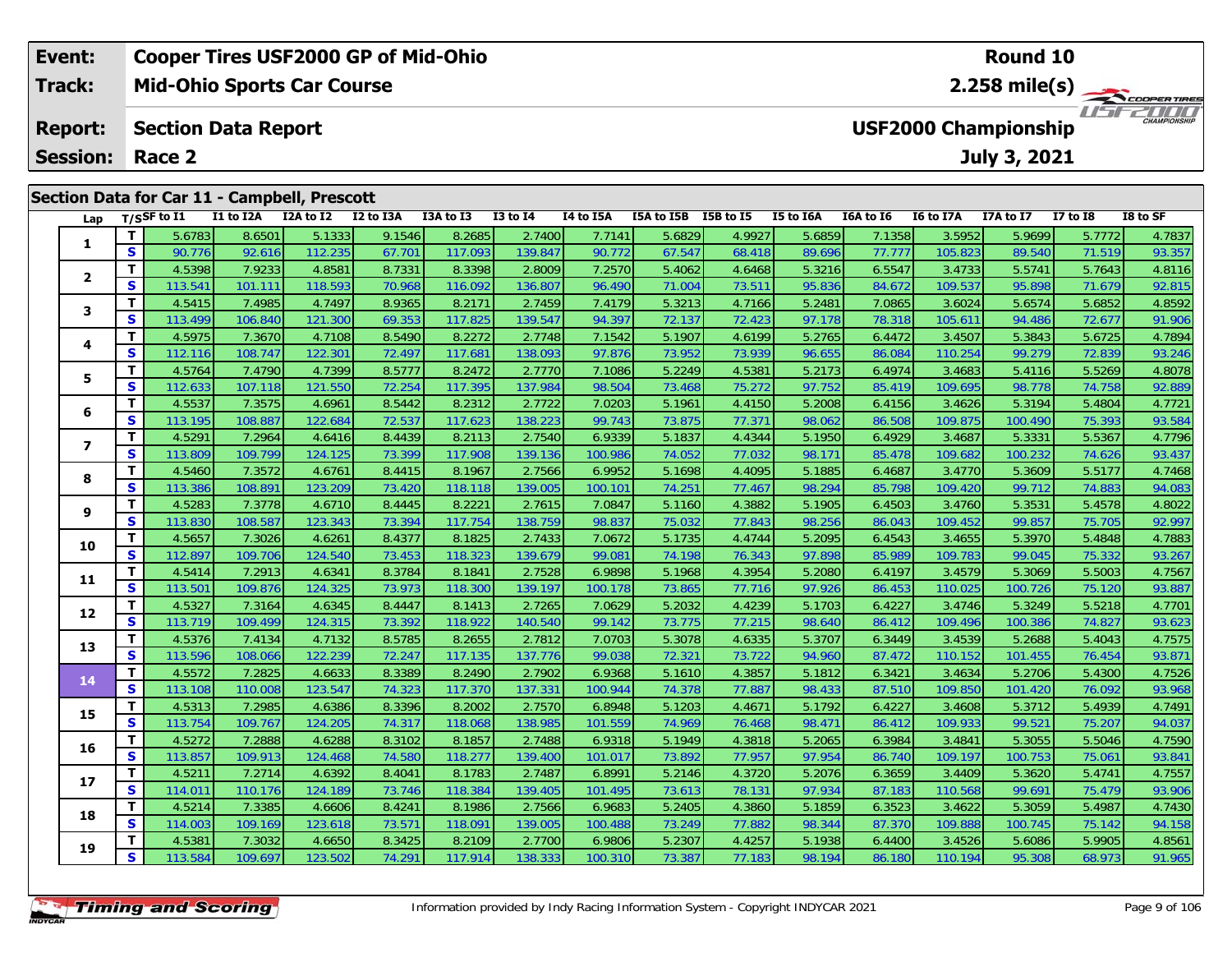| Event:                 | <b>Cooper Tires USF2000 GP of Mid-Ohio</b> | Round 10                                                      |
|------------------------|--------------------------------------------|---------------------------------------------------------------|
| Track:                 | <b>Mid-Ohio Sports Car Course</b>          | $2.258$ mile(s)                                               |
| <b>Report:</b>         | Section Data Report                        | USFZDOO<br><b>CHAMPIONSHIP</b><br><b>USF2000 Championship</b> |
| <b>Session: Race 2</b> |                                            | July 3, 2021                                                  |

|                         |                                                    |                   |          | Section Data for Car 11 - Campbell, Prescott |
|-------------------------|----------------------------------------------------|-------------------|----------|----------------------------------------------|
| Lap T/SLap              |                                                    |                   | PO to SF |                                              |
| $\mathbf{1}$            | $\overline{t}$                                     | 90.9622           | 150.3009 |                                              |
|                         | $\overline{\mathbf{s}}$                            | 89.365            | 50.657   |                                              |
| $\mathbf{2}$            | $\overline{\mathbf{T}}$                            | 86.0046           |          |                                              |
|                         | $\overline{\mathbf{s}}$                            | 94.516            |          |                                              |
| 3                       | T                                                  | 86.2838           |          |                                              |
|                         | $\overline{\mathbf{s}}$                            | 94.210            |          |                                              |
| $\overline{\mathbf{4}}$ | $\mathbf T$                                        | 84.2117           |          |                                              |
|                         | $\mathbf{s}$                                       | 96.528            |          |                                              |
| 5                       | $\mathbf T$                                        | 84.1981           |          |                                              |
|                         | $\overline{\mathbf{s}}$                            | 96.544            |          |                                              |
| 6                       | T                                                  | 83.4372           |          |                                              |
|                         | $\overline{\mathbf{s}}$                            | 97.424            |          |                                              |
| $\overline{\mathbf{z}}$ | $\mathbf T$                                        | 83.2343           |          |                                              |
|                         | $\overline{\mathbf{s}}$                            | 97.662            |          |                                              |
| 8                       | $\overline{\mathbf{T}}$                            | 83.3082           |          |                                              |
|                         | S                                                  | 97.575            |          |                                              |
| 9                       | T                                                  | 83.3240           |          |                                              |
|                         | $\mathbf{s}$                                       | 97.557            |          |                                              |
| 10                      | $\mathbf T$                                        | 83.3724           |          |                                              |
|                         | $\overline{\mathbf{s}}$                            | 97.500            |          |                                              |
| $\mathbf{11}$           | $\overline{\mathbf{T}}$                            | 83.0136           |          |                                              |
|                         | $\mathbf{s}$                                       | 97.921            |          |                                              |
| 12                      | $\overline{t}$                                     | 83.1705           |          |                                              |
|                         | $\overline{\mathbf{s}}$                            | 97.737            |          |                                              |
| 13                      | $\mathbf T$                                        | 83.9011           |          |                                              |
|                         | $\overline{\mathbf{s}}$                            | 96.885            |          |                                              |
| $14$                    | $\overline{\mathsf{r}}$                            | 82.8045           |          |                                              |
|                         | $\overline{\mathbf{s}}$                            | 98.169            |          |                                              |
| 15                      | $\overline{\mathbf{r}}$<br>$\overline{\mathbf{s}}$ | 82.9243           |          |                                              |
|                         |                                                    | 98.027            |          |                                              |
| 16                      | T<br>$\mathbf{s}$                                  | 82.8561<br>98.107 |          |                                              |
|                         | $\overline{\mathbf{r}}$                            | 82.8547           |          |                                              |
| ${\bf 17}$              | $\overline{\mathbf{s}}$                            | 98.109            |          |                                              |
|                         | $\overline{\mathbf{T}}$                            | 83.0426           |          |                                              |
| 18                      | $\mathbf{s}$                                       | 97.887            |          |                                              |
|                         | T                                                  | 84.0083           |          |                                              |
| 19                      | $\mathbf{s}$                                       | 96.762            |          |                                              |
|                         |                                                    |                   |          |                                              |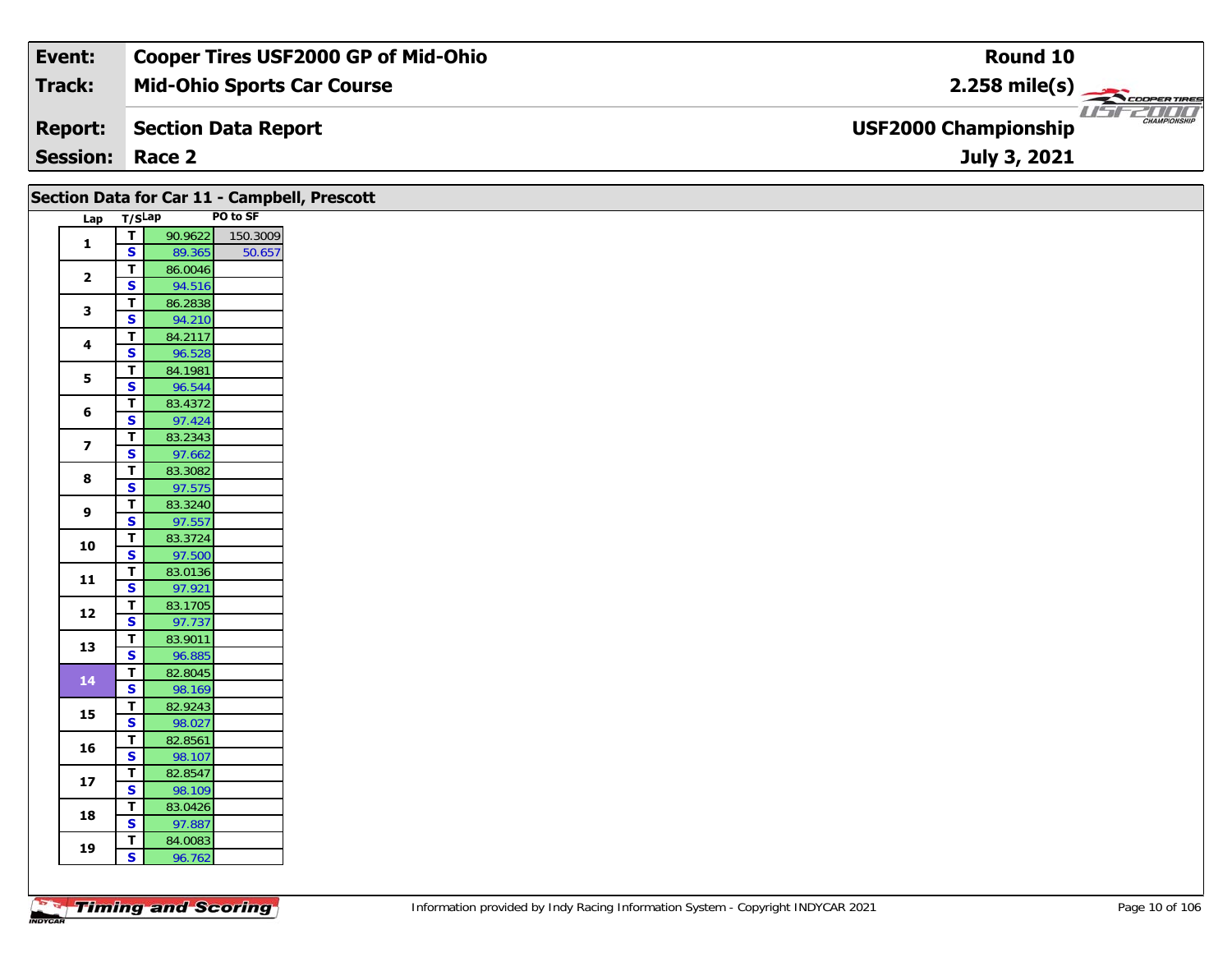| Event:                                       | <b>Cooper Tires USF2000 GP of Mid-Ohio</b> | Round 10                                           |  |  |  |  |  |  |
|----------------------------------------------|--------------------------------------------|----------------------------------------------------|--|--|--|--|--|--|
| <b>Track:</b>                                | <b>Mid-Ohio Sports Car Course</b>          |                                                    |  |  |  |  |  |  |
| <b>Report:</b>                               | Section Data Report                        | <b>CHAMPIONSHIP</b><br><b>USF2000 Championship</b> |  |  |  |  |  |  |
| <b>Session: Race 2</b>                       |                                            | July 3, 2021                                       |  |  |  |  |  |  |
| Section Data for Car 11 - Campbell, Prescott |                                            |                                                    |  |  |  |  |  |  |

| Lap | $T/S$ SF to $I1$ | I1 to I2A    | I2A to I2       | I2 to I3A       | I3A to I3 | <b>I3 to I4</b> | I4 to I5A | I5A to I5B      | I5B to I5               | <b>I5 to I6A</b> | I6A to I6               | I6 to I7A | I7A to I7 | <b>I7 to I8</b> | I8 to SF |
|-----|------------------|--------------|-----------------|-----------------|-----------|-----------------|-----------|-----------------|-------------------------|------------------|-------------------------|-----------|-----------|-----------------|----------|
|     | 1.5741           | .4320        | 4.7036 <b>1</b> | 8.4030          | 8.1819    | 2.7538          | 6.9621    | 5.1653 <b>l</b> |                         | 5.2117           | $5.4848$ $\blacksquare$ | 3.4604    | 5.3913    | 5.5130          | 4.8446   |
| 20  | .6901            | 107.796      | 122.488         | 73.756 <b>I</b> | 18.332    | 139.147         |           | 74.316          | 77.474                  | 97.857           | 85.585                  | 109.945   | 99.150    | 74.947          | 92.183   |
|     | .4386            | 9.8700       | '.4456 l        | 12.2432         | 11.1548   | .8807           | 10.5947   | 6.6755          | $5.3002$ $\blacksquare$ | 7.7164           |                         |           |           |                 |          |
| 21  |                  | .169 I<br>81 | 77.379          | 50.622 <b>1</b> | 86.795    | 98.740          | 6.092     | 57.503          | 54.449 L                | 66.093           |                         |           |           |                 |          |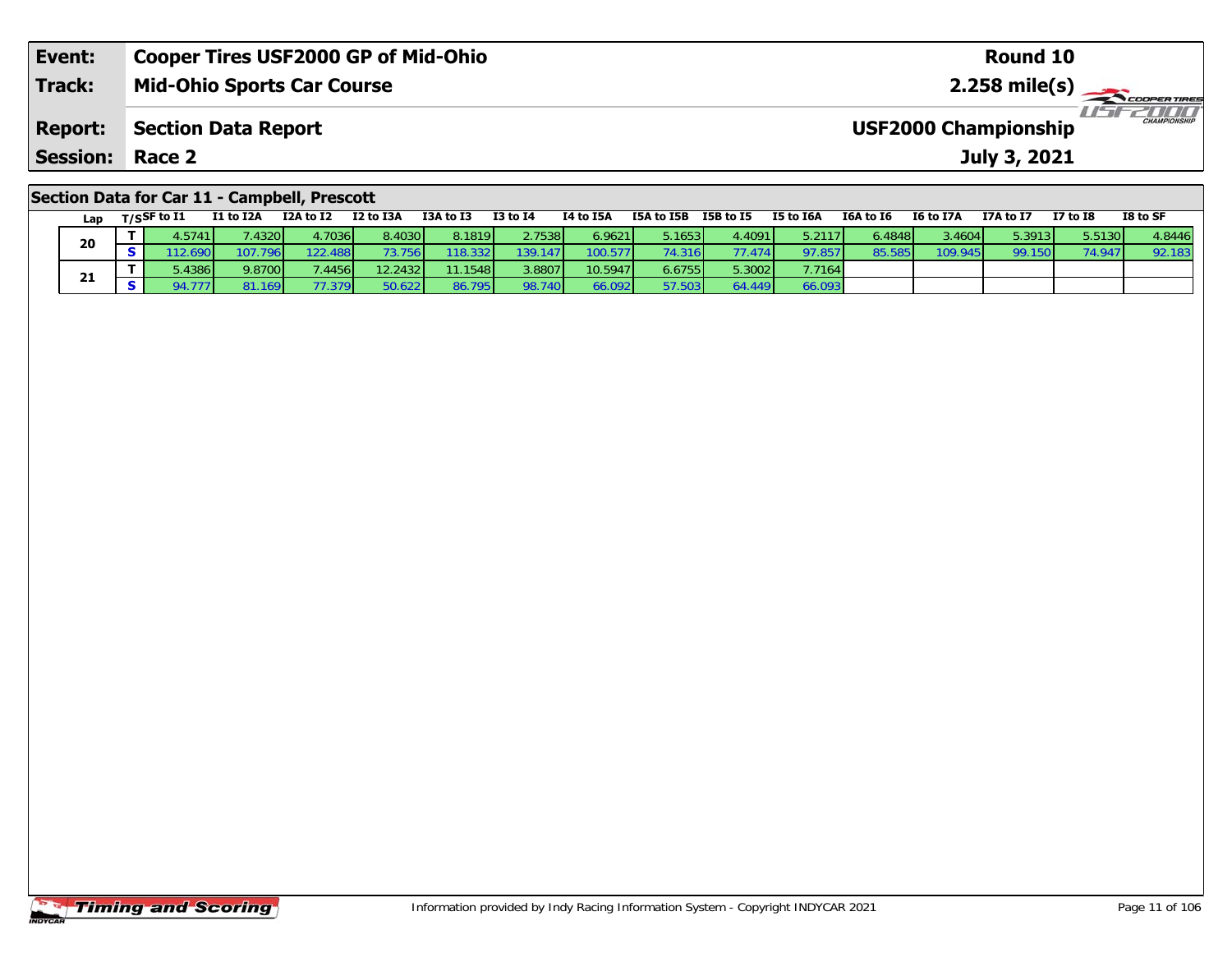| Event:                                                                                                               | <b>Cooper Tires USF2000 GP of Mid-Ohio</b> | Round 10                                           |  |  |  |  |  |  |  |
|----------------------------------------------------------------------------------------------------------------------|--------------------------------------------|----------------------------------------------------|--|--|--|--|--|--|--|
| Track:                                                                                                               | <b>Mid-Ohio Sports Car Course</b>          | $2.258 \text{ mile(s)}$                            |  |  |  |  |  |  |  |
| <b>Report:</b>                                                                                                       | <b>Section Data Report</b>                 | <b>CHAMPIONSHIP</b><br><b>USF2000 Championship</b> |  |  |  |  |  |  |  |
| <b>Session: Race 2</b>                                                                                               |                                            | July 3, 2021                                       |  |  |  |  |  |  |  |
| $\overline{a}$ . $\overline{a}$ . $\overline{a}$ . $\overline{a}$ . $\overline{a}$ . $\overline{a}$ . $\overline{a}$ |                                            |                                                    |  |  |  |  |  |  |  |

## **Section Data for Car 11 - Campbell, Prescott**

| Lap | T/SLap |         | PO to SF |
|-----|--------|---------|----------|
| 20  |        | 83.4907 |          |
|     | S      | 97.362  |          |
|     |        |         |          |
| 21  | S      |         |          |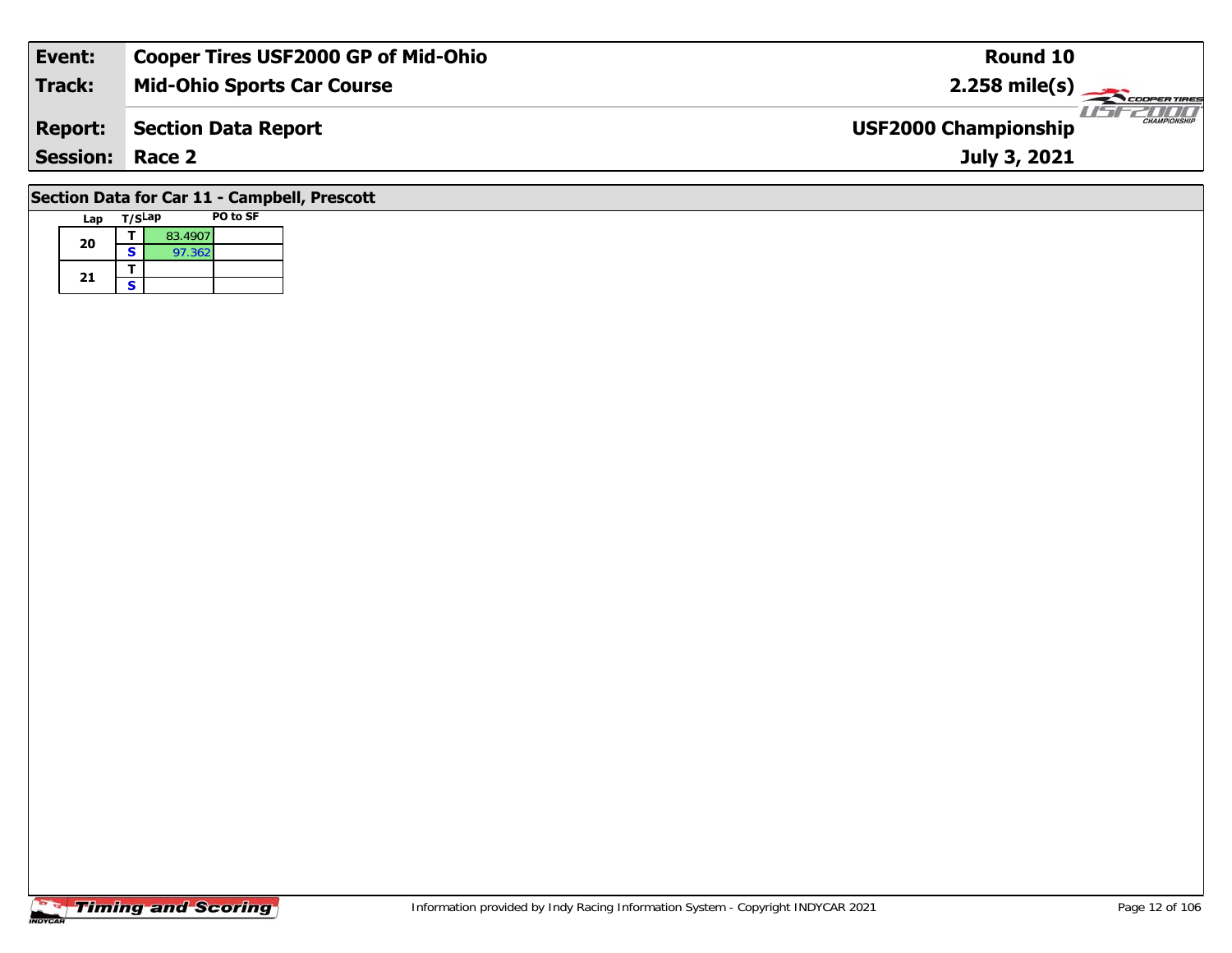### **Event: Cooper Tires USF2000 GP of Mid-Ohio Round 10Track:Mid-Ohio Sports Car Course 2.258 mile(s)** USF2000 **Section Data Report Report: USF2000 Championship July 3, 2021 Session: Race 2 Section Data for Car 12 - Porto, Kiko Lap T/SSF to I1 I1 to I2A I2A to I2 I2 to I3A I3A to I3 I3 to I4 I4 to I5A I5A to I5B I5B to I5 I5 to I6A I6A to I6 I6 to I7A I7A to I7 I7 to I8 I8 to SF**

| Lap                      |              | T/S>r to 11 | <b>II TO LZA</b> | <b>IZA TO IZ</b> | <b>IZ TO ISA</b> | <b>LSA TO LS</b> | 13 TO 14 | 14 TO 15A | <b>15A TO 15B</b> | 12R 10 12 | <b>12 LO TPU</b> | <b>IDA TO TP</b> | 10 TO 1/A | 1/A to 1/ | 17 10 18 | 18 TO 51 |
|--------------------------|--------------|-------------|------------------|------------------|------------------|------------------|----------|-----------|-------------------|-----------|------------------|------------------|-----------|-----------|----------|----------|
| 1                        | T            | 5.6909      | 7.7621           | 4.8797           | 8.7113           | 8.4213           | 2.8469   | 7.2539    | 5.5172            | 4.6542    | 5.3170           | 6.5860           | 3.5066    | 5.5124    | 5.7448   | 4.8690   |
|                          | S            | 90.575      | 103.21           | 118.068          | 71.146           | 114.968          | 134.596  | 96.531    | 69.576            | 73.394    | 95.919           | 84.270           | 108.497   | 96.971    | 71.923   | 91.721   |
| $\overline{2}$           | $\mathbf{T}$ | 4.6481      | 7.5170           | 4.8146           | 8.7426           | 8.3466           | 2.8327   | 7.2876    | 5.5774            | 4.6389    | 5.3366           | 6.6273           | 3.4903    | 5.4877    | 5.7952   | 4.8240   |
|                          | $\mathbf{s}$ | 110.896     | 106.577          | 119.664          | 70.891           | 115.997          | 135.271  | 96.085    | 68.825            | 73.636    | 95.566           | 83.745           | 109.003   | 97.408    | 71.297   | 92.577   |
| 3                        | $\mathbf T$  | 4.6295      | 7.3742           | 4.7462           | 8.5878           | 8.3280           | 2.8297   | 7.4343    | 5.5136            | 4.6490    | 5.2974           | 6.5538           | 3.4906    | 5.4336    | 5.7088   | 4.8082   |
|                          | S            | 111.341     | 108.640          | 121.389          | 72.169           | 116.256          | 135.414  | 94.189    | $69.62^{\circ}$   | 73.476    | 96.274           | 84.684           | 108.994   | 98.378    | 72.376   | 92.881   |
| 4                        | T            | 4.6295      | 7.3111           | 4.7474           | 8.4824           | 8.3270           | 2.8228   | 7.3060    | 5.3243            | 4.5618    | 5.2470           | 6.4693           | 3.4572    | 5.3464    | 5.6501   | 4.7750   |
|                          | S            | 111.341     | 109.578          | 121.358          | 73.066           | 116.270          | 135.745  | 95.843    | 72.097            | 74.881    | 97.198           | 85.790           | 110.047   | 99.982    | 73.128   | 93.527   |
| 5                        | $\mathbf{T}$ | 4.5833      | 7.2275           | 4.6847           | 8.4490           | 8.3207           | 2.8270   | 7.1253    | 5.2407            | 4.4625    | 5.1982           | 6.3611           | 3.4543    | 5.2802    | 5.5500   | 4.7803   |
|                          | $\mathbf{s}$ | 112.464     | 110.846          | 122.983          | 73.355           | 116.358          | 135.544  | 98.273    | 73.247            | 76.547    | 98.111           | 87.249           | 110.139   | 101.236   | 74.447   | 93.423   |
| 6                        | $\mathbf{T}$ | 4.5743      | 7.0810           | 4.6662           | 8.3677           | 8.2932           | 2.8133   | 7.0374    | 5.2261            | 4.4285    | 5.1766           | 6.3804           | 3.4608    | 5.2221    | 5.5267   | 4.7637   |
|                          | S            | 112.685     | 113.139          | 123.470          | 74.067           | 116.744          | 136.204  | 99.501    | 73.45'            | 77.135    | 98.520           | 86.985           | 109.933   | 102.362   | 74.761   | 93.749   |
| $\overline{\phantom{a}}$ | Т            | 4.5653      | 7.1110           | 4.7027           | 8.4073           | 8.3127           | 2.8152   | 6.9711    | 5.1891            | 4.4146    | 5.1905           | 6.3572           | 3.4434    | 5.1870    | 5.5340   | 4.7924   |
|                          | S            | 112.907     | 112.662          | 122.512          | 73.718           | 116.470          | 136.112  | 100.447   | 73.975            | 77.378    | 98.256           | 87.303           | 110.488   | 103.055   | 74.662   | 93.187   |
| 8                        | T            | 4.5668      | 7.0856           | 4.6747           | 8.3027           | 8.3003           | 2.8178   | 6.9936    | 5.1518            | 4.4033    | 5.1696           | 6.3535           | 3.4460    | 5.2126    | 5.4962   | 4.7457   |
|                          | $\mathbf{s}$ | 112.870     | 113.065          | 123.246          | 74.647           | 116.644          | 135.986  | 100.124   | 74.511            | 77.576    | 98.654           | 87.353           | 110.405   | 102.549   | 75.176   | 94.104   |
| 9                        | $\mathbf T$  | 4.5460      | 7.1123           | 4.6635           | 8.3365           | 8.3011           | 2.8170   | 7.0102    | 5.1984            | 4.4130    | 5.1644           | 6.2916           | 3.4597    | 5.1966    | 5.4932   | 4.7585   |
|                          | S            | 113.386     | 112.641          | 123.542          | 74.344           | 116.633          | 136.025  | 99.887    | 73.843            | 77.406    | 98.753           | 88.213           | 109.967   | 102.864   | 75.217   | 93.851   |
| 10                       | T            | 4.5616      | 7.0643           | 4.6442           | 8.2849           | 8.3060           | 2.8119   | 6.9622    | 5.1926            | 4.3700    | 5.1639           | 6.2676           | 3.4440    | 5.1901    | 5.4758   | 4.7565   |
|                          | S            | 112.999     | 113.406          | 124.055          | 74.808           | 116.564          | 136.271  | 100.576   | 73.925            | 78.167    | 98.763           | 88.551           | 110.469   | 102.993   | 75.456   | 93.891   |
| 11                       | $\mathbf{T}$ | 4.5639      | 7.1721           | 4.6835           | 8.3523           | 8.2882           | 2.8151   | 6.9731    | 5.2698            | 4.3915    | 5.1675           | 6.3539           | 3.4560    | 5.1871    | 5.5132   | 4.7511   |
|                          | S            | 112.942     | 111.702          | 123.014          | 74.204           | 116.814          | 136.117  | 100.418   | 72.842            | 77.785    | 98.694           | 87.348           | 110.085   | 103.053   | 74.944   | 93.997   |
| 12                       | $\mathbf{T}$ | 4.5675      | 7.0909           | 4.6885           | 8.2984           | 8.2844           | 2.8168   | 6.9388    | 5.1930            | 4.4177    | 5.1305           | 6.3424           | 3.4781    | 5.2597    | 5.4681   | 4.7397   |
|                          | S            | 112.853     | 112.981          | 122.883          | 74.686           | 116.868          | 136.034  | 100.915   | 73.919            | 77.323    | 99.406           | 87.506           | 109.386   | 101.630   | 75.562   | 94.223   |
| 13                       | T            | 4.5730      | 7.1739           | 4.6735           | 8.2480           | 8.2967           | 2.8206   | 6.9710    | 5.2087            | 4.3603    | 5.1544           | 6.3266           | 3.4559    | 5.1959    | 5.4754   | 4.7588   |
|                          | S            | 112.717     | 111.674          | 123.277          | 75.142           | 116.695          | 135.851  | 100.449   | 73.697            | 78.341    | 98.945           | 87.725           | 110.088   | 102.878   | 75.461   | 93.845   |
| 14                       | T            | 4.5577      | 7.1387           | 4.6746           | 8.2769           | 8.2954           | 2.8192   | 6.9812    | 5.2054            | 4.4096    | 5.1354           | 6.3403           | 3.4649    | 5.1993    | 5.5071   | 4.7686   |
|                          | $\mathbf{s}$ | 113.095     | 112.224          | 123.248          | 74.880           | 116.713          | 135.919  | 100.302   | 73.743            | 77.465    | 99.311           | 87.535           | 109.802   | 102.811   | 75.027   | 93.652   |
| 15                       | T            | 4.5502      | 7.1465           | 4.6838           | 8.3277           | 8.2935           | 2.8156   | 6.9473    | 5.1787            | 4.3660    | 5.1398           | 6.3443           | 3.4564    | 5.1861    | 5.5096   | 4.7526   |
|                          | S            | 113.282     | 112.102          | 123.006          | 74.423           | 116.740          | 136.092  | 100.791   | 74.124            | 78.239    | 99.226           | 87.480           | 110.072   | 103.073   | 74.993   | 93.968   |
| 16                       | $\mathbf T$  | 4.5421      | 7.1358           | 4.6773           | 8.3307           | 8.2886           | 2.8036   | 6.9577    | 5.1948            | 4.4036    | 5.1828           | 6.3467           | 3.4447    | 5.2721    | 5.5492   | 4.7465   |
|                          | S            | 113.484     | 112.270          | 123.177          | 74.396           | 116.809          | 136.675  | 100.641   | 73.894            | 77.571    | 98.402           | 87.447           | 110.446   | 101.391   | 74.458   | 94.088   |
| 17                       | $\mathbf{T}$ | 4.5519      | 7.2094           | 4.6907           | 8.2816           | 8.2645           | 2.8075   | 6.9055    | 5.2245            | 4.3943    | 5.1538           | 6.3099           | 3.4547    | 5.2504    | 5.4966   | 4.7522   |
|                          | S            | 113.239     | 111.124          | 122.825          | 74.837           | 117.149          | 136.485  | 101.401   | 73.474            | 77.735    | 98.956           | 87.957           | 110.127   | 101.810   | 75.170   | 93.976   |
| 18                       | T            | 4.5602      | 7.1795           | 4.6994           | 8.1971           | 8.2734           | 2.8107   | 6.9949    | 5.1763            | 4.4049    | 5.1548           | 6.3214           | 3.4494    | 5.2326    | 5.5214   | 4.7559   |
|                          | S            | 113.033     | 111.587          | 122.598          | 75.609           | 117.023          | 136.330  | 100.105   | 74.158            | 77.548    | 98.937           | 87.797           | 110.296   | 102.157   | 74.833   | 93.903   |
| 19                       | T            | 4.5660      | 7.1744           | 4.6965           | 8.2632           | 8.2730           | 2.8161   | 6.9234    | 5.1767            | 4.4014    | 5.1534           | 6.3689           | 3.4528    | 5.2469    | 5.4949   | 4.7464   |
|                          | $\mathbf{s}$ | 112.890     | 111.666          | 122.674          | 75.004           | 117.029          | 136.068  | 101.139   | 74.152            | 77.610    | 98.964           | 87.142           | 110.187   | 101.878   | 75.194   | 94.090   |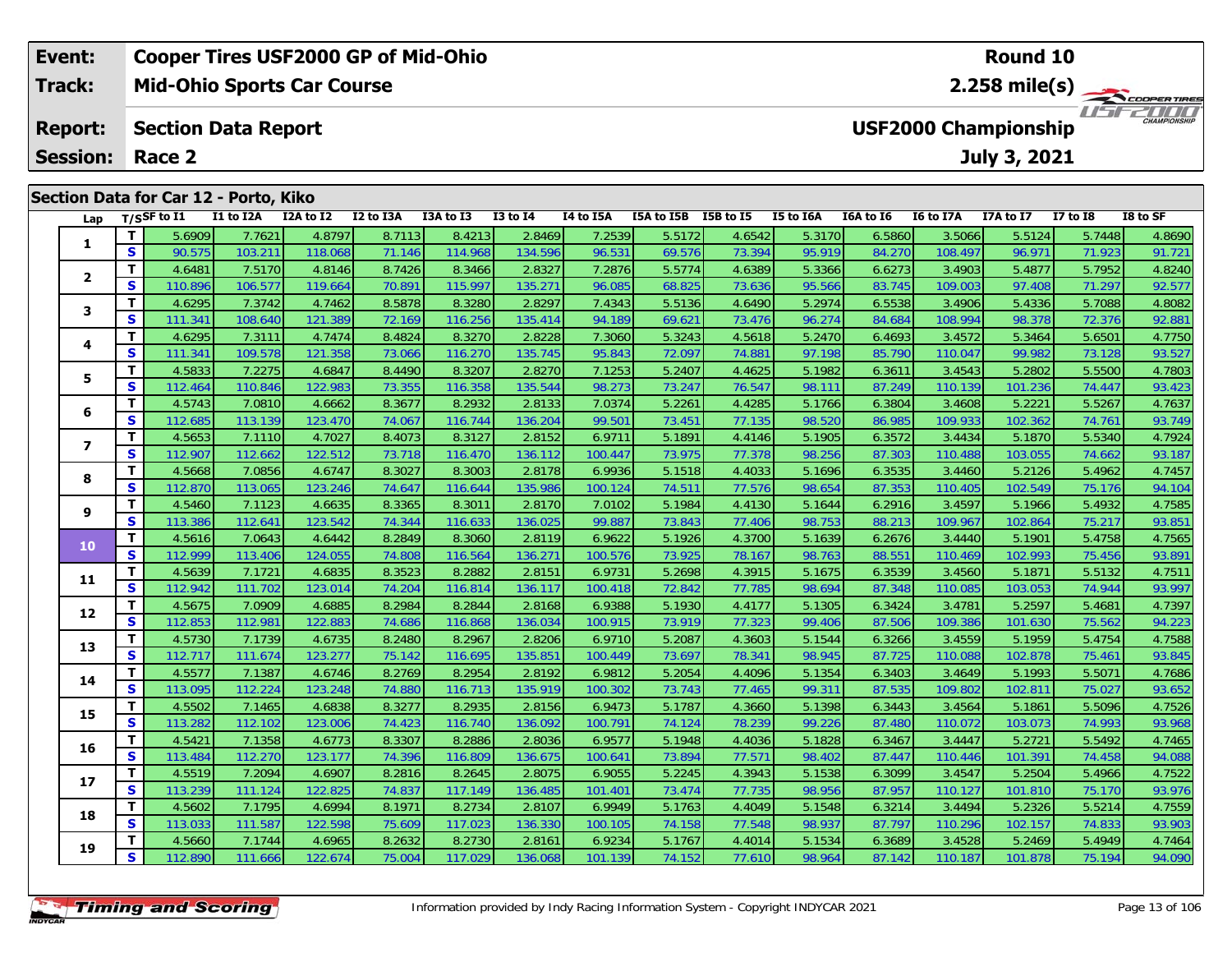| Event:                 | <b>Cooper Tires USF2000 GP of Mid-Ohio</b> | Round 10                                           |
|------------------------|--------------------------------------------|----------------------------------------------------|
| Track:                 | <b>Mid-Ohio Sports Car Course</b>          |                                                    |
| <b>Report:</b>         | Section Data Report                        | <b>CHAMPIONSHIP</b><br><b>USF2000 Championship</b> |
| <b>Session: Race 2</b> |                                            | July 3, 2021                                       |

| PO to SF<br>Lap T/SLap<br>T<br>87.2733 166.0596<br>$\mathbf{1}$<br>$\mathsf{s}$<br>45.850<br>93.142<br>$\overline{1}$<br>85.9666<br>$\overline{2}$<br>$\overline{\mathbf{s}}$<br>94.558<br>$\mathbf{T}$<br>85.3847<br>$\mathbf{3}$<br>$\mathbf{s}$<br>95.202<br>84.4573<br>$\mathbf{T}$<br>4<br>$\mathbf{s}$<br>96.247<br>$\overline{t}$<br>83.5448<br>5<br>$\overline{\mathbf{s}}$<br>97.299<br>$\mathbf{T}$<br>83.0180<br>$\bf 6$<br>$\mathbf{s}$<br>97.916<br>$\overline{1}$<br>82.9935<br>$\overline{\mathbf{z}}$<br>$\overline{\mathbf{s}}$<br>97.945<br>82.7202<br>$\overline{T}$<br>8<br>$\overline{\mathbf{s}}$<br>98.269<br>82.7620<br>$\mathbf{T}$<br>9<br>$\mathsf{s}$<br>98.219<br>$\mathbf{T}$<br>82.4956<br>${\bf 10}$<br>$\overline{\mathbf{s}}$<br>98.536<br>82.9383<br>$\mathbf{T}$<br>11<br>$\mathbf{s}$<br>98.010<br>$\overline{\mathsf{r}}$<br>82.7145<br>12<br>$\mathbf{s}$<br>98.275<br>82.6927<br>$\mathbf{T}$<br>13<br>$\overline{\mathbf{s}}$<br>98.301<br>82.7743<br>$\mathbf{T}$<br>14<br>$\mathsf{s}$<br>98.204<br>$\mathbf{T}$<br>82.6981<br>15<br>$\overline{\mathbf{s}}$<br>98.295<br>82.8762<br>$\mathbf{T}$<br>16<br>$\mathbf{s}$<br>98.084<br>82.7475<br>$\overline{1}$<br>$17$<br>$\mathbf{s}$<br>98.236<br>T<br>82.7319<br>18<br>$\overline{\mathbf{s}}$<br>98.255<br>82.7540<br>$\mathbf{T}$<br>19<br>$\mathbf{s}$<br>98.228 |  | Section Data for Car 12 - Porto, Kiko |  |
|-------------------------------------------------------------------------------------------------------------------------------------------------------------------------------------------------------------------------------------------------------------------------------------------------------------------------------------------------------------------------------------------------------------------------------------------------------------------------------------------------------------------------------------------------------------------------------------------------------------------------------------------------------------------------------------------------------------------------------------------------------------------------------------------------------------------------------------------------------------------------------------------------------------------------------------------------------------------------------------------------------------------------------------------------------------------------------------------------------------------------------------------------------------------------------------------------------------------------------------------------------------------------------------------------------------------------------------------------------------------|--|---------------------------------------|--|
|                                                                                                                                                                                                                                                                                                                                                                                                                                                                                                                                                                                                                                                                                                                                                                                                                                                                                                                                                                                                                                                                                                                                                                                                                                                                                                                                                                   |  |                                       |  |
|                                                                                                                                                                                                                                                                                                                                                                                                                                                                                                                                                                                                                                                                                                                                                                                                                                                                                                                                                                                                                                                                                                                                                                                                                                                                                                                                                                   |  |                                       |  |
|                                                                                                                                                                                                                                                                                                                                                                                                                                                                                                                                                                                                                                                                                                                                                                                                                                                                                                                                                                                                                                                                                                                                                                                                                                                                                                                                                                   |  |                                       |  |
|                                                                                                                                                                                                                                                                                                                                                                                                                                                                                                                                                                                                                                                                                                                                                                                                                                                                                                                                                                                                                                                                                                                                                                                                                                                                                                                                                                   |  |                                       |  |
|                                                                                                                                                                                                                                                                                                                                                                                                                                                                                                                                                                                                                                                                                                                                                                                                                                                                                                                                                                                                                                                                                                                                                                                                                                                                                                                                                                   |  |                                       |  |
|                                                                                                                                                                                                                                                                                                                                                                                                                                                                                                                                                                                                                                                                                                                                                                                                                                                                                                                                                                                                                                                                                                                                                                                                                                                                                                                                                                   |  |                                       |  |
|                                                                                                                                                                                                                                                                                                                                                                                                                                                                                                                                                                                                                                                                                                                                                                                                                                                                                                                                                                                                                                                                                                                                                                                                                                                                                                                                                                   |  |                                       |  |
|                                                                                                                                                                                                                                                                                                                                                                                                                                                                                                                                                                                                                                                                                                                                                                                                                                                                                                                                                                                                                                                                                                                                                                                                                                                                                                                                                                   |  |                                       |  |
|                                                                                                                                                                                                                                                                                                                                                                                                                                                                                                                                                                                                                                                                                                                                                                                                                                                                                                                                                                                                                                                                                                                                                                                                                                                                                                                                                                   |  |                                       |  |
|                                                                                                                                                                                                                                                                                                                                                                                                                                                                                                                                                                                                                                                                                                                                                                                                                                                                                                                                                                                                                                                                                                                                                                                                                                                                                                                                                                   |  |                                       |  |
|                                                                                                                                                                                                                                                                                                                                                                                                                                                                                                                                                                                                                                                                                                                                                                                                                                                                                                                                                                                                                                                                                                                                                                                                                                                                                                                                                                   |  |                                       |  |
|                                                                                                                                                                                                                                                                                                                                                                                                                                                                                                                                                                                                                                                                                                                                                                                                                                                                                                                                                                                                                                                                                                                                                                                                                                                                                                                                                                   |  |                                       |  |
|                                                                                                                                                                                                                                                                                                                                                                                                                                                                                                                                                                                                                                                                                                                                                                                                                                                                                                                                                                                                                                                                                                                                                                                                                                                                                                                                                                   |  |                                       |  |
|                                                                                                                                                                                                                                                                                                                                                                                                                                                                                                                                                                                                                                                                                                                                                                                                                                                                                                                                                                                                                                                                                                                                                                                                                                                                                                                                                                   |  |                                       |  |
|                                                                                                                                                                                                                                                                                                                                                                                                                                                                                                                                                                                                                                                                                                                                                                                                                                                                                                                                                                                                                                                                                                                                                                                                                                                                                                                                                                   |  |                                       |  |
|                                                                                                                                                                                                                                                                                                                                                                                                                                                                                                                                                                                                                                                                                                                                                                                                                                                                                                                                                                                                                                                                                                                                                                                                                                                                                                                                                                   |  |                                       |  |
|                                                                                                                                                                                                                                                                                                                                                                                                                                                                                                                                                                                                                                                                                                                                                                                                                                                                                                                                                                                                                                                                                                                                                                                                                                                                                                                                                                   |  |                                       |  |
|                                                                                                                                                                                                                                                                                                                                                                                                                                                                                                                                                                                                                                                                                                                                                                                                                                                                                                                                                                                                                                                                                                                                                                                                                                                                                                                                                                   |  |                                       |  |
|                                                                                                                                                                                                                                                                                                                                                                                                                                                                                                                                                                                                                                                                                                                                                                                                                                                                                                                                                                                                                                                                                                                                                                                                                                                                                                                                                                   |  |                                       |  |
|                                                                                                                                                                                                                                                                                                                                                                                                                                                                                                                                                                                                                                                                                                                                                                                                                                                                                                                                                                                                                                                                                                                                                                                                                                                                                                                                                                   |  |                                       |  |
|                                                                                                                                                                                                                                                                                                                                                                                                                                                                                                                                                                                                                                                                                                                                                                                                                                                                                                                                                                                                                                                                                                                                                                                                                                                                                                                                                                   |  |                                       |  |
|                                                                                                                                                                                                                                                                                                                                                                                                                                                                                                                                                                                                                                                                                                                                                                                                                                                                                                                                                                                                                                                                                                                                                                                                                                                                                                                                                                   |  |                                       |  |
|                                                                                                                                                                                                                                                                                                                                                                                                                                                                                                                                                                                                                                                                                                                                                                                                                                                                                                                                                                                                                                                                                                                                                                                                                                                                                                                                                                   |  |                                       |  |
|                                                                                                                                                                                                                                                                                                                                                                                                                                                                                                                                                                                                                                                                                                                                                                                                                                                                                                                                                                                                                                                                                                                                                                                                                                                                                                                                                                   |  |                                       |  |
|                                                                                                                                                                                                                                                                                                                                                                                                                                                                                                                                                                                                                                                                                                                                                                                                                                                                                                                                                                                                                                                                                                                                                                                                                                                                                                                                                                   |  |                                       |  |
|                                                                                                                                                                                                                                                                                                                                                                                                                                                                                                                                                                                                                                                                                                                                                                                                                                                                                                                                                                                                                                                                                                                                                                                                                                                                                                                                                                   |  |                                       |  |
|                                                                                                                                                                                                                                                                                                                                                                                                                                                                                                                                                                                                                                                                                                                                                                                                                                                                                                                                                                                                                                                                                                                                                                                                                                                                                                                                                                   |  |                                       |  |
|                                                                                                                                                                                                                                                                                                                                                                                                                                                                                                                                                                                                                                                                                                                                                                                                                                                                                                                                                                                                                                                                                                                                                                                                                                                                                                                                                                   |  |                                       |  |
|                                                                                                                                                                                                                                                                                                                                                                                                                                                                                                                                                                                                                                                                                                                                                                                                                                                                                                                                                                                                                                                                                                                                                                                                                                                                                                                                                                   |  |                                       |  |
|                                                                                                                                                                                                                                                                                                                                                                                                                                                                                                                                                                                                                                                                                                                                                                                                                                                                                                                                                                                                                                                                                                                                                                                                                                                                                                                                                                   |  |                                       |  |
|                                                                                                                                                                                                                                                                                                                                                                                                                                                                                                                                                                                                                                                                                                                                                                                                                                                                                                                                                                                                                                                                                                                                                                                                                                                                                                                                                                   |  |                                       |  |
|                                                                                                                                                                                                                                                                                                                                                                                                                                                                                                                                                                                                                                                                                                                                                                                                                                                                                                                                                                                                                                                                                                                                                                                                                                                                                                                                                                   |  |                                       |  |
|                                                                                                                                                                                                                                                                                                                                                                                                                                                                                                                                                                                                                                                                                                                                                                                                                                                                                                                                                                                                                                                                                                                                                                                                                                                                                                                                                                   |  |                                       |  |
|                                                                                                                                                                                                                                                                                                                                                                                                                                                                                                                                                                                                                                                                                                                                                                                                                                                                                                                                                                                                                                                                                                                                                                                                                                                                                                                                                                   |  |                                       |  |
|                                                                                                                                                                                                                                                                                                                                                                                                                                                                                                                                                                                                                                                                                                                                                                                                                                                                                                                                                                                                                                                                                                                                                                                                                                                                                                                                                                   |  |                                       |  |
|                                                                                                                                                                                                                                                                                                                                                                                                                                                                                                                                                                                                                                                                                                                                                                                                                                                                                                                                                                                                                                                                                                                                                                                                                                                                                                                                                                   |  |                                       |  |
|                                                                                                                                                                                                                                                                                                                                                                                                                                                                                                                                                                                                                                                                                                                                                                                                                                                                                                                                                                                                                                                                                                                                                                                                                                                                                                                                                                   |  |                                       |  |
|                                                                                                                                                                                                                                                                                                                                                                                                                                                                                                                                                                                                                                                                                                                                                                                                                                                                                                                                                                                                                                                                                                                                                                                                                                                                                                                                                                   |  |                                       |  |
|                                                                                                                                                                                                                                                                                                                                                                                                                                                                                                                                                                                                                                                                                                                                                                                                                                                                                                                                                                                                                                                                                                                                                                                                                                                                                                                                                                   |  |                                       |  |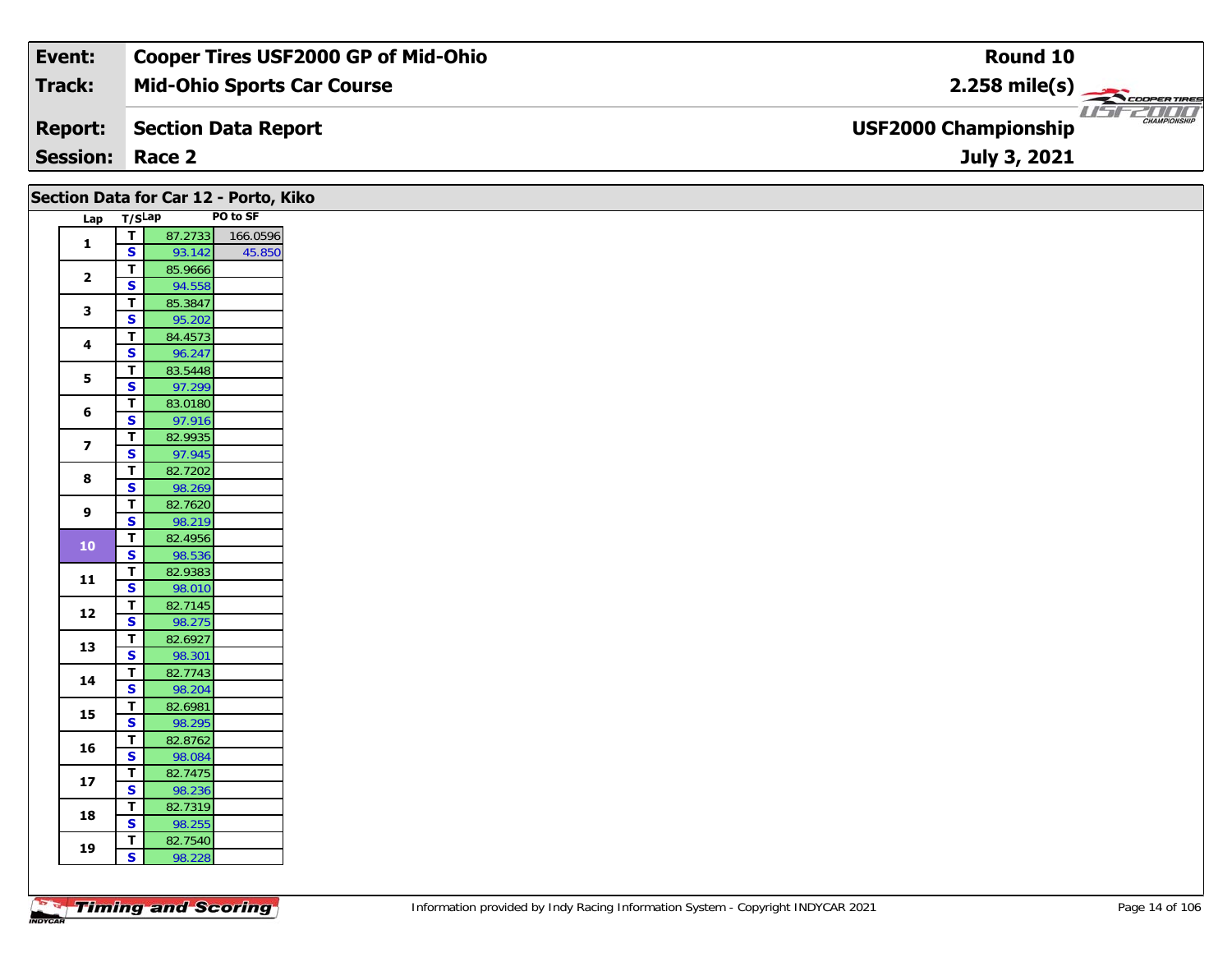| Event:                                | <b>Cooper Tires USF2000 GP of Mid-Ohio</b> | Round 10                                           |  |  |  |  |  |  |  |
|---------------------------------------|--------------------------------------------|----------------------------------------------------|--|--|--|--|--|--|--|
| <b>Track:</b>                         | <b>Mid-Ohio Sports Car Course</b>          |                                                    |  |  |  |  |  |  |  |
| <b>Report:</b>                        | <b>Section Data Report</b>                 | <b>CHAMPIONSHIP</b><br><b>USF2000 Championship</b> |  |  |  |  |  |  |  |
| <b>Session:</b>                       | Race 2                                     | July 3, 2021                                       |  |  |  |  |  |  |  |
| Section Data for Car 12 - Porto, Kiko |                                            |                                                    |  |  |  |  |  |  |  |

| Lan | $_{\rm T/SS}$ F to I1   | I1 to I2A          | I2A to I2       | I2 to I3A | I3A to I3 | <b>I3 to I4</b> | I4 to I5A | I5A to I5B | I5B to I5 | I5 to I6A | I6A to I6       | I6 to I7A | I7A to I7 | <b>I7 to I8</b> | I8 to SF |
|-----|-------------------------|--------------------|-----------------|-----------|-----------|-----------------|-----------|------------|-----------|-----------|-----------------|-----------|-----------|-----------------|----------|
| 20  | 4.5610V                 | $^{\prime}$ .2043] | 4.7073 <b>1</b> | 8.25721   | 8.2831    | 2.8140          | 6.9935    | 5.2003     | 4.4883 I  | 5.1871    | 6.3076 <b>1</b> | 3.4296 l  | 5.2712    | 5.5897          | 4.8319   |
|     | 3.013                   | 203                | 122.392         | 75.058    | 116.886   | 136.170         | 100.125   | 73.816     | 76.107    | 98.321    | 97.989          | 110.933   | 101.409   | 73.918          | 92.426   |
| 21  | $5.7219$ $\blacksquare$ | 10.8234            | 8.6267          | 10.1762   | 10.8826   | 4.3594          | 10.4376   | 6.2935     | 5.1465    | 6.4368    | 7.2165          | 4.1631    |           |                 |          |
|     | 90.085                  | 74.019             | 66.785          | 60.904    | 88.966    | 87.898          | 67.087    |            | ا36.373   | 79.232    | 76.90.          | 91.387    |           |                 |          |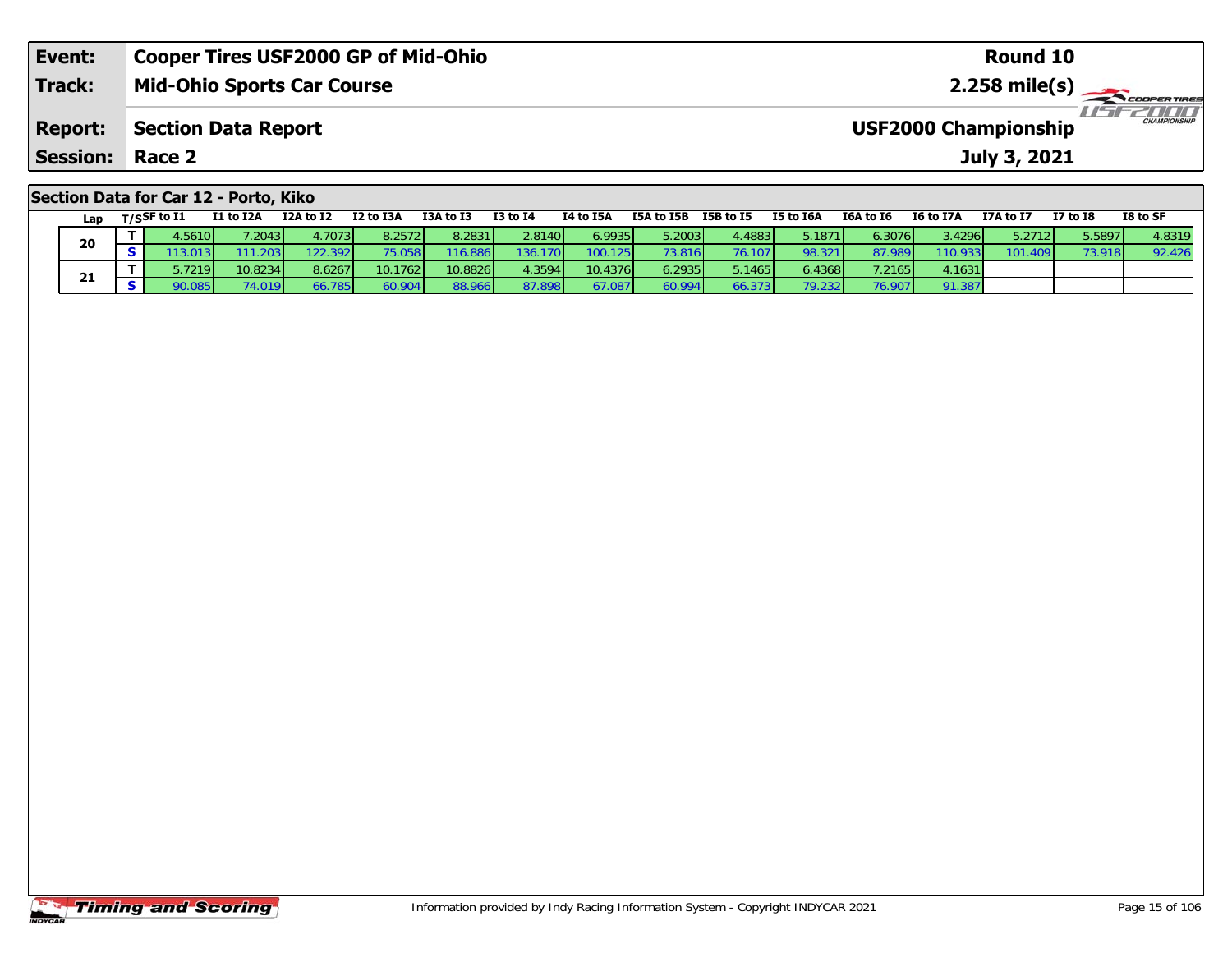| Event:                                | <b>Cooper Tires USF2000 GP of Mid-Ohio</b> | Round 10                                           |  |  |  |  |  |  |  |
|---------------------------------------|--------------------------------------------|----------------------------------------------------|--|--|--|--|--|--|--|
| <b>Track:</b>                         | <b>Mid-Ohio Sports Car Course</b>          | $2.258$ mile(s)                                    |  |  |  |  |  |  |  |
| <b>Report:</b>                        | <b>Section Data Report</b>                 | <b>CHAMPIONSHIP</b><br><b>USF2000 Championship</b> |  |  |  |  |  |  |  |
| <b>Session:</b>                       | Race 2                                     | July 3, 2021                                       |  |  |  |  |  |  |  |
| Section Data for Car 12 - Porto, Kiko |                                            |                                                    |  |  |  |  |  |  |  |

**Lap T/SLap PO to SF** 

**a**  $\begin{array}{|c|c|c|}\n\hline\n\textbf{S} & \textbf{83.1261} \\
\hline\n\textbf{S} & \textbf{97.789}\n\hline\n\end{array}$ 

 $\overline{\mathbf{I}}$  $\mathsf{s}$ 

**20**

**21**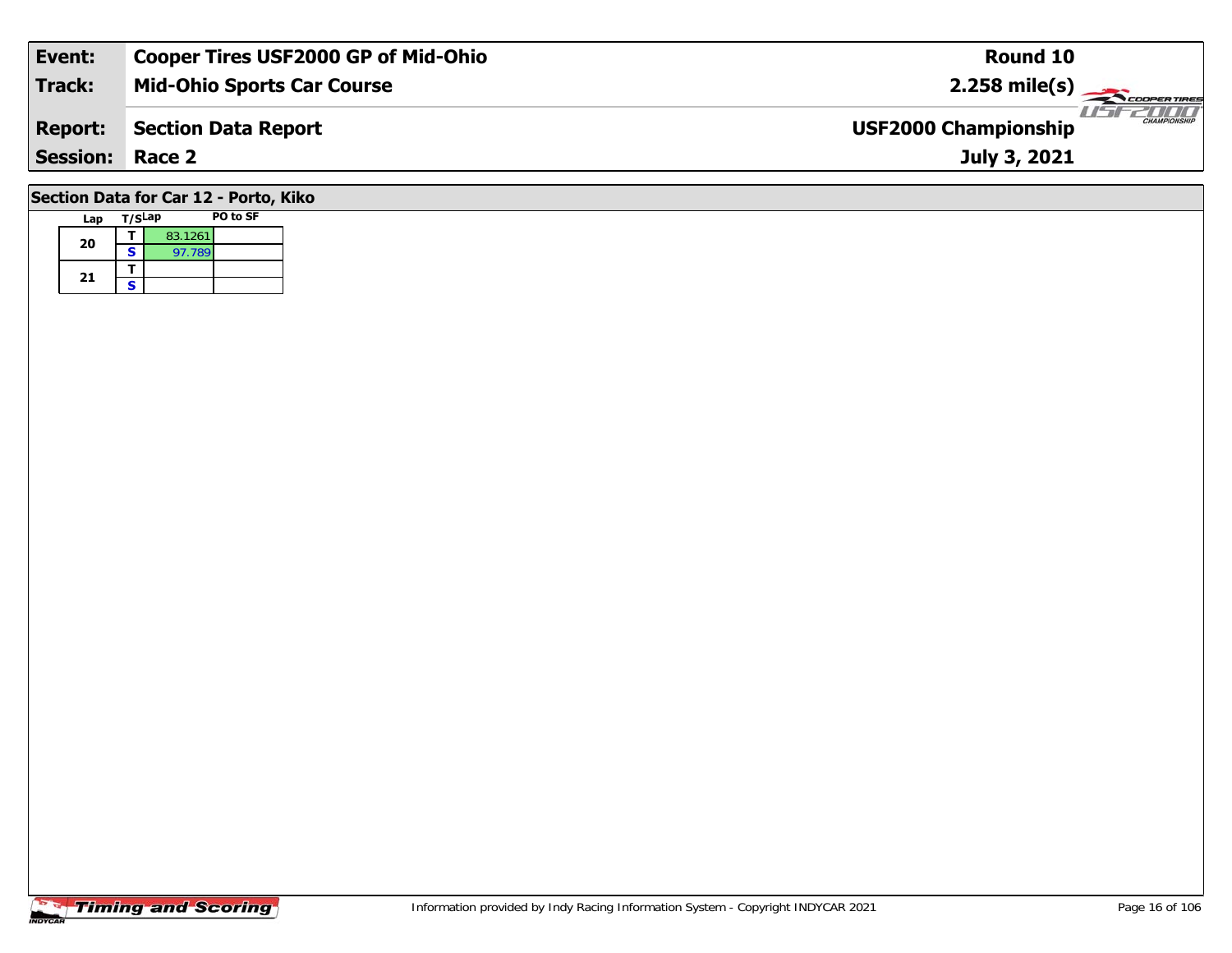|                 | Event:         |          |                                   |                            | <b>Cooper Tires USF2000 GP of Mid-Ohio</b>  |           |           |              |                  |            |           |           |                                       |                             | <b>Round 10</b>     |                 |                     |  |  |
|-----------------|----------------|----------|-----------------------------------|----------------------------|---------------------------------------------|-----------|-----------|--------------|------------------|------------|-----------|-----------|---------------------------------------|-----------------------------|---------------------|-----------------|---------------------|--|--|
|                 | Track:         |          | <b>Mid-Ohio Sports Car Course</b> |                            |                                             |           |           |              |                  |            |           |           | $2.258$ mile(s)<br><b>COOPERTIRES</b> |                             |                     |                 |                     |  |  |
|                 | <b>Report:</b> |          |                                   | <b>Section Data Report</b> |                                             |           |           |              |                  |            |           |           |                                       | <b>USF2000 Championship</b> |                     |                 | <b>CHAMPIONSHIP</b> |  |  |
| <b>Session:</b> |                |          | Race 2                            |                            |                                             |           |           |              |                  |            |           |           |                                       |                             | <b>July 3, 2021</b> |                 |                     |  |  |
|                 |                |          |                                   |                            | Section Data for Car 16 - Vaccaro, Kent (R) |           |           |              |                  |            |           |           |                                       |                             |                     |                 |                     |  |  |
|                 | Lap            |          | T/SSF to I1                       | I1 to I2A                  | I2A to I2                                   | I2 to I3A | I3A to I3 | $I3$ to $I4$ | <b>14 to 15A</b> | I5A to I5B | I5B to I5 | I5 to I6A | I6A to I6                             | <b>I6 to I7A</b>            | I7A to I7           | <b>I7 to I8</b> | I8 to SF            |  |  |
|                 |                |          | 5.5028                            | 8.9708                     | 5.3123                                      | 9.2584    | 8.4412    | 2.7859       | 7.7895           | 5.8547     | 5.2540    | 5.8380    | 7.1411                                | 3.5392                      | 5.9041              | 6.0278          | 4.9512              |  |  |
|                 |                | <b>S</b> | 93.671                            | 89.305                     | 108.453                                     | 66.942    | 114.697   | 137.543      | 89.894           | 65.565     | 65.015    | 87.359    | 77.719                                | 107.497                     | 90.538              | 68.546          | 90.199              |  |  |
|                 |                |          | 4.6503                            | 7.8330                     | 4.8966                                      | 8.9658    | 8.3622    | 2.8073       | 7.5351           | 5.6745     | 4.7622    | 5.4912    | 7.0009                                | 3.5389                      | 5.7546              | 5.9347          | 4.9043              |  |  |

|                          | $\bullet$ | 93.OT I | 89.305  | <u>108.453</u> | 00.Y42 | <u> 14.697</u> | 137.943 | 89.894  | 05.505 | <b>00.UID</b> | 87.359 | 77.719 | 107.497 | 90.538  | 08.540 | 90. 199 |
|--------------------------|-----------|---------|---------|----------------|--------|----------------|---------|---------|--------|---------------|--------|--------|---------|---------|--------|---------|
| $\mathbf{2}$             | т         | 4.6503  | 7.8330  | 4.8966         | 8.9658 | 8.3622         | 2.8073  | 7.5351  | 5.6745 | 4.7622        | 5.4912 | 7.0009 | 3.5389  | 5.7546  | 5.9347 | 4.9043  |
|                          | S         | 110.843 | 102.277 | 117.660        | 69.126 | 115.781        | 136.495 | 92.929  | 67.647 | 71.730        | 92.876 | 79.276 | 107.506 | 92.890  | 69.621 | 91.061  |
| 3                        | т         | 4.6415  | 7.5846  | 4.8343         | 8.8441 | 8.3749         | 2.8059  | 7.3292  | 5.3914 | 4.6490        | 5.3825 | 6.6925 | 3.5303  | 5.5857  | 5.8498 | 4.9367  |
|                          | S         | 111.053 | 105.627 | 119.177        | 70.078 | 115.605        | 136.563 | 95.539  | 71.199 | 73.476        | 94.752 | 82.929 | 107.768 | 95.699  | 70.632 | 90.463  |
|                          | т         | 4.6826  | 7.4825  | 4.7508         | 8.7085 | 8.3198         | 2.8036  | 7.0437  | 5.2793 | 4.5648        | 5.2795 | 6.4894 | 3.4858  | 5.4330  | 5.6767 | 4.8642  |
| 4                        | S         | 110.079 | 107.068 | 121.271        | 71.169 | 116.371        | 136.675 | 99.412  | 72.711 | 74.832        | 96.600 | 85.524 | 109.144 | 98.389  | 72.786 | 91.812  |
| 5                        | т         | 4.6409  | 7.3098  | 4.7041         | 8.5271 | 8.3509         | 2.8063  | 6.9809  | 5.2632 | 4.5128        | 5.2403 | 6.4771 | 3.4747  | 5.4013  | 5.6168 | 4.8649  |
|                          | S         | 111.068 | 109.598 | 122.475        | 72.683 | 115.937        | 136.543 | 100.306 | 72.934 | 75.694        | 97.323 | 85.686 | 109.493 | 98.966  | 73.562 | 91.799  |
|                          | T.        | 4.6098  | 7.3340  | 4.7800         | 8.4849 | 8.3289         | 2.8052  | 7.1039  | 5.2094 | 4.4549        | 5.2552 | 6.3825 | 3.4788  | 5.3394  | 5.5537 | 4.8586  |
| 6                        | S         | 111.817 | 109.236 | 120.531        | 73.044 | 116.244        | 136.597 | 98.569  | 73.687 | 76.678        | 97.047 | 86.957 | 109.364 | 100.113 | 74.398 | 91.918  |
| $\overline{\phantom{a}}$ | т         | 4.5836  | 7.4113  | 4.7792         | 8.5051 | 8.3120         | 2.8075  | 7.2904  | 5.1919 | 4.5045        | 5.2431 | 6.3317 | 3.4692  | 5.2956  | 5.5290 | 4.8316  |
|                          | S         | 112.456 | 108.097 | 120.551        | 72.871 | 116.480        | 136.485 | 96.048  | 73.935 | 75.833        | 97.271 | 87.654 | 109.666 | 100.941 | 74.730 | 92.431  |
|                          | т         | 4.5908  | 7.3268  | 4.7158         | 8.3888 | 8.3067         | 2.8198  | 7.5643  | 5.3506 | 4.5389        | 5.2336 | 6.4232 | 3.4777  | 5.2979  | 5.4609 | 4.8749  |
| 8                        | S         | 112.280 | 109.343 | 122.172        | 73.881 | 116.554        | 135.890 | 92.570  | 71.742 | 75.259        | 97.447 | 86.406 | 109.398 | 100.898 | 75.662 | 91.610  |
| $\overline{9}$           | T.        | 4.6026  | 7.2709  | 4.6854         | 8.3804 | 8.3307         | 2.8159  | 6.9801  | 5.1749 | 4.4381        | 5.2749 | 6.3734 | 3.4829  | 5.2338  | 5.4236 | 4.8882  |
|                          | <b>S</b>  | 111.992 | 110.184 | 122.964        | 73.955 | 116.219        | 136.078 | 100.318 | 74.178 | 76.968        | 96.684 | 87.081 | 109.235 | 102.133 | 76.182 | 91.361  |
| 10                       | т         | 4.6091  | 7.4698  | 4.8873         | 8.5471 | 8.3816         | 2.8330  | 6.8735  | 5.2575 | 4.4230        | 5.2205 | 6.3360 | 3.4949  | 5.1823  | 5.4691 | 4.8588  |
|                          | S         | 111.834 | 107.250 | 117.884        | 72.513 | 115.513        | 135.257 | 101.873 | 73.013 | 77.231        | 97.692 | 87.595 | 108.860 | 103.148 | 75.548 | 91.914  |
| 11                       | т         | 4.6081  | 7.4790  | 4.8588         | 8.3908 | 8.3333         | 2.8223  | 6.8412  | 5.2134 | 4.3829        | 5.2190 | 6.3391 | 3.4926  | 5.3074  | 5.4036 | 4.8378  |
|                          | S         | 111.858 | 107.118 | 118.576        | 73.863 | 116.182        | 135.769 | 102.354 | 73.630 | 77.937        | 97.720 | 87.552 | 108.932 | 100.717 | 76.464 | 92.313  |
| 12                       | т         | 4.6039  | 7.2685  | 4.7854         | 8.4723 | 8.3496         | 2.8254  | 6.8145  | 5.2021 | 4.3382        | 5.2536 | 6.3336 | 3.5050  | 5.2255  | 5.5416 | 4.8586  |
|                          | S         | 111.960 | 110.220 | 120.395        | 73.153 | 115.955        | 135.620 | 102.755 | 73.790 | 78.740        | 97.076 | 87.628 | 108.546 | 102.296 | 74.560 | 91.918  |
| 13                       | т         | 4.6080  | 7.3906  | 4.7553         | 8.4193 | 8.2807         | 2.7897  | 6.9278  | 5.3192 | 4.7111        | 5.2782 | 6.6080 | 3.4982  | 5.4279  | 5.6262 | 4.8616  |
|                          | S         | 111.861 | 108.399 | 121.157        | 73.613 | 116.920        | 137.356 | 101.075 | 72.166 | 72.508        | 96.624 | 83.989 | 108.757 | 98.481  | 73.439 | 91.861  |
| 14                       | T.        | 4.5854  | 7.4592  | 4.7157         | 8.4395 | 8.3388         | 2.8027  | 6.8866  | 5.1696 | 4.4314        | 5.2413 | 6.4416 | 3.5005  | 5.3168  | 5.6501 | 4.7950  |
|                          | S         | 112.412 | 107.402 | 122.174        | 73.437 | 116.106        | 136.719 | 101.680 | 74.254 | 77.084        | 97.304 | 86.159 | 108.686 | 100.539 | 73.128 | 93.137  |
| 15                       | т         | 4.5524  | 7.4647  | 4.7085         | 8.3449 | 8.2907         | 2.7884  | 6.9178  | 5.1664 | 4.4682        | 5.3099 | 6.4460 | 3.4854  | 5.3669  | 5.8413 | 4.8237  |
|                          | S         | 113.227 | 107.323 | 122.361        | 74.270 | 116.779        | 137.420 | 101.221 | 74.300 | 76.449        | 96.047 | 86.100 | 109.157 | 99.600  | 70.735 | 92.583  |
| 16                       | т         | 4.5875  | 7.3444  | 4.7511         | 8.4363 | 8.3415         | 2.8151  | 6.9054  | 5.1274 | 4.4176        | 5.2626 | 6.3913 | 3.4917  | 5.2641  | 5.5910 | 4.8918  |
|                          | S         | 112.361 | 109.081 | 121.264        | 73.465 | 116.068        | 136.117 | 101.403 | 74.865 | 77.325        | 96.910 | 86.837 | 108.960 | 101.545 | 73.901 | 91.294  |
| 17                       | т         | 4.6053  | 7.3102  | 4.7720         | 8.3983 | 8.2767         | 2.7934  | 7.0512  | 5.2084 | 4.5081        | 5.2333 | 6.4811 | 3.5007  | 5.4787  | 5.7838 | 4.8699  |
|                          | S         | 111.926 | 109.592 | 120.733        | 73.797 | 116.977        | 137.174 | 99.306  | 73.701 | 75.773        | 97.453 | 85.634 | 108.680 | 97.568  | 71.438 | 91.704  |
| 18                       | т         | 4.5943  | 7.3440  | 4.8214         | 8.5041 | 8.3690         | 2.8287  | 6.8856  | 5.1557 | 4.4107        | 5.2302 | 6.4747 | 3.5181  | 5.2452  | 5.4801 | 4.7844  |
|                          | S         | 112.194 | 109.087 | 119.496        | 72.879 | 115.687        | 135.462 | 101.694 | 74.454 | 77.446        | 97.511 | 85.718 | 108.142 | 101.911 | 75.397 | 93.343  |
| 19                       | т         | 4.5743  | 7.2787  | 4.7494         | 8.4043 | 8.3437         | 2.8270  | 6.8200  | 5.1756 | 4.3773        | 5.2104 | 7.1228 | 3.8584  | 5.4412  | 5.7283 | 4.7930  |
|                          | S         | 112.685 | 110.066 | 121.307        | 73.745 | 116.037        | 135.544 | 102.673 | 74.168 | 78.037        | 97.881 | 77.919 | 98.604  | 98.240  | 72.130 | 93.176  |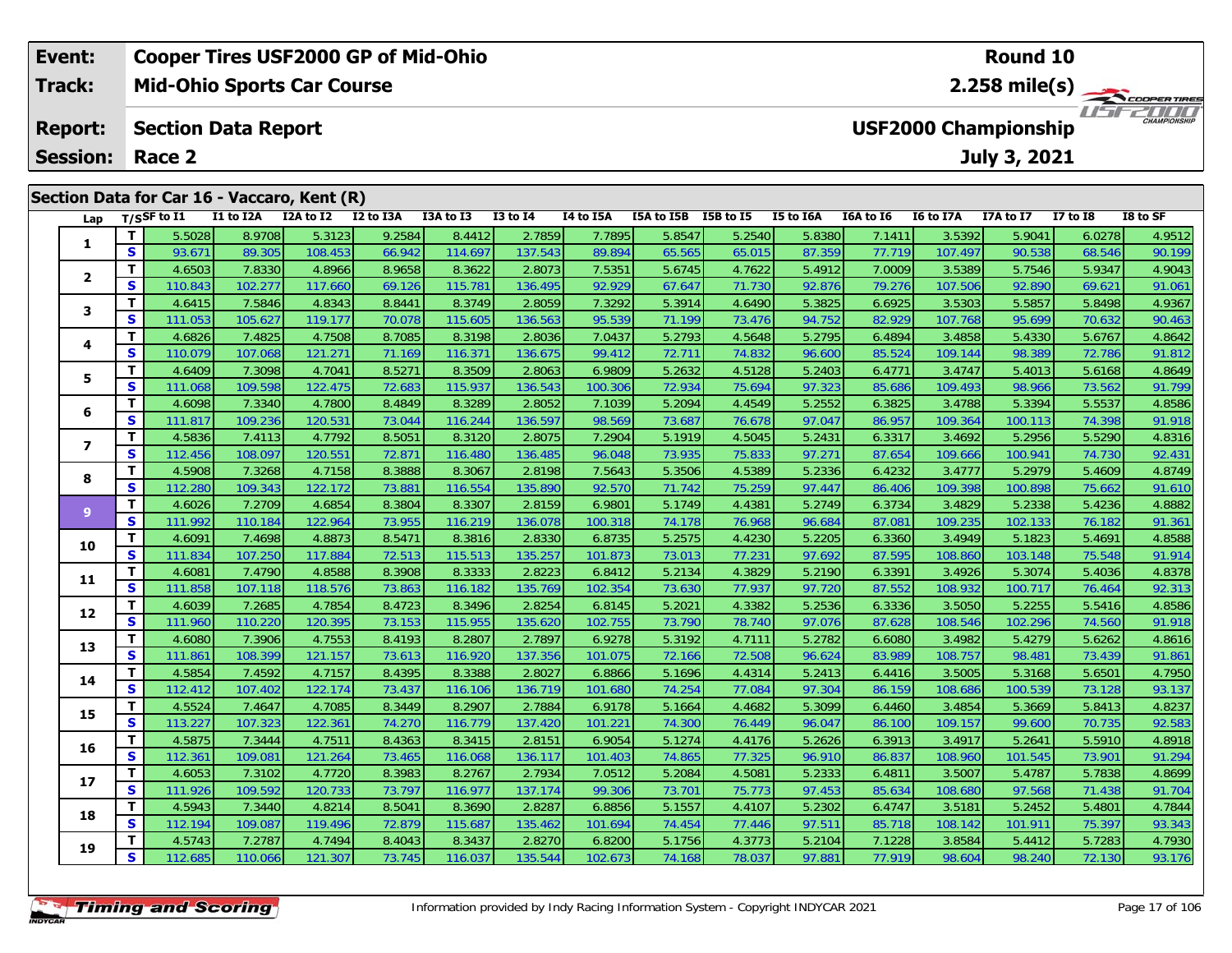| Event:                 | <b>Cooper Tires USF2000 GP of Mid-Ohio</b> | Round 10                                                      |
|------------------------|--------------------------------------------|---------------------------------------------------------------|
| Track:                 | <b>Mid-Ohio Sports Car Course</b>          | $2.258$ mile(s)                                               |
| <b>Report:</b>         | Section Data Report                        | USFZOOO<br><b>CHAMPIONSHIP</b><br><b>USF2000 Championship</b> |
| <b>Session: Race 2</b> |                                            | July 3, 2021                                                  |

| Lap T/SLap<br>92.5710 132.9966<br>$\overline{t}$<br>$\mathbf{1}$<br>$\overline{\mathbf{s}}$<br>57.249<br>87.812<br>$\mathbf T$<br>88.1116<br>$\overline{2}$<br>$\overline{\mathbf{s}}$<br>92.256<br>86.4324<br>$\mathbf T$<br>3<br>$\overline{\mathbf{s}}$<br>94.048<br>$\mathbf T$<br>84.8642<br>4<br>$\overline{\mathbf{s}}$<br>95.786<br>$\mathbf T$<br>84.1711<br>$\overline{\mathbf{5}}$<br>$\overline{\mathbf{s}}$<br>96.575<br>83.9792<br>T<br>$\bf 6$<br>S<br>96.795<br>$\mathbf T$<br>84.0857<br>$\overline{\mathbf{z}}$<br>$\overline{\mathbf{s}}$<br>96.673<br>$\overline{\mathbf{T}}$<br>84.3707<br>8<br>$\overline{\mathbf{s}}$<br>96.346<br>83.3558<br>$\overline{\mathbf{I}}$<br>$\boldsymbol{9}$<br>97.519<br>$\overline{\mathbf{s}}$<br>$\overline{\mathbf{r}}$<br>83.8435<br>10<br>$\overline{\mathbf{s}}$<br>96.952<br>$\mathbf T$<br>83.5293<br>11<br>$\mathbf{s}$<br>97.317<br>$\mathbf T$<br>83.3778<br>12<br>$\overline{\mathbf{s}}$<br>97.494<br>84.5018<br>$\overline{\mathbf{T}}$<br>13<br>$\overline{\mathbf{s}}$<br>96.197<br>$\mathbf T$<br>83.7742<br>14<br>$\overline{\mathbf{s}}$<br>97.032<br>83.9752<br>$\mathbf T$<br>15<br>$\overline{\mathbf{s}}$<br>96.800<br>$\mathbf T$<br>83.6188<br>16<br>$\overline{\mathbf{s}}$<br>97.213<br>$\overline{\mathbf{I}}$<br>84.2711<br>17<br>$\overline{\mathbf{s}}$<br>96.460<br>$\mathbf T$<br>83.6462<br>18<br>$\overline{\mathbf{s}}$<br>97.181<br>$\mathbf T$<br>84.7044<br>19<br>$\mathbf{s}$<br>95.967 |  | Section Data for Car 16 - Vaccaro, Kent (R) |
|---------------------------------------------------------------------------------------------------------------------------------------------------------------------------------------------------------------------------------------------------------------------------------------------------------------------------------------------------------------------------------------------------------------------------------------------------------------------------------------------------------------------------------------------------------------------------------------------------------------------------------------------------------------------------------------------------------------------------------------------------------------------------------------------------------------------------------------------------------------------------------------------------------------------------------------------------------------------------------------------------------------------------------------------------------------------------------------------------------------------------------------------------------------------------------------------------------------------------------------------------------------------------------------------------------------------------------------------------------------------------------------------------------------------------------------------------------------------------------------|--|---------------------------------------------|
|                                                                                                                                                                                                                                                                                                                                                                                                                                                                                                                                                                                                                                                                                                                                                                                                                                                                                                                                                                                                                                                                                                                                                                                                                                                                                                                                                                                                                                                                                       |  | PO to SF                                    |
|                                                                                                                                                                                                                                                                                                                                                                                                                                                                                                                                                                                                                                                                                                                                                                                                                                                                                                                                                                                                                                                                                                                                                                                                                                                                                                                                                                                                                                                                                       |  |                                             |
|                                                                                                                                                                                                                                                                                                                                                                                                                                                                                                                                                                                                                                                                                                                                                                                                                                                                                                                                                                                                                                                                                                                                                                                                                                                                                                                                                                                                                                                                                       |  |                                             |
|                                                                                                                                                                                                                                                                                                                                                                                                                                                                                                                                                                                                                                                                                                                                                                                                                                                                                                                                                                                                                                                                                                                                                                                                                                                                                                                                                                                                                                                                                       |  |                                             |
|                                                                                                                                                                                                                                                                                                                                                                                                                                                                                                                                                                                                                                                                                                                                                                                                                                                                                                                                                                                                                                                                                                                                                                                                                                                                                                                                                                                                                                                                                       |  |                                             |
|                                                                                                                                                                                                                                                                                                                                                                                                                                                                                                                                                                                                                                                                                                                                                                                                                                                                                                                                                                                                                                                                                                                                                                                                                                                                                                                                                                                                                                                                                       |  |                                             |
|                                                                                                                                                                                                                                                                                                                                                                                                                                                                                                                                                                                                                                                                                                                                                                                                                                                                                                                                                                                                                                                                                                                                                                                                                                                                                                                                                                                                                                                                                       |  |                                             |
|                                                                                                                                                                                                                                                                                                                                                                                                                                                                                                                                                                                                                                                                                                                                                                                                                                                                                                                                                                                                                                                                                                                                                                                                                                                                                                                                                                                                                                                                                       |  |                                             |
|                                                                                                                                                                                                                                                                                                                                                                                                                                                                                                                                                                                                                                                                                                                                                                                                                                                                                                                                                                                                                                                                                                                                                                                                                                                                                                                                                                                                                                                                                       |  |                                             |
|                                                                                                                                                                                                                                                                                                                                                                                                                                                                                                                                                                                                                                                                                                                                                                                                                                                                                                                                                                                                                                                                                                                                                                                                                                                                                                                                                                                                                                                                                       |  |                                             |
|                                                                                                                                                                                                                                                                                                                                                                                                                                                                                                                                                                                                                                                                                                                                                                                                                                                                                                                                                                                                                                                                                                                                                                                                                                                                                                                                                                                                                                                                                       |  |                                             |
|                                                                                                                                                                                                                                                                                                                                                                                                                                                                                                                                                                                                                                                                                                                                                                                                                                                                                                                                                                                                                                                                                                                                                                                                                                                                                                                                                                                                                                                                                       |  |                                             |
|                                                                                                                                                                                                                                                                                                                                                                                                                                                                                                                                                                                                                                                                                                                                                                                                                                                                                                                                                                                                                                                                                                                                                                                                                                                                                                                                                                                                                                                                                       |  |                                             |
|                                                                                                                                                                                                                                                                                                                                                                                                                                                                                                                                                                                                                                                                                                                                                                                                                                                                                                                                                                                                                                                                                                                                                                                                                                                                                                                                                                                                                                                                                       |  |                                             |
|                                                                                                                                                                                                                                                                                                                                                                                                                                                                                                                                                                                                                                                                                                                                                                                                                                                                                                                                                                                                                                                                                                                                                                                                                                                                                                                                                                                                                                                                                       |  |                                             |
|                                                                                                                                                                                                                                                                                                                                                                                                                                                                                                                                                                                                                                                                                                                                                                                                                                                                                                                                                                                                                                                                                                                                                                                                                                                                                                                                                                                                                                                                                       |  |                                             |
|                                                                                                                                                                                                                                                                                                                                                                                                                                                                                                                                                                                                                                                                                                                                                                                                                                                                                                                                                                                                                                                                                                                                                                                                                                                                                                                                                                                                                                                                                       |  |                                             |
|                                                                                                                                                                                                                                                                                                                                                                                                                                                                                                                                                                                                                                                                                                                                                                                                                                                                                                                                                                                                                                                                                                                                                                                                                                                                                                                                                                                                                                                                                       |  |                                             |
|                                                                                                                                                                                                                                                                                                                                                                                                                                                                                                                                                                                                                                                                                                                                                                                                                                                                                                                                                                                                                                                                                                                                                                                                                                                                                                                                                                                                                                                                                       |  |                                             |
|                                                                                                                                                                                                                                                                                                                                                                                                                                                                                                                                                                                                                                                                                                                                                                                                                                                                                                                                                                                                                                                                                                                                                                                                                                                                                                                                                                                                                                                                                       |  |                                             |
|                                                                                                                                                                                                                                                                                                                                                                                                                                                                                                                                                                                                                                                                                                                                                                                                                                                                                                                                                                                                                                                                                                                                                                                                                                                                                                                                                                                                                                                                                       |  |                                             |
|                                                                                                                                                                                                                                                                                                                                                                                                                                                                                                                                                                                                                                                                                                                                                                                                                                                                                                                                                                                                                                                                                                                                                                                                                                                                                                                                                                                                                                                                                       |  |                                             |
|                                                                                                                                                                                                                                                                                                                                                                                                                                                                                                                                                                                                                                                                                                                                                                                                                                                                                                                                                                                                                                                                                                                                                                                                                                                                                                                                                                                                                                                                                       |  |                                             |
|                                                                                                                                                                                                                                                                                                                                                                                                                                                                                                                                                                                                                                                                                                                                                                                                                                                                                                                                                                                                                                                                                                                                                                                                                                                                                                                                                                                                                                                                                       |  |                                             |
|                                                                                                                                                                                                                                                                                                                                                                                                                                                                                                                                                                                                                                                                                                                                                                                                                                                                                                                                                                                                                                                                                                                                                                                                                                                                                                                                                                                                                                                                                       |  |                                             |
|                                                                                                                                                                                                                                                                                                                                                                                                                                                                                                                                                                                                                                                                                                                                                                                                                                                                                                                                                                                                                                                                                                                                                                                                                                                                                                                                                                                                                                                                                       |  |                                             |
|                                                                                                                                                                                                                                                                                                                                                                                                                                                                                                                                                                                                                                                                                                                                                                                                                                                                                                                                                                                                                                                                                                                                                                                                                                                                                                                                                                                                                                                                                       |  |                                             |
|                                                                                                                                                                                                                                                                                                                                                                                                                                                                                                                                                                                                                                                                                                                                                                                                                                                                                                                                                                                                                                                                                                                                                                                                                                                                                                                                                                                                                                                                                       |  |                                             |
|                                                                                                                                                                                                                                                                                                                                                                                                                                                                                                                                                                                                                                                                                                                                                                                                                                                                                                                                                                                                                                                                                                                                                                                                                                                                                                                                                                                                                                                                                       |  |                                             |
|                                                                                                                                                                                                                                                                                                                                                                                                                                                                                                                                                                                                                                                                                                                                                                                                                                                                                                                                                                                                                                                                                                                                                                                                                                                                                                                                                                                                                                                                                       |  |                                             |
|                                                                                                                                                                                                                                                                                                                                                                                                                                                                                                                                                                                                                                                                                                                                                                                                                                                                                                                                                                                                                                                                                                                                                                                                                                                                                                                                                                                                                                                                                       |  |                                             |
|                                                                                                                                                                                                                                                                                                                                                                                                                                                                                                                                                                                                                                                                                                                                                                                                                                                                                                                                                                                                                                                                                                                                                                                                                                                                                                                                                                                                                                                                                       |  |                                             |
|                                                                                                                                                                                                                                                                                                                                                                                                                                                                                                                                                                                                                                                                                                                                                                                                                                                                                                                                                                                                                                                                                                                                                                                                                                                                                                                                                                                                                                                                                       |  |                                             |
|                                                                                                                                                                                                                                                                                                                                                                                                                                                                                                                                                                                                                                                                                                                                                                                                                                                                                                                                                                                                                                                                                                                                                                                                                                                                                                                                                                                                                                                                                       |  |                                             |
|                                                                                                                                                                                                                                                                                                                                                                                                                                                                                                                                                                                                                                                                                                                                                                                                                                                                                                                                                                                                                                                                                                                                                                                                                                                                                                                                                                                                                                                                                       |  |                                             |
|                                                                                                                                                                                                                                                                                                                                                                                                                                                                                                                                                                                                                                                                                                                                                                                                                                                                                                                                                                                                                                                                                                                                                                                                                                                                                                                                                                                                                                                                                       |  |                                             |
|                                                                                                                                                                                                                                                                                                                                                                                                                                                                                                                                                                                                                                                                                                                                                                                                                                                                                                                                                                                                                                                                                                                                                                                                                                                                                                                                                                                                                                                                                       |  |                                             |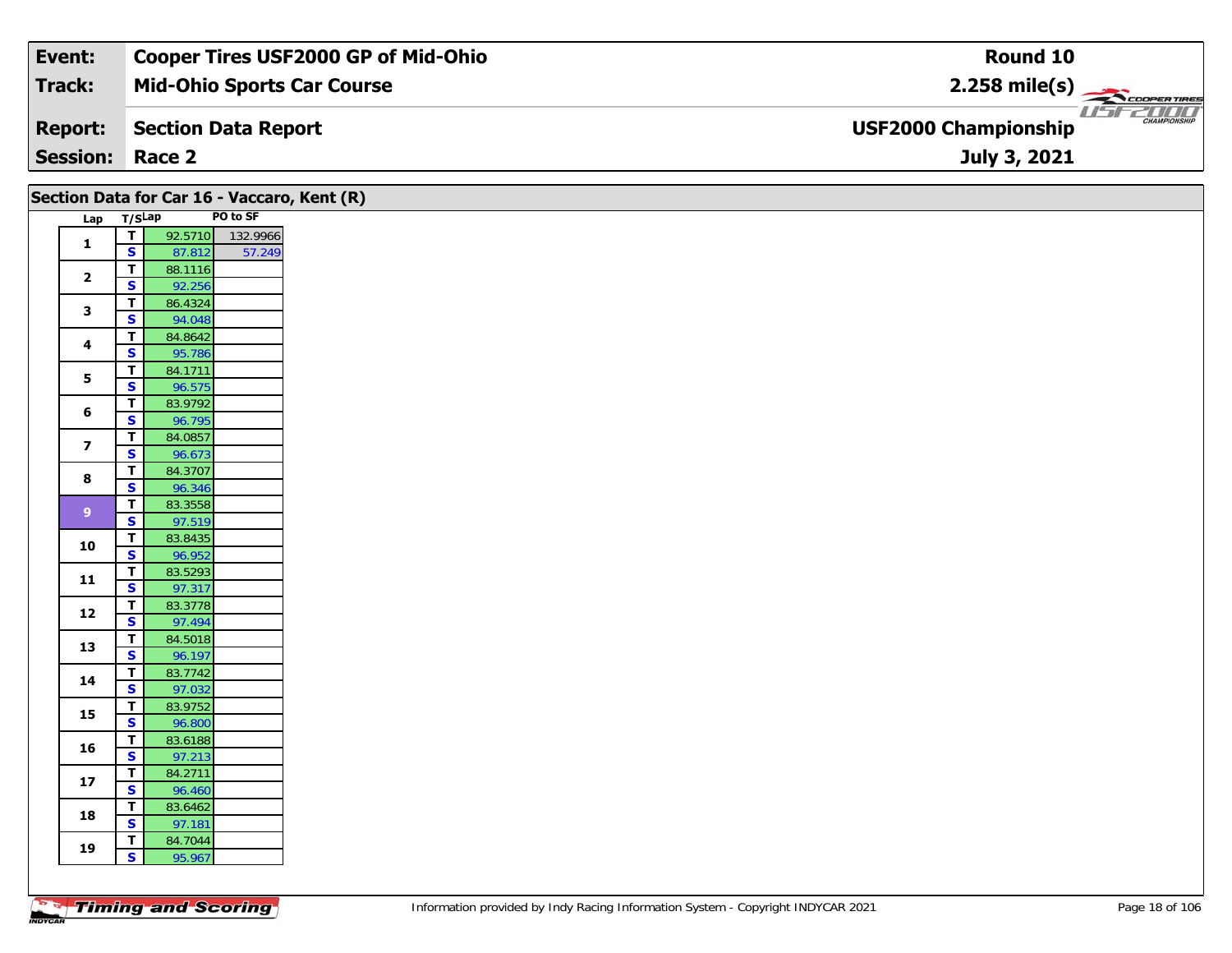| Event:                                      | <b>Cooper Tires USF2000 GP of Mid-Ohio</b> | Round 10                                           |  |  |  |  |  |  |  |
|---------------------------------------------|--------------------------------------------|----------------------------------------------------|--|--|--|--|--|--|--|
| <b>Track:</b>                               | <b>Mid-Ohio Sports Car Course</b>          |                                                    |  |  |  |  |  |  |  |
| <b>Report:</b>                              | Section Data Report                        | <b>CHAMPIONSHIP</b><br><b>USF2000 Championship</b> |  |  |  |  |  |  |  |
| <b>Session: Race 2</b>                      |                                            | July 3, 2021                                       |  |  |  |  |  |  |  |
| Section Data for Car 16 - Vaccaro, Kent (R) |                                            |                                                    |  |  |  |  |  |  |  |

|     | <u>saan saan isi sal so</u> |           | $\cdots$  |           |           |                 |           |                      |        |           |           |           |           |          |          |
|-----|-----------------------------|-----------|-----------|-----------|-----------|-----------------|-----------|----------------------|--------|-----------|-----------|-----------|-----------|----------|----------|
| Lan | $T/S$ SF to $I1$            | I1 to I2A | I2A to I2 | I2 to I3A | I3A to I3 | <b>I3 to I4</b> | I4 to I5A | I5A to I5B I5B to I5 |        | I5 to I6A | I6A to I6 | I6 to I7A | I7A to I7 | I7 to I8 | I8 to SF |
| 20  | 4.5620                      | 7.7066    | 4.9254    | 8.4211    | 8.3552    | 2.8288          | 6.9705    | 5.3235               | 4.5004 | 5.2347    | 6.4566    | 3.5230    |           |          | 5.1532   |
|     | 12.989                      | 103.955   | 116.973   | 73.598 I  | 115.878   | 135.457         | 100.456   | 72.107               | 75.902 | 97.427    | 85.959    | 107.9921  |           |          | 86.663   |
| 21  | 4.9052                      | 8.1156    | 6.3376    | 9.0819    | 8.8926    | 3.4793          | 8.6194    |                      |        |           |           |           |           |          |          |
|     | 105.083                     | 98.716    | 90.908    | 68.243    | 108.875   | 110.132         | 81.239    |                      |        |           |           |           |           |          |          |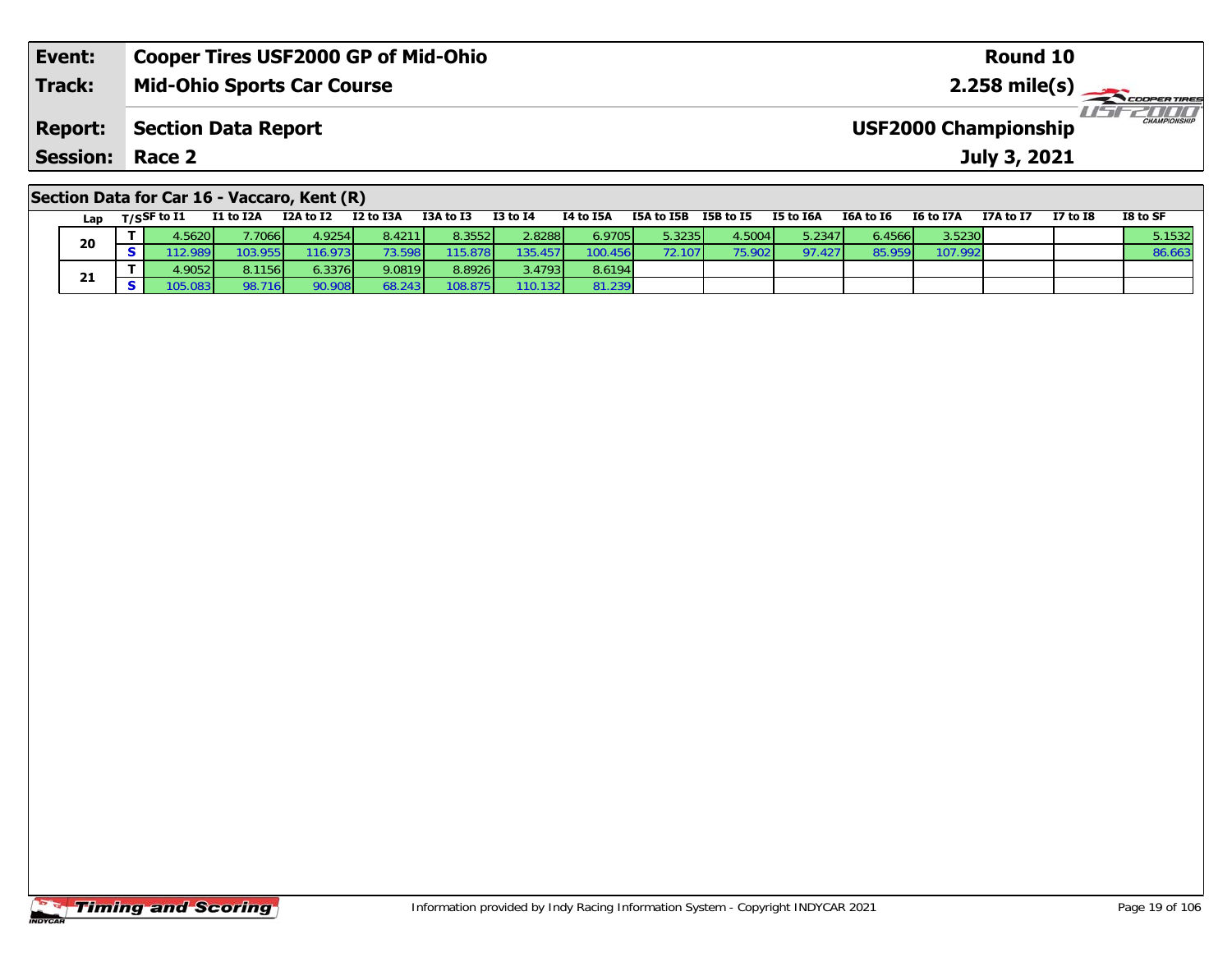| Event:                 | <b>Cooper Tires USF2000 GP of Mid-Ohio</b>                                                                     | Round 10                                           |
|------------------------|----------------------------------------------------------------------------------------------------------------|----------------------------------------------------|
| Track:                 | <b>Mid-Ohio Sports Car Course</b>                                                                              | $2.258 \text{ mile(s)}$                            |
| <b>Report:</b>         | <b>Section Data Report</b>                                                                                     | <b>CHAMPIONSHIP</b><br><b>USF2000 Championship</b> |
| <b>Session: Race 2</b> |                                                                                                                | July 3, 2021                                       |
|                        | $\overline{a}$ $\cdots$ $\overline{a}$ $\cdots$ $\overline{a}$ $\cdots$ $\overline{a}$ $\cdots$ $\overline{a}$ |                                                    |

## **Section Data for Car 16 - Vaccaro, Kent (R)**

| Lap | T/SLap |         | PO to SF |
|-----|--------|---------|----------|
| 20  |        | 95.1342 |          |
|     | S      | 85.446  |          |
| 21  |        |         |          |
|     | S      |         |          |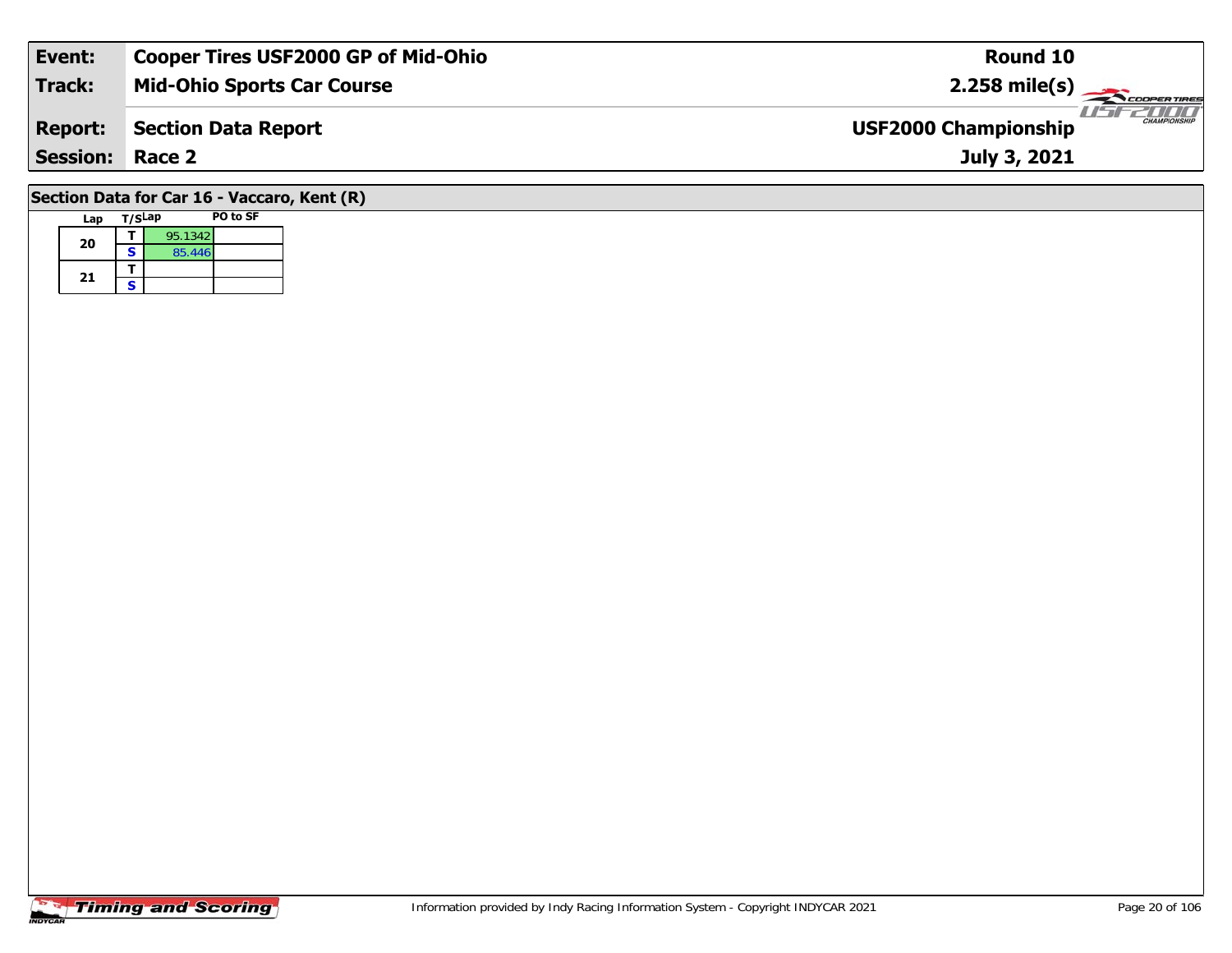### **Event: Cooper Tires USF2000 GP of Mid-Ohio Round 102.258 mile(s) Mid-Ohio Sports Car Course Track:** COOPER TIRES **Report: Section Data Report USF2000 Championship July 3, 2021 Session: Race 2 Section Data for Car 19 - Sikes, Simon Lap T/SSF to I1 I1 to I2A I2A to I2 I2 to I3A I3A to I3 I3 to I4 I4 to I5A I5A to I5B I5B to I5 I5 to I6A I6A to I6 I6 to I7A I7A to I7 I7 to I8 I8 to SF**

| Lap              |              | T/SSF to I1 | I1 to I2A | I2A to I2 | I2 to I3A | I3A to I3 | <b>I3 to I4</b> | I4 to I5A | I5A to I5B I5B to I5 |        | I5 to I6A | I6A to I6 | <b>I6 to I7A</b> | I7A to I7 | <b>I7 to I8</b> | I8 to SF |
|------------------|--------------|-------------|-----------|-----------|-----------|-----------|-----------------|-----------|----------------------|--------|-----------|-----------|------------------|-----------|-----------------|----------|
| 1                | т            | 5.8029      | 8.0779    | 4.9067    | 8.7919    | 8.3740    | 2.8089          | 7.4485    | 5.4618               | 4.7392 | 5.3931    | 6.6647    | 3.4765           | 5.8594    | 5.7711          | 4.8903   |
|                  | $\mathbf{s}$ | 88.827      | 99.176    | 117.418   | 70.494    | 115.618   | 136.417         | 94.009    | 70.282               | 72.078 | 94.565    | 83.275    | 109.436          | 91.229    | 71.595          | 91.322   |
| $\overline{2}$   | т            | 4.6208      | 7.4938    | 4.7840    | 8.8008    | 8.2712    | 2.7714          | 7.3151    | 5.4462               | 4.8044 | 5.3985    | 6.5660    | 3.4583           | 5.6178    | 5.7042          | 4.8437   |
|                  | S            | 111.551     | 106.907   | 120.430   | 70.422    | 117.055   | 138.263         | 95.724    | 70.483               | 71.100 | 94.471    | 84.526    | 110.012          | 95.152    | 72.435          | 92.200   |
| 3                | т            | 4.6321      | 7.4156    | 4.7378    | 8.5491    | 8.2773    | 2.7925          | 7.2556    | 5.3043               | 4.5261 | 5.3071    | 6.4844    | 3.4599           | 5.6021    | 5.6838          | 4.8534   |
|                  | $\mathbf s$  | 111.279     | 108.034   | 121.604   | 72.496    | 116.968   | 137.218         | 96.509    | 72.368               | 75.471 | 96.098    | 85.590    | 109.961          | 95.419    | 72.695          | 92.016   |
| 4                | т            | 4.6115      | 7.4156    | 4.7392    | 8.5388    | 8.2677    | 2.7924          | 7.2026    | 5.2774               | 4.5578 | 5.2842    | 6.4603    | 3.4292           | 5.4509    | 5.6893          | 4.8445   |
|                  | S            | 111.776     | 108.034   | 121.568   | 72.583    | 117.104   | 137.223         | 97.219    | 72.737               | 74.946 | 96.514    | 85.909    | 110.946          | 98.066    | 72.624          | 92.185   |
| 5                | T            | 4.6100      | 7.2940    | 4.6808    | 8.4776    | 8.2441    | 2.7830          | 7.1000    | 5.2139               | 4.5305 | 5.2365    | 6.4129    | 3.4514           | 5.2675    | 5.4885          | 4.8548   |
|                  | S            | 111.812     | 109.835   | 123.085   | 73.107    | 117.439   | 137.687         | 98.624    | 73.623               | 75.398 | 97.393    | 86.544    | 110.232          | 101.480   | 75.281          | 91.990   |
| 6                | T            | 4.6036      | 7.1808    | 4.6740    | 8.4284    | 8.2508    | 2.7901          | 7.0376    | 5.1956               | 4.4160 | 5.2141    | 6.3563    | 3.4316           | 5.2436    | 5.4653          | 4.8289   |
|                  | S            | 111.968     | 111.566   | 123.264   | 73.534    | 117.344   | 137.336         | 99.498    | 73.882               | 77.353 | 97.812    | 87.315    | 110.868          | 101.942   | 75.601          | 92.483   |
| $\boldsymbol{7}$ | T            | 4.6022      | 7.2631    | 4.6996    | 8.4228    | 8.2796    | 2.7974          | 6.9275    | 5.1858               | 4.4131 | 5.2139    | 6.3315    | 3.4283           | 5.2080    | 5.4369          | 4.7922   |
|                  | $\mathbf{s}$ | 112.002     | 110.302   | 122.593   | 73.583    | 116.936   | 136.978         | 101.079   | 74.022               | 77.404 | 97.815    | 87.657    | 110.975          | 102.639   | 75.996          | 93.191   |
| 8                | т            | 4.5795      | 7.2060    | 4.6845    | 8.3691    | 8.2936    | 2.8105          | 6.9392    | 5.2142               | 4.4053 | 5.2058    | 6.3452    | 3.4530           | 5.2397    | 5.4146          | 4.8078   |
|                  | $\mathbf s$  | 112.557     | 111.176   | 122.988   | 74.055    | 116.738   | 136.339         | 100.909   | 73.619               | 77.541 | 97.968    | 87.468    | 110.181          | 102.018   | 76.309          | 92.889   |
| 9                | т            | 4.5913      | 7.1779    | 4.6899    | 8.3660    | 8.2986    | 2.8087          | 6.9125    | 5.2082               | 4.4391 | 5.2326    | 6.3463    | 3.4774           | 5.2295    | 5.4298          | 4.8279   |
|                  | S            | 112.268     | 111.612   | 122.846   | 74.082    | 116.668   | 136.427         | 101.299   | 73.704               | 76.950 | 97.466    | 87.453    | 109.408          | 102.217   | 76.095          | 92.502   |
| 10               | т            | 4.6253      | 7.2406    | 4.6966    | 8.3253    | 8.2972    | 2.8098          | 6.9141    | 5.2066               | 4.4523 | 5.1767    | 6.3569    | 3.4652           | 5.2146    | 5.4298          | 4.7870   |
|                  | $\mathbf{s}$ | 111.442     | 110.645   | 122.671   | 74.444    | 116.688   | 136.373         | 101.275   | 73.726               | 76.722 | 98.518    | 87.307    | 109.793          | 102.509   | 76.095          | 93.292   |
| 11               | т            | 4.6030      | 7.1748    | 4.7060    | 8.3287    | 8.2927    | 2.8135          | 6.9310    | 5.2460               | 4.4365 | 5.2088    | 6.3820    | 3.4743           | 5.2258    | 5.4189          | 4.8115   |
|                  | S            | 111.982     | 111.660   | 122.426   | 74.414    | 116.751   | 136.194         | 101.028   | 73.173               | 76.996 | 97.911    | 86.963    | 109.505          | 102.290   | 76.248          | 92.817   |
| 12               | т            | 4.6085      | 7.2282    | 4.7245    | 8.2994    | 8.2802    | 2.8136          | 6.9410    | 5.2053               | 4.3965 | 5.2008    | 6.3587    | 3.4535           | 5.2274    | 5.4991          | 4.8168   |
|                  | $\mathbf{s}$ | 111.849     | 110.835   | 121.947   | 74.677    | 116.927   | 136.189         | 100.883   | 73.745               | 77.696 | 98.062    | 87.282    | 110.165          | 102.258   | 75.136          | 92.715   |
| 13               | т            | 4.6387      | 7.2834    | 4.7131    | 8.3133    | 8.3108    | 2.8165          | 6.9200    | 5.2141               | 4.3697 | 5.1938    | 6.3452    | 3.4606           | 5.2737    | 5.4409          | 4.8068   |
|                  | S            | 111.120     | 109.995   | 122.241   | 74.552    | 116.497   | 136.049         | 101.189   | 73.620               | 78.173 | 98.194    | 87.468    | 109.939          | 101.361   | 75.940          | 92.908   |
| 14               | т            | 4.6078      | 7.2669    | 4.7040    | 8.3049    | 8.2988    | 2.8172          | 6.9144    | 5.2137               | 4.4072 | 5.1765    | 6.3437    | 3.4661           | 5.2443    | 5.4154          | 4.7778   |
|                  | S            | 111.866     | 110.245   | 122.478   | 74.627    | 116.665   | 136.015         | 101.271   | 73.626               | 77.507 | 98.522    | 87.488    | 109.764          | 101.929   | 76.298          | 93.472   |
| 15               | T            | 4.5920      | 7.1940    | 4.6828    | 8.3281    | 8.2828    | 2.8117          | 6.8954    | 5.1520               | 4.4022 | 5.2199    | 6.3543    | 3.4529           | 5.2330    | 5.4954          | 4.7748   |
|                  | $\mathbf{s}$ | 112.251     | 111.362   | 123.032   | 74.419    | 116.891   | 136.281         | 101.550   | 74.508               | 77.595 | 97.703    | 87.342    | 110.184          | 102.149   | 75.187          | 93.531   |
| 16               | т            | 4.5950      | 7.2279    | 4.6844    | 8.4104    | 8.2914    | 2.8071          | 6.9157    | 5.2128               | 4.4020 | 5.2193    | 6.3392    | 3.4740           | 5.2725    | 5.4401          | 4.7924   |
|                  | $\mathbf{s}$ | 112.177     | 110.839   | 122.990   | 73.691    | 116.769   | 136.505         | 101.252   | 73.639               | 77.599 | 97.714    | 87.550    | 109.515          | 101.384   | 75.951          | 93.187   |
| 17               | т            | 4.6092      | 7.2370    | 4.7061    | 8.2870    | 8.2724    | 2.8098          | 6.9041    | 5.1747               | 4.4177 | 5.1979    | 6.3634    | 3.4545           | 5.2405    | 5.4214          | 4.8230   |
|                  | $\mathbf{s}$ | 111.832     | 110.700   | 122.423   | 74.789    | 117.038   | 136.373         | 101.422   | 74.181               | 77.323 | 98.117    | 87.218    | 110.133          | 102.003   | 76.213          | 92.596   |
| 18               | т            | 4.6225      | 7.2672    | 4.7329    | 8.3443    | 8.2603    | 2.8103          | 6.9216    | 5.2262               | 4.4183 | 5.1818    | 6.3962    | 3.4773           | 5.2587    | 5.4539          | 4.7979   |
|                  | S            | 111.510     | 110.240   | 121.730   | 74.275    | 117.209   | 136.349         | 101.166   | 73.450               | 77.313 | 98.421    | 86.770    | 109.411          | 101.650   | 75.759          | 93.080   |
| 19               | т            | 4.6128      | 7.2999    | 4.7364    | 8.3505    | 8.2623    | 2.8091          | 6.9095    | 5.2119               | 4.4259 | 5.1938    | 6.3545    | 3.4563           | 5.2601    | 5.4354          | 4.7704   |
|                  | S            | 111.744     | 109.746   | 121.640   | 74.220    | 117.181   | 136.407         | 101.343   | 73.651               | 77.180 | 98.194    | 87.340    | 110.076          | 101.623   | 76.017          | 93.617   |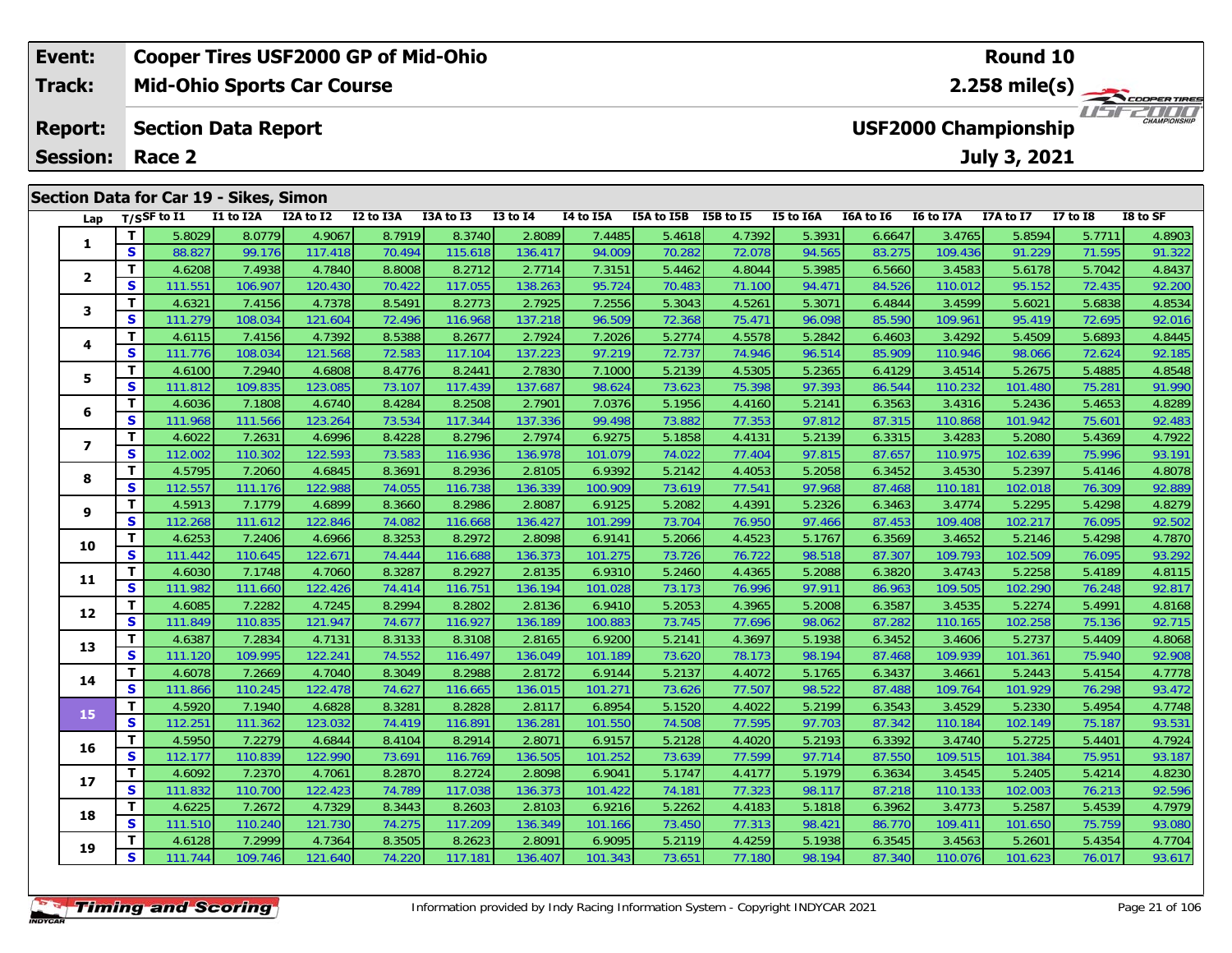| Event:                 | <b>Cooper Tires USF2000 GP of Mid-Ohio</b> | Round 10                                           |
|------------------------|--------------------------------------------|----------------------------------------------------|
| Track:                 | <b>Mid-Ohio Sports Car Course</b>          | $2.258$ mile(s)                                    |
| <b>Report:</b>         | Section Data Report                        | <b>CHAMPIONSHIP</b><br><b>USF2000 Championship</b> |
| <b>Session: Race 2</b> |                                            | July 3, 2021                                       |

| PO to SF<br>Lap T/SLap<br>88.4669<br>163.2593<br>$\overline{1}$<br>$\mathbf{1}$<br>$\mathsf{s}$<br>91.885<br>46.637<br>85.8962<br>$\mathbf{T}$<br>$\overline{\mathbf{2}}$<br>$\overline{\mathbf{s}}$<br>94.635<br>84.8811<br>$\mathbf T$<br>3<br>$\mathbf{s}$<br>95.767<br>$\overline{\mathsf{r}}$<br>84.5614<br>$\overline{\mathbf{4}}$<br>$\mathbf{s}$<br>96.129<br>83.6455<br>$\overline{t}$<br>5<br>$\overline{\mathbf{s}}$<br>97.182<br>$\mathbf{T}$<br>83.1167<br>6<br>$\overline{\mathbf{s}}$<br>97.800<br>$\mathbf{T}$<br>83.0019<br>$\overline{\mathbf{z}}$<br>$\overline{\mathbf{s}}$<br>97.935<br>82.9680<br>$\overline{\mathsf{T}}$<br>8<br>$\overline{\mathbf{s}}$<br>97.975<br>83.0357<br>$\mathbf{T}$<br>9<br>S<br>97.895<br>82.9980<br>$\mathbf{T}$<br>10<br>$\overline{\mathbf{s}}$<br>97.940<br>$\mathbf{T}$<br>83.0535<br>$11$<br>$\mathsf{s}$<br>97.874<br>$\mathbf{T}$<br>83.0535<br>12<br>$\mathsf{s}$<br>97.874<br>$\overline{I}$<br>83.1006<br>13<br>$\overline{\mathbf{s}}$<br>97.819<br>$\overline{\mathbf{r}}$<br>82.9587<br>14<br>$\overline{\mathbf{s}}$<br>97.986<br>$\mathbf T$<br>82.8713<br>15<br>$\overline{\mathbf{s}}$<br>98.089<br>$\mathbf{T}$<br>83.0842<br>16<br>$\overline{\mathbf{s}}$<br>97.838<br>$\overline{t}$<br>82.9187<br>$17$<br>$\overline{\mathbf{s}}$<br>98.033<br>$\overline{\mathsf{T}}$<br>83.1694<br>18<br>$\overline{\mathbf{s}}$<br>97.738<br>$\overline{t}$<br>83.0888<br>19<br>$\mathsf{s}$<br>97.833 |  | Section Data for Car 19 - Sikes, Simon |  |
|--------------------------------------------------------------------------------------------------------------------------------------------------------------------------------------------------------------------------------------------------------------------------------------------------------------------------------------------------------------------------------------------------------------------------------------------------------------------------------------------------------------------------------------------------------------------------------------------------------------------------------------------------------------------------------------------------------------------------------------------------------------------------------------------------------------------------------------------------------------------------------------------------------------------------------------------------------------------------------------------------------------------------------------------------------------------------------------------------------------------------------------------------------------------------------------------------------------------------------------------------------------------------------------------------------------------------------------------------------------------------------------------------------------------------------------------------------------------|--|----------------------------------------|--|
|                                                                                                                                                                                                                                                                                                                                                                                                                                                                                                                                                                                                                                                                                                                                                                                                                                                                                                                                                                                                                                                                                                                                                                                                                                                                                                                                                                                                                                                                    |  |                                        |  |
|                                                                                                                                                                                                                                                                                                                                                                                                                                                                                                                                                                                                                                                                                                                                                                                                                                                                                                                                                                                                                                                                                                                                                                                                                                                                                                                                                                                                                                                                    |  |                                        |  |
|                                                                                                                                                                                                                                                                                                                                                                                                                                                                                                                                                                                                                                                                                                                                                                                                                                                                                                                                                                                                                                                                                                                                                                                                                                                                                                                                                                                                                                                                    |  |                                        |  |
|                                                                                                                                                                                                                                                                                                                                                                                                                                                                                                                                                                                                                                                                                                                                                                                                                                                                                                                                                                                                                                                                                                                                                                                                                                                                                                                                                                                                                                                                    |  |                                        |  |
|                                                                                                                                                                                                                                                                                                                                                                                                                                                                                                                                                                                                                                                                                                                                                                                                                                                                                                                                                                                                                                                                                                                                                                                                                                                                                                                                                                                                                                                                    |  |                                        |  |
|                                                                                                                                                                                                                                                                                                                                                                                                                                                                                                                                                                                                                                                                                                                                                                                                                                                                                                                                                                                                                                                                                                                                                                                                                                                                                                                                                                                                                                                                    |  |                                        |  |
|                                                                                                                                                                                                                                                                                                                                                                                                                                                                                                                                                                                                                                                                                                                                                                                                                                                                                                                                                                                                                                                                                                                                                                                                                                                                                                                                                                                                                                                                    |  |                                        |  |
|                                                                                                                                                                                                                                                                                                                                                                                                                                                                                                                                                                                                                                                                                                                                                                                                                                                                                                                                                                                                                                                                                                                                                                                                                                                                                                                                                                                                                                                                    |  |                                        |  |
|                                                                                                                                                                                                                                                                                                                                                                                                                                                                                                                                                                                                                                                                                                                                                                                                                                                                                                                                                                                                                                                                                                                                                                                                                                                                                                                                                                                                                                                                    |  |                                        |  |
|                                                                                                                                                                                                                                                                                                                                                                                                                                                                                                                                                                                                                                                                                                                                                                                                                                                                                                                                                                                                                                                                                                                                                                                                                                                                                                                                                                                                                                                                    |  |                                        |  |
|                                                                                                                                                                                                                                                                                                                                                                                                                                                                                                                                                                                                                                                                                                                                                                                                                                                                                                                                                                                                                                                                                                                                                                                                                                                                                                                                                                                                                                                                    |  |                                        |  |
|                                                                                                                                                                                                                                                                                                                                                                                                                                                                                                                                                                                                                                                                                                                                                                                                                                                                                                                                                                                                                                                                                                                                                                                                                                                                                                                                                                                                                                                                    |  |                                        |  |
|                                                                                                                                                                                                                                                                                                                                                                                                                                                                                                                                                                                                                                                                                                                                                                                                                                                                                                                                                                                                                                                                                                                                                                                                                                                                                                                                                                                                                                                                    |  |                                        |  |
|                                                                                                                                                                                                                                                                                                                                                                                                                                                                                                                                                                                                                                                                                                                                                                                                                                                                                                                                                                                                                                                                                                                                                                                                                                                                                                                                                                                                                                                                    |  |                                        |  |
|                                                                                                                                                                                                                                                                                                                                                                                                                                                                                                                                                                                                                                                                                                                                                                                                                                                                                                                                                                                                                                                                                                                                                                                                                                                                                                                                                                                                                                                                    |  |                                        |  |
|                                                                                                                                                                                                                                                                                                                                                                                                                                                                                                                                                                                                                                                                                                                                                                                                                                                                                                                                                                                                                                                                                                                                                                                                                                                                                                                                                                                                                                                                    |  |                                        |  |
|                                                                                                                                                                                                                                                                                                                                                                                                                                                                                                                                                                                                                                                                                                                                                                                                                                                                                                                                                                                                                                                                                                                                                                                                                                                                                                                                                                                                                                                                    |  |                                        |  |
|                                                                                                                                                                                                                                                                                                                                                                                                                                                                                                                                                                                                                                                                                                                                                                                                                                                                                                                                                                                                                                                                                                                                                                                                                                                                                                                                                                                                                                                                    |  |                                        |  |
|                                                                                                                                                                                                                                                                                                                                                                                                                                                                                                                                                                                                                                                                                                                                                                                                                                                                                                                                                                                                                                                                                                                                                                                                                                                                                                                                                                                                                                                                    |  |                                        |  |
|                                                                                                                                                                                                                                                                                                                                                                                                                                                                                                                                                                                                                                                                                                                                                                                                                                                                                                                                                                                                                                                                                                                                                                                                                                                                                                                                                                                                                                                                    |  |                                        |  |
|                                                                                                                                                                                                                                                                                                                                                                                                                                                                                                                                                                                                                                                                                                                                                                                                                                                                                                                                                                                                                                                                                                                                                                                                                                                                                                                                                                                                                                                                    |  |                                        |  |
|                                                                                                                                                                                                                                                                                                                                                                                                                                                                                                                                                                                                                                                                                                                                                                                                                                                                                                                                                                                                                                                                                                                                                                                                                                                                                                                                                                                                                                                                    |  |                                        |  |
|                                                                                                                                                                                                                                                                                                                                                                                                                                                                                                                                                                                                                                                                                                                                                                                                                                                                                                                                                                                                                                                                                                                                                                                                                                                                                                                                                                                                                                                                    |  |                                        |  |
|                                                                                                                                                                                                                                                                                                                                                                                                                                                                                                                                                                                                                                                                                                                                                                                                                                                                                                                                                                                                                                                                                                                                                                                                                                                                                                                                                                                                                                                                    |  |                                        |  |
|                                                                                                                                                                                                                                                                                                                                                                                                                                                                                                                                                                                                                                                                                                                                                                                                                                                                                                                                                                                                                                                                                                                                                                                                                                                                                                                                                                                                                                                                    |  |                                        |  |
|                                                                                                                                                                                                                                                                                                                                                                                                                                                                                                                                                                                                                                                                                                                                                                                                                                                                                                                                                                                                                                                                                                                                                                                                                                                                                                                                                                                                                                                                    |  |                                        |  |
|                                                                                                                                                                                                                                                                                                                                                                                                                                                                                                                                                                                                                                                                                                                                                                                                                                                                                                                                                                                                                                                                                                                                                                                                                                                                                                                                                                                                                                                                    |  |                                        |  |
|                                                                                                                                                                                                                                                                                                                                                                                                                                                                                                                                                                                                                                                                                                                                                                                                                                                                                                                                                                                                                                                                                                                                                                                                                                                                                                                                                                                                                                                                    |  |                                        |  |
|                                                                                                                                                                                                                                                                                                                                                                                                                                                                                                                                                                                                                                                                                                                                                                                                                                                                                                                                                                                                                                                                                                                                                                                                                                                                                                                                                                                                                                                                    |  |                                        |  |
|                                                                                                                                                                                                                                                                                                                                                                                                                                                                                                                                                                                                                                                                                                                                                                                                                                                                                                                                                                                                                                                                                                                                                                                                                                                                                                                                                                                                                                                                    |  |                                        |  |
|                                                                                                                                                                                                                                                                                                                                                                                                                                                                                                                                                                                                                                                                                                                                                                                                                                                                                                                                                                                                                                                                                                                                                                                                                                                                                                                                                                                                                                                                    |  |                                        |  |
|                                                                                                                                                                                                                                                                                                                                                                                                                                                                                                                                                                                                                                                                                                                                                                                                                                                                                                                                                                                                                                                                                                                                                                                                                                                                                                                                                                                                                                                                    |  |                                        |  |
|                                                                                                                                                                                                                                                                                                                                                                                                                                                                                                                                                                                                                                                                                                                                                                                                                                                                                                                                                                                                                                                                                                                                                                                                                                                                                                                                                                                                                                                                    |  |                                        |  |
|                                                                                                                                                                                                                                                                                                                                                                                                                                                                                                                                                                                                                                                                                                                                                                                                                                                                                                                                                                                                                                                                                                                                                                                                                                                                                                                                                                                                                                                                    |  |                                        |  |
|                                                                                                                                                                                                                                                                                                                                                                                                                                                                                                                                                                                                                                                                                                                                                                                                                                                                                                                                                                                                                                                                                                                                                                                                                                                                                                                                                                                                                                                                    |  |                                        |  |
|                                                                                                                                                                                                                                                                                                                                                                                                                                                                                                                                                                                                                                                                                                                                                                                                                                                                                                                                                                                                                                                                                                                                                                                                                                                                                                                                                                                                                                                                    |  |                                        |  |
|                                                                                                                                                                                                                                                                                                                                                                                                                                                                                                                                                                                                                                                                                                                                                                                                                                                                                                                                                                                                                                                                                                                                                                                                                                                                                                                                                                                                                                                                    |  |                                        |  |
|                                                                                                                                                                                                                                                                                                                                                                                                                                                                                                                                                                                                                                                                                                                                                                                                                                                                                                                                                                                                                                                                                                                                                                                                                                                                                                                                                                                                                                                                    |  |                                        |  |
|                                                                                                                                                                                                                                                                                                                                                                                                                                                                                                                                                                                                                                                                                                                                                                                                                                                                                                                                                                                                                                                                                                                                                                                                                                                                                                                                                                                                                                                                    |  |                                        |  |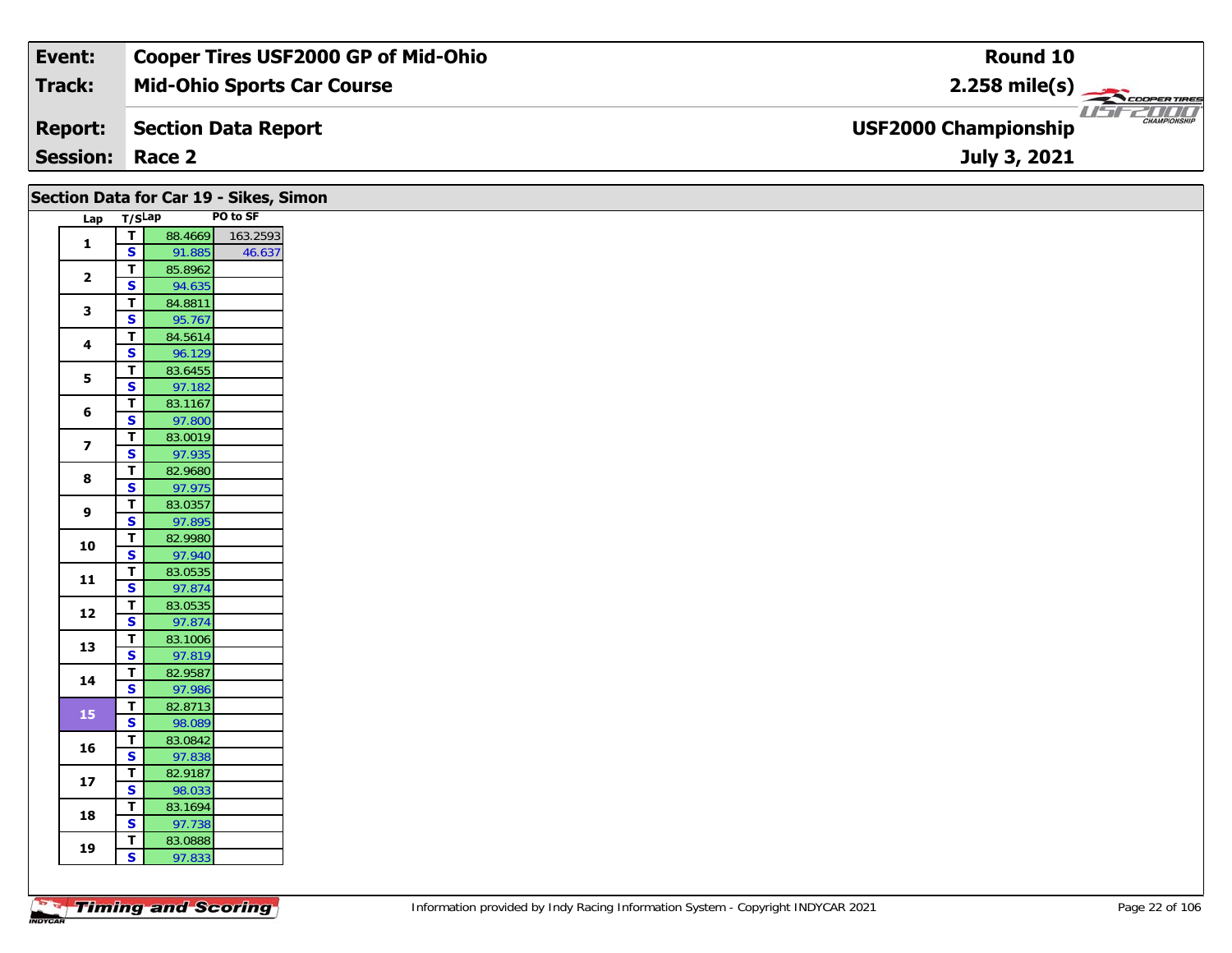| Event:                                 | <b>Cooper Tires USF2000 GP of Mid-Ohio</b> | Round 10                                           |  |  |  |  |  |  |  |
|----------------------------------------|--------------------------------------------|----------------------------------------------------|--|--|--|--|--|--|--|
| <b>Track:</b>                          | <b>Mid-Ohio Sports Car Course</b>          |                                                    |  |  |  |  |  |  |  |
| <b>Report:</b>                         | <b>Section Data Report</b>                 | <b>CHAMPIONSHIP</b><br><b>USF2000 Championship</b> |  |  |  |  |  |  |  |
| <b>Session:</b>                        | Race 2                                     | July 3, 2021                                       |  |  |  |  |  |  |  |
| Section Data for Car 19 - Sikes, Simon |                                            |                                                    |  |  |  |  |  |  |  |

| Lap | $T/S$ SF to $I1$ | <b>I1 to I2A</b> | I2A to I2 | I2 to I3A | I3A to I3 | <b>I3 to I4</b> | I4 to I5A | I5A to I5B | I5B to I5 | I5 to I6A | I6A to I6 | I6 to I7A | I7A to I7 | <b>I7 to I8</b> | I8 to SF |
|-----|------------------|------------------|-----------|-----------|-----------|-----------------|-----------|------------|-----------|-----------|-----------|-----------|-----------|-----------------|----------|
| 20  | 4.6041           | 7.27321          | 4.7216    | 8.2696    | 8.2728    | 2.8139          | 6.9435    | 5.1829     | 4.4034    | 5.1751    | 6.3460    | 3.4341    | 5.2400    | 5.4791          | 4.8034   |
|     | 1.956            | 110.149          | 122.021   | 74946     | 117.032   | 136.175         | 100.846   | 74.063     | 77.574    | 98.549    |           | 110.787   | 102.012   |                 | 92.974   |
| 21  | .7984            | 9.1834           | 8.7012    | 9.3328    | 12.0988   | 4.1157 <b>1</b> | 10.8048   | 6.4702     | 4.6569    | 6.0311'   | 7.3318    | 3.9678    |           |                 |          |
|     |                  | 87.237           | 66.213    | 66.408    | 80.023    | 93.102          | 54.807    | 59.328     | 73.352    | 84.562    | 75.698    | 95.886    |           |                 |          |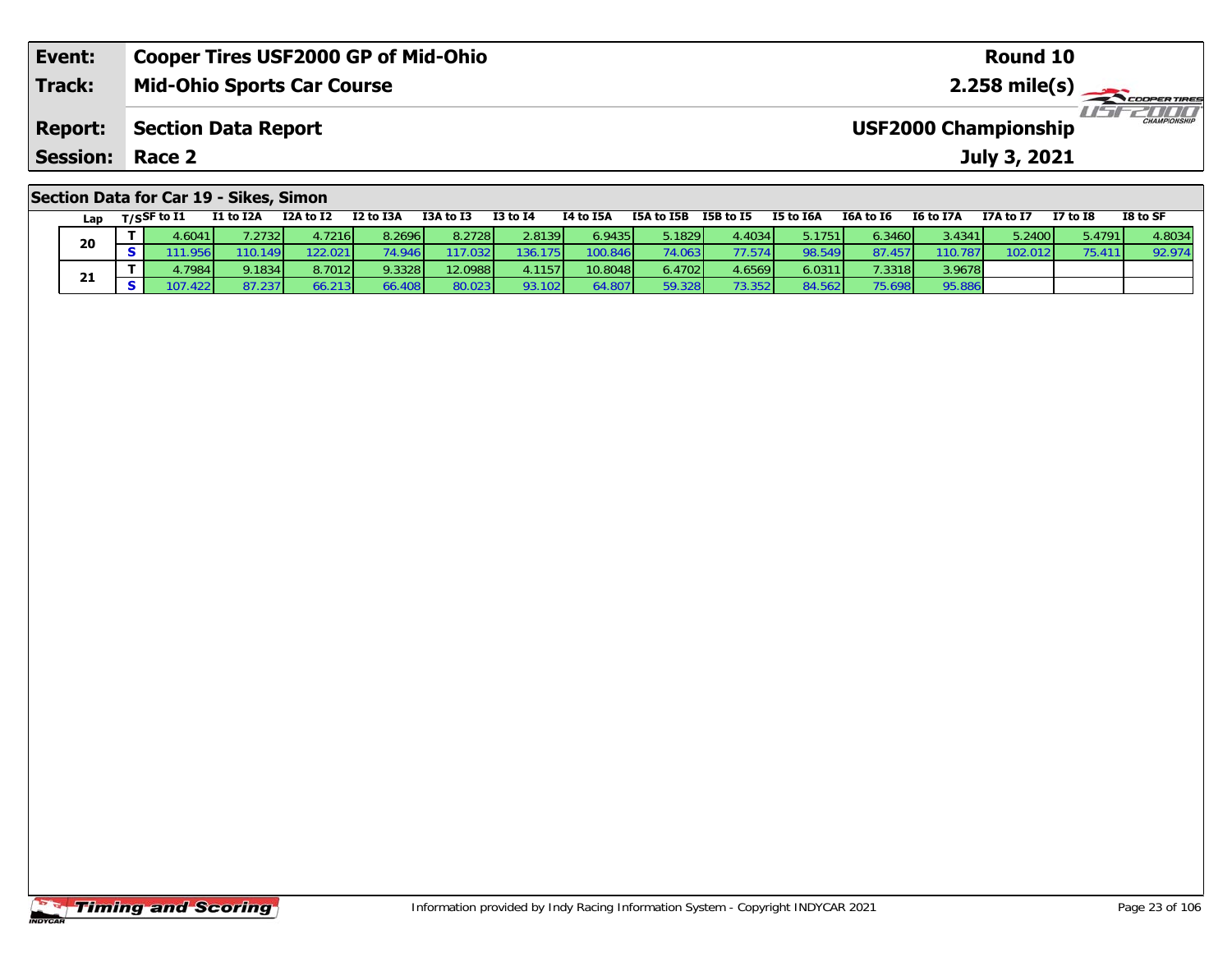| Event:                                 | <b>Cooper Tires USF2000 GP of Mid-Ohio</b> | Round 10                                    |  |  |  |  |  |  |  |
|----------------------------------------|--------------------------------------------|---------------------------------------------|--|--|--|--|--|--|--|
| <b>Track:</b>                          | <b>Mid-Ohio Sports Car Course</b>          | $2.258$ mile(s)                             |  |  |  |  |  |  |  |
| <b>Report:</b>                         | <b>Section Data Report</b>                 | CHAMPIONSHIP<br><b>USF2000 Championship</b> |  |  |  |  |  |  |  |
| <b>Session:</b>                        | Race 2                                     | July 3, 2021                                |  |  |  |  |  |  |  |
| Section Data for Car 19 - Sikes, Simon |                                            |                                             |  |  |  |  |  |  |  |

# **Timing and Scoring**

**Lap T/SLap PO to SF** 

**a**  $\begin{array}{|c|c|c|}\n\hline\n\textbf{s} & \textbf{82.9627} \\
\hline\n\textbf{s} & \textbf{97.981}\n\hline\n\end{array}$ 

**20**

21  $\frac{1}{s}$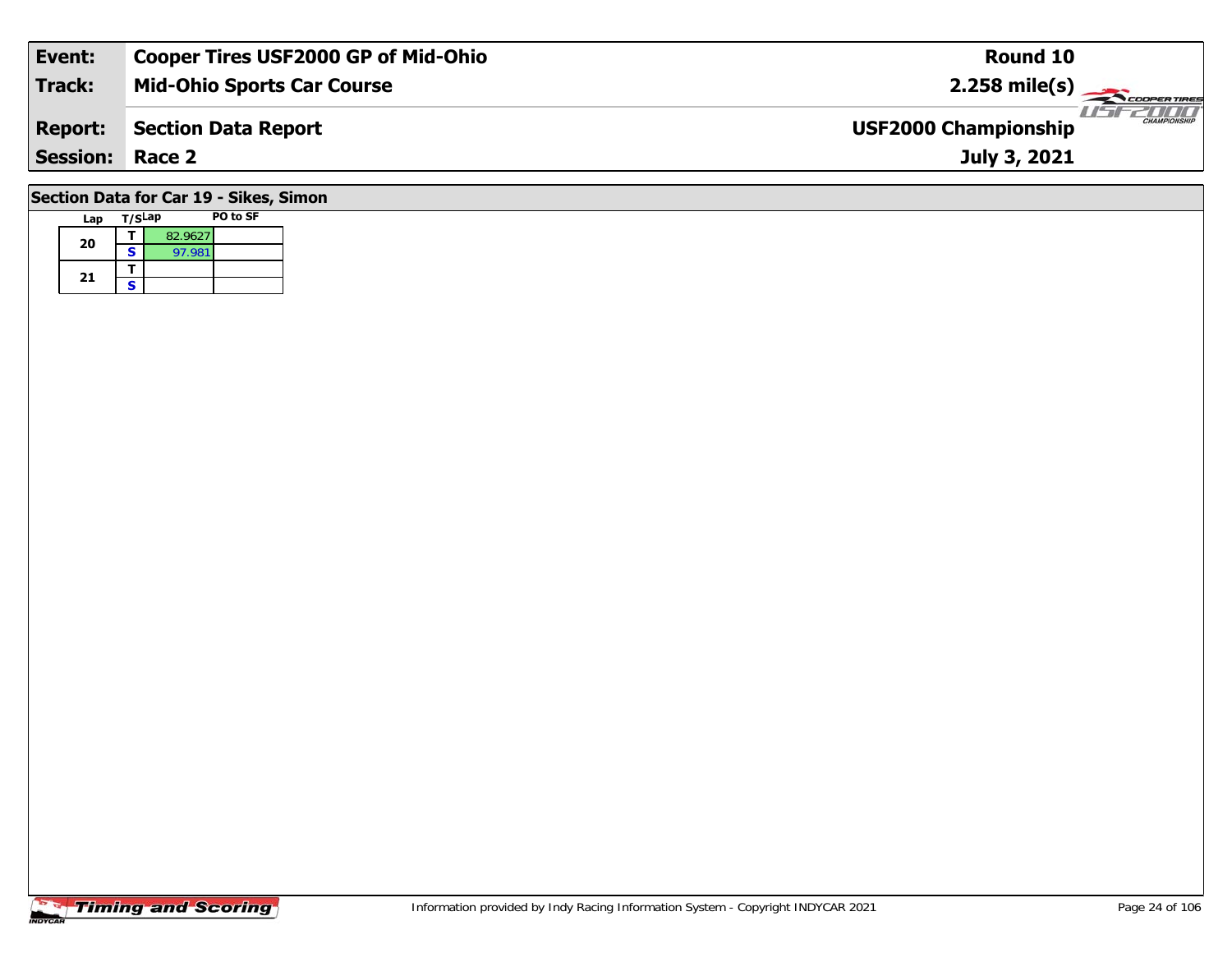| Event:                  |     |                        |                            | <b>Cooper Tires USF2000 GP of Mid-Ohio</b>  |           |           |                 |           |            |           |           |           |                             | Round 10     |            |                         |
|-------------------------|-----|------------------------|----------------------------|---------------------------------------------|-----------|-----------|-----------------|-----------|------------|-----------|-----------|-----------|-----------------------------|--------------|------------|-------------------------|
| <b>Track:</b>           |     |                        |                            | <b>Mid-Ohio Sports Car Course</b>           |           |           |                 |           |            |           |           |           |                             |              |            | $2.258 \text{ mile(s)}$ |
| <b>Report:</b>          |     |                        | <b>Section Data Report</b> |                                             |           |           |                 |           |            |           |           |           | <b>USF2000 Championship</b> |              |            | <b>CHAMPIONSHIP</b>     |
|                         |     | <b>Session: Race 2</b> |                            |                                             |           |           |                 |           |            |           |           |           |                             | July 3, 2021 |            |                         |
|                         |     |                        |                            | Section Data for Car 2 - Nepveu, Thomas (R) |           |           |                 |           |            |           |           |           |                             |              |            |                         |
|                         |     | Lap $T/SSF$ to I1      | I1 to I2A                  | I2A to I2                                   | I2 to I3A | I3A to I3 | <b>I3 to I4</b> | I4 to I5A | I5A to I5B | I5B to I5 | I5 to I6A | I6A to I6 | I6 to I7A                   | I7A to I7    | I7 to $I8$ | I8 to SF                |
|                         |     | 5.6176                 | 8.2759                     | 4.9450                                      | 9.1466    | 8.2985    | 2.7736          | 7.60531   | 5.6475     | 4.8612    | 5.5337    | 6.8926    | 3.5112                      | 5.7668       | 5.8241     | 4.8283                  |
|                         | S I | 91.757                 | 96.804                     | 116.509                                     | 67.760    | 116.669   | 138.153         | 92.071    | 67.971     | 70.269    | 92.163    | 80.521    | 108.355                     | 92.694       | 70.943     | 92.494                  |
|                         |     | 4.5977                 | 7.5997                     | 4.7990                                      | 9.0896    | 8.2370    | 2.7617          | 7.3245    | 5.4501     | 4.7157    | 5.4518    | 6.7140    | 3.4548                      | 5.6237       | 5.7733     | 4.8132                  |
| $\overline{\mathbf{2}}$ | S   | 112.111                | 105.417                    | 120.0531                                    | 68.185    | 117.541   | 138.749         | 95.601    | 70.432     | 72.437    | 93.547    | 82.663    | 110.123                     | 95.052       | 71.568     | 92.785                  |

3 T 4.5861 7.5352 4.7921 8.7319 8.2424 2.7646 7.2007 5.3461 4.5946 5.3690 6.5807 3.4518 5.5719 5.6903 4.7925<br>S 112.395 106.319 120.226 70.978 117.464 138.603 97.244 71.803 74.346 94.990 84.338 110.219 95.936 72.612 93.185

4 T 4.5815 7.4079 4.7185 8.6521 8.1912 2.7620 7.2241 5.3688 4.6224 5.3115 6.5234 3.4442 5.4492 5.5868 4.8093<br>S 112.508 108.146 122.102 71.633 118.198 138.733 96.929 71.499 73.899 96.018 85.078 110.462 98.096 73.957 92.860

**<sup>T</sup>** 4.5756 7.2788 4.6820 8.4444 8.1905 2.7572 7.0836 5.2382 4.5775 5.2975 6.4301 3.4331 5.3830 5.6475 4.7732 **<sup>S</sup>** 112.653 110.064 123.053 73.395 118.208 138.975 98.852 73.282 74.624 96.272 86.313 110.820 99.303 73.162 93.562

**<sup>T</sup>** 4.5714 7.2980 4.7127 8.5544 8.1858 2.7537 7.0259 5.1766 4.4590 5.2540 6.3705 3.4284 5.3711 5.5369 4.7753 **<sup>S</sup>** 112.756 109.775 122.252 72.451 118.276 139.152 99.664 74.154 76.607 97.069 87.120 110.971 99.523 74.623 93.521

7 | T | 4.5541 | 7.2295 | 4.6888 | 8.4727 | 8.1637 | 2.7465 | 7.0025 | 5.1515 | 4.4887 | 5.2528 | 6.4122 | 3.4256 | 5.3231 | 5.5220 | 4.7707<br>7 | S | 113.185 | 110.815 | 122.875 | 73.149 | 118.596 | 139.516 | 99.997 | 74.51

8 T 4.5438 7.2581 4.6503 8.4262 8.2129 2.7606 7.0094 5.1744 4.4530 5.2278 6.3763 3.4248 5.3347 5.5647 4.7590<br>8 S 113.441 110.378 123.892 73.553 117.885 138.804 99.898 74.185 76.710 97.555 87.041 111.088 100.202 74.251 93.8

5.5713| 1.2881| 1.2881| 4.6853| 8.4163| 8.1901| 2.7605| 7.0056| 5.2506| 4.4303| 5.2276| 6.3882| 3.4478| 5.4122| 5.5713| 4.7657<br>| S | 113.837| 109.924| 122.967| 73.640| 118.214| 138.809| 99.953| 73.109| 77.103| 97.559| 86.

0 T 4.5675 7.2370 4.6594 8.4074 8.1981 2.7578 7.0065 5.1755 4.4445 5.2453 6.4312 3.4360 5.3238 5.5133 4.8113<br>S 112.853 110.700 123.650 73.718 118.098 138.945 99.940 74.169 76.857 97.230 86.298 110.726 100.407 74.943 92.821

**<sup>T</sup>** 4.5787 7.2267 4.6565 8.4092 8.1782 2.7543 6.9906 5.1697 4.4330 5.2139 6.4267 3.4555 5.3225 5.5545 4.7310 **<sup>S</sup>** 112.577 110.858 123.727 73.702 118.386 139.121 100.167 74.253 77.056 97.815 86.358 110.101 100.431 74.387 94.397

2 T 4.5496 7.2153 4.6542 8.3858 8.1734 2.7569 6.9450 5.1693 4.4397 5.1930 6.3879 3.4406 5.2483 5.5220 4.7497<br>2 S 113.297 111.033 123.788 73.907 118.455 138.990 100.825 74.258 76.940 98.209 86.883 110.578 101.851 74.825 94.

3 T 4.5501 7.2271 4.6360 8.3606 8.1861 2.7528 7.0036 5.1759 4.4257 5.2130 6.3679 3.4478 5.3121 5.5512 4.7431<br>S 113.284 110.852 124.274 74.130 118.271 139.197 99.981 74.164 77.183 97.832 87.156 110.347 100.628 74.431 94.156

4 T 4.5397 7.2880 4.6760 8.4104 8.1870 2.7627 6.9976 5.1496 4.4340 5.2251 6.4315 3.4531 5.3140 5.5276 4.7832<br>S 113.544 109.925 123.211 73.691 118.258 138.698 100.067 74.542 77.039 97.606 86.294 110.178 100.592 74.749 93.36

**<sup>T</sup>** 4.5536 7.3028 4.6715 8.4173 8.2105 2.7636 6.9474 5.1218 4.4266 5.2150 6.3765 3.4282 5.2988 5.5177 4.7409 **<sup>S</sup>** 113.197 109.703 123.330 73.631 117.920 138.653 100.790 74.947 77.168 97.795 87.038 110.978 100.880 74.883 94.200

**<sup>T</sup>** 4.5265 7.2153 4.6491 8.3967 8.1944 2.7569 6.9521 5.1116 4.4425 5.2241 6.3867 3.4389 5.3324 5.5052 4.7575 **<sup>S</sup>** 113.875 111.033 123.924 73.811 118.152 138.990 100.722 75.097 76.892 97.624 86.899 110.633 100.245 75.053 93.871

7 T 4.5281 7.2521 4.6591 8.3793 8.1593 2.7549 6.9807 5.1786 4.4385 5.1955 6.3724 3.4311 5.2718 5.5199 4.7600<br>7 S 113.835 110.470 123.658 73.965 118.660 139.091 100.309 74.125 76.961 98.162 87.094 110.884 101.397 74.853 93.

8 T 4.5600 7.2771 4.7175 8.3986 8.1628 2.7631 7.0022 5.1582 4.4145 5.1780 6.3466 3.4285 5.3809 5.5636 4.7278<br>S 113.038 110.090 122.127 73.795 118.609 138.678 100.001 74.418 77.379 98.494 87.448 110.968 99.341 74.265 94.461

5.5720 7.4322 7.4322 4.7318 8.4948 8.2412 2.7809 7.0806 5.1652 4.4054 5.2046 6.4134 3.4340 5.4149 5.5720 4.7653<br>S 113.356 107.793 121.758 72.959 117.481 137.791 98.894 74.317 77.539 97.990 86.538 110.790 98.718 74.153 93.

### **Timing and Scoring**

**3**

**4**

**5**

**6**

**7**

**8**

**9**

**10**

**11**

**12**

**13**

**14**

**15**

**16**

**17**

**18**

**19**

92.86

93.61

93.709

93.367

93.822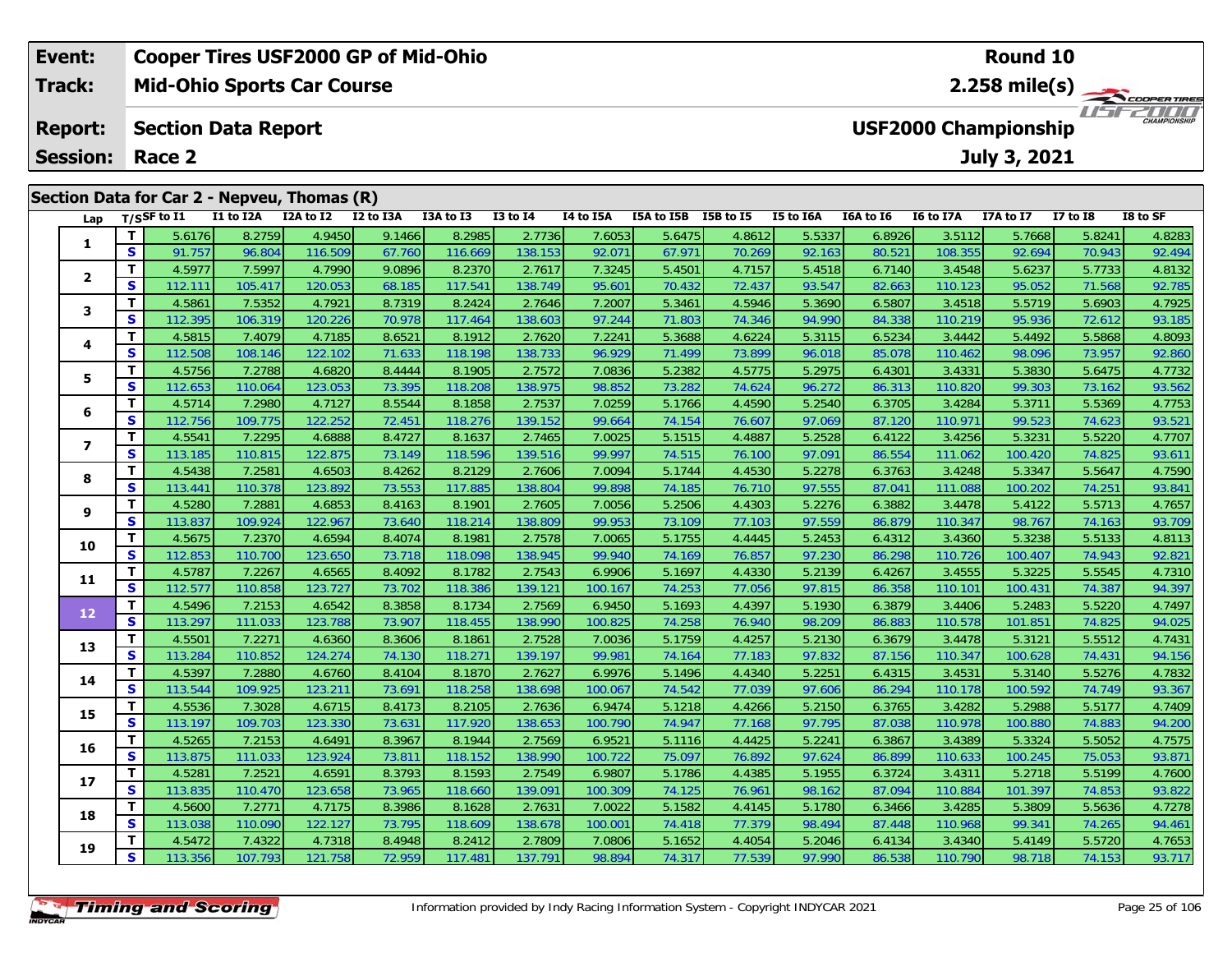| Event:                 | <b>Cooper Tires USF2000 GP of Mid-Ohio</b> | Round 10                                     |
|------------------------|--------------------------------------------|----------------------------------------------|
| Track:                 | <b>Mid-Ohio Sports Car Course</b>          | $2.258$ mile(s)                              |
| <b>Report:</b>         | Section Data Report                        | $\frac{1}{1}$<br><b>USF2000 Championship</b> |
| <b>Session: Race 2</b> |                                            | July 3, 2021                                 |

| Lap T/SLap<br>$\mathbf{1}$ | $\overline{I}$                         |                   | PO to SF |
|----------------------------|----------------------------------------|-------------------|----------|
|                            |                                        |                   |          |
|                            |                                        | 89.5279           | 161.5217 |
|                            | $\overline{\mathbf{s}}$<br>$\mathbf T$ | 90.796<br>86.4058 | 47.138   |
| $\mathbf{2}$               | $\mathbf{s}$                           | 94.077            |          |
|                            | $\mathbf T$                            | 85.2499           |          |
| 3                          | $\overline{\mathbf{s}}$                | 95.353            |          |
| $\overline{\mathbf{4}}$    | $\mathbf T$                            | 84.6529           |          |
|                            | S                                      | 96.025            |          |
| 5                          | $\overline{\mathbf{T}}$                | 83.7922           |          |
|                            | $\overline{\mathbf{s}}$                | 97.011            |          |
| 6                          | $\mathbf T$<br>$\mathbf{s}$            | 83.4737<br>97.382 |          |
|                            | $\mathbf{T}$                           | 83.2044           |          |
| $\overline{\mathbf{z}}$    | S                                      | 97.697            |          |
| 8                          | $\mathbf T$                            | 83.1760           |          |
|                            | $\overline{\mathbf{s}}$                | 97.730            |          |
| 9                          | $\overline{\mathbf{T}}$                | 83.3676           |          |
|                            | $\overline{\mathbf{s}}$                | 97.506            |          |
| 10                         | $\mathbf T$<br>$\overline{\mathbf{s}}$ | 83.2146<br>97.685 |          |
|                            | T                                      | 83.1010           |          |
| $\mathbf{11}$              | $\overline{\mathbf{s}}$                | 97.818            |          |
|                            | $\mathbf T$                            | 82.8307           |          |
| $12$                       | $\mathbf{s}$                           | 98.138            |          |
| 13                         | $\overline{\mathbf{T}}$                | 82.9530           |          |
|                            | $\mathbf{s}$                           | 97.993            |          |
| 14                         | T<br>$\overline{\mathbf{s}}$           | 83.1795<br>97.726 |          |
|                            | $\mathbf T$                            | 82.9922           |          |
| 15                         | $\overline{\mathbf{s}}$                | 97.947            |          |
| 16                         | T                                      | 82.8899           |          |
|                            | $\mathbf{s}$                           | 98.067            |          |
| $17$                       | $\overline{\mathsf{r}}$                | 82.8813           |          |
|                            | S                                      | 98.078            |          |
| 18                         | T<br>$\overline{\mathbf{s}}$           | 83.0794<br>97.844 |          |
|                            | T                                      | 83.6835           |          |
| 19                         | $\mathbf{s}$                           | 97.137            |          |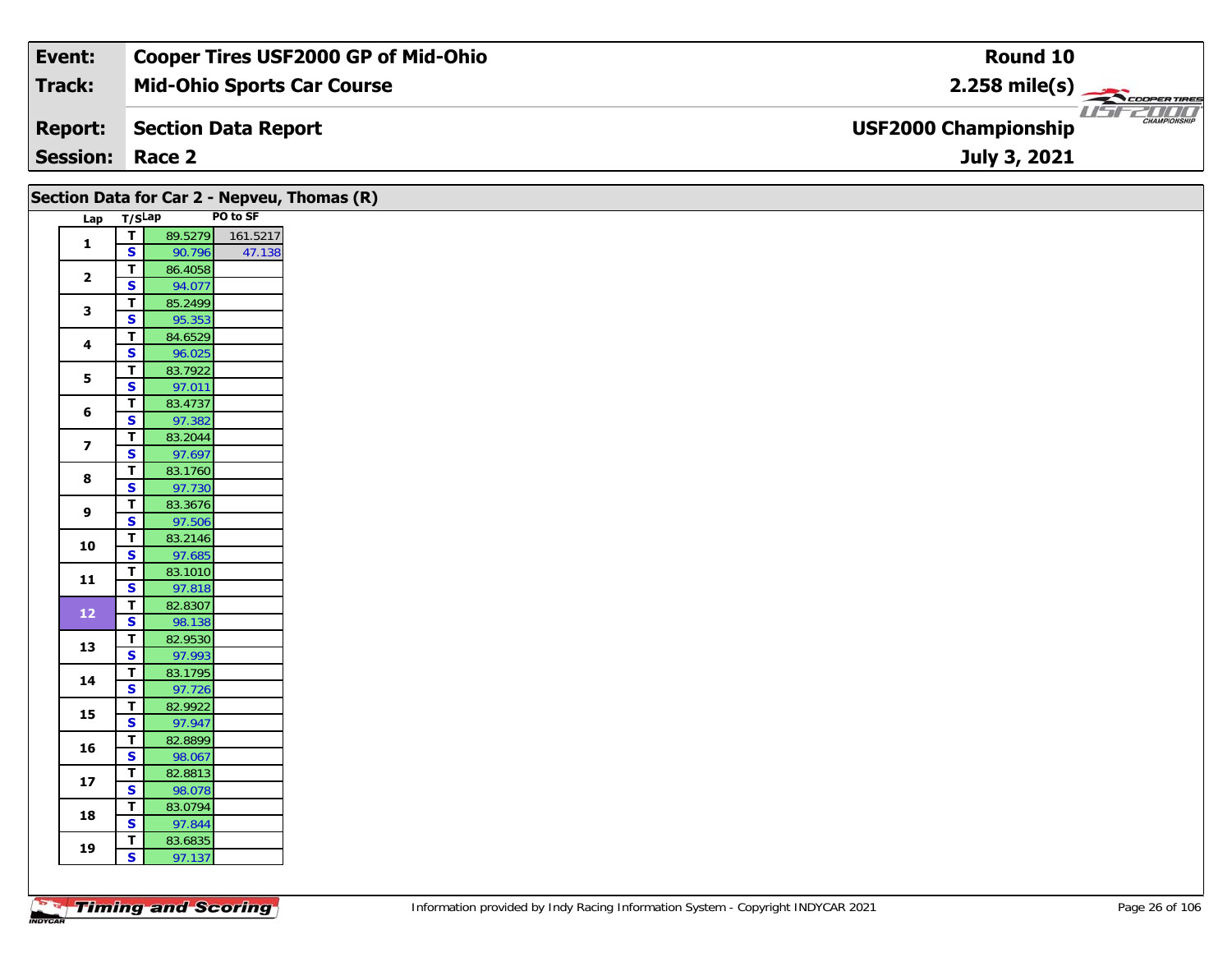| Event:                                      | <b>Cooper Tires USF2000 GP of Mid-Ohio</b> | Round 10                                           |  |  |  |  |  |  |  |
|---------------------------------------------|--------------------------------------------|----------------------------------------------------|--|--|--|--|--|--|--|
| Track:                                      | <b>Mid-Ohio Sports Car Course</b>          | $2.258$ mile(s)                                    |  |  |  |  |  |  |  |
| <b>Report:</b>                              | Section Data Report                        | <b>CHAMPIONSHIP</b><br><b>USF2000 Championship</b> |  |  |  |  |  |  |  |
| <b>Session: Race 2</b><br>July 3, 2021      |                                            |                                                    |  |  |  |  |  |  |  |
| Section Data for Car 2 - Nepveu, Thomas (R) |                                            |                                                    |  |  |  |  |  |  |  |

| Lap | T/SSF to I1 | <b>I1 to I2A</b> | I2A to I2 | I2 to I3A | I3A to I3 | <b>I3 to I4</b> | I4 to I5A | I5A to I5B | I5B to I5 | <b>I5 to I6A</b> | I6A to I6 | <b>I6 to I7A</b> | I7A to I7 | I7 to I8 | I8 to SF |
|-----|-------------|------------------|-----------|-----------|-----------|-----------------|-----------|------------|-----------|------------------|-----------|------------------|-----------|----------|----------|
|     | 4.5794      | .4358            | 4.7219    | 8.4150    | 8.2338    | 2.7819          | 7.1364    | 5.1850     | 4.4208    | 5.2314           | 6.4081    | 3.4370           | 5.4026    | 5.6461   | 4.8097   |
| 20  |             | 107.740          | 22.014    |           | 17.586    | 137.741         | 98.121    | 4.033      | 77.269    | 97.488           | 86.609    | 110.694          | 98.942    | 73.180   | 92.852   |
|     | 4.8135      | 8.2392           | 8.7397    | 11.7404   | 9.7539    | 3.3439          | 9.0611    | 6.5943     | 5.0002    | 6.0218           | 7.1853    | 3.8966           |           |          |          |
| 21  | 07.085      | 7.235            | 55.922    | 52.790    | 99.261    | 114.591         | 77.278    | 58.211     | 68.315    | 84.692           |           | 97.638           |           |          |          |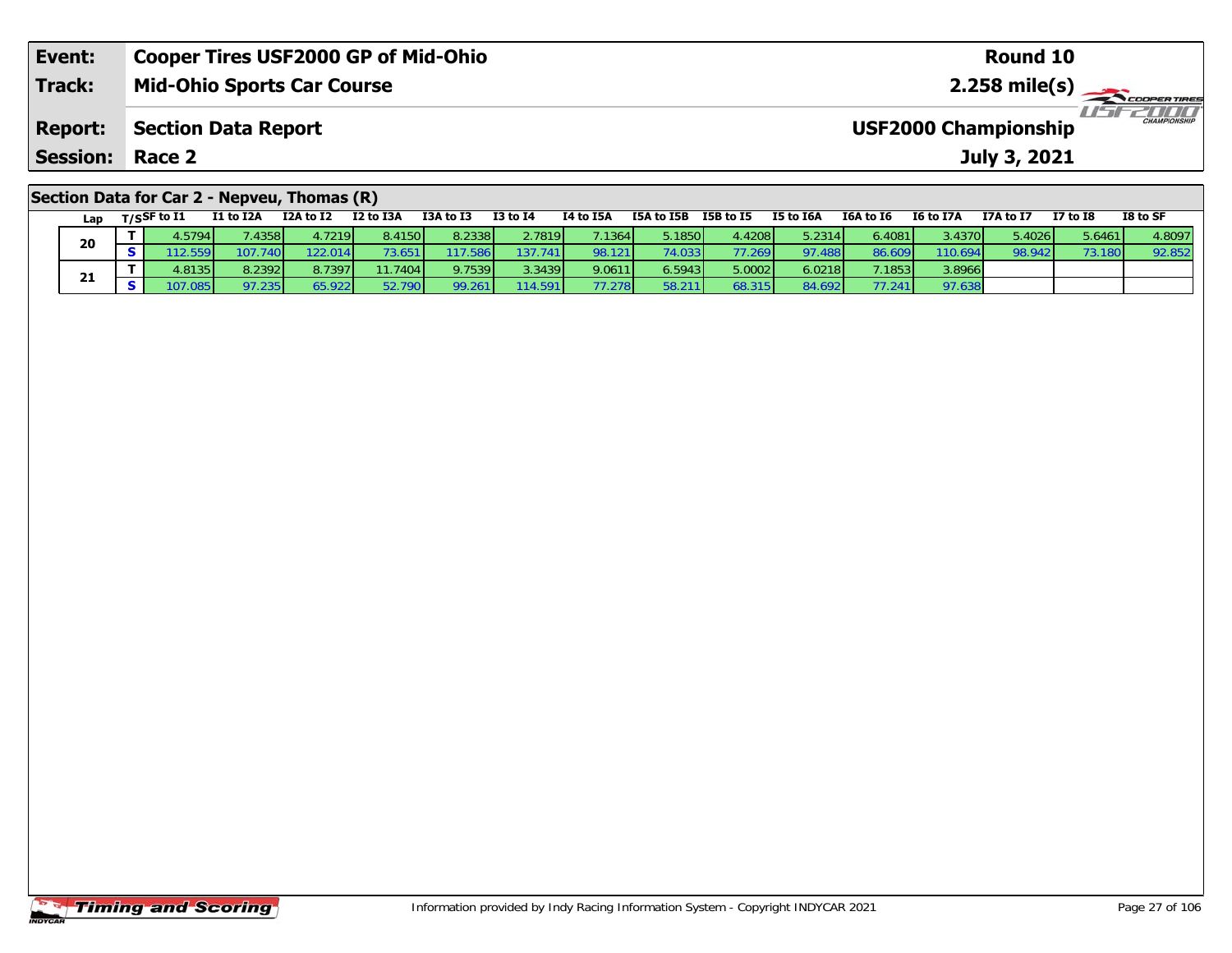| Event:                                               | <b>Cooper Tires USF2000 GP of Mid-Ohio</b> | Round 10                                           |  |  |  |  |  |  |
|------------------------------------------------------|--------------------------------------------|----------------------------------------------------|--|--|--|--|--|--|
| Track:                                               | <b>Mid-Ohio Sports Car Course</b>          | $2.258 \text{ mile(s)}$                            |  |  |  |  |  |  |
| <b>Report:</b>                                       | Section Data Report                        | <b>CHAMPIONSHIP</b><br><b>USF2000 Championship</b> |  |  |  |  |  |  |
| <b>Session: Race 2</b>                               |                                            | July 3, 2021                                       |  |  |  |  |  |  |
| $C$ sation Data for $C_2$ ri $2$ Norman Thomas $(D)$ |                                            |                                                    |  |  |  |  |  |  |

## **Section Data for Car 2 - Nepveu, Thomas (R)**

| Lap | T/SLap |         | PO to SF |
|-----|--------|---------|----------|
| 20  |        | 83.8449 |          |
|     | S      | 96.950  |          |
|     |        |         |          |
| 21  | S      |         |          |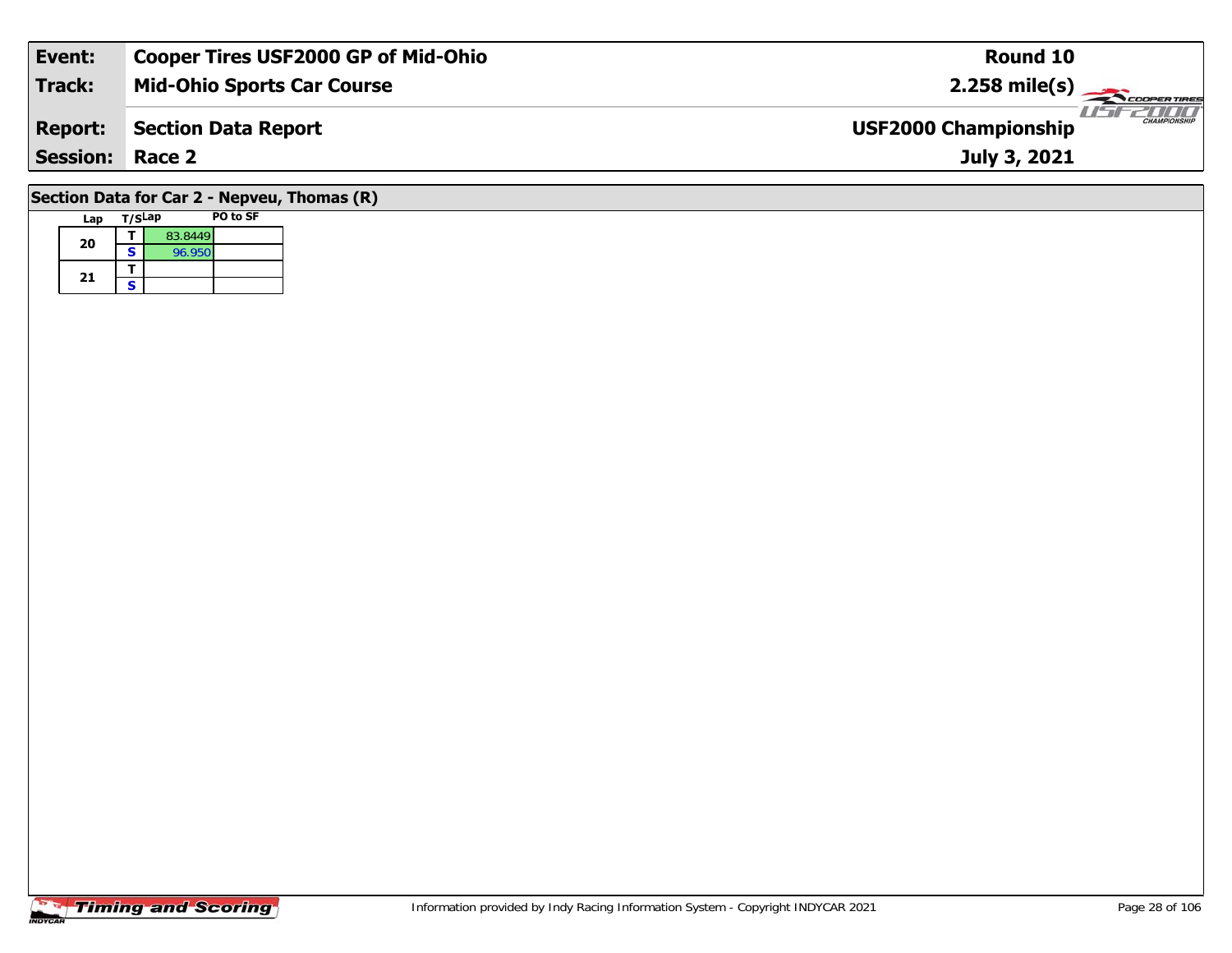| Event:                  |          |                       |                            | <b>Cooper Tires USF2000 GP of Mid-Ohio</b> |           |           |              |                 |            |           |           |           |                  | Round 10                    |              |                      |
|-------------------------|----------|-----------------------|----------------------------|--------------------------------------------|-----------|-----------|--------------|-----------------|------------|-----------|-----------|-----------|------------------|-----------------------------|--------------|----------------------|
| Track:                  |          |                       |                            | <b>Mid-Ohio Sports Car Course</b>          |           |           |              |                 |            |           |           |           |                  | 2.258 mile(s) $-$           |              | COOPERTIRES          |
| <b>Report:</b>          |          |                       | <b>Section Data Report</b> |                                            |           |           |              |                 |            |           |           |           |                  | <b>USF2000 Championship</b> |              | 7000<br>CHAMPIONSHIP |
| <b>Session:</b>         |          | Race 2                |                            |                                            |           |           |              |                 |            |           |           |           |                  | July 3, 2021                |              |                      |
|                         |          |                       |                            | Section Data for Car 20 - Byrd, Nathan (R) |           |           |              |                 |            |           |           |           |                  |                             |              |                      |
| Lap                     |          | $_{\rm T/SS}$ F to I1 | I1 to I2A                  | I2A to I2                                  | I2 to I3A | I3A to I3 | $I3$ to $I4$ | I4 to I5A       | I5A to I5B | I5B to I5 | I5 to I6A | I6A to I6 | <b>I6 to I7A</b> | I7A to I7                   | $I7$ to $I8$ | I8 to SF             |
|                         |          | 4.8384                | 8.8953                     | 5.5117                                     | 9.2563    | 8.4081    | 2.7644       | 7.7886 <b>1</b> | 5.7274     | 4.8785    | 6.0908    | 7.1738    | 3.5849           | 6.1967                      | 5.9983       | 4.9398               |
|                         | <b>S</b> | 106.534               | 90.063                     | 104.530                                    | 66.957    | 115.149   | 138.613      | 89.904          | 67.022     | 70.020    | 83.733    | 77.365    | 106.127          | 86.263                      | 68.883       | 90.407               |
|                         |          | 4.6641                | 7.6544                     | 4.9762                                     | 8.9246    | 8.3482    | 2.7954       | 7.6852          | 6.0510     | 4.8982    | 5.5451    | 6.8279    | 3.5223           | 5.7195                      | 5.9116       | 4.9190               |
| $\overline{\mathbf{2}}$ | S        | 110.515               | 104.664                    | 115,778                                    | 69.445    | 115.975   | 137.076      | 91.114          | 63.438     | 69.738    | 91.973    | 81.284    | 108.013          | 93.460                      | 69.893       | 90.789               |

3 T 4.6369 7.7751 4.8962 8.8099 8.3429 2.7793 7.8811 5.6030 4.7850 5.3473 6.6047 3.4973 5.5213 5.7202 4.8750<br>S 111.164 103.039 117.670 70.350 116.049 137.870 88.849 68.510 71.388 95.375 84.031 108.785 96.815 72.232 91.608

4 T 4.6671 7.5552 4.8541 8.7097 8.4037 2.8336 7.4141 5.3326 4.5741 5.2859 6.6095 3.5274 5.4243 5.5665 4.9206<br>5 110.444 106.038 118.691 71.159 115.209 135.228 94.445 71.984 74.679 96.483 83.970 107.857 98.546 74.227 90.759

5 T 4.6816 7.4744 4.7635 8.5642 8.3536 2.8259 7.2145 5.3703 4.5392 5.2245 6.4569 3.4803 5.4929 5.5753 4.8792<br>5 S 110.102 107.184 120.948 72.368 115.900 135.596 97.058 71.479 75.254 97.617 85.955 109.317 97.316 74.109 91.53

6 T 4.6407 7.5513 4.8282 8.5689 8.3325 2.8220 7.2472 5.3180 4.5325 5.2648 6.5660 3.5284 5.3717 5.5495 4.9347<br>5 S 111.073 106.093 119.327 72.328 116.193 135.784 96.620 72.182 75.365 96.870 84.526 107.826 99.511 74.454 90

7 | T | 4.6798| 7.3977| 4.7933| 8.7603| 8.5968| 2.8616| 7.4578| 5.4076| 4.5794| 5.3032| 6.5263| 3.5004| 5.4383| 5.5891| 4.8122<br>7 | S | 110.145 108.295 120.196 70.748 112.621 133.905 93.892 70.986 74.593 96.168 85.041 108.6

8 T 4.6282 8.0051 4.8523 8.5234 8.3436 2.8346 7.4637 5.4154 4.4917 5.2513 6.5107 3.4886 5.4103 5.5109 4.8348<br>8 S 111.373 100.078 118.735 72.714 116.039 135.180 93.818 70.884 76.049 97.119 85.244 109.057 98.801 74.975 92.37

4.605 11 4.6141 7.3496 4.6981 8.5388 8.3246 2.8217| 7.2529| 5.2688| 4.4718| 5.2717| 6.4979| 3.4969| 5.3716| 5.5717| 4.8605<br>S 111.713| 109.004 122.632| 72.583| 116.304| 135.798| 96.544| 72.856

0 T 4.6505 7.6568 4.9438 8.7081 8.3542 2.8309 7.1739 5.4133 4.5318 5.2884 6.5390 3.5180 5.4822 5.6004 4.8705<br>S 110.839 104.631 116.537 71.172 115.892 135.357 97.608 70.911 75.376 96.437 84.875 108.145 97.506 73.777 91.693

**<sup>T</sup>** 4.6529 7.3609 4.7968 8.4956 8.3379 2.8318 7.2976 5.3589 4.4952 5.2579 6.5514 3.5179 5.4393 5.5641 5.0116 **<sup>S</sup>** 110.781 108.837 120.108 72.952 116.118 135.314 95.953 71.631 75.990 96.997 84.715 108.148 98.275 74.259 89.111

2 T 4.7153 7.8457 4.7954 8.6687 8.3180 2.7979 7.2506 5.3493 4.4869 5.3486 6.6005 3.5310 5.4443 5.6155 4.8727<br>2 S 109.315 102.112 120.144 71.495 116.396 136.953 96.575 71.760 76.131 95.352 84.085 107.747 98.184 73.579 91.65

3 T 4.6623 7.4120 4.7538 8.4398 8.3377 2.8295 7.2547 5.2040 4.6669 5.4237 6.6651 3.5547 5.4926 5.6802 4.8982<br>S 110.558 108.086 121.195 73.435 116.121 135.424 96.521 73.763 73.194 94.032 83.270 107.029 97.321 72.741 91.174

**<sup>T</sup>** 4.6441 7.3234 4.7599 8.4153 8.3438 2.8350 7.1875 5.2216 4.4837 5.2745 6.4913 3.5010 5.4025 5.5523 4.8973 **<sup>S</sup>** 110.991 109.394 121.040 73.648 116.036 135.161 97.423 73.515 76.185 96.692 85.499 108.670 98.944 74.416 91.191

5 T 4.6487 7.4167 4.7721 8.4155 8.3381 2.8322 7.2288 5.2159 4.4751 5.2947 6.5067 3.5100 5.4743 5.5915 4.8093<br>5 S 110.881 108.018 120.730 73.647 116.115 135.295 96.866 73.595 76.331 96.323 85.297 108.392 97.646 73.895 92.86

**<sup>T</sup>** 4.6113 7.4051 4.7861 8.4570 8.3553 2.8330 7.1269 5.2046 4.5027 5.2599 6.5818 3.5168 5.3840 5.5824 4.8156 **<sup>S</sup>** 111.781 108.187 120.377 73.285 115.876 135.257 98.251 73.755 75.864 96.960 84.323 108.182 99.284 74.015 92.738

7 T 4.6222 7.3334 4.7829 8.5472 8.3537 2.8355 7.2395 5.2515 4.5621 5.2375 6.7327 3.5296 5.4604 5.6299 4.9392<br>7 S 111.517 109.245 120.458 72.512 115.899 135.137 96.723 73.096 74.876 97.375 82.433 107.790 97.895 73.391 90.41

8 T 4.6731 7.5104 4.8604 8.4840 8.3395 2.8375 7.1096 5.1709 4.4759 5.2134 6.6071 3.5226 5.4641 5.5838 4.8705<br>S 110.302 106.670 118.537 73.052 116.096 135.042 98.490 74.235 76.318 97.825 84.001 108.004 97.829 73.997 91.693

**<sup>T</sup>** 4.6496 7.4600 4.8411 8.4896 8.3413 2.8403 7.1741 5.1882 4.4430 5.2223 6.8670 3.5826 21.7010 7.1601 5.4598 **<sup>S</sup>** 110.860 107.391 119.009 73.004 116.071 134.909 97.605 73.988 76.883 97.658 80.821 106.195 24.632 57.706 81.796

|  | <b>Timing and Scoring</b> |  |
|--|---------------------------|--|
|  |                           |  |

**3**

**4**

**5**

**6**

**7**

**8**

**9**

**10**

**11**

**12**

**13**

**14**

**15**

**16**

**17**

**18**

**19**

90.789

90.759

92.804

91.882

91.191

90.418

91.693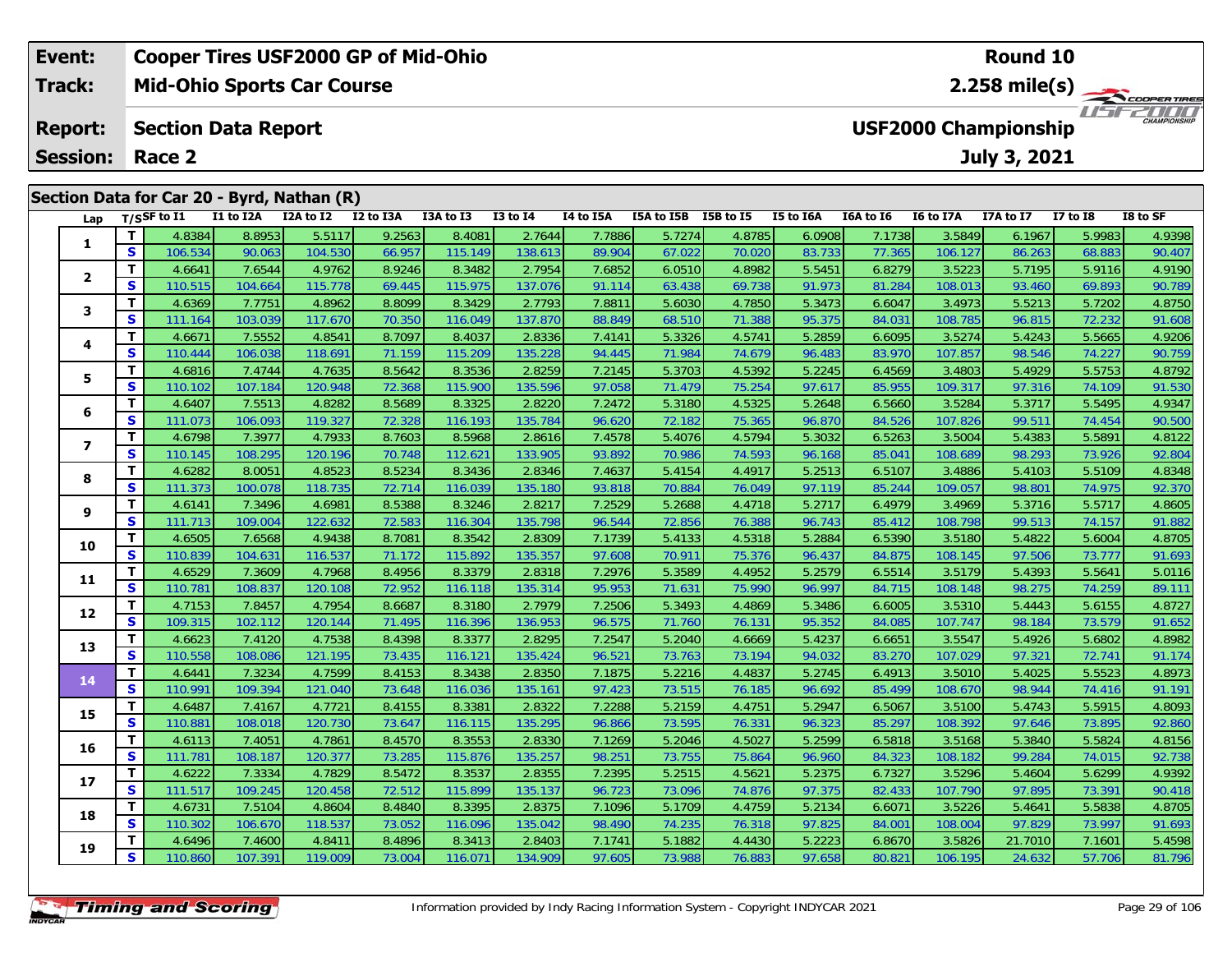| Event:                 | Cooper Tires USF2000 GP of Mid-Ohio | Round 10                                           |
|------------------------|-------------------------------------|----------------------------------------------------|
| Track:                 | <b>Mid-Ohio Sports Car Course</b>   | $2.258$ mile(s)                                    |
| <b>Report:</b>         | Section Data Report                 | <b>CHAMPIONSHIP</b><br><b>USF2000 Championship</b> |
| <b>Session: Race 2</b> |                                     | July 3, 2021                                       |

|                         |                                        | Section Data for Car 20 - Byrd, Nathan (R) |  |
|-------------------------|----------------------------------------|--------------------------------------------|--|
|                         | Lap T/SLap                             | PO to SF                                   |  |
| $\mathbf{1}$            | $\overline{\mathbf{T}}$                | 92.0530<br>127.2857                        |  |
|                         | $\overline{\mathbf{s}}$                | 88.306<br>59.817                           |  |
| $\overline{\mathbf{2}}$ | $\mathbf T$                            | 88.4427                                    |  |
|                         | S                                      | 91.910                                     |  |
| $\mathbf{3}$            | $\mathbf T$                            | 87.0752                                    |  |
|                         | $\overline{\mathbf{s}}$                | 93.354                                     |  |
| 4                       | $\mathbf T$<br>S                       | 85.6784<br>94.876                          |  |
|                         | T                                      | 84.8963                                    |  |
| $\mathbf{5}$            | $\overline{\mathbf{s}}$                | 95.750                                     |  |
|                         | T                                      | 85.0564                                    |  |
| 6                       | $\mathbf{s}$                           | 95.570                                     |  |
|                         | $\mathbf T$                            | 85.7038                                    |  |
| $\overline{\mathbf{z}}$ | $\overline{\mathbf{s}}$                | 94.848                                     |  |
|                         | T                                      | 85.5646                                    |  |
| 8                       | S                                      | 95.002                                     |  |
| 9                       | T                                      | 84.4107                                    |  |
|                         | $\mathbf{s}$                           | 96.301                                     |  |
| 10                      | $\mathbf T$                            | 85.5618                                    |  |
|                         | $\overline{\mathbf{s}}$                | 95.005                                     |  |
| 11                      | T<br>$\overline{\mathbf{s}}$           | 84.9698                                    |  |
|                         | T                                      | 95.667<br>85.6404                          |  |
| 12                      | $\mathbf{s}$                           | 94.918                                     |  |
|                         | $\overline{\mathbf{T}}$                | 85.2752                                    |  |
| 13                      | $\overline{\mathbf{s}}$                | 95.324                                     |  |
|                         | T                                      | 84.3332                                    |  |
| 14                      | $\overline{\mathbf{s}}$                | 96.389                                     |  |
|                         | T                                      | 84.5296                                    |  |
| 15                      | $\overline{\mathbf{s}}$                | 96.165                                     |  |
| 16                      | $\mathbf T$                            | 84.4225                                    |  |
|                         | $\overline{\mathbf{s}}$                | 96.287                                     |  |
| $17$                    | T                                      | 85.0573                                    |  |
|                         | S                                      | 95.569                                     |  |
| 18                      | T                                      | 84.7228                                    |  |
|                         | $\mathbf{s}$                           | 95.946                                     |  |
| 19                      | $\mathbf T$<br>$\overline{\mathbf{s}}$ | 103.4200                                   |  |
|                         |                                        | 78.600                                     |  |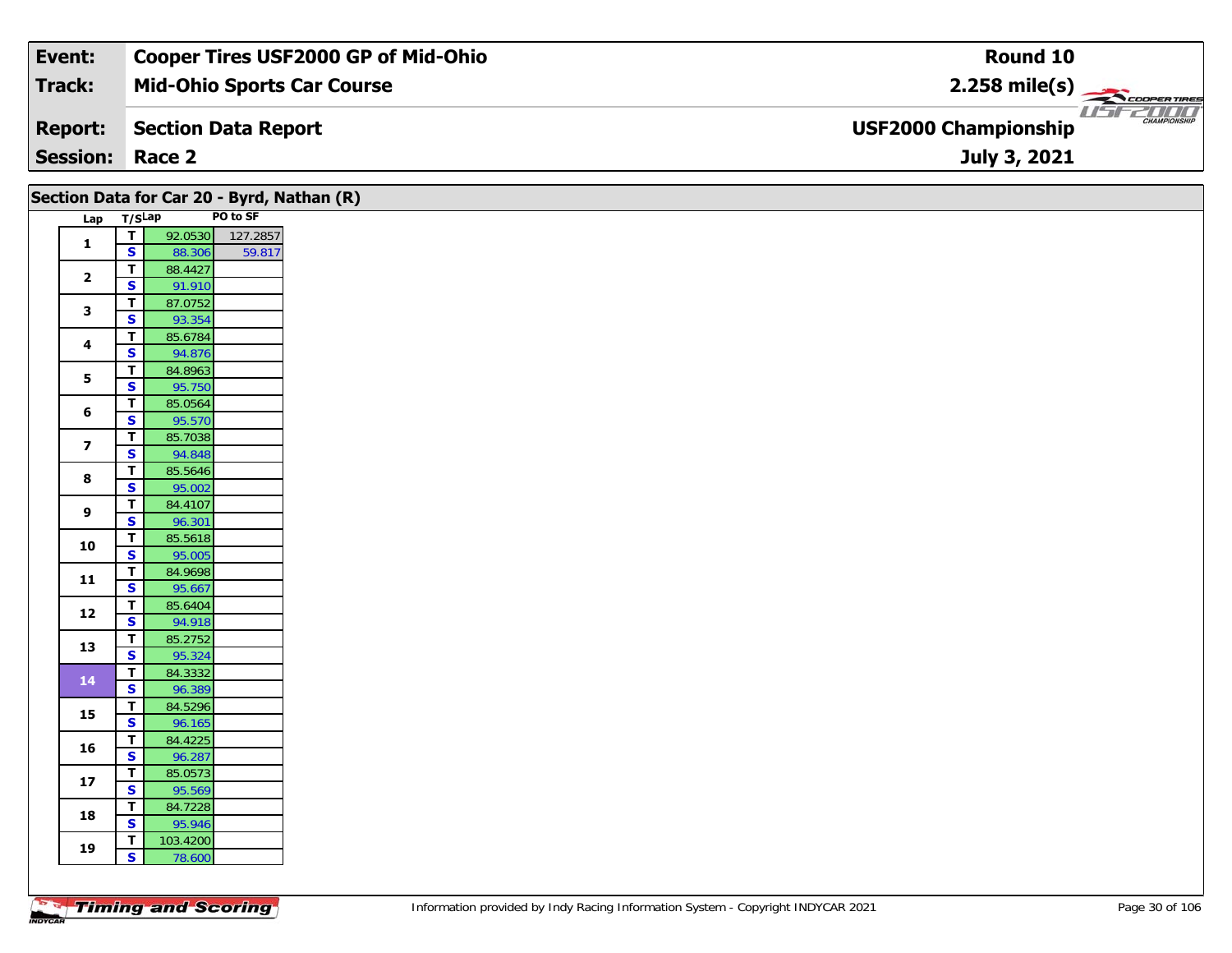| Event:                 | <b>Cooper Tires USF2000 GP of Mid-Ohio</b> | Round 10                                     |
|------------------------|--------------------------------------------|----------------------------------------------|
| <b>Track:</b>          | <b>Mid-Ohio Sports Car Course</b>          | $2.258$ mile(s) $\rightarrow$<br>COOPERTIRES |
| <b>Report:</b>         | Section Data Report                        | CHAMPIONSHIP<br><b>USF2000 Championship</b>  |
| <b>Session: Race 2</b> |                                            | July 3, 2021                                 |
|                        |                                            |                                              |

# **Section Data for Car 20 - Byrd, Nathan (R)**

| Lap | T/SSF to I1 | I1 to I2A | I2A to I2       | I2 to I3A | I3A to I3 | <b>I3 to I4</b> | I4 to I5A       | I5A to I5B | I5B to I5 | I5 to I6A | I6A to I6 | <b>I6 to I7A</b> | I7A to I7 | <b>I7 to I8</b> | I8 to SF |
|-----|-------------|-----------|-----------------|-----------|-----------|-----------------|-----------------|------------|-----------|-----------|-----------|------------------|-----------|-----------------|----------|
| 20  | 0.0160      | 8.2135    | 5.1273 <b>I</b> | 9.1703    | 8.5367    | 2.8859          | 7.9006 <b>1</b> | 6.33361    | 4.8985    | 6.3656    | 1306      | 3.7545 <b>1</b>  | 6.7026    | 6.0462 l        | 5.4645   |
|     | .7621       | 97.539    | 12.366          |           | 3.414     | 132.777         | 88.630          | 60.6071    | 69.734    | 80.118    |           | 101.333 <b>1</b> | 79.752    | 68.33           | 81.726   |
| 21  | 0.3183      | 9.1539    |                 |           |           |                 |                 |            |           |           |           |                  |           |                 |          |
|     | 96.921      | 87.519    |                 |           |           |                 |                 |            |           |           |           |                  |           |                 |          |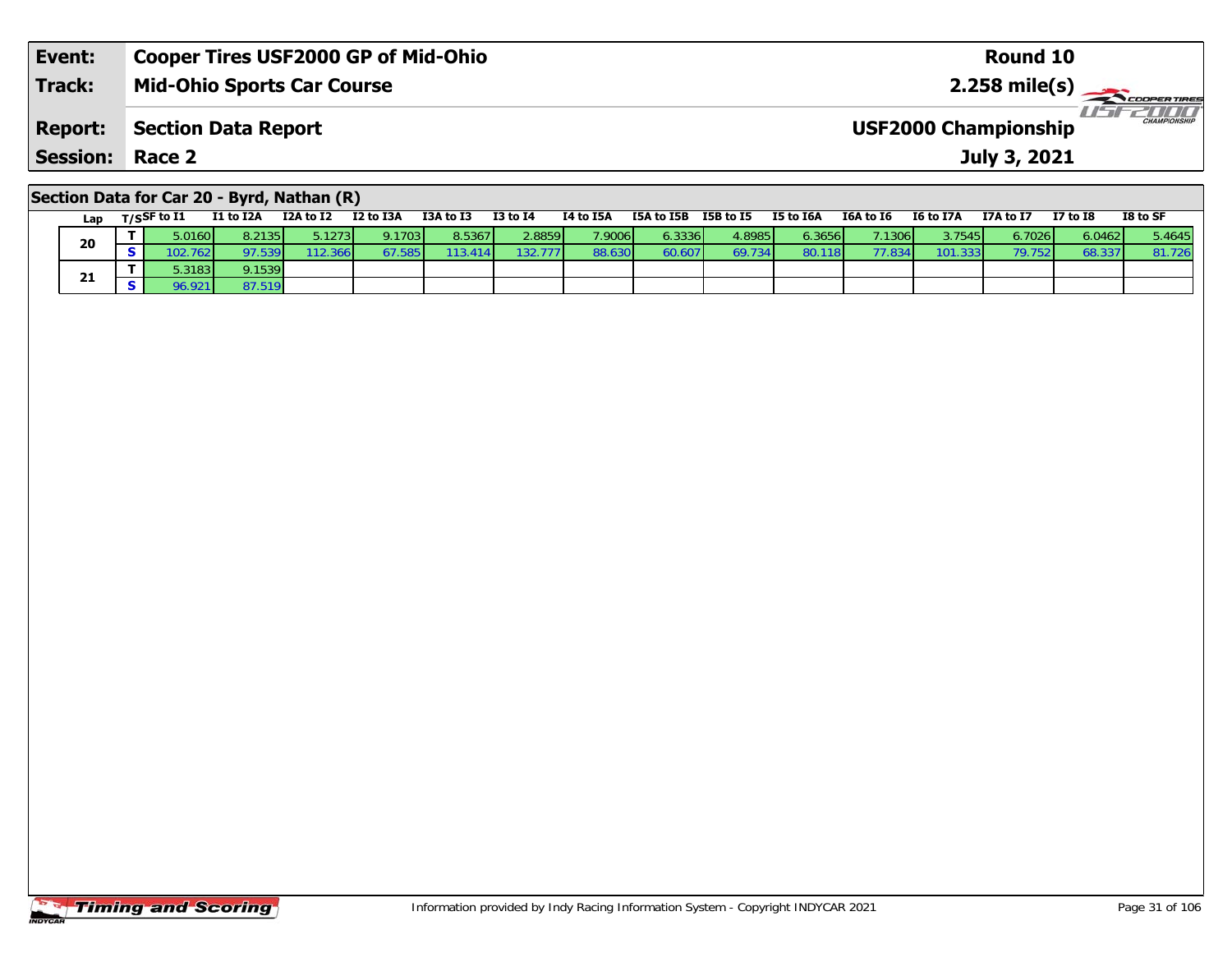| Event:                 | <b>Cooper Tires USF2000 GP of Mid-Ohio</b> | Round 10                                           |
|------------------------|--------------------------------------------|----------------------------------------------------|
| <b>Track:</b>          | <b>Mid-Ohio Sports Car Course</b>          | $2.258$ mile(s)                                    |
| <b>Report:</b>         | Section Data Report                        | <b>CHAMPIONSHIP</b><br><b>USF2000 Championship</b> |
| <b>Session: Race 2</b> |                                            | July 3, 2021                                       |
|                        | Section Data for Car 20 - Byrd, Nathan (R) |                                                    |

## **Timing and Scoring**

**Lap T/SLap PO to SF** 

**a**  $\begin{array}{|c|c|c|}\n\hline\n\textbf{S} & \textbf{93.5464} \\
\hline\n\textbf{S} & \textbf{86.896}\n\hline\n\end{array}$ 

**20**

21  $\frac{1}{s}$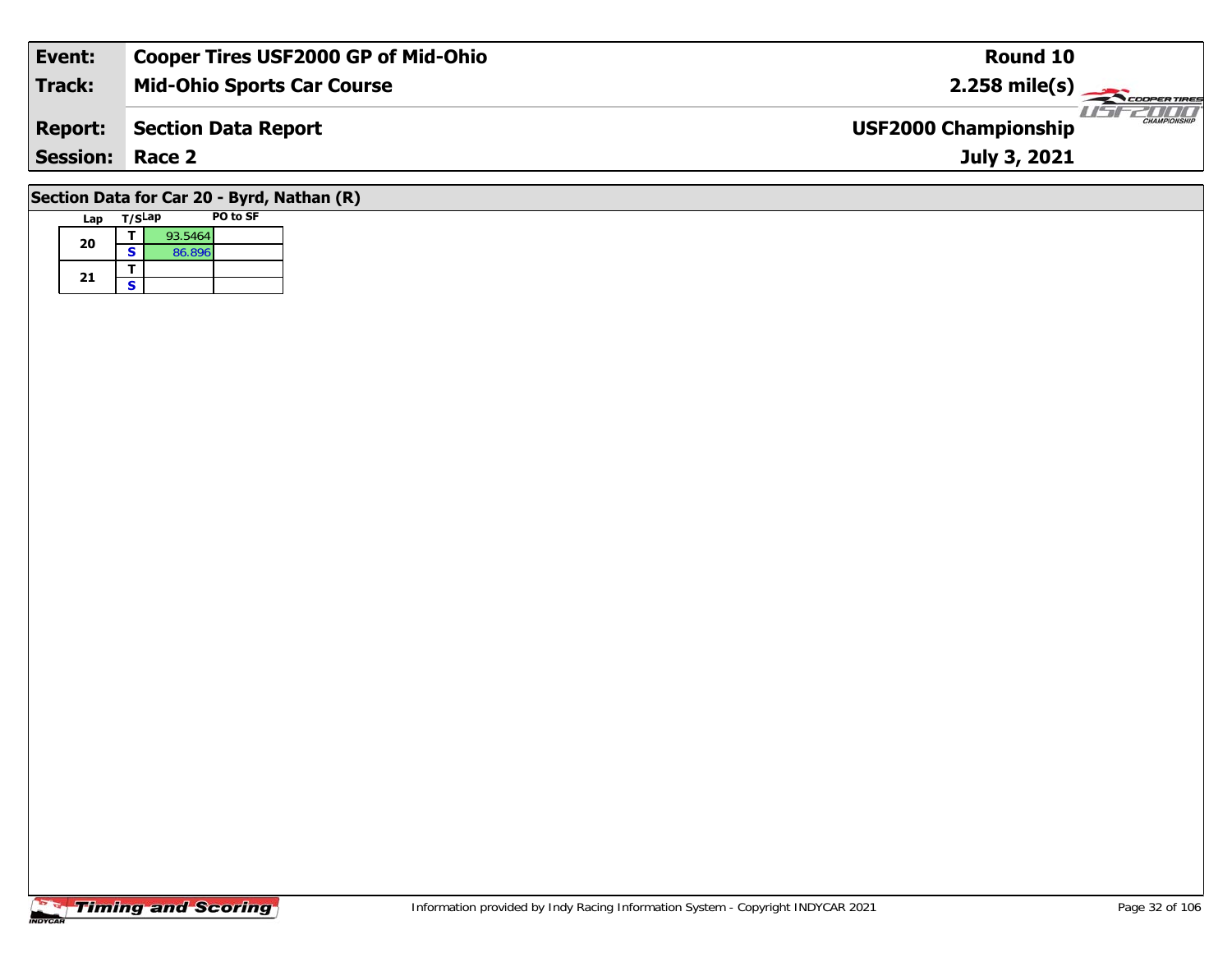| Event:         |                 |                                                 |                                   |           | <b>Cooper Tires USF2000 GP of Mid-Ohio</b> |           |              |           |                      |        |           |           |                  | <b>Round 10</b>             |                 |                      |
|----------------|-----------------|-------------------------------------------------|-----------------------------------|-----------|--------------------------------------------|-----------|--------------|-----------|----------------------|--------|-----------|-----------|------------------|-----------------------------|-----------------|----------------------|
| <b>Track:</b>  |                 |                                                 | <b>Mid-Ohio Sports Car Course</b> |           |                                            |           |              |           |                      |        |           |           |                  |                             |                 | $2.258$ mile(s)      |
| <b>Report:</b> |                 |                                                 | <b>Section Data Report</b>        |           |                                            |           |              |           |                      |        |           |           |                  | <b>USF2000 Championship</b> |                 | 2000<br>CHAMPIONSHIP |
|                | <b>Session:</b> | Race 2                                          |                                   |           |                                            |           |              |           |                      |        |           |           |                  | July 3, 2021                |                 |                      |
|                |                 | Section Data for Car 22 - Sundaramoorthy, Yuven |                                   |           |                                            |           |              |           |                      |        |           |           |                  |                             |                 |                      |
|                | Lap             | T/SSF to I1                                     | I1 to I2A                         | I2A to I2 | I2 to I3A                                  | I3A to I3 | $I3$ to $I4$ | I4 to I5A | ISA to ISB ISB to IS |        | I5 to I6A | I6A to I6 | <b>I6 to I7A</b> | I7A to I7                   | <b>I7 to I8</b> | I8 to SF             |
|                |                 | 5.6033                                          | 9.5216                            | 6.3822    | 9.1885                                     | 8.27931   | 2.7304       | 7.77091   | 5.8139               | 5.0784 | 5.9076    | 7.37531   | 3.5765           | 5.8099                      | 6.0013          | 4.8616               |

| Lap            |              | 1/25 LO 11 | <b>IT TO TAW</b> | IZA LO IZ | 17 IO 198 | כז מז אכז | T2 IO 14 | <b>14 MD TOW</b> | <b>ISA to ISD</b> | 19 <b>D</b> to 19 | TO TO TOW | TOW TO TO | <b>TO TO TAM</b> | 17A LO 17 | <b>T\ fO TO</b> | TO TO 2L |
|----------------|--------------|------------|------------------|-----------|-----------|-----------|----------|------------------|-------------------|-------------------|-----------|-----------|------------------|-----------|-----------------|----------|
|                | т            | 5.6033     | 9.5216           | 6.3822    | 9.1885    | 8.2793    | 2.7304   | 7.7709           | 5.8139            | 5.0784            | 5.9076    | 7.3753    | 3.5765           | 5.8099    | 6.0013          | 4.8616   |
| 1              | S            | 91.991     | 84.139           | 90.272    | 67.451    | 116.940   | 140.339  | 90.109           | 66.025            | 67.263            | 86.329    | 75.251    | 106.376          | 92.006    | 68.849          | 91.861   |
| $\mathbf{2}$   | т            | 4.5576     | 7.9511           | 4.8046    | 8.8757    | 8.2869    | 2.7837   | 7.4506           | 5.5403            | 4.8113            | 5.4851    | 6.9185    | 3.5142           | 5.5697    | 5.8282          | 4.8848   |
|                | S            | 113.098    | 100.758          | 119.913   | 69.828    | 116.833   | 137.652  | 93.983           | 69.286            | 70.998            | 92.979    | 80.220    | 108.262          | 95.974    | 70.894          | 91.425   |
| 3              | T.           | 4.5517     | 7.7393           | 4.7632    | 8.7366    | 8.2701    | 2.7614   | 7.3677           | 5.3326            | 4.6038            | 5.3843    | 6.4897    | 3.4984           | 5.3331    | 5.5225          | 4.8119   |
|                | S            | 113.244    | 103.515          | 120.956   | 70.940    | 117.070   | 138.764  | 95.040           | 71.984            | 74.198            | 94.720    | 85.520    | 108.751          | 100.232   | 74.818          | 92.810   |
| 4              | T            | 4.6090     | 7.1406           | 4.7041    | 8.4713    | 8.1603    | 2.7753   | 7.0620           | 5.1849            | 4.4720            | 5.2251    | 6.5283    | 3.4545           | 5.3485    | 5.6643          | 4.7909   |
|                | $\mathbf{s}$ | 111.837    | 112.195          | 122.475   | 73.161    | 118.645   | 138.069  | 99.154           | 74.035            | 76.384            | 97.606    | 85.014    | 110.133          | 99.943    | 72.945          | 93.216   |
| 5              | T            | 4.5606     | 7.2856           | 4.7013    | 8.4729    | 8.1885    | 2.7468   | 7.1003           | 5.1728            | 4.3749            | 5.2009    | 6.3761    | 3.4602           | 5.3376    | 5.5582          | 4.7769   |
|                | S            | 113.023    | 109.962          | 122.548   | 73.148    | 118.237   | 139.501  | 98.619           | 74.208            | 78.080            | 98.060    | 87.044    | 109.952          | 100.147   | 74.337          | 93.490   |
| 6              | T            | 4.5449     | 7.2254           | 4.6181    | 8.3166    | 8.2801    | 2.7877   | 6.9877           | 5.1370            | 4.3381            | 5.1784    | 6.3933    | 3.4779           | 5.2593    | 5.5229          | 4.7752   |
|                | S.           | 113.414    | 110.878          | 124.756   | 74.522    | 116.929   | 137.454  | 100.209          | 74.725            | 78.742            | 98.486    | 86.810    | 109.392          | 101.638   | 74.812          | 93.523   |
| $\overline{ }$ | T.           | 4.5445     | 7.2038           | 4.7252    | 8.3643    | 8.2355    | 2.7739   | 6.9877           | 5.1371            | 4.3757            | 5.2462    | 6.4006    | 3.4715           | 5.2503    | 5.5201          | 4.7845   |
|                | S            | 113.424    | 111.210          | 121.928   | 74.097    | 117.562   | 138.138  | 100.209          | 74.724            | 78.065            | 97.213    | 86.711    | 109.594          | 101.812   | 74.850          | 93.341   |
| 8              | T            | 4.5384     | 7.2101           | 4.6233    | 8.4213    | 8.2286    | 2.7412   | 7.0349           | 5.2855            | 4.5711            | 5.2309    | 6.4499    | 3.4818           | 5.2356    | 5.4748          | 4.7445   |
|                | S            | 113.576    | 111.113          | 124.616   | 73.596    | 117.661   | 139.786  | 99.536           | 72.626            | 74.728            | 97.498    | 86.048    | 109.270          | 102.098   | 75.470          | 94.128   |
| 9              | T.           | 4.5346     | 7.1483           | 4.6872    | 8.3841    | 8.2165    | 2.7713   | 6.9768           | 5.1632            | 4.3941            | 5.1995    | 6.3152    | 3.4365           | 5.3557    | 5.6047          | 4.7857   |
|                | S            | 113.671    | 112.074          | 122.917   | 73.922    | 117.834   | 138.268  | 100.365          | 74.346            | 77.739            | 98.086    | 87.883    | 110.710          | 99.809    | 73.721          | 93.318   |
| 10             | T.           | 4.5336     | 7.2509           | 4.6571    | 8.3889    | 8.1649    | 2.7412   | 7.1434           | 5.1948            | 4.4246            | 5.1728    | 6.5300    | 3.4737           | 5.3295    | 5.6191          | 4.7650   |
|                | S            | 113.697    | 110.488          | 123.711   | 73.880    | 118.579   | 139.786  | 98.024           | 73.894            | 77.203            | 98.593    | 84.992    | 109.524          | 100.299   | 73.532          | 93.723   |
| 11             | T            | 4.5338     | 7.2264           | 4.6732    | 8.3516    | 8.2009    | 2.7623   | 6.9744           | 5.1659            | 4.4725            | 5.1813    | 6.4376    | 3.4828           | 5.2508    | 5.5896          | 4.7311   |
|                | S            | 113.692    | 110.862          | 123.285   | 74.210    | 118.058   | 138.718  | 100.400          | 74.307            | 76.376            | 98.431    | 86.212    | 109.238          | 101.803   | 73.920          | 94.395   |
| 12             | T.           | 4.5171     | 7.2772           | 4.6797    | 8.3461    | 8.1729    | 2.7489   | 7.0432           | 5.2073            | 4.3695            | 5.2430    | 6.3476    | 3.4387           | 5.3119    | 5.5751          | 4.7349   |
|                | S            | 114.112    | 110.089          | 123.114   | 74.259    | 118.462   | 139.395  | 99.419           | 73.716            | 78.176            | 97.273    | 87.435    | 110.639          | 100.632   | 74.112          | 94.319   |
| 13             | T.           | 4.5340     | 7.3539           | 4.6640    | 8.6187    | 8.2341    | 2.7347   | 7.0477           | 5.2399            | 4.9426            | 5.5634    | 6.8647    | 3.5630           | 5.2361    | 5.4748          | 4.7909   |
|                | S            | 113.686    | 108.940          | 123.528   | 71.910    | 117.582   | 140.118  | 99.355           | 73.258            | 69.112            | 91.671    | 80.848    | 106.779          | 102.088   | 75.470          | 93.216   |
| 14             | T            | 4.5604     | 7.1352           | 4.6432    | 8.4996    | 8.1868    | 2.7669   | 7.0634           | 5.1691            | 4.3499            | 5.1954    | 6.4201    | 3.4738           | 5.2322    | 5.5165          | 4.7869   |
|                | $\mathbf{s}$ | 113.028    | 112.279          | 124.082   | 72.918    | 118.261   | 138.488  | 99.135           | 74.261            | 78.528            | 98.164    | 86.447    | 109.521          | 102.165   | 74.899          | 93.294   |
| 15             | T.           | 4.5278     | 7.1745           | 4.6655    | 8.3631    | 8.2399    | 2.7774   | 6.9817           | 5.1803            | 4.3326            | 5.1885    | 6.3323    | 3.4458           | 5.2630    | 5.5004          | 4.7673   |
|                | S            | 113.842    | 111.664          | 123.489   | 74.108    | 117.499   | 137.964  | 100.295          | 74.101            | 78.842            | 98.294    | 87.646    | 110.411          | 101.567   | 75.119          | 93.678   |
| 16             | T.           | 4.5203     | 7.1949           | 4.6658    | 8.2955    | 8.2079    | 2.7579   | 6.9136           | 5.1683            | 4.3630            | 5.2155    | 6.4657    | 3.5191           | 5.3106    | 5.5614          | 4.7721   |
|                | S            | 114.031    | 111.348          | 123.481   | 74.712    | 117.957   | 138.940  | 101.283          | 74.273            | 78.293            | 97.785    | 85.838    | 108.111          | 100.656   | 74.295          | 93.584   |
| 17             | T.           | 4.5394     | 7.1768           | 4.7323    | 8.3895    | 8.1956    | 2.7799   | 6.9712           | 5.1419            | 4.3584            | 5.1932    | 6.3767    | 3.4671           | 5.2139    | 5.5002          | 4.7287   |
|                | S            | 113.551    | 111.629          | 121.746   | 73.875    | 118.134   | 137.840  | 100.446          | 74.654            | 78.375            | 98.205    | 87.036    | 109.733          | 102.523   | 75.121          | 94.443   |
| 18             | T.           | 4.5206     | 7.2084           | 4.7108    | 8.3593    | 8.1873    | 2.7594   | 6.9952           | 5.1765            | 4.3322            | 5.2689    | 6.4002    | 3.4672           | 5.3222    | 5.5405          | 4.7311   |
|                | S            | 114.023    | 111.139          | 122.301   | 74.142    | 118.254   | 138.864  | 100.101          | 74.155            | 78.849            | 96.794    | 86.716    | 109.730          | 100.437   | 74.575          | 94.395   |
| 19             | T.           | 4.5289     | 7.1884           | 4.6936    | 8.3187    | 8.1957    | 2.7709   | 6.9051           | 5.2173            | 4.3746            | 5.1957    | 6.3439    | 3.4276           | 5.3683    | 5.8646          | 4.8997   |
|                | S            | 113.815    | 111.448          | 122.749   | 74.504    | 118.133   | 138.288  | 101.407          | 73.575            | 78.085            | 98.158    | 87.486    | 110.997          | 99.574    | 70.454          | 91.147   |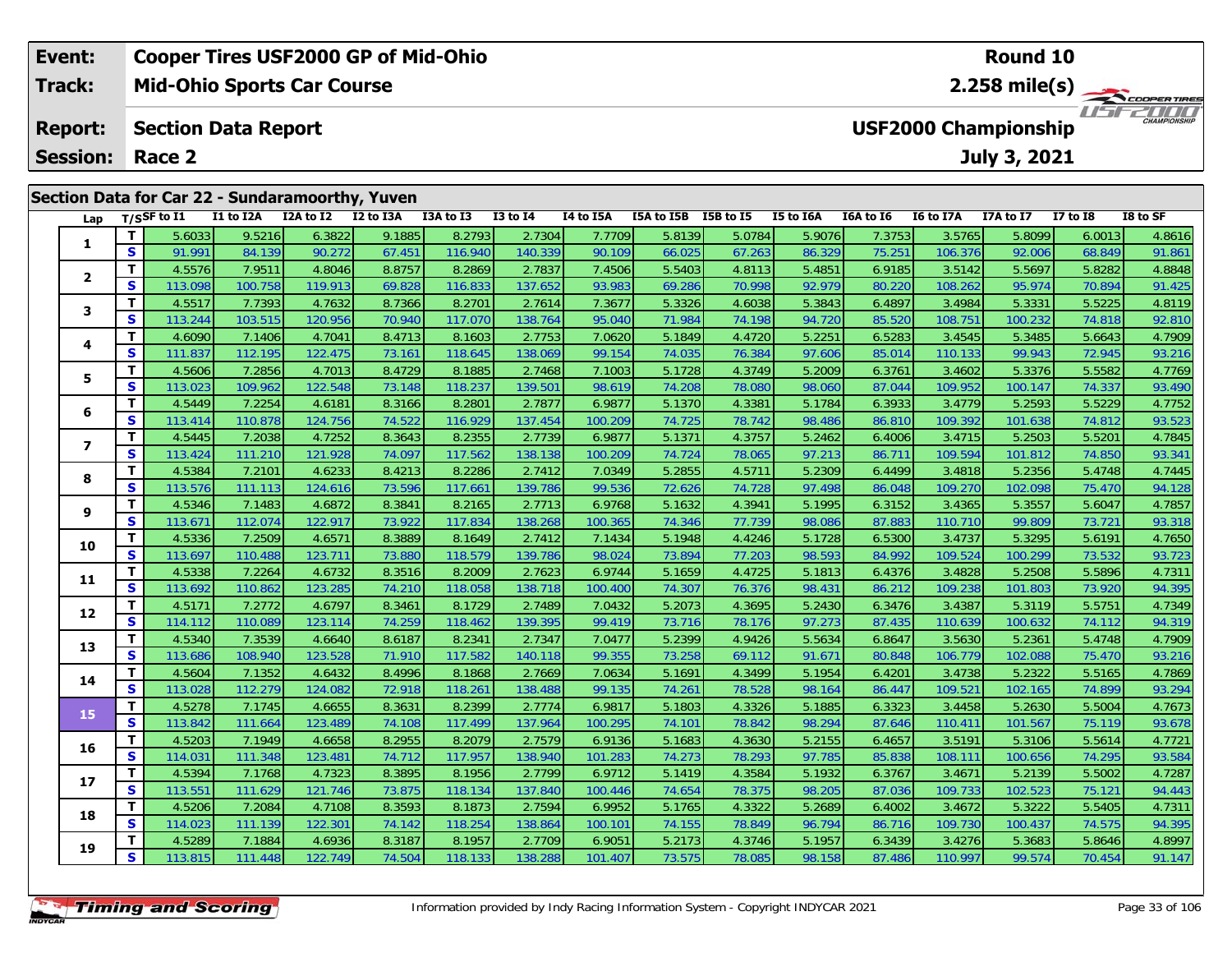| Event:          | <b>Cooper Tires USF2000 GP of Mid-Ohio</b> | Round 10                                           |
|-----------------|--------------------------------------------|----------------------------------------------------|
| Track:          | <b>Mid-Ohio Sports Car Course</b>          | $2.258$ mile(s)                                    |
| <b>Report:</b>  | Section Data Report                        | <b>CHAMPIONSHIP</b><br><b>USF2000 Championship</b> |
| <b>Session:</b> | Race 2                                     | July 3, 2021                                       |

|                |                              |                   |          | Section Data for Car 22 - Sundaramoorthy, Yuven |  |
|----------------|------------------------------|-------------------|----------|-------------------------------------------------|--|
| Lap            | T/SLap                       |                   | PO to SF |                                                 |  |
| 1              | т                            | 93.9007           | 151.6087 |                                                 |  |
|                | S                            | 86.568            | 50.220   |                                                 |  |
| $\mathbf{2}$   | T                            | 87.2623           |          |                                                 |  |
|                | S                            | 93.154            |          |                                                 |  |
| 3              | T                            | 85.1663           |          |                                                 |  |
|                | $\overline{\mathbf{s}}$      | 95.446            |          |                                                 |  |
| 4              | T                            | 83.5911           |          |                                                 |  |
|                | S                            | 97.245            |          |                                                 |  |
| 5              | $\overline{\mathsf{r}}$      | 83.3136           |          |                                                 |  |
|                | $\overline{\mathbf{s}}$      | 97.569            |          |                                                 |  |
| 6              | T                            | 82.8426           |          |                                                 |  |
|                | S                            | 98.123            |          |                                                 |  |
| $\overline{ }$ | T                            | 83.0209           |          |                                                 |  |
|                | S                            | 97.913            |          |                                                 |  |
| 8              | T                            | 83.2719           |          |                                                 |  |
|                | S                            | 97.618            |          |                                                 |  |
| 9              | T                            | 82.9734           |          |                                                 |  |
|                | S                            | 97.969            |          |                                                 |  |
| 10             | T                            | 83.3895           |          |                                                 |  |
|                | $\overline{\mathbf{s}}$      | 97.480            |          |                                                 |  |
| 11             | Т                            | 83.0342           |          |                                                 |  |
|                | S<br>$\overline{\mathsf{r}}$ | 97.897            |          |                                                 |  |
| 12             |                              | 83.0131           |          |                                                 |  |
|                | S                            | 97.922            |          |                                                 |  |
| 13             | T<br>$\overline{\mathbf{s}}$ | 84.8625           |          |                                                 |  |
|                | T                            | 95.788<br>82.9994 |          |                                                 |  |
| 14             | S                            | 97.938            |          |                                                 |  |
|                | T                            | 82.7401           |          |                                                 |  |
| 15             | $\overline{\mathbf{s}}$      | 98.245            |          |                                                 |  |
|                | $\overline{\mathsf{r}}$      | 82.9316           |          |                                                 |  |
| 16             | S                            | 98.018            |          |                                                 |  |
|                | T                            | 82.7648           |          |                                                 |  |
| 17             | S                            | 98.216            |          |                                                 |  |
|                | T                            | 82.9798           |          |                                                 |  |
| 18             | S                            | 97.961            |          |                                                 |  |
|                | Τ                            | 83.2930           |          |                                                 |  |
| 19             | S                            | 97.593            |          |                                                 |  |
|                |                              |                   |          |                                                 |  |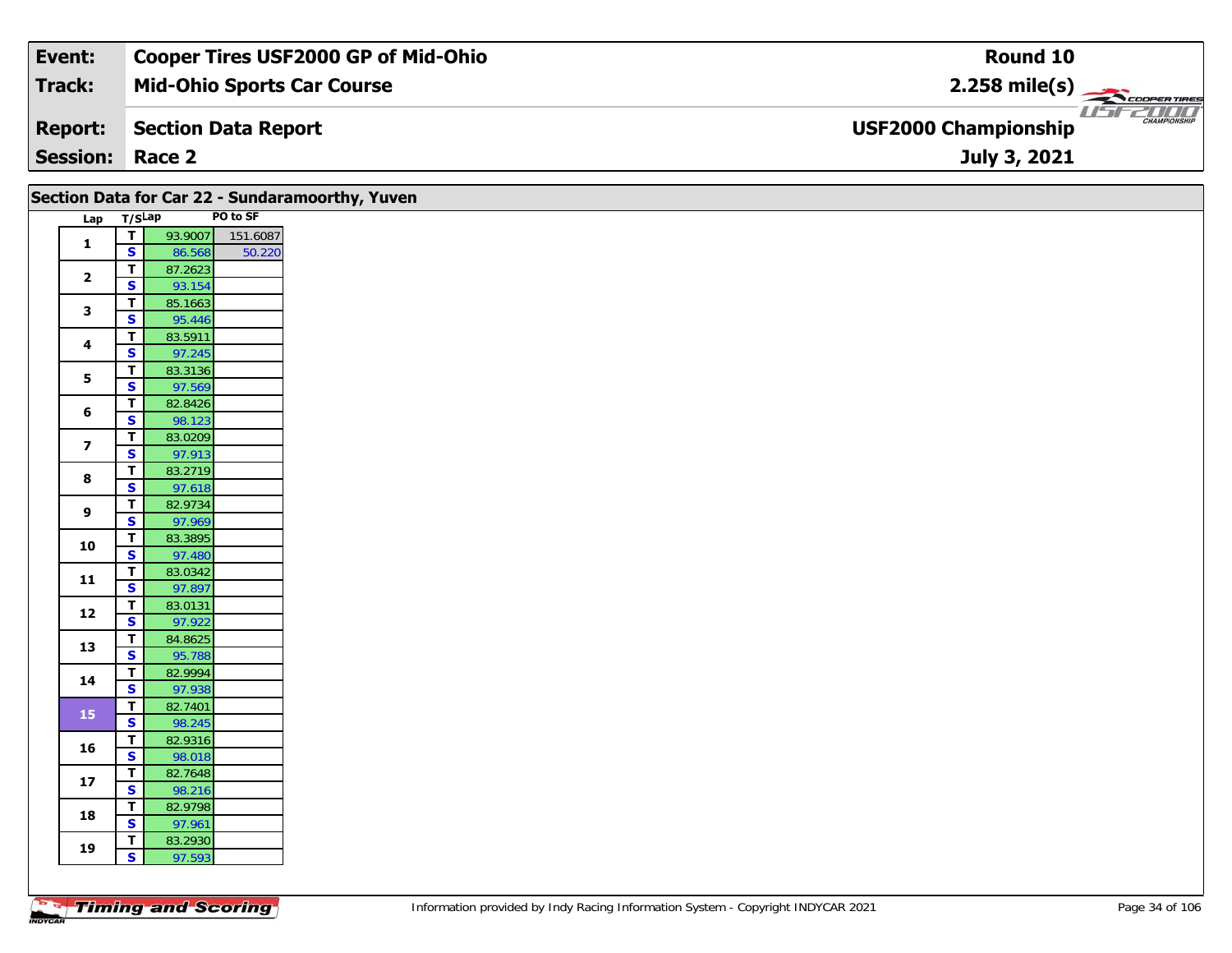| Event:                                          | <b>Cooper Tires USF2000 GP of Mid-Ohio</b> | Round 10                                                |  |  |  |  |  |
|-------------------------------------------------|--------------------------------------------|---------------------------------------------------------|--|--|--|--|--|
| Track:                                          | <b>Mid-Ohio Sports Car Course</b>          |                                                         |  |  |  |  |  |
| <b>Report:</b>                                  | Section Data Report                        | <b>LIST CHAMPIONSHIP</b><br><b>USF2000 Championship</b> |  |  |  |  |  |
| <b>Session: Race 2</b>                          |                                            | July 3, 2021                                            |  |  |  |  |  |
| Section Data for Car 22 - Sundaramoorthy, Yuven |                                            |                                                         |  |  |  |  |  |

| <u>seecivii sucu iyi yui ee</u> |     |  |             |           |           |           |           |          |           |                 |           |           |           |                 |           |                 |          |
|---------------------------------|-----|--|-------------|-----------|-----------|-----------|-----------|----------|-----------|-----------------|-----------|-----------|-----------|-----------------|-----------|-----------------|----------|
|                                 | Lan |  | T/SSF to I1 | I1 to I2A | I2A to I2 | I2 to I3A | I3A to I3 | I3 to I4 | I4 to I5A | I5A to I5B      | I5B to I5 | I5 to I6A | I6A to I6 | I6 to I7A       | I7A to I7 | <b>I7 to I8</b> | I8 to SF |
|                                 | 20  |  | 4.5797'     | .41411    | 4.67681   | 8.3710    | 8.1808    | 2.7568   | 6.9806    | 5.1813 <b>I</b> | 4.3571    | 5.1915    | 6.4456    | 3.4517 <b>1</b> | 5.3528    | 5.6547          | 4.7823   |
|                                 |     |  |             | 108.056   | 123.190   | 74.038    | 118.348   | 138.995  | 100.310   | 74.086          | 78.399    | 98.238    | 86.105    | 110.222         | 99.863    | 73.069          | 93.384   |
|                                 | 21  |  | 5.4999      | 9.7866    | 6.9697    | 12.7318   | 11.0352   | 3.9252   | 10.7968   | 6.7592          | 5.2635    | 7.6750    |           |                 |           |                 |          |
|                                 |     |  | 93.721      | 81.861 l  | 82.663    | 48.679    | 87.736    | 97.621   | 64.855    | 56.791          | 64.898    | 66.450    |           |                 |           |                 |          |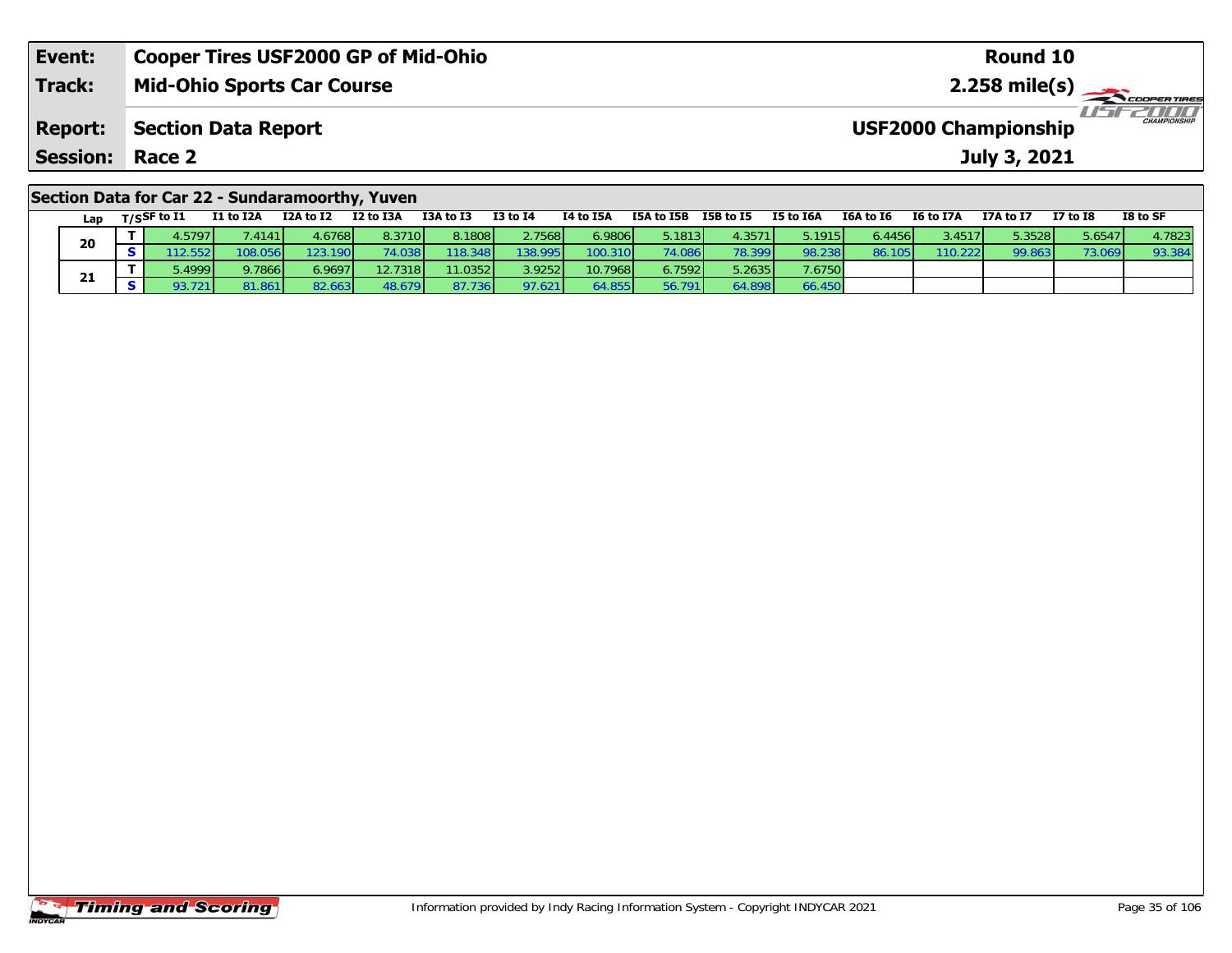| Event:                                          | <b>Cooper Tires USF2000 GP of Mid-Ohio</b>           | Round 10                                           |  |  |  |  |  |
|-------------------------------------------------|------------------------------------------------------|----------------------------------------------------|--|--|--|--|--|
| <b>Track:</b>                                   | <b>Mid-Ohio Sports Car Course</b><br>$2.258$ mile(s) |                                                    |  |  |  |  |  |
| <b>Report:</b>                                  | Section Data Report                                  | <b>CHAMPIONSHIP</b><br><b>USF2000 Championship</b> |  |  |  |  |  |
| <b>Session: Race 2</b>                          |                                                      | July 3, 2021                                       |  |  |  |  |  |
| Section Data for Car 22 - Sundaramoorthy, Yuven |                                                      |                                                    |  |  |  |  |  |

# **Lap T/SLap PO to SF 20a**  $\begin{array}{|c|c|c|}\n\hline\n\textbf{S} & \textbf{83.3768} \\
\hline\n\textbf{S} & \textbf{97.495}\n\hline\n\end{array}$ 21  $\frac{1}{s}$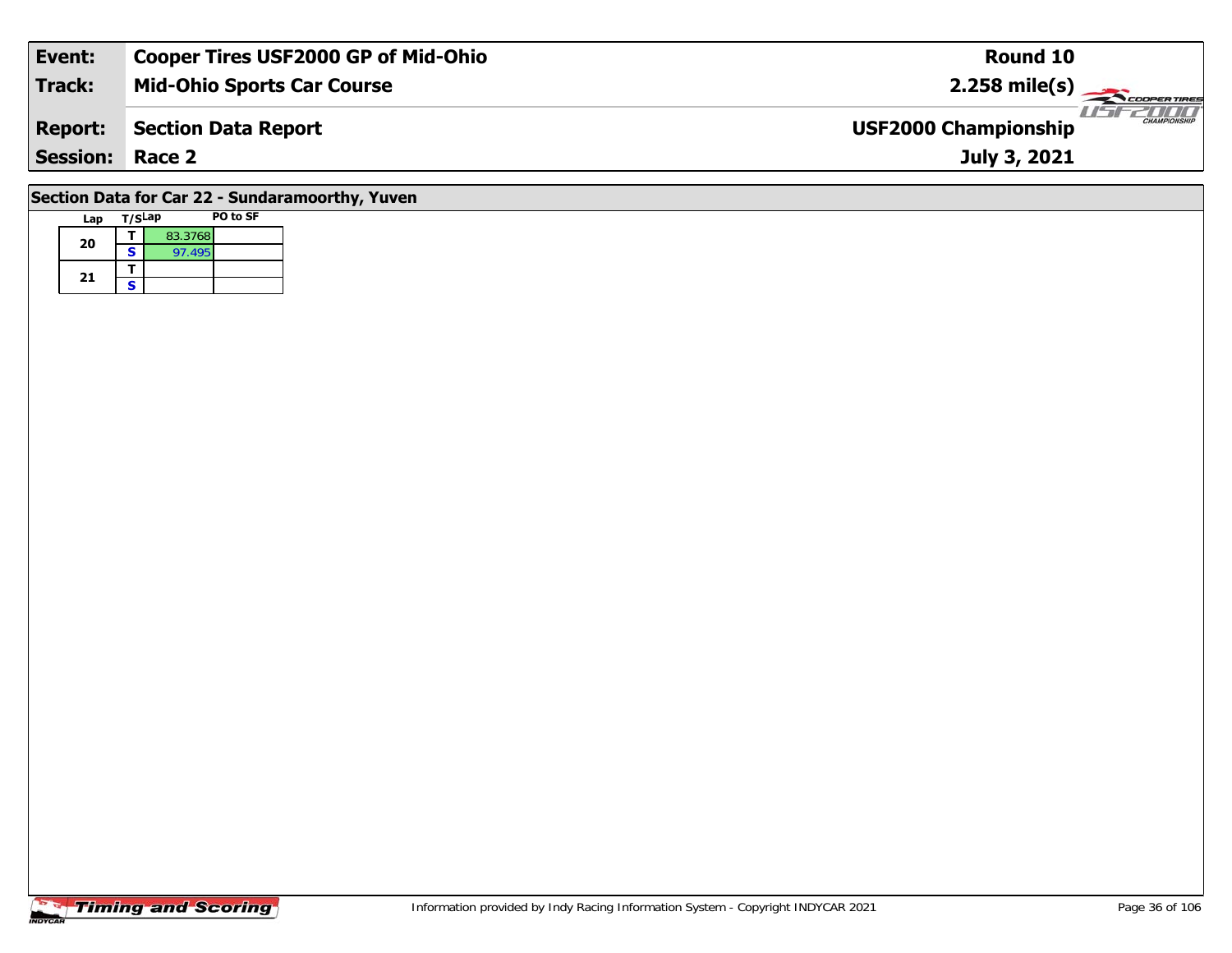### **Event: Cooper Tires USF2000 GP of Mid-Ohio Round 102.258 mile(s) Mid-Ohio Sports Car Course Track:** THE COOPER TIRES **Report: Section Data Report USF2000 Championship July 3, 2021 Session: Race 2 Section Data for Car 23 - Denmark, Jace (R) Lap T/SSF to I1 I1 to I2A I2A to I2 I2 to I3A I3A to I3 I3 to I4 I4 to I5A I5A to I5B I5B to I5 I5 to I6A I6A to I6 I6 to I7A I7A to I7 I7 to I8 I8 to SF 1**

| T.<br>5.6907<br>8.2884<br>9.2998<br>8.4863<br>5.6145<br>5.0990<br>3.5097<br>5.9290<br>5.0761<br>2.817'<br>7.6192<br>5.6781<br>6.9385<br>5.7157<br>4.8203<br>1<br>S<br>92.648<br>90.578<br>96.658<br>114.088<br>136.020<br>91.903<br>68.370<br>66.992<br>89.819<br>79.988<br>108.401<br>93.522<br>113.500<br>66.644<br>69.688<br>T.<br>8.8446<br>7.3859<br>5.5252<br>3.4593<br>4.8335<br>4.6312<br>7.6125<br>4.8643<br>8.1984<br>2.7437<br>4.7047<br>5.3806<br>6.8044<br>5.6438<br>5.8174<br>$\mathbf{2}$<br>$\mathbf{s}$<br>92.395<br>111.300<br>105.240<br>118.442<br>70.074<br>118.094<br>139.659<br>94.806<br>69.475<br>72.606<br>94.785<br>81.565<br>109.980<br>94.714<br>71.025<br>T.<br>8.8848<br>4.6241<br>7.5731<br>4.7797<br>8.2571<br>2.7730<br>7.2772<br>5.2730<br>4.5709<br>5.2777<br>6.5817<br>3.4697<br>5.5130<br>5.7842<br>4.8201<br>3<br>S<br>111.471<br>69.757<br>117.254<br>96.222<br>72.798<br>74.732<br>84.325<br>109.651<br>92.652<br>105.787<br>120.538<br>138.183<br>96.633<br>96.961<br>71.433<br>T<br>8.6554<br>4.5559<br>4.6001<br>7.4514<br>4.7482<br>8.2770<br>2.7776<br>7.1105<br>5.2338<br>6.5294<br>3.4401<br>5.4606<br>5.7166<br>4.7904<br>5.3036<br>4<br>S<br>112.053<br>107.515<br>71.605<br>116.973<br>137.954<br>73.343<br>74.978<br>110.594<br>93.226<br>121.338<br>98.478<br>96.161<br>85.000<br>97.891<br>72.278<br>T.<br>4.5882<br>7.3180<br>8.5612<br>8.2182<br>5.1868<br>4.5654<br>5.2291<br>6.5047<br>3.4520<br>5.3902<br>5.6166<br>4.8471<br>4.6822<br>2.7638<br>7.1172<br>5<br>S<br>72.393<br>92.136<br>112.344<br>109.475<br>123.048<br>117.809<br>138.643<br>98.385<br>74.008<br>74.822<br>97.531<br>85.323<br>110.213<br>99.170<br>73.564<br>T.<br>4.5771<br>7.2674<br>8.4500<br>4.7882<br>4.6635<br>8.2230<br>2.7580<br>7.0084<br>5.1958<br>4.4556<br>5.2469<br>6.3812<br>3.4226<br>5.3427<br>5.6050<br>6<br>S<br>112.616<br>110.237<br>73.346<br>117.741<br>73.880<br>111.160<br>93.269<br>123.542<br>138.935<br>99.913<br>76.666<br>97.200<br>86.974<br>100.052<br>73.717<br>T.<br>4.5546<br>8.4793<br>4.7659<br>7.3174<br>8.1845<br>7.0461<br>5.1624<br>6.3935<br>3.4378<br>5.5814<br>4.6830<br>2.7370<br>4.4880<br>5.2306<br>5.3207<br>$\overline{ }$<br>S<br>123.027<br>73.092<br>118.295<br>99.378<br>74.358<br>76.112<br>97.503<br>86.807<br>110.668<br>93.705<br>113.172<br>109.484<br>140.001<br>100.465<br>74.028<br>T<br>4.5505<br>8.4364<br>8.2128<br>6.9697<br>5.1678<br>6.4917<br>3.4420<br>5.5998<br>4.7629<br>7.1790<br>4.6381<br>2.7621<br>4.4100<br>5.2051<br>5.3618<br>8<br>S<br>77.458<br>113.274<br>73.464<br>117.887<br>138.728<br>74.280<br>97.981<br>85.494<br>110.533<br>99.695<br>93.764<br>111.594<br>124.218<br>100.467<br>73.785<br>T<br>4.5423<br>8.4894<br>7.2884<br>4.6704<br>8.1978<br>2.7544<br>6.9967<br>5.1394<br>5.1927<br>6.4419<br>3.4519<br>5.6354<br>4.7643<br>4.4727<br>5.4051<br>9<br>S<br>113.479<br>109.919<br>73.005<br>118.103<br>139.116<br>74.690<br>76.372<br>98.215<br>110.216<br>98.896<br>73.319<br>93.737<br>123.359<br>100.080<br>86.155<br>T<br>7.3729<br>4.7527<br>4.5494<br>8.4032<br>8.2065<br>2.7656<br>5.1343<br>4.4379<br>6.4291<br>3.4490<br>5.3350<br>5.5504<br>4.6666<br>6.9061<br>5.2171<br>10<br>S<br>117.977<br>138.553<br>93.966<br>113.302<br>108.660<br>73.754<br>74.765<br>76.971<br>97.755<br>86.326<br>110.309<br>100.196<br>123.460<br>101.393<br>74.442<br>T.<br>4.5533<br>7.2357<br>4.6550<br>8.4448<br>8.1990<br>2.7592<br>6.9173<br>5.1872<br>5.2155<br>6.4129<br>3.4479<br>5.3428<br>4.7670<br>4.4411<br>5.6450<br>11<br>S<br>113.205<br>110.720<br>118.085<br>86.544<br>110.344<br>93.684<br>123.767<br>73.391<br>138.874<br>101.228<br>74.002<br>76.916<br>97.785<br>100.050<br>73.194<br>T<br>4.5744<br>7.2533<br>4.6920<br>8.4137<br>8.2157<br>2.7704<br>6.8587<br>5.1429<br>4.3986<br>5.1760<br>6.4388<br>3.4485<br>5.3544<br>5.6731<br>4.8118<br>12<br>S<br>117.845<br>74.640<br>77.659<br>99.833<br>92.812<br>112.682<br>110.451<br>122.791<br>73.662<br>138.313<br>102.093<br>98.532<br>86.196<br>110.325<br>72.832<br>T.<br>4.5617<br>8.4535<br>7.2408<br>4.6470<br>8.1821<br>2.7466<br>6.8726<br>5.2318<br>4.4376<br>5.2142<br>6.4316<br>3.4381<br>5.4033<br>5.6011<br>4.7603<br>13<br>$\mathbf{s}$<br>112.996<br>110.642<br>73.316<br>118.329<br>139.511<br>73.371<br>110.658<br>93.816<br>123.980<br>101.887<br>76.976<br>97.810<br>86.293<br>98.929<br>73.768<br>T<br>4.5674<br>7.3203<br>8.3685<br>8.2343<br>2.7728<br>5.1608<br>5.2315<br>3.4476<br>5.2733<br>5.4586<br>4.7810<br>4.6633<br>6.9310<br>4.4030<br>6.3777<br>14<br>S<br>112.855<br>109.440<br>117.579<br>74.381<br>77.581<br>93.410<br>123.547<br>74.060<br>138.193<br>101.028<br>97.486<br>87.022<br>110.353<br>101.368<br>75.694<br>4.7437<br>T.<br>4.5458<br>7.2124<br>8.3136<br>8.1912<br>2.7621<br>5.1491<br>6.3770<br>3.4378<br>5.5567<br>4.6447<br>6.9010<br>4.4318<br>5.1852<br>5.2902<br>15<br>S<br>113.391<br>111.078<br>74.549<br>74.550<br>77.077<br>94.144<br>124.042<br>118.198<br>138.728<br>101.468<br>98.357<br>87.032<br>110.668<br>101.044<br>74.357<br>T<br>4.5269<br>8.3739<br>5.1879<br>4.7367<br>7.2526<br>4.6739<br>8.1926<br>2.7593<br>6.8734<br>4.3819<br>5.2050<br>6.3502<br>3.4303<br>5.3002<br>5.5595<br>16<br>S<br>113.865<br>74.012<br>118.178<br>73.992<br>77.955<br>97.983<br>87.399<br>110.910<br>100.854<br>94.283<br>110.462<br>123.267<br>138.869<br>101.875<br>74.320<br>T<br>4.5487<br>8.5229<br>4.7231<br>7.1802<br>4.6269<br>8.1843<br>2.7519<br>6.8606<br>5.2087<br>4.4586<br>5.1951<br>6.3900<br>3.4499<br>5.2424<br>5.5500<br>17 <sup>2</sup><br>S<br>72.719<br>73.697<br>113.319<br>111.576<br>118.297<br>139.243<br>76.614<br>98.169<br>86.854<br>110.280<br>94.555<br>124.519<br>102.065<br>101.966<br>74.447<br>T.<br>4.5483<br>8.4031<br>8.1727<br>7.1849<br>4.6745<br>2.7542<br>5.1180<br>4.4326<br>5.2179<br>6.4483<br>3.4593<br>5.2321<br>5.5725<br>4.7318<br>6.8900<br>18<br>S<br>113.329<br>73.755<br>118.465<br>139.126<br>109.980<br>102.167<br>94.381<br>111.503<br>123.251<br>101.630<br>75.003<br>77.063<br>97.740<br>86.069<br>74.147<br>T.<br>4.5361<br>7.2551<br>8.5600<br>2.7174<br>5.3222<br>4.7549<br>4.6501<br>8.1019<br>7.1541<br>4.6859<br>5.3940<br>6.6763<br>3.5093<br>5.4957<br>5.5850<br>19<br>S<br>110.424<br>119.501<br>72.898<br>108.413<br>93.922<br>123.898<br>72.403<br>141.010<br>97.878<br>94.549<br>83.130<br>97.266<br>73.981 | Lap | T/SSF to I1 | I1 to I2A | I2A to I2 | I2 to I3A | I3A to I3 | <b>I3 to I4</b> | I4 to I5A | I5A to I5B I5B to I5 | I5 to I6A | I6A to I6 | I6 to I7A | I7A to I7 | <b>I7 to I8</b> | I8 to SF |
|------------------------------------------------------------------------------------------------------------------------------------------------------------------------------------------------------------------------------------------------------------------------------------------------------------------------------------------------------------------------------------------------------------------------------------------------------------------------------------------------------------------------------------------------------------------------------------------------------------------------------------------------------------------------------------------------------------------------------------------------------------------------------------------------------------------------------------------------------------------------------------------------------------------------------------------------------------------------------------------------------------------------------------------------------------------------------------------------------------------------------------------------------------------------------------------------------------------------------------------------------------------------------------------------------------------------------------------------------------------------------------------------------------------------------------------------------------------------------------------------------------------------------------------------------------------------------------------------------------------------------------------------------------------------------------------------------------------------------------------------------------------------------------------------------------------------------------------------------------------------------------------------------------------------------------------------------------------------------------------------------------------------------------------------------------------------------------------------------------------------------------------------------------------------------------------------------------------------------------------------------------------------------------------------------------------------------------------------------------------------------------------------------------------------------------------------------------------------------------------------------------------------------------------------------------------------------------------------------------------------------------------------------------------------------------------------------------------------------------------------------------------------------------------------------------------------------------------------------------------------------------------------------------------------------------------------------------------------------------------------------------------------------------------------------------------------------------------------------------------------------------------------------------------------------------------------------------------------------------------------------------------------------------------------------------------------------------------------------------------------------------------------------------------------------------------------------------------------------------------------------------------------------------------------------------------------------------------------------------------------------------------------------------------------------------------------------------------------------------------------------------------------------------------------------------------------------------------------------------------------------------------------------------------------------------------------------------------------------------------------------------------------------------------------------------------------------------------------------------------------------------------------------------------------------------------------------------------------------------------------------------------------------------------------------------------------------------------------------------------------------------------------------------------------------------------------------------------------------------------------------------------------------------------------------------------------------------------------------------------------------------------------------------------------------------------------------------------------------------------------------------------------------------------------------------------------------------------------------------------------------------------------------------------------------------------------------------------------------------------------------------------------------------------------------------------------------------------------------------------------------------------------------------------------------------------------------------------------------------------------------------------------------------------------------------------------------------------------------------------------------------------------------------------------------------------------------------------------------------------------------------------------------------------------------------------------------------------------------------------------------------------------------------------------------------------------------------------------------------------------------------------------------------------------------------------------------------------------------------------------------------------------------------------------------------------------------------------------------------------------------------------------------------------------------------------------------------------------------------------------------------------------------------------------------------------------------------------------------------------------------------------------------------------------------------------------------------------------------------------------------------------------------------------------------|-----|-------------|-----------|-----------|-----------|-----------|-----------------|-----------|----------------------|-----------|-----------|-----------|-----------|-----------------|----------|
|                                                                                                                                                                                                                                                                                                                                                                                                                                                                                                                                                                                                                                                                                                                                                                                                                                                                                                                                                                                                                                                                                                                                                                                                                                                                                                                                                                                                                                                                                                                                                                                                                                                                                                                                                                                                                                                                                                                                                                                                                                                                                                                                                                                                                                                                                                                                                                                                                                                                                                                                                                                                                                                                                                                                                                                                                                                                                                                                                                                                                                                                                                                                                                                                                                                                                                                                                                                                                                                                                                                                                                                                                                                                                                                                                                                                                                                                                                                                                                                                                                                                                                                                                                                                                                                                                                                                                                                                                                                                                                                                                                                                                                                                                                                                                                                                                                                                                                                                                                                                                                                                                                                                                                                                                                                                                                                                                                                                                                                                                                                                                                                                                                                                                                                                                                                                                                                                                                                                                                                                                                                                                                                                                                                                                                                                                                                                                                                                                              |     |             |           |           |           |           |                 |           |                      |           |           |           |           |                 |          |
|                                                                                                                                                                                                                                                                                                                                                                                                                                                                                                                                                                                                                                                                                                                                                                                                                                                                                                                                                                                                                                                                                                                                                                                                                                                                                                                                                                                                                                                                                                                                                                                                                                                                                                                                                                                                                                                                                                                                                                                                                                                                                                                                                                                                                                                                                                                                                                                                                                                                                                                                                                                                                                                                                                                                                                                                                                                                                                                                                                                                                                                                                                                                                                                                                                                                                                                                                                                                                                                                                                                                                                                                                                                                                                                                                                                                                                                                                                                                                                                                                                                                                                                                                                                                                                                                                                                                                                                                                                                                                                                                                                                                                                                                                                                                                                                                                                                                                                                                                                                                                                                                                                                                                                                                                                                                                                                                                                                                                                                                                                                                                                                                                                                                                                                                                                                                                                                                                                                                                                                                                                                                                                                                                                                                                                                                                                                                                                                                                              |     |             |           |           |           |           |                 |           |                      |           |           |           |           |                 |          |
|                                                                                                                                                                                                                                                                                                                                                                                                                                                                                                                                                                                                                                                                                                                                                                                                                                                                                                                                                                                                                                                                                                                                                                                                                                                                                                                                                                                                                                                                                                                                                                                                                                                                                                                                                                                                                                                                                                                                                                                                                                                                                                                                                                                                                                                                                                                                                                                                                                                                                                                                                                                                                                                                                                                                                                                                                                                                                                                                                                                                                                                                                                                                                                                                                                                                                                                                                                                                                                                                                                                                                                                                                                                                                                                                                                                                                                                                                                                                                                                                                                                                                                                                                                                                                                                                                                                                                                                                                                                                                                                                                                                                                                                                                                                                                                                                                                                                                                                                                                                                                                                                                                                                                                                                                                                                                                                                                                                                                                                                                                                                                                                                                                                                                                                                                                                                                                                                                                                                                                                                                                                                                                                                                                                                                                                                                                                                                                                                                              |     |             |           |           |           |           |                 |           |                      |           |           |           |           |                 |          |
|                                                                                                                                                                                                                                                                                                                                                                                                                                                                                                                                                                                                                                                                                                                                                                                                                                                                                                                                                                                                                                                                                                                                                                                                                                                                                                                                                                                                                                                                                                                                                                                                                                                                                                                                                                                                                                                                                                                                                                                                                                                                                                                                                                                                                                                                                                                                                                                                                                                                                                                                                                                                                                                                                                                                                                                                                                                                                                                                                                                                                                                                                                                                                                                                                                                                                                                                                                                                                                                                                                                                                                                                                                                                                                                                                                                                                                                                                                                                                                                                                                                                                                                                                                                                                                                                                                                                                                                                                                                                                                                                                                                                                                                                                                                                                                                                                                                                                                                                                                                                                                                                                                                                                                                                                                                                                                                                                                                                                                                                                                                                                                                                                                                                                                                                                                                                                                                                                                                                                                                                                                                                                                                                                                                                                                                                                                                                                                                                                              |     |             |           |           |           |           |                 |           |                      |           |           |           |           |                 |          |
|                                                                                                                                                                                                                                                                                                                                                                                                                                                                                                                                                                                                                                                                                                                                                                                                                                                                                                                                                                                                                                                                                                                                                                                                                                                                                                                                                                                                                                                                                                                                                                                                                                                                                                                                                                                                                                                                                                                                                                                                                                                                                                                                                                                                                                                                                                                                                                                                                                                                                                                                                                                                                                                                                                                                                                                                                                                                                                                                                                                                                                                                                                                                                                                                                                                                                                                                                                                                                                                                                                                                                                                                                                                                                                                                                                                                                                                                                                                                                                                                                                                                                                                                                                                                                                                                                                                                                                                                                                                                                                                                                                                                                                                                                                                                                                                                                                                                                                                                                                                                                                                                                                                                                                                                                                                                                                                                                                                                                                                                                                                                                                                                                                                                                                                                                                                                                                                                                                                                                                                                                                                                                                                                                                                                                                                                                                                                                                                                                              |     |             |           |           |           |           |                 |           |                      |           |           |           |           |                 |          |
|                                                                                                                                                                                                                                                                                                                                                                                                                                                                                                                                                                                                                                                                                                                                                                                                                                                                                                                                                                                                                                                                                                                                                                                                                                                                                                                                                                                                                                                                                                                                                                                                                                                                                                                                                                                                                                                                                                                                                                                                                                                                                                                                                                                                                                                                                                                                                                                                                                                                                                                                                                                                                                                                                                                                                                                                                                                                                                                                                                                                                                                                                                                                                                                                                                                                                                                                                                                                                                                                                                                                                                                                                                                                                                                                                                                                                                                                                                                                                                                                                                                                                                                                                                                                                                                                                                                                                                                                                                                                                                                                                                                                                                                                                                                                                                                                                                                                                                                                                                                                                                                                                                                                                                                                                                                                                                                                                                                                                                                                                                                                                                                                                                                                                                                                                                                                                                                                                                                                                                                                                                                                                                                                                                                                                                                                                                                                                                                                                              |     |             |           |           |           |           |                 |           |                      |           |           |           |           |                 |          |
|                                                                                                                                                                                                                                                                                                                                                                                                                                                                                                                                                                                                                                                                                                                                                                                                                                                                                                                                                                                                                                                                                                                                                                                                                                                                                                                                                                                                                                                                                                                                                                                                                                                                                                                                                                                                                                                                                                                                                                                                                                                                                                                                                                                                                                                                                                                                                                                                                                                                                                                                                                                                                                                                                                                                                                                                                                                                                                                                                                                                                                                                                                                                                                                                                                                                                                                                                                                                                                                                                                                                                                                                                                                                                                                                                                                                                                                                                                                                                                                                                                                                                                                                                                                                                                                                                                                                                                                                                                                                                                                                                                                                                                                                                                                                                                                                                                                                                                                                                                                                                                                                                                                                                                                                                                                                                                                                                                                                                                                                                                                                                                                                                                                                                                                                                                                                                                                                                                                                                                                                                                                                                                                                                                                                                                                                                                                                                                                                                              |     |             |           |           |           |           |                 |           |                      |           |           |           |           |                 |          |
|                                                                                                                                                                                                                                                                                                                                                                                                                                                                                                                                                                                                                                                                                                                                                                                                                                                                                                                                                                                                                                                                                                                                                                                                                                                                                                                                                                                                                                                                                                                                                                                                                                                                                                                                                                                                                                                                                                                                                                                                                                                                                                                                                                                                                                                                                                                                                                                                                                                                                                                                                                                                                                                                                                                                                                                                                                                                                                                                                                                                                                                                                                                                                                                                                                                                                                                                                                                                                                                                                                                                                                                                                                                                                                                                                                                                                                                                                                                                                                                                                                                                                                                                                                                                                                                                                                                                                                                                                                                                                                                                                                                                                                                                                                                                                                                                                                                                                                                                                                                                                                                                                                                                                                                                                                                                                                                                                                                                                                                                                                                                                                                                                                                                                                                                                                                                                                                                                                                                                                                                                                                                                                                                                                                                                                                                                                                                                                                                                              |     |             |           |           |           |           |                 |           |                      |           |           |           |           |                 |          |
|                                                                                                                                                                                                                                                                                                                                                                                                                                                                                                                                                                                                                                                                                                                                                                                                                                                                                                                                                                                                                                                                                                                                                                                                                                                                                                                                                                                                                                                                                                                                                                                                                                                                                                                                                                                                                                                                                                                                                                                                                                                                                                                                                                                                                                                                                                                                                                                                                                                                                                                                                                                                                                                                                                                                                                                                                                                                                                                                                                                                                                                                                                                                                                                                                                                                                                                                                                                                                                                                                                                                                                                                                                                                                                                                                                                                                                                                                                                                                                                                                                                                                                                                                                                                                                                                                                                                                                                                                                                                                                                                                                                                                                                                                                                                                                                                                                                                                                                                                                                                                                                                                                                                                                                                                                                                                                                                                                                                                                                                                                                                                                                                                                                                                                                                                                                                                                                                                                                                                                                                                                                                                                                                                                                                                                                                                                                                                                                                                              |     |             |           |           |           |           |                 |           |                      |           |           |           |           |                 |          |
|                                                                                                                                                                                                                                                                                                                                                                                                                                                                                                                                                                                                                                                                                                                                                                                                                                                                                                                                                                                                                                                                                                                                                                                                                                                                                                                                                                                                                                                                                                                                                                                                                                                                                                                                                                                                                                                                                                                                                                                                                                                                                                                                                                                                                                                                                                                                                                                                                                                                                                                                                                                                                                                                                                                                                                                                                                                                                                                                                                                                                                                                                                                                                                                                                                                                                                                                                                                                                                                                                                                                                                                                                                                                                                                                                                                                                                                                                                                                                                                                                                                                                                                                                                                                                                                                                                                                                                                                                                                                                                                                                                                                                                                                                                                                                                                                                                                                                                                                                                                                                                                                                                                                                                                                                                                                                                                                                                                                                                                                                                                                                                                                                                                                                                                                                                                                                                                                                                                                                                                                                                                                                                                                                                                                                                                                                                                                                                                                                              |     |             |           |           |           |           |                 |           |                      |           |           |           |           |                 |          |
|                                                                                                                                                                                                                                                                                                                                                                                                                                                                                                                                                                                                                                                                                                                                                                                                                                                                                                                                                                                                                                                                                                                                                                                                                                                                                                                                                                                                                                                                                                                                                                                                                                                                                                                                                                                                                                                                                                                                                                                                                                                                                                                                                                                                                                                                                                                                                                                                                                                                                                                                                                                                                                                                                                                                                                                                                                                                                                                                                                                                                                                                                                                                                                                                                                                                                                                                                                                                                                                                                                                                                                                                                                                                                                                                                                                                                                                                                                                                                                                                                                                                                                                                                                                                                                                                                                                                                                                                                                                                                                                                                                                                                                                                                                                                                                                                                                                                                                                                                                                                                                                                                                                                                                                                                                                                                                                                                                                                                                                                                                                                                                                                                                                                                                                                                                                                                                                                                                                                                                                                                                                                                                                                                                                                                                                                                                                                                                                                                              |     |             |           |           |           |           |                 |           |                      |           |           |           |           |                 |          |
|                                                                                                                                                                                                                                                                                                                                                                                                                                                                                                                                                                                                                                                                                                                                                                                                                                                                                                                                                                                                                                                                                                                                                                                                                                                                                                                                                                                                                                                                                                                                                                                                                                                                                                                                                                                                                                                                                                                                                                                                                                                                                                                                                                                                                                                                                                                                                                                                                                                                                                                                                                                                                                                                                                                                                                                                                                                                                                                                                                                                                                                                                                                                                                                                                                                                                                                                                                                                                                                                                                                                                                                                                                                                                                                                                                                                                                                                                                                                                                                                                                                                                                                                                                                                                                                                                                                                                                                                                                                                                                                                                                                                                                                                                                                                                                                                                                                                                                                                                                                                                                                                                                                                                                                                                                                                                                                                                                                                                                                                                                                                                                                                                                                                                                                                                                                                                                                                                                                                                                                                                                                                                                                                                                                                                                                                                                                                                                                                                              |     |             |           |           |           |           |                 |           |                      |           |           |           |           |                 |          |
|                                                                                                                                                                                                                                                                                                                                                                                                                                                                                                                                                                                                                                                                                                                                                                                                                                                                                                                                                                                                                                                                                                                                                                                                                                                                                                                                                                                                                                                                                                                                                                                                                                                                                                                                                                                                                                                                                                                                                                                                                                                                                                                                                                                                                                                                                                                                                                                                                                                                                                                                                                                                                                                                                                                                                                                                                                                                                                                                                                                                                                                                                                                                                                                                                                                                                                                                                                                                                                                                                                                                                                                                                                                                                                                                                                                                                                                                                                                                                                                                                                                                                                                                                                                                                                                                                                                                                                                                                                                                                                                                                                                                                                                                                                                                                                                                                                                                                                                                                                                                                                                                                                                                                                                                                                                                                                                                                                                                                                                                                                                                                                                                                                                                                                                                                                                                                                                                                                                                                                                                                                                                                                                                                                                                                                                                                                                                                                                                                              |     |             |           |           |           |           |                 |           |                      |           |           |           |           |                 |          |
|                                                                                                                                                                                                                                                                                                                                                                                                                                                                                                                                                                                                                                                                                                                                                                                                                                                                                                                                                                                                                                                                                                                                                                                                                                                                                                                                                                                                                                                                                                                                                                                                                                                                                                                                                                                                                                                                                                                                                                                                                                                                                                                                                                                                                                                                                                                                                                                                                                                                                                                                                                                                                                                                                                                                                                                                                                                                                                                                                                                                                                                                                                                                                                                                                                                                                                                                                                                                                                                                                                                                                                                                                                                                                                                                                                                                                                                                                                                                                                                                                                                                                                                                                                                                                                                                                                                                                                                                                                                                                                                                                                                                                                                                                                                                                                                                                                                                                                                                                                                                                                                                                                                                                                                                                                                                                                                                                                                                                                                                                                                                                                                                                                                                                                                                                                                                                                                                                                                                                                                                                                                                                                                                                                                                                                                                                                                                                                                                                              |     |             |           |           |           |           |                 |           |                      |           |           |           |           |                 |          |
|                                                                                                                                                                                                                                                                                                                                                                                                                                                                                                                                                                                                                                                                                                                                                                                                                                                                                                                                                                                                                                                                                                                                                                                                                                                                                                                                                                                                                                                                                                                                                                                                                                                                                                                                                                                                                                                                                                                                                                                                                                                                                                                                                                                                                                                                                                                                                                                                                                                                                                                                                                                                                                                                                                                                                                                                                                                                                                                                                                                                                                                                                                                                                                                                                                                                                                                                                                                                                                                                                                                                                                                                                                                                                                                                                                                                                                                                                                                                                                                                                                                                                                                                                                                                                                                                                                                                                                                                                                                                                                                                                                                                                                                                                                                                                                                                                                                                                                                                                                                                                                                                                                                                                                                                                                                                                                                                                                                                                                                                                                                                                                                                                                                                                                                                                                                                                                                                                                                                                                                                                                                                                                                                                                                                                                                                                                                                                                                                                              |     |             |           |           |           |           |                 |           |                      |           |           |           |           |                 |          |
|                                                                                                                                                                                                                                                                                                                                                                                                                                                                                                                                                                                                                                                                                                                                                                                                                                                                                                                                                                                                                                                                                                                                                                                                                                                                                                                                                                                                                                                                                                                                                                                                                                                                                                                                                                                                                                                                                                                                                                                                                                                                                                                                                                                                                                                                                                                                                                                                                                                                                                                                                                                                                                                                                                                                                                                                                                                                                                                                                                                                                                                                                                                                                                                                                                                                                                                                                                                                                                                                                                                                                                                                                                                                                                                                                                                                                                                                                                                                                                                                                                                                                                                                                                                                                                                                                                                                                                                                                                                                                                                                                                                                                                                                                                                                                                                                                                                                                                                                                                                                                                                                                                                                                                                                                                                                                                                                                                                                                                                                                                                                                                                                                                                                                                                                                                                                                                                                                                                                                                                                                                                                                                                                                                                                                                                                                                                                                                                                                              |     |             |           |           |           |           |                 |           |                      |           |           |           |           |                 |          |
|                                                                                                                                                                                                                                                                                                                                                                                                                                                                                                                                                                                                                                                                                                                                                                                                                                                                                                                                                                                                                                                                                                                                                                                                                                                                                                                                                                                                                                                                                                                                                                                                                                                                                                                                                                                                                                                                                                                                                                                                                                                                                                                                                                                                                                                                                                                                                                                                                                                                                                                                                                                                                                                                                                                                                                                                                                                                                                                                                                                                                                                                                                                                                                                                                                                                                                                                                                                                                                                                                                                                                                                                                                                                                                                                                                                                                                                                                                                                                                                                                                                                                                                                                                                                                                                                                                                                                                                                                                                                                                                                                                                                                                                                                                                                                                                                                                                                                                                                                                                                                                                                                                                                                                                                                                                                                                                                                                                                                                                                                                                                                                                                                                                                                                                                                                                                                                                                                                                                                                                                                                                                                                                                                                                                                                                                                                                                                                                                                              |     |             |           |           |           |           |                 |           |                      |           |           |           |           |                 |          |
|                                                                                                                                                                                                                                                                                                                                                                                                                                                                                                                                                                                                                                                                                                                                                                                                                                                                                                                                                                                                                                                                                                                                                                                                                                                                                                                                                                                                                                                                                                                                                                                                                                                                                                                                                                                                                                                                                                                                                                                                                                                                                                                                                                                                                                                                                                                                                                                                                                                                                                                                                                                                                                                                                                                                                                                                                                                                                                                                                                                                                                                                                                                                                                                                                                                                                                                                                                                                                                                                                                                                                                                                                                                                                                                                                                                                                                                                                                                                                                                                                                                                                                                                                                                                                                                                                                                                                                                                                                                                                                                                                                                                                                                                                                                                                                                                                                                                                                                                                                                                                                                                                                                                                                                                                                                                                                                                                                                                                                                                                                                                                                                                                                                                                                                                                                                                                                                                                                                                                                                                                                                                                                                                                                                                                                                                                                                                                                                                                              |     |             |           |           |           |           |                 |           |                      |           |           |           |           |                 |          |
|                                                                                                                                                                                                                                                                                                                                                                                                                                                                                                                                                                                                                                                                                                                                                                                                                                                                                                                                                                                                                                                                                                                                                                                                                                                                                                                                                                                                                                                                                                                                                                                                                                                                                                                                                                                                                                                                                                                                                                                                                                                                                                                                                                                                                                                                                                                                                                                                                                                                                                                                                                                                                                                                                                                                                                                                                                                                                                                                                                                                                                                                                                                                                                                                                                                                                                                                                                                                                                                                                                                                                                                                                                                                                                                                                                                                                                                                                                                                                                                                                                                                                                                                                                                                                                                                                                                                                                                                                                                                                                                                                                                                                                                                                                                                                                                                                                                                                                                                                                                                                                                                                                                                                                                                                                                                                                                                                                                                                                                                                                                                                                                                                                                                                                                                                                                                                                                                                                                                                                                                                                                                                                                                                                                                                                                                                                                                                                                                                              |     |             |           |           |           |           |                 |           |                      |           |           |           |           |                 |          |
|                                                                                                                                                                                                                                                                                                                                                                                                                                                                                                                                                                                                                                                                                                                                                                                                                                                                                                                                                                                                                                                                                                                                                                                                                                                                                                                                                                                                                                                                                                                                                                                                                                                                                                                                                                                                                                                                                                                                                                                                                                                                                                                                                                                                                                                                                                                                                                                                                                                                                                                                                                                                                                                                                                                                                                                                                                                                                                                                                                                                                                                                                                                                                                                                                                                                                                                                                                                                                                                                                                                                                                                                                                                                                                                                                                                                                                                                                                                                                                                                                                                                                                                                                                                                                                                                                                                                                                                                                                                                                                                                                                                                                                                                                                                                                                                                                                                                                                                                                                                                                                                                                                                                                                                                                                                                                                                                                                                                                                                                                                                                                                                                                                                                                                                                                                                                                                                                                                                                                                                                                                                                                                                                                                                                                                                                                                                                                                                                                              |     |             |           |           |           |           |                 |           |                      |           |           |           |           |                 |          |
|                                                                                                                                                                                                                                                                                                                                                                                                                                                                                                                                                                                                                                                                                                                                                                                                                                                                                                                                                                                                                                                                                                                                                                                                                                                                                                                                                                                                                                                                                                                                                                                                                                                                                                                                                                                                                                                                                                                                                                                                                                                                                                                                                                                                                                                                                                                                                                                                                                                                                                                                                                                                                                                                                                                                                                                                                                                                                                                                                                                                                                                                                                                                                                                                                                                                                                                                                                                                                                                                                                                                                                                                                                                                                                                                                                                                                                                                                                                                                                                                                                                                                                                                                                                                                                                                                                                                                                                                                                                                                                                                                                                                                                                                                                                                                                                                                                                                                                                                                                                                                                                                                                                                                                                                                                                                                                                                                                                                                                                                                                                                                                                                                                                                                                                                                                                                                                                                                                                                                                                                                                                                                                                                                                                                                                                                                                                                                                                                                              |     |             |           |           |           |           |                 |           |                      |           |           |           |           |                 |          |
|                                                                                                                                                                                                                                                                                                                                                                                                                                                                                                                                                                                                                                                                                                                                                                                                                                                                                                                                                                                                                                                                                                                                                                                                                                                                                                                                                                                                                                                                                                                                                                                                                                                                                                                                                                                                                                                                                                                                                                                                                                                                                                                                                                                                                                                                                                                                                                                                                                                                                                                                                                                                                                                                                                                                                                                                                                                                                                                                                                                                                                                                                                                                                                                                                                                                                                                                                                                                                                                                                                                                                                                                                                                                                                                                                                                                                                                                                                                                                                                                                                                                                                                                                                                                                                                                                                                                                                                                                                                                                                                                                                                                                                                                                                                                                                                                                                                                                                                                                                                                                                                                                                                                                                                                                                                                                                                                                                                                                                                                                                                                                                                                                                                                                                                                                                                                                                                                                                                                                                                                                                                                                                                                                                                                                                                                                                                                                                                                                              |     |             |           |           |           |           |                 |           |                      |           |           |           |           |                 |          |
|                                                                                                                                                                                                                                                                                                                                                                                                                                                                                                                                                                                                                                                                                                                                                                                                                                                                                                                                                                                                                                                                                                                                                                                                                                                                                                                                                                                                                                                                                                                                                                                                                                                                                                                                                                                                                                                                                                                                                                                                                                                                                                                                                                                                                                                                                                                                                                                                                                                                                                                                                                                                                                                                                                                                                                                                                                                                                                                                                                                                                                                                                                                                                                                                                                                                                                                                                                                                                                                                                                                                                                                                                                                                                                                                                                                                                                                                                                                                                                                                                                                                                                                                                                                                                                                                                                                                                                                                                                                                                                                                                                                                                                                                                                                                                                                                                                                                                                                                                                                                                                                                                                                                                                                                                                                                                                                                                                                                                                                                                                                                                                                                                                                                                                                                                                                                                                                                                                                                                                                                                                                                                                                                                                                                                                                                                                                                                                                                                              |     |             |           |           |           |           |                 |           |                      |           |           |           |           |                 |          |
|                                                                                                                                                                                                                                                                                                                                                                                                                                                                                                                                                                                                                                                                                                                                                                                                                                                                                                                                                                                                                                                                                                                                                                                                                                                                                                                                                                                                                                                                                                                                                                                                                                                                                                                                                                                                                                                                                                                                                                                                                                                                                                                                                                                                                                                                                                                                                                                                                                                                                                                                                                                                                                                                                                                                                                                                                                                                                                                                                                                                                                                                                                                                                                                                                                                                                                                                                                                                                                                                                                                                                                                                                                                                                                                                                                                                                                                                                                                                                                                                                                                                                                                                                                                                                                                                                                                                                                                                                                                                                                                                                                                                                                                                                                                                                                                                                                                                                                                                                                                                                                                                                                                                                                                                                                                                                                                                                                                                                                                                                                                                                                                                                                                                                                                                                                                                                                                                                                                                                                                                                                                                                                                                                                                                                                                                                                                                                                                                                              |     |             |           |           |           |           |                 |           |                      |           |           |           |           |                 |          |
|                                                                                                                                                                                                                                                                                                                                                                                                                                                                                                                                                                                                                                                                                                                                                                                                                                                                                                                                                                                                                                                                                                                                                                                                                                                                                                                                                                                                                                                                                                                                                                                                                                                                                                                                                                                                                                                                                                                                                                                                                                                                                                                                                                                                                                                                                                                                                                                                                                                                                                                                                                                                                                                                                                                                                                                                                                                                                                                                                                                                                                                                                                                                                                                                                                                                                                                                                                                                                                                                                                                                                                                                                                                                                                                                                                                                                                                                                                                                                                                                                                                                                                                                                                                                                                                                                                                                                                                                                                                                                                                                                                                                                                                                                                                                                                                                                                                                                                                                                                                                                                                                                                                                                                                                                                                                                                                                                                                                                                                                                                                                                                                                                                                                                                                                                                                                                                                                                                                                                                                                                                                                                                                                                                                                                                                                                                                                                                                                                              |     |             |           |           |           |           |                 |           |                      |           |           |           |           |                 |          |
|                                                                                                                                                                                                                                                                                                                                                                                                                                                                                                                                                                                                                                                                                                                                                                                                                                                                                                                                                                                                                                                                                                                                                                                                                                                                                                                                                                                                                                                                                                                                                                                                                                                                                                                                                                                                                                                                                                                                                                                                                                                                                                                                                                                                                                                                                                                                                                                                                                                                                                                                                                                                                                                                                                                                                                                                                                                                                                                                                                                                                                                                                                                                                                                                                                                                                                                                                                                                                                                                                                                                                                                                                                                                                                                                                                                                                                                                                                                                                                                                                                                                                                                                                                                                                                                                                                                                                                                                                                                                                                                                                                                                                                                                                                                                                                                                                                                                                                                                                                                                                                                                                                                                                                                                                                                                                                                                                                                                                                                                                                                                                                                                                                                                                                                                                                                                                                                                                                                                                                                                                                                                                                                                                                                                                                                                                                                                                                                                                              |     |             |           |           |           |           |                 |           |                      |           |           |           |           |                 |          |
|                                                                                                                                                                                                                                                                                                                                                                                                                                                                                                                                                                                                                                                                                                                                                                                                                                                                                                                                                                                                                                                                                                                                                                                                                                                                                                                                                                                                                                                                                                                                                                                                                                                                                                                                                                                                                                                                                                                                                                                                                                                                                                                                                                                                                                                                                                                                                                                                                                                                                                                                                                                                                                                                                                                                                                                                                                                                                                                                                                                                                                                                                                                                                                                                                                                                                                                                                                                                                                                                                                                                                                                                                                                                                                                                                                                                                                                                                                                                                                                                                                                                                                                                                                                                                                                                                                                                                                                                                                                                                                                                                                                                                                                                                                                                                                                                                                                                                                                                                                                                                                                                                                                                                                                                                                                                                                                                                                                                                                                                                                                                                                                                                                                                                                                                                                                                                                                                                                                                                                                                                                                                                                                                                                                                                                                                                                                                                                                                                              |     |             |           |           |           |           |                 |           |                      |           |           |           |           |                 |          |
|                                                                                                                                                                                                                                                                                                                                                                                                                                                                                                                                                                                                                                                                                                                                                                                                                                                                                                                                                                                                                                                                                                                                                                                                                                                                                                                                                                                                                                                                                                                                                                                                                                                                                                                                                                                                                                                                                                                                                                                                                                                                                                                                                                                                                                                                                                                                                                                                                                                                                                                                                                                                                                                                                                                                                                                                                                                                                                                                                                                                                                                                                                                                                                                                                                                                                                                                                                                                                                                                                                                                                                                                                                                                                                                                                                                                                                                                                                                                                                                                                                                                                                                                                                                                                                                                                                                                                                                                                                                                                                                                                                                                                                                                                                                                                                                                                                                                                                                                                                                                                                                                                                                                                                                                                                                                                                                                                                                                                                                                                                                                                                                                                                                                                                                                                                                                                                                                                                                                                                                                                                                                                                                                                                                                                                                                                                                                                                                                                              |     |             |           |           |           |           |                 |           |                      |           |           |           |           |                 |          |
|                                                                                                                                                                                                                                                                                                                                                                                                                                                                                                                                                                                                                                                                                                                                                                                                                                                                                                                                                                                                                                                                                                                                                                                                                                                                                                                                                                                                                                                                                                                                                                                                                                                                                                                                                                                                                                                                                                                                                                                                                                                                                                                                                                                                                                                                                                                                                                                                                                                                                                                                                                                                                                                                                                                                                                                                                                                                                                                                                                                                                                                                                                                                                                                                                                                                                                                                                                                                                                                                                                                                                                                                                                                                                                                                                                                                                                                                                                                                                                                                                                                                                                                                                                                                                                                                                                                                                                                                                                                                                                                                                                                                                                                                                                                                                                                                                                                                                                                                                                                                                                                                                                                                                                                                                                                                                                                                                                                                                                                                                                                                                                                                                                                                                                                                                                                                                                                                                                                                                                                                                                                                                                                                                                                                                                                                                                                                                                                                                              |     |             |           |           |           |           |                 |           |                      |           |           |           |           |                 |          |
|                                                                                                                                                                                                                                                                                                                                                                                                                                                                                                                                                                                                                                                                                                                                                                                                                                                                                                                                                                                                                                                                                                                                                                                                                                                                                                                                                                                                                                                                                                                                                                                                                                                                                                                                                                                                                                                                                                                                                                                                                                                                                                                                                                                                                                                                                                                                                                                                                                                                                                                                                                                                                                                                                                                                                                                                                                                                                                                                                                                                                                                                                                                                                                                                                                                                                                                                                                                                                                                                                                                                                                                                                                                                                                                                                                                                                                                                                                                                                                                                                                                                                                                                                                                                                                                                                                                                                                                                                                                                                                                                                                                                                                                                                                                                                                                                                                                                                                                                                                                                                                                                                                                                                                                                                                                                                                                                                                                                                                                                                                                                                                                                                                                                                                                                                                                                                                                                                                                                                                                                                                                                                                                                                                                                                                                                                                                                                                                                                              |     |             |           |           |           |           |                 |           |                      |           |           |           |           |                 |          |
|                                                                                                                                                                                                                                                                                                                                                                                                                                                                                                                                                                                                                                                                                                                                                                                                                                                                                                                                                                                                                                                                                                                                                                                                                                                                                                                                                                                                                                                                                                                                                                                                                                                                                                                                                                                                                                                                                                                                                                                                                                                                                                                                                                                                                                                                                                                                                                                                                                                                                                                                                                                                                                                                                                                                                                                                                                                                                                                                                                                                                                                                                                                                                                                                                                                                                                                                                                                                                                                                                                                                                                                                                                                                                                                                                                                                                                                                                                                                                                                                                                                                                                                                                                                                                                                                                                                                                                                                                                                                                                                                                                                                                                                                                                                                                                                                                                                                                                                                                                                                                                                                                                                                                                                                                                                                                                                                                                                                                                                                                                                                                                                                                                                                                                                                                                                                                                                                                                                                                                                                                                                                                                                                                                                                                                                                                                                                                                                                                              |     |             |           |           |           |           |                 |           |                      |           |           |           |           |                 |          |
|                                                                                                                                                                                                                                                                                                                                                                                                                                                                                                                                                                                                                                                                                                                                                                                                                                                                                                                                                                                                                                                                                                                                                                                                                                                                                                                                                                                                                                                                                                                                                                                                                                                                                                                                                                                                                                                                                                                                                                                                                                                                                                                                                                                                                                                                                                                                                                                                                                                                                                                                                                                                                                                                                                                                                                                                                                                                                                                                                                                                                                                                                                                                                                                                                                                                                                                                                                                                                                                                                                                                                                                                                                                                                                                                                                                                                                                                                                                                                                                                                                                                                                                                                                                                                                                                                                                                                                                                                                                                                                                                                                                                                                                                                                                                                                                                                                                                                                                                                                                                                                                                                                                                                                                                                                                                                                                                                                                                                                                                                                                                                                                                                                                                                                                                                                                                                                                                                                                                                                                                                                                                                                                                                                                                                                                                                                                                                                                                                              |     |             |           |           |           |           |                 |           |                      |           |           |           |           |                 |          |
|                                                                                                                                                                                                                                                                                                                                                                                                                                                                                                                                                                                                                                                                                                                                                                                                                                                                                                                                                                                                                                                                                                                                                                                                                                                                                                                                                                                                                                                                                                                                                                                                                                                                                                                                                                                                                                                                                                                                                                                                                                                                                                                                                                                                                                                                                                                                                                                                                                                                                                                                                                                                                                                                                                                                                                                                                                                                                                                                                                                                                                                                                                                                                                                                                                                                                                                                                                                                                                                                                                                                                                                                                                                                                                                                                                                                                                                                                                                                                                                                                                                                                                                                                                                                                                                                                                                                                                                                                                                                                                                                                                                                                                                                                                                                                                                                                                                                                                                                                                                                                                                                                                                                                                                                                                                                                                                                                                                                                                                                                                                                                                                                                                                                                                                                                                                                                                                                                                                                                                                                                                                                                                                                                                                                                                                                                                                                                                                                                              |     |             |           |           |           |           |                 |           |                      |           |           |           |           |                 |          |
|                                                                                                                                                                                                                                                                                                                                                                                                                                                                                                                                                                                                                                                                                                                                                                                                                                                                                                                                                                                                                                                                                                                                                                                                                                                                                                                                                                                                                                                                                                                                                                                                                                                                                                                                                                                                                                                                                                                                                                                                                                                                                                                                                                                                                                                                                                                                                                                                                                                                                                                                                                                                                                                                                                                                                                                                                                                                                                                                                                                                                                                                                                                                                                                                                                                                                                                                                                                                                                                                                                                                                                                                                                                                                                                                                                                                                                                                                                                                                                                                                                                                                                                                                                                                                                                                                                                                                                                                                                                                                                                                                                                                                                                                                                                                                                                                                                                                                                                                                                                                                                                                                                                                                                                                                                                                                                                                                                                                                                                                                                                                                                                                                                                                                                                                                                                                                                                                                                                                                                                                                                                                                                                                                                                                                                                                                                                                                                                                                              |     |             |           |           |           |           |                 |           |                      |           |           |           |           |                 |          |
|                                                                                                                                                                                                                                                                                                                                                                                                                                                                                                                                                                                                                                                                                                                                                                                                                                                                                                                                                                                                                                                                                                                                                                                                                                                                                                                                                                                                                                                                                                                                                                                                                                                                                                                                                                                                                                                                                                                                                                                                                                                                                                                                                                                                                                                                                                                                                                                                                                                                                                                                                                                                                                                                                                                                                                                                                                                                                                                                                                                                                                                                                                                                                                                                                                                                                                                                                                                                                                                                                                                                                                                                                                                                                                                                                                                                                                                                                                                                                                                                                                                                                                                                                                                                                                                                                                                                                                                                                                                                                                                                                                                                                                                                                                                                                                                                                                                                                                                                                                                                                                                                                                                                                                                                                                                                                                                                                                                                                                                                                                                                                                                                                                                                                                                                                                                                                                                                                                                                                                                                                                                                                                                                                                                                                                                                                                                                                                                                                              |     |             |           |           |           |           |                 |           |                      |           |           |           |           |                 |          |
|                                                                                                                                                                                                                                                                                                                                                                                                                                                                                                                                                                                                                                                                                                                                                                                                                                                                                                                                                                                                                                                                                                                                                                                                                                                                                                                                                                                                                                                                                                                                                                                                                                                                                                                                                                                                                                                                                                                                                                                                                                                                                                                                                                                                                                                                                                                                                                                                                                                                                                                                                                                                                                                                                                                                                                                                                                                                                                                                                                                                                                                                                                                                                                                                                                                                                                                                                                                                                                                                                                                                                                                                                                                                                                                                                                                                                                                                                                                                                                                                                                                                                                                                                                                                                                                                                                                                                                                                                                                                                                                                                                                                                                                                                                                                                                                                                                                                                                                                                                                                                                                                                                                                                                                                                                                                                                                                                                                                                                                                                                                                                                                                                                                                                                                                                                                                                                                                                                                                                                                                                                                                                                                                                                                                                                                                                                                                                                                                                              |     |             |           |           |           |           |                 |           |                      |           |           |           |           |                 |          |
|                                                                                                                                                                                                                                                                                                                                                                                                                                                                                                                                                                                                                                                                                                                                                                                                                                                                                                                                                                                                                                                                                                                                                                                                                                                                                                                                                                                                                                                                                                                                                                                                                                                                                                                                                                                                                                                                                                                                                                                                                                                                                                                                                                                                                                                                                                                                                                                                                                                                                                                                                                                                                                                                                                                                                                                                                                                                                                                                                                                                                                                                                                                                                                                                                                                                                                                                                                                                                                                                                                                                                                                                                                                                                                                                                                                                                                                                                                                                                                                                                                                                                                                                                                                                                                                                                                                                                                                                                                                                                                                                                                                                                                                                                                                                                                                                                                                                                                                                                                                                                                                                                                                                                                                                                                                                                                                                                                                                                                                                                                                                                                                                                                                                                                                                                                                                                                                                                                                                                                                                                                                                                                                                                                                                                                                                                                                                                                                                                              |     |             |           |           |           |           |                 |           |                      |           |           |           |           |                 |          |
|                                                                                                                                                                                                                                                                                                                                                                                                                                                                                                                                                                                                                                                                                                                                                                                                                                                                                                                                                                                                                                                                                                                                                                                                                                                                                                                                                                                                                                                                                                                                                                                                                                                                                                                                                                                                                                                                                                                                                                                                                                                                                                                                                                                                                                                                                                                                                                                                                                                                                                                                                                                                                                                                                                                                                                                                                                                                                                                                                                                                                                                                                                                                                                                                                                                                                                                                                                                                                                                                                                                                                                                                                                                                                                                                                                                                                                                                                                                                                                                                                                                                                                                                                                                                                                                                                                                                                                                                                                                                                                                                                                                                                                                                                                                                                                                                                                                                                                                                                                                                                                                                                                                                                                                                                                                                                                                                                                                                                                                                                                                                                                                                                                                                                                                                                                                                                                                                                                                                                                                                                                                                                                                                                                                                                                                                                                                                                                                                                              |     | 113.634     |           |           |           |           |                 |           | 72.125               |           |           |           |           |                 |          |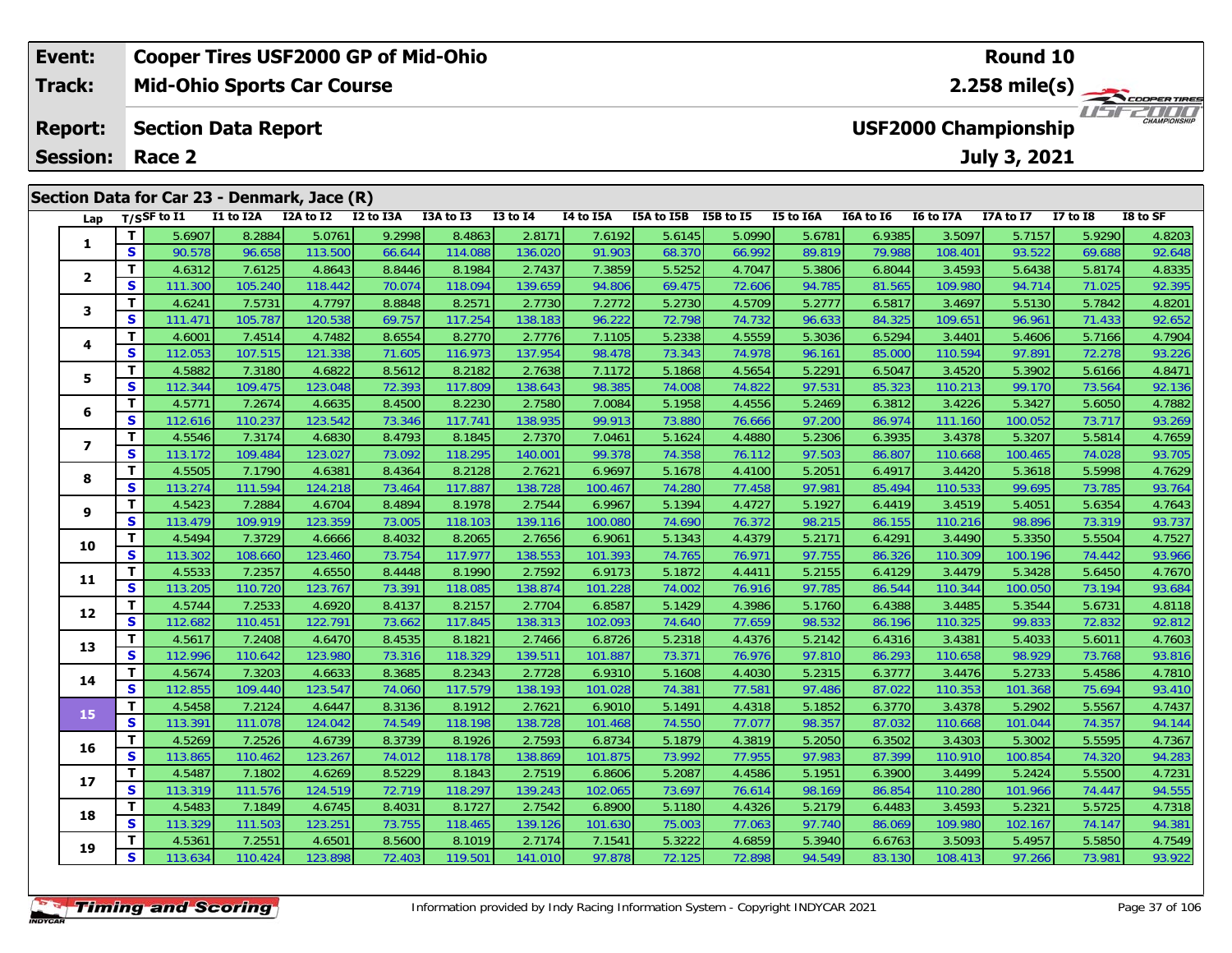| Event:                 | Cooper Tires USF2000 GP of Mid-Ohio | Round 10                                           |
|------------------------|-------------------------------------|----------------------------------------------------|
| Track:                 | <b>Mid-Ohio Sports Car Course</b>   | $2.258$ mile(s)                                    |
| <b>Report:</b>         | Section Data Report                 | <b>CHAMPIONSHIP</b><br><b>USF2000 Championship</b> |
| <b>Session: Race 2</b> |                                     | July 3, 2021                                       |

|                         |                                           |                   | Section Data for Car 23 - Denmark, Jace (R) |
|-------------------------|-------------------------------------------|-------------------|---------------------------------------------|
|                         | Lap T/SLap                                |                   | PO to SF                                    |
| $\mathbf{1}$            | $\overline{\mathbf{r}}$                   |                   | 90.5824 157.7171                            |
|                         | $\mathbf{s}$                              | 89.739            | 48.275                                      |
| $\overline{\mathbf{2}}$ | $\overline{\mathbf{r}}$                   | 86.4495           |                                             |
|                         | $\overline{\mathbf{s}}$                   | 94.029            |                                             |
| 3                       | $\overline{1}$<br>$\overline{\mathbf{s}}$ | 85.4593<br>95.119 |                                             |
|                         | $\mathbf T$                               | 84.6506           |                                             |
| 4                       | $\mathbf{s}$                              | 96.028            |                                             |
|                         | $\overline{\mathsf{r}}$                   | 84.0407           |                                             |
| $\overline{\mathbf{5}}$ | $\overline{\mathbf{s}}$                   | 96.725            |                                             |
| $\bf 6$                 | $\mathbf T$                               | 83.3854           |                                             |
|                         | $\mathbf{s}$                              | 97.485            |                                             |
| $\overline{\mathbf{z}}$ | $\mathbf T$                               | 83.3822           |                                             |
|                         | $\mathbf{s}$                              | 97.488            |                                             |
| 8                       | $\mathbf T$                               | 83.1897           |                                             |
|                         | $\overline{\mathbf{s}}$                   | 97.714            |                                             |
| 9                       | $\mathbf T$<br>$\overline{\mathbf{s}}$    | 83.4428<br>97.418 |                                             |
|                         | $\mathbf T$                               | 83.1758           |                                             |
| 10                      | $\overline{\mathbf{s}}$                   | 97.730            |                                             |
|                         | $\overline{\mathbf{T}}$                   | 83.2237           |                                             |
| $11$                    | S                                         | 97.674            |                                             |
|                         | $\overline{t}$                            | 83.2223           |                                             |
| 12                      | $\overline{\mathbf{s}}$                   | 97.676            |                                             |
| 13                      | $\mathbf T$                               | 83.2223           |                                             |
|                         | $\overline{\mathbf{s}}$                   | 97.676            |                                             |
| 14                      | $\overline{t}$                            | 82.9911           |                                             |
|                         | $\overline{\mathbf{s}}$                   | 97.948            |                                             |
| 15                      | $\mathbf{T}$<br>$\overline{\mathbf{s}}$   | 82.7423<br>98.242 |                                             |
|                         | $\mathbf T$                               | 82.8043           |                                             |
| 16                      | $\overline{\mathbf{s}}$                   | 98.169            |                                             |
|                         | $\overline{t}$                            | 82.8933           |                                             |
| 17                      | S                                         | 98.063            |                                             |
|                         | $\overline{1}$                            | 82.8402           |                                             |
| 18                      | $\overline{\mathbf{s}}$                   | 98.126            |                                             |
| 19                      | T                                         | 84.3980           |                                             |
|                         | $\mathbf{s}$                              | 96.315            |                                             |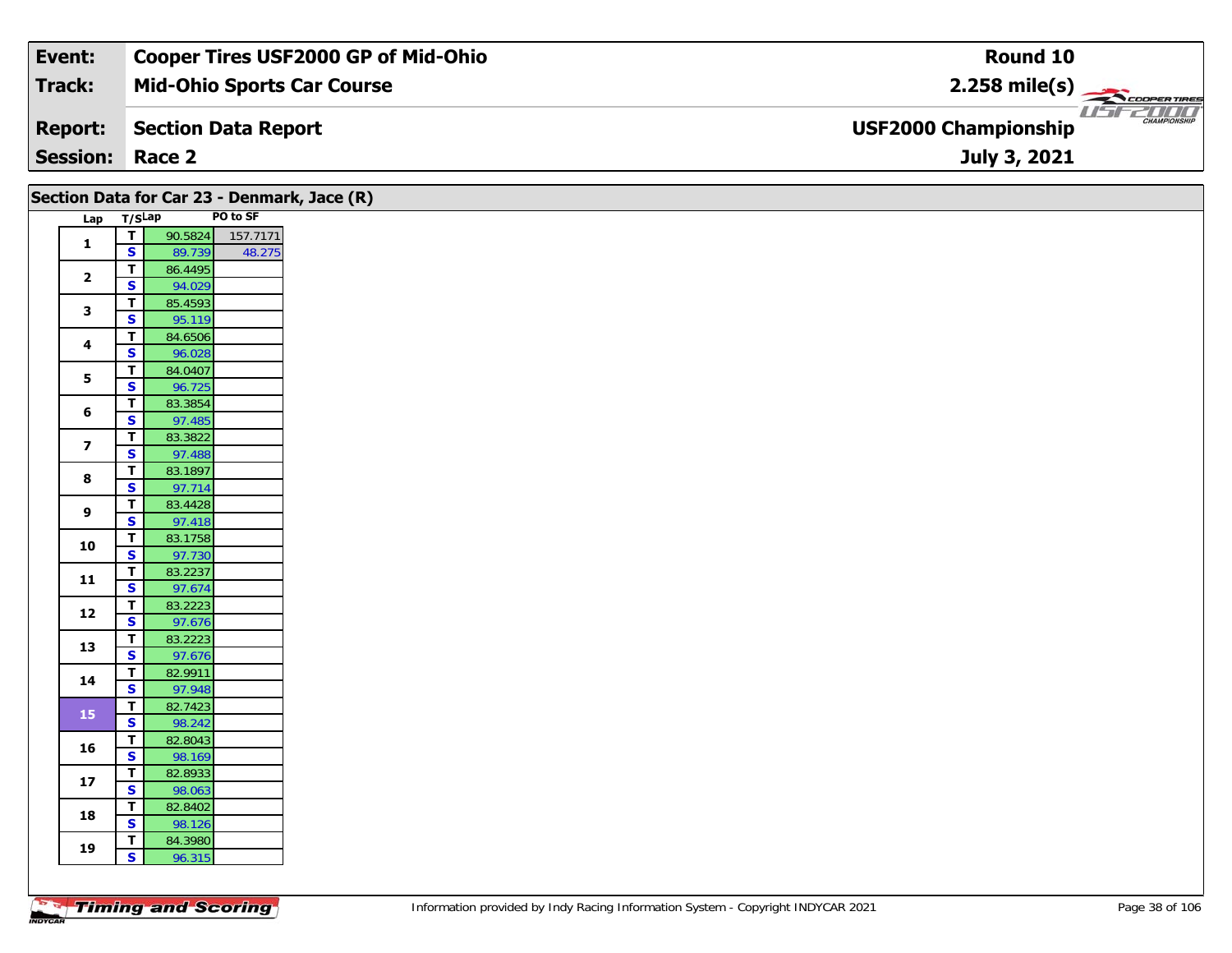| Event:                                      | <b>Cooper Tires USF2000 GP of Mid-Ohio</b> | Round 10                                    |  |  |  |  |  |  |  |  |  |
|---------------------------------------------|--------------------------------------------|---------------------------------------------|--|--|--|--|--|--|--|--|--|
| <b>Track:</b>                               | <b>Mid-Ohio Sports Car Course</b>          | $2.258$ mile(s)                             |  |  |  |  |  |  |  |  |  |
| <b>Report:</b>                              | Section Data Report                        | CHAMPIONSHIP<br><b>USF2000 Championship</b> |  |  |  |  |  |  |  |  |  |
| <b>Session:</b>                             | Race 2                                     | July 3, 2021                                |  |  |  |  |  |  |  |  |  |
| Section Data for Car 23 - Denmark, Jace (R) |                                            |                                             |  |  |  |  |  |  |  |  |  |

| Lap |                | T/SSF to I1 | <b>I1 to I2A</b> | I2A to I2 | I2 to I3A | I3A to I3 | <b>I3 to I4</b> | I4 to I5A | I5A to I5B | I5B to I5 | I5 to I6A | I6A to I6 | <b>I6 to I7A</b> | I7A to I7 | <b>I7 to I8</b> | I8 to SF |
|-----|----------------|-------------|------------------|-----------|-----------|-----------|-----------------|-----------|------------|-----------|-----------|-----------|------------------|-----------|-----------------|----------|
| 20  |                | 4.5669      | 7.3536           | 4.6920    | 8.4225    | 8.1908    | 2.7743          | 6.9549    | 5.1864     | 4.4323    | 5.2197    | 6.4967    | 3.4395           | 5.4135    | 5.6188          | 4.7769   |
|     | S I            | 12.867      | 108.945          | 122.791   | 73.585    | 118.204   | 138.118         | 100.681   | 74.014     | 77.069    | 97.707    | 85.428    | 110.613          | 98.743    | 73.536          | 93.490   |
|     |                | 4.8909      | 8.9719           | 7.6616    | 11.0162   | 9.7949    | 3.6870          | 9.3643    | 7.6365     | 4.6329    | 5.4662    | 7.2079    |                  |           |                 |          |
| 21  | S <sub>1</sub> | 105.391     | 89.294           | 75.198    | 56.260    | 98.846    | 103.928         | 74.776    | 50.267     | 73.732    | 93.301    | 76.999    |                  |           |                 |          |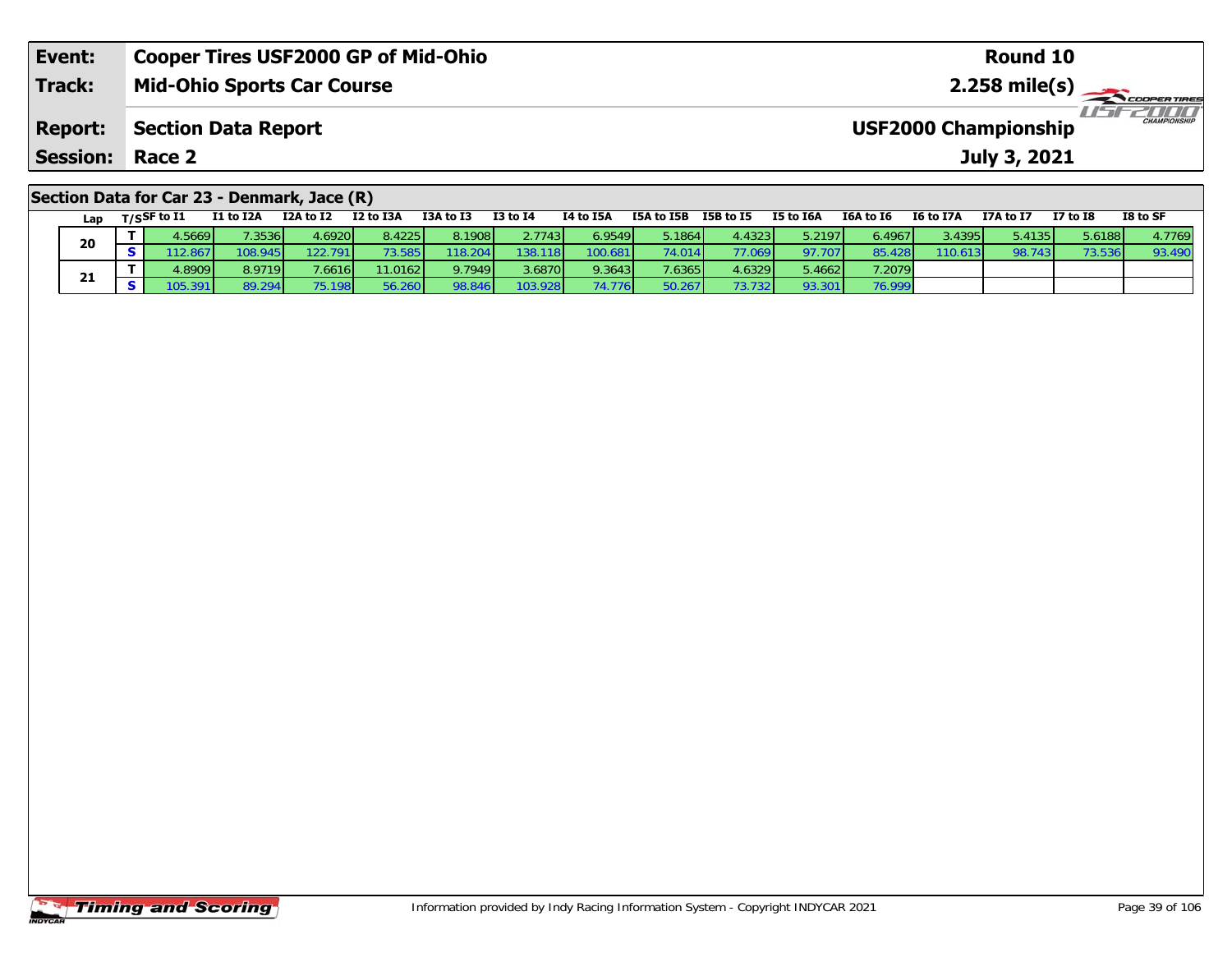| Event:                 | <b>Cooper Tires USF2000 GP of Mid-Ohio</b> | <b>Round 10</b>                                    |
|------------------------|--------------------------------------------|----------------------------------------------------|
| Track:                 | <b>Mid-Ohio Sports Car Course</b>          | $2.258 \text{ mile(s)}$                            |
| <b>Report:</b>         | <b>Section Data Report</b>                 | <b>CHAMPIONSHIP</b><br><b>USF2000 Championship</b> |
| <b>Session: Race 2</b> |                                            | July 3, 2021                                       |
| .                      | $\sqrt{2}$<br>-- -                         |                                                    |

## **Section Data for Car 23 - Denmark, Jace (R)**

| Lap | T/SLap |         | PO to SF |
|-----|--------|---------|----------|
| 20  |        | 83.5388 |          |
|     | S      | 97.306  |          |
| 21  |        |         |          |
|     | ς      |         |          |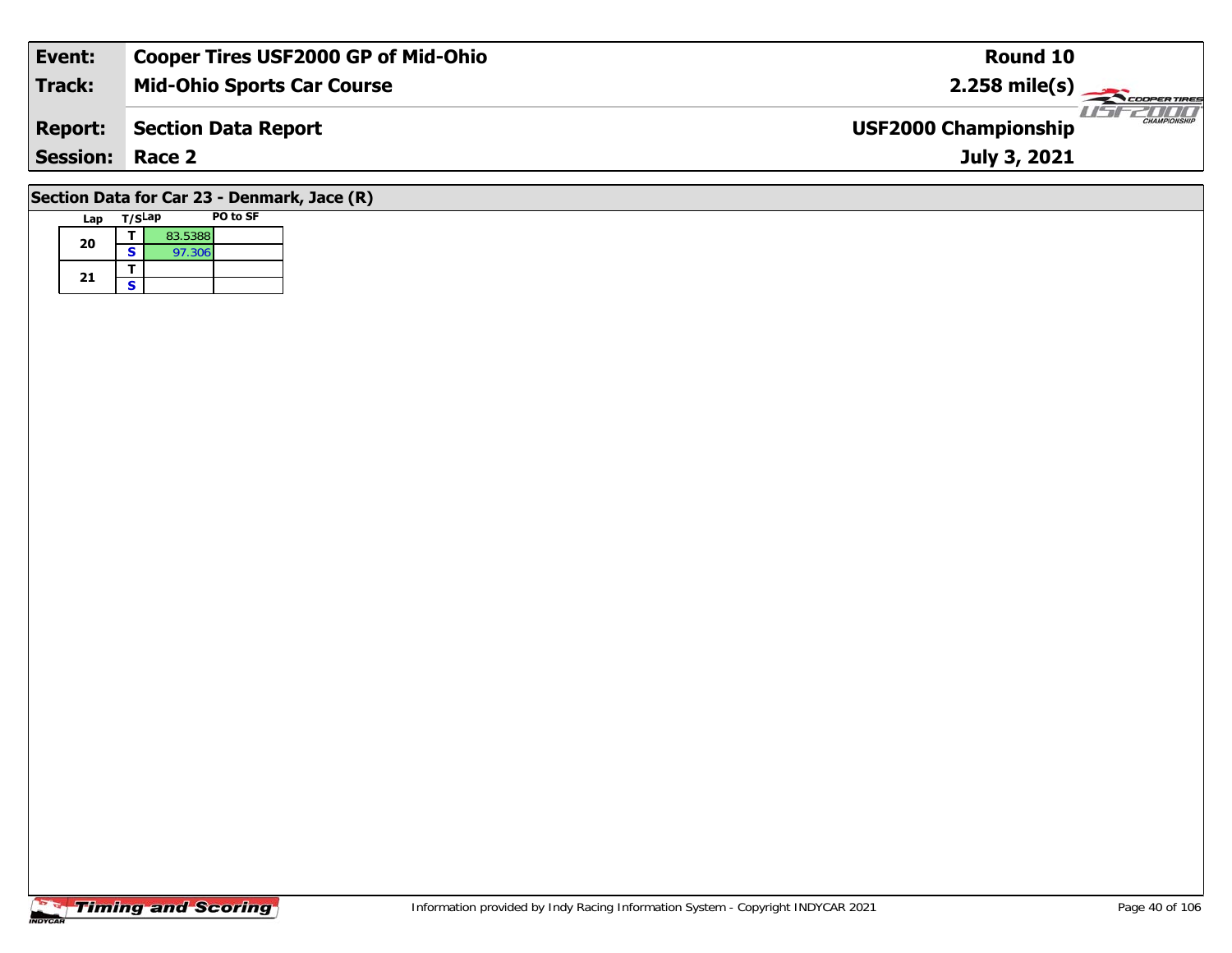### **Event: Cooper Tires USF2000 GP of Mid-Ohio Round 102.258 mile(s) Mid-Ohio Sports Car Course Track:** THE COOPER TIRES **USF2000 Championship Report: Section Data Report July 3, 2021 Session: Race 2 Section Data for Car 24 - Pierson, Josh Lap T/SSF to I1 I1 to I2A I2A to I2 I2 to I3A I3A to I3 I3 to I4 I4 to I5A I5A to I5B I5B to I5 I5 to I6A I6A to I6 I6 to I7A I7A to I7 I7 to I8 I8 to SF**

| Lap            |              | $T/S$ SF to I1 | I1 to I2A | I2A to I2 | I2 to I3A | I3A to I3 | <b>I3 to I4</b> | I4 to I5A | I5A to I5B I5B to I5 |        | I5 to I6A | I6A to I6 | I6 to I7A | I7A to I7 | <b>I7 to I8</b> | I8 to SF |
|----------------|--------------|----------------|-----------|-----------|-----------|-----------|-----------------|-----------|----------------------|--------|-----------|-----------|-----------|-----------|-----------------|----------|
| 1              | T            | 5.5805         | 8.6552    | 5.0418    | 9.3262    | 8.1761    | 2.7115          | 7.8026    | 5.5718               | 5.1434 | 5.6241    | 7.0125    | 3.5955    | 5.9826    | 5.9383          | 4.8878   |
|                | $\mathbf{s}$ | 92.367         | 92.561    | 114.272   | 66.455    | 118.416   | 141.317         | 89.743    | 68.894               | 66.413 | 90.681    | 79.144    | 105.814   | 89.350    | 69.579          | 91.368   |
| $\mathbf{2}$   | T            | 4.5832         | 7.9904    | 4.8215    | 8.7991    | 8.3516    | 2.8157          | 7.3648    | 5.5657               | 4.6161 | 5.3126    | 6.5725    | 3.4766    | 5.4521    | 5.6375          | 4.8199   |
|                | $\mathbf{s}$ | 112.466        | 100.262   | 119.493   | 70.436    | 115.928   | 136.088         | 95.078    | 68.970               | 74.000 | 95.998    | 84.443    | 109.433   | 98.044    | 73.292          | 92.656   |
| 3              | T.           | 4.5797         | 7.4147    | 4.7329    | 8.6353    | 8.2215    | 2.7554          | 7.3525    | 5.3598               | 4.7106 | 5.2490    | 6.8337    | 3.5186    | 5.5010    | 5.5182          | 4.8314   |
|                | $\mathbf{s}$ | 112.552        | 108.047   | 121.730   | 71.772    | 117.762   | 139.066         | 95.237    | 71.619               | 72.515 | 97.161    | 81.215    | 108.127   | 97.172    | 74.876          | 92.435   |
| 4              | Т            | 4.5709         | 7.3156    | 4.7127    | 8.6337    | 8.1802    | 2.7408          | 7.1452    | 5.2479               | 4.6247 | 5.2266    | 6.5936    | 3.4346    | 5.4861    | 5.6837          | 4.7679   |
|                | S            | 112.769        | 109.511   | 122.252   | 71.785    | 118.357   | 139.807         | 98.000    | 73.146               | 73.862 | 97.578    | 84.173    | 110.771   | 97.436    | 72.696          | 93.666   |
| 5              | Т            | 4.5484         | 7.3703    | 4.6877    | 8.5575    | 8.2299    | 2.7626          | 7.1089    | 5.1973               | 4.5759 | 5.2237    | 6.5591    | 3.4436    | 5.4220    | 5.5828          | 4.7796   |
|                | S            | 113.327        | 108.698   | 122.904   | 72.425    | 117.642   | 138.703         | 98.500    | 73.858               | 74.650 | 97.632    | 84.615    | 110.482   | 98.588    | 74.010          | 93.437   |
| 6              | $\mathbf{T}$ | 4.5570         | 7.3667    | 4.7164    | 8.5073    | 8.2458    | 2.7627          | 6.9976    | 5.1706               | 4.4512 | 5.1999    | 6.5101    | 3.4495    | 5.3601    | 5.4812          | 4.8192   |
|                | S            | 113.113        | 108.751   | 122.156   | 72.852    | 117.415   | 138.698         | 100.067   | 74.240               | 76.741 | 98.079    | 85.252    | 110.293   | 99.727    | 75.382          | 92.669   |
| $\overline{ }$ | T            | 4.5545         | 7.2686    | 4.6524    | 8.4462    | 8.2267    | 2.7649          | 6.8945    | 5.1183               | 4.5444 | 5.2102    | 6.4811    | 3.4464    | 5.3501    | 5.5064          | 4.7782   |
|                | S            | 113.175        | 110.219   | 123.836   | 73.379    | 117.688   | 138.588         | 101.563   | 74.998               | 75.167 | 97.885    | 85.634    | 110.392   | 99.913    | 75.037          | 93.464   |
| 8              | T            | 4.5243         | 7.2992    | 4.6473    | 8.5119    | 8.2541    | 2.7698          | 6.9476    | 5.1846               | 4.4129 | 5.1743    | 6.5055    | 3.4475    | 5.3978    | 5.4905          | 4.7668   |
|                | $\mathbf{s}$ | 113.930        | 109.757   | 123.972   | 72.813    | 117.297   | 138.343         | 100.787   | 74.039               | 77.407 | 98.564    | 85.312    | 110.357   | 99.030    | 75.254          | 93.688   |
| 9              | Т            | 4.5207         | 7.2849    | 4.6760    | 8.4915    | 8.2017    | 2.7482          | 7.0964    | 5.1571               | 4.4246 | 5.1810    | 6.4042    | 3.4338    | 5.4023    | 5.5121          | 4.7754   |
|                | S            | 114.021        | 109.972   | 123.211   | 72.987    | 118.046   | 139.430         | 98.674    | 74.434               | 77.203 | 98.437    | 86.662    | 110.797   | 98.948    | 74.959          | 93.519   |
| 10             | T            | 4.5310         | 7.3556    | 4.6669    | 8.4435    | 8.2080    | 2.7509          | 6.9957    | 5.1030               | 4.4988 | 5.2008    | 6.5093    | 3.4621    | 5.3307    | 5.4506          | 4.7825   |
|                | S            | 113.762        | 108.915   | 123.452   | 73.402    | 117.956   | 139.293         | 100.094   | 75.223               | 75.929 | 98.062    | 85.263    | 109.891   | 100.277   | 75.805          | 93.380   |
| 11             | Т            | 4.5384         | 7.3155    | 4.6681    | 8.3890    | 8.2097    | 2.7596          | 6.9285    | 5.1494               | 4.4225 | 5.1787    | 6.4306    | 3.4380    | 5.3574    | 5.5181          | 4.7534   |
|                | S            | 113.576        | 109.512   | 123.420   | 73.879    | 117.931   | 138.854         | 101.065   | 74.545               | 77.239 | 98.480    | 86.306    | 110.662   | 99.777    | 74.878          | 93.952   |
| 12             | Т            | 4.5172         | 7.3931    | 4.6817    | 8.4538    | 8.2104    | 2.7493          | 6.9062    | 5.1592               | 4.4544 | 5.1789    | 6.4876    | 3.4632    | 5.3501    | 5.4526          | 4.7918   |
|                | $\mathbf{s}$ | 114.109        | 108.363   | 123.061   | 73.313    | 117.921   | 139.374         | 101.391   | 74.404               | 76.686 | 98.477    | 85.548    | 109.856   | 99.913    | 75.777          | 93.199   |
| 13             | T.           | 4.5318         | 7.4208    | 4.6772    | 8.4088    | 8.2211    | 2.7660          | 6.9605    | 5.1620               | 4.3434 | 5.2140    | 6.4925    | 3.4611    | 5.3321    | 5.5162          | 4.7905   |
|                | S            | 113.742        | 107.958   | 123.180   | 73.705    | 117.768   | 138.533         | 100.600   | 74.363               | 78.646 | 97.814    | 85.483    | 109.923   | 100.250   | 74.903          | 93.224   |
| 14             | T.           | 4.5300         | 7.3362    | 4.6619    | 8.3133    | 8.1876    | 2.7497          | 7.0059    | 5.2048               | 4.4243 | 5.1983    | 6.5513    | 3.4649    | 5.3054    | 5.4195          | 4.8021   |
|                | S            | 113.787        | 109.203   | 123.584   | 74.552    | 118.250   | 139.354         | 99.948    | 73.752               | 77.208 | 98.109    | 84.716    | 109.802   | 100.755   | 76.240          | 92.999   |
| 15             | T            | 4.5306         | 7.3850    | 4.6895    | 8.3741    | 8.2367    | 2.7672          | 6.9457    | 5.1264               | 4.4097 | 5.1594    | 6.5134    | 3.4667    | 5.3320    | 5.3955          | 4.7779   |
|                | $\mathbf{s}$ | 113.772        | 108.482   | 122.857   | 74.011    | 117.545   | 138.473         | 100.815   | 74.880               | 77.464 | 98.849    | 85.209    | 109.745   | 100.252   | 76.579          | 93.470   |
| 16             | T            | 4.5198         | 7.2727    | 4.6408    | 8.3080    | 8.2029    | 2.7547          | 6.9199    | 5.1550               | 4.4057 | 5.1814    | 6.5093    | 3.4606    | 5.3233    | 5.4246          | 4.7347   |
|                | S            | 114.044        | 110.157   | 124.146   | 74.600    | 118.029   | 139.101         | 101.190   | 74.464               | 77.534 | 98.429    | 85.263    | 109.939   | 100.416   | 76.168          | 94.323   |
| 17             | T            | 4.5079         | 7.3629    | 4.6883    | 8.3366    | 8.2149    | 2.7647          | 6.9108    | 5.1375               | 4.3976 | 5.1940    | 6.4231    | 3.4411    | 5.3603    | 5.4532          | 4.7537   |
|                | $\mathbf{s}$ | 114.345        | 108.807   | 122.888   | 74.344    | 117.857   | 138.598         | 101.324   | 74.718               | 77.677 | 98.190    | 86.407    | 110.562   | 99.723    | 75.769          | 93.946   |
| 18             | T.           | 4.5311         | 7.3068    | 4.6822    | 8.3569    | 8.2024    | 2.7615          | 6.9165    | 5.1419               | 4.3704 | 5.1526    | 6.4564    | 3.4548    | 5.3098    | 5.4385          | 4.7469   |
|                | S            | 113.759        | 109.643   | 123.048   | 74.163    | 118.036   | 138.759         | 101.240   | 74.654               | 78.160 | 98.979    | 85.961    | 110.123   | 100.671   | 75.973          | 94.081   |
| 19             | T            | 4.5191         | 7.2531    | 4.6506    | 8.3633    | 8.1900    | 2.7440          | 6.9699    | 5.1425               | 4.7479 | 5.2734    | 6.5956    | 3.4825    | 5.5989    | 5.8913          | 4.7890   |
|                | $\mathbf{s}$ | 114.061        | 110.454   | 123.884   | 74.106    | 118.215   | 139.644         | 100.464   | 74.645               | 71.946 | 96.712    | 84.147    | 109.248   | 95.473    | 70.134          | 93.253   |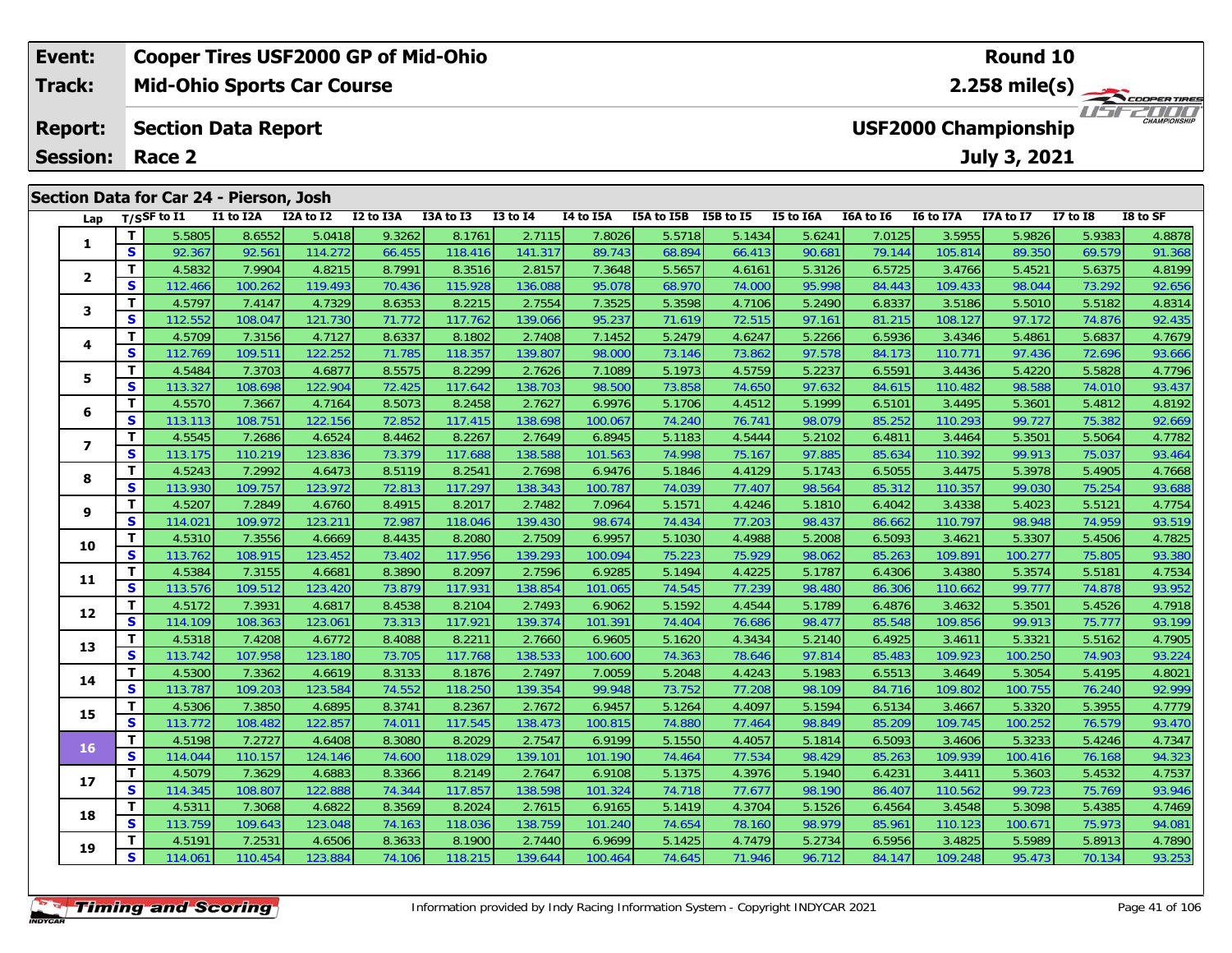| Event:                 | <b>Cooper Tires USF2000 GP of Mid-Ohio</b> | Round 10                                           |
|------------------------|--------------------------------------------|----------------------------------------------------|
| Track:                 | <b>Mid-Ohio Sports Car Course</b>          | $2.258$ mile(s)                                    |
| <b>Report:</b>         | Section Data Report                        | <b>CHAMPIONSHIP</b><br><b>USF2000 Championship</b> |
| <b>Session: Race 2</b> |                                            | July 3, 2021                                       |

| Lap T/SLap<br>91.0499<br>$\overline{I}$<br>144.7305<br>$\mathbf{1}$<br>$\mathsf{s}$<br>52.607<br>89.279<br>$\mathbf T$<br>86.1793<br>$\overline{\mathbf{2}}$<br>$\mathsf{s}$<br>94.324<br>$\overline{\mathbf{T}}$<br>85.2143<br>$\mathbf{3}$<br>$\overline{\mathbf{s}}$<br>95.392<br>$\mathbf T$<br>84.3642<br>4<br>$\mathbf{s}$<br>96.354<br>$\overline{\mathbf{T}}$<br>84.0493<br>5<br>$\overline{\mathbf{s}}$<br>96.715<br>$\mathbf{T}$<br>83.5953<br>6<br>$\overline{\mathbf{s}}$<br>97.240<br>$\overline{\mathbf{r}}$<br>83.2429<br>$\overline{\mathbf{z}}$<br>$\overline{\mathbf{s}}$<br>97.652<br>$\overline{\mathbf{T}}$<br>83.3341<br>8<br>$\overline{\mathbf{s}}$<br>97.545<br>$\mathbf T$<br>83.3099<br>9<br>$\overline{\mathbf{s}}$<br>97.573<br>83.2894<br>T<br>10<br>$\overline{\mathbf{s}}$<br>97.597<br>$\mathbf T$<br>83.0569<br>$\mathbf{11}$<br>$\overline{\mathbf{s}}$<br>97.870<br>$\overline{\mathbf{T}}$<br>83.2495<br>12<br>$\mathbf{s}$<br>97.644<br>$\mathbf T$<br>83.2980<br>13<br>$\overline{\mathbf{s}}$<br>97.587<br>83.1552<br>$\overline{\mathbf{r}}$<br>14<br>S<br>97.755<br>83.1098<br>$\mathbf T$<br>15<br>$\overline{\mathbf{s}}$<br>97.808<br>$\mathbf T$<br>82.8134<br><b>16</b><br>$\mathbf{s}$<br>98.158<br>$\overline{t}$<br>82.9466<br>17<br>$\overline{\mathbf{s}}$<br>98.000<br>82.8287<br>$\mathbf{T}$<br>18<br>$\mathbf{s}$<br>98.140<br>$\mathbf T$<br>84.2111<br>19<br>$\mathbf{s}$<br>96.529 |  | Section Data for Car 24 - Pierson, Josh |  |
|-----------------------------------------------------------------------------------------------------------------------------------------------------------------------------------------------------------------------------------------------------------------------------------------------------------------------------------------------------------------------------------------------------------------------------------------------------------------------------------------------------------------------------------------------------------------------------------------------------------------------------------------------------------------------------------------------------------------------------------------------------------------------------------------------------------------------------------------------------------------------------------------------------------------------------------------------------------------------------------------------------------------------------------------------------------------------------------------------------------------------------------------------------------------------------------------------------------------------------------------------------------------------------------------------------------------------------------------------------------------------------------------------------------------------------------------------|--|-----------------------------------------|--|
|                                                                                                                                                                                                                                                                                                                                                                                                                                                                                                                                                                                                                                                                                                                                                                                                                                                                                                                                                                                                                                                                                                                                                                                                                                                                                                                                                                                                                                               |  | PO to SF                                |  |
|                                                                                                                                                                                                                                                                                                                                                                                                                                                                                                                                                                                                                                                                                                                                                                                                                                                                                                                                                                                                                                                                                                                                                                                                                                                                                                                                                                                                                                               |  |                                         |  |
|                                                                                                                                                                                                                                                                                                                                                                                                                                                                                                                                                                                                                                                                                                                                                                                                                                                                                                                                                                                                                                                                                                                                                                                                                                                                                                                                                                                                                                               |  |                                         |  |
|                                                                                                                                                                                                                                                                                                                                                                                                                                                                                                                                                                                                                                                                                                                                                                                                                                                                                                                                                                                                                                                                                                                                                                                                                                                                                                                                                                                                                                               |  |                                         |  |
|                                                                                                                                                                                                                                                                                                                                                                                                                                                                                                                                                                                                                                                                                                                                                                                                                                                                                                                                                                                                                                                                                                                                                                                                                                                                                                                                                                                                                                               |  |                                         |  |
|                                                                                                                                                                                                                                                                                                                                                                                                                                                                                                                                                                                                                                                                                                                                                                                                                                                                                                                                                                                                                                                                                                                                                                                                                                                                                                                                                                                                                                               |  |                                         |  |
|                                                                                                                                                                                                                                                                                                                                                                                                                                                                                                                                                                                                                                                                                                                                                                                                                                                                                                                                                                                                                                                                                                                                                                                                                                                                                                                                                                                                                                               |  |                                         |  |
|                                                                                                                                                                                                                                                                                                                                                                                                                                                                                                                                                                                                                                                                                                                                                                                                                                                                                                                                                                                                                                                                                                                                                                                                                                                                                                                                                                                                                                               |  |                                         |  |
|                                                                                                                                                                                                                                                                                                                                                                                                                                                                                                                                                                                                                                                                                                                                                                                                                                                                                                                                                                                                                                                                                                                                                                                                                                                                                                                                                                                                                                               |  |                                         |  |
|                                                                                                                                                                                                                                                                                                                                                                                                                                                                                                                                                                                                                                                                                                                                                                                                                                                                                                                                                                                                                                                                                                                                                                                                                                                                                                                                                                                                                                               |  |                                         |  |
|                                                                                                                                                                                                                                                                                                                                                                                                                                                                                                                                                                                                                                                                                                                                                                                                                                                                                                                                                                                                                                                                                                                                                                                                                                                                                                                                                                                                                                               |  |                                         |  |
|                                                                                                                                                                                                                                                                                                                                                                                                                                                                                                                                                                                                                                                                                                                                                                                                                                                                                                                                                                                                                                                                                                                                                                                                                                                                                                                                                                                                                                               |  |                                         |  |
|                                                                                                                                                                                                                                                                                                                                                                                                                                                                                                                                                                                                                                                                                                                                                                                                                                                                                                                                                                                                                                                                                                                                                                                                                                                                                                                                                                                                                                               |  |                                         |  |
|                                                                                                                                                                                                                                                                                                                                                                                                                                                                                                                                                                                                                                                                                                                                                                                                                                                                                                                                                                                                                                                                                                                                                                                                                                                                                                                                                                                                                                               |  |                                         |  |
|                                                                                                                                                                                                                                                                                                                                                                                                                                                                                                                                                                                                                                                                                                                                                                                                                                                                                                                                                                                                                                                                                                                                                                                                                                                                                                                                                                                                                                               |  |                                         |  |
|                                                                                                                                                                                                                                                                                                                                                                                                                                                                                                                                                                                                                                                                                                                                                                                                                                                                                                                                                                                                                                                                                                                                                                                                                                                                                                                                                                                                                                               |  |                                         |  |
|                                                                                                                                                                                                                                                                                                                                                                                                                                                                                                                                                                                                                                                                                                                                                                                                                                                                                                                                                                                                                                                                                                                                                                                                                                                                                                                                                                                                                                               |  |                                         |  |
|                                                                                                                                                                                                                                                                                                                                                                                                                                                                                                                                                                                                                                                                                                                                                                                                                                                                                                                                                                                                                                                                                                                                                                                                                                                                                                                                                                                                                                               |  |                                         |  |
|                                                                                                                                                                                                                                                                                                                                                                                                                                                                                                                                                                                                                                                                                                                                                                                                                                                                                                                                                                                                                                                                                                                                                                                                                                                                                                                                                                                                                                               |  |                                         |  |
|                                                                                                                                                                                                                                                                                                                                                                                                                                                                                                                                                                                                                                                                                                                                                                                                                                                                                                                                                                                                                                                                                                                                                                                                                                                                                                                                                                                                                                               |  |                                         |  |
|                                                                                                                                                                                                                                                                                                                                                                                                                                                                                                                                                                                                                                                                                                                                                                                                                                                                                                                                                                                                                                                                                                                                                                                                                                                                                                                                                                                                                                               |  |                                         |  |
|                                                                                                                                                                                                                                                                                                                                                                                                                                                                                                                                                                                                                                                                                                                                                                                                                                                                                                                                                                                                                                                                                                                                                                                                                                                                                                                                                                                                                                               |  |                                         |  |
|                                                                                                                                                                                                                                                                                                                                                                                                                                                                                                                                                                                                                                                                                                                                                                                                                                                                                                                                                                                                                                                                                                                                                                                                                                                                                                                                                                                                                                               |  |                                         |  |
|                                                                                                                                                                                                                                                                                                                                                                                                                                                                                                                                                                                                                                                                                                                                                                                                                                                                                                                                                                                                                                                                                                                                                                                                                                                                                                                                                                                                                                               |  |                                         |  |
|                                                                                                                                                                                                                                                                                                                                                                                                                                                                                                                                                                                                                                                                                                                                                                                                                                                                                                                                                                                                                                                                                                                                                                                                                                                                                                                                                                                                                                               |  |                                         |  |
|                                                                                                                                                                                                                                                                                                                                                                                                                                                                                                                                                                                                                                                                                                                                                                                                                                                                                                                                                                                                                                                                                                                                                                                                                                                                                                                                                                                                                                               |  |                                         |  |
|                                                                                                                                                                                                                                                                                                                                                                                                                                                                                                                                                                                                                                                                                                                                                                                                                                                                                                                                                                                                                                                                                                                                                                                                                                                                                                                                                                                                                                               |  |                                         |  |
|                                                                                                                                                                                                                                                                                                                                                                                                                                                                                                                                                                                                                                                                                                                                                                                                                                                                                                                                                                                                                                                                                                                                                                                                                                                                                                                                                                                                                                               |  |                                         |  |
|                                                                                                                                                                                                                                                                                                                                                                                                                                                                                                                                                                                                                                                                                                                                                                                                                                                                                                                                                                                                                                                                                                                                                                                                                                                                                                                                                                                                                                               |  |                                         |  |
|                                                                                                                                                                                                                                                                                                                                                                                                                                                                                                                                                                                                                                                                                                                                                                                                                                                                                                                                                                                                                                                                                                                                                                                                                                                                                                                                                                                                                                               |  |                                         |  |
|                                                                                                                                                                                                                                                                                                                                                                                                                                                                                                                                                                                                                                                                                                                                                                                                                                                                                                                                                                                                                                                                                                                                                                                                                                                                                                                                                                                                                                               |  |                                         |  |
|                                                                                                                                                                                                                                                                                                                                                                                                                                                                                                                                                                                                                                                                                                                                                                                                                                                                                                                                                                                                                                                                                                                                                                                                                                                                                                                                                                                                                                               |  |                                         |  |
|                                                                                                                                                                                                                                                                                                                                                                                                                                                                                                                                                                                                                                                                                                                                                                                                                                                                                                                                                                                                                                                                                                                                                                                                                                                                                                                                                                                                                                               |  |                                         |  |
|                                                                                                                                                                                                                                                                                                                                                                                                                                                                                                                                                                                                                                                                                                                                                                                                                                                                                                                                                                                                                                                                                                                                                                                                                                                                                                                                                                                                                                               |  |                                         |  |
|                                                                                                                                                                                                                                                                                                                                                                                                                                                                                                                                                                                                                                                                                                                                                                                                                                                                                                                                                                                                                                                                                                                                                                                                                                                                                                                                                                                                                                               |  |                                         |  |
|                                                                                                                                                                                                                                                                                                                                                                                                                                                                                                                                                                                                                                                                                                                                                                                                                                                                                                                                                                                                                                                                                                                                                                                                                                                                                                                                                                                                                                               |  |                                         |  |
|                                                                                                                                                                                                                                                                                                                                                                                                                                                                                                                                                                                                                                                                                                                                                                                                                                                                                                                                                                                                                                                                                                                                                                                                                                                                                                                                                                                                                                               |  |                                         |  |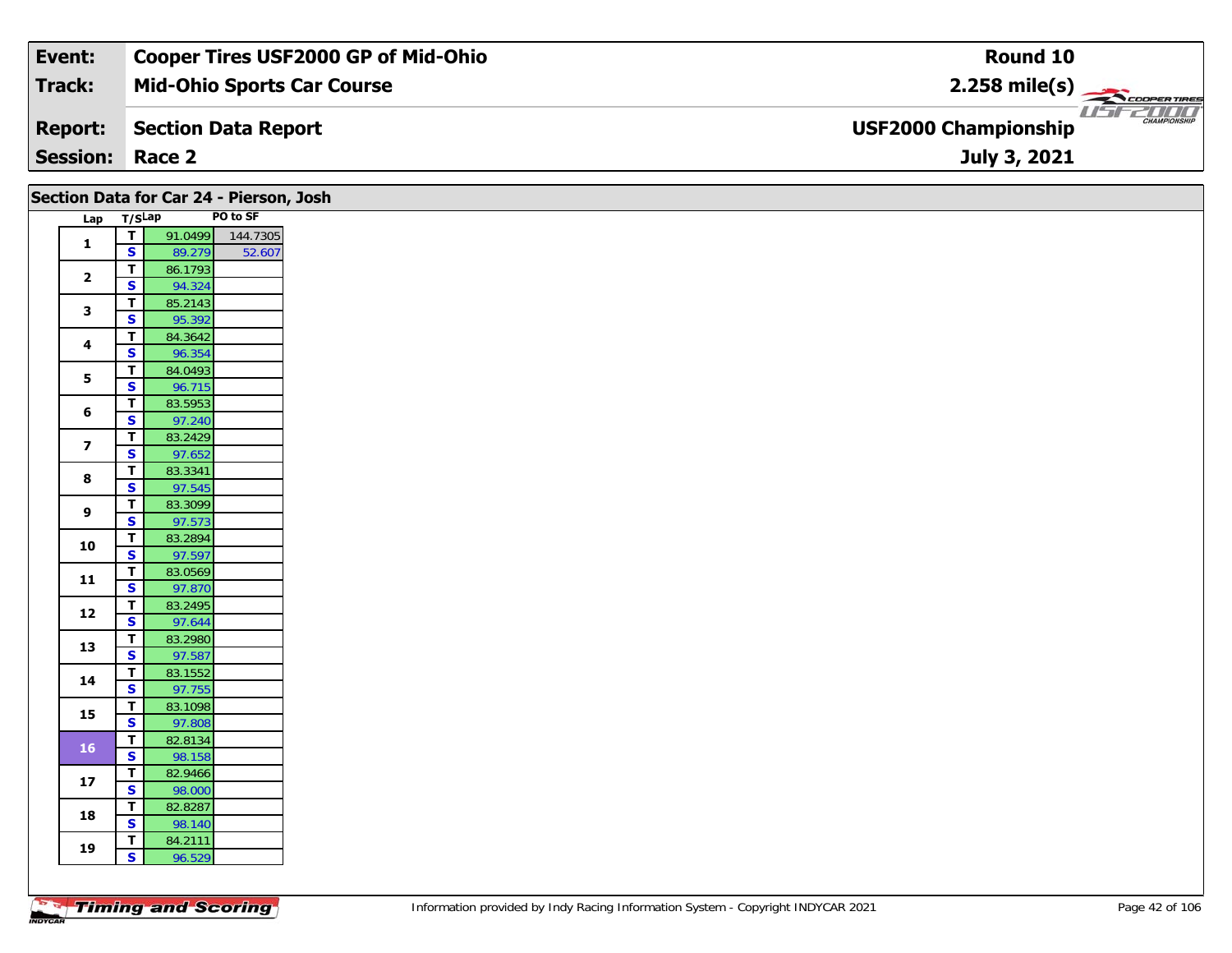| Event:                 | <b>Cooper Tires USF2000 GP of Mid-Ohio</b> | Round 10                                           |
|------------------------|--------------------------------------------|----------------------------------------------------|
| <b>Track:</b>          | <b>Mid-Ohio Sports Car Course</b>          |                                                    |
| <b>Report:</b>         | Section Data Report                        | <b>CHAMPIONSHIP</b><br><b>USF2000 Championship</b> |
| <b>Session: Race 2</b> |                                            | July 3, 2021                                       |
|                        | Section Data for Car 24 - Pierson, Josh    |                                                    |

|    | Lap    | T/SSF to I1     | I1 to I2A | I2A to I2 | I2 to I3A | I3A to I3 | <b>I3 to I4</b> | I4 to I5A | I5A to I5B | I5B to I5 | I5 to I6A | I6A to I6 | I6 to I7A | I7A to I7               | <b>I7 to I8</b>    | I8 to SF |
|----|--------|-----------------|-----------|-----------|-----------|-----------|-----------------|-----------|------------|-----------|-----------|-----------|-----------|-------------------------|--------------------|----------|
|    | 20     | 1.5485          | 7.3634    | 4.7247    | 8.4144    | 8.2277    | 2.7657          | 6.9187    | 5.1465 l   | 4.4052    | 5.1966l   | 6.5221    | 3.4418    | $5.3903$ $\blacksquare$ | 5.5940 <b>l</b>    | 4.7892   |
|    |        |                 | 108.800   | 121.941   | 3.656     | 117.673   | 138.548         | 101.      | 74.587     | 77.543    | 98.141    | 85.095    | 110.539   | 99.168                  | 73.86 <sup>2</sup> | 93.250   |
|    |        | 5.3502 <b>l</b> | 9.4801    | 7.6291    | 12.5690   | 11.0229   | 3.8619          | 10.6138   | 6.6494     | 5.4777    | 7.5475    |           |           |                         |                    |          |
| 21 | 96.343 | 84.507          |           |           | 87.834    | 99.221    | 65.973          | .729'     | 62.360     | 67.572    |           |           |           |                         |                    |          |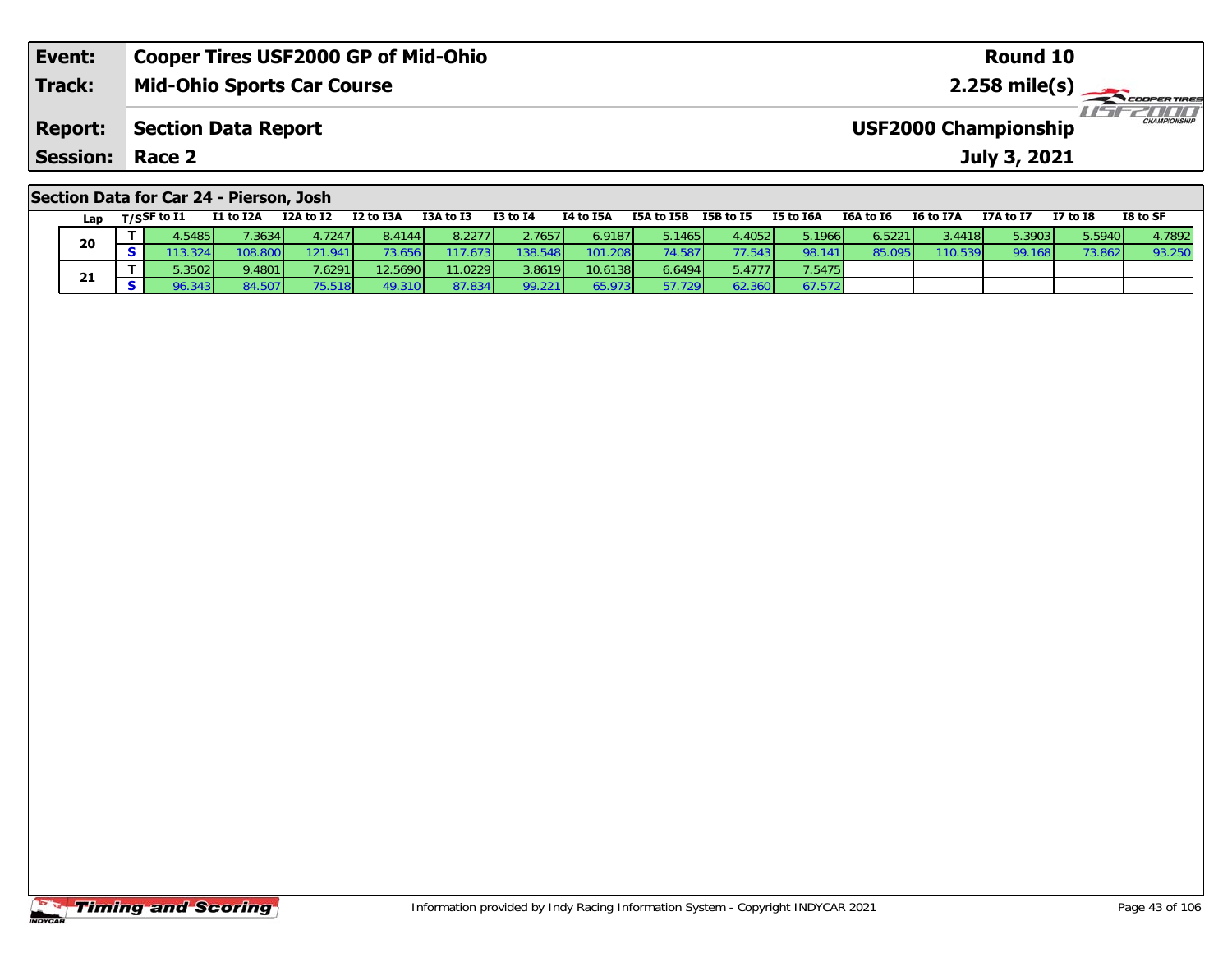| Event:                                  | <b>Cooper Tires USF2000 GP of Mid-Ohio</b> | Round 10                                           |  |  |  |  |  |  |  |  |
|-----------------------------------------|--------------------------------------------|----------------------------------------------------|--|--|--|--|--|--|--|--|
| Track:                                  | <b>Mid-Ohio Sports Car Course</b>          | $2.258$ mile(s)                                    |  |  |  |  |  |  |  |  |
| <b>Report:</b>                          | <b>Section Data Report</b>                 | <b>CHAMPIONSHIP</b><br><b>USF2000 Championship</b> |  |  |  |  |  |  |  |  |
| <b>Session: Race 2</b>                  |                                            | July 3, 2021                                       |  |  |  |  |  |  |  |  |
| Section Data for Car 24 - Pierson, Josh |                                            |                                                    |  |  |  |  |  |  |  |  |

# **Lap T/SLap PO to SF**  Ξ

|    |   | 83.4488 |  |
|----|---|---------|--|
| 20 | S | 97.411  |  |
|    |   |         |  |
| 21 | c |         |  |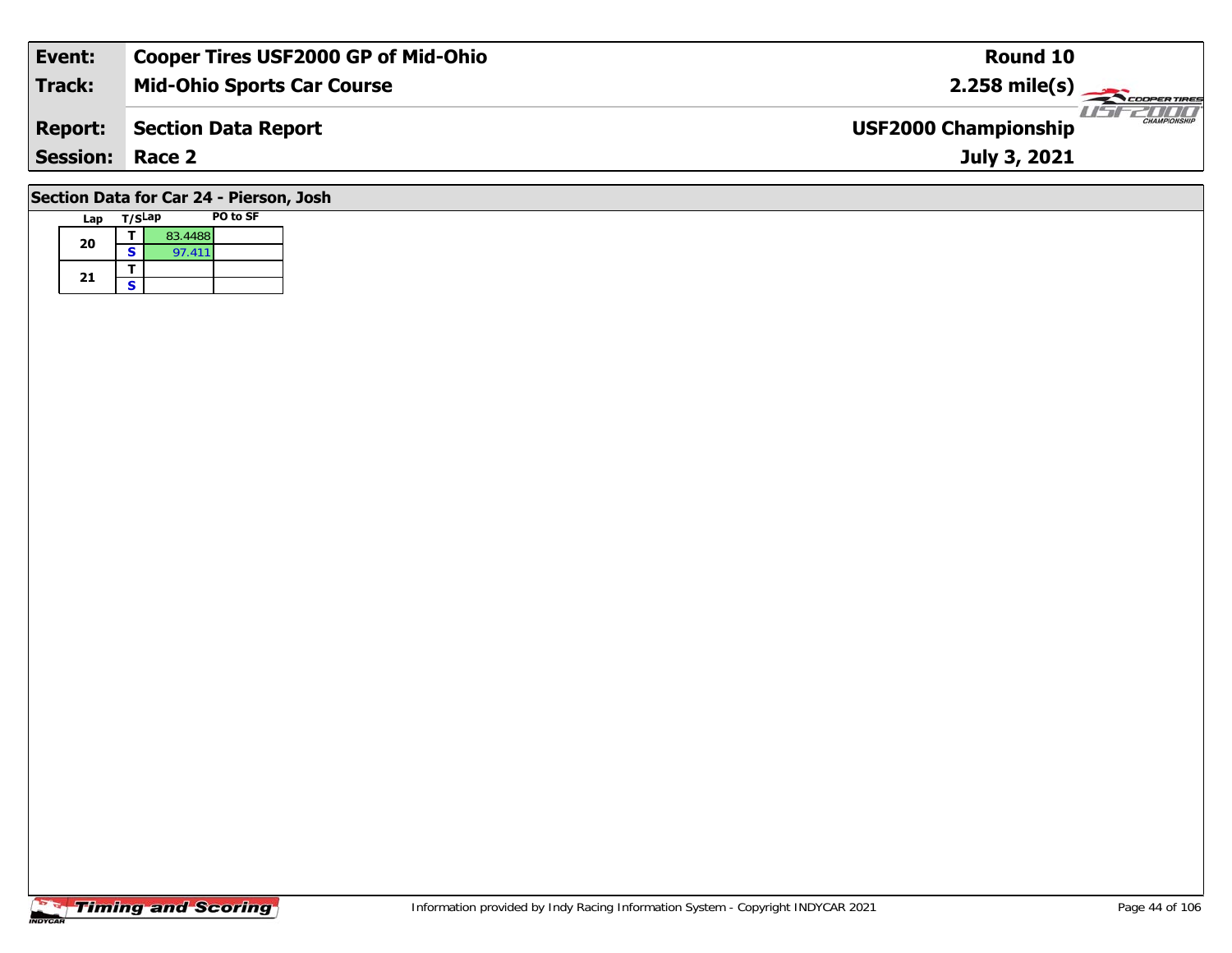### **Event: Cooper Tires USF2000 GP of Mid-Ohio Round 10Mid-Ohio Sports Car Course 2.258 mile(s) Track:***ISERINI* **Report: Section Data Report USF2000 Championship July 3, 2021 Session: Race 2 Section Data for Car 29 - Evans, Erik (R) Lap T/SSF to I1 I1 to I2A I2A to I2 I2 to I3A I3A to I3 I3 to I4 I4 to I5A I5A to I5B I5B to I5 I5 to I6A I6A to I6 I6 to I7A I7A to I7 I7 to I8 I8 to SF <sup>T</sup>** 5.1125 8.8450 8.4289 2.8370 7.4921 5.4916 4.7521 5.4239 6.6495 3.5238 5.5731 5.8355 4.9178 **<sup>S</sup>** 112.692 70.070 114.865 135.066 93.462 69.900 71.882 94.028 83.465 107.967 95.915 70.805 90.811**12**

| 1                       | T.           |         |         | 5.1125  | 8.8450 | 8.4289  | 2.8370  | 7.4921 | 5.4916 | 4.7521 | 5.4239 | 6.6495 | 3.5238  | 5.5731  | 5.8355 | 4.9178 |
|-------------------------|--------------|---------|---------|---------|--------|---------|---------|--------|--------|--------|--------|--------|---------|---------|--------|--------|
|                         | S            |         |         | 112.692 | 70.070 | 114.865 | 135.066 | 93.462 | 69.900 | 71.882 | 94.028 | 83.465 | 107.967 | 95.915  | 70.805 | 90.811 |
| $\mathbf{2}$            | Т            | 4.6517  | 7.5170  | 4.8109  | 8.5783 | 8.3464  | 2.8273  | 7.5636 | 5.3797 | 4.6513 | 5.2998 | 6.5007 | 3.5203  | 5.4320  | 5.6130 | 4.9346 |
|                         | $\mathbf{s}$ | 110.810 | 106.577 | 119.756 | 72.249 | 116.000 | 135.529 | 92.579 | 71.354 | 73.440 | 96.230 | 85.375 | 108.074 | 98.407  | 73.612 | 90.502 |
| 3                       | т            | 4.6603  | 7.3686  | 4.7635  | 8.5350 | 8.3153  | 2.8234  | 7.2236 | 5.3129 | 4.5332 | 5.3016 | 6.4798 | 3.4880  | 5.3865  | 5.6249 | 4.8737 |
|                         | S            | 110.605 | 108.723 | 120.948 | 72.615 | 116.434 | 135.716 | 96.936 | 72.251 | 75.353 | 96.197 | 85.651 | 109.075 | 99.238  | 73.456 | 91.633 |
| 4                       | т            | 4.6272  | 7.2569  | 4.6793  | 8.4100 | 8.2952  | 2.8250  | 7.1803 | 5.1901 | 4.4812 | 5.2738 | 6.4119 | 3.4731  | 5.3736  | 5.5300 | 4.8489 |
|                         | S            | 111.397 | 110.397 | 123.124 | 73.695 | 116.716 | 135.640 | 97.521 | 73.961 | 76.228 | 96.704 | 86.558 | 109.543 | 99.476  | 74.716 | 92.101 |
| 5                       | т            | 4.6343  | 7.4249  | 4.7268  | 8.4481 | 8.3185  | 2.8159  | 7.1428 | 5.3361 | 4.4947 | 5.2582 | 6.3589 | 3.4629  | 5.4024  | 5.4935 | 4.8205 |
|                         | S            | 111.226 | 107.899 | 121.887 | 73.362 | 116.389 | 136.078 | 98.033 | 71.937 | 75.999 | 96.991 | 87.279 | 109.866 | 98.946  | 75.213 | 92.644 |
| 6                       | т            | 4.6046  | 7.2572  | 4.6983  | 8.2938 | 8.2738  | 2.8039  | 7.0423 | 5.2165 | 4.4675 | 5.2416 | 6.3870 | 3.4562  | 5.2671  | 5.4399 | 4.8610 |
|                         | S            | 111.943 | 110.392 | 122.627 | 74.727 | 117.018 | 136.660 | 99.432 | 73.586 | 76.461 | 97.299 | 86.895 | 110.079 | 101.488 | 75.954 | 91.872 |
| $\overline{\mathbf{z}}$ | т            | 4.5958  | 7.2003  | 4.6821  | 8.3324 | 8.2855  | 2.8132  | 7.0862 | 5.1959 | 4.4433 | 5.2356 | 6.8641 | 3.6289  | 5.3771  | 5.4811 | 4.8492 |
|                         | S            | 112.158 | 111.264 | 123.051 | 74.381 | 116.853 | 136.209 | 98.816 | 73.878 | 76.878 | 97.410 | 80.855 | 104.840 | 99.411  | 75.383 | 92.096 |
| 8                       | т            | 4.5850  | 7.3831  | 4.7305  | 8.3785 | 8.2832  | 2.8107  | 7.0038 | 5.2050 | 4.3919 | 5.2543 | 6.4472 | 3.4942  | 5.3051  | 5.4292 | 4.7771 |
|                         | S            | 112.422 | 108.509 | 121.792 | 73.972 | 116.885 | 136.330 | 99.978 | 73.749 | 77.777 | 97.063 | 86.084 | 108.882 | 100.761 | 76.104 | 93.486 |
| $\mathbf{9}$            | $\mathbf{T}$ | 4.5744  | 7.1783  | 4.6865  | 8.3374 | 8.3009  | 2.8133  | 7.0052 | 5.1872 | 4.3827 | 5.2172 | 6.3391 | 3.4585  | 5.2459  | 5.4019 | 4.8099 |
|                         | S            | 112.682 | 111.605 | 122.935 | 74.336 | 116.636 | 136.204 | 99.958 | 74.002 | 77.941 | 97.754 | 87.552 | 110.006 | 101.898 | 76.488 | 92.848 |
| 10                      | т            | 4.5952  | 7.3284  | 4.7386  | 8.6387 | 8.3900  | 2.8144  | 7.0922 | 5.1819 | 4.4622 | 5.2516 | 6.3760 | 3.4705  | 5.5056  | 5.4942 | 4.7819 |
|                         | S            | 112.172 | 109.319 | 121.584 | 71.744 | 115.397 | 136.150 | 98.732 | 74.078 | 76.552 | 97.113 | 87.045 | 109.625 | 97.091  | 75.203 | 93.392 |
| 11                      | T            | 4.5760  | 7.1940  | 4.6691  | 8.3158 | 8.2276  | 2.7836  | 7.2392 | 5.2299 | 4.4880 | 5.2275 | 6.4487 | 3.4349  | 5.5163  | 5.6652 | 4.8335 |
|                         | $\mathbf{s}$ | 112.643 | 111.362 | 123.393 | 74.530 | 117.675 | 137.657 | 96.727 | 73.398 | 76.112 | 97.561 | 86.064 | 110.761 | 96.903  | 72.933 | 92.395 |
| 12                      | т            | 4.5609  | 7.6889  | 4.8335  | 8.5788 | 8.2679  | 2.8123  | 7.1181 | 5.1467 | 4.3981 | 5.2455 | 6.4522 | 3.5021  | 5.3182  | 5.3573 | 4.8321 |
|                         | S            | 113.016 | 104.194 | 119.197 | 72.245 | 117.101 | 136.252 | 98.373 | 74.584 | 77.668 | 97.226 | 86.017 | 108.636 | 100.512 | 77.125 | 92.422 |
| 13                      | T            | 4.6028  | 7.2353  | 4.6858  | 8.3174 | 8.2723  | 2.8089  | 7.1066 | 5.1960 | 4.4471 | 5.2208 | 6.4133 | 3.4947  | 5.2548  | 5.3522 | 4.8014 |
|                         | S            | 111.987 | 110.726 | 122.954 | 74.515 | 117.039 | 136.417 | 98.532 | 73.877 | 76.812 | 97.686 | 86.539 | 108.866 | 101.725 | 77.199 | 93.013 |
| 14                      | т            | 4.5819  | 7.2800  | 4.7025  | 8.3280 | 8.2862  | 2.8142  | 7.0469 | 5.2133 | 4.4243 | 5.2592 | 6.3693 | 3.4711  | 5.2846  | 5.4223 | 4.8047 |
|                         | S            | 112.498 | 110.046 | 122.517 | 74.420 | 116.843 | 136.160 | 99.367 | 73.632 | 77.208 | 96.973 | 87.137 | 109.606 | 101.152 | 76.200 | 92.949 |
| 15                      | т            | 4.5688  | 7.2971  | 4.6970  | 8.3382 | 8.2686  | 2.8111  | 7.0283 | 5.1772 | 4.4232 | 5.2184 | 6.3797 | 3.4716  | 5.2342  | 5.4687 | 4.8318 |
|                         | S            | 112.821 | 109.788 | 122.660 | 74.329 | 117.091 | 136.310 | 99.630 | 74.145 | 77.227 | 97.731 | 86.995 | 109.591 | 102.126 | 75.554 | 92.427 |
| 16                      | т            | 4.5731  | 7.1451  | 4.6730  | 8.2602 | 8.2767  | 2.8094  | 7.0977 | 5.2394 | 4.4842 | 5.2344 | 6.4079 | 3.4740  | 5.2693  | 5.4568 | 4.7876 |
|                         | S            | 112.714 | 112.124 | 123.290 | 75.031 | 116.977 | 136.393 | 98.656 | 73.265 | 76.177 | 97.432 | 86.612 | 109.515 | 101.445 | 75.719 | 93.281 |
| 17                      | т            | 4.5610  | 7.2085  | 4.6983  | 8.3478 | 8.2138  | 2.7887  | 7.0612 | 5.1600 | 4.3820 | 5.1969 | 6.4090 | 3.5084  | 5.2964  | 5.4486 | 4.8038 |
|                         | S            | 113.013 | 111.138 | 122.627 | 74.244 | 117.873 | 137.405 | 99.165 | 74.392 | 77.953 | 98.135 | 86.597 | 108.441 | 100.926 | 75.833 | 92.966 |
| 18                      | т            | 4.5586  | 7.4361  | 4.7608  | 8.2906 | 8.2333  | 2.7990  | 7.1052 | 5.1320 | 4.4372 | 5.1994 | 6.3253 | 3.4981  | 5.3443  | 5.5254 | 4.7822 |
|                         | $\mathbf{s}$ | 113.073 | 107.736 | 121.017 | 74.756 | 117.593 | 136.900 | 98.551 | 74.798 | 76.983 | 98.088 | 87.743 | 108.760 | 100.022 | 74.779 | 93.386 |
|                         | т            | 4.5598  | 7.2147  | 4.6954  | 8.3066 | 8.2575  | 2.8084  | 7.0239 | 5.1725 | 4.3990 | 5.2065 | 6.8033 | 3.5472  | 5.3974  | 5.6133 | 4.7949 |
| 19                      | S            | 113.043 | 111.042 | 122.702 | 74.612 | 117.249 | 136.441 | 99.692 | 74.212 | 77.652 | 97.954 | 81.578 | 107.255 | 99.038  | 73.608 | 93.139 |
|                         |              |         |         |         |        |         |         |        |        |        |        |        |         |         |        |        |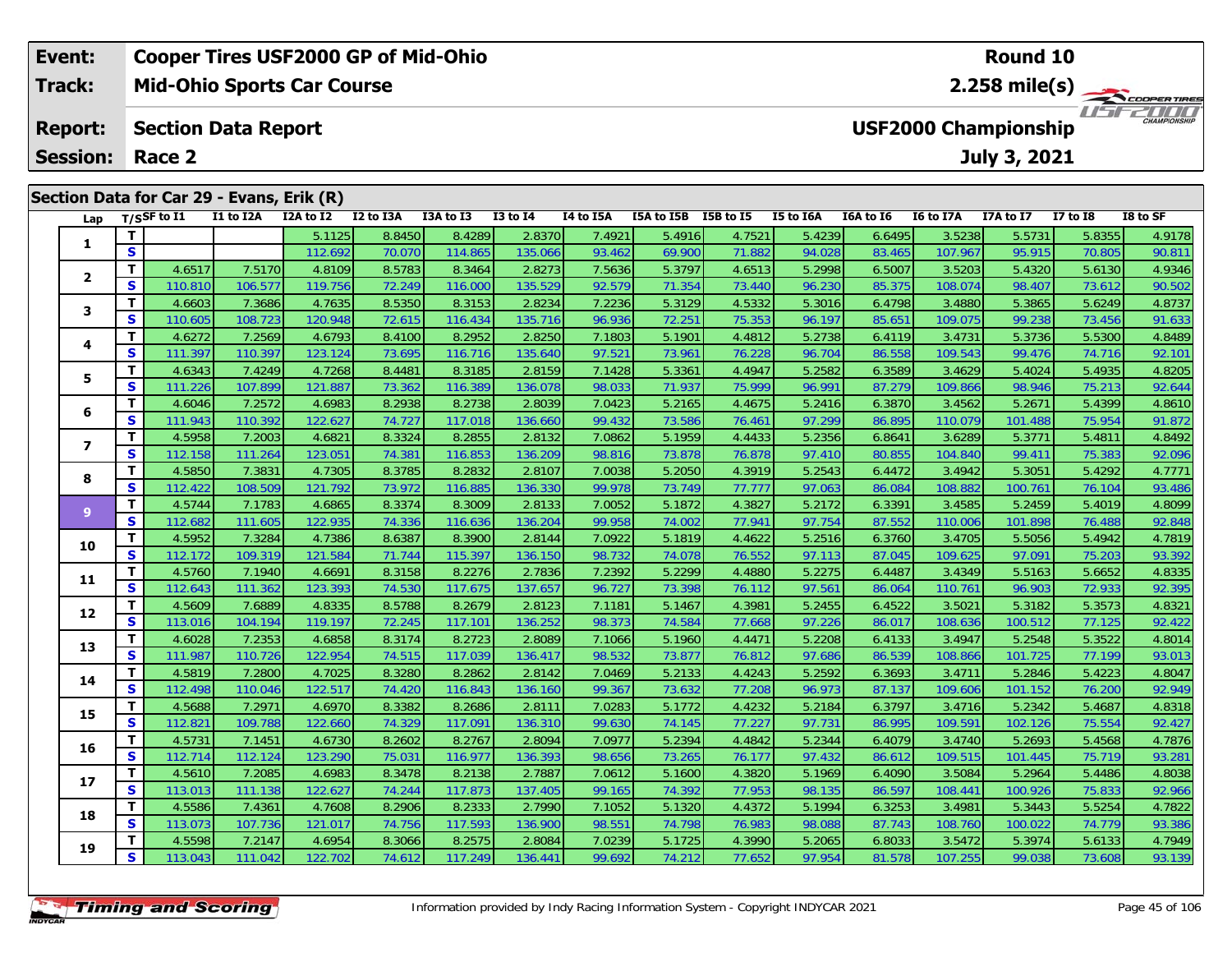| Event:                 | <b>Cooper Tires USF2000 GP of Mid-Ohio</b> | Round 10                                           |
|------------------------|--------------------------------------------|----------------------------------------------------|
| Track:                 | <b>Mid-Ohio Sports Car Course</b>          | $2.258$ mile(s)                                    |
| <b>Report:</b>         | Section Data Report                        | <b>CHAMPIONSHIP</b><br><b>USF2000 Championship</b> |
| <b>Session: Race 2</b> |                                            | July 3, 2021                                       |

|                         | Section Data for Car 29 - Evans, Erik (R)<br>PO to SF<br>PI to PO<br>Lap T/SLap |                   |         |                   |  |  |  |  |
|-------------------------|---------------------------------------------------------------------------------|-------------------|---------|-------------------|--|--|--|--|
|                         |                                                                                 |                   |         |                   |  |  |  |  |
| $\mathbf{1}$            | $\overline{I}$<br>$\mathbf{s}$                                                  | 99.3984           | 26.5910 | 84.5108<br>90.093 |  |  |  |  |
|                         |                                                                                 | 81.780            | 33.769  |                   |  |  |  |  |
| $\mathbf{2}$            | $\overline{1}$<br>$\mathbf{s}$                                                  | 85.6266<br>94.933 |         |                   |  |  |  |  |
|                         | $\mathbf T$                                                                     | 84.6903           |         |                   |  |  |  |  |
| 3                       | $\mathbf{s}$                                                                    | 95.983            |         |                   |  |  |  |  |
|                         | T                                                                               | 83.8565           |         |                   |  |  |  |  |
| $\overline{\mathbf{4}}$ | $\mathbf{s}$                                                                    | 96.937            |         |                   |  |  |  |  |
|                         | $\overline{\mathbf{r}}$                                                         | 84.1385           |         |                   |  |  |  |  |
| 5                       | $\overline{\mathbf{s}}$                                                         | 96.612            |         |                   |  |  |  |  |
|                         | $\mathbf T$                                                                     | 83.3107           |         |                   |  |  |  |  |
| 6                       | $\overline{\mathbf{s}}$                                                         | 97.572            |         |                   |  |  |  |  |
| $\overline{\mathbf{z}}$ | $\mathbf{T}$                                                                    | 84.0707           |         |                   |  |  |  |  |
|                         | $\mathbf{s}$                                                                    | 96.690            |         |                   |  |  |  |  |
| 8                       | $\mathbf T$                                                                     | 83.4788           |         |                   |  |  |  |  |
|                         | $\overline{\mathbf{s}}$                                                         | 97.376            |         |                   |  |  |  |  |
| $9$                     | T                                                                               | 82.9384           |         |                   |  |  |  |  |
|                         | $\overline{\mathbf{s}}$                                                         | 98.010            |         |                   |  |  |  |  |
| 10                      | $\mathbf T$                                                                     | 84.1214           |         |                   |  |  |  |  |
|                         | $\overline{\mathbf{s}}$                                                         | 96.632            |         |                   |  |  |  |  |
| $\mathbf{11}$           | $\mathbf{T}$                                                                    | 83.8493           |         |                   |  |  |  |  |
|                         | $\mathbf{s}$                                                                    | 96.945            |         |                   |  |  |  |  |
| 12                      | $\mathbf T$<br>$\mathbf{s}$                                                     | 84.1126<br>96.642 |         |                   |  |  |  |  |
|                         | $\mathbf T$                                                                     | 83.2094           |         |                   |  |  |  |  |
| 13                      | $\overline{\mathbf{s}}$                                                         | 97.691            |         |                   |  |  |  |  |
|                         | $\mathbf T$                                                                     | 83.2885           |         |                   |  |  |  |  |
| 14                      | S                                                                               | 97.598            |         |                   |  |  |  |  |
|                         | $\mathbf T$                                                                     | 83.2139           |         |                   |  |  |  |  |
| 15                      | $\overline{\mathbf{s}}$                                                         | 97.686            |         |                   |  |  |  |  |
|                         | T                                                                               | 83.1888           |         |                   |  |  |  |  |
| 16                      | $\mathbf{s}$                                                                    | 97.715            |         |                   |  |  |  |  |
|                         | $\mathbf{T}$                                                                    | 83.0844           |         |                   |  |  |  |  |
| 17                      | S                                                                               | 97.838            |         |                   |  |  |  |  |
| 18                      | T                                                                               | 83.4275           |         |                   |  |  |  |  |
|                         | $\overline{\mathbf{s}}$                                                         | 97.435            |         |                   |  |  |  |  |
| 19                      | T.<br>$\overline{\mathbf{s}}$                                                   | 83.8004<br>97.002 |         |                   |  |  |  |  |
|                         |                                                                                 |                   |         |                   |  |  |  |  |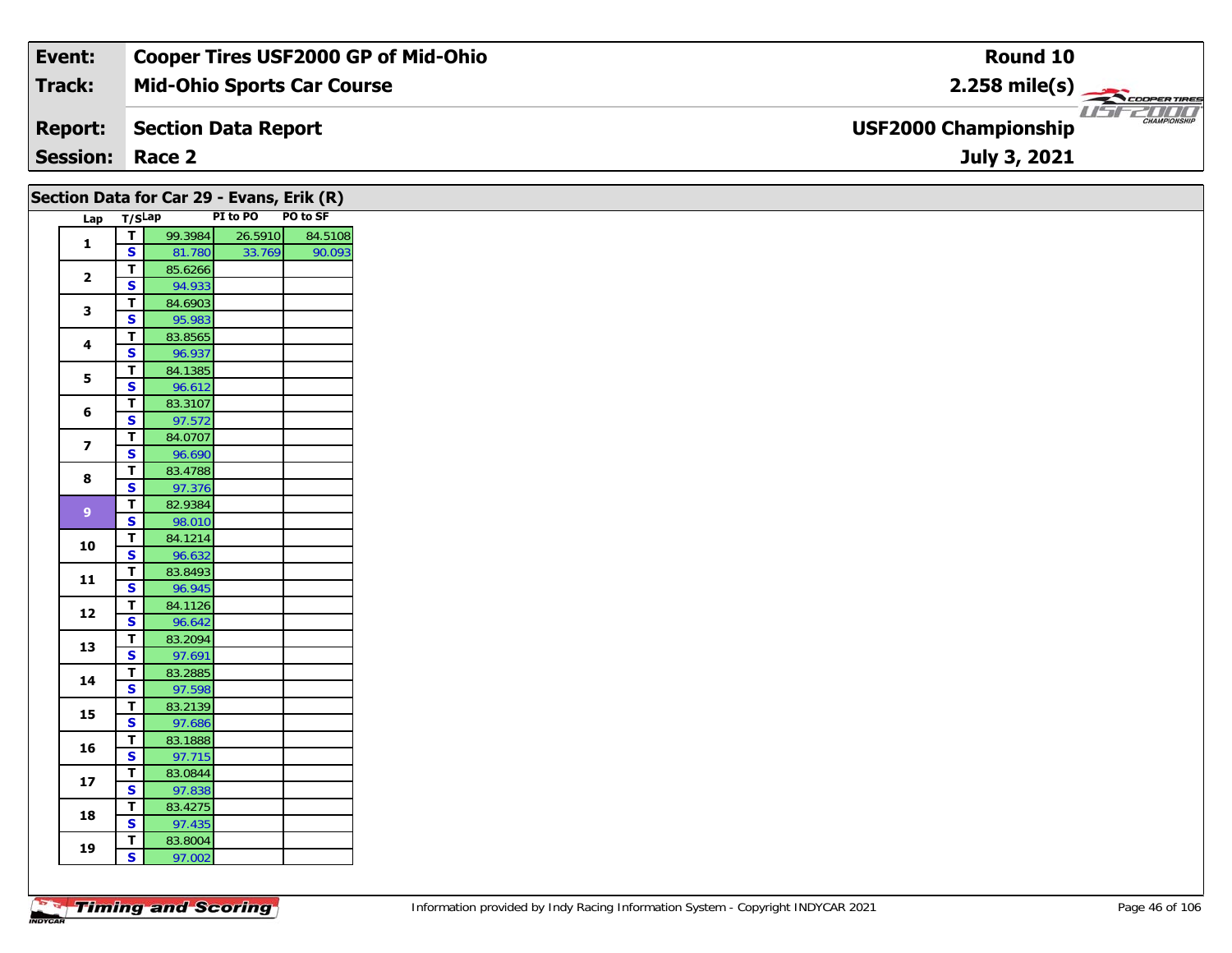| Event:                                    | <b>Cooper Tires USF2000 GP of Mid-Ohio</b> | Round 10                                    |  |  |  |  |  |  |  |  |
|-------------------------------------------|--------------------------------------------|---------------------------------------------|--|--|--|--|--|--|--|--|
| <b>Track:</b>                             | <b>Mid-Ohio Sports Car Course</b>          |                                             |  |  |  |  |  |  |  |  |
| <b>Report:</b>                            | <b>Section Data Report</b>                 | CHAMPIONSHIP<br><b>USF2000 Championship</b> |  |  |  |  |  |  |  |  |
| <b>Session: Race 2</b>                    |                                            | July 3, 2021                                |  |  |  |  |  |  |  |  |
| Section Data for Car 29 - Evans, Erik (R) |                                            |                                             |  |  |  |  |  |  |  |  |

#### Lap T/S<sup>SF</sup> to I1 I1 to I2A I2A to I2 I2 to I3A I3A to I3 I3 to I4 I4 to I5A I5A to I5B I5B to I5 I5 to I6A I6A to I6 I6 to I7A I7A to I7 I7 to I8 I8 to SF **20**0 T 4.5545 7.3083 4.7196 8.2852 8.2692 2.8086 7.1863 5.2113 4.4797 5.2454 6.4016 3.4473 5.4434 5.5188 4.7593<br>S 113.175 109.620 122.073 74.805 117.083 136.432 97.439 73.660 76.253 97.228 86.697 110.363 98.201 74.868 93.835 93.835 **21 <sup>T</sup>** 5.3156 10.3528 6.5735 9.3264 9.4067 3.4777 8.8560 **<sup>S</sup>** 96.970 77.384 87.645 66.454 102.925 110.183 79.06879.068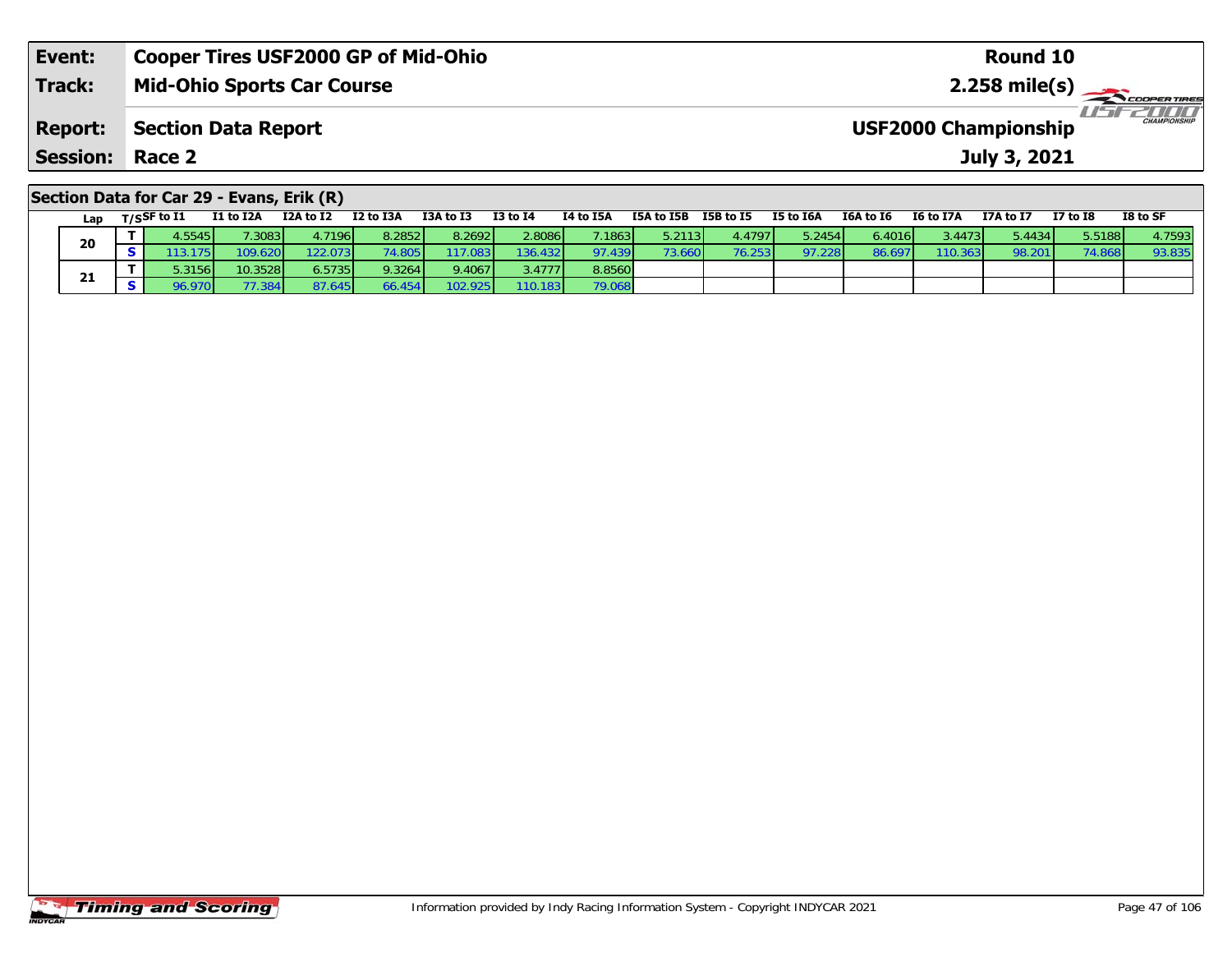| Event:          | <b>Cooper Tires USF2000 GP of Mid-Ohio</b> | Round 10                                           |
|-----------------|--------------------------------------------|----------------------------------------------------|
| Track:          | <b>Mid-Ohio Sports Car Course</b>          | $2.258 \text{ mile(s)}$                            |
| <b>Report:</b>  | Section Data Report                        | <b>CHAMPIONSHIP</b><br><b>USF2000 Championship</b> |
| <b>Session:</b> | Race 2                                     | July 3, 2021                                       |
|                 |                                            |                                                    |

# **Section Data for Car 29 - Evans, Erik (R)**

| Lap | T/SLap |         | PI to PO | PO to SF |
|-----|--------|---------|----------|----------|
| 20  |        | 83.6385 |          |          |
|     |        | 97.190  |          |          |
|     |        |         |          |          |
| 21  |        |         |          |          |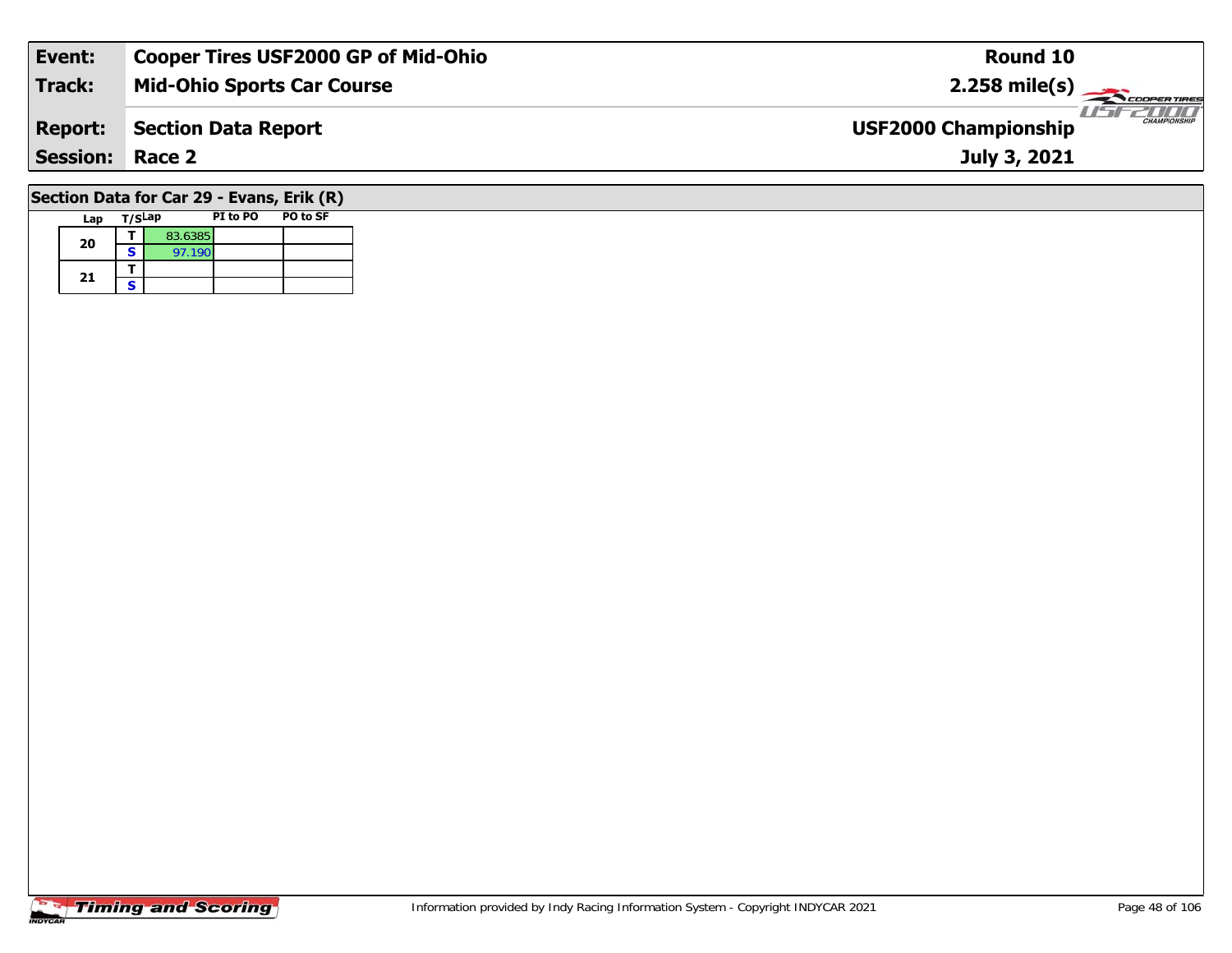|  | Event:          | <b>Cooper Tires USF2000 GP of Mid-Ohio</b><br>Round 10 |                                                           |                                           |           |           |           |                 |           |            |           |           |                         |           |                     |              |          |  |
|--|-----------------|--------------------------------------------------------|-----------------------------------------------------------|-------------------------------------------|-----------|-----------|-----------|-----------------|-----------|------------|-----------|-----------|-------------------------|-----------|---------------------|--------------|----------|--|
|  | <b>Track:</b>   |                                                        | <b>Mid-Ohio Sports Car Course</b>                         |                                           |           |           |           |                 |           |            |           |           | $2.258 \text{ mile(s)}$ |           |                     |              |          |  |
|  | <b>Report:</b>  |                                                        | <b>USF2000 Championship</b><br><b>Section Data Report</b> |                                           |           |           |           |                 |           |            |           |           |                         |           | <b>CHAMPIONSHIP</b> |              |          |  |
|  | <b>Session:</b> |                                                        | Race 2                                                    |                                           |           |           |           |                 |           |            |           |           |                         |           | July 3, 2021        |              |          |  |
|  |                 |                                                        |                                                           | Section Data for Car 3 - Stamer, Evan (R) |           |           |           |                 |           |            |           |           |                         |           |                     |              |          |  |
|  | Lap             |                                                        | T/SSF to $I1$                                             | I1 to I2A                                 | I2A to I2 | I2 to I3A | I3A to I3 | <b>I3 to I4</b> | I4 to I5A | I5A to I5B | I5B to I5 | I5 to I6A | I6A to I6               | I6 to I7A | <b>I7A to I7</b>    | $I7$ to $I8$ | I8 to SF |  |
|  |                 |                                                        | 5.4076                                                    | 8.5396                                    | 5.1710    | 9.0805    | 8.1816    | 2.7680          | 7.7807    | 5.7516     | 5.0698    | 5.8505    | 7.0312                  | 3.5511    | 6.0097              | 5.9912       | 4.8960   |  |
|  |                 | S.                                                     | 95.320                                                    | 93.814                                    | 111.417   | 68.253    | 118.336   | 138.433         | 89.995    | 66.740     | 67.378    | 87.172    | 78.934                  | 107.137   | 88.947              | 68.965       | 91.215   |  |
|  |                 |                                                        | 4.6493                                                    | 7.8266                                    | 4.8860    | 8.9015    | 8.2218    | 2.7526          | 7.5856    | 5.8292     | 4.8435    | 5.5127    | 6.7042                  | 3.5238    | 5.6126              | 5.6969       | 4.9237   |  |
|  |                 | S.                                                     | 110.867                                                   | 102.361                                   | 117.916   | 69.626    | 117.758   | 139.207         | 92.310    | 65.852     | 70.526    | 92.514    | 82.784                  | 107.967   | 95.240              | 72.527       | 90.702   |  |
|  |                 |                                                        | 4.6588                                                    | 7.4406                                    | 4.7569    | 8.7986    | 8.4044    | 2.8125          | 7.1875    | 5.2596     | 4.5761    | 5.3427    | 6.5972                  | 3.5028    | 5.4886              | 5.6177       | 4.8877   |  |
|  |                 |                                                        |                                                           |                                           |           |           |           |                 |           |            |           |           |                         |           |                     |              |          |  |

| 2                       | T.           | 4.6493  | 7.8266  | 4.8860  | 8.9015 | 8.2218  | 2.7526  | 7.5856  | 5.8292 | 4.8435 | 5.5127 | 6.7042 | 3.5238  | 5.6126  | 5.6969 | 4.9237 |
|-------------------------|--------------|---------|---------|---------|--------|---------|---------|---------|--------|--------|--------|--------|---------|---------|--------|--------|
|                         | S            | 110.867 | 102.361 | 117.916 | 69.626 | 117.758 | 139.207 | 92.310  | 65.852 | 70.526 | 92.514 | 82.784 | 107.967 | 95.240  | 72.527 | 90.702 |
|                         | T            | 4.6588  | 7.4406  | 4.7569  | 8.7986 | 8.4044  | 2.8125  | 7.1875  | 5.2596 | 4.5761 | 5.3427 | 6.5972 | 3.5028  | 5.4886  | 5.6177 | 4.8877 |
| 3                       | S            | 110.641 | 107.671 | 121.116 | 70.440 | 115.199 | 136.242 | 97.423  | 72.983 | 74.647 | 95.457 | 84.127 | 108.614 | 97.392  | 73.550 | 91.370 |
|                         | T            | 4.6698  | 7.3675  | 4.6963  | 8.5080 | 8.2739  | 2.8016  | 7.0827  | 5.2149 | 4.5105 | 5.2916 | 6.5711 | 3.5142  | 5.4423  | 5.5981 | 4.8571 |
| 4                       | S            | 110.380 | 108.739 | 122.679 | 72.846 | 117.016 | 136.772 | 98.864  | 73.609 | 75.732 | 96.379 | 84.461 | 108.262 | 98.221  | 73.808 | 91.946 |
|                         | T            | 4.6285  | 7.2825  | 4.7056  | 8.5633 | 8.3152  | 2.8084  | 7.1518  | 5.1751 | 4.4857 | 5.2906 | 6.4382 | 3.4997  | 5.3512  | 5.4820 | 4.8257 |
| 5.                      | S            | 111.365 | 110.008 | 122.436 | 72.375 | 116.435 | 136.441 | 97.909  | 74.175 | 76.151 | 96.397 | 86.204 | 108.711 | 99.893  | 75.371 | 92.544 |
|                         | T            | 4.6051  | 7.2896  | 4.6841  | 8.6386 | 8.2599  | 2.7512  | 7.2235  | 5.2574 | 4.4536 | 5.2418 | 6.4597 | 3.5326  | 5.3011  | 5.5040 | 4.8423 |
| 6                       | S            | 111.931 | 109.901 | 122.998 | 71.745 | 117.215 | 139.278 | 96.937  | 73.014 | 76.700 | 97.295 | 85.917 | 107.698 | 100.837 | 75.069 | 92.227 |
| $\overline{\mathbf{z}}$ | T            | 4.6085  | 7.2457  | 4.6972  | 8.4564 | 8.3042  | 2.8038  | 6.9606  | 5.1070 | 4.4202 | 5.2454 | 6.3590 | 3.4788  | 5.2876  | 5.4090 | 4.8478 |
|                         | S            | 111.849 | 110.567 | 122.655 | 73.290 | 116.589 | 136.665 | 100.599 | 75.164 | 77.280 | 97.228 | 87.278 | 109.364 | 101.094 | 76.388 | 92.122 |
| 8                       | T            | 4.6097  | 7.2450  | 4.6728  | 8.4242 | 8.3433  | 2.8180  | 6.9322  | 5.1827 | 4.4405 | 5.2620 | 6.4036 | 3.5163  | 5.3183  | 5.4787 | 4.8077 |
|                         | S            | 111.820 | 110.578 | 123.296 | 73.571 | 116.043 | 135.977 | 101.011 | 74.066 | 76.926 | 96.921 | 86.670 | 108.197 | 100.511 | 75.416 | 92.891 |
| 9                       | T            | 4.5845  | 7.3252  | 4.6945  | 8.3614 | 8.2989  | 2.8081  | 6.9727  | 5.1047 | 4.4839 | 5.2497 | 6.3715 | 3.4899  | 5.2817  | 5.4871 | 4.8110 |
|                         | S            | 112.434 | 109.367 | 122.726 | 74.123 | 116.664 | 136.456 | 100.424 | 75.198 | 76.182 | 97.148 | 87.107 | 109.016 | 101.207 | 75.301 | 92.827 |
| 10                      | T.           | 4.6071  | 7.2394  | 4.6627  | 8.4308 | 8.3340  | 2.8173  | 7.0397  | 5.1354 | 4.4472 | 5.2342 | 6.4055 | 3.5084  | 5.3324  | 5.4731 | 4.8145 |
|                         | $\mathbf{s}$ | 111.883 | 110.663 | 123.563 | 73.513 | 116.173 | 136.010 | 99.468  | 74.749 | 76.810 | 97.436 | 86.644 | 108.441 | 100.245 | 75.493 | 92.760 |
| 11                      | T            | 4.6090  | 7.2408  | 4.6856  | 8.4073 | 8.2942  | 2.8023  | 6.9427  | 5.2354 | 4.4549 | 5.2724 | 6.3822 | 3.4950  | 5.3556  | 5.5141 | 4.8229 |
|                         | S            | 111.837 | 110.642 | 122.959 | 73.718 | 116.730 | 136.738 | 100.858 | 73.321 | 76.678 | 96.730 | 86.961 | 108.857 | 99.811  | 74.932 | 92.598 |
| 12                      | T.           | 4.6121  | 7.2721  | 4.6942  | 8.3515 | 8.2903  | 2.8092  | 6.9356  | 5.1004 | 4.4485 | 5.2320 | 6.4301 | 3.5012  | 5.3320  | 5.4949 | 4.8074 |
|                         | S            | 111.761 | 110.166 | 122.734 | 74.211 | 116.785 | 136.402 | 100.961 | 75.261 | 76.788 | 97.477 | 86.313 | 108.664 | 100.252 | 75.194 | 92.897 |
| 13                      | T            | 4.6304  | 7.2985  | 4.6926  | 8.3341 | 8.3062  | 2.8154  | 6.9663  | 5.1602 | 4.4058 | 5.2250 | 6.4028 | 3.5144  | 5.3002  | 5.4543 | 4.8006 |
|                         | S            | 111.320 | 109.767 | 122.776 | 74.366 | 116.561 | 136.102 | 100.516 | 74.389 | 77.532 | 97.608 | 86.681 | 108.256 | 100.854 | 75.753 | 93.028 |
| 14                      | T            | 4.6023  | 7.2998  | 4.6888  | 8.3337 | 8.2997  | 2.8099  | 6.9870  | 5.0831 | 4.3801 | 5.2472 | 6.4029 | 3.4951  | 5.2815  | 5.4429 | 4.8000 |
|                         | S            | 111.999 | 109.748 | 122.875 | 74.369 | 116.653 | 136.368 | 100.219 | 75.518 | 77.987 | 97.195 | 86.679 | 108.854 | 101.211 | 75.912 | 93.040 |
| 15                      | T            | 4.5803  | 7.2349  | 4.6542  | 8.3219 | 8.3034  | 2.8046  | 6.9643  | 5.1029 | 4.3842 | 5.2080 | 6.3385 | 3.4868  | 5.2673  | 5.4232 | 4.8003 |
|                         | S            | 112.537 | 110.732 | 123.788 | 74.475 | 116.601 | 136.626 | 100.545 | 75.225 | 77.914 | 97.926 | 87.560 | 109.113 | 101.484 | 76.188 | 93.034 |
| 16                      | T            | 4.5772  | 7.2060  | 4.6547  | 8.3621 | 8.2830  | 2.7987  | 6.9175  | 5.1128 | 4.3682 | 5.2179 | 6.3568 | 3.5097  | 5.2693  | 5.4480 | 4.8015 |
|                         | S            | 112.614 | 111.176 | 123.775 | 74.117 | 116.888 | 136.914 | 101.225 | 75.079 | 78.199 | 97.740 | 87.308 | 108.401 | 101.445 | 75.841 | 93.011 |
| 17                      | T.           | 4.5914  | 7.2564  | 4.7077  | 8.3616 | 8.2857  | 2.8096  | 6.9387  | 5.1279 | 4.3710 | 5.2209 | 6.3914 | 3.4947  | 5.2678  | 5.4181 | 4.8024 |
|                         | $\mathbf{s}$ | 112.265 | 110.404 | 122.382 | 74.12' | 116.850 | 136.383 | 100.916 | 74.858 | 78.149 | 97.684 | 86.835 | 108.866 | 101.474 | 76.260 | 92.993 |
| 18                      | T            | 4.5978  | 7.2865  | 4.7298  | 8.4275 | 8.2743  | 2.8074  | 6.9021  | 5.1731 | 4.3997 | 5.2314 | 6.3672 | 3.4700  | 5.1992  | 5.4135 | 4.7851 |
|                         | S            | 112.109 | 109.948 | 121.810 | 73.542 | 117.011 | 136.490 | 101.451 | 74.204 | 77.640 | 97.488 | 87.165 | 109.641 | 102.813 | 76.324 | 93.329 |
| 19                      | T.           | 4.5844  | 7.2190  | 4.6937  | 8.3185 | 8.2768  | 2.8059  | 6.8647  | 5.1759 | 4.4236 | 5.2574 | 6.4163 | 3.4948  | 5.3365  | 5.4604 | 4.8079 |
|                         | S.           | 112.437 | 110.976 | 122.747 | 74.505 | 116.975 | 136.563 | 102.004 | 74.164 | 77.220 | 97.006 | 86.498 | 108.863 | 100.168 | 75.669 | 92.887 |
|                         |              |         |         |         |        |         |         |         |        |        |        |        |         |         |        |        |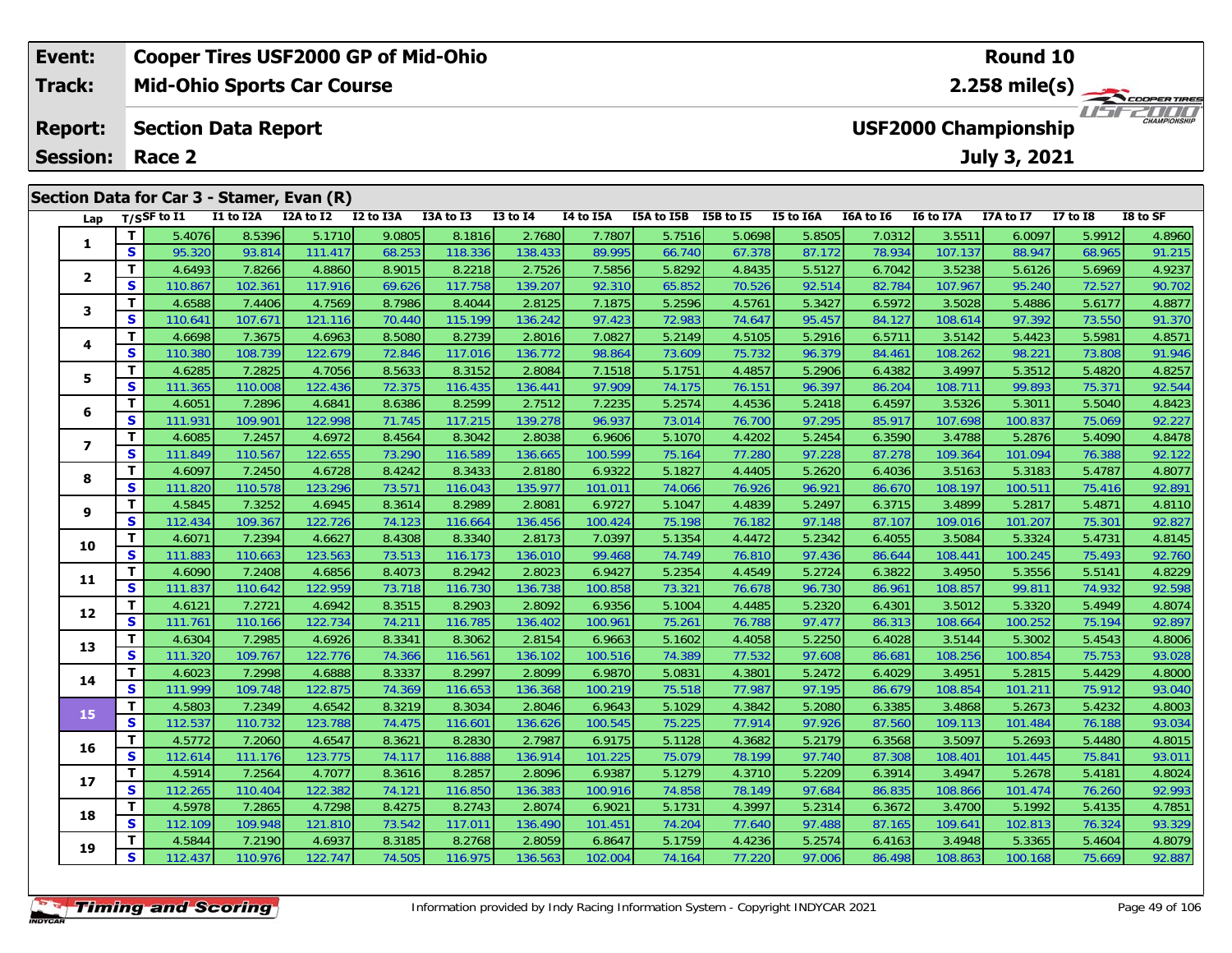| Event:                 | <b>Cooper Tires USF2000 GP of Mid-Ohio</b> | Round 10                                           |
|------------------------|--------------------------------------------|----------------------------------------------------|
| Track:                 | <b>Mid-Ohio Sports Car Course</b>          | $2.258$ mile(s)                                    |
| <b>Report:</b>         | Section Data Report                        | <b>CHAMPIONSHIP</b><br><b>USF2000 Championship</b> |
| <b>Session: Race 2</b> |                                            | July 3, 2021                                       |

|                         |                                        |                   |          | Section Data for Car 3 - Stamer, Evan (R) |
|-------------------------|----------------------------------------|-------------------|----------|-------------------------------------------|
| Lap T/SLap              |                                        |                   | PO to SF |                                           |
| $\mathbf{1}$            | $\overline{\mathbf{r}}$                | 91.0801           | 136.4084 |                                           |
|                         | $\overline{\mathbf{s}}$                | 89.249            | 55.817   |                                           |
| $\overline{\mathbf{2}}$ | $\mathbf T$                            | 87.4700           |          |                                           |
|                         | $\mathbf{s}$                           | 92.932            |          |                                           |
| 3                       | $\mathbf T$                            | 85.3317           |          |                                           |
|                         | $\overline{\mathbf{s}}$                | 95.261            |          |                                           |
| 4                       | T                                      | 84.3996           |          |                                           |
|                         | S                                      | 96.313            |          |                                           |
| 5                       | T                                      | 84.0035           |          |                                           |
|                         | $\overline{\mathbf{s}}$<br>$\mathbf T$ | 96.767<br>84.0445 |          |                                           |
| 6                       | $\mathbf{s}$                           | 96.720            |          |                                           |
|                         | $\mathbf T$                            | 83.2312           |          |                                           |
| $\overline{\mathbf{z}}$ | $\mathbf{s}$                           | 97.665            |          |                                           |
|                         | $\mathbf T$                            | 83.4550           |          |                                           |
| 8                       | $\mathbf{s}$                           | 97.403            |          |                                           |
|                         | $\mathbf T$                            | 83.3248           |          |                                           |
| 9                       | $\overline{\mathbf{s}}$                | 97.556            |          |                                           |
| 10                      | $\mathbf T$                            | 83.4817           |          |                                           |
|                         | $\overline{\mathbf{s}}$                | 97.372            |          |                                           |
| 11                      | T                                      | 83.5144           |          |                                           |
|                         | $\overline{\mathbf{s}}$                | 97.334            |          |                                           |
| 12                      | $\mathbf T$                            | 83.3115           |          |                                           |
|                         | $\mathbf{s}$                           | 97.571            |          |                                           |
| 13                      | T<br>$\overline{\mathbf{s}}$           | 83.3068<br>97.577 |          |                                           |
|                         | T                                      | 83.1540           |          |                                           |
| 14                      | $\overline{\mathbf{s}}$                | 97.756            |          |                                           |
|                         | $\overline{\mathbf{I}}$                | 82.8748           |          |                                           |
| 15                      | $\overline{\mathbf{s}}$                | 98.085            |          |                                           |
|                         | $\mathbf T$                            | 82.8834           |          |                                           |
| 16                      | $\mathbf{s}$                           | 98.075            |          |                                           |
| $17$                    | T                                      | 83.0453           |          |                                           |
|                         | S                                      | 97.884            |          |                                           |
| 18                      | T.                                     | 83.0646           |          |                                           |
|                         | $\mathbf{s}$                           | 97.861            |          |                                           |
| 19                      | T                                      | 83.1358           |          |                                           |
|                         | $\overline{\mathbf{s}}$                | 97.777            |          |                                           |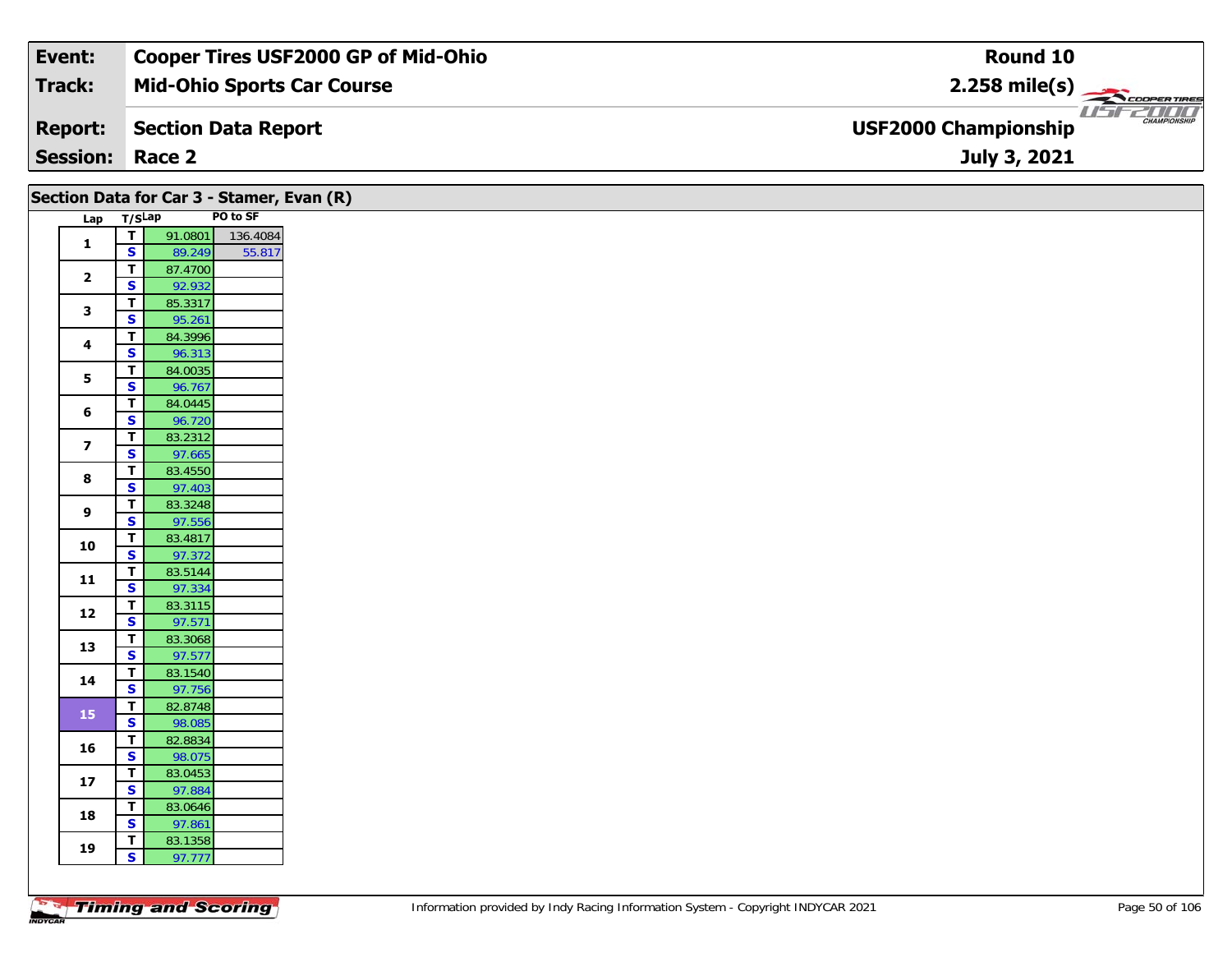| Event:                                    | <b>Cooper Tires USF2000 GP of Mid-Ohio</b> | Round 10                                    |  |  |  |  |  |  |  |  |  |  |
|-------------------------------------------|--------------------------------------------|---------------------------------------------|--|--|--|--|--|--|--|--|--|--|
| <b>Track:</b>                             | <b>Mid-Ohio Sports Car Course</b>          |                                             |  |  |  |  |  |  |  |  |  |  |
| <b>Report:</b>                            | <b>Section Data Report</b>                 | CHAMPIONSHIP<br><b>USF2000 Championship</b> |  |  |  |  |  |  |  |  |  |  |
| <b>Session: Race 2</b>                    |                                            | July 3, 2021                                |  |  |  |  |  |  |  |  |  |  |
| Section Data for Car 3 - Stamer, Evan (R) |                                            |                                             |  |  |  |  |  |  |  |  |  |  |

| Lap | $T/S$ SF to $I1$ | I1 to I2A | I2A to I2 | I2 to I3A        | I3A to I3 | <b>I3 to I4</b> | I4 to I5A | I5A to I5B | I5B to I5       | I5 to I6A | I6A to I6 | I6 to I7A     | I7A to I7 | <b>I7 to I8</b> | I8 to SF |
|-----|------------------|-----------|-----------|------------------|-----------|-----------------|-----------|------------|-----------------|-----------|-----------|---------------|-----------|-----------------|----------|
| 20  | 4.5876 <b>I</b>  | .3017     | 4.7090    | 9.5128           | 8.6292    | 2.8557          | 7.0995    | 5.3454     | 4.4870 <b>I</b> | 5.2650    | 6.4984    | 3.5094        | 5.4486    | 5.5852          | 4.8241   |
|     |                  | 109.719   | 22.348    |                  | 12.198    | 134.181         | 98.631    | 71.812 L   | 76.129 <b>1</b> | 96.866    | 85.4      | 108.4<br>10 I | 98.107    | 73.97           | 92.57.   |
|     | 4.9681           | 8.3906    | 6.9962    | 11.6420          | 11.0283   | 4.0530          | 10.8549   | 5.6926     | 5.1604          |           |           |               |           |                 |          |
| 21  |                  |           | 82.35     | 236 <sub>1</sub> | 87.791    | 94.543          | 54.508    |            | 6.195           |           |           |               |           |                 |          |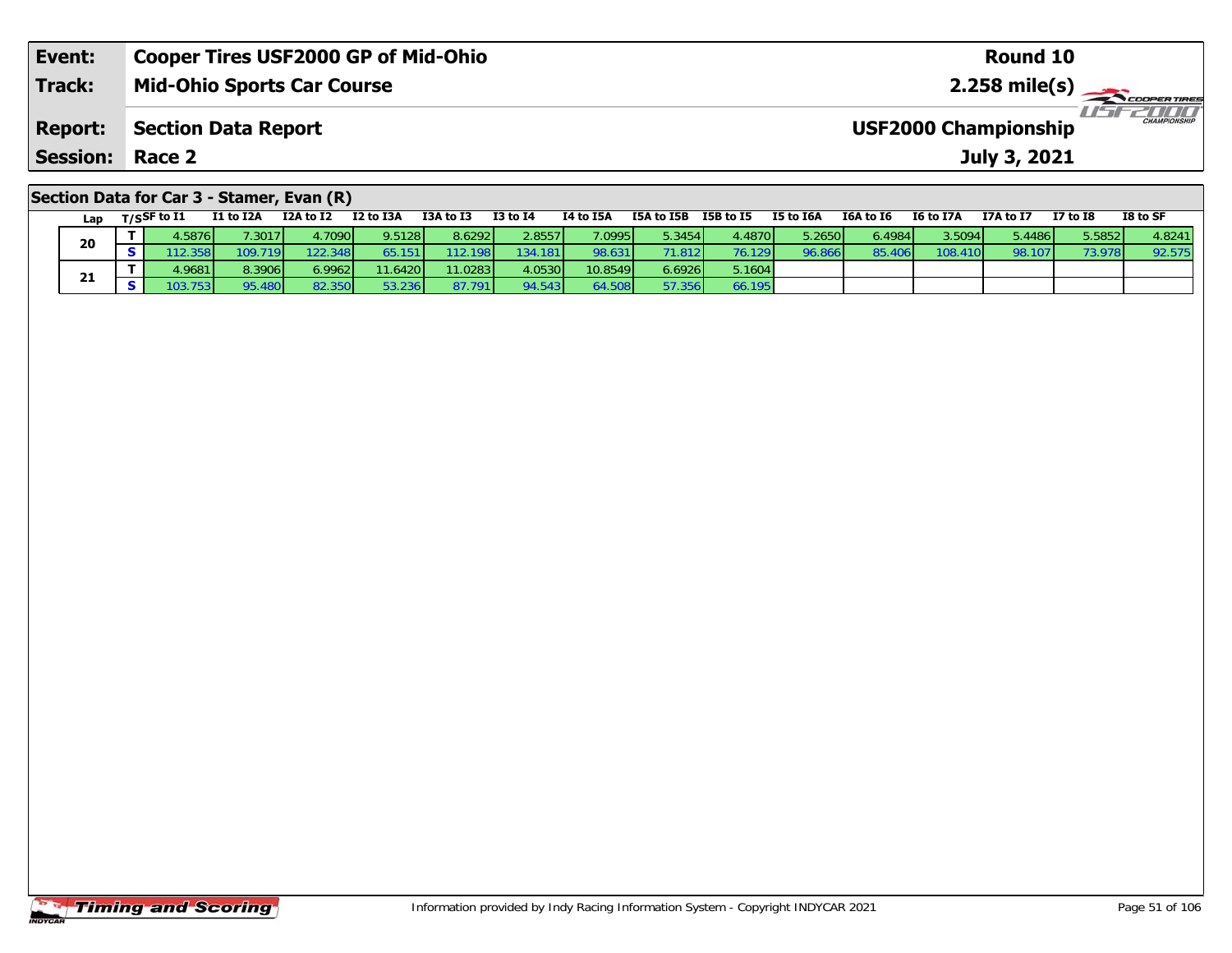| Event:                                    | <b>Cooper Tires USF2000 GP of Mid-Ohio</b> | Round 10                                           |  |  |  |  |  |  |  |  |  |  |
|-------------------------------------------|--------------------------------------------|----------------------------------------------------|--|--|--|--|--|--|--|--|--|--|
| <b>Track:</b>                             | <b>Mid-Ohio Sports Car Course</b>          | $2.258$ mile(s)                                    |  |  |  |  |  |  |  |  |  |  |
| <b>Report:</b>                            | Section Data Report                        | <b>CHAMPIONSHIP</b><br><b>USF2000 Championship</b> |  |  |  |  |  |  |  |  |  |  |
| <b>Session: Race 2</b>                    |                                            | July 3, 2021                                       |  |  |  |  |  |  |  |  |  |  |
| Section Data for Car 3 - Stamer, Evan (R) |                                            |                                                    |  |  |  |  |  |  |  |  |  |  |

## **Timing and Scoring**

**Lap T/SLap PO to SF** 

**d**  $\overline{5}$  85.6586<br>**S** 94.898

**20**

21  $\frac{1}{s}$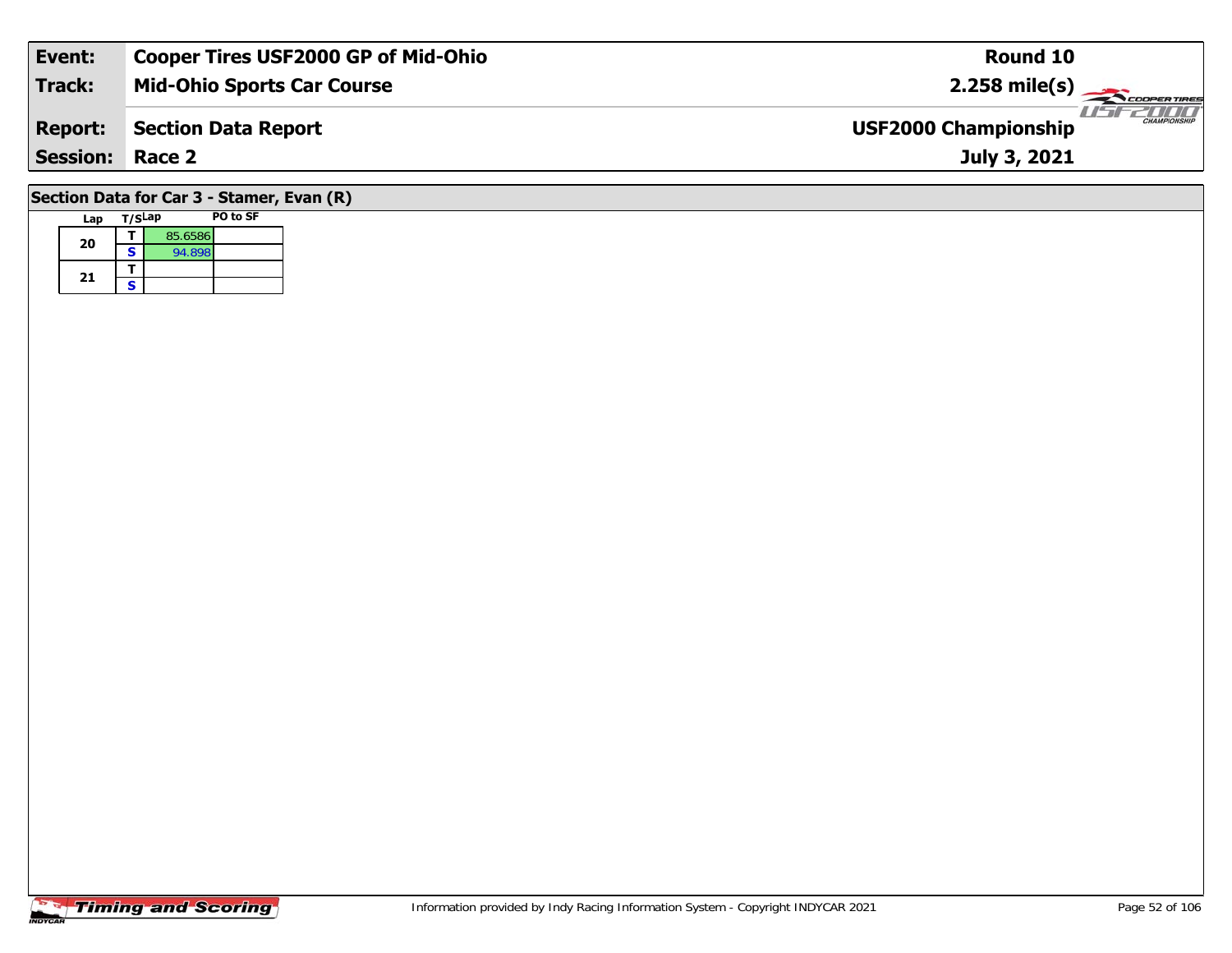| Event:                                   |    |                       |                            | <b>Cooper Tires USF2000 GP of Mid-Ohio</b>    |           |           |              |           | <b>Round 10</b> |           |           |           |                             |                     |          |                             |
|------------------------------------------|----|-----------------------|----------------------------|-----------------------------------------------|-----------|-----------|--------------|-----------|-----------------|-----------|-----------|-----------|-----------------------------|---------------------|----------|-----------------------------|
| Track:                                   |    |                       |                            | <b>Mid-Ohio Sports Car Course</b>             |           |           |              |           |                 |           |           |           |                             | 2.258 mile(s) $-$   |          | COOPERTIRES                 |
| <b>Report:</b><br><b>Session: Race 2</b> |    |                       | <b>Section Data Report</b> |                                               |           |           |              |           |                 |           |           |           | <b>USF2000 Championship</b> | <b>July 3, 2021</b> |          | 2000<br><b>CHAMPIONSHIP</b> |
|                                          |    |                       |                            | Section Data for Car 32 - Weir, Christian (R) |           |           |              |           |                 |           |           |           |                             |                     |          |                             |
| Lap                                      |    | $_{\rm T/SS}$ F to I1 | I1 to I2A                  | I2A to I2                                     | I2 to I3A | I3A to I3 | $I3$ to $I4$ | I4 to I5A | I5A to I5B      | I5B to I5 | I5 to I6A | I6A to I6 | I6 to I7A                   | I7A to I7           | I7 to I8 | I8 to SF                    |
|                                          |    | 5.5179                | 8.6143                     | 5.0694                                        | 9.5332    | 8.4530    | 2.7919       | 7.7782    | 5.6368          | 5.0874    | 5.7221    | 6.9169    | 3.4942                      | 5.9256              | 6.0447   | 5.0389                      |
| л.                                       | S. | 93.415                | 93.001                     | 113.650                                       | 65.012    | 114.537   | 137.248      | 90.024    | 68.100L         | 67.144    | 89.128    | 80.238L   | 108.882                     | 90.210              | 68.354   | 88.629                      |

| Lap                      |                         | 1/5 <sup>3</sup> to 11 | 11 W 12A | LZA LU LZ | <b>IZ WIJA</b> | 198 to 19 | +ו טו כו | 14 W 13A | 15A W 13B | 19 <b>D</b> to 19 | <b>19 TO TOW</b> | TOW TO TO       | 10 to 17A | 17A W 17 | 17 M TO | ιο ιυ эι |
|--------------------------|-------------------------|------------------------|----------|-----------|----------------|-----------|----------|----------|-----------|-------------------|------------------|-----------------|-----------|----------|---------|----------|
|                          | $\mathbf T$             | 5.5179                 | 8.6143   | 5.0694    | 9.5332         | 8.4530    | 2.7919   | 7.7782   | 5.6368    | 5.0874            | 5.7221           | 6.9169          | 3.4942    | 5.9256   | 6.0447  | 5.0389   |
| 1                        | S                       | 93.415                 | 93.001   | 113.650   | 65.012         | 114.537   | 137.248  | 90.024   | 68.100    | 67.144            | 89.128           | 80.238          | 108.882   | 90.210   | 68.354  | 88.629   |
|                          | $\mathbf{T}$            | 4.7066                 | 7.7735   | 4.7970    | 9.0194         | 8.1897    | 2.7464   | 7.5168   | 5.6499    | 4.9963            | 5.6116           | 6.8244          | 3.4849    | 5.6282   | 5.9424  | 4.8670   |
| $\mathbf{2}$             | $\mathbf{s}$            | 109.517                | 103.060  | 120.103   | 68.716         | 118.219   | 139.521  | 93.155   | 67.942    | 68.369            | 90.883           | 81.326          | 109.172   | 94.976   | 69.531  | 91.759   |
| 3                        | $\mathbf T$             | 4.6364                 | 7.7552   | 4.9085    | 8.7806         | 8.3615    | 2.8331   | 7.3342   | 5.4329    | 4.6956            | 5.5943           | 6.6986          | 3.5194    | 5.5064   | 5.8138  | 4.8861   |
|                          | S                       | 111.176                | 103.303  | 117.375   | 70.584         | 115.790   | 135.252  | 95.474   | 70.655    | 72.747            | 91.164           | 82.853          | 108.102   | 97.077   | 71.069  | 91.400   |
| 4                        | $\mathbf T$             | 4.6530                 | 7.3742   | 4.7702    | 8.5891         | 8.3237    | 2.8173   | 7.0671   | 5.2876    | 4.6179            | 5.3339           | 6.506           | 3.4952    | 5.4230   | 5.5972  | 4.8454   |
|                          | $\mathbf{s}$            | 110.779                | 108.640  | 120.778   | 72.158         | 116.316   | 136.010  | 99.083   | 72.597    | 73.971            | 95.615           | 85.305          | 108.851   | 98.570   | 73.819  | 92.168   |
| 5                        | $\mathbf T$             | 4.6467                 | 7.1995   | 4.6695    | 8.4512         | 8.3381    | 2.8121   | 7.0452   | 5.2542    | 4.4995            | 5.2516           | 6.4896          | 3.4716    | 5.3749   | 5.6130  | 4.8349   |
|                          | $\mathbf{s}$            | 110.929                | 111.277  | 123.383   | 73.335         | 116.115   | 136.262  | 99.391   | 73.058    | 75.918            | 97.113           | $85.52^{\circ}$ | 109.591   | 99.452   | 73.612  | 92.368   |
| 6                        | $\mathbf{T}$            | 4.6340                 | 7.3384   | 4.7595    | 8.5501         | 8.3406    | 2.8104   | 7.1163   | 5.2533    | 4.4999            | 5.2474           | 6.4239          | 3.4604    | 5.3076   | 5.5791  | 4.8968   |
|                          | $\mathbf{s}$            | 111.233                | 109.170  | 121.050   | 72.487         | 116.081   | 136.344  | 98.398   | 73.071    | 75.911            | 97.191           | 86.396          | 109.945   | 100.713  | 74.059  | 91.201   |
| $\overline{\phantom{a}}$ | Т                       | 4.6247                 | 7.2827   | 4.7268    | 8.4561         | 8.3176    | 2.8110   | 6.9874   | 5.2350    | 4.4806            | 5.2247           | 6.3874          | 3.4552    | 5.3165   | 5.5340  | 4.7991   |
|                          | S                       | 111.457                | 110.005  | 121.887   | 73.293         | 116.402   | 136.315  | 100.213  | 73.326    | 76.238            | 97.613           | 86.890          | 110.111   | 100.545  | 74.662  | 93.057   |
| 8                        | $\mathbf T$             | 4.6363                 | 7.3305   | 4.7321    | 8.4339         | 8.2982    | 2.8155   | 6.9844   | 5.2466    | 4.4563            | 5.2122           | 6.4120          | 3.4618    | 5.3399   | 5.6050  | 4.8064   |
|                          | S                       | 111.178                | 109.288  | 121.751   | 73.486         | 116.674   | 136.097  | 100.256  | 73.164    | 76.653            | 97.847           | 86.556          | 109.901   | 100.104  | 73.717  | 92.916   |
| 9                        | Т                       | 4.6163                 | 7.1901   | 4.6731    | 8.3330         | 8.3105    | 2.8157   | 7.0204   | 5.1875    | 4.4550            | 5.1959           | 6.4647          | 3.4668    | 5.2871   | 5.5689  | 4.8104   |
|                          | S                       | 111.660                | 111.422  | 123.288   | 74.376         | 116.501   | 136.088  | 99.742   | 73.998    | 76.676            | 98.154           | 85.85           | 109.742   | 101.104  | 74.195  | 92.839   |
| 10                       | $\mathbf{T}$            | 4.6393                 | 7.2370   | 4.6726    | 8.3029         | 8.3239    | 2.8138   | 6.9634   | 5.2438    | 4.4222            | 5.2057           | 6.3873          | 3.4638    | 5.3031   | 5.6280  | 4.7804   |
|                          | S                       | 111.106                | 110.700  | 123.301   | 74.645         | 116.313   | 136.179  | 100.558  | 73.203    | 77.245            | 97.970           | 86.891          | 109.837   | 100.799  | 73.415  | 93.421   |
| 11                       | Т                       | 4.6289                 | 7.1656   | 4.6631    | 8.3925         | 8.2878    | 2.8051   | 6.9020   | 5.1995    | 4.4298            | 5.2316           | 6.4204          | 3.4544    | 5.3025   | 5.6057  | 4.7873   |
|                          | S                       | 111.356                | 111.803  | 123.552   | 73.848         | 116.820   | 136.602  | 101.453  | 73.827    | 77.112            | 97.485           | 86.443          | 110.136   | 100.810  | 73.707  | 93.287   |
| 12                       | $\mathbf T$             | 4.6278                 | 7.2119   | 4.6892    | 8.3535         | 8.2997    | 2.8092   | 6.9782   | 5.1957    | 4.4550            | 5.2128           | 6.837           | 3.5575    | 5.7649   | 5.7842  | 4.8920   |
|                          | S                       | 111.382                | 111.085  | 122.865   | 74.193         | 116.653   | 136.402  | 100.345  | 73.881    | 76.676            | 97.836           | 81.175          | 106.944   | 92.724   | 71.433  | 91.290   |
| 13                       | Т                       | 4.5963                 | 7.5731   | 4.6995    | 8.5445         | 8.3721    | 2.8196   | 7.2330   | 5.4592    | 4.6411            | 5.3381           | 6.4772          | 3.4620    | 5.4702   | 5.5763  | 4.8103   |
|                          | $\mathbf{s}$            | 112.146                | 105.787  | 122.595   | 72.535         | 115.644   | 135.899  | 96.810   | 70.315    | 73.601            | 95.540           | 85.685          | 109.894   | 97.720   | 74.096  | 92.841   |
| 14                       | $\mathbf T$             | 4.6055                 | 7.2364   | 4.6555    | 8.4198         | 8.2139    | 2.7612   | 7.2043   | 5.2710    | 4.4921            | 5.2665           | 6.5129          | 3.4687    | 5.3296   | 5.5842  | 4.7835   |
|                          | S                       | 111.922                | 110.709  | 123.754   | 73.609         | 117.871   | 138.774  | 97.196   | 72.826    | 76.043            | 96.839           | 85.215          | 109.682   | 100.297  | 73.991  | 93.361   |
| 15                       | T                       | 4.5819                 | 7.1976   | 4.6919    | 8.4145         | 8.2514    | 2.7820   | 6.9196   | 5.2086    | 4.5150            | 5.2419           | 6.4716          | 3.4429    | 5.4549   | 5.6410  | 4.7721   |
|                          | $\mathbf{s}$            | 112.498                | 111.306  | 122.794   | 73.655         | 117.335   | 137.736  | 101.195  | 73.698    | 75.657            | 97.293           | 85.759          | 110.504   | 97.994   | 73.246  | 93.584   |
| 16                       | $\mathbf{T}$            | 4.6104                 | 7.3548   | 4.7063    | 8.3974         | 8.2252    | 2.7681   | 7.0265   | 5.2642    | 4.5022            | 5.2306           | 6.5073          | 3.4722    | 5.3498   | 5.5379  | 4.8629   |
|                          | $\mathbf{s}$            | 111.803                | 108.927  | 122.418   | 73.805         | 117.709   | 138.428  | 99.655   | 72.920    | 75.872            | 97.503           | 85.289          | 109.572   | 99.919   | 74.610  | 91.836   |
| 17                       | $\mathbf T$             | 4.6037                 | 7.3298   | 4.7222    | 8.7031         | 8.3370    | 2.8144   | 7.2191   | 5.3324    | 4.4931            | 5.2094           | 6.5120          | 3.4736    | 5.3326   | 5.5674  | 4.7894   |
|                          | $\mathbf{s}$            | 111.965                | 109.299  | 122.006   | 71.213         | 116.131   | 136.150  | 96.996   | 71.987    | 76.026            | 97.900           | 85.227          | 109.527   | 100.241  | 74.215  | 93.246   |
| 18                       | Т                       | 4.6005                 | 7.2602   | 4.7233    | 8.4619         | 8.2581    | 2.7938   | 6.8859   | 5.2352    | 4.4654            | 5.2136           | 6.5466          | 3.4672    | 5.3333   | 5.5357  | 4.8396   |
|                          | S                       | 112.043                | 110.346  | 121.978   | 73.243         | 117.240   | 137.154  | 101.690  | 73.324    | 76.497            | 97.821           | 84.777          | 109.730   | 100.228  | 74.639  | 92.278   |
| 19                       | T                       | 4.6163                 | 7.2167   | 4.6838    | 8.3183         | 8.2357    | 2.7944   | 7.0012   | 5.2945    | 4.4812            | 5.2359           | 6.4423          | 3.4408    | 5.2964   | 5.5799  | 4.7747   |
|                          | $\overline{\mathbf{s}}$ | 111.660                | 111.011  | 123.006   | 74.507         | 117.559   | 137.125  | 100.015  | 72.502    | 76.228            | 97.404           | 86.149          | 110.572   | 100.926  | 74.048  | 93.533   |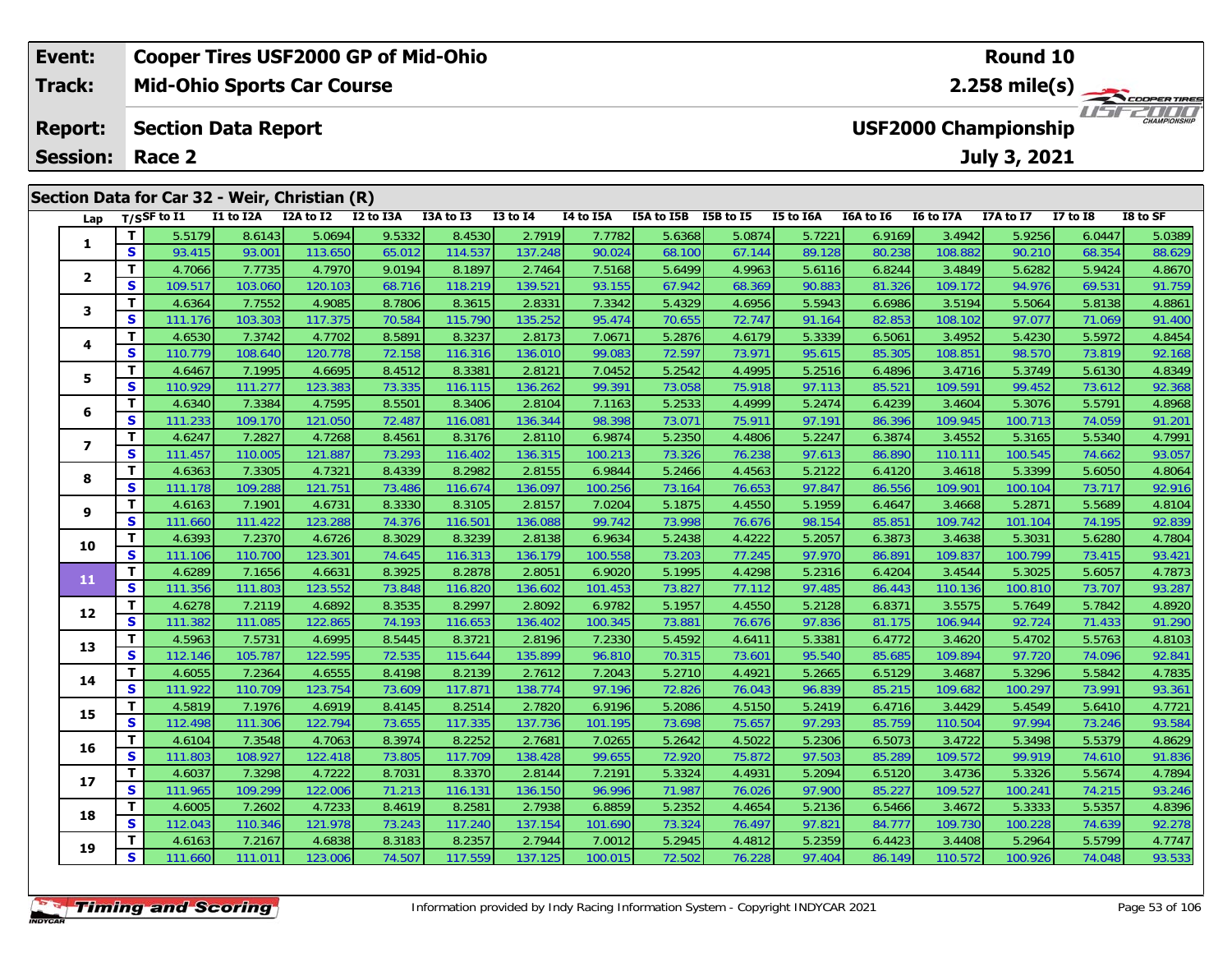| Event:                 | <b>Cooper Tires USF2000 GP of Mid-Ohio</b> | Round 10                                                       |
|------------------------|--------------------------------------------|----------------------------------------------------------------|
| Track:                 | <b>Mid-Ohio Sports Car Course</b>          | $2.258$ mile(s)                                                |
| <b>Report:</b>         | Section Data Report                        | USFZDOO'<br><b>CHAMPIONSHIP</b><br><b>USF2000 Championship</b> |
| <b>Session: Race 2</b> |                                            | July 3, 2021                                                   |

|                         |                              |                   |          | Section Data for Car 32 - Weir, Christian (R) |  |  |  |  |  |
|-------------------------|------------------------------|-------------------|----------|-----------------------------------------------|--|--|--|--|--|
| Lap                     | T/SLap                       |                   | PO to SF |                                               |  |  |  |  |  |
| $\mathbf{1}$            | $\overline{I}$               | 91.6245           | 131.5834 |                                               |  |  |  |  |  |
|                         | $\mathsf{s}$                 | 88.719            | 57.863   |                                               |  |  |  |  |  |
| $\mathbf{2}$            | $\blacksquare$               | 87.7541           |          |                                               |  |  |  |  |  |
|                         | $\overline{\mathbf{s}}$      | 92.632            |          |                                               |  |  |  |  |  |
| $\mathbf{3}$            | T.                           | 86.7566           |          |                                               |  |  |  |  |  |
|                         | $\overline{\mathbf{s}}$      | 93.697            |          |                                               |  |  |  |  |  |
| $\overline{\mathbf{4}}$ | $\overline{I}$               | 84.7009           |          |                                               |  |  |  |  |  |
|                         | $\mathbf{s}$                 | 95.971            |          |                                               |  |  |  |  |  |
| $5\phantom{a}$          | T.                           | 83.9516           |          |                                               |  |  |  |  |  |
|                         | $\overline{\mathbf{s}}$      | 96.827            |          |                                               |  |  |  |  |  |
| 6                       | T                            | 84.2177           |          |                                               |  |  |  |  |  |
|                         | $\mathsf{s}$                 | 96.521            |          |                                               |  |  |  |  |  |
| $\overline{\mathbf{z}}$ | T.                           | 83.6388           |          |                                               |  |  |  |  |  |
|                         | $\overline{\mathbf{s}}$      | 97.189            |          |                                               |  |  |  |  |  |
| $\bf8$                  | $\overline{T}$               | 83.7711           |          |                                               |  |  |  |  |  |
|                         | $\overline{\mathbf{s}}$      | 97.036            |          |                                               |  |  |  |  |  |
| $\boldsymbol{9}$        | $\mathbf{T}$<br>$\mathbf{s}$ | 83.3954<br>97.473 |          |                                               |  |  |  |  |  |
|                         | $\overline{\mathsf{T}}$      |                   |          |                                               |  |  |  |  |  |
| 10                      | $\overline{\mathbf{s}}$      | 83.3872<br>97.483 |          |                                               |  |  |  |  |  |
|                         | T                            | 83.2762           |          |                                               |  |  |  |  |  |
| ${\bf 11}$              | $\mathbf{s}$                 | 97.613            |          |                                               |  |  |  |  |  |
|                         | T.                           | 84.6687           |          |                                               |  |  |  |  |  |
| 12                      | $\mathbf{s}$                 | 96.007            |          |                                               |  |  |  |  |  |
|                         | $\vert T \vert$              | 85.0725           |          |                                               |  |  |  |  |  |
| 13                      | $\overline{\mathbf{s}}$      | 95.551            |          |                                               |  |  |  |  |  |
|                         | T.                           | 83.8051           |          |                                               |  |  |  |  |  |
| 14                      | $\mathbf{s}$                 | 96.996            |          |                                               |  |  |  |  |  |
|                         | $\mathbf{T}$                 | 83.5869           |          |                                               |  |  |  |  |  |
| 15                      | $\overline{\mathbf{s}}$      | 97.250            |          |                                               |  |  |  |  |  |
|                         | T.                           | 83.8158           |          |                                               |  |  |  |  |  |
| 16                      | $\mathsf{s}$                 | 96.984            |          |                                               |  |  |  |  |  |
|                         | $\overline{1}$               | 84.4392           |          |                                               |  |  |  |  |  |
| 17                      | $\overline{\mathbf{s}}$      | 96.268            |          |                                               |  |  |  |  |  |
| 18                      | $\mathbf{T}$                 | 83.6203           |          |                                               |  |  |  |  |  |
|                         | $\overline{\mathbf{s}}$      | 97.211            |          |                                               |  |  |  |  |  |
| 19                      | T.                           | 83.4121           |          |                                               |  |  |  |  |  |
|                         | $\mathsf{s}$                 | 97.453            |          |                                               |  |  |  |  |  |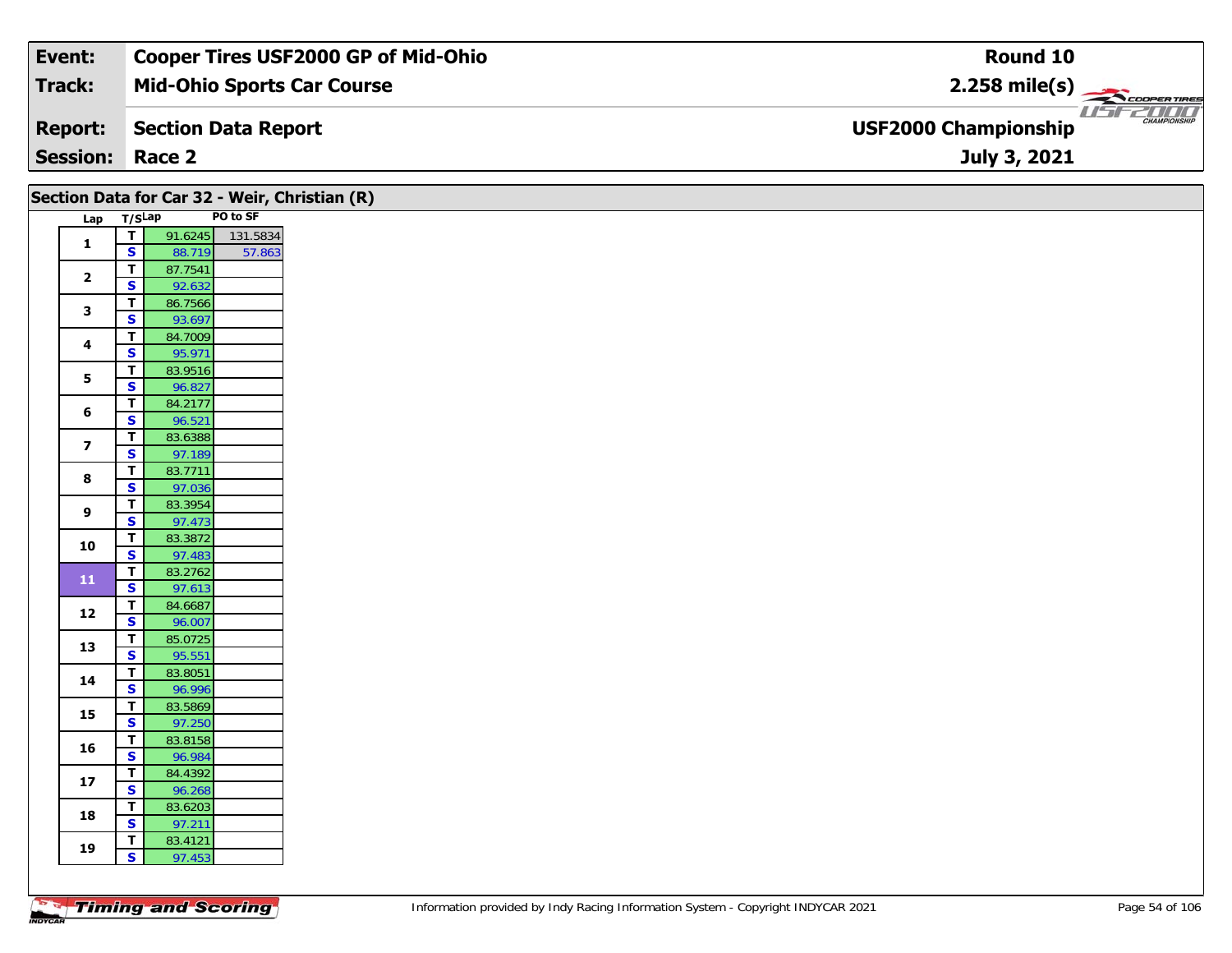| Event:                 | <b>Cooper Tires USF2000 GP of Mid-Ohio</b>    | Round 10                                                |
|------------------------|-----------------------------------------------|---------------------------------------------------------|
| <b>Track:</b>          | <b>Mid-Ohio Sports Car Course</b>             |                                                         |
| <b>Report:</b>         | Section Data Report                           | <b>LIST CHAMPIONSHIP</b><br><b>USF2000 Championship</b> |
| <b>Session: Race 2</b> |                                               | July 3, 2021                                            |
|                        | Section Data for Car 32 - Weir, Christian (R) |                                                         |

| Lap | T/SSF to I1 | I1 to I2A | I2A to I2 | I2 to I3A | I3A to I3 | <b>I3 to I4</b> | I4 to I5A | I5A to I5B | I5B to I5 | I5 to I6A | I6A to I6       | <b>I6 to I7A</b> | I7A to I7 | I7 to I8 | I8 to SF |
|-----|-------------|-----------|-----------|-----------|-----------|-----------------|-----------|------------|-----------|-----------|-----------------|------------------|-----------|----------|----------|
| 20  | 4.5820      | 7.3355    | 4.7472    | 8.4668    | 8.2849    | 2.8122          | 6.9558    | 5.2178     | 1.4805 L  | 5.2139    | 6.4815 <b>I</b> | 3.4551           | 5.2974    | 5.5820   | 4.7974   |
|     |             | 109.214   | 121.363   |           | 116.861   | 136.257         | 100.668   |            | 76.239    | 97.815    | 95.626          | 110.1141         | 100.907   | 74.020   | 93.09    |
|     | 4.9600      | 8.6218    | 6.2784    | 8.8848    | 9.4398    | 4.7084          | 11.2208   | 6.0111     | 4.9830    |           |                 |                  |           |          |          |
| 21  | 03.922      | 92.920    | 91.765    | 69.7571   | 102.564   | 81.383          | 62.40'    | 63.859     | 68.551    |           |                 |                  |           |          |          |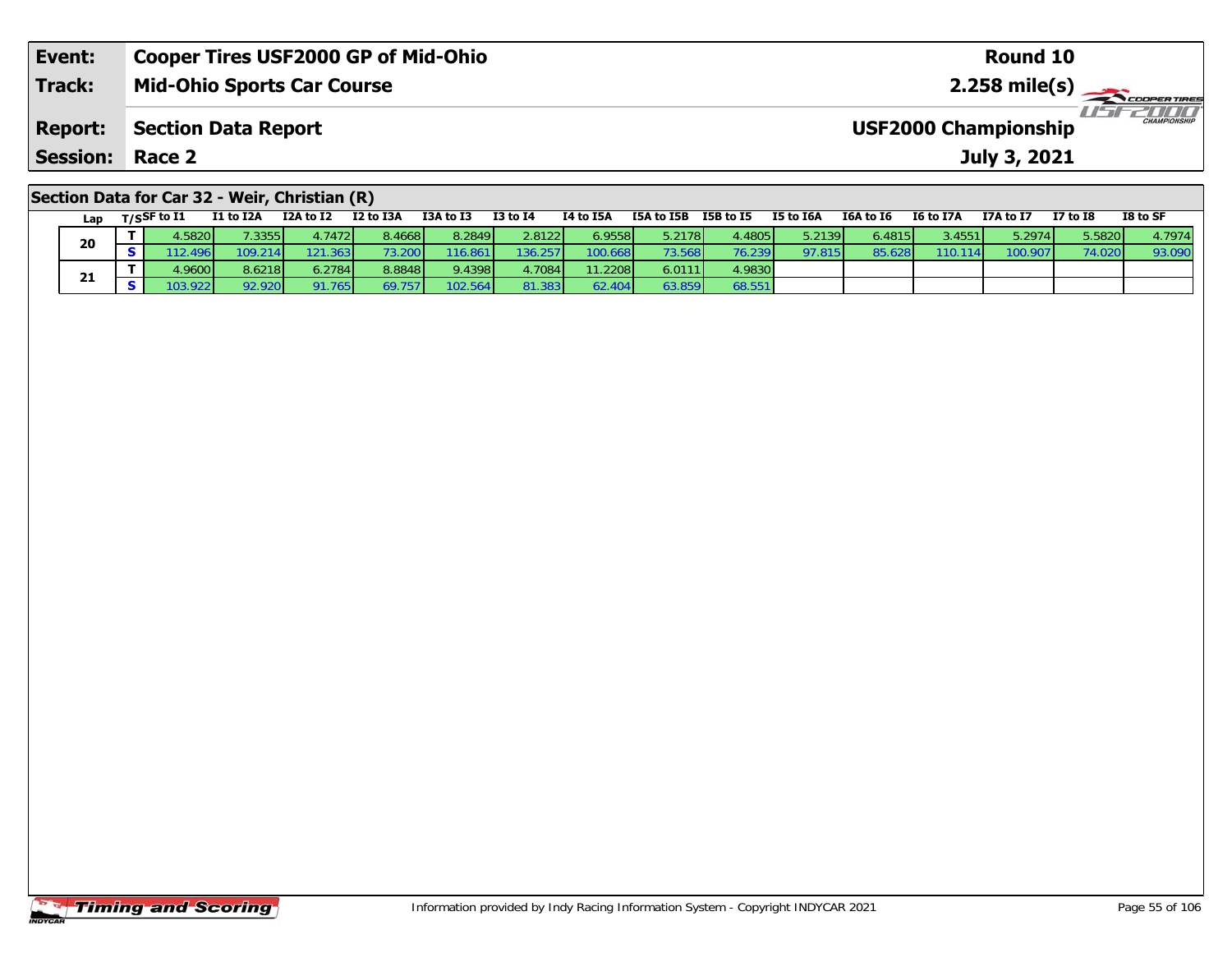| Event:                 | <b>Cooper Tires USF2000 GP of Mid-Ohio</b> | Round 10                                           |
|------------------------|--------------------------------------------|----------------------------------------------------|
| Track:                 | <b>Mid-Ohio Sports Car Course</b>          | $2.258 \text{ mile(s)}$                            |
| <b>Report:</b>         | <b>Section Data Report</b>                 | <b>CHAMPIONSHIP</b><br><b>USF2000 Championship</b> |
| <b>Session: Race 2</b> |                                            | July 3, 2021                                       |
|                        |                                            |                                                    |

## **Section Data for Car 32 - Weir, Christian (R)**

| Lap | T/SLap |         | PO to SF |
|-----|--------|---------|----------|
| 20  |        | 83.7100 |          |
|     | S      | 97.107  |          |
| 21  |        |         |          |
|     | S      |         |          |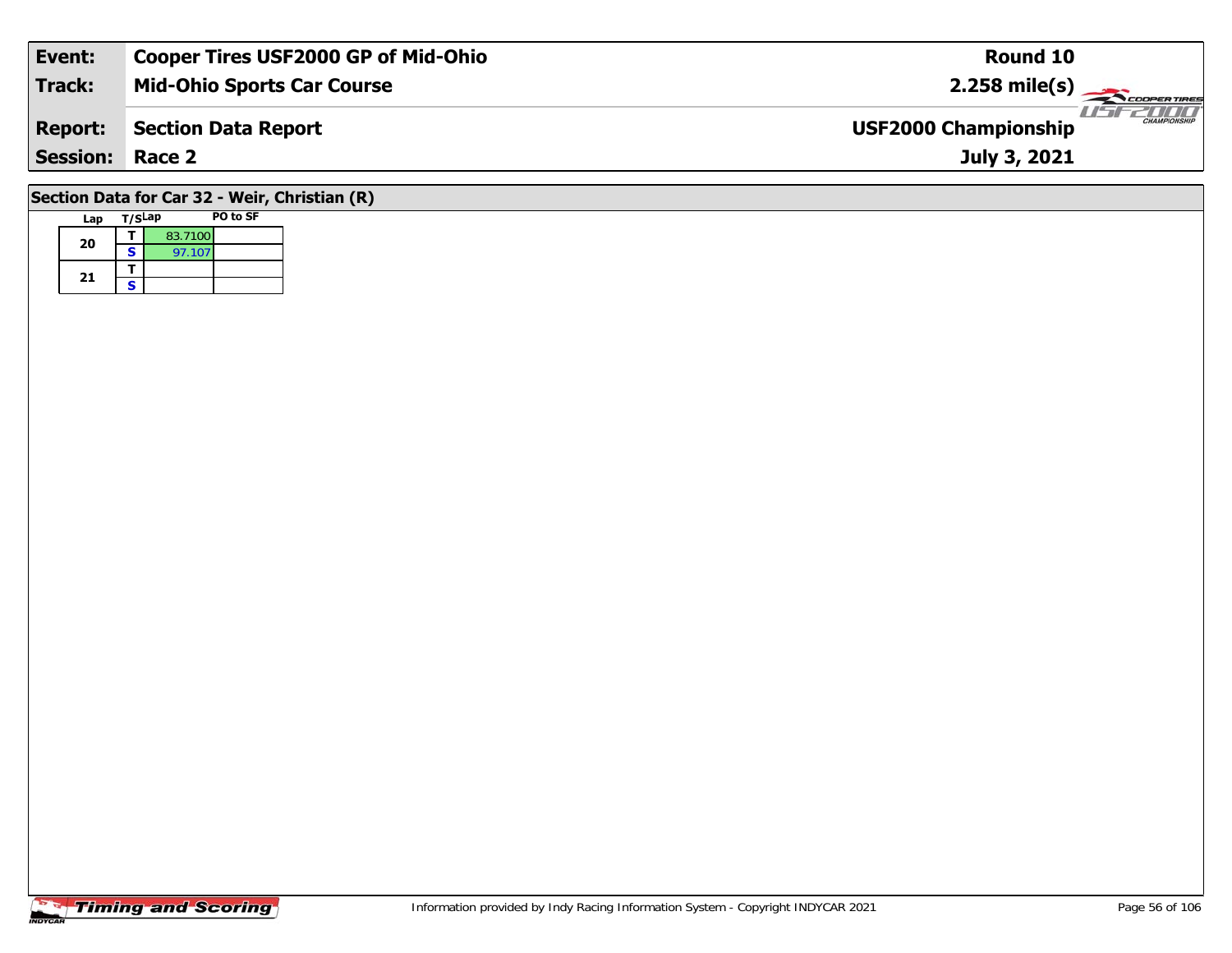#### **Event: Cooper Tires USF2000 GP of Mid-Ohio Round 102.258 mile(s) Mid-Ohio Sports Car Course Track:** THE COOPER TIRES **Report: Section Data Report USF2000 Championship July 3, 2021 Session: Race 2 Section Data for Car 33 - Green, Josh Lap T/SSF to I1 I1 to I2A I2A to I2 I2 to I3A I3A to I3 I3 to I4 I4 to I5A I5A to I5B I5B to I5 I5 to I6A I6A to I6 I6 to I7A I7A to I7 I7 to I8 I8 to SF 1**

| Lap            |    | T/SSF to I1 | I1 to I2A | I2A to I2 | I2 to I3A | I3A to I3 | <b>I3 to I4</b> | I4 to I5A | I5A to I5B I5B to I5 |        | I5 to I6A | I6A to I6 | I6 to I7A | I7A to I7 | <b>I7 to I8</b> | I8 to SF |
|----------------|----|-------------|-----------|-----------|-----------|-----------|-----------------|-----------|----------------------|--------|-----------|-----------|-----------|-----------|-----------------|----------|
| 1              | T. | 5.6788      | 8.5475    | 5.0302    | 9.0446    | 8.4097    | 2.8422          | 7.7184    | 5.6357               | 5.0477 | 5.7159    | 6.9415    | 3.5286    | 5.7601    | 5.9949          | 4.8733   |
|                | S. | 90.768      | 93.728    | 114.535   | 68.524    | 115.127   | 134.819         | 90.722    | 68.113               | 67.673 | 89.225    | 79.954    | 107.820   | 92.801    | 68.922          | 91.640   |
| $\overline{2}$ | T. | 4.6018      | 7.6443    | 4.8258    | 8.7667    | 8.2410    | 2.7630          | 7.2488    | 5.4098               | 4.9406 | 5.4062    | 6.7538    | 3.4755    | 5.6567    | 5.7906          | 4.8352   |
|                | S  | 112.012     | 104.802   | 119.387   | 70.696    | 117.484   | 138.683         | 96.599    | 70.957               | 69.140 | 94.336    | 82.176    | 109.468   | 94.498    | 71.354          | 92.362   |
| 3              | T. | 4.5690      | 7.5469    | 4.7795    | 8.8670    | 8.2649    | 2.7471          | 7.2745    | 5.3739               | 4.7275 | 5.3090    | 6.7304    | 3.5325    | 5.4954    | 5.5884          | 4.8307   |
|                | S  | 112.816     | 106.154   | 120.543   | 69.897    | 117.144   | 139.486         | 96.258    | 71.431               | 72.256 | 96.063    | 82.462    | 107.701   | 97.271    | 73.936          | 92.448   |
| 4              | T. | 4.5799      | 7.3244    | 4.7684    | 8.6281    | 8.2184    | 2.7519          | 7.0828    | 5.2680               | 4.6554 | 5.2746    | 6.5459    | 3.4562    | 5.4117    | 5.7106          | 4.8042   |
|                | S  | 112.547     | 109.379   | 120.824   | 71.832    | 117.807   | 139.243         | 98.863    | 72.867               | 73.375 | 96.690    | 84.786    | 110.079   | 98.776    | 72.353          | 92.958   |
| 5              | T. | 4.5610      | 7.3792    | 4.6640    | 8.4661    | 8.1984    | 2.7494          | 7.1497    | 5.2196               | 4.6154 | 5.2548    | 6.5283    | 3.4602    | 5.3805    | 5.5848          | 4.7931   |
|                | S  | 113.013     | 108.567   | 123.528   | 73.206    | 118.094   | 139.369         | 97.938    | 73.543               | 74.01' | 97.054    | 85.014    | 109.952   | 99.349    | 73.983          | 93.174   |
| 6              | T. | 4.5463      | 7.3808    | 4.7181    | 8.4574    | 8.2342    | 2.7729          | 7.0025    | 5.1612               | 4.4943 | 5.2370    | 6.4195    | 3.4452    | 5.3133    | 5.4684          | 4.7918   |
|                | S  | 113.379     | 108.543   | 122.112   | 73.282    | 117.581   | 138.188         | 99.997    | 74.375               | 76.005 | 97.384    | 86.455    | 110.430   | 100.605   | 75.558          | 93.199   |
| $\overline{ }$ | T. | 4.5438      | 7.3210    | 4.6870    | 8.4278    | 8.1937    | 2.7548          | 6.9794    | 5.1840               | 4.5326 | 5.2241    | 6.4689    | 3.4460    | 5.3183    | 5.5157          | 4.8159   |
|                | S  | 113.441     | 109.430   | 122.922   | 73.539    | 118.162   | 139.096         | 100.328   | 74.048               | 75.363 | 97.624    | 85.795    | 110.405   | 100.511   | 74.910          | 92.733   |
| 8              | T. | 4.5399      | 7.3326    | 4.6754    | 8.3594    | 8.2407    | 2.7781          | 6.9621    | 5.1693               | 4.4579 | 5.2163    | 6.4845    | 3.4699    | 5.3461    | 5.4632          | 4.8071   |
|                | S. | 113.539     | 109.257   | 123.227   | 74.141    | 117.488   | 137.929         | 100.577   | 74.258               | 76.626 | 97.770    | 85.589    | 109.644   | 99.988    | 75.630          | 92.902   |
| 9              | T. | 4.5494      | 7.2997    | 4.7045    | 8.4373    | 8.2551    | 2.7786          | 7.0200    | 5.1172               | 4.4284 | 5.1950    | 6.4363    | 3.4663    | 5.3175    | 5.5005          | 4.8066   |
|                | S. | 113.302     | 109.749   | 122.465   | 73.456    | 117.283   | 137.905         | 99.747    | 75.014               | 77.136 | 98.171    | 86.230    | 109.758   | 100.526   | 75.117          | 92.912   |
| 10             | T. | 4.5584      | 7.3618    | 4.6848    | 8.4044    | 8.2379    | 2.7761          | 6.9387    | 5.1581               | 4.4374 | 5.2246    | 6.4315    | 3.4605    | 5.2966    | 5.4972          | 4.7791   |
|                | S  | 113.078     | 108.823   | 122.980   | 73.744    | 117.528   | 138.029         | 100.916   | 74.420               | 76.980 | 97.615    | 86.294    | 109.942   | 100.922   | 75.162          | 93.447   |
| 11             | T. | 4.5442      | 7.3300    | 4.6824    | 8.3561    | 8.2169    | 2.7703          | 6.9243    | 5.1203               | 4.4636 | 5.2095    | 6.4459    | 3.4581    | 5.2697    | 5.5871          | 4.7835   |
|                | S  | 113.431     | 109.296   | 123.043   | 74.170    | 117.828   | 138.318         | 101.126   | 74.969               | 76.528 | 97.898    | 86.101    | 110.018   | 101.438   | 73.953          | 93.361   |
| 12             | T. | 4.5473      | 7.3240    | 4.6970    | 8.4191    | 8.2386    | 2.7713          | 6.8697    | 5.1548               | 4.4641 | 5.1978    | 6.4446    | 3.4746    | 5.3075    | 5.5251          | 4.8066   |
|                | S  | 113.354     | 109.385   | 122.660   | 73.615    | 117.518   | 138.268         | 101.930   | 74.467               | 76.520 | 98.118    | 86.119    | 109.496   | 100.715   | 74.783          | 92.912   |
| 13             | T. | 4.5453      | 7.3495    | 4.6856    | 8.3320    | 8.2302    | 2.7738          | 6.9002    | 5.1673               | 4.4253 | 5.2145    | 6.4336    | 3.4546    | 5.3378    | 5.5183          | 4.8097   |
|                | S  | 113.404     | 109.006   | 122.959   | 74.385    | 117.638   | 138.143         | 101.479   | 74.287               | 77.190 | 97.804    | 86.266    | 110.130   | 100.143   | 74.875          | 92.852   |
| 14             | T. | 4.5476      | 7.3187    | 4.6412    | 8.3944    | 8.1988    | 2.7555          | 7.0072    | 5.1590               | 4.4544 | 5.2333    | 6.4667    | 3.4645    | 5.2806    | 5.5041          | 4.7978   |
|                | S  | 113.347     | 109.464   | 124.135   | 73.832    | 118.088   | 139.061         | 99.930    | 74.407               | 76.686 | 97.453    | 85.824    | 109.815   | 101.228   | 75.068          | 93.082   |
| 15             | T. | 4.5421      | 7.2932    | 4.6845    | 8.3692    | 8.2673    | 2.7924          | 6.9544    | 5.1066               | 4.4736 | 5.1998    | 6.3979    | 3.4662    | 5.2500    | 5.4567          | 4.7574   |
|                | S  | 113.484     | 109.847   | 122.988   | 74.054    | 117.110   | 137.223         | 100.688   | 75.170               | 76.357 | 98.081    | 86.747    | 109.761   | 101.818   | 75.720          | 93.873   |
| 16             | T. | 4.5400      | 7.2213    | 4.6962    | 8.2873    | 8.2398    | 2.7879          | 6.9167    | 5.1499               | 4.4108 | 5.2086    | 6.4274    | 3.4689    | 5.2706    | 5.4924          | 4.7660   |
|                | S  | 113.536     | 110.941   | 122.681   | 74.786    | 117.501   | 137.445         | 101.237   | 74.538               | 77.444 | 97.915    | 86.349    | 109.676   | 101.420   | 75.228          | 93.704   |
| 17             | T. | 4.5482      | 7.2236    | 4.7153    | 8.3363    | 8.2427    | 2.7983          | 6.9216    | 5.1336               | 4.4440 | 5.2089    | 6.4148    | 3.4662    | 5.2707    | 5.4389          | 4.7645   |
|                | S. | 113.332     | 110.905   | 122.184   | 74.346    | 117.459   | 136.934         | 101.166   | 74.775               | 76.866 | 97.909    | 86.519    | 109.761   | 101.418   | 75.968          | 93.733   |
| 18             | T  | 4.5593      | 7.2292    | 4.7446    | 8.2884    | 8.2333    | 2.7907          | 6.9056    | 5.1242               | 4.4253 | 5.1883    | 6.3851    | 3.4682    | 5.2674    | 5.4809          | 4.7528   |
|                | S  | 113.056     | 110.820   | 121.430   | 74.776    | 117.593   | 137.307         | 101.400   | 74.912               | 77.190 | 98.298    | 86.921    | 109.698   | 101.482   | 75.386          | 93.964   |
| 19             | T. | 4.5545      | 7.2465    | 4.6577    | 8.3165    | 8.2222    | 2.7826          | 6.9836    | 5.1938               | 4.5545 | 5.2400    | 6.6650    | 3.5070    | 5.4501    | 5.5900          | 4.7646   |
|                | S. | 113.175     | 110.555   | 123.695   | 74.523    | 117.752   | 137.706         | 100.267   | 73.908               | 75.00  | 97.328    | 83.271    | 108.484   | 98.080    | 73.914          | 93.731   |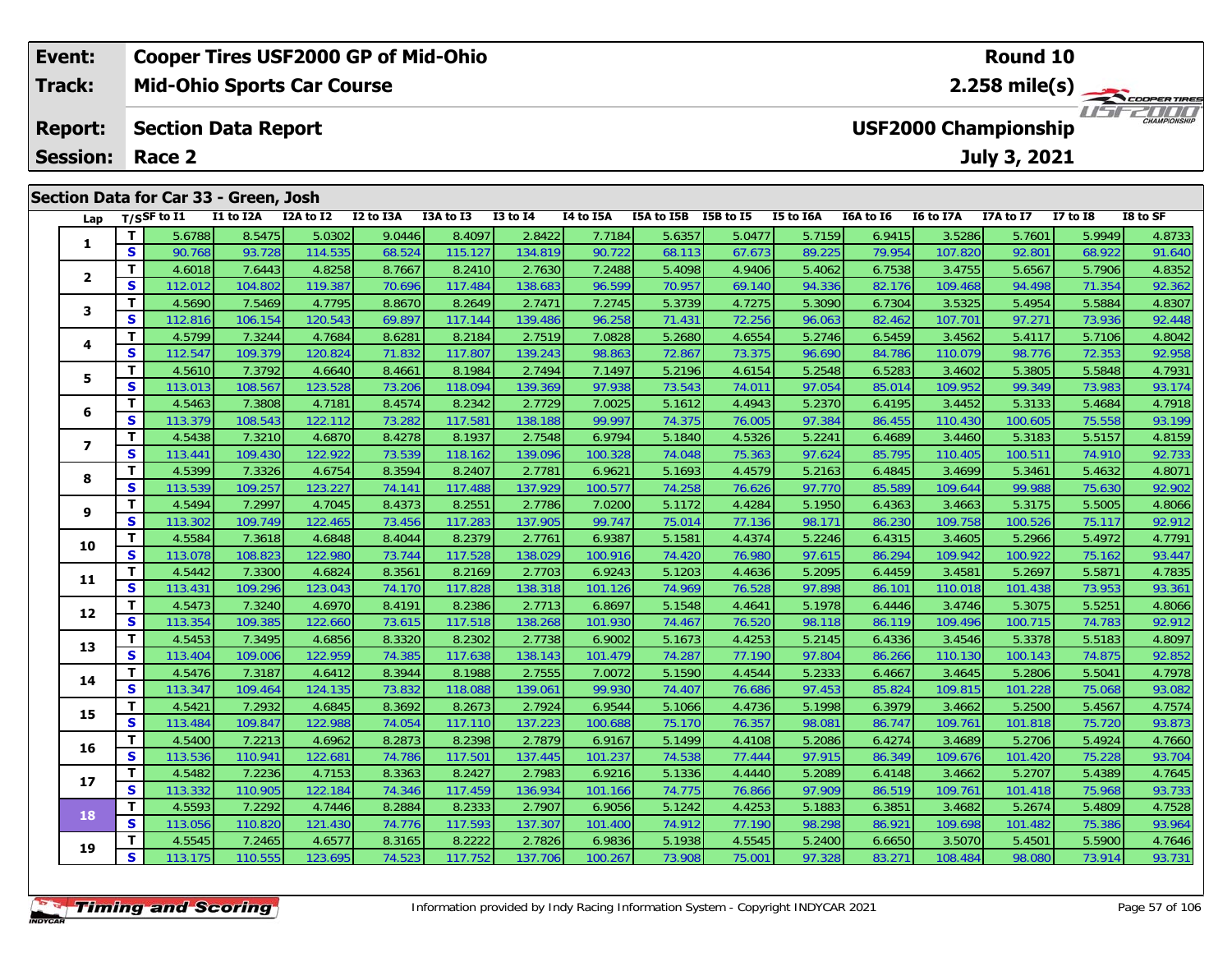| Event:                 | <b>Cooper Tires USF2000 GP of Mid-Ohio</b> | Round 10                                           |
|------------------------|--------------------------------------------|----------------------------------------------------|
| Track:                 | <b>Mid-Ohio Sports Car Course</b>          |                                                    |
| <b>Report:</b>         | Section Data Report                        | <b>CHAMPIONSHIP</b><br><b>USF2000 Championship</b> |
| <b>Session: Race 2</b> |                                            | July 3, 2021                                       |

|                         | Section Data for Car 33 - Green, Josh        |          |  |
|-------------------------|----------------------------------------------|----------|--|
|                         | Lap T/SLap                                   | PO to SF |  |
|                         | 90.7691<br>$\overline{1}$                    | 153.2427 |  |
| $\mathbf{1}$            | $\mathbf{s}$<br>89.555                       | 49.685   |  |
|                         | $\overline{\mathbf{T}}$<br>86.3598           |          |  |
| $\overline{\mathbf{2}}$ | $\overline{\mathbf{s}}$<br>94.127            |          |  |
|                         | 85.6367<br>$\mathbf T$                       |          |  |
| $\mathbf{3}$            | $\mathbf{s}$<br>94.922                       |          |  |
|                         | $\mathbf T$<br>84.4805                       |          |  |
| 4                       | $\mathbf{s}$<br>96.221                       |          |  |
| 5                       | $\overline{\mathbf{T}}$<br>84.0045           |          |  |
|                         | $\overline{\mathbf{s}}$<br>96.766            |          |  |
| 6                       | 83.4429<br>$\mathbf T$                       |          |  |
|                         | $\overline{\mathbf{s}}$<br>97.418            |          |  |
| $\overline{\mathbf{z}}$ | 83.4130<br>T                                 |          |  |
|                         | $\overline{\mathbf{s}}$<br>97.452            |          |  |
| 8                       | $\overline{\mathbf{T}}$<br>83.3025           |          |  |
|                         | $\overline{\mathbf{s}}$<br>97.582            |          |  |
| 9                       | 83.3124<br>$\mathbf{T}$                      |          |  |
|                         | $\overline{\mathbf{s}}$<br>97.570            |          |  |
| 10                      | 83.2471<br>T<br>$\overline{\mathbf{s}}$      |          |  |
|                         | 97.647<br>$\overline{\mathbf{T}}$<br>83.1619 |          |  |
| $11$                    | S<br>97.747                                  |          |  |
|                         | 83.2421<br>$\mathbf T$                       |          |  |
| $12$                    | $\overline{\mathbf{s}}$<br>97.653            |          |  |
|                         | 83.1777<br>$\mathbf{T}$                      |          |  |
| 13                      | $\overline{\mathbf{s}}$<br>97.728            |          |  |
|                         | $\overline{\mathsf{r}}$<br>83.2238           |          |  |
| 14                      | $\mathbf{s}$<br>97.674                       |          |  |
|                         | $\mathbf T$<br>83.0113                       |          |  |
| 15                      | $\overline{\mathbf{s}}$<br>97.924            |          |  |
| 16                      | 82.8838<br>T                                 |          |  |
|                         | $\overline{\mathbf{s}}$<br>98.075            |          |  |
| 17                      | $\overline{\mathsf{r}}$<br>82.9276           |          |  |
|                         | $\overline{\mathbf{s}}$<br>98.023            |          |  |
| 18                      | $\overline{\mathbf{T}}$<br>82.8433           |          |  |
|                         | $\mathbf{s}$<br>98.123                       |          |  |
| 19                      | 83.7286<br>$\mathbf{T}$                      |          |  |
|                         | $\mathbf{s}$<br>97.085                       |          |  |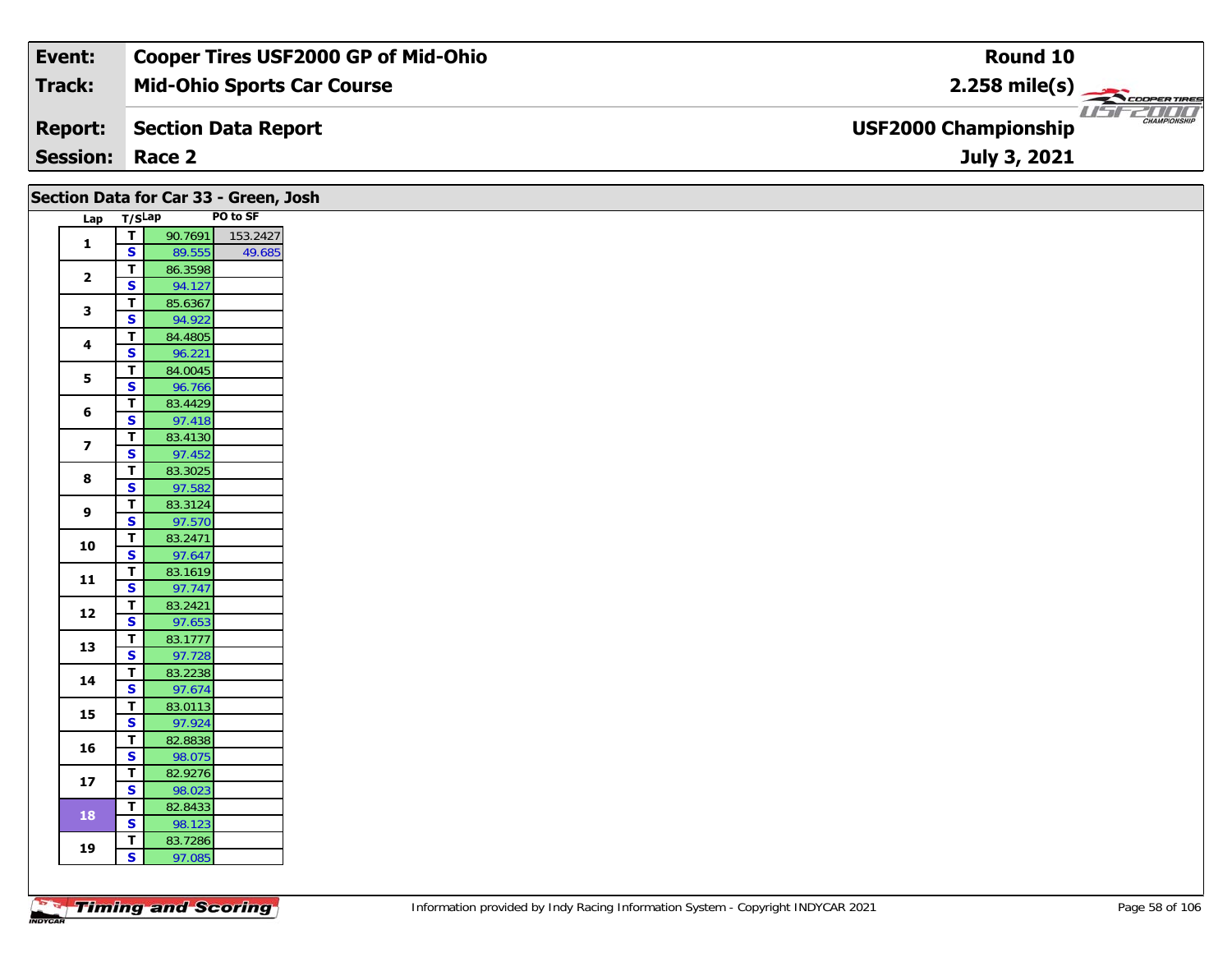| Event:                                | <b>Cooper Tires USF2000 GP of Mid-Ohio</b> | Round 10                                           |  |  |  |  |  |  |  |
|---------------------------------------|--------------------------------------------|----------------------------------------------------|--|--|--|--|--|--|--|
| <b>Track:</b>                         | <b>Mid-Ohio Sports Car Course</b>          |                                                    |  |  |  |  |  |  |  |
| <b>Report:</b>                        | Section Data Report                        | <b>CHAMPIONSHIP</b><br><b>USF2000 Championship</b> |  |  |  |  |  |  |  |
| <b>Session: Race 2</b>                |                                            | July 3, 2021                                       |  |  |  |  |  |  |  |
| Section Data for Car 33 - Green, Josh |                                            |                                                    |  |  |  |  |  |  |  |

|    | Lap | $T/S$ SF to $I1$ | I1 to I2A | I2A to I2 | I2 to I3A | I3A to I3 | <b>I3 to I4</b> | I4 to I5A | I5A to I5B | I5B to I5 | I5 to I6A | I6A to I6 | I6 to I7A | I7A to I7 | <b>I7 to I8</b> | I8 to SF |
|----|-----|------------------|-----------|-----------|-----------|-----------|-----------------|-----------|------------|-----------|-----------|-----------|-----------|-----------|-----------------|----------|
| 20 |     | 1.5237           | .4425     | 4.7046    | 8.3931    | 8.1734    | 2.7580          | 7.0138    | 5.2286     | 4.5035    | 5.2447    | 6.4578    | 3.4448    | 5.3303    | 5.6282          | 4.7979   |
|    |     | 13.945           | 107.643   | 122.462   | 3.843     | 118.455   | 138.935         | 99.836    | 73.416     | 75.850    | 97.241    | 85.943    | 110.443   | 100.284   | 73.413          | 93.080   |
|    | 21  | 1.9985           | 8.9566    | 7.5990    | 11.9126   | 10.1831   | 3.6285          | 8.9105    | 7.0312     | 5.7366    | 6.9305    |           |           |           |                 |          |
|    |     | 103.122          | 89.446    | 75.817    | 52.027    | 95.077    | 105.603         | 78.585    | 54.594     | 59.546    | 73.588    |           |           |           |                 |          |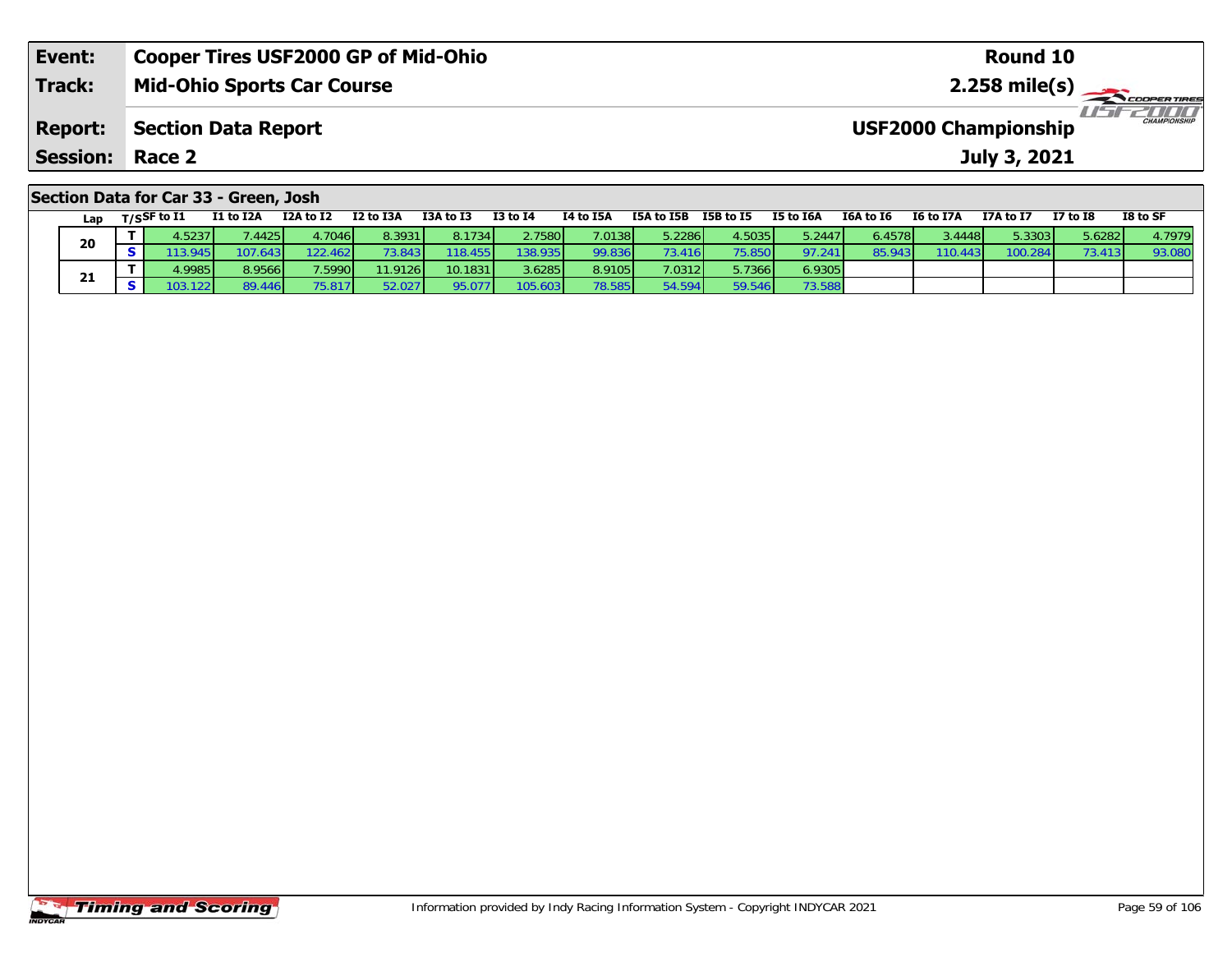| Event:                                | <b>Cooper Tires USF2000 GP of Mid-Ohio</b> | Round 10                                           |  |  |  |  |  |  |  |  |
|---------------------------------------|--------------------------------------------|----------------------------------------------------|--|--|--|--|--|--|--|--|
| <b>Track:</b>                         | <b>Mid-Ohio Sports Car Course</b>          | $2.258$ mile(s)                                    |  |  |  |  |  |  |  |  |
| <b>Report:</b>                        | <b>Section Data Report</b>                 | <b>CHAMPIONSHIP</b><br><b>USF2000 Championship</b> |  |  |  |  |  |  |  |  |
| <b>Session:</b>                       | Race 2                                     | July 3, 2021                                       |  |  |  |  |  |  |  |  |
| Section Data for Car 33 - Green, Josh |                                            |                                                    |  |  |  |  |  |  |  |  |

|  | Lap | T/SLap |         | PO to SF |
|--|-----|--------|---------|----------|
|  | 20  |        | 83.6449 |          |
|  |     | S      | 97.182  |          |
|  | 21  |        |         |          |
|  |     | S      |         |          |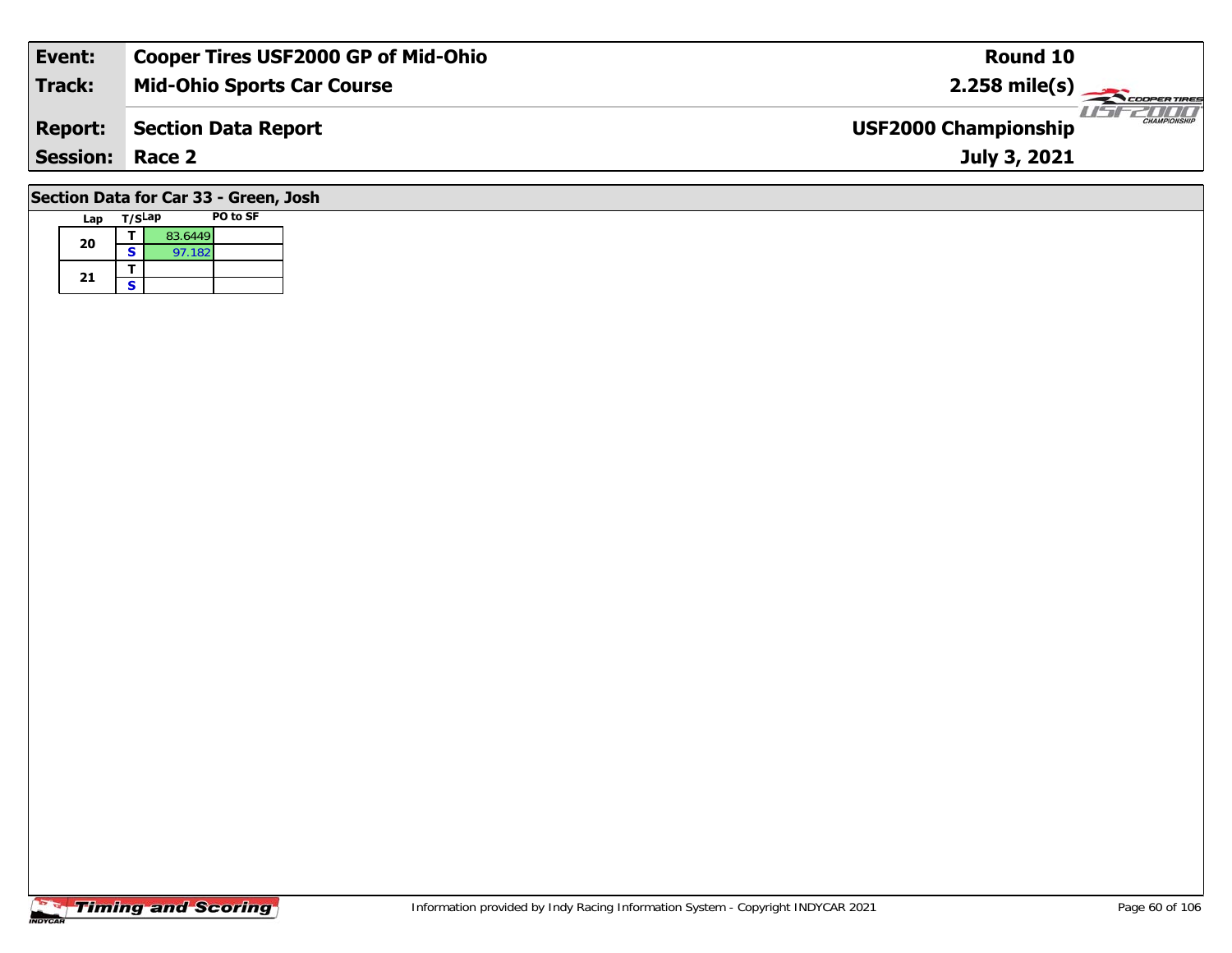|                | Event:                                        |          |                |                            | <b>Cooper Tires USF2000 GP of Mid-Ohio</b> |           |           |                                                    |                         |            |           |           | <b>Round 10</b> |           |              |              |          |
|----------------|-----------------------------------------------|----------|----------------|----------------------------|--------------------------------------------|-----------|-----------|----------------------------------------------------|-------------------------|------------|-----------|-----------|-----------------|-----------|--------------|--------------|----------|
|                | Track:                                        |          |                |                            | <b>Mid-Ohio Sports Car Course</b>          |           |           |                                                    | $2.258 \text{ mile(s)}$ |            |           |           |                 |           |              |              |          |
| <b>Report:</b> |                                               |          |                | <b>Section Data Report</b> |                                            |           |           | <b>CHAMPIONSHIP</b><br><b>USF2000 Championship</b> |                         |            |           |           |                 |           |              |              |          |
|                | <b>Session:</b>                               |          | Race 2         |                            |                                            |           |           |                                                    |                         |            |           |           |                 |           | July 3, 2021 |              |          |
|                | Section Data for Car 34 - Christie, Dylan (R) |          |                |                            |                                            |           |           |                                                    |                         |            |           |           |                 |           |              |              |          |
|                | Lap                                           |          | $T/S$ SF to I1 | I1 to I2A                  | I2A to I2                                  | I2 to I3A | I3A to I3 | $I3$ to $I4$                                       | I4 to I5A               | I5A to I5B | I5B to I5 | I5 to I6A | I6A to I6       | I6 to I7A | I7A to I7    | $I7$ to $I8$ | I8 to SF |
|                |                                               |          | 5.4484         | 8.5242                     | 5.1096                                     | 9.3415    | 8.3184    | 2.7632                                             | 7.6850                  | 5.7417     | 5.1301    | 5.8126    | 7.0299          | 3.5574    | 5.9884       | 6.1637       | 4.9296   |
|                |                                               | <b>S</b> | 94.607         | 93.984                     | 112.756                                    | 66.346    | 116.390   | 138.673                                            | 91.116                  | 66.855     | 66.586    | 87.740    | 78.948          | 106.947   | 89.263       | 67.035       | 90.594   |
|                |                                               |          | 4.6964         | 7.6702                     | 4.9220                                     | 9.2178    | 8.2741    | 2.7689                                             | 7.3083                  | 5.7363     | 4.9785    | 5.5459    | 6.7302          | 3.4933    | 5.6367       | 5.6766       | 4.9154   |
|                | $\overline{\mathbf{2}}$                       | S        | 109.755        | 104,448                    | 117.053                                    | 67.237    | 117.014   | 138.388                                            | 95.813                  | 66.918     | 68.613    | 91.960    | 82.464          | 108.910   | 94.833       | 72.787       | 90.855   |

3 T 4.6448 7.5168 4.7916 8.4947 8.2532 2.7691 7.1919 5.3704 4.6234 5.3787 6.5137 3.4671 5.5609 5.6756 4.9085<br>S S 110.975 106.579 120.239 72.960 117.310 138.378 97.363 71.478 73.883 94.818 85.205 109.733 96.126 72.800 90.98

4 T 4.6364 7.4517 4.7642 8.5396 8.3107 2.8135 7.0172 5.3138 4.5335 5.3187 6.4500 3.4797 5.3155 5.6151 4.7855<br>S 111.176 107.511 120.930 72.576 116.498 136.194 99.787 72.239 75.348 95.888 86.047 109.335 100.564 73.584 93.322

5 T 4.6240 7.2997 4.7268 8.4378 8.3030 2.8066 7.3647 5.3118 4.5366 5.2847 6.4209 3.4781 5.3374 5.5773 4.7981<br>5 S 111.474 109.749 121.887 73.452 116.606 136.529 95.079 72.266 75.297 96.505 86.436 109.386 100.151 74.083 93.0

6 T 4.5967 7.2983 4.6973 8.4134 8.2715 2.7983 7.0485 5.2093 4.4403 5.2765 6.4094 3.4947 5.2677 5.7042 4.7526<br>5 S 112.136 109.770 122.653 73.665 117.050 136.934 99.344 73.688 76.930 96.655 86.592 108.866 101.476 72.435 93.9

7 | T | 4.5815 | 7.2443 | 4.6993 | 8.3908 | 8.2447 | 2.7813 | 6.9674 | 5.1922 | 4.4605 | 5.2699 | 6.4006 | 3.4653 | 5.3073 | 5.5702 | 4.7908 |<br>7 | S | 112.508 | 110.589 | 122.600 | 73.863 | 117.431 | 137.771 | 100.501 | 73

8 T 4.5809 7.2369 4.6859 8.4202 8.3031 2.7960 6.9760 5.1561 4.4451 5.2158 6.3715 3.4851 5.3015 5.5059 4.7823<br>8 S 112.523 110.702 122.951 73.605 116.605 137.046 100.377 74.448 76.847 97.780 87.107 109.166 100.829 75.043 93.

<mark>11</mark> 4.5862 7.3030 4.7130 8.3957 8.2848 2.7939 6.9694 5.1615 4.4563 5.2638 6.4151 3.4895 5.3188 5.4601 4.8270 و<br>S 112.393 109.700 122.244 73.820 116.862 137.149 100.472 74.371 76.653 96.888 86.515 109.028 100.501 75.673 9

0 T 4.5935 7.2407 4.6804 8.3574 8.2665 2.7945 6.9487 5.2456 4.4267 5.2663 6.3940 3.4797 5.3542 5.5283 4.8350<br>S 112.214 110.643 123.096 74.159 117.121 137.120 100.771 73.178 77.166 96.842 86.800 109.335 99.837 74.739 92.366

**<sup>T</sup>** 4.6034 7.2471 4.6795 8.3963 8.2553 2.7821 6.8917 5.2130 4.4531 5.2950 6.4326 3.4835 5.3276 5.5136 4.7730 **<sup>S</sup>** 111.973 110.546 123.119 73.815 117.280 137.731 101.604 73.636 76.709 96.317 86.279 109.216 100.335 74.939 93.566

2 T 4.5727 7.2890 4.6793 8.4786 8.2279 2.7769 7.2077 5.2431 4.4886 5.2052 6.4469 3.4843 5.2638 5.4904 4.7834<br>2 S 112.724 109.910 123.124 73.098 117.671 137.989 97.150 73.213 76.102 97.979 86.088 109.191 101.551 75.255 93.3

3 T 4.6069 7.2894 4.6866 8.3924 8.2624 2.7903 6.9632 5.2400 4.4046 5.3021 6.3887 3.4977 5.2542 5.4725 4.7973<br>S 111.888 109.904 122.933 73.849 117.179 137.326 100.561 73.256 77.553 96.188 86.872 108.773 101.737 75.501 93.09

**<sup>T</sup>** 5.8742 9.2446 9.2298 3.6022 8.4061 5.4760 4.5839 5.3519 6.5693 3.5200 5.4393 5.5541 4.8229 **<sup>S</sup>** 98.079 67.042 104.897 106.374 83.300 70.099 74.520 95.293 84.484 108.084 98.275 74.392 92.598

**<sup>T</sup>** 4.6247 7.2047 4.6989 8.2298 8.2371 2.8071 6.9837 5.1711 4.3805 5.1976 6.3237 3.4832 5.1960 5.3895 4.7683 **<sup>S</sup>** 111.457 111.196 122.611 75.308 117.539 136.505 100.266 74.232 77.980 98.122 87.765 109.226 102.876 76.664 93.658

7 T 4.5996 7.1355 4.6981 8.1802 8.2834 2.8146 6.9239 5.1371 4.3397 5.1740 6.2574 3.4620 5.1561 5.3904 4.7602<br>7 S 112.065 112.275 122.632 75.765 116.882 136.141 101.132 74.724 78.713 98.570 88.695 109.894 103.672 76.651 93.

8 T 4.5847 7.1344 4.6936 8.0994 8.2740 2.8158 6.8493 5.1644 4.3386 5.1887 6.3312 3.4707 5.1839 5.6893 4.7044<br>S 112.429 112.292 122.749 76.521 117.015 136.083 102.233 74.329 78.733 98.291 87.661 109.619 103.116 72.624 94.93

**<sup>T</sup>** 4.5545 7.2226 4.7028 8.2712 8.2767 2.7992 6.9157 5.1724 4.3991 5.2656 6.3426 3.4528 5.9474 5.7756 4.8121 **<sup>S</sup>** 113.175 110.921 122.509 74.931 116.977 136.890 101.252 74.214 77.650 96.855 87.504 110.187 89.879 71.539 92.806

**<sup>T</sup>** 4.6082 7.2556 4.6752 8.3876 8.3055 2.7977 6.9634 5.2252 4.4558 5.3054 6.3898 4.0010 6.0837 **<sup>S</sup>** 111.856 110.416 123.232 73.892 116.571 136.963 100.558 73.464 76.662 96.128 86.857 95.090 87.865

**Timing and Scoring** 

**3**

**4**

**5**

**6**

**7**

**8**

**9**

**10**

**11**

**12**

**13**

**14**

**15**

**16**

**17**

**18**

**19**

93.32

93.218

92.519

93.092

93.818

92.806

87.865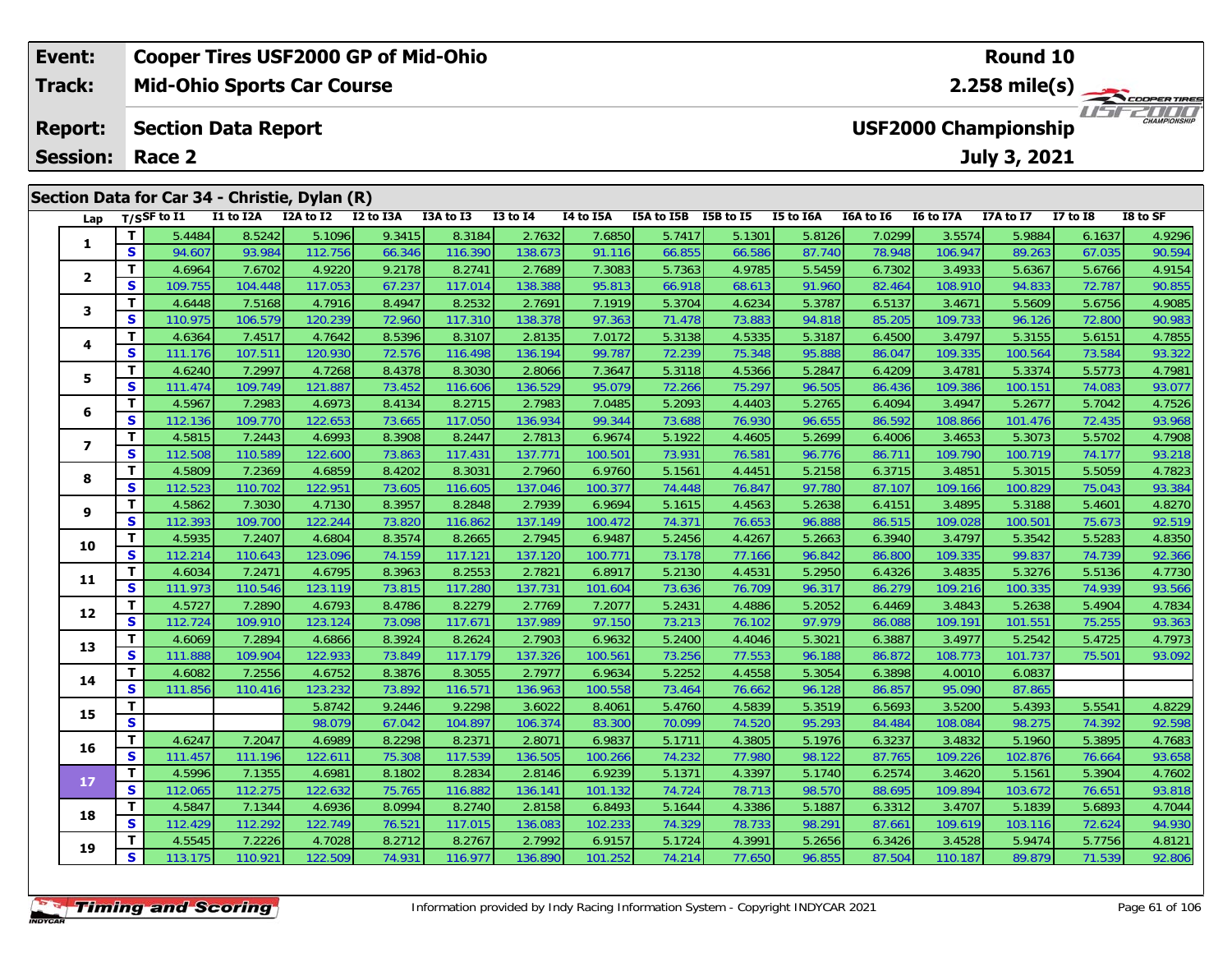| Event:                 | <b>Cooper Tires USF2000 GP of Mid-Ohio</b> | Round 10                                                   |
|------------------------|--------------------------------------------|------------------------------------------------------------|
| <b>Track:</b>          | <b>Mid-Ohio Sports Car Course</b>          | $2.258$ mile(s)                                            |
| <b>Report:</b>         | Section Data Report                        | $-1$<br><b>CHAMPIONSHIP</b><br><b>USF2000 Championship</b> |
| <b>Session: Race 2</b> |                                            | July 3, 2021                                               |

|                         |                                                    | Section Data for Car 34 - Christie, Dylan (R) |          |          |          |  |  |  |  |  |  |  |
|-------------------------|----------------------------------------------------|-----------------------------------------------|----------|----------|----------|--|--|--|--|--|--|--|
| Lap T/SLap              |                                                    |                                               | PI to PO | PO to SF | SF to PI |  |  |  |  |  |  |  |
| $\mathbf{1}$            | $\overline{t}$                                     | 91.5437                                       |          | 134.8497 |          |  |  |  |  |  |  |  |
|                         | $\overline{\mathbf{s}}$                            | 88.797                                        |          | 56.462   |          |  |  |  |  |  |  |  |
| $\mathbf{2}$            | $\overline{t}$                                     | 87.5706                                       |          |          |          |  |  |  |  |  |  |  |
|                         | $\overline{\mathbf{s}}$                            | 92.826                                        |          |          |          |  |  |  |  |  |  |  |
| $\mathbf{3}$            | $\overline{\mathbf{T}}$<br>$\overline{\mathbf{s}}$ | 85.1604<br>95.453                             |          |          |          |  |  |  |  |  |  |  |
|                         | $\mathbf{T}$                                       | 84.3451                                       |          |          |          |  |  |  |  |  |  |  |
| 4                       | $\overline{\mathbf{s}}$                            | 96.375                                        |          |          |          |  |  |  |  |  |  |  |
|                         | T                                                  | 84.3075                                       |          |          |          |  |  |  |  |  |  |  |
| 5                       | $\overline{\mathbf{s}}$                            | 96.418                                        |          |          |          |  |  |  |  |  |  |  |
|                         | T                                                  | 83.6787                                       |          |          |          |  |  |  |  |  |  |  |
| 6                       | $\overline{\mathbf{s}}$                            | 97.143                                        |          |          |          |  |  |  |  |  |  |  |
|                         | $\overline{t}$                                     | 83.3661                                       |          |          |          |  |  |  |  |  |  |  |
| $\overline{\mathbf{z}}$ | $\mathbf{s}$                                       | 97.507                                        |          |          |          |  |  |  |  |  |  |  |
| 8                       | $\overline{\mathbf{T}}$                            | 83.2623                                       |          |          |          |  |  |  |  |  |  |  |
|                         | $\overline{\mathbf{s}}$                            | 97.629                                        |          |          |          |  |  |  |  |  |  |  |
| $\overline{9}$          | $\mathbf{T}$                                       | 83.4381                                       |          |          |          |  |  |  |  |  |  |  |
|                         | $\overline{\mathbf{s}}$                            | 97.423                                        |          |          |          |  |  |  |  |  |  |  |
| 10                      | $\overline{\mathsf{T}}$                            | 83.4115                                       |          |          |          |  |  |  |  |  |  |  |
|                         | $\overline{\mathbf{s}}$                            | 97.454                                        |          |          |          |  |  |  |  |  |  |  |
| 11                      | $\mathbf T$                                        | 83.3468                                       |          |          |          |  |  |  |  |  |  |  |
|                         | $\mathbf{s}$                                       | 97.530                                        |          |          |          |  |  |  |  |  |  |  |
| 12                      | T<br>$\overline{\mathbf{s}}$                       | 83.6378<br>97.191                             |          |          |          |  |  |  |  |  |  |  |
|                         | $\overline{\mathsf{T}}$                            |                                               |          |          |          |  |  |  |  |  |  |  |
| 13                      | $\overline{\mathbf{s}}$                            | 83.3483<br>97.528                             |          |          |          |  |  |  |  |  |  |  |
|                         | $\overline{t}$                                     | 93.6021                                       | 90.4056  |          | 81.5723  |  |  |  |  |  |  |  |
| 14                      | S                                                  | 86.844                                        | 9.933    |          | 94.183   |  |  |  |  |  |  |  |
|                         | T                                                  | 172.9840                                      |          | 94.6082  |          |  |  |  |  |  |  |  |
| 15                      | $\overline{\mathbf{s}}$                            | 46.992                                        |          | 80.478   |          |  |  |  |  |  |  |  |
|                         | T                                                  | 82.6959                                       |          |          |          |  |  |  |  |  |  |  |
| 16                      | $\mathbf{s}$                                       | 98.297                                        |          |          |          |  |  |  |  |  |  |  |
|                         | $\overline{t}$                                     | 82.3122                                       |          |          |          |  |  |  |  |  |  |  |
| $17$                    | $\mathbf{s}$                                       | 98.756                                        |          |          |          |  |  |  |  |  |  |  |
| 18                      | $\mathbf T$                                        | 82.5224                                       |          |          |          |  |  |  |  |  |  |  |
|                         | $\overline{\mathbf{s}}$                            | 98.504                                        |          |          |          |  |  |  |  |  |  |  |
| 19                      | $\mathbf{T}$                                       | 83.9103                                       |          |          |          |  |  |  |  |  |  |  |
|                         | $\mathbf{s}$                                       | 96.875                                        |          |          |          |  |  |  |  |  |  |  |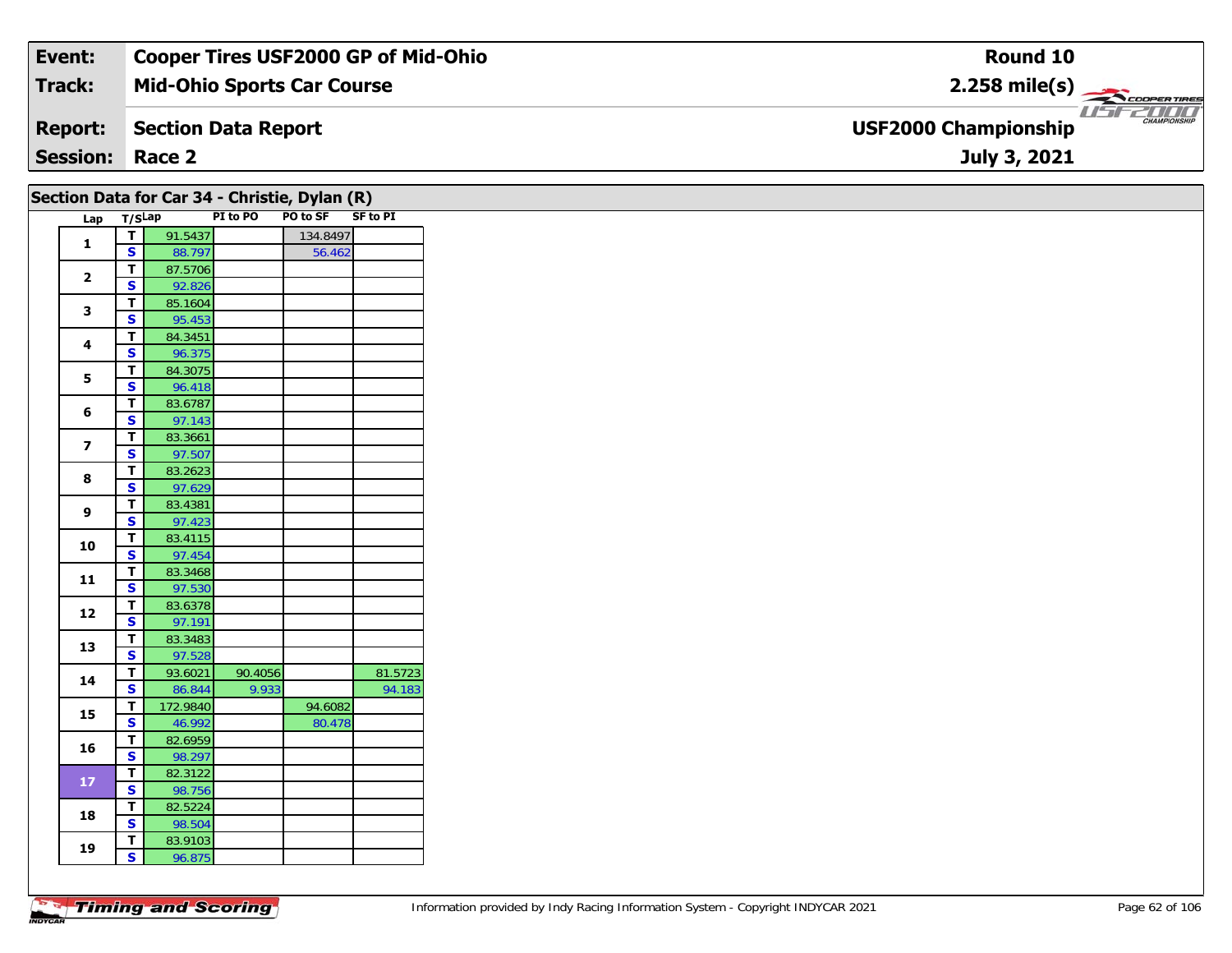#### **Event: Cooper Tires USF2000 GP of Mid-Ohio Round 102.258 mile(s) Mid-Ohio Sports Car Course Track:** THE COOPER TIRES **Report: Section Data Report USF2000 Championship July 3, 2021 Session: Race 2**

| Section Data for Car 4 - d'Orlando, Michael |  |  |
|---------------------------------------------|--|--|
|---------------------------------------------|--|--|

| Lap                      |              | $T/S$ SF to $I1$ | I1 to I2A | -,<br>I2A to I2 | I2 to I3A | I3A to I3 | <b>I3 to I4</b> | I4 to I5A | I5A to I5B I5B to I5 |        | I5 to I6A | I6A to I6 | I6 to I7A        | I7A to I7 | <b>I7 to I8</b> | I8 to SF |
|--------------------------|--------------|------------------|-----------|-----------------|-----------|-----------|-----------------|-----------|----------------------|--------|-----------|-----------|------------------|-----------|-----------------|----------|
|                          | T.           | 5.4181           | 8.5162    | 5.5440          | 9.0282    | 9.6520    | 3.7167          | 10.5092   | 6.5386               |        |           |           |                  |           |                 |          |
| 20                       | S            | 95.136           | 94.072    | 103.921         | 68.649    | 100.309   | 103.097         | 66.630    | 58.707               |        |           |           |                  |           |                 |          |
| Lap                      |              | T/SSF to I1      | I1 to I2A | I2A to I2       | I2 to I3A | I3A to I3 | <b>I3 to I4</b> | I4 to I5A | I5A to I5B I5B to I5 |        | I5 to I6A | I6A to I6 | <b>I6 to I7A</b> | I7A to I7 | <b>I7 to 18</b> | I8 to SF |
| 1                        | T            | 5.8096           | 7.9068    | 4.8572          | 8.8431    | 8.3784    | 2.8059          | 7.4181    | 5.4733               | 4.7801 | 5.3846    | 6.7477    | 3.5023           | 5.6976    | 5.7871          | 4.9087   |
|                          | $\mathbf{s}$ | 88.725           | 101.322   | 118.615         | 70.085    | 115.557   | 136.563         | 94.394    | 70.134               | 71.461 | 94.715    | 82.250    | 108.630          | 93.819    | 71.397          | 90.979   |
| $\overline{\mathbf{2}}$  | T            | 4.6477           | 7.4946    | 4.8086          | 8.7377    | 8.3217    | 2.8126          | 7.3501    | 5.5324               | 4.6977 | 5.3463    | 6.5724    | 3.4785           | 5.5255    | 5.7383          | 4.8173   |
|                          | S            | 110.905          | 106.895   | 119.814         | 70.931    | 116.344   | 136.238         | 95.268    | 69.385               | 72.715 | 95.393    | 84.444    | 109.373          | 96.742    | 72.004          | 92.706   |
| 3                        | т            | 4.6153           | 7.3304    | 4.7308          | 8.5562    | 8.2979    | 2.8064          | 7.1904    | 5.4169               | 4.6082 | 5.2869    | 6.6086    | 3.4869           | 5.4763    | 5.6822          | 4.8519   |
|                          | $\mathbf{s}$ | 111.684          | 109.290   | 121.784         | 72.436    | 116.678   | 136.539         | 97.384    | 70.864               | 74.127 | 96.465    | 83.981    | 109.110          | 97.611    | 72.715          | 92.045   |
| 4                        | T            | 4.6115           | 7.2744    | 4.7089          | 8.5164    | 8.2679    | 2.7929          | 7.2431    | 5.3641               | 4.6019 | 5.2905    | 6.5001    | 3.4450           | 5.3734    | 5.6861          | 4.8197   |
|                          | S            | 111.776          | 110.13'   | 122.351         | 72.774    | 117.101   | 137.199         | 96.675    | 71.562               | 74.228 | 96.399    | 85.383    | 110.437          | 99.480    | 72.665          | 92.659   |
| 5                        | т            | 4.6065           | 7.2283    | 4.6739          | 8.4747    | 8.2549    | 2.7937          | 7.1264    | 5.2717               | 4.4668 | 5.2180    | 6.3770    | 3.4372           | 5.2600    | 5.5619          | 4.7660   |
|                          | $\mathbf{s}$ | 111.897          | 110.833   | 123.267         | 73.132    | 117.286   | 137.159         | 98.258    | 72.816               | 76.473 | 97.739    | 87.032    | 110.687          | 101.625   | 74.288          | 93.704   |
| 6                        | T            | 4.5650           | 7.118'    | 4.6570          | 8.4075    | 8.2333    | 2.7822          | 6.9961    | 5.2380               | 4.4146 | 5.2052    | 6.3638    | 3.4366           | 5.2521    | 5.4833          | 4.7574   |
|                          | S            | 112.914          | 112.549   | 123.714         | 73.717    | 117.593   | 137.726         | 100.088   | 73.284               | 77.378 | 97.979    | 87.212    | 110.707          | 101.777   | 75.353          | 93.873   |
| $\overline{\phantom{a}}$ | т            | 4.5674           | 7.0886    | 4.6473          | 8.4720    | 8.2423    | 2.7757          | 6.9714    | 5.1703               | 4.4078 | 5.2224    | 6.3847    | 3.4283           | 5.2534    | 5.5117          | 4.7698   |
|                          | $\mathbf{s}$ | 112.855          | 113.018   | 123.972         | 73.155    | 117.465   | 138.049         | 100.443   | 74.244               | 77.497 | 97.656    | 86.927    | 110.975          | 101.752   | 74.964          | 93.629   |
| 8                        | т            | 4.5508           | 7.1434    | 4.6547          | 8.3238    | 8.2334    | 2.7833          | 6.9789    | 5.2250               | 4.4066 | 5.1986    | 6.3632    | 3.4300           | 5.2325    | 5.5092          | 4.7530   |
|                          | $\mathbf{s}$ | 113.267          | 112.151   | 123.775         | 74.458    | 117.592   | 137.672         | 100.335   | 73.467               | 77.518 | 98.103    | 87.220    | 110.920          | 102.159   | 74.999          | 93.960   |
| 9                        | т            | 4.5386           | 7.1079    | 4.6358          | 8.2951    | 8.2275    | 2.7746          | 6.9919    | 5.2352               | 4.4254 | 5.2177    | 6.3408    | 3.4394           | 5.2419    | 5.4626          | 4.7616   |
|                          | S            | 113.571          | 112.71'   | 124.280         | 74.716    | 117.676   | 138.103         | 100.148   | 73.324               | 77.189 | 97.744    | 87.528    | 110.617          | 101.976   | 75.638          | 93.790   |
| 10                       | T            | 4.5585           | 7.1443    | 4.6321          | 8.3334    | 8.2681    | 2.7789          | 6.9103    | 5.1792               | 4.3957 | 5.1733    | 6.3211    | 3.4422           | 5.2441    | 5.5101          | 4.7563   |
|                          | $\mathbf{s}$ | 113.075          | 112.136   | 124.379         | 74.372    | 117.098   | 137.890         | 101.331   | 74.116               | 77.710 | 98.583    | 87.801    | 110.527          | 101.933   | 74.986          | 93.895   |
| 11                       | т            | 4.5507           | 7.0967    | 4.6510          | 8.3926    | 8.2141    | 2.7755          | 6.9497    | 5.2691               | 4.4465 | 5.2160    | 6.4068    | 3.4438           | 5.2507    | 5.4763          | 4.7456   |
|                          | S            | 113.269          | 112.889   | 123.874         | 73.848    | 117.868   | 138.059         | 100.756   | 72.852               | 76.822 | 97.776    | 86.627    | 110.475          | 101.805   | 75.449          | 94.106   |
| 12                       | т            | 4.5584           | 7.1105    | 4.6846          | 8.3787    | 8.2267    | 2.7817          | 6.8985    | 5.2171               | 4.3994 | 5.1825    | 6.3601    | 3.4464           | 5.2474    | 5.4648          | 4.7903   |
|                          | $\mathbf{s}$ | 113.078          | 112.669   | 122.985         | 73.970    | 117.688   | 137.751         | 101.504   | 73.578               | 77.645 | 98.408    | 87.263    | 110.392          | 101.869   | 75.608          | 93.228   |
| 13                       | т            | 4.5751           | 7.1612    | 4.6424          | 8.2570    | 8.2508    | 2.7898          | 6.9608    | 5.1847               | 4.4062 | 5.1975    | 6.4061    | 3.4527           | 5.2696    | 5.4366          | 4.7673   |
|                          | S            | 112.665          | 111.872   | 124.103         | 75.060    | 117.344   | 137.351         | 100.596   | 74.038               | 77.525 | 98.124    | 86.636    | 110.190          | 101.439   | 76.000          | 93.678   |
| 14                       | T            | 4.5520           | 7.1448    | 4.6483          | 8.3422    | 8.2422    | 2.7850          | 6.9497    | 5.2048               | 4.3905 | 5.1860    | 6.3591    | 3.4468           | 5.2281    | 5.5067          | 4.7468   |
|                          | $\mathbf{s}$ | 113.237          | 112.129   | 123.946         | 74.294    | 117.466   | 137.588         | 100.756   | 73.752               | 77.802 | 98.342    | 87.277    | 110.379          | 102.245   | 75.033          | 94.083   |
| 15                       | т            | 4.5420           | 7.0977    | 4.6401          | 8.3275    | 8.2149    | 2.7728          | 6.9356    | 5.1959               | 4.4259 | 5.1979    | 6.3431    | 3.4307           | 5.2532    | 5.4839          | 4.7514   |
|                          | S            | 113.486          | 112.873   | 124.165         | 74.425    | 117.857   | 138.193         | 100.961   | 73.878               | 77.180 | 98.117    | 87.497    | 110.897          | 101.756   | 75.345          | 93.991   |
| 16                       | т            | 4.5292           | 7.1544    | 4.6526          | 8.3035    | 8.2179    | 2.7643          | 6.9877    | 5.2031               | 4.4212 | 5.2090    | 6.3537    | 3.4342           | 5.2976    | 5.5006          | 4.7447   |
|                          | $\mathbf{s}$ | 113.807          | 111.978   | 123.831         | 74.640    | 117.814   | 138.618         | 100.209   | 73.776               | 77.262 | 97.907    | 87.351    | 110.784          | 100.903   | 75.116          | 94.124   |
| 17                       | T            | 4.5428           | 7.2757    | 4.7010          | 8.2555    | 8.1838    | 2.7650          | 6.9215    | 5.1706               | 4.4076 | 5.1943    | 6.3561    | 3.4468           | 5.3287    | 5.5134          | 4.7597   |
|                          | S            | 113.466          | 110.11'   | 122.556         | 75.074    | 118.305   | 138.583         | 101.167   | 74.240               | 77.500 | 98.185    | 87.318    | 110.379          | 100.314   | 74.941          | 93.828   |
| 18                       | т            | 4.5430           | 7.2613    | 4.7039          | 8.3005    | 8.2260    | 2.7824          | 6.9732    | 5.1993               | 4.3953 | 5.1975    | 6.3402    | 3.4309           | 5.2036    | 5.4900          | 4.7970   |
|                          | S            | 113.461          | 110.330   | 122.481         | 74.667    | 117.698   | 137.716         | 100.417   | 73.830               | 77.717 | 98.124    | 87.537    | 110.891          | 102.726   | 75.261          | 93.098   |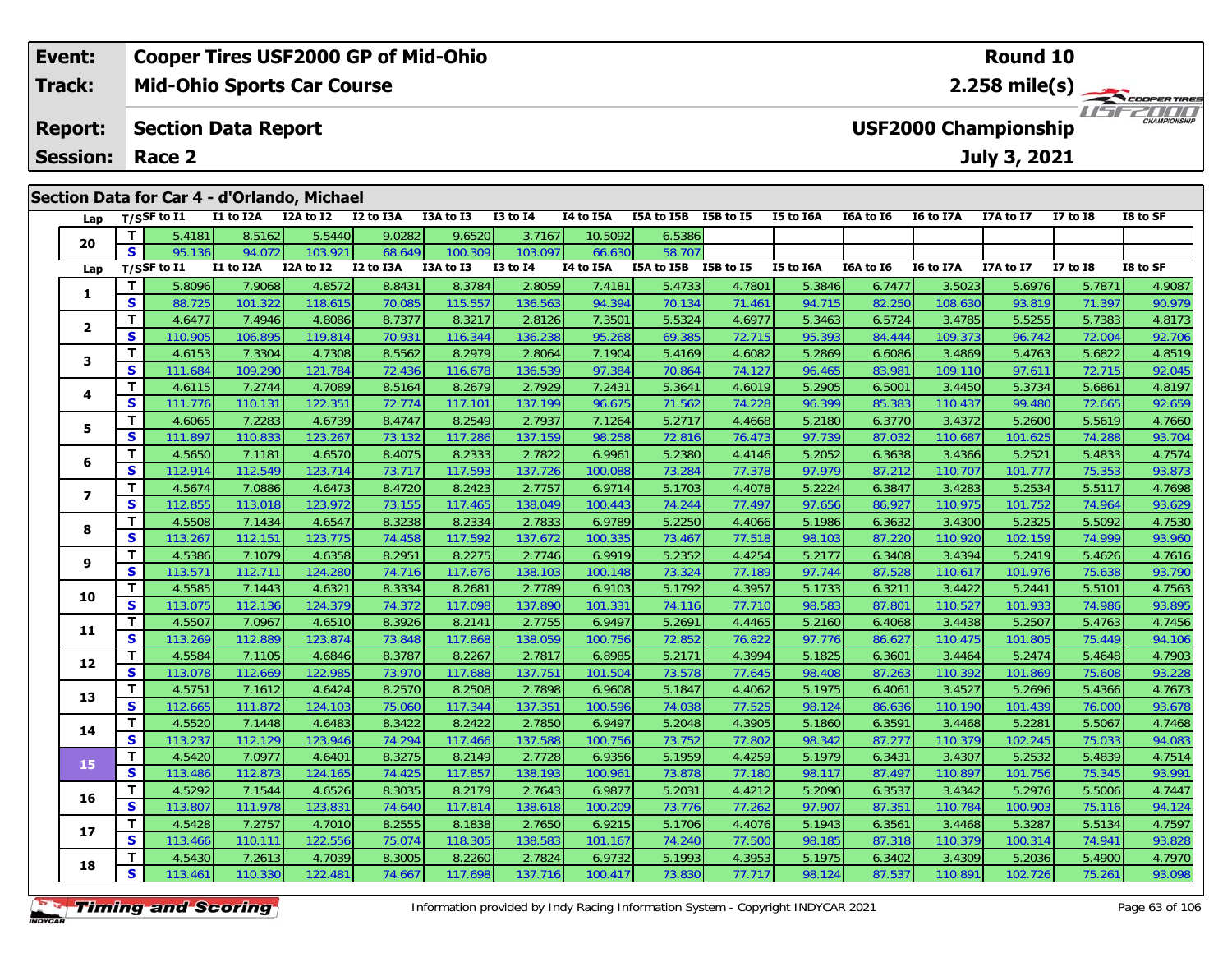#### **Event: Cooper Tires USF2000 GP of Mid-Ohio Round 102.258 mile(s) Mid-Ohio Sports Car Course Track:** COOPER TIRES USF2000 **Section Data Report Report: USF2000 Championship July 3, 2021 Session: Race 2**

## **Section Data for Car 4 - d'Orlando, Michael**

| Lap | T/SLap |         | PI to PO | PO to SF | <b>SF to PI</b> |
|-----|--------|---------|----------|----------|-----------------|
| 20  | Τ      |         |          |          |                 |
|     | S      |         |          |          |                 |
| Lap | T/SLap |         | PO to SF |          |                 |
| 1   | Τ      | 88.3005 | 165.0610 |          |                 |
|     | S      | 92.058  | 46.128   |          |                 |
| 2   | т      | 85.8814 |          |          |                 |
|     | S      | 94.651  |          |          |                 |
| 3   | т      | 84.9453 |          |          |                 |
|     | S      | 95.695  |          |          |                 |
| 4   | T      | 84.4959 |          |          |                 |
|     | S      | 96.203  |          |          |                 |
| 5   | T.     | 83.5170 |          |          |                 |
|     | S      | 97.331  |          |          |                 |
| 6   | т      | 82.9102 |          |          |                 |
|     | S      | 98.043  |          |          |                 |
| 7   | т      | 82.9131 |          |          |                 |
|     | S      | 98.040  |          |          |                 |
| 8   | Т      | 82.7864 |          |          |                 |
|     | S      | 98.190  |          |          |                 |
| 9   | т      | 82.6960 |          |          |                 |
|     | S      | 98.297  |          |          |                 |
| 10  | т      | 82.6476 |          |          |                 |
|     | S      | 98.355  |          |          |                 |
| 11  | т      | 82.8851 |          |          |                 |
|     | S      | 98.073  |          |          |                 |
| 12  | Τ      | 82.7471 |          |          |                 |
|     | S      | 98.237  |          |          |                 |
| 13  | т      | 82.7578 |          |          |                 |
|     | S      | 98.224  |          |          |                 |
| 14  | т      | 82.7330 |          |          |                 |
|     | S      | 98.253  |          |          |                 |
| 15  | т      | 82.6126 |          |          |                 |
|     | S      | 98.397  |          |          |                 |
| 16  | т      | 82.7737 |          |          |                 |
|     | S      | 98.205  |          |          |                 |
| 17  | т      | 82.8225 |          |          |                 |
|     | S      | 98.147  |          |          |                 |
| 18  | т      | 82.8441 |          |          |                 |
|     | S      | 98.122  |          |          |                 |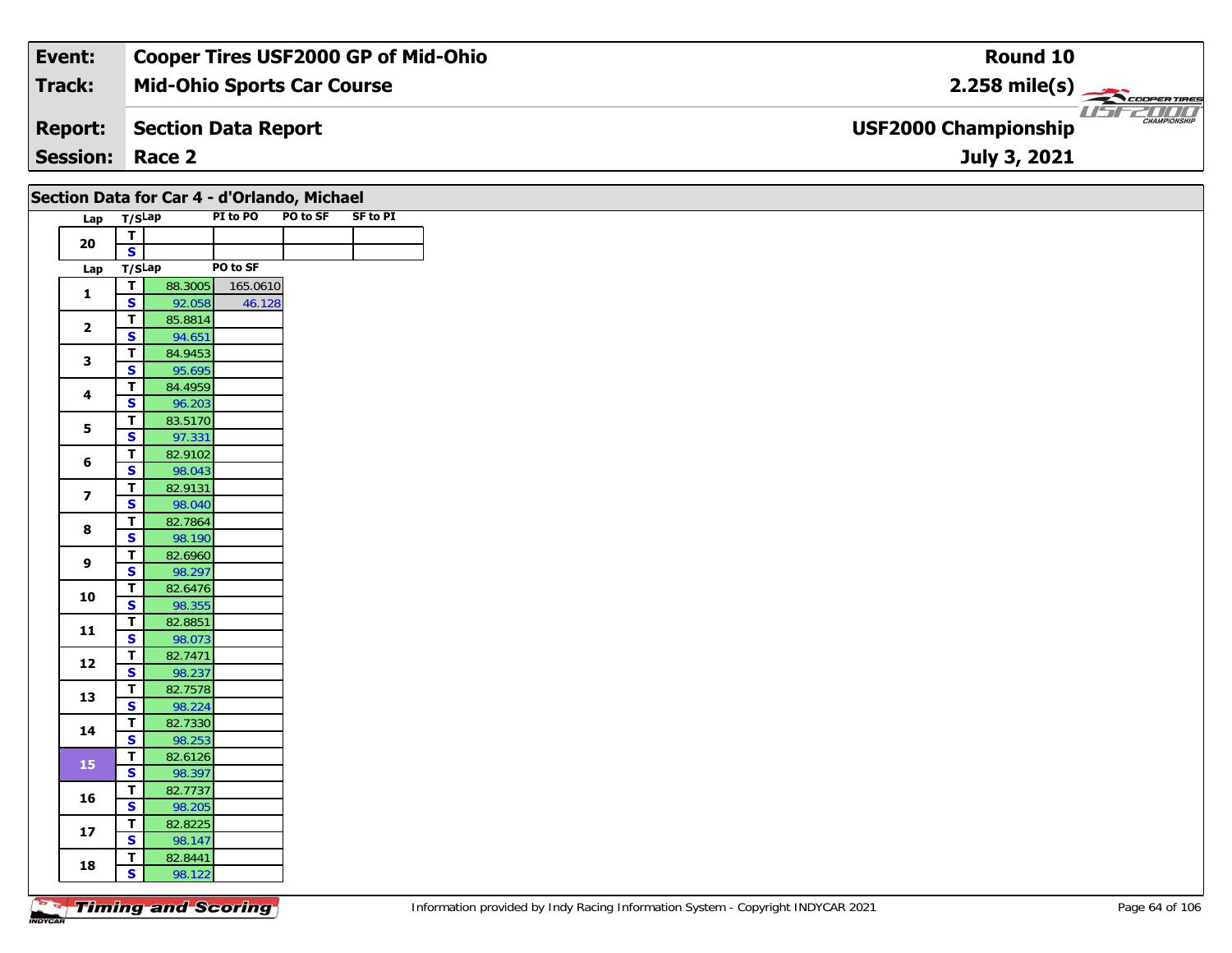| Event:                                      | <b>Cooper Tires USF2000 GP of Mid-Ohio</b> | Round 10                                           |  |  |  |  |  |  |
|---------------------------------------------|--------------------------------------------|----------------------------------------------------|--|--|--|--|--|--|
| Track:                                      | <b>Mid-Ohio Sports Car Course</b>          | $2.258$ mile(s)                                    |  |  |  |  |  |  |
| <b>Report:</b>                              | <b>Section Data Report</b>                 | <b>CHAMPIONSHIP</b><br><b>USF2000 Championship</b> |  |  |  |  |  |  |
| <b>Session:</b>                             | Race 2                                     | July 3, 2021                                       |  |  |  |  |  |  |
| Section Data for Car 4 - d'Orlando, Michael |                                            |                                                    |  |  |  |  |  |  |

| Lap | T/SSF to I1     | I1 to I2A        | I2A to I2       | I2 to I3A       | I3A to I3        | <b>I3 to I4</b> | I4 to I5A | I5A to I5B | I5B to I5 | I5 to I6A | I6A to I6 | I6 to I7A | I7A to I7 | <b>I7 to I8</b> | I8 to SF |
|-----|-----------------|------------------|-----------------|-----------------|------------------|-----------------|-----------|------------|-----------|-----------|-----------|-----------|-----------|-----------------|----------|
|     | 4.5514          | .1434            | 4.6659 <b>l</b> | 8.2993 l        | 8.2300           | 2.7779          | 6.8901    | 5.1755     | 4.3987    | 5.1998    | 6.4004    | 3.43801   | 5.2717    | 5.4277          | 4.7646   |
| 19  |                 | 112.151          | 123.478         | 74.678 I        | 17.641           | 137.939         | 101.6281  | 74.169 I   | 77.657    | 98.081    | 86.713    | 110.662   | 101.399   | 76.125          | 93.731   |
| 20  | 1.5370 <b>I</b> | .1801            | 4.6705          | 8.2733          | 8.1923           | 2.7663          | 7.0100    | 5.1867     | 4.5178    | 5.2139    | 6.3801    | 3.4198    | 5.3525    | 5.5619          | 4.8117   |
|     | 13.61           | 11.577.          | 23.356          |                 | 118.182 <b>1</b> | 138.518         | 99.890    | 74.0091    | 75.610    | 97.815    | 86.989    | 111.251   | 99.868    | 74.288          | 92.814   |
| 21  | 5.1722          | 11.1255 <b> </b> | 9.7872          | 9.7428          | 1.3570           | 3.9877          | 10.1012   | 6.2164     | 5.2683    | 6.3103    | 7.19941   | 4.0914    |           |                 |          |
|     |                 | 2.009            | 58.866          | 63.613 <b>1</b> | 85.250           | 96.091          | 69.321    | 7501       | 64.839    | 80.820    | 77.090 l  | 92.989    |           |                 |          |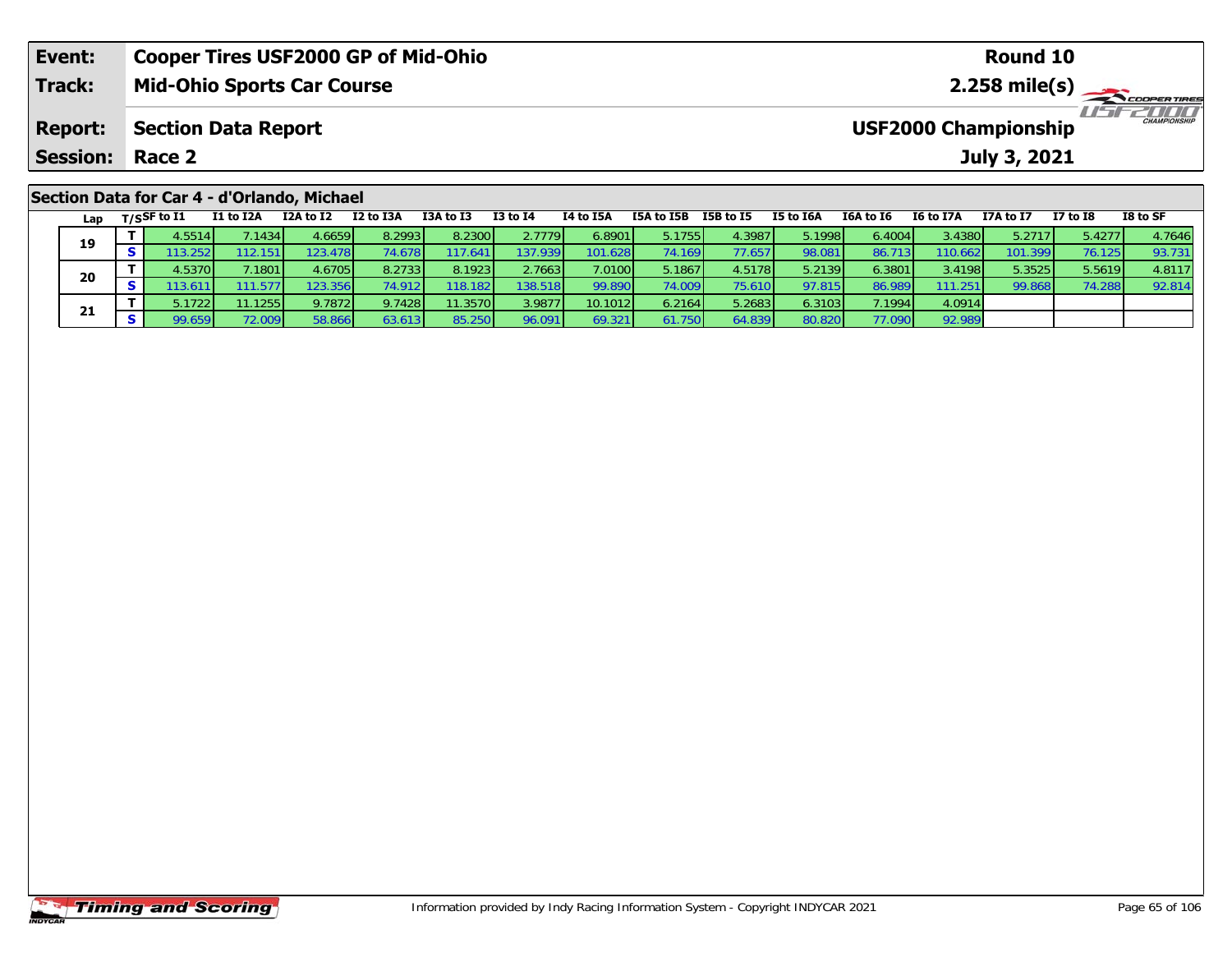| Event:                 | <b>Cooper Tires USF2000 GP of Mid-Ohio</b> | Round 10                                           |
|------------------------|--------------------------------------------|----------------------------------------------------|
| Track:                 | <b>Mid-Ohio Sports Car Course</b>          | $2.258 \text{ mile(s)}$                            |
| <b>Report:</b>         | Section Data Report                        | <b>CHAMPIONSHIP</b><br><b>USF2000 Championship</b> |
| <b>Session: Race 2</b> |                                            | July 3, 2021                                       |
|                        |                                            |                                                    |

# **Section Data for Car 4 - d'Orlando, Michael**

|  | Lap | T/SLap |         | PO to SF |
|--|-----|--------|---------|----------|
|  | 19  |        | 82.6344 |          |
|  |     | s      | 98.371  |          |
|  | 20  |        | 83.0739 |          |
|  |     | s      | 97.850  |          |
|  | 21  |        |         |          |
|  |     | S      |         |          |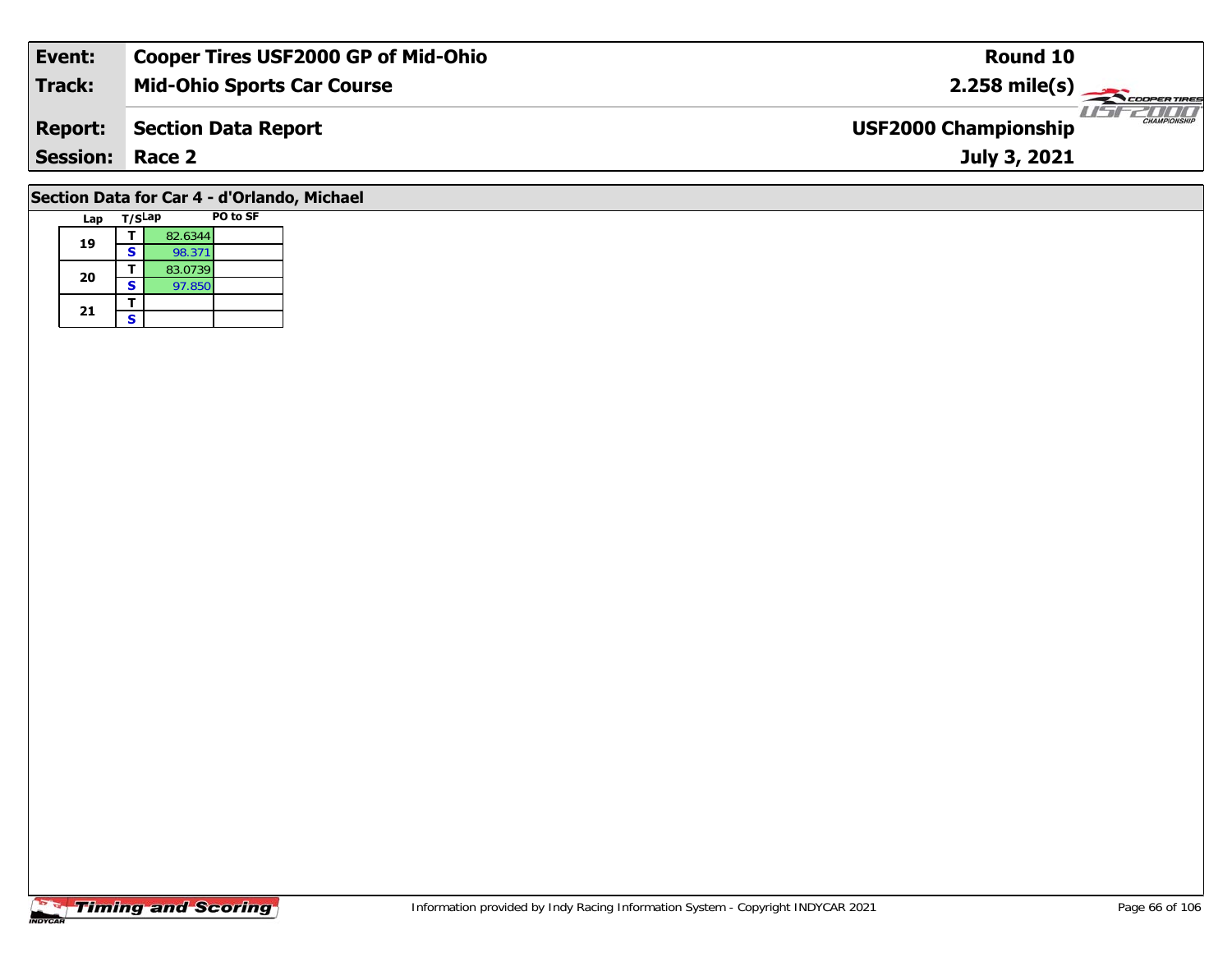| Event:                                                                      |                       | <b>Cooper Tires USF2000 GP of Mid-Ohio</b> |           |           |           |              |                  | <b>Round 10</b>      |  |           |                             |                  |              |            |          |  |
|-----------------------------------------------------------------------------|-----------------------|--------------------------------------------|-----------|-----------|-----------|--------------|------------------|----------------------|--|-----------|-----------------------------|------------------|--------------|------------|----------|--|
| <b>Track:</b>                                                               |                       | <b>Mid-Ohio Sports Car Course</b>          |           |           |           |              |                  |                      |  |           | $2.258$ mile(s)             |                  |              |            |          |  |
| <b>USF2000 Championship</b><br><b>Section Data Report</b><br><b>Report:</b> |                       |                                            |           |           |           |              |                  |                      |  |           | 2000<br><b>CHAMPIONSHIP</b> |                  |              |            |          |  |
| <b>Session:</b>                                                             | Race 2                |                                            |           |           |           |              |                  |                      |  |           |                             |                  | July 3, 2021 |            |          |  |
|                                                                             |                       |                                            |           |           |           |              |                  |                      |  |           |                             |                  |              |            |          |  |
| <b>Section Data for Car 42 - Myers, Michael</b>                             |                       |                                            |           |           |           |              |                  |                      |  |           |                             |                  |              |            |          |  |
| Lap                                                                         | $_{\rm T/SS}$ F to I1 | <b>I1 to I2A</b>                           | I2A to I2 | I2 to I3A | I3A to I3 | $I3$ to $I4$ | <b>I4 to I5A</b> | I5A to I5B I5B to I5 |  | I5 to I6A | I6A to I6                   | <b>I6 to I7A</b> | I7A to I7    | I7 to $I8$ | I8 to SF |  |

| Lap                      |              | T/SSF to 11 | 11 to 12A | <b>IZA to IZ</b> | 12 to 13A       | 13A to 13 | 13 to 14 | 14 to 15A | <b>15A to 15B</b> | <b>19R to 19</b> | 15 to 16A | <b>10A to 10</b> | 16 to 1/A | 1/A to 1/ | <b>17 to 18</b> | IS to SF |
|--------------------------|--------------|-------------|-----------|------------------|-----------------|-----------|----------|-----------|-------------------|------------------|-----------|------------------|-----------|-----------|-----------------|----------|
|                          | T.           | 5.2770      | 8.8773    | 5.2241           | 9.3838          | 8.3257    | 2.7705   | 7.7523    | 5.6208            | 5.1419           | 6.1556    | 7.1013           | 3.5186    | 5.8092    | 6.0781          | 4.9219   |
| 1                        | S            | 97.679      | 90.245    | 110.284          | 66.047          | 116.288   | 138.308  | 90.325    | 68.293            | 66.433           | 82.851    | 78.155           | 108.127   | 92.017    | 67.979          | 90.735   |
|                          | т            | 4.7005      | 7.8189    | 4.8652           | 9.0014          | 8.3549    | 2.8240   | 7.6686    | 5.9823            | 4.7996           | 5.5152    | 7.0489           | 3.5025    | 5.8057    | 5.9105          | 4.8816   |
| $\overline{2}$           | S            | 109.660     | 102.462   | 118.420          | 68.853          | 115.882   | 135.688  | 91.311    | 64.167            | 71.171           | 92.472    | 78.736           | 108.624   | 92.073    | 69.906          | 91.485   |
| 3                        | т            | 4.6673      | 7.5928    | 4.8220           | 8.8352          | 8.2623    | 2.7822   | 7.4723    | 5.3560            | 4.6455           | 5.3918    | 6.6481           | 3.4710    | 5.7342    | 5.8075          | 4.8421   |
|                          | $\mathbf{s}$ | 110.440     | 105.513   | 119.481          | 70.148          | 117.181   | 137.726  | 93.710    | 71.670            | 73.532           | 94.588    | 83.482           | 109.609   | 93.221    | 71.146          | 92.231   |
|                          | T            | 4.6138      | 7.7973    | 4.8228           | 8.6249          | 8.2361    | 2.7682   | 7.2082    | 5.2538            | 4.5278           | 5.2778    | 6.4494           | 3.4639    | 5.5223    | 5.6440          | 4.8429   |
| 4                        | $\mathbf s$  | 111.720     | 102.745   | 119.461          | 71.859          | 117.553   | 138.423  | 97.143    | 73.064            | 75.443           | 96.631    | 86.055           | 109.834   | 96.798    | 73.207          | 92.216   |
| 5                        | Т            | 4.6257      | 7.4555    | 4.7007           | 8.5429          | 8.2911    | 2.7790   | 7.0810    | 5.2246            | 4.5236           | 5.2450    | 6.4508           | 3.4593    | 5.4442    | 5.5578          | 4.8310   |
|                          | S            | 111.433     | 107.456   | 122.564          | 72.548          | 116.774   | 137.885  | 98.888    | 73.472            | 75.513           | 97.235    | 86.036           | 109.980   | 98.186    | 74.343          | 92.443   |
| 6                        | т            | 4.6002      | 7.3286    | 4.7080           | 8.5430          | 8.2151    | 2.7466   | 7.1763    | 5.2421            | 4.5021           | 5.2550    | 6.4598           | 3.4739    | 5.4402    | 5.4925          | 4.8254   |
|                          | S            | 112.050     | 109.316   | 122.374          | 72.547          | 117.854   | 139.511  | 97.575    | 73.227            | 75.874           | 97.050    | 85.916           | 109.518   | 98.258    | 75.227          | 92.550   |
| $\overline{\phantom{a}}$ | т            | 4.5890      | 7.3324    | 4.7050           | 8.5226          | 8.2091    | 2.7361   | 7.3706    | 5.3011            | 4.5470           | 5.2523    | 6.3775           | 3.4465    | 5.3734    | 5.5050          | 4.7878   |
|                          | S            | 112.324     | 109.260   | 122.452          | $72.72^{\circ}$ | 117.940   | 140.047  | 95.003    | 72.412            | 75.124           | 97.100    | 87.025           | 110.389   | 99.480    | 75.056          | 93.277   |
| 8                        | т            | 4.5627      | 7.3359    | 4.6758           | 8.3486          | 8.1793    | 2.7513   | 7.2553    | 5.2544            | 4.4769           | 5.2334    | 6.3407           | 3.4701    | 5.3342    | 5.4557          | 4.8129   |
|                          | S            | 112.971     | 109.208   | 123.217          | 74.237          | 118.370   | 139.273  | 96.513    | 73.056            | 76.301           | 97.451    | 87.530           | 109.638   | 100.211   | 75.734          | 92.790   |
| 9                        | т            | 4.5611      | 7.3171    | 4.6801           | 8.2962          | 8.2539    | 2.7832   | 6.9844    | 5.1317            | 4.3884           | 5.2291    | 6.4132           | 3.4658    | 5.2881    | 5.5769          | 4.7779   |
|                          | S            | 113.011     | 109.488   | 123.103          | 74.706          | 117.300   | 137.677  | 100.256   | 74.802            | 77.840           | 97.531    | 86.540           | 109.774   | 101.085   | 74.088          | 93.470   |
| 10                       | т            | 4.5860      | 7.3725    | 4.7055           | 8.3807          | 8.2430    | 2.7755   | 7.0272    | 5.2079            | 4.4381           | 5.2126    | 6.4317           | 3.4757    | 5.4039    | 5.4830          | 4.8342   |
|                          | $\mathbf{s}$ | 112.397     | 108.665   | 122.439          | 73.952          | 117.455   | 138.059  | 99.645    | 73.708            | 76.968           | 97.840    | 86.291           | 109.461   | 98.918    | 75.357          | 92.382   |
| 11                       | T.           | 4.6104      | 7.3663    | 4.6690           | 8.3244          | 8.2667    | 2.7813   | 6.9744    | 5.1836            | 4.3436           | 5.2394    | 6.4048           | 3.4789    | 5.3782    | 5.4821          | 4.8057   |
|                          | $\mathbf{s}$ | 111.803     | 108.757   | 123.396          | 74.453          | 117.118   | 137.771  | 100.400   | 74.053            | 78.642           | 97.339    | 86.654           | 109.361   | 99.391    | 75.369          | 92.929   |
| 12                       | Т            | 4.5686      | 7.2476    | 4.6857           | 8.3242          | 8.2317    | 2.7781   | 6.9972    | 5.1659            | 4.4036           | 5.2469    | 6.4430           | 3.4701    | 5.5355    | 5.6844          | 4.8499   |
|                          | S            | 112.825     | 110.538   | 122.956          | 74.454          | 117.616   | 137.929  | 100.072   | 74.307            | 77.571           | 97.200    | 86.140           | 109.638   | 96.567    | 72.687          | 92.082   |
| 13                       | т            | 4.6390      | 7.5875    | 4.7758           | 8.6324          | 8.1974    | 2.7416   | 7.2947    | 5.3452            | 4.7372           | 5.2892    | 6.5839           | 3.4493    | 5.4863    | 5.6100          | 4.8141   |
|                          | S            | 111.113     | 105.586   | 120.637          | 71.796          | 118.108   | 139.766  | 95.991    | 71.815            | 72.108           | 96.423    | 84.297           | 110.299   | 97.433    | 73.651          | 92.767   |
| 14                       | т            | 4.5725      | 7.3915    | 4.6667           | 8.4473          | 8.2161    | 2.7632   | 7.0720    | 5.1625            | 4.5120           | 5.2553    | 6.4796           | 3.4348    | 5.4116    | 5.5855          | 4.8143   |
|                          | $\mathbf{s}$ | 112.729     | 108.386   | 123.457          | 73.369          | 117.840   | 138.673  | 99.014    | 74.356            | 75.707           | 97.045    | 85.653           | 110.765   | 98.778    | 73.974          | 92.763   |
| 15                       | т            | 4.5795      | 7.4045    | 4.6873           | 8.3701          | 8.1999    | 2.7649   | 7.0201    | 5.1501            | 4.4724           | 5.2527    | 6.5154           | 3.4649    | 5.4882    | 5.7550          | 5.0708   |
|                          | S            | 112.557     | 108.196   | 122.914          | 74.046          | 118.072   | 138.588  | 99.746    | 74.535            | 76.378           | 97.093    | 85.183           | 109.802   | 97.399    | 71.795          | 88.071   |
| 16                       | т            | 5.3281      | 7.8354    | 4.9480           | 8.5516          | 8.2979    | 2.7999   | 7.4809    | 5.5830            | 4.5448           | 5.2832    | 6.5621           | 3.5095    | 5.4563    | 5.5443          | 4.8395   |
|                          | S            | 96.743      | 102.246   | 116.438          | 72.474          | 116.678   | 136.856  | 93.602    | 68.756            | 75.161           | 96.532    | 84.577           | 108.407   | 97.968    | 74.524          | 92.280   |
| 17                       | т            | 4.6125      | 7.3662    | 4.7431           | 8.2627          | 8.2493    | 2.7939   | 6.9844    | 5.1770            | 4.3748           | 5.2027    | 6.4447           | 3.4978    | 5.3362    | 5.3892          | 4.7962   |
|                          | $\mathbf{s}$ | 111.752     | 108.758   | 121.468          | 75.008          | 117.365   | 137.149  | 100.256   | 74.148            | 78.081           | 98.026    | 86.117           | 108.770   | 100.173   | 76.668          | 93.113   |
| 18                       | т            | 4.5745      | 7.2488    | 4.7385           | 8.2322          | 8.2587    | 2.7967   | 6.9741    | 5.1141            | 4.3694           | 5.2222    | 6.4137           | 3.4841    | 5.2557    | 5.4732          | 4.7200   |
|                          | S            | 112.680     | 110.520   | 121.586          | 75.286          | 117.232   | 137.012  | 100.404   | 75.060            | 78.178           | 97.660    | 86.534           | 109.197   | 101.708   | 75.492          | 94.617   |
| 19                       | т            | 4.5399      | 7.2446    | 4.7339           | 8.3112          | 8.2521    | 2.7924   | 6.9057    | 5.1294            | 4.3405           | 5.2467    | 6.4486           | 3.4612    | 5.2687    | 5.4542          | 4.7650   |
|                          | S            | 113.539     | 110.584   | 121.704          | 74.571          | 117.326   | 137.223  | 101.398   | 74.836            | 78.699           | 97.204    | 86.065           | 109.920   | 101.457   | 75.755          | 93.723   |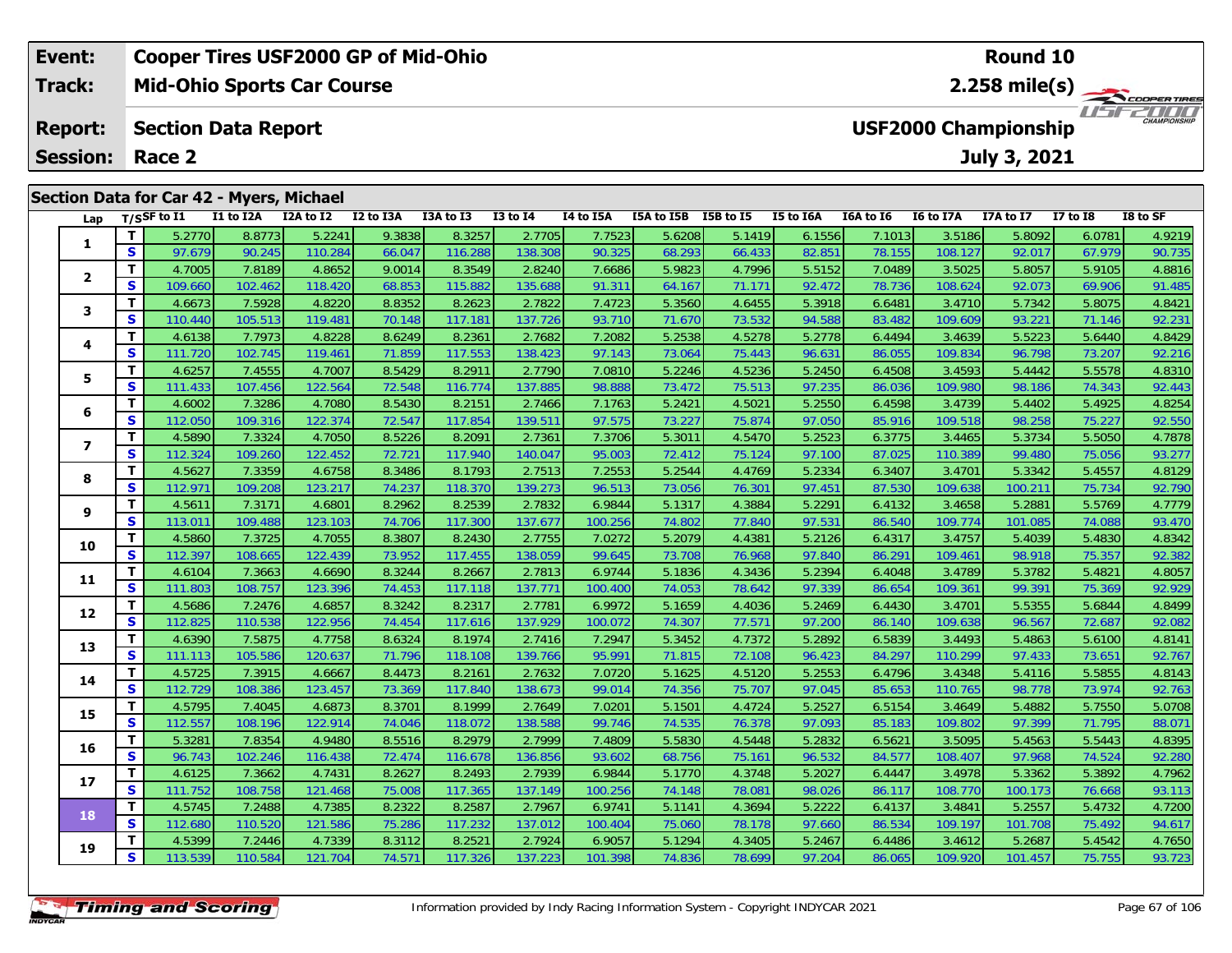| Event:                 | <b>Cooper Tires USF2000 GP of Mid-Ohio</b> | Round 10                                           |
|------------------------|--------------------------------------------|----------------------------------------------------|
| Track:                 | <b>Mid-Ohio Sports Car Course</b>          | $2.258$ mile(s)                                    |
| <b>Report:</b>         | Section Data Report                        | <b>CHAMPIONSHIP</b><br><b>USF2000 Championship</b> |
| <b>Session: Race 2</b> |                                            | July 3, 2021                                       |

|                         |                                         | Section Data for Car 42 - Myers, Michael |          |
|-------------------------|-----------------------------------------|------------------------------------------|----------|
| Lap T/SLap              |                                         |                                          | PO to SF |
|                         | $\mathbf{T}$                            | 91.9581                                  | 130.6795 |
| $\mathbf{1}$            | $\mathbf{s}$                            | 88.397                                   | 58.264   |
| $\mathbf{2}$            | $\mathbf T$                             | 88.6798                                  |          |
|                         | $\mathbf{s}$                            | 91.665                                   |          |
| 3                       | T                                       | 86.3303                                  |          |
|                         | $\overline{\mathbf{s}}$                 | 94.159                                   |          |
| $\overline{\mathbf{4}}$ | $\mathbf T$                             | 85.0532                                  |          |
|                         | $\overline{\mathbf{s}}$                 | 95.573                                   |          |
| 5                       | T.                                      | 84.2122                                  |          |
|                         | $\overline{\mathbf{s}}$                 | 96.528                                   |          |
| 6                       | $\mathbf T$<br>S                        | 84.0088                                  |          |
|                         | T                                       | 96.761<br>84.0554                        |          |
| $\overline{\mathbf{z}}$ | $\overline{\mathbf{s}}$                 | 96.708                                   |          |
|                         | $\mathbf{T}$                            | 83.4872                                  |          |
| 8                       | $\mathbf{s}$                            | 97.366                                   |          |
|                         | T.                                      | 83.1471                                  |          |
| 9                       | $\overline{\mathbf{s}}$                 | 97.764                                   |          |
|                         | $\mathbf T$                             | 83.5775                                  |          |
| 10                      | $\overline{\mathbf{s}}$                 | 97.261                                   |          |
|                         | T                                       | 83.3088                                  |          |
| 11                      | $\overline{\mathbf{s}}$                 | 97.574                                   |          |
|                         | $\mathbf{T}$                            | 83.6324                                  |          |
| 12                      | $\overline{\mathbf{s}}$                 | 97.197                                   |          |
| 13                      | T                                       | 85.1836                                  |          |
|                         | $\overline{\mathbf{s}}$                 | 95.427                                   |          |
| 14                      | $\mathbf{T}$                            | 83.7849                                  |          |
|                         | $\overline{\mathbf{s}}$                 | 97.020                                   |          |
| 15                      | T                                       | 84.1958                                  |          |
|                         | $\overline{\mathbf{s}}$                 | 96.546                                   |          |
| 16                      | $\mathbf{T}$                            | 86.5645                                  |          |
|                         | $\overline{\mathbf{s}}$                 | 93.905                                   |          |
| 17                      | T<br>$\overline{\mathbf{s}}$            | 83.2307                                  |          |
|                         |                                         | 97.666                                   |          |
| <b>18</b>               | $\mathbf{T}$<br>$\overline{\mathbf{s}}$ | 82.8759<br>98.084                        |          |
|                         | T                                       | 82.8941                                  |          |
| 19                      | $\overline{\mathbf{s}}$                 | 98.062                                   |          |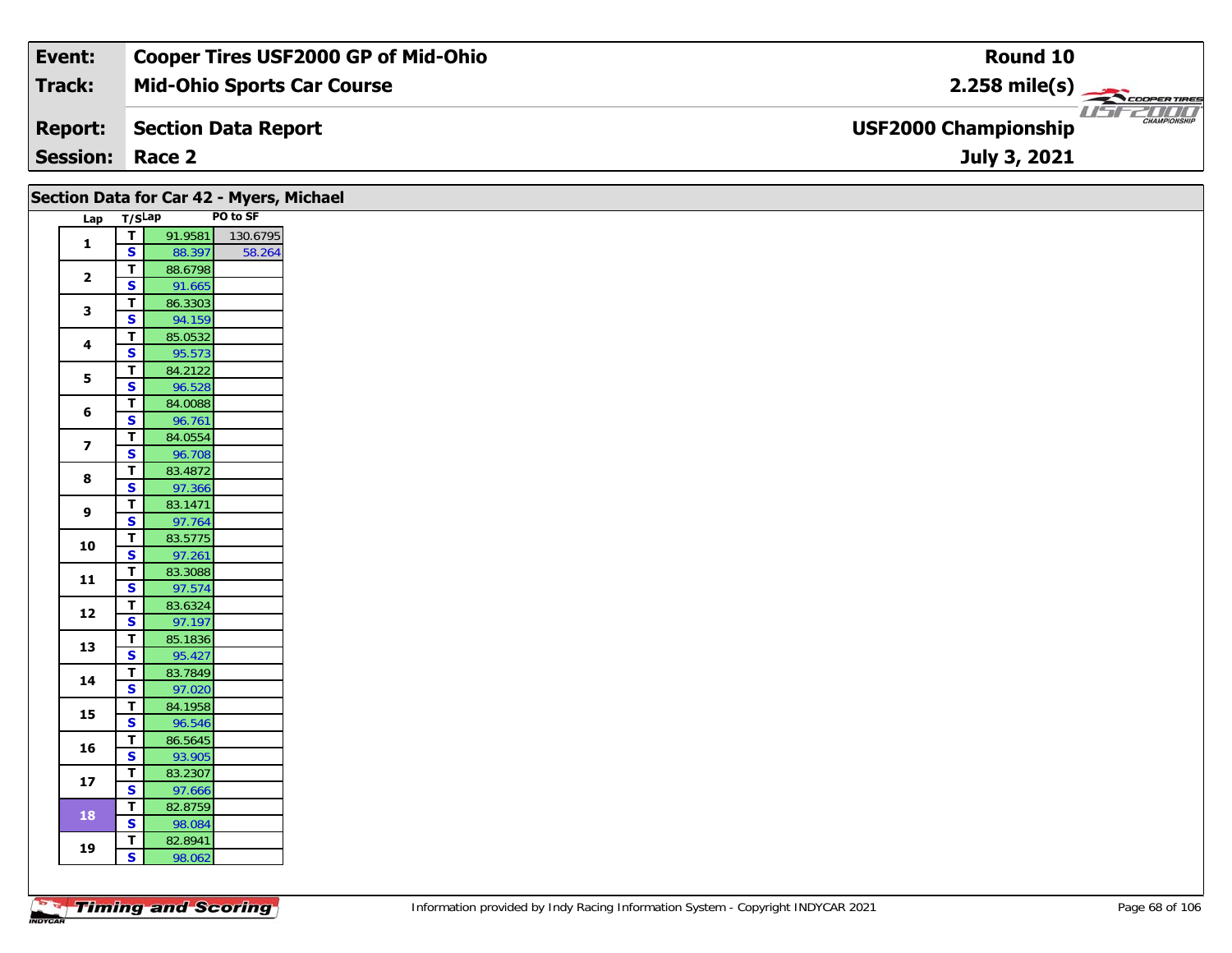| Event:                                   | <b>Cooper Tires USF2000 GP of Mid-Ohio</b> | Round 10                                           |  |  |  |  |  |  |  |
|------------------------------------------|--------------------------------------------|----------------------------------------------------|--|--|--|--|--|--|--|
| <b>Track:</b>                            | <b>Mid-Ohio Sports Car Course</b>          |                                                    |  |  |  |  |  |  |  |
| <b>Report:</b>                           | Section Data Report                        | <b>CHAMPIONSHIP</b><br><b>USF2000 Championship</b> |  |  |  |  |  |  |  |
| <b>Session: Race 2</b>                   |                                            | July 3, 2021                                       |  |  |  |  |  |  |  |
| Section Data for Car 42 - Myers, Michael |                                            |                                                    |  |  |  |  |  |  |  |

| Lap | T/SSF to I1     | <b>I1 to I2A</b> | I2A to I2 | I2 to I3A               | I3A to I3 | <b>I3 to I4</b> | I4 to I5A | I5A to I5B      | I5B to I5 | I5 to I6A | I6A to I6 | I6 to I7A | I7A to I7 | <b>I7 to I8</b> | I8 to SF |
|-----|-----------------|------------------|-----------|-------------------------|-----------|-----------------|-----------|-----------------|-----------|-----------|-----------|-----------|-----------|-----------------|----------|
| 20  | 4.5552          | .2146            | 4.6866    | 8.3397                  | 8.2521    | 2.7931          | 6.9248    | 5.1970          | 4.3765    | 5.1960    | 6.4160    | 3.4493    | 5.2663    | 5.4381          | 4.7774   |
|     |                 |                  | 22.933    | 3161،،                  | .326      | 137.189         | 101.119   | 73.863          | 78.051    | 98.152    | 86.502    | 110.299   | 101.503   | 75.979          | 93.480   |
|     | 4.9912 <b>1</b> | 9.8812           | 6.6344    | 9.6066 <b>1</b>         | 9.2199    | 4.2006          | 11.3193   | 6.4613          | 5.0241    |           |           |           |           |                 |          |
| 21  |                 | 0.206            | 86.841    | $54.515$ $\blacksquare$ | 105.010   | 91.221          | 61.861    | 50 <sub>1</sub> | 67.990    |           |           |           |           |                 |          |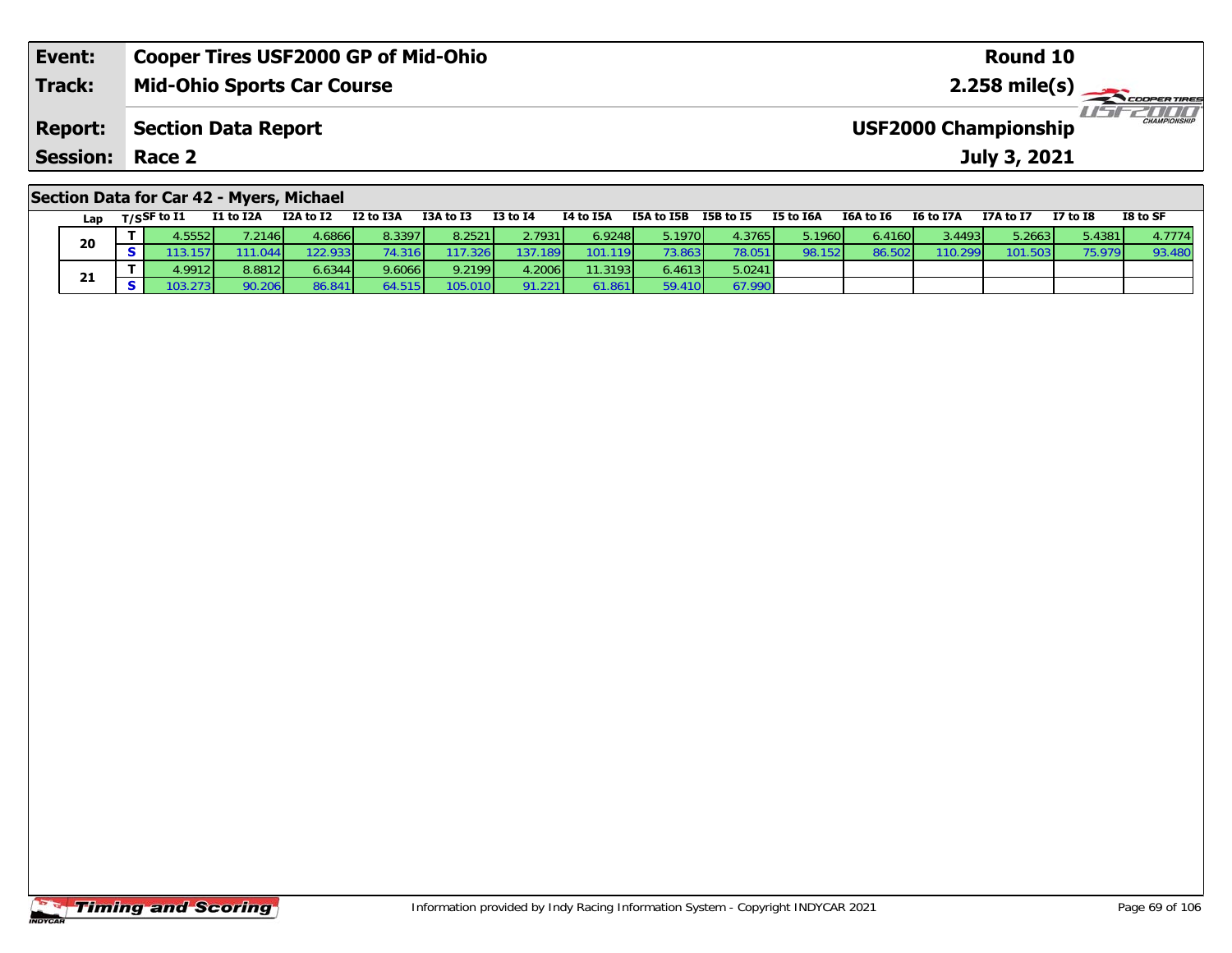| Event:          | <b>Cooper Tires USF2000 GP of Mid-Ohio</b> | Round 10                                           |
|-----------------|--------------------------------------------|----------------------------------------------------|
| <b>Track:</b>   | <b>Mid-Ohio Sports Car Course</b>          | $2.258 \text{ mile(s)}$                            |
| <b>Report:</b>  | Section Data Report                        | <b>CHAMPIONSHIP</b><br><b>USF2000 Championship</b> |
| <b>Session:</b> | Race 2                                     | July 3, 2021                                       |
|                 | .                                          |                                                    |

## **Section Data for Car 42 - Myers, Michael**

| Lap | T/SLap |         | PO to SF |
|-----|--------|---------|----------|
| 20  |        | 82.8827 |          |
|     | S      | 98.076  |          |
|     |        |         |          |
| 21  | ς      |         |          |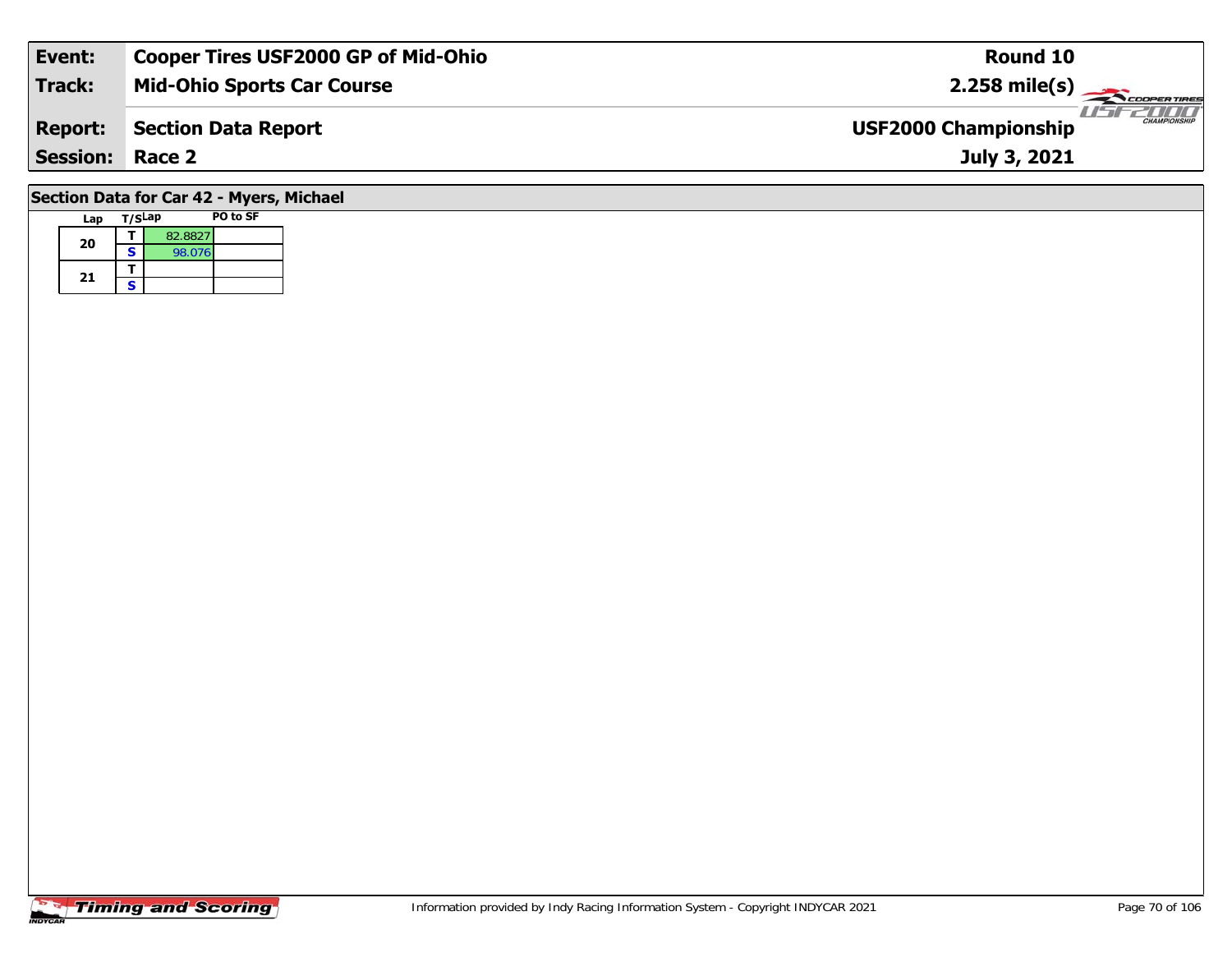| Event:          | <b>Cooper Tires USF2000 GP of Mid-Ohio</b>  |  |                             |  |  |  | <b>Round 10</b> |  |  |                                        |  |              |  |  |  |  |
|-----------------|---------------------------------------------|--|-----------------------------|--|--|--|-----------------|--|--|----------------------------------------|--|--------------|--|--|--|--|
| <b>Track:</b>   | <b>Mid-Ohio Sports Car Course</b>           |  |                             |  |  |  |                 |  |  | $2.258$ mile(s)                        |  |              |  |  |  |  |
| <b>Report:</b>  | <b>Section Data Report</b>                  |  | <b>USF2000 Championship</b> |  |  |  |                 |  |  | <b>TITTITTI</b><br><b>CHAMPIONSHIP</b> |  |              |  |  |  |  |
| <b>Session:</b> | Race 2                                      |  |                             |  |  |  |                 |  |  |                                        |  | July 3, 2021 |  |  |  |  |
|                 |                                             |  |                             |  |  |  |                 |  |  |                                        |  |              |  |  |  |  |
|                 |                                             |  |                             |  |  |  |                 |  |  |                                        |  |              |  |  |  |  |
|                 | Section Data for Car 44 - Brooks, Christian |  |                             |  |  |  |                 |  |  |                                        |  |              |  |  |  |  |
|                 |                                             |  |                             |  |  |  |                 |  |  |                                        |  |              |  |  |  |  |

| Lap            |              | T/SSF to 11 | <b>II TO LZA</b> | <b>IZA TO IZ</b> | <b>IZ TO ISA</b> | <b>LJA TO LJ</b> | 13 TO 14 | 14 TO 15A | <b>15A TO 15B</b> | 12R 10 12 | <b>15 TO TPA</b> | <b>TOA TO TO</b> | 10 TO 1/A | 1/A to 1/ | <b>17 10 18</b> | 18 TO SF |
|----------------|--------------|-------------|------------------|------------------|------------------|------------------|----------|-----------|-------------------|-----------|------------------|------------------|-----------|-----------|-----------------|----------|
| 1              | T.           | 5.5735      | 8.3959           | 4.9365           | 9.0579           | 8.3183           | 2.7659   | 7.4006    | 5.4435            | 4.8423    | 5.7436           | 6.8963           | 3.5153    | 5.9471    | 5.8773          | 4.9162   |
|                | S            | 92.483      | 95.420           | 116.709          | 68.423           | 116.392          | 138.538  | 94.618    | 70.518            | 70.543    | 88.794           | 80.478           | 108.228   | 89.883    | 70.301          | 90.841   |
| $\overline{2}$ | T            | 4.6613      | 7.6030           | 4.7840           | 8.7659           | 8.2903           | 2.7588   | 7.4571    | 5.4694            | 4.6828    | 5.4257           | 6.6341           | 3.4775    | 5.6463    | 5.7452          | 4.8466   |
|                | S            | 110.582     | 105.371          | 120.430          | 70.703           | 116.785          | 138.894  | 93.901    | 70.184            | 72.946    | 93.997           | 83.659           | 109.405   | 94.672    | 71.918          | 92.145   |
|                | $\mathbf{T}$ | 4.6492      | 7.6197           | 4.7743           | 8.8347           | 8.2952           | 2.7726   | 7.1774    | 5.3201            | 4.4816    | 5.3150           | 6.5614           | 3.4843    | 5.6433    | 5.7160          | 4.8720   |
| 3              | S            | 110.870     | 105.140          | 120.675          | 70.152           | 116.716          | 138.203  | 97.560    | 72.153            | 76.221    | 95.955           | 84.586           | 109.191   | 94.722    | 72.285          | 91.665   |
|                | T            | 4.6003      | 7.5201           | 4.7916           | 8.5772           | 8.2713           | 2.8100   | 7.3145    | 5.2573            | 4.5891    | 5.2805           | 6.4784           | 3.4364    | 5.4724    | 5.6128          | 4.8430   |
| 4              | S            | 112.048     | 106.533          | 120.239          | 72.258           | 117.053          | 136.364  | 95.731    | 73.015            | 74.435    | 96.582           | 85.669           | 110.713   | 97.680    | 73.614          | 92.214   |
| 5              | T            | 4.5732      | 7.4201           | 4.6836           | 8.4406           | 8.2339           | 2.7643   | 7.1488    | 5.1784            | 4.5628    | 5.2412           | 6.4959           | 3.4522    | 5.3773    | 5.5398          | 4.8009   |
|                | S            | 112.712     | 107.968          | 123.011          | 73.428           | 117.585          | 138.618  | 97.950    | 74.128            | 74.864    | 97.306           | 85.439           | 110.206   | 99.408    | 74.584          | 93.022   |
| 6              | $\mathbf T$  | 4.5492      | 7.3637           | 4.6938           | 8.4356           | 8.2460           | 2.7659   | 7.0521    | 5.1616            | 4.3839    | 5.2265           | 6.4431           | 3.4428    | 5.3586    | 5.5305          | 4.8346   |
|                | $\mathbf{s}$ | 113.307     | 108.795          | 122.744          | 73.471           | 117.412          | 138.538  | 99.293    | 74.369            | 77.919    | 97.580           | 86.139           | 110.507   | 99.755    | 74.710          | 92.374   |
|                | Т            | 4.5700      | 7.4179           | 4.7026           | 8.4099           | 8.2531           | 2.7630   | 7.0236    | 5.1368            | 4.3893    | 5.2210           | 6.3811           | 3.4510    | 5.2728    | 5.5144          | 4.8042   |
| 7              | $\mathbf{s}$ | 112.791     | 108.000          | 122.514          | 73.696           | 117.311          | 138.683  | 99.696    | 74.728            | 77.824    | 97.682           | 86.976           | 110.245   | 101.378   | 74.928          | 92.958   |
| 8              | Т            | 4.5487      | 7.3294           | 4.6545           | 8.3376           | 8.2456           | 2.7730   | 7.0066    | 5.1366            | 4.3915    | 5.2107           | 6.4506           | 3.4454    | 5.3496    | 5.6511          | 4.7835   |
|                | S            | 113.319     | 109.304          | 123.781          | 74.335           | 117.418          | 138.183  | 99.938    | 74.731            | 77.785    | 97.876           | 86.039           | 110.424   | 99.923    | 73.115          | 93.361   |
| 9              | T            | 4.5577      | 7.3363           | 4.6659           | 8.3701           | 8.2368           | 2.7709   | 6.9922    | 5.0859            | 4.4138    | 5.2271           | 6.5109           | 3.4656    | 5.4692    | 5.5044          | 4.8535   |
|                | S            | 113.095     | 109.202          | 123.478          | 74.046           | 117.543          | 138.288  | 100.144   | 75.476            | 77.392    | 97.568           | 85.242           | 109.780   | 97.737    | 75.064          | 92.014   |
| 10             | T            | 4.5878      | 7.2978           | 4.6353           | 8.3008           | 8.2352           | 2.7671   | 6.9277    | 5.0974            | 4.3860    | 5.2064           | 6.5066           | 3.4819    | 5.2717    | 5.5378          | 4.8031   |
|                | S            | 112.353     | 109.778          | 124.293          | 74.664           | 117.566          | 138.478  | 101.076   | 75.306            | 77.882    | 97.956           | 85.298           | 109.266   | 101.399   | 74.611          | 92.980   |
| 11             | T            | 4.5535      | 7.3500           | 4.6625           | 8.3298           | 8.2038           | 2.7629   | 6.9446    | 5.1329            | 4.4090    | 5.1982           | 6.4842           | 3.4897    | 5.2802    | 5.5901          | 4.7444   |
|                | $\mathbf{s}$ | 113.200     | 108.998          | 123.568          | 74.404           | 118.016          | 138.688  | 100.830   | 74.785            | 77.476    | 98.111           | 85.593           | 109.022   | 101.236   | 73.913          | 94.130   |
| 12             | T            | 4.5459      | 7.2734           | 4.6720           | 8.3474           | 8.2294           | 2.7736   | 6.9260    | 5.1542            | 4.4590    | 5.2432           | 6.5101           | 3.4703    | 5.3729    | 5.5082          | 4.8396   |
|                | S            | 113.389     | 110.146          | 123.317          | 74.247           | 117.649          | 138.153  | 101.101   | 74.476            | 76.607    | 97.269           | 85.252           | 109.632   | 99.489    | 75.012          | 92.278   |
| 13             | T            | 4.5763      | 7.3637           | 4.6693           | 8.3477           | 8.2282           | 2.7633   | 6.9623    | 5.1974            | 4.3487    | 5.1832           | 6.4698           | 3.4811    | 5.2631    | 5.4923          | 4.8146   |
|                | S            | 112.636     | 108.795          | 123.388          | 74.245           | 117.666          | 138.668  | 100.574   | 73.857            | 78.550    | 98.395           | 85.783           | 109.291   | 101.565   | 75.229          | 92.758   |
| 14             | т            | 4.5673      | 7.2611           | 4.6517           | 8.3316           | 8.3052           | 2.7894   | 6.8982    | 5.1505            | 4.3963    | 5.2230           | 6.3940           | 3.4667    | 5.2569    | 5.4386          | 4.8150   |
|                | S            | 112.858     | 110.333          | 123.855          | 74.388           | 116.575          | 137.371  | 101.509   | 74.529            | 77.700    | 97.645           | 86.800           | 109.745   | 101.685   | 75.972          | 92.750   |
| 15             | T            | 4.5471      | 7.2401           | 4.6364           | 8.3238           | 8.2307           | 2.7780   | 6.9484    | 5.1600            | 4.3446    | 5.1963           | 6.3566           | 3.4454    | 5.2775    | 5.4881          | 4.7770   |
|                | $\mathbf{s}$ | 113.359     | 110.653          | 124.264          | 74.458           | 117.631          | 137.934  | 100.775   | 74.392            | 78.624    | 98.147           | 87.311           | 110.424   | 101.288   | 75.287          | 93.488   |
| 16             | T            | 4.5317      | 7.2630           | 4.6463           | 8.3481           | 8.2322           | 2.7690   | 6.9716    | 5.1731            | 4.3734    | 5.2108           | 6.3816           | 3.4672    | 5.2400    | 5.5198          | 4.7555   |
|                | S            | 113.744     | 110.304          | 123.999          | 74.241           | 117.609          | 138.383  | 100.440   | 74.204            | 78.106    | 97.874           | 86.969           | 109.730   | 102.012   | 74.854          | 93.910   |
| 17             | Т            | 4.5366      | 7.3636           | 4.6874           | 8.3371           | 8.2296           | 2.7791   | 6.8944    | 5.1347            | 4.3413    | 5.1986           | 6.3697           | 3.4548    | 5.2622    | 5.4775          | 4.8130   |
|                | S            | 113.621     | 108.797          | 122.912          | 74.339           | 117.646          | 137.880  | 101.565   | 74.759            | 78.684    | 98.103           | 87.131           | 110.123   | 101.582   | 75.433          | 92.788   |
| 18             | $\mathbf T$  | 4.5587      | 7.3028           | 4.6922           | 8.2832           | 8.1962           | 2.7604   | 6.9123    | 5.1494            | 4.4419    | 5.2029           | 6.4043           | 3.4561    | 5.3062    | 5.5051          | 4.7584   |
|                | $\mathbf{s}$ | 113.071     | 109.703          | 122.786          | 74.823           | 118.126          | 138.814  | 101.302   | 74.545            | 76.902    | 98.022           | 86.661           | 110.082   | 100.740   | 75.054          | 93.853   |
| 19             | $\mathbf T$  | 4.5332      | 7.3564           | 4.7048           | 8.5169           | 8.1129           | 2.7291   | 7.1328    | 5.2795            | 4.6659    | 5.3779           | 6.6606           | 3.4954    | 5.3712    | 5.5891          | 4.7563   |
|                | S            | 113.707     | 108.903          | 122.457          | 72.770           | 119.339          | 140.406  | 98.170    | 72.708            | 73.210    | 94.833           | 83.326           | 108.844   | 99.521    | 73.926          | 93.895   |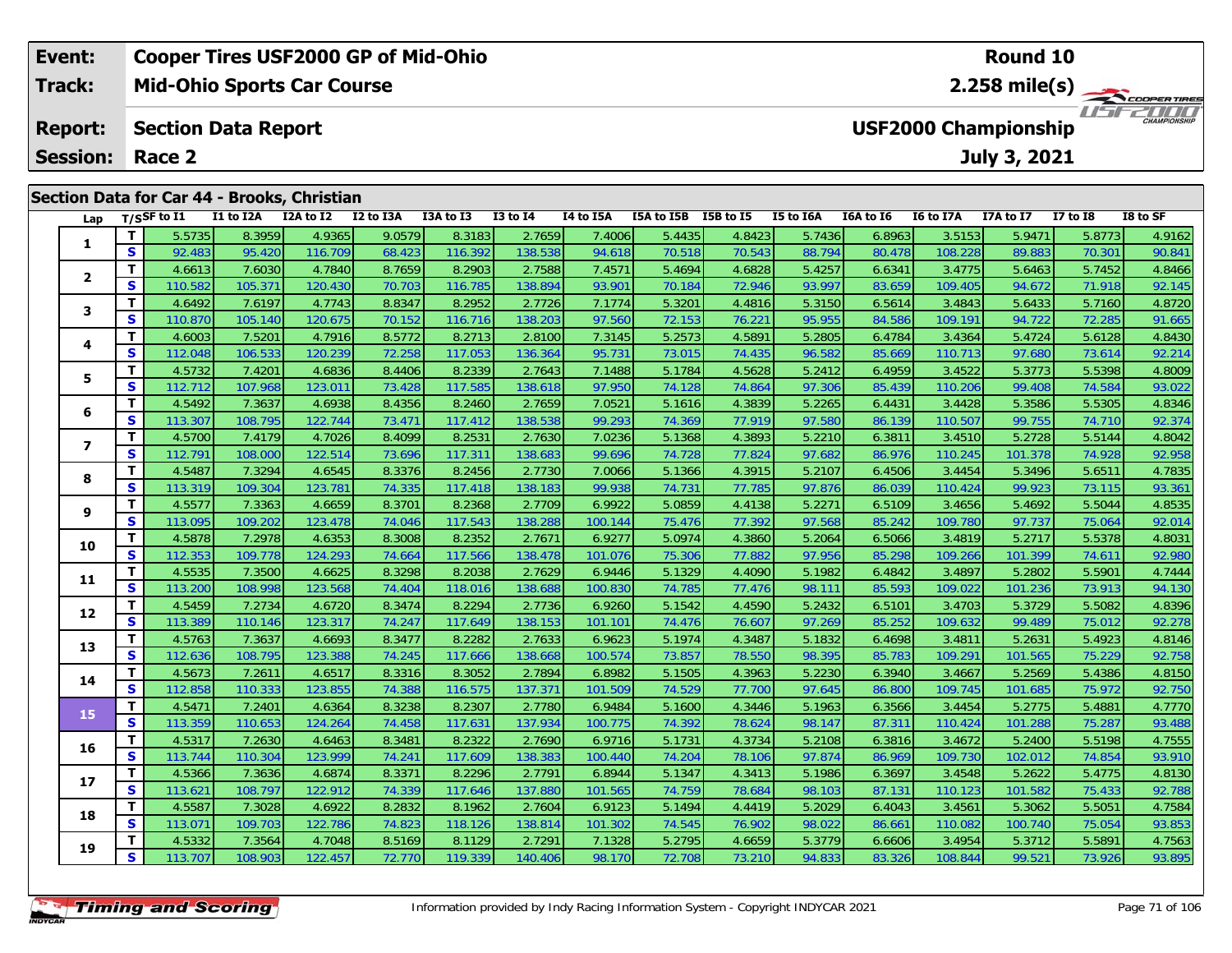| Event:                 | Cooper Tires USF2000 GP of Mid-Ohio | Round 10                                           |
|------------------------|-------------------------------------|----------------------------------------------------|
| Track:                 | <b>Mid-Ohio Sports Car Course</b>   | $2.258$ mile(s)                                    |
| <b>Report:</b>         | Section Data Report                 | <b>CHAMPIONSHIP</b><br><b>USF2000 Championship</b> |
| <b>Session: Race 2</b> |                                     | July 3, 2021                                       |

|  |                         |                         |                   |          | Section Data for Car 44 - Brooks, Christian |
|--|-------------------------|-------------------------|-------------------|----------|---------------------------------------------|
|  | Lap T/SLap              |                         |                   | PO to SF |                                             |
|  |                         | $\blacksquare$          | 89.6302           | 148.8874 |                                             |
|  | $\mathbf{1}$            | $\overline{\mathbf{s}}$ | 90.693            | 51.138   |                                             |
|  |                         | $\overline{1}$          | 86.2480           |          |                                             |
|  | $\overline{\mathbf{2}}$ | $\overline{\mathbf{s}}$ | 94.249            |          |                                             |
|  | $\mathbf{3}$            | $\mathbf{T}$            | 85.5168           |          |                                             |
|  |                         | $\overline{\mathbf{s}}$ | 95.055            |          |                                             |
|  | 4                       | $\overline{t}$          | 84.8549           |          |                                             |
|  |                         | $\overline{\mathbf{s}}$ | 95.796            |          |                                             |
|  | $5\phantom{a}$          | $\overline{t}$          | 83.9130           |          |                                             |
|  |                         | $\overline{\mathbf{s}}$ | 96.872            |          |                                             |
|  | 6                       | $\mathbf T$             | 83.4879           |          |                                             |
|  |                         | $\overline{\mathbf{s}}$ | 97.365            |          |                                             |
|  | $\overline{\mathbf{z}}$ | $\overline{\mathsf{r}}$ | 83.3107           |          |                                             |
|  |                         | S                       | 97.572            |          |                                             |
|  | 8                       | $\overline{\mathbf{T}}$ | 83.3144           |          |                                             |
|  |                         | $\overline{\mathbf{s}}$ | 97.568            |          |                                             |
|  | 9                       | $\overline{1}$<br>S     | 83.4603<br>97.397 |          |                                             |
|  |                         | $\mathbf T$             | 83.0426           |          |                                             |
|  | 10                      | $\overline{\mathbf{s}}$ | 97.887            |          |                                             |
|  |                         | $\mathbf T$             | 83.1358           |          |                                             |
|  | 11                      | $\overline{\mathbf{s}}$ | 97.777            |          |                                             |
|  |                         | $\mathbf T$             | 83.3252           |          |                                             |
|  | 12                      | $\overline{\mathbf{s}}$ | 97.555            |          |                                             |
|  |                         | $\overline{\mathbf{T}}$ | 83.1610           |          |                                             |
|  | 13                      | $\overline{\mathbf{s}}$ | 97.748            |          |                                             |
|  |                         | $\overline{\mathsf{T}}$ | 82.9455           |          |                                             |
|  | 14                      | $\overline{\mathbf{s}}$ | 98.002            |          |                                             |
|  |                         | $\mathbf{T}$            | 82.7500           |          |                                             |
|  | 15                      | $\overline{\mathbf{s}}$ | 98.233            |          |                                             |
|  | 16                      | $\mathbf{T}$            | 82.8833           |          |                                             |
|  |                         | $\overline{\mathbf{s}}$ | 98.075            |          |                                             |
|  | 17                      | $\overline{1}$          | 82.8796           |          |                                             |
|  |                         | $\overline{\mathbf{s}}$ | 98.080            |          |                                             |
|  | 18                      | $\mathbf{T}$            | 82.9301           |          |                                             |
|  |                         | $\overline{\mathbf{s}}$ | 98.020            |          |                                             |
|  | 19                      | $\mathbf{T}$            | 84.2820           |          |                                             |
|  |                         | $\mathbf{s}$            | 96.448            |          |                                             |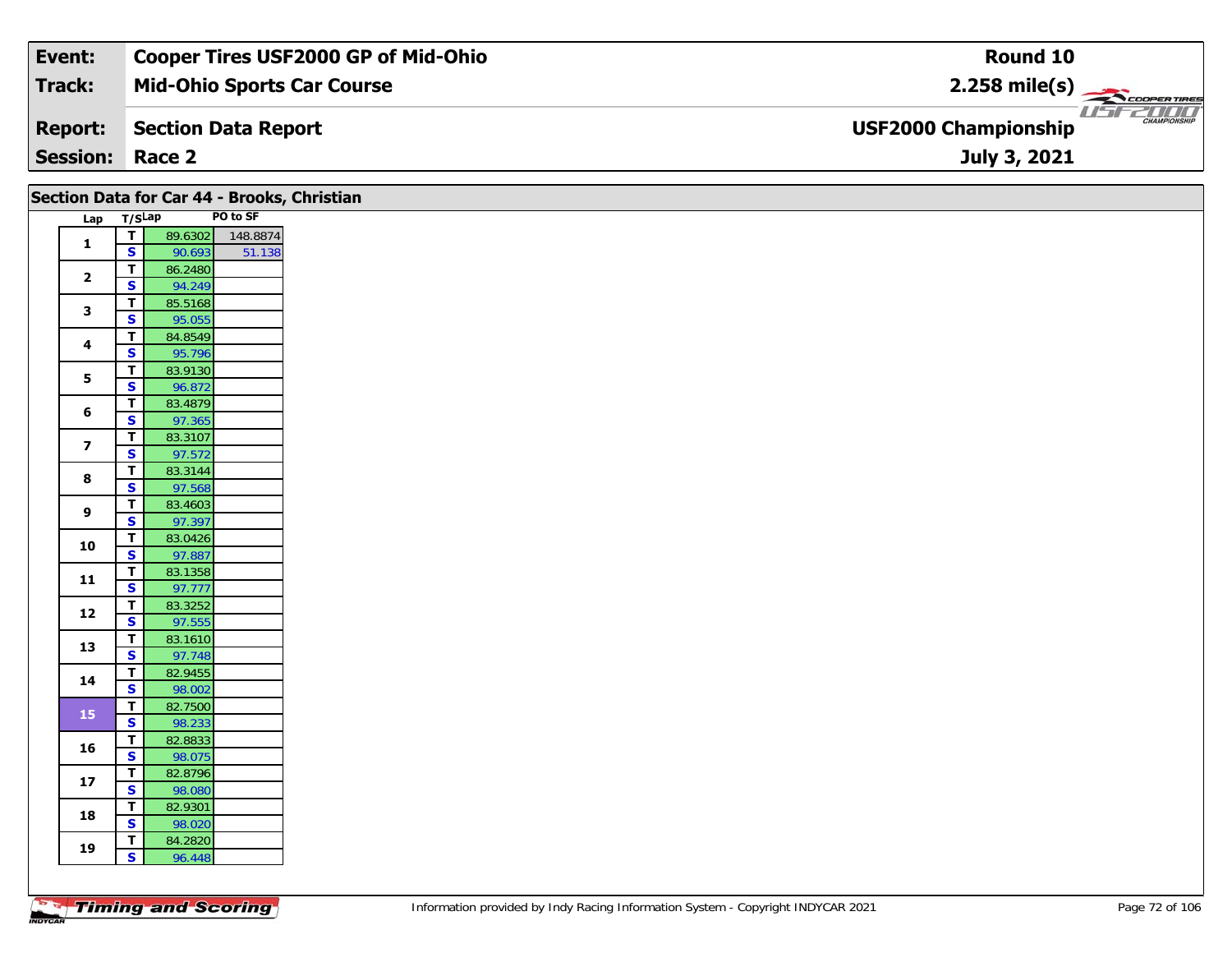| Event:                                      | <b>Cooper Tires USF2000 GP of Mid-Ohio</b> | Round 10                                           |  |  |  |  |  |  |  |  |  |
|---------------------------------------------|--------------------------------------------|----------------------------------------------------|--|--|--|--|--|--|--|--|--|
| <b>Track:</b>                               | <b>Mid-Ohio Sports Car Course</b>          |                                                    |  |  |  |  |  |  |  |  |  |
| <b>Report:</b>                              | <b>Section Data Report</b>                 | <b>CHAMPIONSHIP</b><br><b>USF2000 Championship</b> |  |  |  |  |  |  |  |  |  |
| Session:                                    | Race 2                                     | July 3, 2021                                       |  |  |  |  |  |  |  |  |  |
| Section Data for Car 44 - Brooks, Christian |                                            |                                                    |  |  |  |  |  |  |  |  |  |

| Lap | $T/S$ SF to I1 |         | I1 to I2A       | I2A to I2 | I2 to I3A | I3A to I3 | $I3$ to $I4$ | I4 to I5A | I5A to I5B | I5B to I5 | I5 to I6A      | I6A to I6 | <b>I6 to I7A</b> | I7A to I7 | I7 to I8 | I8 to SF |
|-----|----------------|---------|-----------------|-----------|-----------|-----------|--------------|-----------|------------|-----------|----------------|-----------|------------------|-----------|----------|----------|
| 20  |                | 4.5542  | 7.3318 <b>1</b> | 4.6717    | 8.3858    | 8.1737    | 2.7408       | 7.1554    | 5.1331     | 4.5691    | 5.2493         | 6.4901    | 3.4714 L         | 5.34581   | 5.5336   | 1.8419   |
|     |                | .3.182  | 109.269         | 123.325   | 73.907    | 118.451   | 139.8071     | 97.860    | 74.782     | 74.761    | <u>ን7.1561</u> | 85.5      | '09.597          | 99.994    | 74.668   | 92.235   |
|     |                | 5.0351  | 9.2373          | 8.7893    | 12.5547   | 10.9075   | 4.0644       | 10.5191   | 6.4509     | 5.6203    | 7.5503         |           |                  |           |          |          |
| 21  |                | '02.372 | .728 I          | 65.550    | 49.366    | 88.763    | 94.278       | 66.567    | 59.505     | 60.778    | 67.547         |           |                  |           |          |          |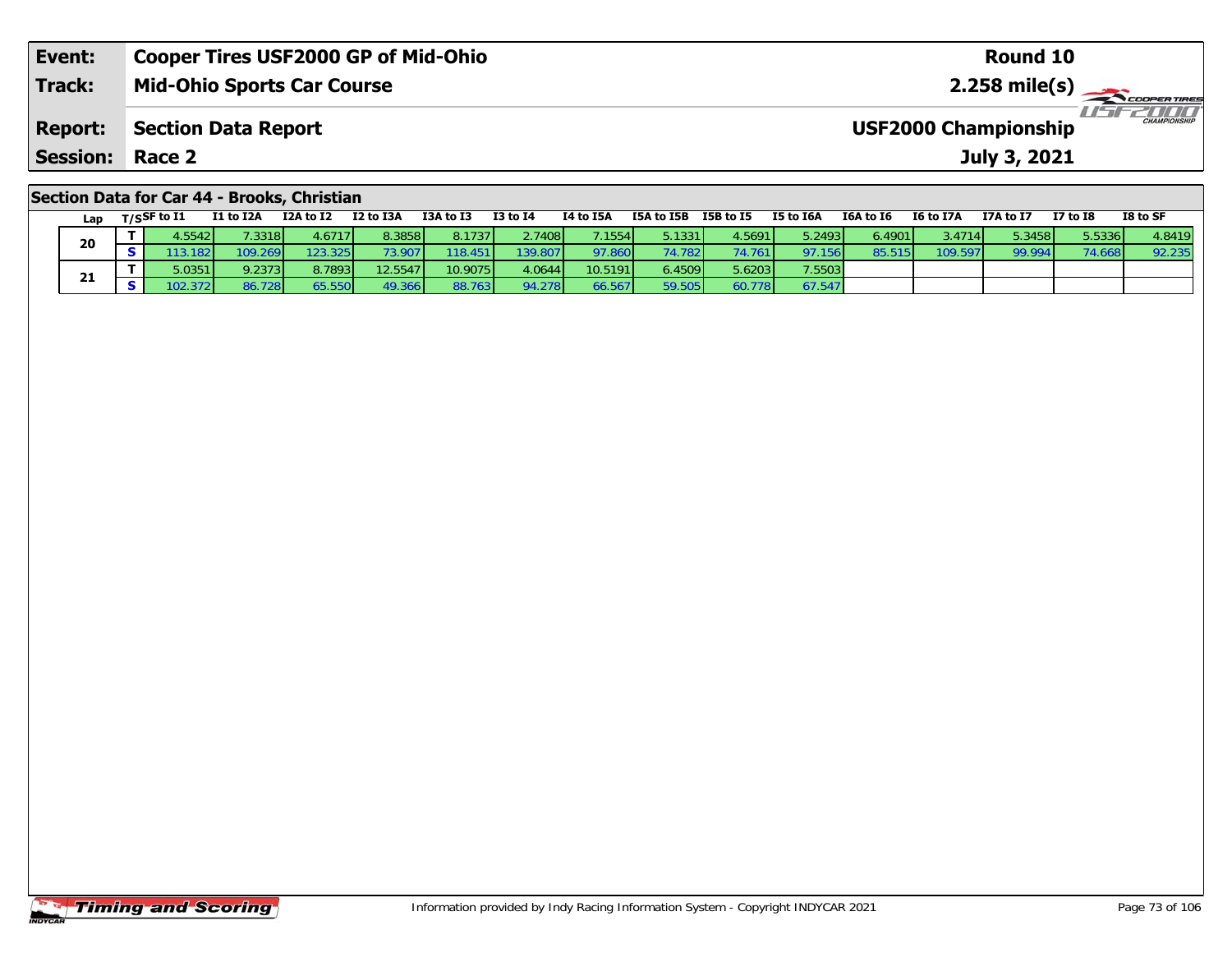| Event:          | <b>Cooper Tires USF2000 GP of Mid-Ohio</b> | Round 10                                           |
|-----------------|--------------------------------------------|----------------------------------------------------|
| <b>Track:</b>   | <b>Mid-Ohio Sports Car Course</b>          | $2.258 \text{ mile(s)}$                            |
| <b>Report:</b>  | Section Data Report                        | <b>CHAMPIONSHIP</b><br><b>USF2000 Championship</b> |
| <b>Session:</b> | Race 2                                     | July 3, 2021                                       |
|                 | .                                          |                                                    |

### **Section Data for Car 44 - Brooks, Christian**

| Lap | T/SLap |         | PO to SF |
|-----|--------|---------|----------|
| 20  |        | 83.6477 |          |
|     | S      | 97.179  |          |
| 21  |        |         |          |
|     | ς      |         |          |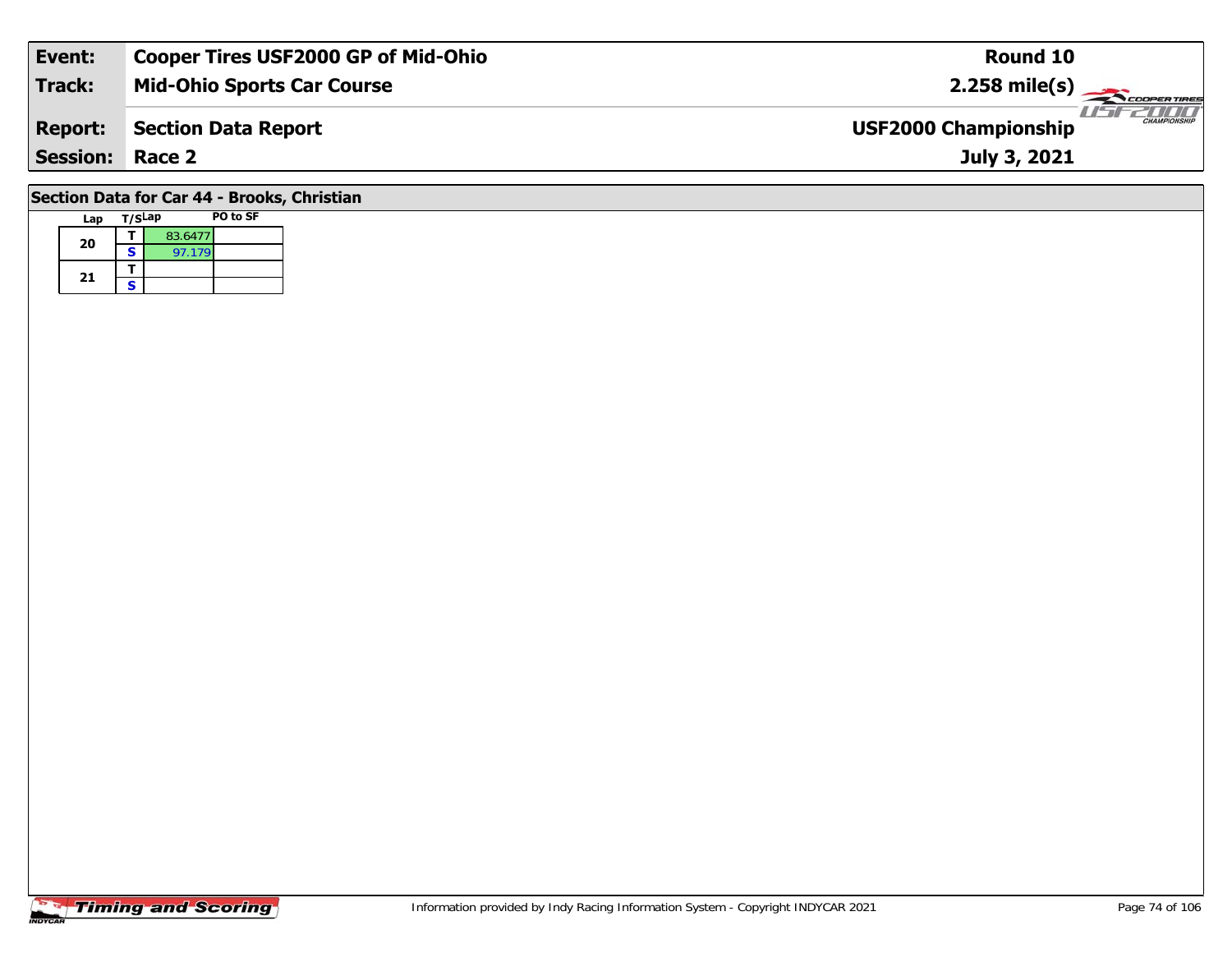| Event:                                                                 |          |                |           | <b>Cooper Tires USF2000 GP of Mid-Ohio</b> |           |           |              |           | Round 10   |                                             |           |           |           |           |                 |                     |  |
|------------------------------------------------------------------------|----------|----------------|-----------|--------------------------------------------|-----------|-----------|--------------|-----------|------------|---------------------------------------------|-----------|-----------|-----------|-----------|-----------------|---------------------|--|
| <b>Track:</b><br><b>Mid-Ohio Sports Car Course</b>                     |          |                |           |                                            |           |           |              |           |            | $2.258$ mile(s)<br>COOPERTIRES              |           |           |           |           |                 |                     |  |
| <b>Report:</b><br><b>Section Data Report</b><br><b>Session: Race 2</b> |          |                |           |                                            |           |           |              |           |            | <b>USF2000 Championship</b><br>July 3, 2021 |           |           |           |           |                 | <b>CHAMPIONSHIP</b> |  |
| Section Data for Car 5 - Kohlbecker, Spike (R)                         |          |                |           |                                            |           |           |              |           |            |                                             |           |           |           |           |                 |                     |  |
| Lap                                                                    |          | $T/S$ SF to I1 | I1 to I2A | I2A to I2                                  | I2 to I3A | I3A to I3 | $I3$ to $I4$ | I4 to I5A | I5A to I5B | I5B to I5                                   | I5 to I6A | I6A to I6 | I6 to I7A | I7A to I7 | <b>I7 to I8</b> | I8 to SF            |  |
|                                                                        |          | 5.6613         | 8.1969    | 5.0717                                     | 9.2092    | 8.3872    | 2.7829       | 7.72291   | 5.6310     | 4.9514                                      | 5.5848    | 6.8160    | 3.5077    | 5.8453    | 5.9034          | 4.8731              |  |
|                                                                        | <b>S</b> | 91.049         | 97.737    | 113.598                                    | 67.299    | 115.436   | 137.692      | 90.669    | 68.170     | 68.989                                      | 91.319    | 81.426    | 108.463   | 91.449    | 69.990          | 91.644              |  |
|                                                                        |          | 4.6429         | 7.6067    | 4.8189                                     | 8.8127    | 8.2404    | 2.7423       | 7.4022    | 5.5066     | 4.7614                                      | 5.3972    | 6.7249    | 3.4887    | 5.6577    | 5.7399          | 4.8589              |  |

|                  |          | 4.6429  | 7.6067  | 4.8189  | 8.8127 | 8.2404  | 2.7423  | 7.4022  | 5.5066 | 4.7614 | 5.3972 | 6.7249 | 3.4887  | 5.6577  | 5.7399 | 4.8589 |
|------------------|----------|---------|---------|---------|--------|---------|---------|---------|--------|--------|--------|--------|---------|---------|--------|--------|
| 2                | S        | 111.020 | 105.320 | 119.558 | 70.327 | 117.492 | 139.730 | 94.597  | 69.710 | 71.742 | 94.493 | 82.529 | 109.053 | 94.481  | 71.984 | 91.912 |
| 3                | T.       | 4.6034  | 7.4947  | 4.7580  | 8.9423 | 8.2712  | 2.7523  | 7.2171  | 5.2878 | 4.6626 | 5.2457 | 6.5311 | 3.4588  | 5.5928  | 5.7189 | 4.8362 |
|                  | <b>S</b> | 111.973 | 106.894 | 121.088 | 69.308 | 117.055 | 139.222 | 97.023  | 72.594 | 73.262 | 97.222 | 84.978 | 109.996 | 95.577  | 72.248 | 92.343 |
| 4                | т        | 4.6246  | 7.4189  | 4.6679  | 8.7341 | 8.1304  | 2.7674  | 7.1144  | 5.2514 | 4.6061 | 5.2734 | 6.5282 | 3.4476  | 5.4031  | 5.6435 | 4.8260 |
|                  | S        | 111.459 | 107.986 | 123.425 | 70.960 | 119.082 | 138.463 | 98.424  | 73.097 | 74.161 | 96.712 | 85.016 | 110.353 | 98.933  | 73.214 | 92.539 |
| 5                | т        | 4.5593  | 7.3626  | 4.6555  | 8.4747 | 8.2488  | 2.7633  | 7.1819  | 5.2232 | 4.5161 | 5.2654 | 6.4585 | 3.4418  | 5.3639  | 5.5778 | 4.8101 |
|                  | S        | 113.056 | 108.812 | 123.754 | 73.132 | 117.372 | 138.668 | 97.499  | 73.492 | 75.638 | 96.859 | 85.933 | 110.539 | 99.656  | 74.076 | 92.844 |
| 6                | т        | 4.5451  | 7.3078  | 4.6607  | 8.4488 | 8.2186  | 2.7553  | 7.1031  | 5.1526 | 4.4647 | 5.2327 | 6.4282 | 3.4367  | 5.3400  | 5.5149 | 4.8756 |
|                  | S        | 113.409 | 109.628 | 123.616 | 73.356 | 117.804 | 139.071 | 98.581  | 74.499 | 76.509 | 97.464 | 86.338 | 110.703 | 100.102 | 74.921 | 91.597 |
| $\boldsymbol{7}$ | т        | 4.5995  | 7.2881  | 4.6637  | 8.4549 | 8.2505  | 2.7628  | 6.9935  | 5.1339 | 4.4306 | 5.2107 | 6.3601 | 3.4178  | 5.3115  | 5.5272 | 4.8289 |
|                  | S        | 112.068 | 109.924 | 123.536 | 73.303 | 117.348 | 138.693 | 100.125 | 74.770 | 77.098 | 97.876 | 87.263 | 111.316 | 100.639 | 74.754 | 92.483 |
| 8                | т        | 4.5482  | 7.2455  | 4.6334  | 8.4164 | 8.2480  | 2.7692  | 7.0496  | 5.1616 | 4.4274 | 5.2236 | 6.4202 | 3.4414  | 5.3269  | 5.6233 | 4.7518 |
|                  | S        | 113.332 | 110.570 | 124.344 | 73.639 | 117.384 | 138.373 | 99.329  | 74.369 | 77.154 | 97.634 | 86.446 | 110.552 | 100.348 | 73.477 | 93.984 |
| 9                | т        | 4.5321  | 7.3428  | 4.6482  | 8.4375 | 8.2165  | 2.7580  | 7.0360  | 5.1840 | 4.4113 | 5.2630 | 6.5395 | 3.4902  | 5.3380  | 5.4537 | 4.8083 |
|                  | S        | 113.734 | 109.105 | 123.948 | 73.455 | 117.834 | 138.935 | 99.521  | 74.048 | 77.435 | 96.903 | 84.869 | 109.007 | 100.140 | 75.762 | 92.879 |
| 10               | т        | 4.5650  | 7.2676  | 4.6413  | 8.3618 | 8.2153  | 2.7568  | 6.9595  | 5.0963 | 4.4560 | 5.2357 | 6.4058 | 3.4415  | 5.3113  | 5.5421 | 4.8061 |
|                  | S        | 112.914 | 110.234 | 124.133 | 74.120 | 117.851 | 138.995 | 100.615 | 75.322 | 76.659 | 97.408 | 86.640 | 110.549 | 100.643 | 74.553 | 92.922 |
| 11               | т        | 4.5535  | 7.2516  | 4.6442  | 8.3991 | 8.2323  | 2.7596  | 6.9706  | 5.1260 | 4.4400 | 5.2328 | 6.4036 | 3.4511  | 5.2594  | 5.5021 | 4.7952 |
|                  | S        | 113.200 | 110.477 | 124.055 | 73.790 | 117.608 | 138.854 | 100.454 | 74.886 | 76.935 | 97.462 | 86.670 | 110.242 | 101.636 | 75.095 | 93.133 |
| 12               | т        | 4.5538  | 7.2564  | 4.6565  | 8.3637 | 8.1516  | 2.7262  | 7.1440  | 5.2227 | 4.5140 | 5.2389 | 6.4911 | 3.4731  | 5.3536  | 5.4665 | 4.8581 |
|                  | S        | 113.192 | 110.404 | 123.727 | 74.103 | 118.772 | 140.555 | 98.016  | 73.499 | 75.674 | 97.349 | 85.502 | 109.543 | 99.848  | 75.584 | 91.927 |
| 13               | т        | 4.5861  | 7.2991  | 4.6535  | 8.3792 | 8.2425  | 2.7692  | 6.9227  | 5.1280 | 4.4024 | 5.2062 | 6.3683 | 3.4447  | 5.2856  | 5.4512 | 4.8026 |
|                  | S        | 112.395 | 109.758 | 123.807 | 73.966 | 117.462 | 138.373 | 101.149 | 74.856 | 77.592 | 97.960 | 87.150 | 110.446 | 101.132 | 75.796 | 92.989 |
| 14               | т        | 4.5428  | 7.2930  | 4.6299  | 8.3891 | 8.2521  | 2.7717  | 6.9545  | 5.1339 | 4.4118 | 5.2451 | 6.3612 | 3.4476  | 5.3188  | 5.4685 | 4.7839 |
|                  | S        | 113.466 | 109.850 | 124.438 | 73.878 | 117.326 | 138.248 | 100.687 | 74.770 | 77.427 | 97.234 | 87.248 | 110.353 | 100.501 | 75.557 | 93.353 |
| 15               | T.       | 4.5375  | 7.2454  | 4.6454  | 8.2955 | 8.2184  | 2.7662  | 6.9280  | 5.1305 | 4.3814 | 5.2429 | 6.3742 | 3.4334  | 5.2642  | 5.4362 | 4.7976 |
|                  | S        | 113.599 | 110.572 | 124.023 | 74.712 | 117.807 | 138.523 | 101.072 | 74.820 | 77.964 | 97.274 | 87.070 | 110.810 | 101.544 | 76.006 | 93.086 |
| 16               | т        | 4.5272  | 7.2874  | 4.6448  | 8.3970 | 8.2527  | 2.7689  | 6.9507  | 5.0966 | 4.4136 | 5.2645 | 6.3471 | 3.4423  | 5.3301  | 5.4705 | 4.7664 |
|                  | S        | 113.857 | 109.934 | 124.039 | 73.809 | 117.317 | 138.388 | 100.742 | 75.318 | 77.395 | 96.875 | 87.442 | 110.523 | 100.288 | 75.529 | 93.696 |
| 17               | T.       | 4.5382  | 7.2545  | 4.6564  | 8.3698 | 8.1846  | 2.7500  | 6.9443  | 5.1530 | 4.3800 | 5.2498 | 6.4146 | 3.4420  | 5.2778  | 5.5037 | 4.7996 |
|                  | S        | 113.581 | 110.433 | 123.730 | 74.049 | 118.293 | 139.339 | 100.835 | 74.493 | 77.989 | 97.147 | 86.521 | 110.533 | 101.282 | 75.073 | 93.048 |
| 18               | т        | 4.5512  | 7.2589  | 4.6959  | 8.3624 | 8.1922  | 2.7529  | 6.9517  | 5.1790 | 4.3882 | 5.2168 | 6.4099 | 3.4500  | 5.2711  | 5.4772 | 4.7844 |
|                  | S        | 113.257 | 110.366 | 122.689 | 74.114 | 118.183 | 139.192 | 100.727 | 74.119 | 77.843 | 97.761 | 86.585 | 110.277 | 101.411 | 75.437 | 93.343 |
| 19               | т        | 4.5247  | 7.3579  | 4.7412  | 8.7189 | 8.1817  | 2.7287  | 7.1503  | 5.4028 | 4.7299 | 5.4670 | 6.9982 | 3.6558  | 5.6684  | 5.6702 | 4.7671 |
|                  | <b>S</b> | 113.920 | 108.881 | 121.517 | 71.084 | 118.335 | 140.427 | 97.930  | 71.049 | 72.219 | 93.287 | 79.306 | 104.069 | 94.303  | 72.869 | 93.682 |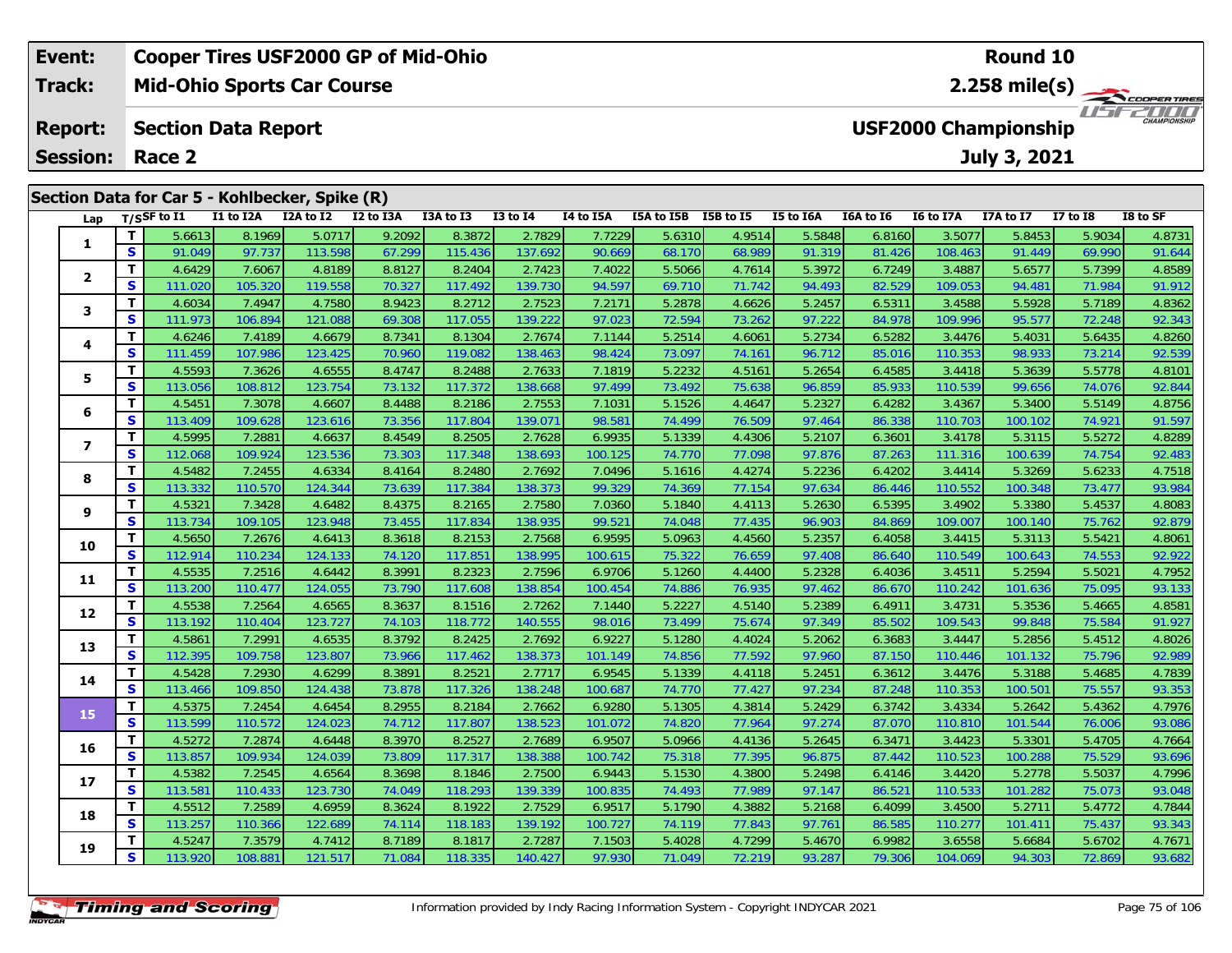| Event:                 | <b>Cooper Tires USF2000 GP of Mid-Ohio</b> | Round 10                                                       |
|------------------------|--------------------------------------------|----------------------------------------------------------------|
| Track:                 | <b>Mid-Ohio Sports Car Course</b>          | $2.258$ mile(s)                                                |
| <b>Report:</b>         | Section Data Report                        | USF2000*<br><b>CHAMPIONSHIP</b><br><b>USF2000 Championship</b> |
| <b>Session: Race 2</b> |                                            | July 3, 2021                                                   |

|                         |                                                    | Section Data for Car 5 - Kohlbecker, Spike (R) |          |
|-------------------------|----------------------------------------------------|------------------------------------------------|----------|
| Lap T/SLap              |                                                    |                                                | PO to SF |
| $\mathbf{1}$            | $\overline{\mathbf{r}}$                            | 90.1448                                        | 152.2632 |
|                         | $\overline{\mathbf{s}}$                            | 90.175                                         | 50.005   |
| $\overline{\mathbf{2}}$ | $\overline{\mathbf{r}}$                            | 86.4014                                        |          |
|                         | $\overline{\mathbf{s}}$                            | 94.082                                         |          |
| $\mathbf{3}$            | $\overline{\mathbf{T}}$<br>$\overline{\mathbf{s}}$ | 85.3729<br>95.215                              |          |
|                         | $\overline{t}$                                     | 84.4370                                        |          |
| $\overline{\mathbf{4}}$ | $\overline{\mathbf{s}}$                            | 96.271                                         |          |
|                         | T                                                  | 83.9029                                        |          |
| $\overline{\mathbf{5}}$ | $\overline{\mathbf{s}}$                            | 96.883                                         |          |
| 6                       | $\overline{\mathbf{r}}$                            | 83.4848                                        |          |
|                         | $\overline{\mathbf{s}}$                            | 97.369                                         |          |
| $\overline{\mathbf{z}}$ | $\overline{\mathsf{r}}$                            | 83.2337                                        |          |
|                         | $\overline{\mathbf{s}}$                            | 97.662                                         |          |
| 8                       | $\overline{\mathbf{T}}$                            | 83.2865                                        |          |
|                         | $\overline{\mathbf{s}}$                            | 97.600                                         |          |
| 9                       | $\overline{\mathbf{T}}$<br>$\mathbf{s}$            | 83.4591<br>97.399                              |          |
|                         | $\overline{t}$                                     | 83.0621                                        |          |
| 10                      | $\overline{\mathbf{s}}$                            | 97.864                                         |          |
|                         | $\mathbf T$                                        | 83.0211                                        |          |
| $11$                    | $\mathbf{s}$                                       | 97.912                                         |          |
|                         | $\mathbf T$                                        | 83.4702                                        |          |
| 12                      | $\overline{\mathbf{s}}$                            | 97.386                                         |          |
| 13                      | $\overline{\mathbf{T}}$                            | 82.9413                                        |          |
|                         | $\mathbf{s}$                                       | 98.007                                         |          |
| 14                      | $\overline{\mathbf{T}}$                            | 83.0039                                        |          |
|                         | $\overline{\mathbf{s}}$                            | 97.933                                         |          |
| 15                      | $\overline{\mathbf{r}}$                            | 82.6968                                        |          |
|                         | $\overline{\mathbf{s}}$                            | 98.296                                         |          |
| 16                      | $\mathbf T$<br>$\overline{\mathbf{s}}$             | 82.9598<br>97.985                              |          |
|                         | $\mathbf T$                                        | 82.9183                                        |          |
| $17\,$                  | $\overline{\mathbf{s}}$                            | 98.034                                         |          |
|                         | $\overline{\mathbf{T}}$                            | 82.9418                                        |          |
| 18                      | $\overline{\mathbf{s}}$                            | 98.006                                         |          |
|                         | $\overline{\mathbf{r}}$                            | 85.7628                                        |          |
| 19                      | $\overline{\mathbf{s}}$                            | 94.782                                         |          |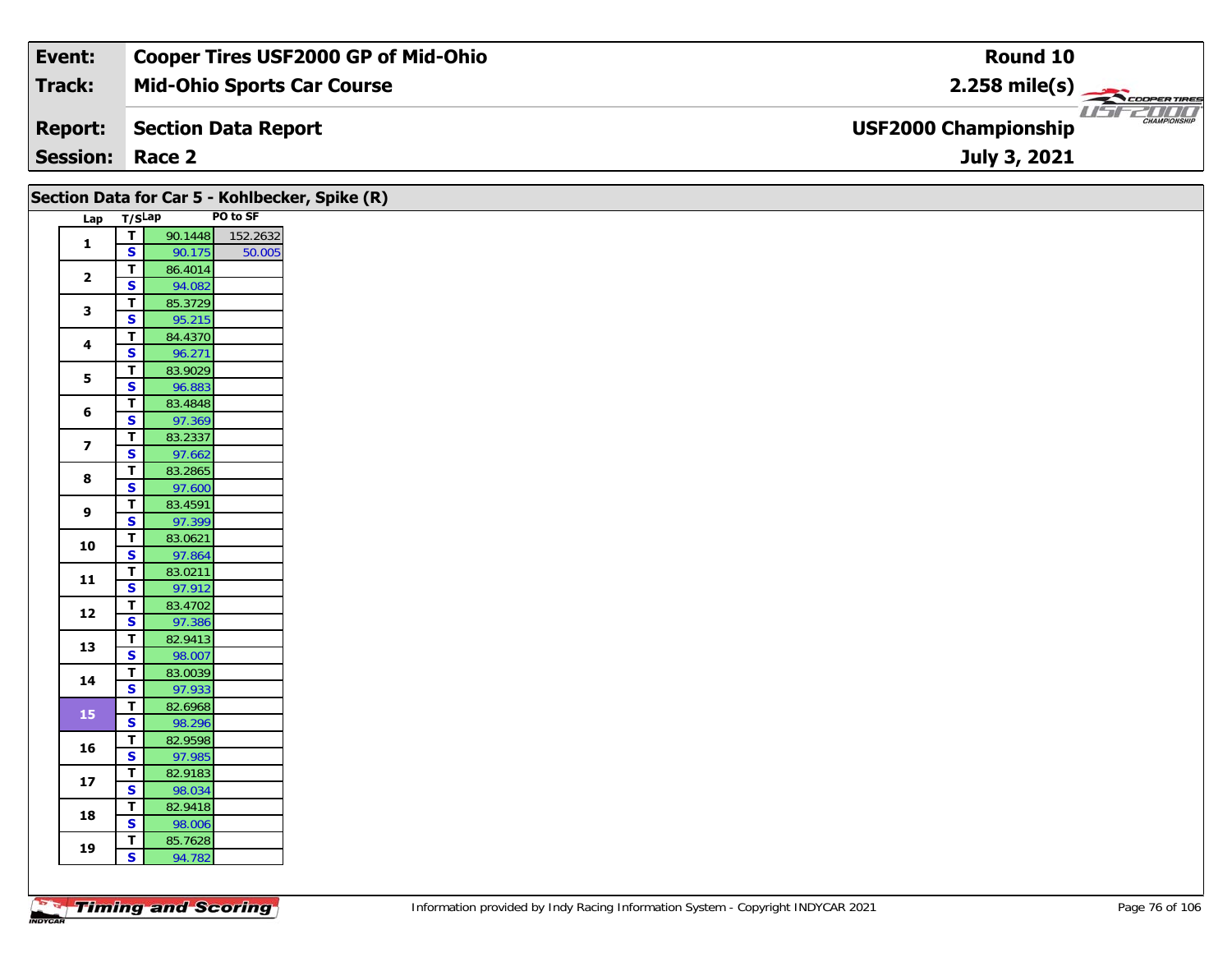| Event:                                         | <b>Cooper Tires USF2000 GP of Mid-Ohio</b> | Round 10                                           |  |  |  |  |  |  |  |  |  |
|------------------------------------------------|--------------------------------------------|----------------------------------------------------|--|--|--|--|--|--|--|--|--|
| Track:                                         | <b>Mid-Ohio Sports Car Course</b>          |                                                    |  |  |  |  |  |  |  |  |  |
| <b>Report:</b>                                 | <b>Section Data Report</b>                 | <b>CHAMPIONSHIP</b><br><b>USF2000 Championship</b> |  |  |  |  |  |  |  |  |  |
| <b>Session: Race 2</b>                         |                                            | July 3, 2021                                       |  |  |  |  |  |  |  |  |  |
| Section Data for Car 5 - Kohlbecker, Spike (R) |                                            |                                                    |  |  |  |  |  |  |  |  |  |

| Lap | $T/S$ SF to I1 | I1 to I2A | I2A to I2       | I2 to I3A | I3A to I3 | <b>I3 to I4</b> | I4 to I5A | I5A to I5B | I5B to I5 | I5 to I6A | I6A to I6 | I6 to I7A | I7A to I7 | <b>I7 to I8</b> | I8 to SF |
|-----|----------------|-----------|-----------------|-----------|-----------|-----------------|-----------|------------|-----------|-----------|-----------|-----------|-----------|-----------------|----------|
| 20  | 4.5343         | 1.3493    | 4.6820          | 8.4994    | 8.2195    | 2.7575          | 6.9481    | 5.1383     | 4.4607    | 5.2804    | 6.5015    | 3.4408    | 5.3531    | 5.6028          | 4.8074   |
|     |                | 109.009   | 123.053         | 72.920    | 17.791    | 138.960         | 100.780   | 74.706     | 76.578    | 96.584    | 85.365    | 110.572   | 99.857    | 73.746          | 92.897   |
|     | 5.3958         | 9.3326    | 7.7669          | 12.4023   | 11.3265   | 3.8734          | 10.2916   | 6.6694     | 5.5208    | 7.5939    |           |           |           |                 |          |
| 21  | 95.529         | 85.843    | 74.178 <b>1</b> | 49.972    | 85.479    | 98.926          | 68.039    | 57.556     | 61.873    | 67.159    |           |           |           |                 |          |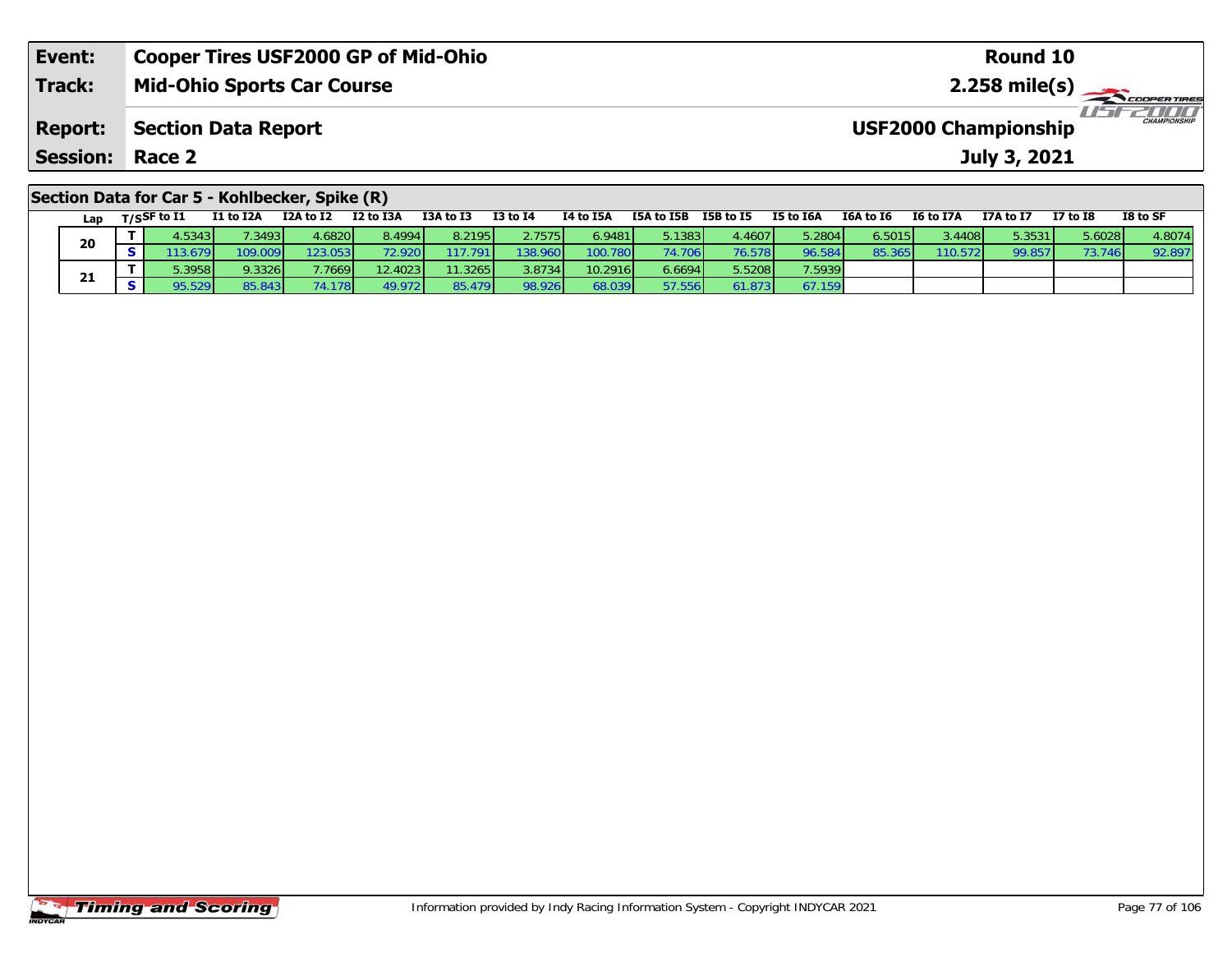| Event:                                         | <b>Cooper Tires USF2000 GP of Mid-Ohio</b> | <b>Round 10</b>                                    |  |  |  |  |  |  |  |  |  |
|------------------------------------------------|--------------------------------------------|----------------------------------------------------|--|--|--|--|--|--|--|--|--|
| <b>Track:</b>                                  | <b>Mid-Ohio Sports Car Course</b>          | $2.258$ mile(s)                                    |  |  |  |  |  |  |  |  |  |
| <b>Report:</b>                                 | Section Data Report                        | <b>CHAMPIONSHIP</b><br><b>USF2000 Championship</b> |  |  |  |  |  |  |  |  |  |
| <b>Session: Race 2</b>                         |                                            | July 3, 2021                                       |  |  |  |  |  |  |  |  |  |
| Section Data for Car 5 - Kohlbecker, Spike (R) |                                            |                                                    |  |  |  |  |  |  |  |  |  |

# **Lap T/SLap PO to SF 20d**  $\overline{\textbf{S}}$  83.5751 21  $\frac{1}{s}$

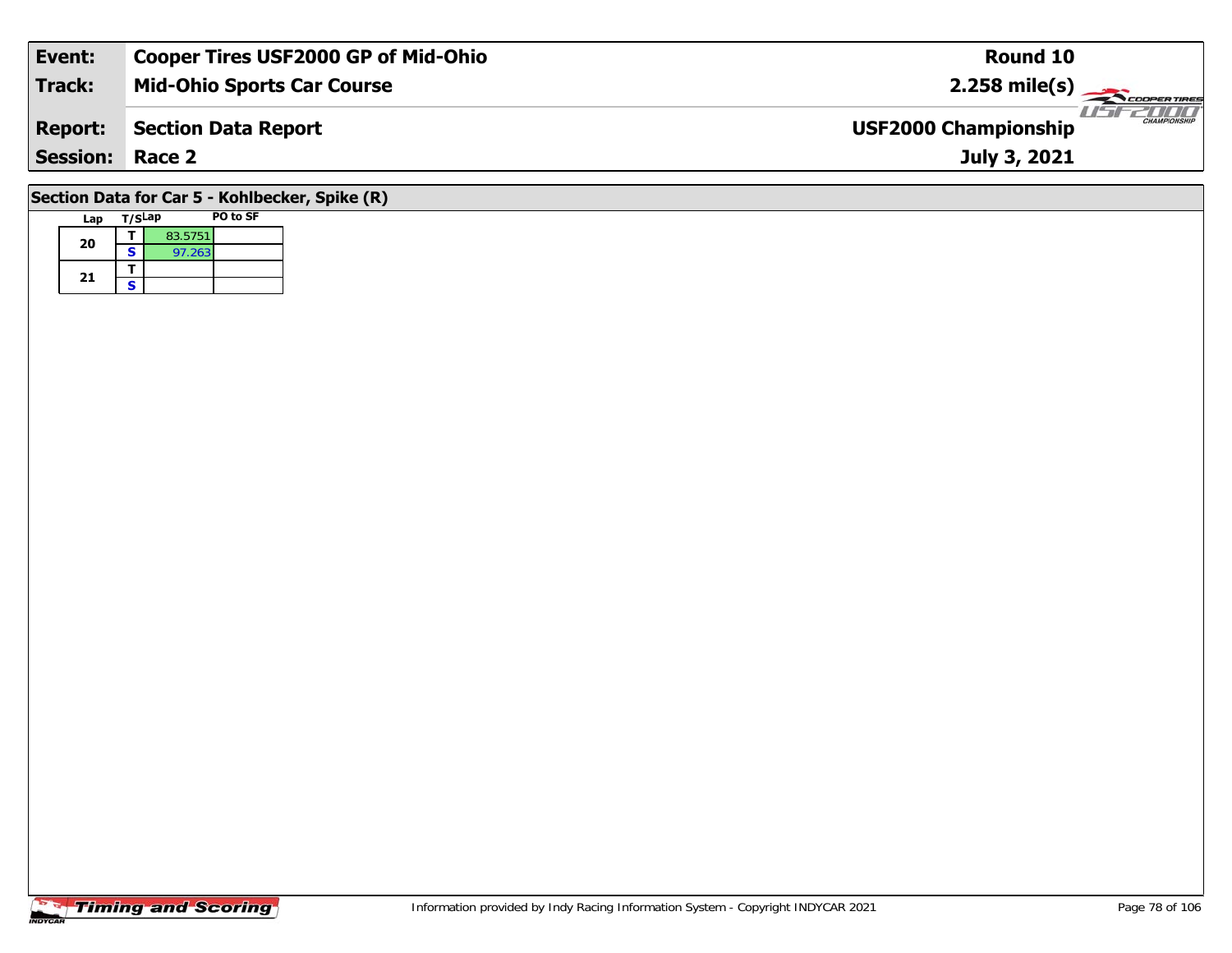#### **Event: Cooper Tires USF2000 GP of Mid-Ohio Round 10Track:Mid-Ohio Sports Car Course 2.258 mile(s)** 1151521111 **Report: Section Data Report USF2000 Championship Session:July 3, 2021 Race 2Section Data for Car 6 - Garg, Bijoy Lap T/SSF to I1 I1 to I2A I2A to I2 I2 to I3A I3A to I3 I3 to I4 I4 to I5A I5A to I5B I5B to I5 I5 to I6A I6A to I6 I6 to I7A I7A to I7 I7 to I8 I8 to SF**  1 | T | 5.6031 | 8.7291 | 5.0946 | 9.3015 | 8.2274 | 2.7029 | 7.7053 | 5.6871 | 5.0803 | 5.7632 | 7.0356 | 3.5358 | 5.9939 | 6.1109 | 4.9146<br>1 | S | 91.995 | 91.778 | 113.088 | 66.631 | 117.678 | 141.767 | 90.876 | 67.497 **1**2 T 4.6936 7.6330 4.8874 9.1012 8.2670 2.7435 7.7065 5.7760 4.7911 5.4260 6.6529 3.4800 5.5789 5.7395 4.9240<br>2 S 109.821 104.957 117.882 68.098 117.114 139.669 90.862 66.458 71.297 93.992 83.422 109.326 95.816 71.989 90.69

3 T 4.6438 7.4580 4.7519 8.9008 8.3302 2.7799 7.2112 5.3117 4.6448 5.3686 6.5582 3.4678 5.4859 5.6793 4.8548<br>S 110.998 107.420 121.243 69.631 116.226 137.840 97.103 72.268 73.543 94.997 84.627 109.711 97.440 72.752 91.990

4 T 4.6251 7.7551 5.0560 8.7597 8.3227 2.8212 7.3462 5.3139 4.5173 5.2650 6.4696 3.4645 5.4334 5.5555 4.8140<br>5 111.447 103.304 113.951 70.753 116.330 135.822 95.318 72.238 75.618 96.866 85.786 109.815 98.381 74.373 92.769

5 T 4.5844 7.2428 4.6653 8.5884 8.3252 2.7985 7.1047 5.2013 4.5408 5.2650 6.4415 3.4795 5.3932 5.5609 4.7629<br>5 S 112.437 110.611 123.494 72.164 116.295 136.924 98.558 73.801 75.227 96.866 86.160 109.342 99.115 74.301 93.76

|                         | Т.                      | 4.5643  | 7.2530  | 4.6983  | 8.4745 | 8.2900  | 2.7900  | 6.9926  | 5.1948 | 4.4302 | 5.2371 | 6.3698 | 3.4389  | 5.3904  | 5.7298 | 4.8480 |
|-------------------------|-------------------------|---------|---------|---------|--------|---------|---------|---------|--------|--------|--------|--------|---------|---------|--------|--------|
| 6                       | S                       | 112.932 | 110.456 | 122.627 | 73.134 | 116.789 | 137.341 | 100.138 | 73.894 | 77.105 | 97.382 | 87.130 | 110.633 | 99.166  | 72.111 | 92.119 |
| $\overline{\mathbf{z}}$ | T.                      | 4.5820  | 7.2051  | 4.6401  | 8.4612 | 8.2603  | 2.7781  | 6.9816  | 5.1345 | 4.4593 | 5.2414 | 6.3759 | 3.4420  | 5.3490  | 5.6036 | 4.8455 |
|                         | S                       | 112.496 | 111.190 | 124.165 | 73.249 | 117.209 | 137.929 | 100.296 | 74.762 | 76.602 | 97.302 | 87.047 | 110.533 | 99.934  | 73.735 | 92.166 |
| 8                       | T.                      | 4.5850  | 7.2037  | 4.6741  | 8.3423 | 8.2300  | 2.7680  | 7.0470  | 5.0672 | 4.5021 | 5.2375 | 6.3503 | 3.4413  | 5.3996  | 5.5397 | 4.7920 |
|                         | S                       | 112.422 | 111.212 | 123.261 | 74.293 | 117.641 | 138.433 | 99.365  | 75.755 | 75.874 | 97.375 | 87.397 | 110.555 | 98.997  | 74.586 | 93.195 |
| 9                       | T.                      | 4.5684  | 7.2892  | 4.6864  | 8.4468 | 8.2424  | 2.7735  | 7.0174  | 5.1525 | 4.4668 | 5.2375 | 6.4118 | 3.4542  | 5.3222  | 5.5552 | 4.8309 |
|                         | S                       | 112.830 | 109.907 | 122.938 | 73.374 | 117.464 | 138.158 | 99.784  | 74.500 | 76.473 | 97.375 | 86.559 | 110.143 | 100.437 | 74.377 | 92.445 |
| 10                      | T.                      | 4.5904  | 7.3081  | 4.6568  | 8.3809 | 8.2431  | 2.7911  | 7.0015  | 5.1520 | 4.4289 | 5.2390 | 6.3906 | 3.4477  | 5.3672  | 5.5536 | 4.7925 |
|                         | S                       | 112.290 | 109.623 | 123.719 | 73.951 | 117.454 | 137.287 | 100.011 | 74.508 | 77.128 | 97.347 | 86.846 | 110.350 | 99.595  | 74.399 | 93.185 |
| 11                      | T.                      | 4.5770  | 7.2916  | 4.6683  | 8.3961 | 8.2168  | 2.7655  | 7.0063  | 5.1587 | 4.4497 | 5.2882 | 6.3458 | 3.4368  | 5.4100  | 5.5991 | 4.7911 |
|                         | S                       | 112.618 | 109.871 | 123.415 | 73.817 | 117.830 | 138.558 | 99.943  | 74.411 | 76.767 | 96.441 | 87.459 | 110.700 | 98.807  | 73.794 | 93.213 |
| 12                      | T.                      | 4.5735  | 7.2421  | 4.6785  | 8.4775 | 8.2528  | 2.7720  | 6.9986  | 5.2837 | 4.5451 | 5.2530 | 6.4204 | 3.4484  | 5.3559  | 5.4934 | 4.7676 |
|                         | S                       | 112.705 | 110.622 | 123.146 | 73.108 | 117.316 | 138.233 | 100.052 | 72.651 | 75.156 | 97.087 | 86.443 | 110.328 | 99.805  | 75.214 | 93.672 |
| 13                      | T.                      | 4.5736  | 7.2830  | 4.6470  | 8.4698 | 8.2486  | 2.7744  | 6.9838  | 5.1363 | 4.5163 | 5.2719 | 6.3870 | 3.4518  | 5.3723  | 5.5712 | 4.7970 |
|                         | S                       | 112.702 | 110.001 | 123.980 | 73.174 | 117.375 | 138.113 | 100.265 | 74.735 | 75.635 | 96.739 | 86.895 | 110.219 | 99.500  | 74.164 | 93.098 |
| 14                      | Τ.                      | 4.5723  | 7.1824  | 4.6378  | 8.3812 | 8.2370  | 2.7634  | 7.0244  | 5.1873 | 4.4764 | 5.3133 | 6.4023 | 3.4662  | 5.3535  | 5.4904 | 4.7635 |
|                         | S                       | 112.734 | 111.542 | 124.226 | 73.948 | 117.541 | 138.663 | 99.685  | 74.001 | 76.309 | 95.986 | 86.688 | 109.761 | 99.850  | 75.255 | 93.753 |
| 15                      | Τ.                      | 4.5825  | 7.1699  | 4.6680  | 8.2818 | 8.2874  | 2.8010  | 6.9446  | 5.0943 | 4.4565 | 5.2088 | 6.3932 | 3.4818  | 5.5175  |        |        |
|                         | S                       | 112.483 | 111.736 | 123.423 | 74.836 | 116.826 | 136.802 | 100.830 | 75.352 | 76.650 | 97.911 | 86.811 | 109.270 | 96.882  |        |        |
| 16                      | T.                      |         |         | 5.3649  | 8.9726 | 8.4004  | 2.8551  | 7.6355  | 5.1720 | 4.5684 | 5.3771 | 6.4779 | 3.5130  | 5.4254  | 5.3235 | 4.8521 |
|                         | $\overline{\mathbf{s}}$ |         |         | 107.390 | 69.074 | 115.254 | 134.210 | 91.707  | 74.220 | 74.773 | 94.847 | 85.676 | 108.299 | 98.526  | 77.615 | 92.041 |
| 17                      | T.                      | 4.6190  | 7.1586  | 4.7189  | 8.2269 | 8.3085  | 2.8233  | 6.9558  | 5.0219 | 4.4245 | 5.1516 | 6.3105 | 3.4980  | 5.2916  | 5.3838 | 4.7643 |
|                         | S                       | 111.594 | 111.912 | 122.091 | 75.335 | 116.529 | 135.721 | 100.668 | 76.438 | 77.204 | 98.998 | 87.949 | 108.763 | 101.018 | 76.745 | 93.737 |
| 18                      | T.                      | 4.5884  | 7.0866  | 4.6721  | 8.1913 | 8.2899  | 2.8131  | 6.8430  | 5.0737 | 4.3849 | 5.1851 | 6.5966 | 3.5196  | 25.1484 | 7.6851 | 5.1118 |
|                         | S                       | 112.339 | 113.049 | 123.314 | 75.662 | 116.791 | 136.213 | 102.328 | 75.658 | 77.902 | 98.359 | 84.134 | 108.096 | 21.256  | 53.764 | 87.365 |
| 19                      | т                       | 5.0129  | 7.6110  | 5.0733  | 8.6723 | 8.4035  | 2.8426  | 7.7859  | 5.5720 | 4.9255 | 5.6538 | 6.7691 | 3.7718  | 6.3746  |        |        |
|                         | S                       | 102.826 | 105.260 | 113.562 | 71.466 | 115.212 | 134.800 | 89.935  | 68.892 | 69.352 | 90.205 | 81.990 | 100.868 | 83.856  |        |        |
|                         |                         |         |         |         |        |         |         |         |        |        |        |        |         |         |        |        |
|                         |                         |         |         |         |        |         |         |         |        |        |        |        |         |         |        |        |

**2**

**3**

**4**

**5**

92.769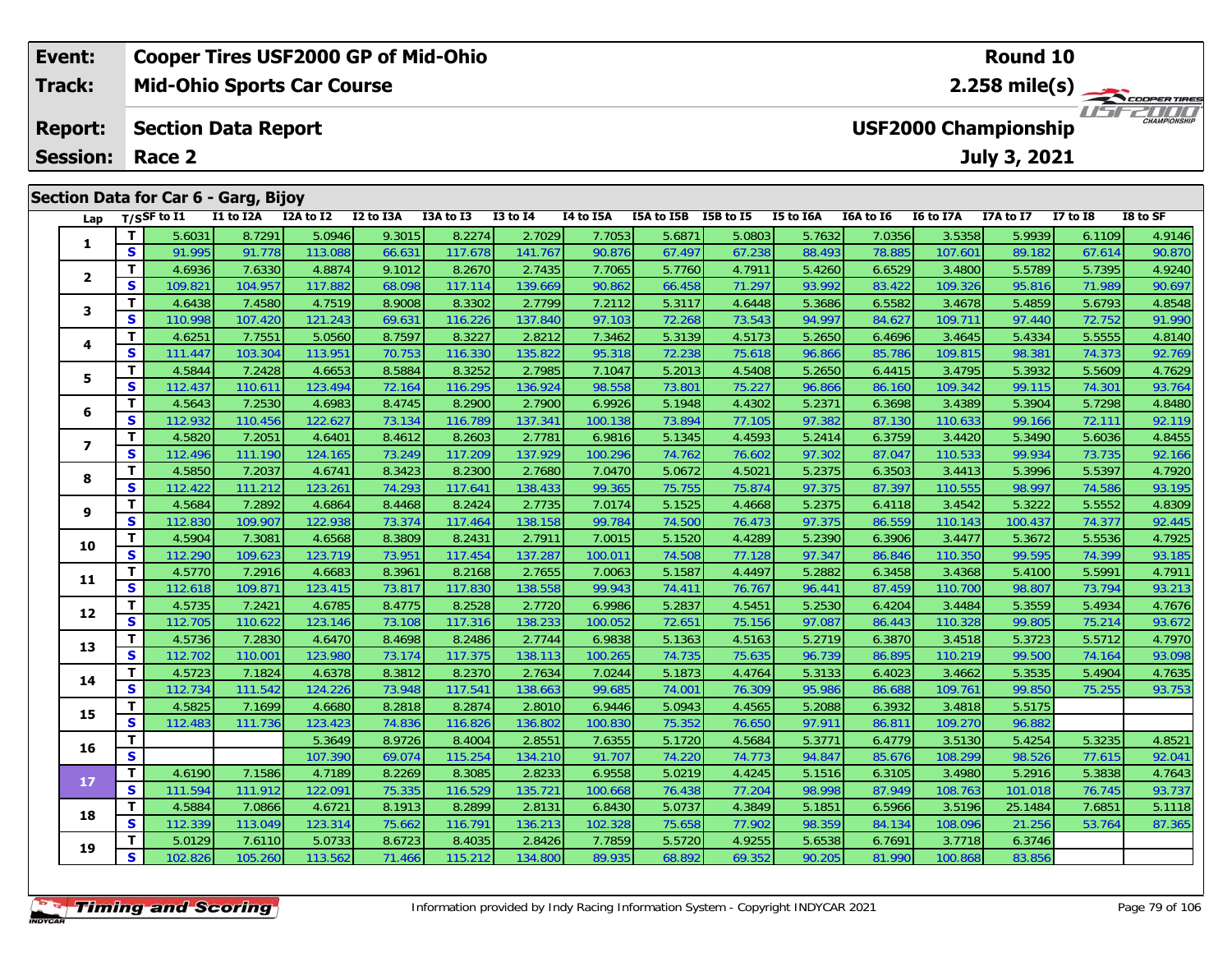| <b>Event:</b>          | <b>Cooper Tires USF2000 GP of Mid-Ohio</b> | Round 10                                             |
|------------------------|--------------------------------------------|------------------------------------------------------|
| Track:                 | <b>Mid-Ohio Sports Car Course</b>          | $2.258$ mile(s) $\frac{1}{\sqrt{256} \cdot 10^{10}}$ |
| <b>Report:</b>         | Section Data Report                        | <b>CHAMPIONSHIP</b><br><b>USF2000 Championship</b>   |
| <b>Session: Race 2</b> |                                            | July 3, 2021                                         |

| Section Data for Car 6 - Garg, Bijoy |  |  |  |  |  |  |  |
|--------------------------------------|--|--|--|--|--|--|--|
|--------------------------------------|--|--|--|--|--|--|--|

| Lap            | T/SLap |          | PI to PO | <b>PO to SF</b> | <b>SF to PI</b> |
|----------------|--------|----------|----------|-----------------|-----------------|
|                | т      | 91.4853  |          | 141.5988        |                 |
| 1              | S      | 88.854   |          | 53.771          |                 |
|                | T      | 87.4006  |          |                 |                 |
| $\overline{2}$ | S      | 93.006   |          |                 |                 |
| 3              | т      | 85.4469  |          |                 |                 |
|                | S      | 95.133   |          |                 |                 |
|                | T      | 85.5192  |          |                 |                 |
| 4              | S      | 95.052   |          |                 |                 |
| 5              | T      | 83.9544  |          |                 |                 |
|                | S      | 96.824   |          |                 |                 |
|                | Т      | 83.7017  |          |                 |                 |
| 6              | S      | 97.116   |          |                 |                 |
|                | Т      | 83.3596  |          |                 |                 |
| $\overline{ }$ | S      | 97.515   |          |                 |                 |
| 8              | T      | 83.1798  |          |                 |                 |
|                | S      | 97.726   |          |                 |                 |
| 9              | т      | 83.4552  |          |                 |                 |
|                | S      | 97.403   |          |                 |                 |
| 10             | T      | 83.3434  |          |                 |                 |
|                | S      | 97.534   |          |                 |                 |
| 11             | T      | 83.4010  |          |                 |                 |
|                | S      | 97.466   |          |                 |                 |
| 12             | Т      | 83.5625  |          |                 |                 |
|                | S      | 97.278   |          |                 |                 |
| 13             | Т      | 83.4840  |          |                 |                 |
|                | S      | 97.370   |          |                 |                 |
| 14             | T      | 83.2514  |          |                 |                 |
|                | S      | 97.642   |          |                 |                 |
| 15             | т      | 181.3479 | 115.8042 |                 | 80.4039         |
|                | S      | 44.824   | 7.754    |                 | 95.552          |
| 16             | T      | 98.6490  |          | 83.7888         |                 |
|                | S      | 82.401   |          | 90.870          |                 |
| 17             | T      | 82.6572  |          |                 |                 |
|                | S      | 98.344   |          |                 |                 |
| 18             | Т      | 105.1896 |          |                 |                 |
|                | S      | 77.278   |          |                 |                 |
| 19             | Т      | 102.0192 |          |                 | 85.6794         |
|                | S.     | 79.679   |          |                 | 89.668          |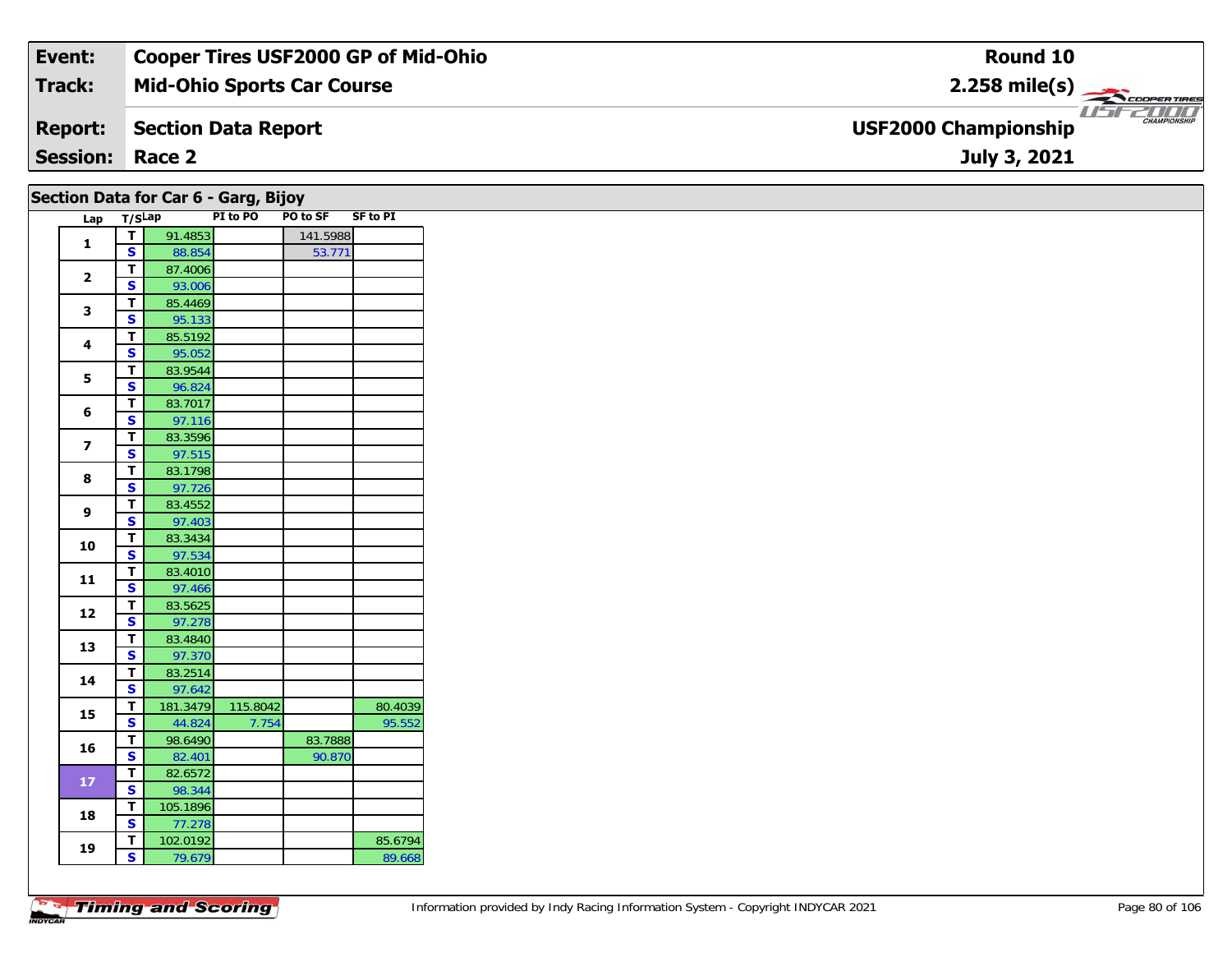### **Event: Cooper Tires USF2000 GP of Mid-Ohio Round 102.258 mile(s) Track:Mid-Ohio Sports Car Course** WSFZOOD, **Report: Section Data Report USF2000 Championship July 3, 2021 Session: Race 2 Section Data for Car 63 - Burke, Trey (R)** Lap T/SSF to I1 I1 to I2A I2A to I2 I2 to I3A I3A to I3 I3 to I4 I4 to I5A I5A to I5B I5B to I5 I5 to I6A I6A to I6 I6 to I7A I7A to I7 I7 to I8 I8 to SF 1 | T | 5.5835 | 8.6464 | 5.2449 | 9.4574 | 8.3902 | 2.8014 | 7.5921 | 5.6344 | 5.1312 | 5.7834 | 7.0070 | 3.5201 | 5.9907 | 6.2133 | 5.0553<br>1 | S | 92.317 | 92.655 | 109.847 | 65.533 | 115.394 | 136.782 | 92.231 | 68.129 **1**2 T 4.7493 8.0786 4.8397 9.0230 8.3219 2.7660 7.3010 5.5589 4.9629 5.6434 6.9878 3.5276 5.5952 5.8574 4.9230<br>2 S 108.533 99.168 119.044 68.688 116.341 138.533 95.908 69.054 68.829 90.371 79.424 107.851 95.536 70.540 90.715 **2**

| 1            | т            | 5.5835  | 8.6464  | 5.2449  | 9.4574 | 8.3902  | 2.8014  | 7.5921  | 5.6344 | 5.1312 | 5.7834 | 7.0070 | 3.5201  | 5.9907  | 6.2133 | 5.0553 |
|--------------|--------------|---------|---------|---------|--------|---------|---------|---------|--------|--------|--------|--------|---------|---------|--------|--------|
|              | S            | 92.317  | 92.655  | 109.847 | 65.533 | 115.394 | 136.782 | 92.231  | 68.129 | 66.571 | 88.183 | 79.207 | 108.081 | 89.229  | 66.500 | 88.341 |
| $\mathbf{2}$ | $\mathbf T$  | 4.7493  | 8.0786  | 4.8397  | 9.0230 | 8.3219  | 2.7660  | 7.3010  | 5.5589 | 4.9629 | 5.6434 | 6.9878 | 3.5276  | 5.5952  | 5.8574 | 4.9230 |
|              | S            | 108.533 | 99.168  | 119.044 | 68.688 | 116.341 | 138.533 | 95.908  | 69.054 | 68.829 | 90.371 | 79.424 | 107.851 | 95.536  | 70.540 | 90.715 |
| 3            | т            | 4.6305  | 7.5392  | 4.7765  | 8.7432 | 8.3880  | 2.8279  | 7.6663  | 5.3972 | 4.8126 | 5.4297 | 6.6542 | 3.4794  | 5.5827  | 5.9312 | 4.9164 |
|              | S            | 111.317 | 106.263 | 120.619 | 70.886 | 115.425 | 135.500 | 91.338  | 71.123 | 70.978 | 93.928 | 83.406 | 109.345 | 95.750  | 69.662 | 90.837 |
| 4            | T            | 4.6233  | 7.3598  | 4.7577  | 8.6206 | 8.2621  | 2.7794  | 7.1314  | 5.2782 | 4.6738 | 5.3001 | 6.5421 | 3.4747  | 5.3764  | 5.5862 | 4.9169 |
|              | S            | 111.491 | 108.853 | 121.096 | 71.894 | 117.184 | 137.865 | 98.189  | 72.726 | 73.086 | 96.225 | 84.835 | 109.493 | 99.424  | 73.965 | 90.828 |
| 5            | T            | 4.6225  | 7.2889  | 4.6881  | 8.5559 | 8.2847  | 2.7830  | 7.0525  | 5.2697 | 4.5612 | 5.2336 | 6.4716 | 3.4551  | 5.3302  | 5.5800 | 4.8846 |
|              | $\mathbf{s}$ | 111.510 | 109.912 | 122.893 | 72.438 | 116.864 | 137.687 | 99.288  | 72.844 | 74.891 | 97.447 | 85.759 | 110.114 | 100.286 | 74.047 | 91.428 |
| 6            | т            | 4.6110  | 7.1704  | 4.7208  | 8.6526 | 8.2854  | 2.7702  | 7.0767  | 5.2831 | 4.5679 | 5.2481 | 6.5408 | 3.4832  | 5.2934  | 5.5283 | 4.8863 |
|              | $\mathbf{s}$ | 111.788 | 111.728 | 122.042 | 71.628 | 116.854 | 138.323 | 98.948  | 72.659 | 74.781 | 97.178 | 84.852 | 109.226 | 100.983 | 74.739 | 91.397 |
| 7            | т            | 4.6057  | 7.3209  | 4.7140  | 8.4912 | 8.2699  | 2.7736  | 7.0915  | 5.2296 | 4.4885 | 5.2375 | 6.4435 | 3.4483  | 5.2784  | 5.5163 | 4.8797 |
|              | S            | 111.917 | 109.431 | 122.218 | 72.990 | 117.073 | 138.153 | 98.742  | 73.402 | 76.104 | 97.375 | 86.133 | 110.331 | 101.270 | 74.902 | 91.520 |
| 8            | T            | 4.5850  | 7.2380  | 4.7178  | 8.4875 | 8.2586  | 2.7852  | 7.0321  | 5.2558 | 4.5482 | 5.2006 | 6.4435 | 3.4523  | 5.2936  | 5.5221 | 4.8663 |
|              | S            | 112.422 | 110.685 | 122.120 | 73.022 | 117.233 | 137.578 | 99.576  | 73.036 | 75.105 | 98.066 | 86.133 | 110.203 | 100.980 | 74.823 | 91.772 |
| 9            | T            | 4.5818  | 7.2073  | 4.6751  | 8.3966 | 8.2715  | 2.7848  | 6.9687  | 5.2146 | 4.4976 | 5.1795 | 6.4651 | 3.4516  | 5.3080  | 5.5013 | 4.8400 |
|              | S            | 112.500 | 111.156 | 123.235 | 73.812 | 117.050 | 137.598 | 100.482 | 73.613 | 75.950 | 98.465 | 85.846 | 110.226 | 100.706 | 75.106 | 92.271 |
| 10           | T            | 4.5864  | 7.1967  | 4.6707  | 8.3800 | 8.2503  | 2.7685  | 7.0949  | 5.2074 | 4.4518 | 5.2246 | 6.5041 | 3.4755  | 5.3595  | 5.4693 | 4.8513 |
|              | S            | 112.388 | 111.320 | 123.351 | 73.959 | 117.351 | 138.408 | 98.694  | 73.715 | 76.731 | 97.615 | 85.331 | 109.468 | 99.738  | 75.546 | 92.056 |
| 11           | T            | 4.5884  | 7.1927  | 4.6715  | 8.4038 | 8.2893  | 2.7811  | 6.9742  | 5.1815 | 4.4852 | 5.1967 | 6.4434 | 3.4685  | 5.2339  | 5.4556 | 4.8223 |
|              | S            | 112.339 | 111.382 | 123.330 | 73.749 | 116.799 | 137.781 | 100.403 | 74.083 | 76.160 | 98.139 | 86.135 | 109.688 | 102.131 | 75.735 | 92.610 |
| 12           | T            | 4.5715  | 7.2091  | 4.6758  | 8.3980 | 8.2419  | 2.7721  | 7.0093  | 5.2554 | 4.4874 | 5.2103 | 6.5305 | 3.4617  | 5.7348  | 5.6212 | 4.9427 |
|              | S            | 112.754 | 111.128 | 123.217 | 73.800 | 117.471 | 138.228 | 99.900  | 73.042 | 76.122 | 97.883 | 84.986 | 109.904 | 93.211  | 73.504 | 90.354 |
| 13           | T            | 4.6487  | 7.5372  | 4.7534  | 8.8110 | 8.2220  | 2.7928  | 7.1485  | 5.3744 | 4.4999 | 5.2424 | 6.4094 | 3.4685  | 5.4000  | 5.4475 | 4.8484 |
|              | S            | 110.881 | 106.291 | 121.205 | 70.341 | 117.755 | 137.203 | 97.954  | 71.424 | 75.911 | 97.284 | 86.592 | 109.688 | 98.990  | 75.848 | 92.111 |
| 14           | $\mathbf T$  | 4.6405  | 7.2517  | 4.7301  | 8.5691 | 8.3596  | 2.8259  | 7.1057  | 5.1793 | 4.4338 | 5.1976 | 6.4227 | 3.4681  | 5.3223  | 5.3580 | 4.8701 |
|              | $\mathbf{s}$ | 111.077 | 110.476 | 121.802 | 72.326 | 115.817 | 135.596 | 98.544  | 74.115 | 77.042 | 98.122 | 86.412 | 109.701 | 100.435 | 77.115 | 91.701 |
| 15           | T            | 4.6140  | 7.1920  | 4.7090  | 8.4495 | 8.3364  | 2.8149  | 6.9955  | 5.1943 | 4.4194 | 5.2242 | 6.5507 | 3.5822  | 5.3807  | 5.6162 | 4.8380 |
|              | $\mathbf{s}$ | 111.715 | 111.393 | 122.348 | 73.350 | 116.139 | 136.126 | 100.097 | 73.901 | 77.294 | 97.623 | 84.724 | 106.207 | 99.345  | 73.570 | 92.309 |
| 16           | T            | 4.6028  | 7.3145  | 4.7006  | 8.4035 | 8.3587  | 2.8175  | 6.9251  | 5.2109 | 4.3981 | 5.2272 | 6.4958 | 3.4814  | 5.3096  | 5.3815 | 4.9753 |
|              | $\mathbf{s}$ | 111.987 | 109.527 | 122.567 | 73.752 | 115.829 | 136.001 | 101.114 | 73.666 | 77.668 | 97.567 | 85.440 | 109.282 | 100.675 | 76.778 | 89.762 |
| 17           | T            | 4.6537  | 7.2180  | 4.7213  | 8.4861 | 8.2930  | 2.8119  | 7.0474  | 5.1508 | 4.3876 | 5.1928 | 6.6438 | 3.5248  | 5.3710  | 5.5558 | 4.8071 |
|              | $\mathbf{s}$ | 110.762 | 110.991 | 122.029 | 73.034 | 116.747 | 136.271 | 99.360  | 74.525 | 77.854 | 98.213 | 83.537 | 107.936 | 99.524  | 74.369 | 92.902 |
| 18           | Т            | 4.6013  | 7.1764  | 4.7285  | 8.3293 | 8.3122  | 2.8160  | 6.9638  | 5.2086 | 4.4366 | 5.1672 | 6.4320 | 3.4598  | 5.2875  | 5.4165 | 4.8478 |
|              | S            | 112.024 | 111.635 | 121.843 | 74.409 | 116.477 | 136.073 | 100.552 | 73.698 | 76.994 | 98.699 | 86.287 | 109.964 | 101.096 | 76.282 | 92.122 |
| 19           | т            | 4.6044  | 7.1480  | 4.7219  | 8.3591 | 8.2991  | 2.8179  | 6.9092  | 5.2417 | 4.5278 | 5.3184 | 6.4708 | 3.4452  | 5.3476  | 5.4459 | 4.9088 |
|              | $\mathbf{s}$ | 111.948 | 112.078 | 122.014 | 74.143 | 116.661 | 135.981 | 101.347 | 73.233 | 75.443 | 95.894 | 85.770 | 110.430 | 99.960  | 75.870 | 90.978 |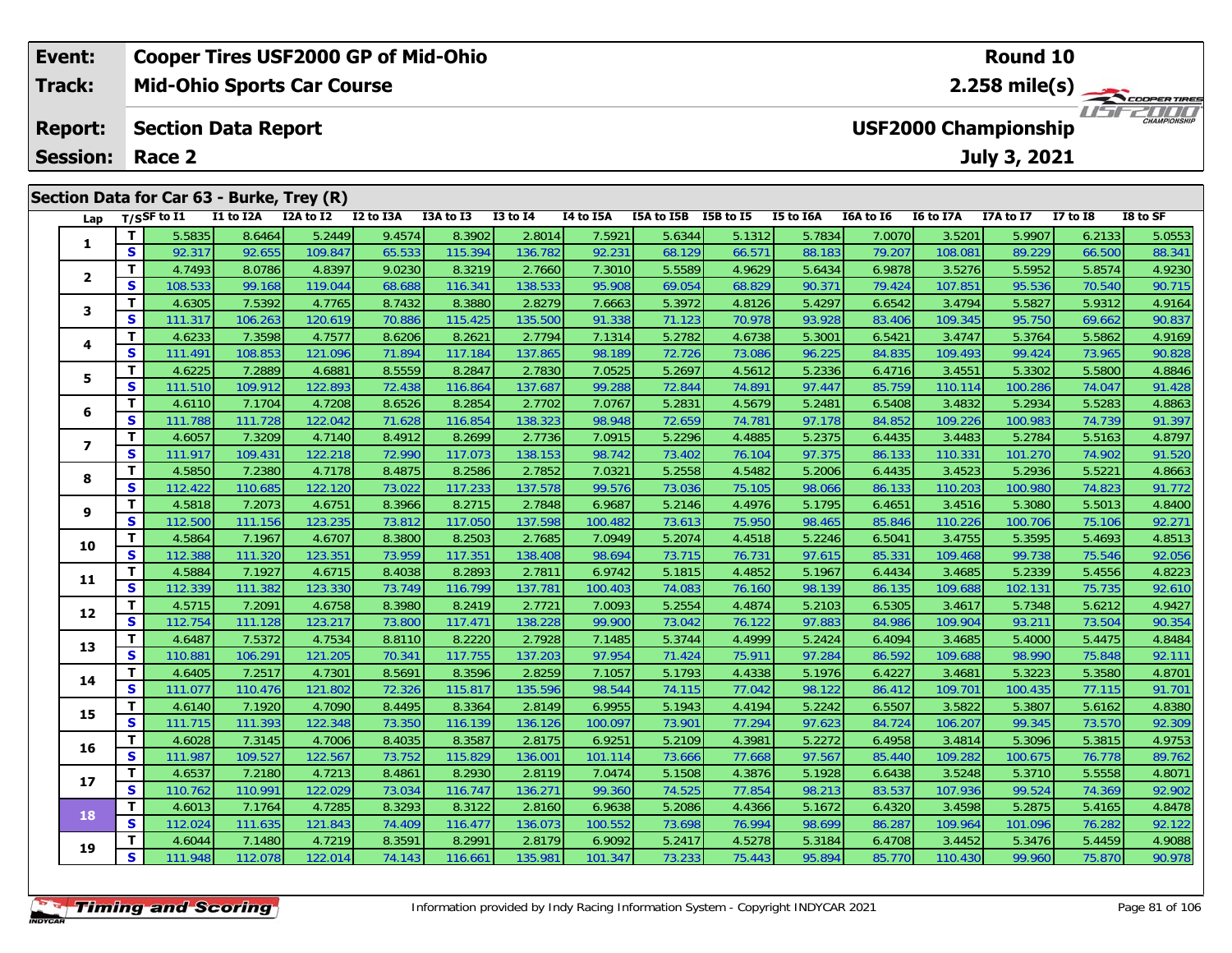| Event:                 | <b>Cooper Tires USF2000 GP of Mid-Ohio</b> | Round 10                                           |
|------------------------|--------------------------------------------|----------------------------------------------------|
| Track:                 | <b>Mid-Ohio Sports Car Course</b>          | $2.258$ mile(s)                                    |
| <b>Report:</b>         | Section Data Report                        | <b>CHAMPIONSHIP</b><br><b>USF2000 Championship</b> |
| <b>Session: Race 2</b> |                                            | July 3, 2021                                       |

| Section Data for Car 63 - Burke, Trey (R) |                                         |                   |          |  |  |  |  |  |  |  |  |  |
|-------------------------------------------|-----------------------------------------|-------------------|----------|--|--|--|--|--|--|--|--|--|
| Lap                                       | T/SLap                                  |                   | PO to SF |  |  |  |  |  |  |  |  |  |
|                                           | $\overline{\mathsf{T}}$                 | 92.0513           | 139.2634 |  |  |  |  |  |  |  |  |  |
| $\mathbf{1}$                              | $\overline{\mathbf{s}}$                 | 88.307            | 54.672   |  |  |  |  |  |  |  |  |  |
|                                           | $\overline{t}$                          | 88.1357           |          |  |  |  |  |  |  |  |  |  |
| $\overline{2}$                            | S                                       | 92.231            |          |  |  |  |  |  |  |  |  |  |
| 3                                         | $\mathbf T$                             | 86.7750           |          |  |  |  |  |  |  |  |  |  |
|                                           | $\mathbf{s}$                            | 93.677            |          |  |  |  |  |  |  |  |  |  |
| $\overline{\mathbf{4}}$                   | $\mathbf T$                             | 84.6827           |          |  |  |  |  |  |  |  |  |  |
|                                           | S                                       | 95.991            |          |  |  |  |  |  |  |  |  |  |
| 5                                         | $\overline{\mathsf{r}}$                 | 84.0616           |          |  |  |  |  |  |  |  |  |  |
|                                           | $\overline{\mathbf{s}}$                 | 96.701            |          |  |  |  |  |  |  |  |  |  |
| 6                                         | T                                       | 84.1182           |          |  |  |  |  |  |  |  |  |  |
|                                           | $\overline{\mathbf{s}}$                 | 96.635            |          |  |  |  |  |  |  |  |  |  |
| $\overline{\mathbf{z}}$                   | $\overline{t}$                          | 83.7886           |          |  |  |  |  |  |  |  |  |  |
|                                           | $\mathbf{s}$                            | 97.016            |          |  |  |  |  |  |  |  |  |  |
| $\bf{8}$                                  | $\overline{\mathbf{T}}$                 | 83.6866           |          |  |  |  |  |  |  |  |  |  |
|                                           | $\mathbf{s}$                            | 97.134            |          |  |  |  |  |  |  |  |  |  |
| $\boldsymbol{9}$                          | $\overline{\mathbf{T}}$<br>$\mathbf{s}$ | 83.3435<br>97.534 |          |  |  |  |  |  |  |  |  |  |
|                                           | $\overline{\mathbf{r}}$                 | 83.4910           |          |  |  |  |  |  |  |  |  |  |
| 10                                        | $\overline{\mathbf{s}}$                 | 97.361            |          |  |  |  |  |  |  |  |  |  |
|                                           | T                                       | 83.1881           |          |  |  |  |  |  |  |  |  |  |
| $11$                                      | $\overline{\mathbf{s}}$                 | 97.716            |          |  |  |  |  |  |  |  |  |  |
|                                           | $\mathbf T$                             | 84.1217           |          |  |  |  |  |  |  |  |  |  |
| 12                                        | $\overline{\mathbf{s}}$                 | 96.631            |          |  |  |  |  |  |  |  |  |  |
|                                           | $\overline{\mathbf{T}}$                 | 84.6041           |          |  |  |  |  |  |  |  |  |  |
| 13                                        | $\mathbf{s}$                            | 96.080            |          |  |  |  |  |  |  |  |  |  |
|                                           | $\overline{\mathbf{T}}$                 | 83.7345           |          |  |  |  |  |  |  |  |  |  |
| 14                                        | $\overline{\mathbf{s}}$                 | 97.078            |          |  |  |  |  |  |  |  |  |  |
|                                           | $\mathbf T$                             | 83.9170           |          |  |  |  |  |  |  |  |  |  |
| 15                                        | $\overline{\mathbf{s}}$                 | 96.867            |          |  |  |  |  |  |  |  |  |  |
|                                           | $\mathbf T$                             | 83.6025           |          |  |  |  |  |  |  |  |  |  |
| 16                                        | S                                       | 97.232            |          |  |  |  |  |  |  |  |  |  |
| $17$                                      | $\overline{t}$                          | 83.8651           |          |  |  |  |  |  |  |  |  |  |
|                                           | $\overline{\mathbf{s}}$                 | 96.927            |          |  |  |  |  |  |  |  |  |  |
|                                           | $\mathbf T$                             | 83.1835           |          |  |  |  |  |  |  |  |  |  |
| 18                                        | $\overline{\mathbf{s}}$                 | 97.721            |          |  |  |  |  |  |  |  |  |  |
| 19                                        | $\mathbf T$                             | 83.5658           |          |  |  |  |  |  |  |  |  |  |
|                                           | $\mathsf{s}$                            | 97.274            |          |  |  |  |  |  |  |  |  |  |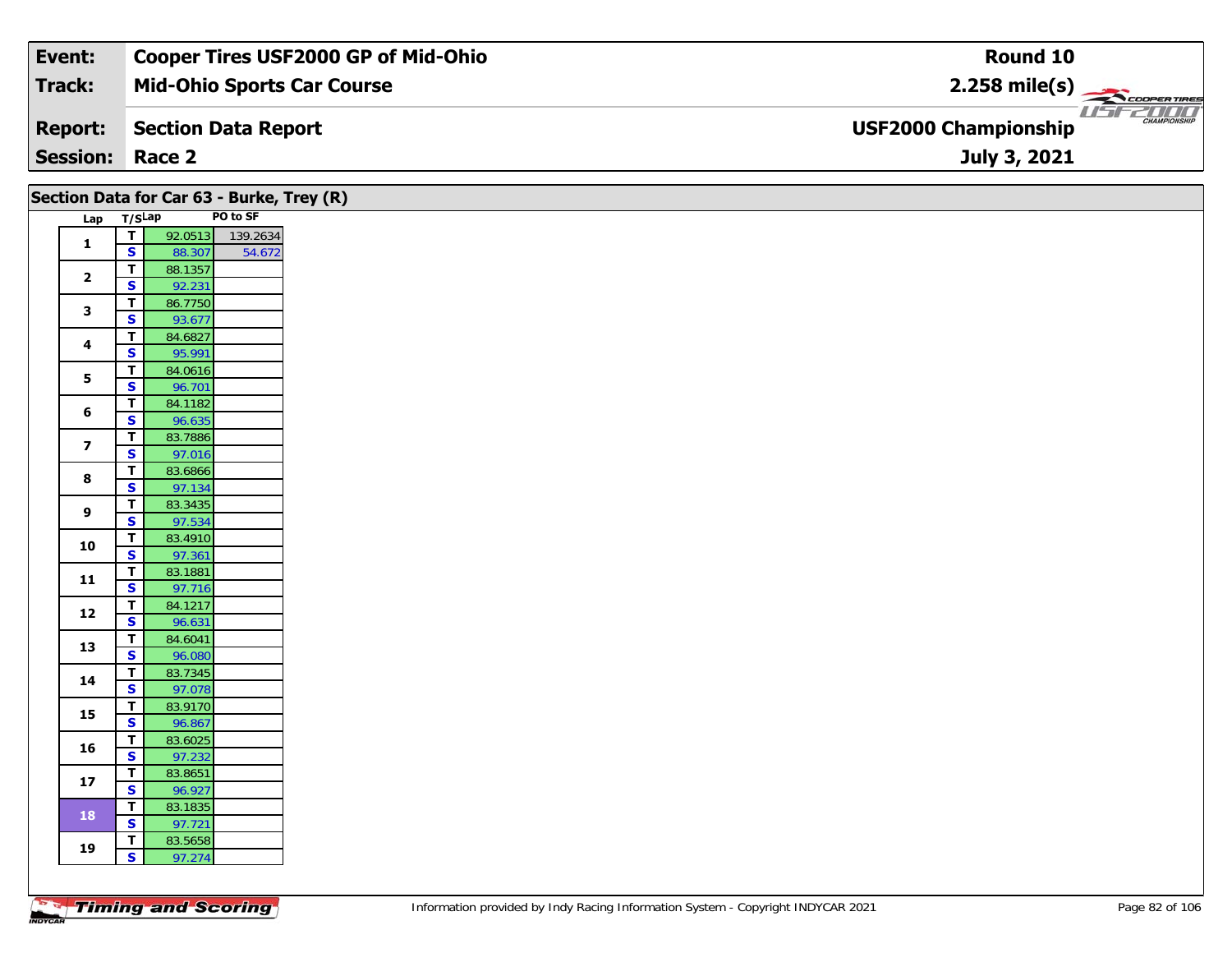| Event:                                    | <b>Cooper Tires USF2000 GP of Mid-Ohio</b> | Round 10                                           |  |  |  |  |  |  |  |
|-------------------------------------------|--------------------------------------------|----------------------------------------------------|--|--|--|--|--|--|--|
| <b>Track:</b>                             | <b>Mid-Ohio Sports Car Course</b>          |                                                    |  |  |  |  |  |  |  |
| <b>Report:</b>                            | Section Data Report                        | <b>CHAMPIONSHIP</b><br><b>USF2000 Championship</b> |  |  |  |  |  |  |  |
| <b>Session: Race 2</b>                    |                                            | July 3, 2021                                       |  |  |  |  |  |  |  |
| Section Data for Car 63 - Burke, Trey (R) |                                            |                                                    |  |  |  |  |  |  |  |

| Lap |                | $T/S$ SF to $I1$ | I1 to I2A | I2A to I2 | I2 to I3A | I3A to I3 | I3 to I4 | I4 to I5A | I5A to I5B | I5B to I5 | I5 to I6A | I6A to I6 | <b>I6 to I7A</b> | I7A to I7 | I7 to I8 | I8 to SF |
|-----|----------------|------------------|-----------|-----------|-----------|-----------|----------|-----------|------------|-----------|-----------|-----------|------------------|-----------|----------|----------|
| 20  |                | 4.6058           | 7.1938    | 4.7069    | 8.3993    | 8.3211    | 2.8179   | 7.0845    | 5.2184     | 4.5044    | 5.2259    | 6.5130    | 3.4439           | 5.3688    | 5.5533   | 4.8641   |
|     | S I            | 11.914           | 111.365   | 122.403   | 73.789    | 116.353   | 135.981  | 98.839    | 73.560     | 75.835    | 97.591    | 85.21     | 110.472          | 99.565    | 74.403   | 91.814   |
|     |                | 4.6854           | 7.5514    | 5.5826    | 9.0354    | 11.0640   | 4.3947   | 9.7819    | 6.4483     | 5.4477    |           |           |                  |           |          |          |
| 21  | S <sub>1</sub> | 110.013          | 106.091   | 103.202   | 68.594    | 87.507    | 87.192   | 71.584    | 59.529     | 62.704    |           |           |                  |           |          |          |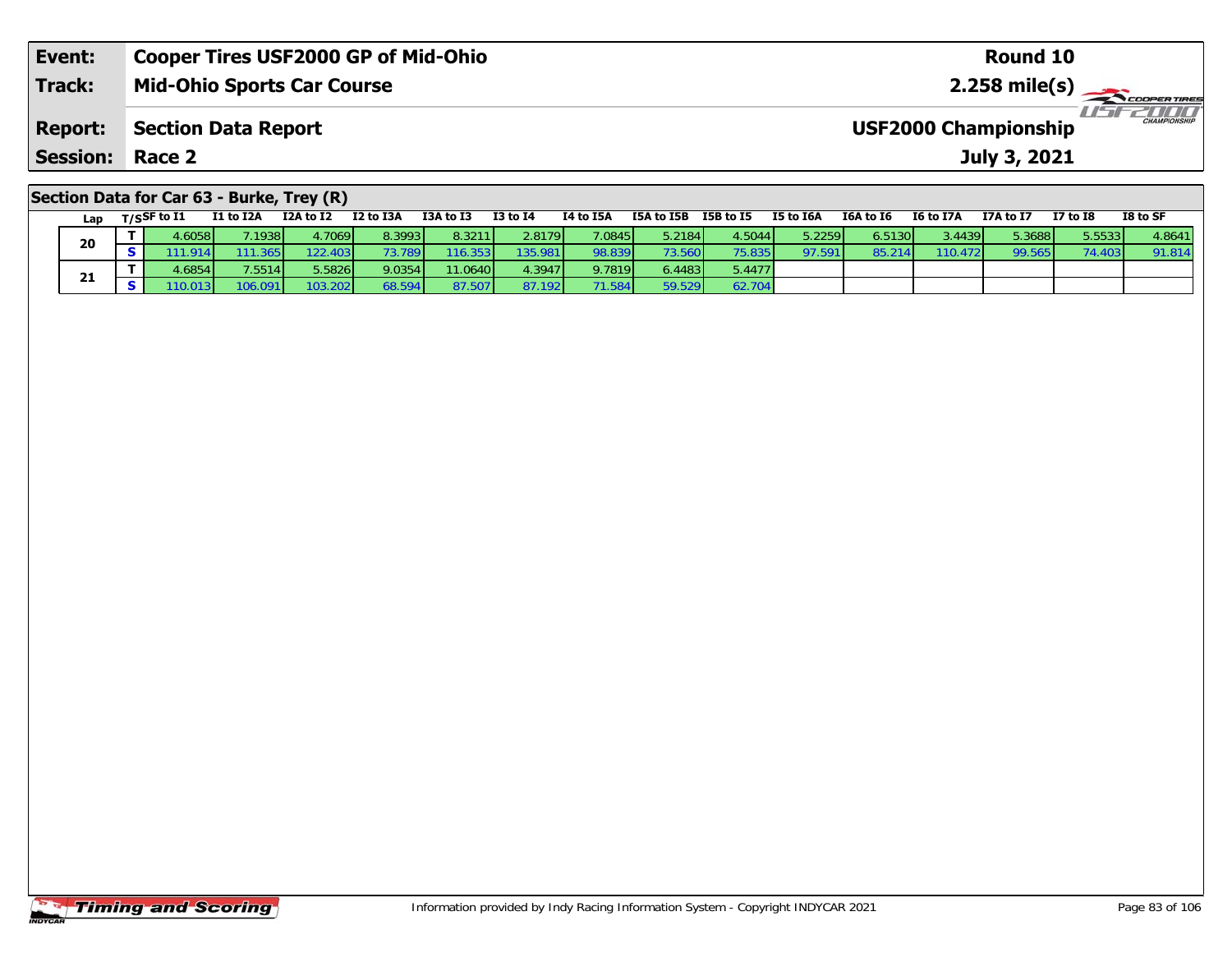| Event:                                    | <b>Cooper Tires USF2000 GP of Mid-Ohio</b> | Round 10                                           |  |  |  |  |  |  |  |
|-------------------------------------------|--------------------------------------------|----------------------------------------------------|--|--|--|--|--|--|--|
| <b>Track:</b>                             | <b>Mid-Ohio Sports Car Course</b>          | $2.258$ mile(s)                                    |  |  |  |  |  |  |  |
| <b>Report:</b>                            | Section Data Report                        | <b>CHAMPIONSHIP</b><br><b>USF2000 Championship</b> |  |  |  |  |  |  |  |
| <b>Session: Race 2</b>                    |                                            | July 3, 2021                                       |  |  |  |  |  |  |  |
| Section Data for Car 63 - Burke, Trey (R) |                                            |                                                    |  |  |  |  |  |  |  |

### **Timing and Scoring**

**Lap T/SLap PO to SF** 

**d**  $\begin{array}{|c|c|c|}\n\hline\n\textbf{S} & \textbf{83.8211} \\
\hline\n\textbf{S} & \textbf{96.978}\n\hline\n\end{array}$ 

**20**

21  $\frac{1}{s}$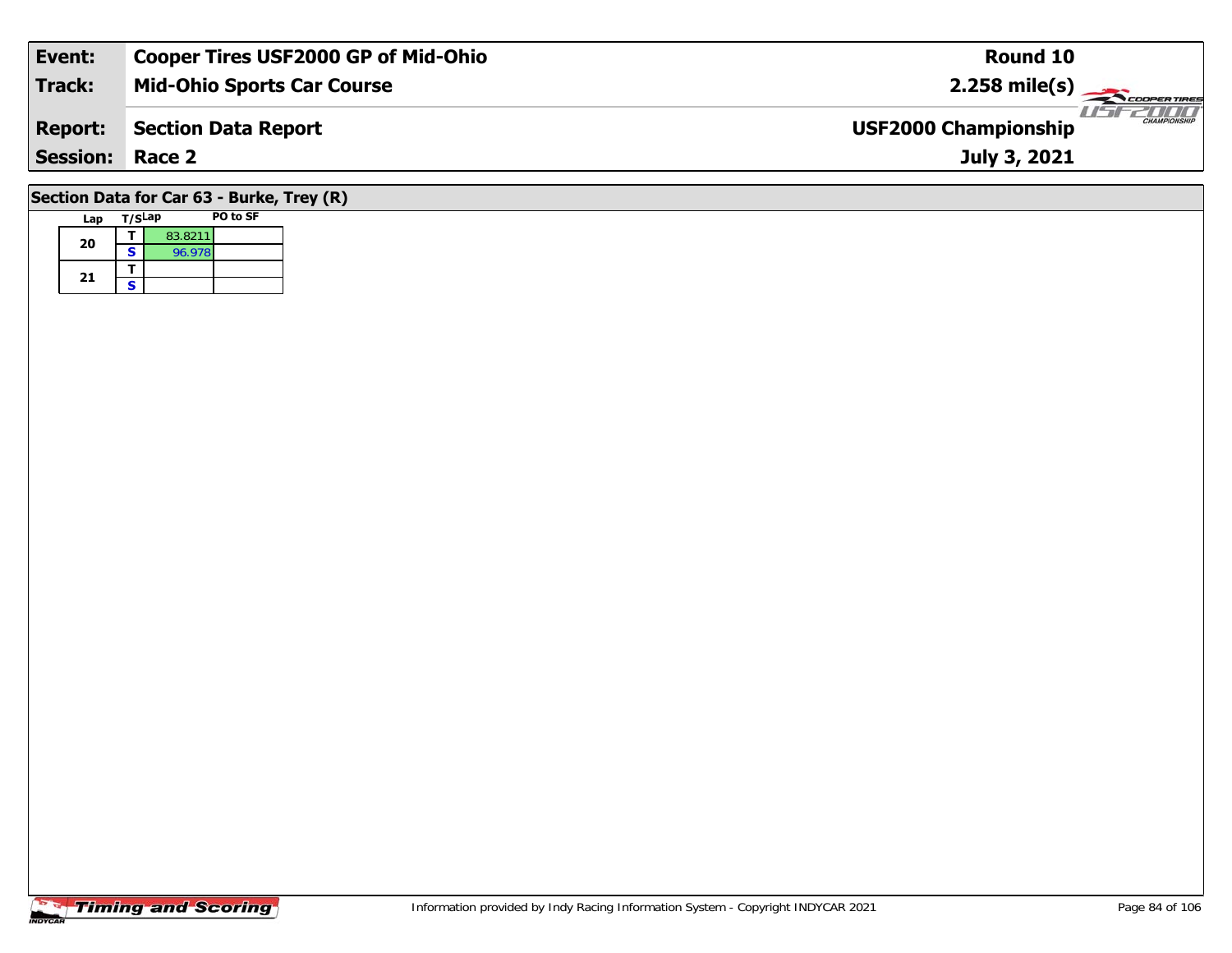| Event:                     |                                                                                     |                  |           | <b>Cooper Tires USF2000 GP of Mid-Ohio</b> |           |           |              |           | Round 10   |                                       |           |                  |                  |           |                      |          |
|----------------------------|-------------------------------------------------------------------------------------|------------------|-----------|--------------------------------------------|-----------|-----------|--------------|-----------|------------|---------------------------------------|-----------|------------------|------------------|-----------|----------------------|----------|
| Track:                     |                                                                                     |                  |           | <b>Mid-Ohio Sports Car Course</b>          |           |           |              |           |            | $2.258$ mile(s)<br><b>COOPERTIRES</b> |           |                  |                  |           |                      |          |
| <b>Report:</b><br>Session: | <b>USF2000 Championship</b><br><b>Section Data Report</b><br>July 3, 2021<br>Race 2 |                  |           |                                            |           |           |              |           |            |                                       |           |                  |                  |           | 2000<br>CHAMPIONSHIP |          |
|                            |                                                                                     |                  |           |                                            |           |           |              |           |            |                                       |           |                  |                  |           |                      |          |
|                            |                                                                                     |                  |           | Section Data for Car 7 - Hyland, Chase (R) |           |           |              |           |            |                                       |           |                  |                  |           |                      |          |
| Lap                        |                                                                                     | $T/S$ SF to I1   | I1 to I2A | I2A to I2                                  | I2 to I3A | I3A to I3 | $I3$ to $I4$ | I4 to I5A | I5A to I5B | I5B to I5                             | I5 to I6A | <b>I6A to 16</b> | <b>I6 to I7A</b> | I7A to I7 | <b>I7 to I8</b>      | I8 to SF |
|                            |                                                                                     | 5.0042           | 8.9577    | 5.3627                                     | 9.1068    | 8.2630    | 2.7583       | 7.9252    | 5.7421     | 5.0173                                | 5.9135    | 7.4612           | 3.6392           | 6.1264    | 6.0213               | 4.9590   |
|                            | S.                                                                                  | 103.004          | 89.435    | 107.434                                    | 68.056    | 117.171   | 138.920      | 88.355    | 66.851     | 68.083                                | 86.243    | 74.385           | 104.543          | 87.253    | 68.620               | 90.057   |
|                            |                                                                                     | 4.6035           | 7.6304    | 4.8021                                     | 8.9901    | 8.3089    | 2.7652       | 7.6613    | 5.9332     | 4.7589                                | 5.6183    | 6.8523           | 3.5185           | 5.7216    | 6.0639               | 4.9990   |
|                            | S                                                                                   | 111.970 <b>1</b> | 104.993   | 119.976                                    | 68.939    | 116.523   | 138.573      | 91.398    | 64.698     | 71.779                                | 90.775    | 80.995           | 108.130          | 93.426    | 68.138               | 89.336   |

|                         | $\mathbf{z}$ | <b>103.004</b> | 89.430  | IU7.434 | <b>00.UDD</b> |         | 138.9ZU | 88.300 | 00.001 | <b>00.003</b> | 80.Z43 | 74.380 | IU4.043 | 87.ZO3  | 00.0ZU | <b>AO.OS</b> |
|-------------------------|--------------|----------------|---------|---------|---------------|---------|---------|--------|--------|---------------|--------|--------|---------|---------|--------|--------------|
| $\mathbf{2}$            | T            | 4.6035         | 7.6304  | 4.8021  | 8.9901        | 8.3089  | 2.7652  | 7.6613 | 5.9332 | 4.7589        | 5.6183 | 6.8523 | 3.5185  | 5.7216  | 6.0639 | 4.9990       |
|                         | S            | 111.970        | 104.993 | 119.976 | 68.939        | 116.523 | 138.573 | 91.398 | 64.698 | 71.779        | 90.775 | 80.995 | 108.130 | 93.426  | 68.138 | 89.336       |
| 3                       | T            | 4.6554         | 7.6432  | 4.8797  | 9.0088        | 8.4483  | 2.8216  | 7.2247 | 5.7380 | 4.6227        | 5.3576 | 6.5107 | 3.5063  | 5.5073  | 5.7322 | 4.9032       |
|                         | S            | 110.722        | 104.817 | 118.068 | 68.796        | 114.601 | 135.803 | 96.921 | 66.899 | 73.894        | 95.192 | 85.244 | 108.506 | 97.061  | 72.081 | 91.082       |
| 4                       | T            | 4.6507         | 7.4078  | 4.7661  | 8.8108        | 8.5730  | 3.9439  | 8.4358 | 5.5148 | 4.7701        | 5.3096 | 6.4482 | 3.5148  | 5.3943  | 5.7405 | 4.9108       |
|                         | S            | 110.834        | 108.148 | 120.882 | 70.342        | 112.934 | 97.158  | 83.007 | 69.606 | 71.611        | 96.052 | 86.071 | 108.244 | 99.094  | 71.977 | 90.941       |
| 5                       | $\mathbf{T}$ | 4.6364         | 7.3836  | 4.7343  | 8.5701        | 8.4112  | 2.8381  | 7.1394 | 5.2118 | 4.6155        | 5.5172 | 6.4453 | 3.4925  | 5.3817  | 5.5591 | 4.8828       |
|                         | S            | 111.176        | 108.502 | 121.694 | 72.318        | 115.106 | 135.014 | 98.079 | 73.653 | 74.010        | 92.438 | 86.109 | 108.935 | 99.327  | 74.325 | 91.462       |
| 6                       | T            | 4.6221         | 7.2628  | 4.7031  | 8.5831        | 8.3820  | 2.8272  | 7.1625 | 5.2812 | 4.5085        | 5.2749 | 6.4460 | 3.5046  | 5.3561  | 5.4775 | 4.8313       |
|                         | S            | 111.520        | 110.307 | 122.501 | 72.208        | 115.507 | 135.534 | 97.763 | 72.685 | 75.766        | 96.684 | 86.100 | 108.559 | 99.801  | 75.433 | 92.437       |
| $\overline{\mathbf{z}}$ | T            | 4.6096         | 7.3455  | 4.7355  | 8.6176        | 8.3639  | 2.8379  | 7.2830 | 5.2364 | 4.4685        | 5.2631 | 6.3410 | 3.4937  | 5.3276  | 5.9786 | 5.0053       |
|                         | S            | 111.822        | 109.065 | 121.663 | 71.919        | 115.757 | 135.023 | 96.145 | 73.307 | 76.444        | 96.901 | 87.526 | 108.897 | 100.335 | 69.110 | 89.224       |
| 8                       | т            | 4.6419         | 7.2754  | 4.7327  | 8.5048        | 8.3895  | 2.8483  | 7.1606 | 5.2652 | 4.4595        | 5.2818 | 6.5348 | 3.5540  | 5.3845  | 5.5083 | 4.8501       |
|                         | S            | 111.044        | 110.116 | 121.735 | 72.873        | 115.404 | 134.530 | 97.789 | 72.906 | 76.598        | 96.558 | 84.930 | 107.050 | 99.275  | 75.011 | 92.079       |
| 9                       | T            | 4.6097         | 7.1799  | 4.6811  | 8.3630        | 8.3907  | 2.8448  | 7.1625 | 5.2616 | 4.4903        | 5.2955 | 6.5270 | 3.5413  | 5.3945  | 5.5372 | 4.8596       |
|                         | S            | 111.820        | 111.580 | 123.077 | 74.109        | 115.387 | 134.696 | 97.763 | 72.956 | 76.073        | 96.308 | 85.031 | 107.434 | 99.091  | 74.619 | 91.899       |
| 10                      | T.           | 4.6320         |         |         | 9.5695        | 8.5681  | 2.8717  | 7.7632 | 5.7137 | 4.6540        | 5.3705 | 6.6644 | 3.5551  | 5.5206  | 5.6809 | 4.9094       |
|                         | S            | 111.281        |         |         | 64.765        | 112.998 | 133.434 | 90.198 | 67.183 | 73.397        | 94.963 | 83.278 | 107.017 | 96.827  | 72.732 | 90.966       |
| 11                      | T            | 4.7041         | 7.4323  | 4.7636  | 8.6164        | 8.4253  | 2.8594  | 7.2015 | 5.3457 | 4.4875        | 5.2619 | 6.4543 | 3.5296  | 5.6422  | 5.6643 | 4.8658       |
|                         | S            | 109.576        | 107.791 | 120.946 | 71.929        | 114.914 | 134.008 | 97.234 | 71.808 | 76.121        | 96.923 | 85.989 | 107.790 | 94.741  | 72.945 | 91.782       |
| 12                      | T            | 4.6615         | 7.4424  | 4.7785  | 8.6157        | 8.4108  | 2.8591  | 7.1666 | 5.3745 | 4.4891        | 5.2697 | 6.4760 | 3.5362  | 5.4670  | 5.4994 | 4.8595       |
|                         | S            | 110.577        | 107.645 | 120.568 | 71.935        | 115.112 | 134.022 | 97.707 | 71.423 | 76.093        | 96.780 | 85.701 | 107.589 | 97.777  | 75.132 | 91.901       |
| 13                      | T.           | 4.6456         | 7.2825  | 4.7104  | 8.3653        | 8.3690  | 2.8508  | 7.1755 | 5.2429 | 4.4396        | 5.2636 | 6.3970 | 3.5422  | 5.4467  | 5.7437 | 4.8744       |
|                         | S            | 110.955        | 110.008 | 122.312 | 74.089        | 115.687 | 134.412 | 97.586 | 73.216 | 76.942        | 96.892 | 86.759 | 107.406 | 98.141  | 71.937 | 91.620       |
| 14                      | T.           | 4.6192         | 7.2220  | 4.6991  | 8.4906        | 8.3731  | 2.8508  | 7.1730 | 5.2821 | 4.3734        | 5.2489 | 6.3144 | 3.4893  | 5.4045  | 5.4686 | 4.8605       |
|                         | S            | 111.590        | 110.930 | 122.606 | 72.995        | 115.630 | 134.412 | 97.620 | 72.673 | 78.106        | 97.163 | 87.894 | 109.035 | 98.907  | 75.555 | 91.882       |
| 15                      | T            | 4.5984         | 7.1780  | 4.6862  | 8.3506        | 8.3628  | 2.8460  | 7.0379 | 5.2198 | 4.7499        | 5.4169 | 6.4818 | 3.5160  | 5.3832  | 5.5980 | 4.8911       |
|                         | S            | 112.094        | 111.610 | 122.943 | 74.219        | 115.772 | 134.639 | 99.494 | 73.540 | 71.915        | 94.150 | 85.624 | 108.207 | 99.299  | 73.809 | 91.307       |
| 16                      | T.           | 4.6332         | 7.4181  | 4.7629  | 8.4794        | 8.3680  | 2.8456  | 7.1352 | 5.8183 | 4.7812        | 5.4532 | 6.8524 | 3.6721  | 5.6982  | 5.6575 | 4.8913       |
|                         | S            | 111.252        | 107.998 | 120.963 | 73.092        | 115.701 | 134.658 | 98.137 | 65.975 | 71.445        | 93.523 | 80.994 | 103.607 | 93.810  | 73.033 | 91.303       |
| 17                      | T.           | 4.6381         | 7.4460  | 4.7728  | 8.6141        | 8.3777  | 2.8487  | 7.1269 | 5.2305 | 4.4447        | 5.2938 | 6.4115 | 3.5042  | 5.5519  | 5.6096 | 5.0763       |
|                         | S            | 111.135        | 107.593 | 120.712 | 71.949        | 115.567 | 134.511 | 98.251 | 73.389 | 76.854        | 96.339 | 86.563 | 108.571 | 96.282  | 73.656 | 87.976       |
| 18                      | T            | 4.7265         | 7.4002  | 4.7533  | 8.3966        | 8.3419  | 2.8445  | 7.0092 | 5.2422 | 4.4379        | 5.2669 | 6.5460 | 3.5376  | 5.4588  | 5.6102 | 5.0975       |
|                         | S            | 109.056        | 108.259 | 121.208 | 73.812        | 116.063 | 134.710 | 99.901 | 73.226 | 76.971        | 96.831 | 84.785 | 107.546 | 97.924  | 73.648 | 87.610       |
| 19                      | Т            | 4.6904         | 7.2869  | 4.7291  | 8.7548        | 8.4396  | 2.8593  | 7.2301 | 5.3147 | 4.5389        | 5.2739 | 6.6839 | 3.5345  | 5.5460  | 5.6894 | 4.8178       |
|                         | S            | 109.896        | 109.942 | 121.828 | 70.792        | 114.719 | 134.012 | 96.849 | 72.227 | 75.259        | 96.703 | 83.035 | 107.640 | 96.384  | 72.623 | 92.696       |
|                         |              |                |         |         |               |         |         |        |        |               |        |        |         |         |        |              |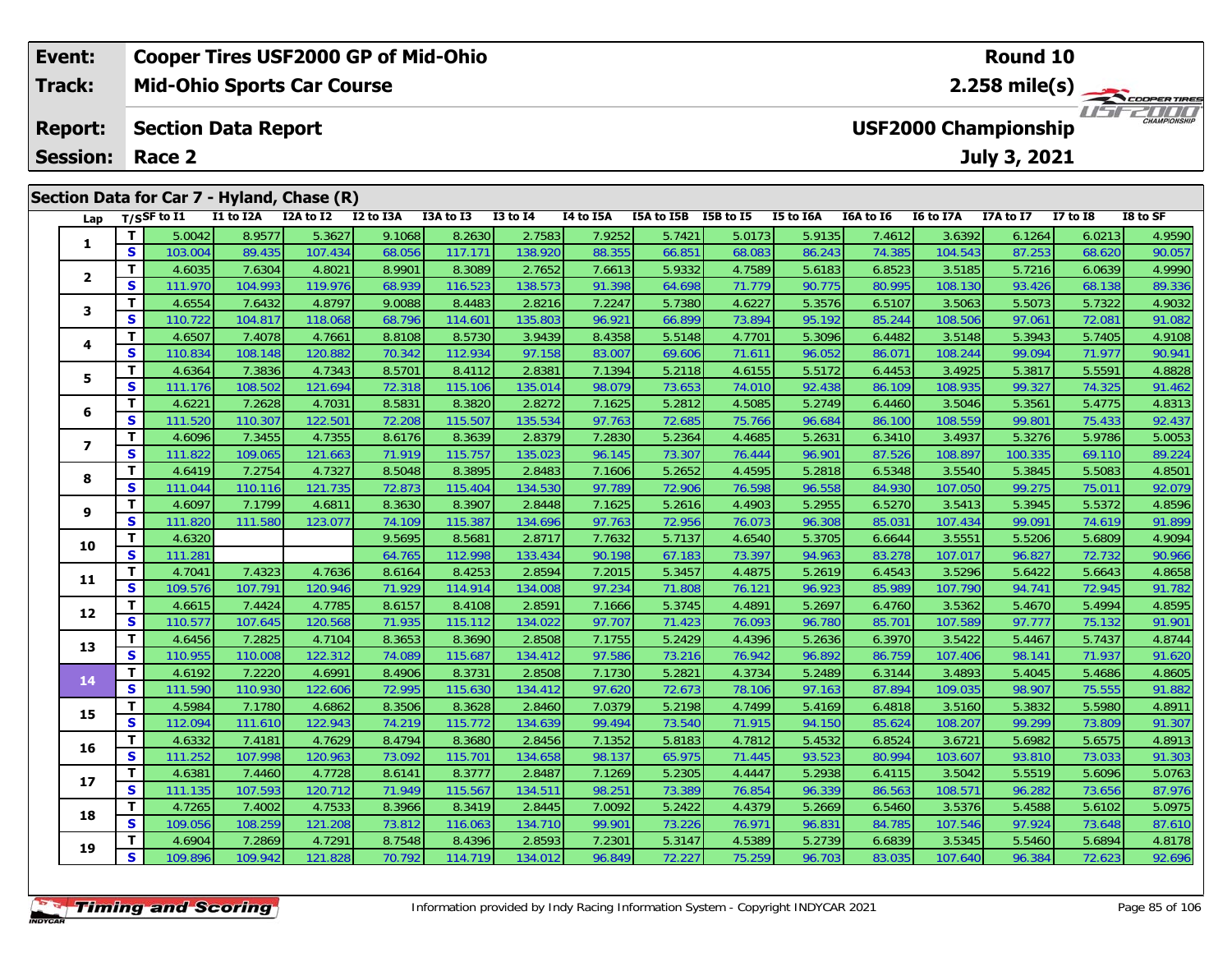| Event:                 | <b>Cooper Tires USF2000 GP of Mid-Ohio</b> | Round 10                                           |
|------------------------|--------------------------------------------|----------------------------------------------------|
| Track:                 | <b>Mid-Ohio Sports Car Course</b>          | $2.258$ mile(s)                                    |
| <b>Report:</b>         | Section Data Report                        | <b>CHAMPIONSHIP</b><br><b>USF2000 Championship</b> |
| <b>Session: Race 2</b> |                                            | July 3, 2021                                       |

|                         |                                        | Section Data for Car 7 - Hyland, Chase (R) |          |
|-------------------------|----------------------------------------|--------------------------------------------|----------|
|                         | Lap T/SLap                             |                                            | PO to SF |
| $\mathbf{1}$            | $\overline{I}$                         | 92.2579 128.8835                           |          |
|                         | $\mathbf{s}$                           | 88.110                                     | 59.076   |
| $\overline{\mathbf{2}}$ | $\mathbf T$<br>$\mathbf{s}$            | 88.2272<br>92.135                          |          |
|                         | $\mathbf T$                            | 86.5597                                    |          |
| 3                       | $\overline{\mathbf{s}}$                | 93.910                                     |          |
|                         | T                                      | 88.1912                                    |          |
| $\overline{\mathbf{4}}$ | $\mathbf{s}$                           | 92.172                                     |          |
| 5                       | $\mathbf T$                            | 84.8190                                    |          |
|                         | S                                      | 95.837                                     |          |
| 6                       | $\mathbf T$                            | 84.2229                                    |          |
|                         | $\mathbf{s}$                           | 96.515                                     |          |
| $\overline{\mathbf{z}}$ | $\mathbf T$<br>S                       | 84.9072<br>95.737                          |          |
|                         | $\mathbf T$                            | 84.3914                                    |          |
| 8                       | $\mathbf{s}$                           | 96.323                                     |          |
|                         | $\mathbf T$                            | 84.1387                                    |          |
| 9                       | $\mathbf{s}$                           | 96.612                                     |          |
|                         | $\mathbf T$                            | 117.6958                                   |          |
| 10                      | $\overline{\mathbf{s}}$                | 69.066                                     |          |
| 11                      | $\mathbf T$                            | 85.2539                                    |          |
|                         | S                                      | 95.348                                     |          |
| 12                      | $\mathbf T$                            | 84.9060                                    |          |
|                         | $\mathbf{s}$                           | 95.739                                     |          |
| 13                      | $\mathbf T$<br>$\overline{\mathbf{s}}$ | 84.3492<br>96.371                          |          |
|                         | $\mathbf T$                            | 83.8695                                    |          |
| 14                      | $\overline{\mathbf{s}}$                | 96.922                                     |          |
|                         | $\mathbf T$                            | 84.3166                                    |          |
| 15                      | $\overline{\mathbf{s}}$                | 96.408                                     |          |
| 16                      | $\mathbf T$                            | 86.4666                                    |          |
|                         | S                                      | 94.011                                     |          |
| 17                      | $\mathbf T$                            | 84.9468                                    |          |
|                         | S                                      | 95.693                                     |          |
| 18                      | $\mathbf T$<br>$\mathbf{s}$            | 84.6693                                    |          |
|                         | T                                      | 96.006<br>85.3893                          |          |
| 19                      | $\overline{\mathbf{s}}$                | 95.197                                     |          |
|                         |                                        |                                            |          |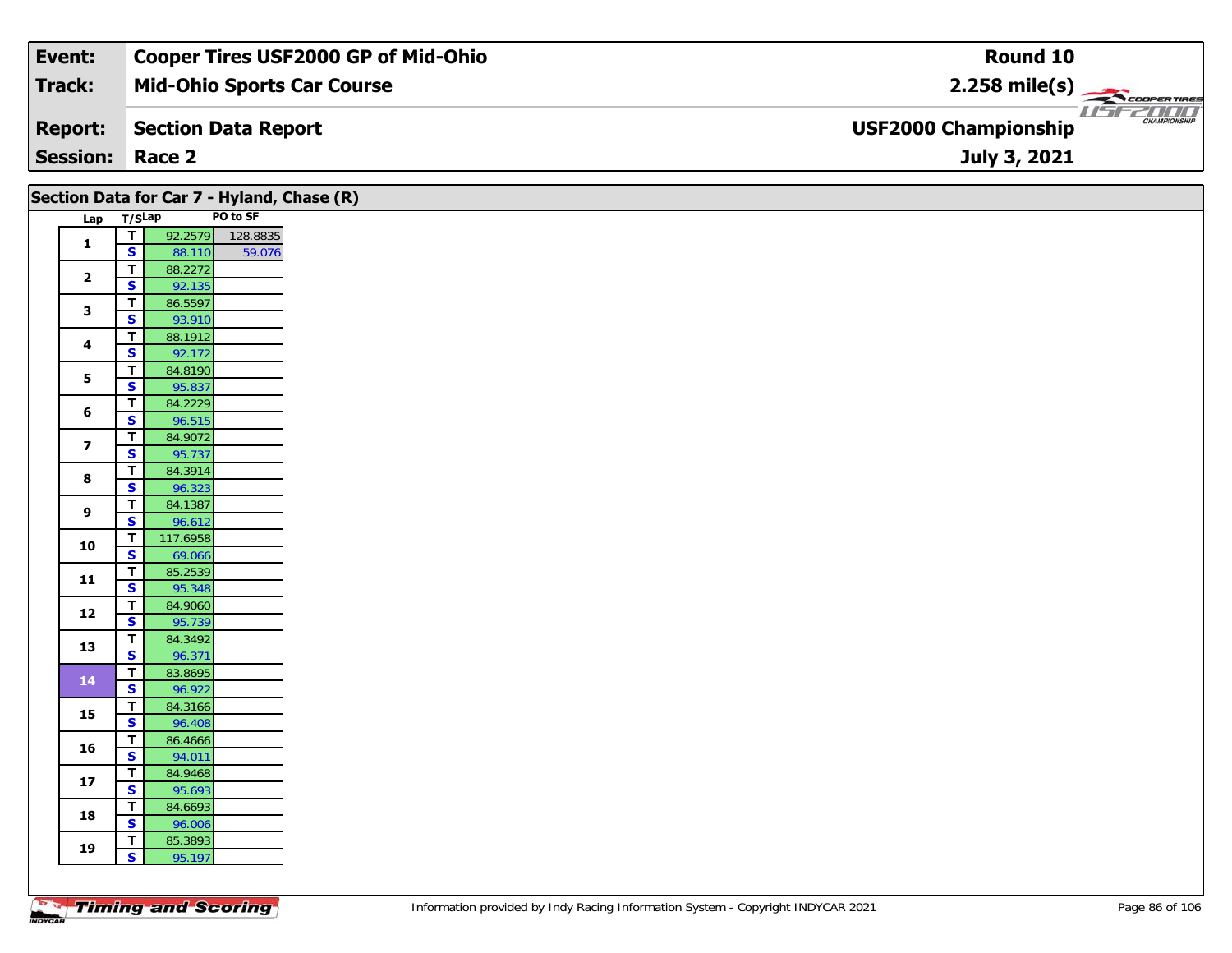| Event:                 | <b>Cooper Tires USF2000 GP of Mid-Ohio</b> | Round 10                                           |
|------------------------|--------------------------------------------|----------------------------------------------------|
| <b>Track:</b>          | <b>Mid-Ohio Sports Car Course</b>          |                                                    |
| <b>Report:</b>         | Section Data Report                        | <b>CHAMPIONSHIP</b><br><b>USF2000 Championship</b> |
| <b>Session: Race 2</b> |                                            | July 3, 2021                                       |
|                        |                                            |                                                    |

# **Section Data for Car 7 - Hyland, Chase (R)**

| Lap | T/SSF to $I1$            | I1 to I2A | I2A to I2       | I2 to I3A | I3A to I3 | <b>I3 to I4</b> | I4 to I5A | I5A to I5B | I5B to I5 | I5 to I6A | I6A to I6 | <b>I6 to I7A</b> | I7A to I7 | $I7$ to $I8$ | I8 to SF |
|-----|--------------------------|-----------|-----------------|-----------|-----------|-----------------|-----------|------------|-----------|-----------|-----------|------------------|-----------|--------------|----------|
| 20  | 1.71111                  | 7.3545    | 4.7348 <b>1</b> | 8.3973    | 8.3917    |                 |           |            |           | 5.2440    | 6.4587    | 3.5016           | 5.3636    | 5.6330       | 4.8676   |
|     | $109.413$ $\blacksquare$ | 108.931   | 121.681         | 3.8061    | 115.374   |                 |           |            |           | 97.254    | 85.93     | 108.652          | 99.662    | 73.350       | 91.748   |
|     | 5.5285                   |           |                 |           |           |                 |           |            |           |           |           |                  |           |              |          |
| 21  | 93.236                   |           |                 |           |           |                 |           |            |           |           |           |                  |           |              |          |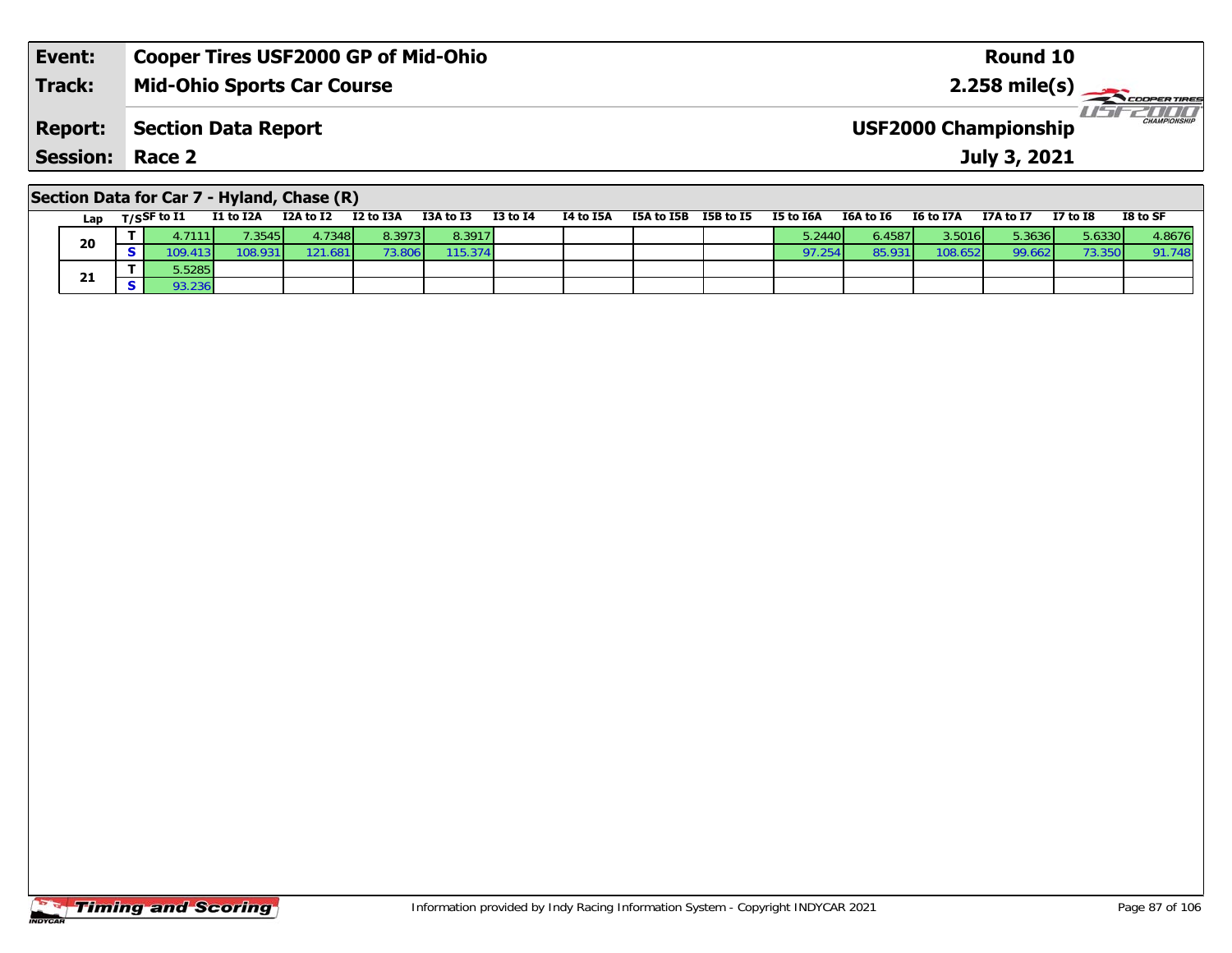| Event:                                     | <b>Cooper Tires USF2000 GP of Mid-Ohio</b> | Round 10                                           |  |  |  |  |  |  |  |
|--------------------------------------------|--------------------------------------------|----------------------------------------------------|--|--|--|--|--|--|--|
| <b>Track:</b>                              | <b>Mid-Ohio Sports Car Course</b>          | $2.258$ mile(s)                                    |  |  |  |  |  |  |  |
| <b>Report:</b>                             | <b>Section Data Report</b>                 | <b>CHAMPIONSHIP</b><br><b>USF2000 Championship</b> |  |  |  |  |  |  |  |
| <b>Session: Race 2</b>                     |                                            | July 3, 2021                                       |  |  |  |  |  |  |  |
| Section Data for Car 7 - Hyland, Chase (R) |                                            |                                                    |  |  |  |  |  |  |  |

# **Timing and Scoring**

**Lap T/SLap PO to SF** 

**a**  $\begin{array}{|c|c|c|}\n\hline\n\textbf{S} & \textbf{84.3147} \\
\hline\n\textbf{S} & \textbf{96.410}\n\hline\n\end{array}$ 

**20**

21  $\frac{1}{s}$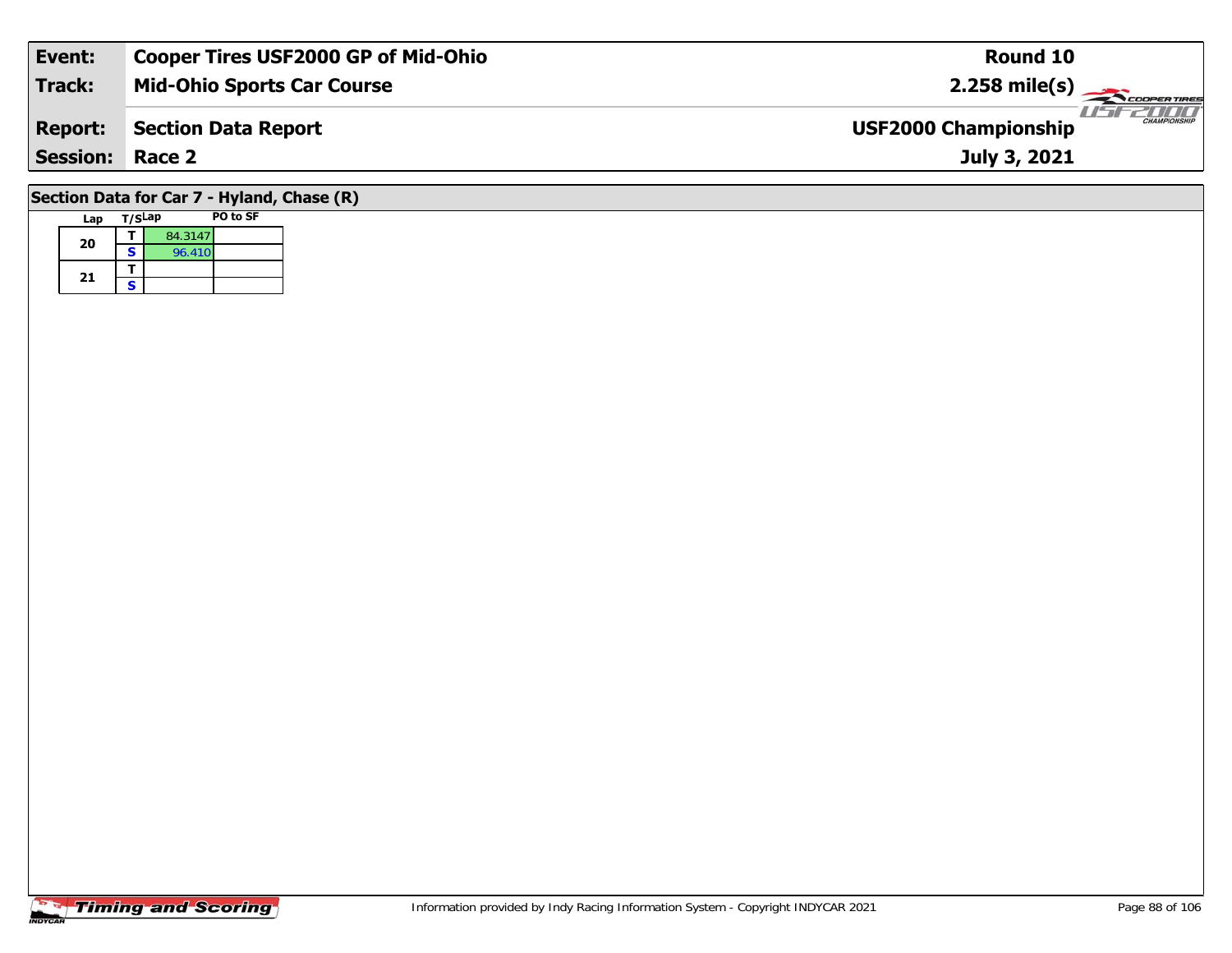| Event:                                                                      |    |                                |           | <b>Cooper Tires USF2000 GP of Mid-Ohio</b> |           |           | Round 10     |           |            |           |           |           |                                         |              |                 |          |  |  |  |  |  |
|-----------------------------------------------------------------------------|----|--------------------------------|-----------|--------------------------------------------|-----------|-----------|--------------|-----------|------------|-----------|-----------|-----------|-----------------------------------------|--------------|-----------------|----------|--|--|--|--|--|
| Track:<br><b>Mid-Ohio Sports Car Course</b>                                 |    |                                |           |                                            |           |           |              |           |            |           |           |           | 2.258 mile(s) $-$<br><b>COOPERTIRES</b> |              |                 |          |  |  |  |  |  |
| <b>USF2000 Championship</b><br><b>Report:</b><br><b>Section Data Report</b> |    |                                |           |                                            |           |           |              |           |            |           |           |           |                                         |              | $\frac{1}{1}$   |          |  |  |  |  |  |
| <b>Session:</b>                                                             |    | Race 2                         |           |                                            |           |           |              |           |            |           |           |           |                                         | July 3, 2021 |                 |          |  |  |  |  |  |
| Section Data for Car 8 - Lee, Jackson (R)                                   |    |                                |           |                                            |           |           |              |           |            |           |           |           |                                         |              |                 |          |  |  |  |  |  |
|                                                                             |    | Lap $T/SSF$ to $\overline{11}$ | I1 to I2A | I2A to I2                                  | I2 to I3A | I3A to I3 | $I3$ to $I4$ | I4 to I5A | I5A to I5B | I5B to I5 | I5 to I6A | I6A to I6 | <b>I6 to I7A</b>                        | I7A to I7    | <b>I7 to I8</b> | I8 to SF |  |  |  |  |  |
|                                                                             |    | 5.6043                         | 8.5069    | 5.0642                                     | 9.0515    | 8.1909    | 2.7508       | 7.7595    | 5.5675     | 5.1256    | 5.8135    | 7.0382    | 3.5490                                  | 6.0143       | 6.0041          | 4.9853   |  |  |  |  |  |
|                                                                             | S. | 91.975                         | 94.175    | 113.767                                    | 68.472    | 118.202   | 139.298      | 90.241    | 68.947     | 66.644    | 87.727    | 78.855    | 107.200                                 | 88.879       | 68.817          | 89.582   |  |  |  |  |  |
|                                                                             |    | 4.5985                         | 8.2347    | 4.9359                                     | 9.0119    | 8.2630    | 2.7318       | 7.6995    | 6.0096     | 4.9511    | 5.6487    | 6.7347    | 3.4884                                  | 5.6136       | 5.6987          | 4.9243   |  |  |  |  |  |
|                                                                             | S. | 112.092                        | 97.288    | 116.724                                    | 68.773    | 117.171   | 140.267      | 90.945    | 63.875     | 68.993    | 90.286    | 82.409    | 109.063                                 | 95.223       | 72.505          | 90.691   |  |  |  |  |  |

3 T 4.6085 7.7529 5.1770 8.8427 9.8419 3.7550 10.3319 6.6662 5.9127 5.6416 6.5651 3.4984 5.4618 5.5800 4.8742<br>S S 111.849 103.334 111.288 70.089 98.373 102.046 67.773 57.584 57.772 90.400 84.538 108.751 97.870 74.047 91.62

4 T 4.6234 7.4157 4.7344 8.4068 8.2846 2.8203 7.1450 5.2790 4.5350 5.2535 6.3532 3.4624 5.3018 5.6033 4.8541<br>S 111.488 108.032 121.692 73.723 116.865 135.866 98.002 72.715 75.323 97.078 87.358 109.882 100.823 73.739 92.003

### **5**5 T 4.5728| 7.2244| 4.6538| 8.3962| 8.2350| 2.7739| 7.0288| 5.2023| 4.6100| 5.4490| 6.4065| 3.4262| 5.5025| 5.6091| 4.8432<br>| S 112.722 110.893| 123.799| 73.816| 117.569| 138.138| 99.623| 73.787| 74.098| 93.595| 86.631| 111 **6**6 T 4.6619 8.7883 6.3231 9.3063 8.3761 2.8204 7.0218 5.1027 4.4101 5.2439 6.3497 3.4572 5.2869 5.4151 4.8422<br>5 S 110.567 91.159 91.116 66.597 115.589 135.861 99.722 75.228 77.456 97.256 87.406 110.047 101.108 76.302 92.229 **7**7 | T | 4.5807| 7.2222| 4.6915| 8.3551| 8.2673| 2.8027| 6.9663| 5.1737| 4.3497| 5.2049| 6.3358| 3.4466| 5.1844| 5.4989| 4.7806<br>7 | S | 112.527| 110.927| 122.804| 74.179| 117.110| 136.719| 100.516| 74.195| 78.532| 97.985| 8 **8**8 T 4.5455 7.2743 4.6865 8.5078 8.1560 2.7797 7.3450 5.1917 4.4354 5.2310 6.3248 3.4459 5.2580 5.4828 4.7846<br>8 S 113.399 110.132 122.935 72.848 118.708 137.850 95.334 73.938 77.015 97.496 87.750 110.408 101.663 75.360 93.3 **9**<mark>11</mark> 4.5461 7.3552 4.6708 8.2929 8.2280 2.7705 7.1003 5.3034 4.5595 5.3132 6.4352 3.4782 5.5043 5.6006 4.8308 و<br>S 113.384 108.921 123.349 74.735 117.669 138.308 98.619 72.381 74.919 95.987 86.244 109.383 97.114 73.775 92. **10 <sup>T</sup>** 4.6058 7.6618 4.8006 8.3985 8.2931 2.8128 7.0230 5.1523 4.3973 5.2159 6.3300 3.4721 5.3606 **<sup>S</sup>** 111.914 104.562 120.013 73.796 116.745 136.228 99.705 74.503 77.682 97.778 87.678 109.575 99.717**11 <sup>T</sup>** 5.2208 8.9520 8.4683 2.8464 7.3786 5.3483 4.4391 5.2429 6.4259 3.4893 5.3451 5.3705 4.8514 **<sup>S</sup>** 110.354 69.233 114.330 134.620 94.900 71.773 76.950 97.274 86.369 109.035 100.007 76.935 92.054**12**2 T 4.5952 7.1794 4.6818 8.2340 8.2813 2.8230 6.9343 5.0909 4.3240 5.1633 6.3446 3.4823 5.1998 5.3380 4.8450 2<br>2 S 112.172 111.588 123.059 75.270 116.912 135.736 100.980 75.402 78.999 98.774 87.476 109.254 102.801 77.404 9 **13**3 T 4.5915 7.1596 4.6591 8.1968 8.2943 2.8226 6.8839 5.0442 4.3378 5.1101 6.2958 3.4665 5.2285 5.2627 4.8091<br>S 112.263 111.897 123.658 75.612 116.729 135.755 101.720 76.100 78.748 99.802 88.154 109.752 102.237 78.511 92.86 **14**4 T 4.5635 7.3415 4.6983 8.1286 8.2912 2.8145 6.8571 4.9936 4.4052 5.1739 6.2922 3.4730 5.2352 5.4487 4.7556<br>S 112.952 109.124 122.627 76.246 116.772 136.146 102.117 76.871 77.543 98.572 88.204 109.546 102.106 75.831 93.90 **15**5 T | 4.5547 7.2217 4.6755 8.1744 8.2645 2.8088 6.8339 5.0595 4.3264 5.1696 6.2298 3.4698 5.1919 5.3233 4.7831<br>5 S 113.170 110.935 123.225 75.819 117.149 136.422 102.464 75.870 78.955 98.654 89.088 109.647 102.958 77.618 9 **16**6 T 4.5520 7.2011 4.6810 8.1943 8.2568 2.8068 6.8651 5.0362 4.3911 5.2206 6.2804 3.4514 5.1776 5.3754 4.8123<br>5 T 5 113.237 111.252 123.080 75.635 117.259 136.519 101.998 76.221 77.792 97.690 88.370 110.232 103.242 76.865 **17**7 T 4.5626 7.2422 4.6930 8.2185 8.2553 2.8018 6.8721 5.0377 4.4073 5.2224 6.3151 3.4659 5.1938 5.3062 4.8015<br>7 S 112,974 110.621 122.765 75.412 117.280 136.763 101.894 76.198 77.506 97.656 87.885 109.771 102.920 77.868 93. **18**8 T 4.5582 7.1878 4.6708 8.2186 8.2577 2.8075 6.8584 5.0343 4.3597 5.1949 6.3297 3.4537 5.1727 5.4482 4.7727<br>S 113.083 111.458 123.349 75.411 117.246 136.485 102.098 76.250 78.352 98.173 87.682 110.159 103.340 75.838 93.57 **19**4.8362 1.1765 1.1765 1.1765 1.177 1.177 1.177 1.177.205 1.1762 1.177 1.177.205 1.177 1.17796 1.177 1.1796 1.17<br>S 113.446 111.633 123.693 76.217 117.205 136.199 101.242 76.177 77.946 98.902 88.105 110.235 104.157 76.884 92

**3**

**4**

92.00

93.417

92.447

92.176

92.864

93.90

93.011

93.572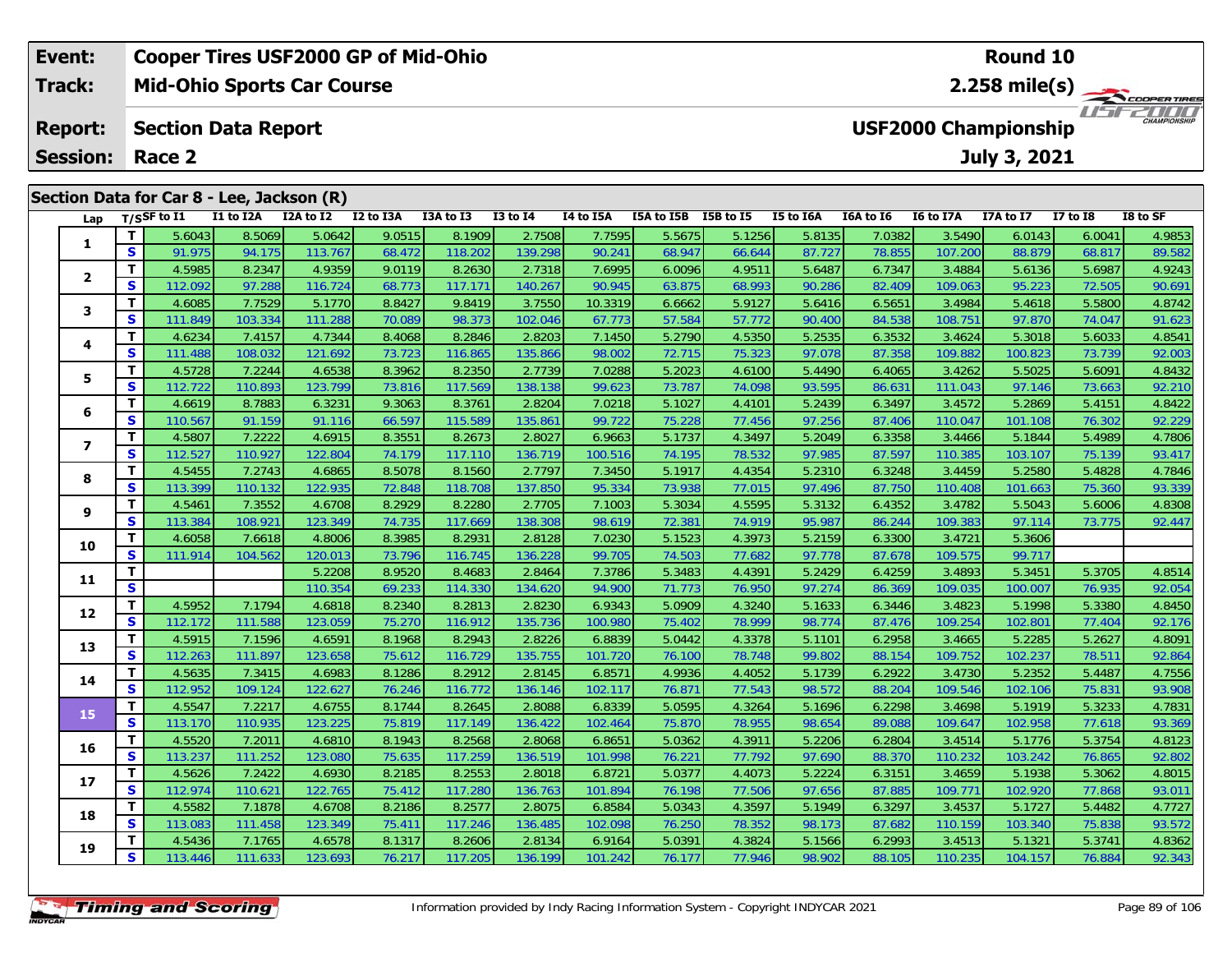| Event:          | <b>Cooper Tires USF2000 GP of Mid-Ohio</b> | Round 10                                                          |
|-----------------|--------------------------------------------|-------------------------------------------------------------------|
| <b>Track:</b>   | <b>Mid-Ohio Sports Car Course</b>          | $2.258$ mile(s)                                                   |
|                 | <b>Report:</b> Section Data Report         | <b>2000</b><br><b>CHAMPIONSHIP</b><br><b>USF2000 Championship</b> |
| <b>Session:</b> | Race 2                                     | July 3, 2021                                                      |

| PO to SF SF to PI<br>PI to PO<br>Lap T/SLap<br>91.0256<br>$\mathbf{T}$<br>146.0457<br>$\mathbf{1}$<br>$\overline{\mathbf{s}}$<br>89.302<br>52.133<br>88.5444<br>T<br>$\mathbf{2}$<br>91.805<br>$\mathbf{s}$<br>94.5099<br>T<br>$\mathbf{3}$<br>$\mathbf{s}$<br>86.010<br>84.0725<br>T<br>4<br><b>S</b><br>96.688<br>T<br>83.9337<br>5<br>$\overline{\mathbf{s}}$<br>96.848<br>87.4057<br>$\mathbf T$<br>6<br>93.001<br>$\mathbf{s}$<br>82.8604<br>T<br>$\overline{\mathbf{z}}$<br>S<br>98.102<br>83.4490<br>T.<br>8<br>$\mathbf{s}$<br>97.410<br>83.9890<br>T<br>9<br>$\mathbf{s}$<br>96.784<br>115.2826<br>180.7871<br>T<br>10<br>$\mathbf{s}$<br>44.963<br>7.789<br>98.3375<br>83.4634<br>T<br>11<br>S<br>82.662<br>91.224<br>T<br>82.5169<br>12<br>$\overline{\mathbf{s}}$<br>98.511<br>82.1625<br>$\mathbf T$<br>13<br>98.936<br><b>S</b><br>82.4721<br>T<br>14<br>$\mathbf{s}$<br>98.564<br>82.0869<br>$\mathbf{T}$<br>15<br>$\overline{\mathbf{s}}$<br>99.027<br>82.3021<br>$\mathbf T$<br>16<br>$\overline{\mathbf{s}}$<br>98.768<br>82.3954<br>T<br>17<br>S<br>98.656<br>82.3249<br>T.<br>18<br>$\mathbf{s}$<br>98.740<br>82.1711<br>T.<br>19 |   |        | Section Data for Car 8 - Lee, Jackson (R) |         |
|-------------------------------------------------------------------------------------------------------------------------------------------------------------------------------------------------------------------------------------------------------------------------------------------------------------------------------------------------------------------------------------------------------------------------------------------------------------------------------------------------------------------------------------------------------------------------------------------------------------------------------------------------------------------------------------------------------------------------------------------------------------------------------------------------------------------------------------------------------------------------------------------------------------------------------------------------------------------------------------------------------------------------------------------------------------------------------------------------------------------------------------------------------|---|--------|-------------------------------------------|---------|
|                                                                                                                                                                                                                                                                                                                                                                                                                                                                                                                                                                                                                                                                                                                                                                                                                                                                                                                                                                                                                                                                                                                                                       |   |        |                                           |         |
|                                                                                                                                                                                                                                                                                                                                                                                                                                                                                                                                                                                                                                                                                                                                                                                                                                                                                                                                                                                                                                                                                                                                                       |   |        |                                           |         |
|                                                                                                                                                                                                                                                                                                                                                                                                                                                                                                                                                                                                                                                                                                                                                                                                                                                                                                                                                                                                                                                                                                                                                       |   |        |                                           |         |
|                                                                                                                                                                                                                                                                                                                                                                                                                                                                                                                                                                                                                                                                                                                                                                                                                                                                                                                                                                                                                                                                                                                                                       |   |        |                                           |         |
|                                                                                                                                                                                                                                                                                                                                                                                                                                                                                                                                                                                                                                                                                                                                                                                                                                                                                                                                                                                                                                                                                                                                                       |   |        |                                           |         |
|                                                                                                                                                                                                                                                                                                                                                                                                                                                                                                                                                                                                                                                                                                                                                                                                                                                                                                                                                                                                                                                                                                                                                       |   |        |                                           |         |
|                                                                                                                                                                                                                                                                                                                                                                                                                                                                                                                                                                                                                                                                                                                                                                                                                                                                                                                                                                                                                                                                                                                                                       |   |        |                                           |         |
|                                                                                                                                                                                                                                                                                                                                                                                                                                                                                                                                                                                                                                                                                                                                                                                                                                                                                                                                                                                                                                                                                                                                                       |   |        |                                           |         |
|                                                                                                                                                                                                                                                                                                                                                                                                                                                                                                                                                                                                                                                                                                                                                                                                                                                                                                                                                                                                                                                                                                                                                       |   |        |                                           |         |
|                                                                                                                                                                                                                                                                                                                                                                                                                                                                                                                                                                                                                                                                                                                                                                                                                                                                                                                                                                                                                                                                                                                                                       |   |        |                                           |         |
|                                                                                                                                                                                                                                                                                                                                                                                                                                                                                                                                                                                                                                                                                                                                                                                                                                                                                                                                                                                                                                                                                                                                                       |   |        |                                           |         |
|                                                                                                                                                                                                                                                                                                                                                                                                                                                                                                                                                                                                                                                                                                                                                                                                                                                                                                                                                                                                                                                                                                                                                       |   |        |                                           |         |
|                                                                                                                                                                                                                                                                                                                                                                                                                                                                                                                                                                                                                                                                                                                                                                                                                                                                                                                                                                                                                                                                                                                                                       |   |        |                                           |         |
|                                                                                                                                                                                                                                                                                                                                                                                                                                                                                                                                                                                                                                                                                                                                                                                                                                                                                                                                                                                                                                                                                                                                                       |   |        |                                           |         |
|                                                                                                                                                                                                                                                                                                                                                                                                                                                                                                                                                                                                                                                                                                                                                                                                                                                                                                                                                                                                                                                                                                                                                       |   |        |                                           |         |
|                                                                                                                                                                                                                                                                                                                                                                                                                                                                                                                                                                                                                                                                                                                                                                                                                                                                                                                                                                                                                                                                                                                                                       |   |        |                                           |         |
|                                                                                                                                                                                                                                                                                                                                                                                                                                                                                                                                                                                                                                                                                                                                                                                                                                                                                                                                                                                                                                                                                                                                                       |   |        |                                           |         |
|                                                                                                                                                                                                                                                                                                                                                                                                                                                                                                                                                                                                                                                                                                                                                                                                                                                                                                                                                                                                                                                                                                                                                       |   |        |                                           |         |
|                                                                                                                                                                                                                                                                                                                                                                                                                                                                                                                                                                                                                                                                                                                                                                                                                                                                                                                                                                                                                                                                                                                                                       |   |        |                                           |         |
|                                                                                                                                                                                                                                                                                                                                                                                                                                                                                                                                                                                                                                                                                                                                                                                                                                                                                                                                                                                                                                                                                                                                                       |   |        |                                           | 80.3786 |
|                                                                                                                                                                                                                                                                                                                                                                                                                                                                                                                                                                                                                                                                                                                                                                                                                                                                                                                                                                                                                                                                                                                                                       |   |        |                                           | 95.582  |
|                                                                                                                                                                                                                                                                                                                                                                                                                                                                                                                                                                                                                                                                                                                                                                                                                                                                                                                                                                                                                                                                                                                                                       |   |        |                                           |         |
|                                                                                                                                                                                                                                                                                                                                                                                                                                                                                                                                                                                                                                                                                                                                                                                                                                                                                                                                                                                                                                                                                                                                                       |   |        |                                           |         |
|                                                                                                                                                                                                                                                                                                                                                                                                                                                                                                                                                                                                                                                                                                                                                                                                                                                                                                                                                                                                                                                                                                                                                       |   |        |                                           |         |
|                                                                                                                                                                                                                                                                                                                                                                                                                                                                                                                                                                                                                                                                                                                                                                                                                                                                                                                                                                                                                                                                                                                                                       |   |        |                                           |         |
|                                                                                                                                                                                                                                                                                                                                                                                                                                                                                                                                                                                                                                                                                                                                                                                                                                                                                                                                                                                                                                                                                                                                                       |   |        |                                           |         |
|                                                                                                                                                                                                                                                                                                                                                                                                                                                                                                                                                                                                                                                                                                                                                                                                                                                                                                                                                                                                                                                                                                                                                       |   |        |                                           |         |
|                                                                                                                                                                                                                                                                                                                                                                                                                                                                                                                                                                                                                                                                                                                                                                                                                                                                                                                                                                                                                                                                                                                                                       |   |        |                                           |         |
|                                                                                                                                                                                                                                                                                                                                                                                                                                                                                                                                                                                                                                                                                                                                                                                                                                                                                                                                                                                                                                                                                                                                                       |   |        |                                           |         |
|                                                                                                                                                                                                                                                                                                                                                                                                                                                                                                                                                                                                                                                                                                                                                                                                                                                                                                                                                                                                                                                                                                                                                       |   |        |                                           |         |
|                                                                                                                                                                                                                                                                                                                                                                                                                                                                                                                                                                                                                                                                                                                                                                                                                                                                                                                                                                                                                                                                                                                                                       |   |        |                                           |         |
|                                                                                                                                                                                                                                                                                                                                                                                                                                                                                                                                                                                                                                                                                                                                                                                                                                                                                                                                                                                                                                                                                                                                                       |   |        |                                           |         |
|                                                                                                                                                                                                                                                                                                                                                                                                                                                                                                                                                                                                                                                                                                                                                                                                                                                                                                                                                                                                                                                                                                                                                       |   |        |                                           |         |
|                                                                                                                                                                                                                                                                                                                                                                                                                                                                                                                                                                                                                                                                                                                                                                                                                                                                                                                                                                                                                                                                                                                                                       |   |        |                                           |         |
|                                                                                                                                                                                                                                                                                                                                                                                                                                                                                                                                                                                                                                                                                                                                                                                                                                                                                                                                                                                                                                                                                                                                                       |   |        |                                           |         |
|                                                                                                                                                                                                                                                                                                                                                                                                                                                                                                                                                                                                                                                                                                                                                                                                                                                                                                                                                                                                                                                                                                                                                       |   |        |                                           |         |
|                                                                                                                                                                                                                                                                                                                                                                                                                                                                                                                                                                                                                                                                                                                                                                                                                                                                                                                                                                                                                                                                                                                                                       |   |        |                                           |         |
|                                                                                                                                                                                                                                                                                                                                                                                                                                                                                                                                                                                                                                                                                                                                                                                                                                                                                                                                                                                                                                                                                                                                                       |   |        |                                           |         |
|                                                                                                                                                                                                                                                                                                                                                                                                                                                                                                                                                                                                                                                                                                                                                                                                                                                                                                                                                                                                                                                                                                                                                       | S | 98.925 |                                           |         |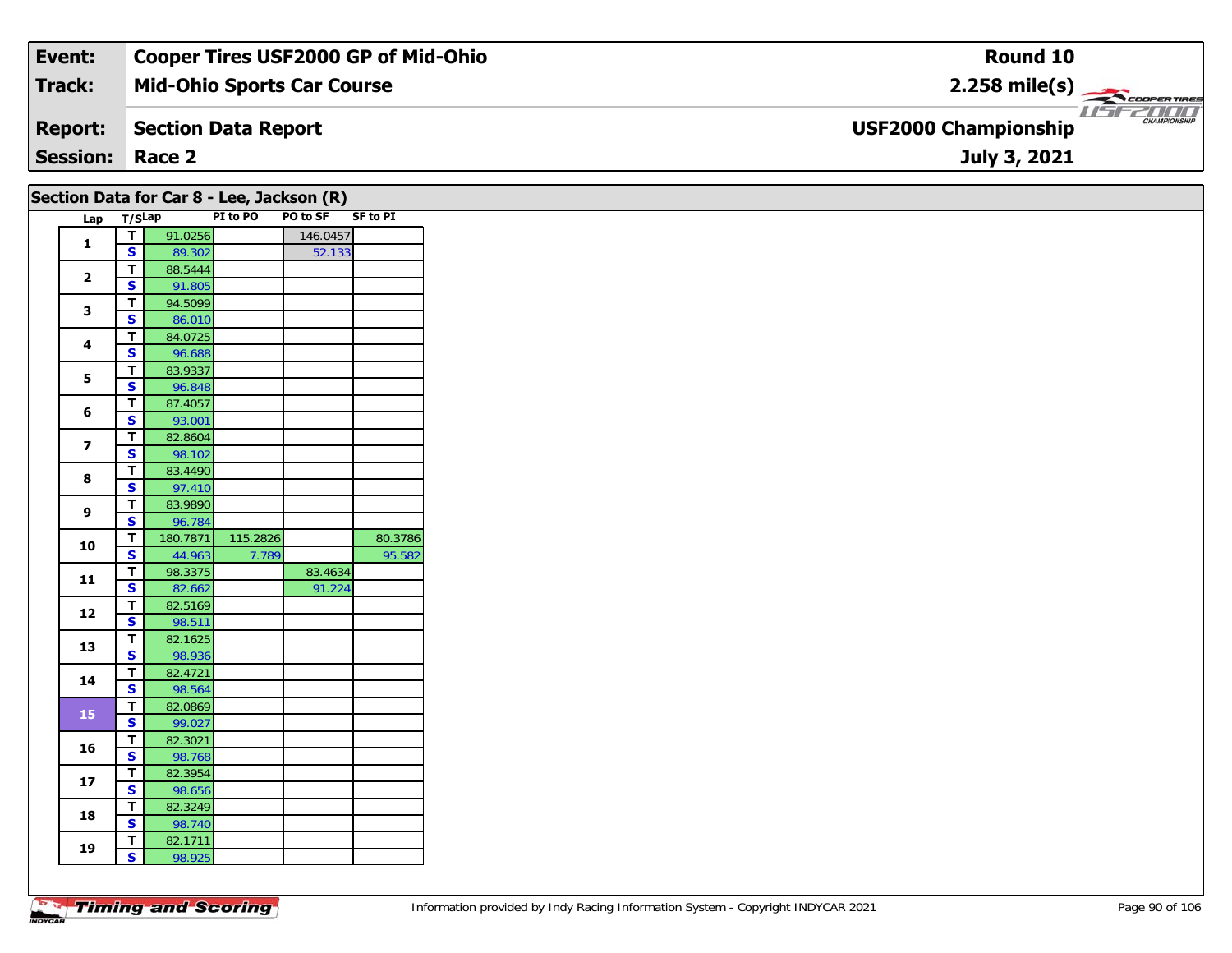# **Cooper Tires USF2000 GP of Mid-Ohio**

**Mid-Ohio Sports Car Course Track:**

#### **Section Data Report Report:**

**Session:Race 2**

**Event:**

### **Lap T/SSF to I1 I1 to I2A I2A to I2 I2 to I3A I3A to I3 I3 to I4 I4 to I5A I5A to I5B I5B to I5 I5 to I6A I6A to I6 I6 to I7A I7A to I7 I7 to I8 I8 to SF 20 <sup>T</sup>** 4.7674 8.4703 6.2532 10.1594 10.3023 3.5660 **<sup>S</sup>** 108.121 94.582 92.135 61.005 93.977 107.454**Lap T/SSF to I1 I1 to I2A I2A to I2 I2 to I3A I3A to I3 I3 to I4 I4 to I5A I5A to I5B I5B to I5 I5 to I6A I6A to I6 I6 to I7A I7A to I7 I7 to I8 I8 to SF 1 <sup>T</sup>** 5.6567 8.6050 5.2080 9.2295 8.1646 2.6914 7.8022 5.7944 5.1281 5.9020 6.9861 3.5440 6.1024 6.1249 4.9481 **<sup>S</sup>** 91.123 93.101 110.625 67.151 118.583 142.373 89.747 66.247 66.612 86.411 79.443 107.352 87.596 67.459 90.255**2 <sup>T</sup>** 4.6718 7.7683 4.8576 9.1997 8.3610 2.7726 4.9934 5.6807 6.8015 3.5557 6.0485 **<sup>S</sup>** 110.333 103.129 118.605 67.369 115.797 138.203 68.408 89.778 81.600 106.998 88.377**3 <sup>T</sup>** 5.1857 8.9726 8.4623 2.8701 7.3427 5.3505 4.5297 5.2525 6.3656 3.4764 5.3160 5.5367 4.8788 **<sup>S</sup>** 111.101 69.074 114.411 133.508 95.364 71.744 75.411 97.097 87.187 109.439 100.554 74.626 91.537**4**4 T 4.6109 7.2632 4.7044 8.3821 8.3291 2.8297 7.0404 5.1958 4.4290 5.2395 7.2044 3.8268 5.5093 5.6223 4.8425<br>S 111.790 110.301 122.468 73.940 116.241 135.414 99.458 73.880 77.126 97.338 77.036 99.418 97.026 73.490 92.223 **5 <sup>T</sup>** 4.6018 7.2091 4.7228 8.5176 8.3740 2.8306 7.0422 5.1454 4.4191 5.2827 6.3640 3.4725 5.2332 5.4789 4.8735 **<sup>S</sup>** 112.012 111.128 121.990 72.764 115.618 135.371 99.433 74.603 77.299 96.542 87.209 109.562 102.145 75.413 91.637**6**6 T 4.5995 7.1216 4.6857 8.3524 8.3342 2.8256 7.0255 5.2021 4.4331 5.2232 6.3323 3.4544 5.2552 5.4755 4.8116<br>5 S 112.068 112.494 122.956 74.203 116.170 135.611 99.669 73.790 77.055 97.641 87.646 110.136 101.717 75.460 92.8 **7**7 | T | 4.5740| 7.2714| 4.7064| 8.2518| 8.3194| 2.8296| 6.9672| 5.1375| 4.4016| 5.2185| 6.3270| 3.4635| 5.1903| 5.4685| 4.7793<br>7 | S | 112.692| 110.176 122.416| 75.108| 116.376| 135.419| 100.503| 74.718| 77.606| 97.729| 87 **8**8 T 4.5733 7.2249 4.6818 8.2985 8.3085 2.8249 6.9636 5.1240 4.3297 5.1717 6.4220 3.4939 5.2698 5.5449 4.8439<br>8 S 112.710 110.885 123.059 74.685 116.529 135.644 100.555 74.915 78.895 98.614 86.422 108.891 101.436 74.516 92. **9**4.8122 | 11 4.6053 | 7.2931 4.7206 | 8.4832 8.3586 | 2.8316 7.0148 | 5.1372 | 4.4281 5.1945 | 6.4843 | 3.5065 <br>S | 111.926 109.849 122.047 73.059 115.831 135.323 | 99.821 74.722 77.142 | 98.181 | 85.591 108.500 101.058 76 **10**0 T 4.5959 7.2207 4.7305 8.3855 8.3069 2.8231 7.0621 5.0808 4.4458 5.2379 6.4499 3.4999 5.2489 5.4489 4.8050<br>S 112.155 110.950 121.792 73.910 116.552 135.731 99.153 75.552 76.835 97.367 86.048 108.704 101.840 75.828 92.943 **11 <sup>T</sup>** 4.6041 7.2055 4.7166 8.3796 8.3218 2.8277 7.0053 5.1000 4.3601 5.2024 6.3484 3.4838 5.5688 **<sup>S</sup>** 111.956 111.184 122.151 73.962 116.343 135.510 99.957 75.267 78.345 98.032 87.424 109.207 95.989**12 <sup>T</sup>** 5.5290 9.2775 8.9041 3.1499 8.2593 5.3893 4.7732 5.3292 6.4820 3.4950 5.5071 5.5885 4.8169 **<sup>S</sup>** 104.203 66.804 108.734 121.649 84.780 71.227 71.564 95.699 85.622 108.857 97.065 73.934 92.713**13 <sup>T</sup>** 4.6049 7.4568 4.7685 8.2237 8.3083 2.8259 7.0580 5.1329 4.3334 5.3733 6.5519 3.5358 5.7842 **<sup>S</sup>** 111.936 107.437 120.821 75.364 116.532 135.596 99.210 74.785 78.827 94.914 84.708 107.601 92.415**14 <sup>T</sup>** 5.2248 8.7275 8.3384 2.8283 7.2518 5.1910 4.3883 5.1897 6.2815 3.4668 5.2456 5.4326 4.8123 **<sup>S</sup>** 110.270 71.014 116.111 135.481 96.559 73.948 77.841 98.272 88.355 109.742 101.904 76.056 92.802**15**5 T 4.5800 7.1752 4.7120 8.2152 8.2860 2.8134 6.9356 5.0018 4.2952 5.1573 6.2909 3.5030 5.0943 5.2859 4.7904<br>5 S 112.545 111.654 122.270 75.442 116.846 136.199 100.961 76.745 79.529 98.889 88.223 108.608 104.930 78.167 93. **16 <sup>T</sup>** 4.5736 7.0970 4.6711 8.2150 8.2642 2.8065 6.8857 5.0823 7.2172 3.5095 5.6613 5.5893 4.8732 **<sup>S</sup>** 112.702 112.884 123.341 75.444 117.154 136.534 101.693 75.530 76.900 108.407 94.421 73.924 91.642**17**7 T 4.5981 7.3154 4.7543 8.4877 8.2943 2.8066 7.1430 5.1781 4.4286 5.2303 6.4781 3.4786 6.3790 5.6465 4.887C<br>7 S 112.102 109.514 121.182 73.020 116.729 136.529 98.030 74.132 77.133 97.509 85.673 109.370 83.798 73.175 91.38 **18 <sup>T</sup>** 5.1491 8.2879 5.2744 9.1528 9.2218 4.0165 10.6431 6.2298 **<sup>S</sup>** 100.106 96.663 109.233 67.714 104.988 95.402 65.792 61.61761.617 **Section Data for Car 9 - Vodanovich, Peter (R)**

### **Timing and Scoring**

# **Round 10**

**2.258 mile(s)**

COOPERTIRES USEZOOO

**USF2000 Championship**

# **July 3, 2021**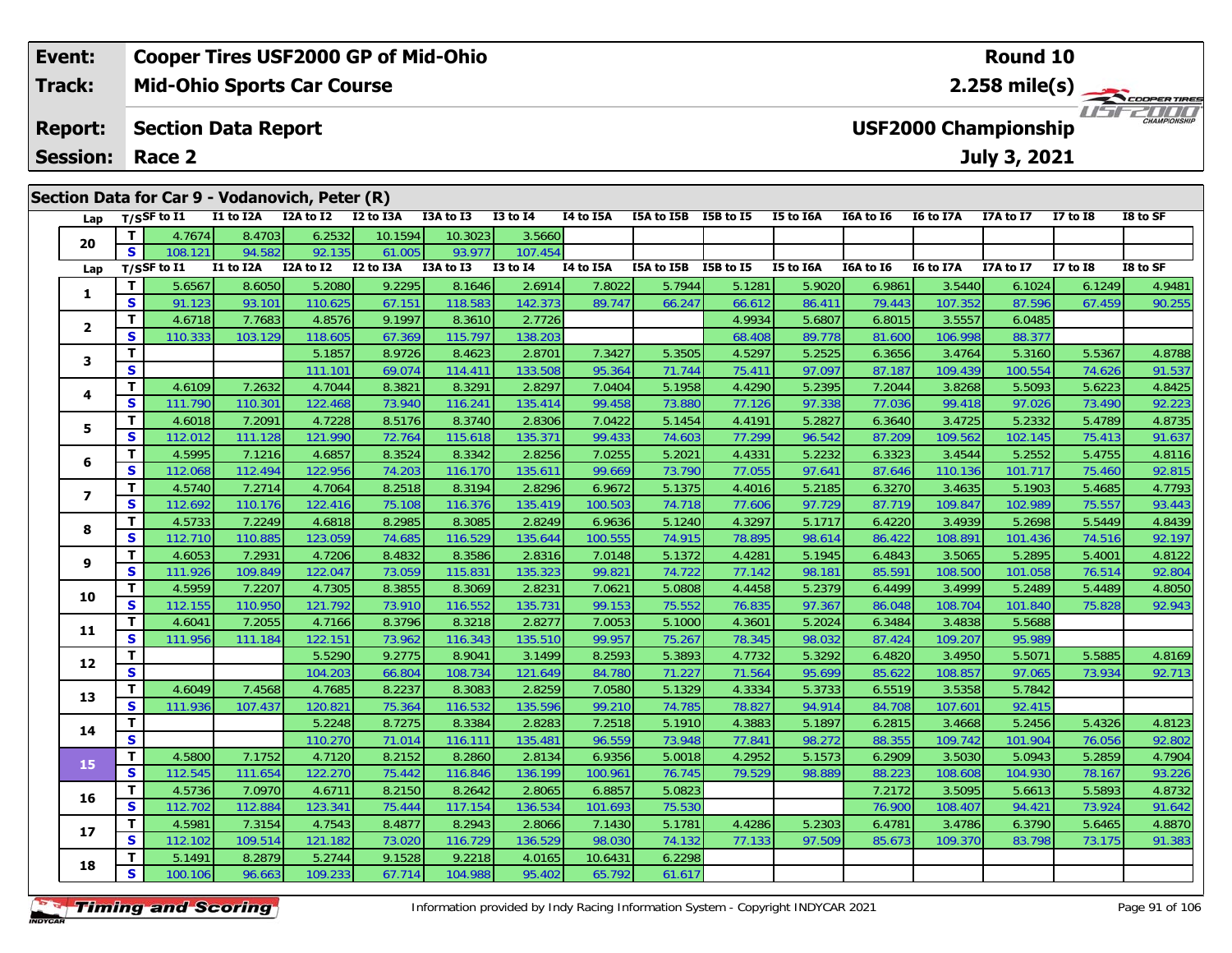| Event:                 | <b>Cooper Tires USF2000 GP of Mid-Ohio</b> | Round 10                                                     |
|------------------------|--------------------------------------------|--------------------------------------------------------------|
| <b>Track:</b>          | <b>Mid-Ohio Sports Car Course</b>          | $2.258$ mile(s)                                              |
|                        | <b>Report:</b> Section Data Report         | 2000 T<br><b>CHAMPIONSHIP</b><br><b>USF2000 Championship</b> |
| <b>Session: Race 2</b> |                                            | July 3, 2021                                                 |

|                         |                                         |                    |                   | Section Data for Car 9 - Vodanovich, Peter (R) |                    |
|-------------------------|-----------------------------------------|--------------------|-------------------|------------------------------------------------|--------------------|
| Lap T/SLap              |                                         |                    | PI to PO          | PO to SF                                       | <b>SF to PI</b>    |
| 20                      | $\overline{\mathbf{r}}$                 |                    |                   |                                                |                    |
|                         | $\mathbf{s}$                            |                    |                   |                                                |                    |
| Lap                     | T/SLap                                  |                    | PI to PO          | PO to SF                                       | <b>SF to PI</b>    |
| $\mathbf{1}$            | $\overline{\mathbf{T}}$                 | 91.8874            |                   | 139.9680                                       |                    |
|                         | $\overline{\mathbf{s}}$                 | 88.465             |                   | 54.397                                         |                    |
| $\overline{2}$          | $\mathbf{T}$<br>$\overline{\mathbf{s}}$ | 216.6643<br>37.518 | 131.3564<br>6.836 |                                                | 100.0636<br>76.778 |
|                         | T.                                      | 98.1358            |                   | 83.3801                                        |                    |
| 3                       | $\overline{\mathbf{s}}$                 | 82.832             |                   | 91.315                                         |                    |
|                         | T.                                      | 85.0294            |                   |                                                |                    |
| $\overline{\mathbf{4}}$ | $\mathbf{s}$                            | 95.600             |                   |                                                |                    |
|                         | T                                       | 83.5674            |                   |                                                |                    |
| 5                       | $\overline{\mathbf{s}}$                 | 97.272             |                   |                                                |                    |
|                         | T.                                      | 83.1319            |                   |                                                |                    |
| 6                       | $\overline{\mathbf{s}}$                 | 97.782             |                   |                                                |                    |
| $\overline{\mathbf{z}}$ | T                                       | 82.9060            |                   |                                                |                    |
|                         | S                                       | 98.048             |                   |                                                |                    |
| 8                       | $\mathbf{T}$                            | 83.0754            |                   |                                                |                    |
|                         | $\overline{\mathbf{s}}$                 | 97.848             |                   |                                                |                    |
| 9                       | T                                       | 83.5596            |                   |                                                |                    |
|                         | $\mathbf{s}$                            | 97.281             |                   |                                                |                    |
| 10                      | T                                       | 83.3418            |                   |                                                |                    |
|                         | S                                       | 97.536             |                   |                                                |                    |
| $11$                    | T.                                      | 155.4700           | 91.0273           |                                                | 79.8334            |
|                         | $\overline{\mathbf{s}}$                 | 52.285             | 9.865             |                                                | 96.234             |
| 12                      | т<br>$\overline{\mathbf{s}}$            | 102.4857<br>79.316 |                   | 87.0950<br>87.420                              |                    |
|                         | T.                                      | 92.0904            | 26.4593           |                                                | 80.4142            |
| 13                      | S                                       | 88.270             | 33.937            |                                                | 95.539             |
|                         | T                                       | 97.1098            |                   | 82.3267                                        |                    |
| 14                      | $\overline{\mathbf{s}}$                 | 83.707             |                   | 92.484                                         |                    |
|                         | T.                                      | 82.1362            |                   |                                                |                    |
| 15                      | S                                       | 98.967             |                   |                                                |                    |
|                         | T                                       | 92.9955            |                   |                                                |                    |
| 16                      | $\overline{\mathbf{s}}$                 | 87.411             |                   |                                                |                    |
| 17                      | T                                       | 85.1056            |                   |                                                |                    |
|                         | S                                       | 95.514             |                   |                                                |                    |
| 18                      | T.                                      |                    |                   |                                                |                    |
|                         | $\overline{\mathbf{s}}$                 |                    |                   |                                                |                    |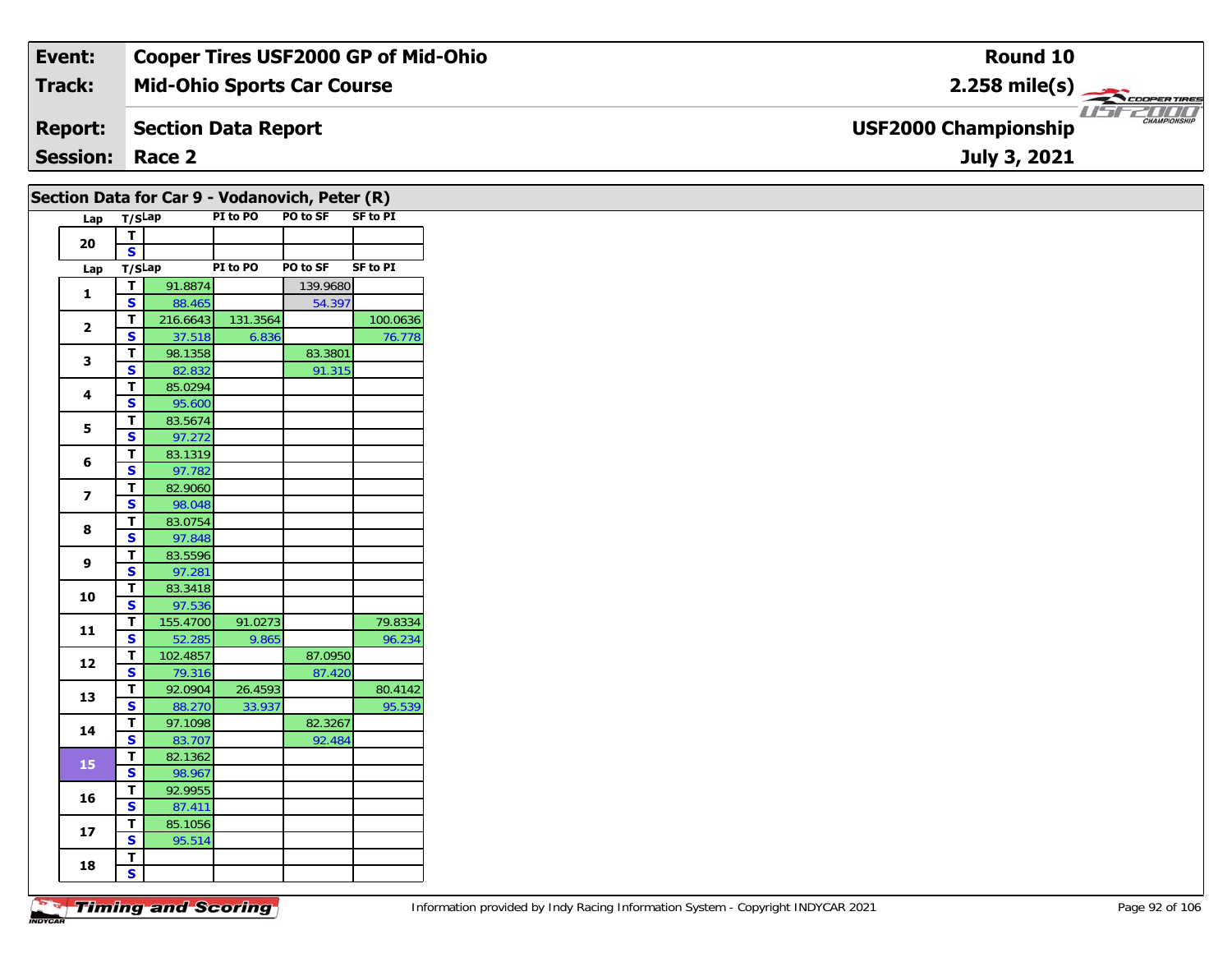| Event:          |                                                           | Cooper Tires USF2000 GP of Mid-Ohio<br>Round 10      |           |                                             |           |           |                 |           |            |           |           |           |           |              |                 |                             |
|-----------------|-----------------------------------------------------------|------------------------------------------------------|-----------|---------------------------------------------|-----------|-----------|-----------------|-----------|------------|-----------|-----------|-----------|-----------|--------------|-----------------|-----------------------------|
| <b>Track:</b>   |                                                           | <b>Mid-Ohio Sports Car Course</b><br>$2.258$ mile(s) |           |                                             |           |           |                 |           |            |           |           |           |           |              |                 | COOPER TIRES                |
| <b>Report:</b>  | <b>USF2000 Championship</b><br><b>Section Data Report</b> |                                                      |           |                                             |           |           |                 |           |            |           |           |           |           |              |                 | 7000<br><b>CHAMPIONSHIP</b> |
| <b>Session:</b> |                                                           | Race 2                                               |           |                                             |           |           |                 |           |            |           |           |           |           | July 3, 2021 |                 |                             |
|                 |                                                           |                                                      |           | Section Data for Car 91 - Frazer, Billy (R) |           |           |                 |           |            |           |           |           |           |              |                 |                             |
| Lap             |                                                           | $T/S$ SF to I1                                       | I1 to I2A | I2A to I2                                   | I2 to I3A | I3A to I3 | <b>I3 to I4</b> | I4 to I5A | I5A to I5B | I5B to I5 | I5 to I6A | I6A to I6 | I6 to I7A | I7A to I7    | <b>I7 to I8</b> | I8 to SF                    |
|                 |                                                           | 5.7828                                               | 8.3830    | 5.0035                                      | 9.2662    | 8.3157    | 2.7581          | 7.4337    | 5.6591     | 4.8908    | 5.5852    | 6.8975    | 3.5476    | 5.9329       | 5.9282          | 4.9306                      |
|                 | s                                                         | 89.136                                               | 95.567    | 115.147                                     | 66.885    | 116.428   | 138.930         | 94.196    | 67.831     | 69.844    | 91.313    | 80.464    | 107.243   | 90.099       | 69.698          | 90.575                      |
|                 |                                                           | 4.6205                                               | 7.4592    | 4.7239                                      | 8.6672    | 8.2224    | 2.7509          | 7.4277    | 5.4395     | 4.7196    | 5.3482    | 6.7850    | 3.4819    | 5.6727       | 5.8230          | 4.8918                      |
|                 | S.                                                        | 111.558                                              | 107.402   | 121.962                                     | 71.508    | 117.749   | 139.293         | 94.272    | 70.570     | 72.377    | 95.359    | 81.798    | 109.266   | 94.231       | 70.957          | 91.294                      |
| 3               |                                                           | 4.6144                                               | 7.3969    | 4.7266                                      | 8.8222    | 8.3595    | 2.8063          | 7.1864    | 5.3458     | 4.5993    | 5.2638    | 6.6064    | 3.5015    | 5.5106       | 5.6558          | 4.8635                      |
|                 | s                                                         | 111.706                                              | 108.307   | 121.892                                     | 70.251    | 115.818   | 136.543         | 97.438    | 71.807     | 74.270    | 96.888    | 84.009    | 108.655   | 97.003       | 73.055          | 91.825                      |
|                 |                                                           | 4.6054                                               | 7.3537    | 4.7175                                      | 8.6826    | 8.3289    | 2.8050          | 7.1299    | 5.3377     | 4.5302    | 5.2511    | 6.5921    | 3.4866    | 5.4183       | 5.6161          | 4.8398                      |

| Lap                     |                         | 1/22L to 11       | TT IO TYW         | LZA LO LZ         | <b>IZ TO TOW</b> | כז מו אכז         | T2 10 T <del>4</del> | 14 to 15A         | 15A to 15B       | 196 to 19        | TO TO TOM        | TOW TO TO        | 10 TO TAM         | 17A TO 17         | <b>T\</b> fo To  | TO TO 2L         |
|-------------------------|-------------------------|-------------------|-------------------|-------------------|------------------|-------------------|----------------------|-------------------|------------------|------------------|------------------|------------------|-------------------|-------------------|------------------|------------------|
|                         | T                       | 5.7828            | 8.3830            | 5.0035            | 9.2662           | 8.3157            | 2.7581               | 7.4337            | 5.6591           | 4.8908           | 5.5852           | 6.8975           | 3.5476            | 5.9329            | 5.9282           | 4.9306           |
| 1                       | S                       | 89.136            | 95.567            | 115.147           | 66.885           | 116.428           | 138.930              | 94.196            | 67.831           | 69.844           | 91.313           | 80.464           | 107.243           | 90.099            | 69.698           | 90.575           |
| $\mathbf{2}$            | T                       | 4.6205            | 7.4592            | 4.7239            | 8.6672           | 8.2224            | 2.7509               | 7.4277            | 5.4395           | 4.7196           | 5.3482           | 6.7850           | 3.4819            | 5.6727            | 5.8230           | 4.8918           |
|                         | $\overline{\mathbf{s}}$ | 111.558           | 107.402           | 121.962           | 71.508           | 117.749           | 139.293              | 94.272            | 70.570           | 72.377           | 95.359           | 81.798           | 109.266           | 94.231            | 70.957           | 91.294           |
| 3                       | T                       | 4.6144            | 7.3969            | 4.7266            | 8.8222           | 8.3595            | 2.8063               | 7.1864            | 5.3458           | 4.5993           | 5.2638           | 6.6064           | 3.5015            | 5.5106            | 5.6558           | 4.8635           |
|                         | S                       | 111.706           | 108.307           | 121.892           | 70.251           | 115.818           | 136.543              | 97.438            | 71.807           | 74.270           | 96.888           | 84.009           | 108.655           | 97.003            | 73.055           | 91.825           |
| 4                       | T                       | 4.6054            | 7.3537            | 4.7175            | 8.6826           | 8.3289            | 2.8050               | 7.1299            | 5.3377           | 4.5302           | 5.2511           | 6.5921           | 3.4866            | 5.4183            | 5.6161           | 4.8398           |
|                         | $\overline{\mathbf{s}}$ | 111.924           | 108.943           | 122.127           | 71.381           | 116.244           | 136.607              | 98.210            | 71.916           | 75.403           | 97.123           | 84.192           | 109.119           | 98.656            | 73.571           | 92.275           |
| 5                       | T                       | 4.5915            | 7.2858            | 4.6649            | 8.4294           | 8.3402            | 2.8067               | 7.0116            | 5.2568           | 4.4797           | 5.2164           | 6.5004           | 3.4842            | 5.3690            | 5.5526           | 4.8341           |
|                         | $\overline{\mathbf{s}}$ | 112.263           | 109.959           | 123.505           | 73.525           | 116.086           | 136.524              | 99.867            | 73.022           | 76.253           | 97.769           | 85.379           | 109.194           | 99.561            | 74.412           | 92.383           |
| 6                       | T                       | 4.5825            | 7.2123            | 4.6511            | 8.5260           | 8.2630            | 2.7789               | 6.9851            | 5.2025           | 4.4438           | 5.2094           | 6.4389           | 3.4696            | 5.3254            | 5.4910           | 4.8104           |
|                         | S                       | 112.483           | 111.079           | 123.871           | 72.692           | 117.171           | 137.890              | 100.246           | 73.784           | 76.869           | 97.900           | 86.195           | 109.654           | 100.377           | 75.247           | 92.839           |
| $\overline{\mathbf{z}}$ | T                       | 4.5697            | 7.2426            | 4.6870            | 8.4270           | 8.2828            | 2.7831               | 6.9256            | 5.2096           | 4.4454           | 5.1965           | 6.4451           | 3.4631            | 5.2611            | 5.4663           | 4.8179           |
|                         | $\mathbf{s}$            | 112.798           | 110.614           | 122.922           | 73.546           | 116.891           | 137.682              | 101.107           | 73.684           | 76.841           | 98.143           | 86.112           | 109.860           | 101.603           | 75.587           | 92.694           |
| 8                       | T                       | 4.5540            | 7.2467            | 4.6770            | 8.4137           | 8.2648            | 2.7885               | 6.9877            | 5.1809           | 4.4289           | 5.2271           | 6.5078           | 3.4892            | 5.2740            | 5.5414           | 4.8147           |
|                         | $\mathbf{s}$            | 113.187           | 110.552           | 123.185           | 73.662           | 117.145           | 137.415              | 100.209           | 74.092           | 77.128           | 97.568           | 85.282           | 109.038           | 101.355           | 74.563           | 92.756           |
| 9                       | T                       | 4.5668            | 7.1963            | 4.6932            | 8.4303           | 8.3064            | 2.8010               | 6.9390            | 5.2043           | 4.3967           | 5.1954           | 6.4512           | 3.4846            | 5.3309            | 5.4899           | 4.8133           |
|                         | S                       | 112.870           | 111.326           | 122.760           | 73.517           | 116.559           | 136.802              | 100.912           | 73.759           | 77.693           | 98.164           | 86.031           | 109.182           | 100.273           | 75.262           | 92.783           |
| 10                      | T                       | 4.6043            | 7.2399            | 4.6729            | 8.3632           | 8.2918            | 2.7974               | 6.8847            | 5.1510           | 4.4276           | 5.1979           | 6.4432           | 3.4792            | 5.2777            | 5.5357           | 4.7996           |
|                         | $\overline{\mathbf{s}}$ | 111.951           | 110.656           | 123.293           | 74.107           | 116.764           | 136.978              | 101.708           | 74.522           | 77.150           | 98.117           | 86.137           | 109.351           | 101.284           | 74.639           | 93.048           |
| 11                      | T                       | 4.5763            | 7.1985            | 4.6609            | 8.3394           | 8.2832            | 2.7915               | 6.8817            | 5.1236           | 4.4493           | 5.2084           | 6.4076           | 3.4726            | 5.3549            | 5.5548           | 4.7948           |
|                         | $\overline{\mathbf{s}}$ | 112.636           | 111.292           | 123.611           | 74.319           | 116.885           | 137.267              | 101.752           | 74.921           | 76.774           | 97.919           | 86.616           | 109.559           | 99.824            | 74.383           | 93.141           |
| 12                      | T                       | 4.5518            | 7.2345            | 4.6753            | 8.3400           | 8.2811            | 2.8005               | 6.9047            | 5.1474           | 4.4221           | 5.1693           | 6.4516           | 3.5033            | 5.2536            | 5.5142           | 4.8294           |
|                         | S                       | 113.242           | 110.738           | 123.230           | 74.313           | 116.915           | 136.826              | 101.413           | 74.574           | 77.246           | 98.659           | 86.025           | 108.599           | 101.748           | 74.931           | 92.473           |
| 13                      | T<br>S                  | 4.5855            | 7.1711            | 4.6785            | 8.3204           | 8.2968            | 2.8043               | 6.9266            | 5.1243           | 4.4045           | 5.1933           | 6.4059           | 3.4914            | 5.2911            | 5.5093           | 4.7943           |
|                         | T                       | 112.410<br>4.5785 | 111.717<br>7.2011 | 123.146<br>4.6881 | 74.488<br>8.3269 | 116.693<br>8.2989 | 136.641<br>2.8040    | 101.092<br>6.8906 | 74.910<br>5.1392 | 77.555<br>4.4323 | 98.203<br>5.1917 | 86.639<br>6.4016 | 108.969<br>3.4951 | 101.027<br>5.2514 | 74.997<br>5.4372 | 93.150<br>4.8343 |
| 14                      | $\overline{\mathbf{s}}$ | 112.582           | 111.252           | 122.893           | 74.430           | 116.664           | 136.655              | 101.621           | 74.693           | 77.069           | 98.234           | 86.697           | 108.854           | 101.791           | 75.992           | 92.380           |
|                         | T.                      | 4.5505            | 7.1660            | 4.6469            | 8.3701           | 8.2750            | 2.7852               | 6.9347            | 5.1671           | 4.4197           | 5.1914           | 6.4121           | 3.4691            | 5.3141            | 5.4714           | 4.7626           |
| 15                      | $\overline{\mathbf{s}}$ | 113.274           | 111.797           | 123.983           | 74.046           | 117.001           | 137.578              | 100.974           | 74.290           | 77.288           | 98.239           | 86.555           | 109.670           | 100.590           | 75.517           | 93.770           |
|                         | $\mathbf T$             | 4.5361            | 7.2120            | 4.6482            | 8.2935           | 8.2514            | 2.7795               | 6.9451            | 5.1213           | 4.4178           | 5.1937           | 6.4479           | 3.4818            | 5.2807            | 5.4551           | 4.8206           |
| 16                      | $\mathbf{s}$            | 113.634           | 111.084           | 123.948           | 74.730           | 117.335           | 137.860              | 100.823           | 74.954           | 77.321           | 98.196           | 86.075           | 109.270           | 101.226           | 75.742           | 92.642           |
|                         | T                       | 4.5581            | 7.1859            | 4.6602            | 8.3230           | 8.2619            | 2.7864               | 6.9081            | 5.1579           | 4.4251           | 5.2065           | 6.4736           | 3.4850            | 5.2551            | 5.4907           | 4.8012           |
| 17                      | $\overline{\mathbf{s}}$ | 113.085           | 111.487           | 123.629           | 74.465           | 117.186           | 137.519              | 101.363           | 74.422           | 77.194           | 97.954           | 85.733           | 109.169           | 101.719           | 75.251           | 93.017           |
|                         | T                       | 4.5778            | 7.2168            | 4.7084            | 8.2919           | 8.2446            | 2.7831               | 6.9311            | 5.1912           | 4.4238           | 5.1859           | 6.4000           | 3.4784            | 5.2957            | 5.5453           | 4.8273           |
| 18                      | S                       | 112.599           | 111.010           | 122.364           | 74.744           | 117.432           | 137.682              | 101.027           | 73.945           | 77.217           | 98.344           | 86.719           | 109.376           | 100.940           | 74.510           | 92.514           |
|                         | T                       | 4.5703            | 7.4636            | 4.8400            | 8.6181           | 8.2877            | 2.8073               | 7.2208            | 5.2665           | 4.6857           | 5.3513           | 6.6683           | 3.5102            | 5.4051            | 5.5256           | 4.8105           |
| 19                      | $\overline{\mathbf{s}}$ | 112.784           | 107.339           | 119.036           | 71.915           | 116.822           | 136.495              | 96.974            | 72.888           | 72.90            | 95.304           | 83.230           | 108.385           | 98.896            | 74.776           | 92.837           |
|                         |                         |                   |                   |                   |                  |                   |                      |                   |                  |                  |                  |                  |                   |                   |                  |                  |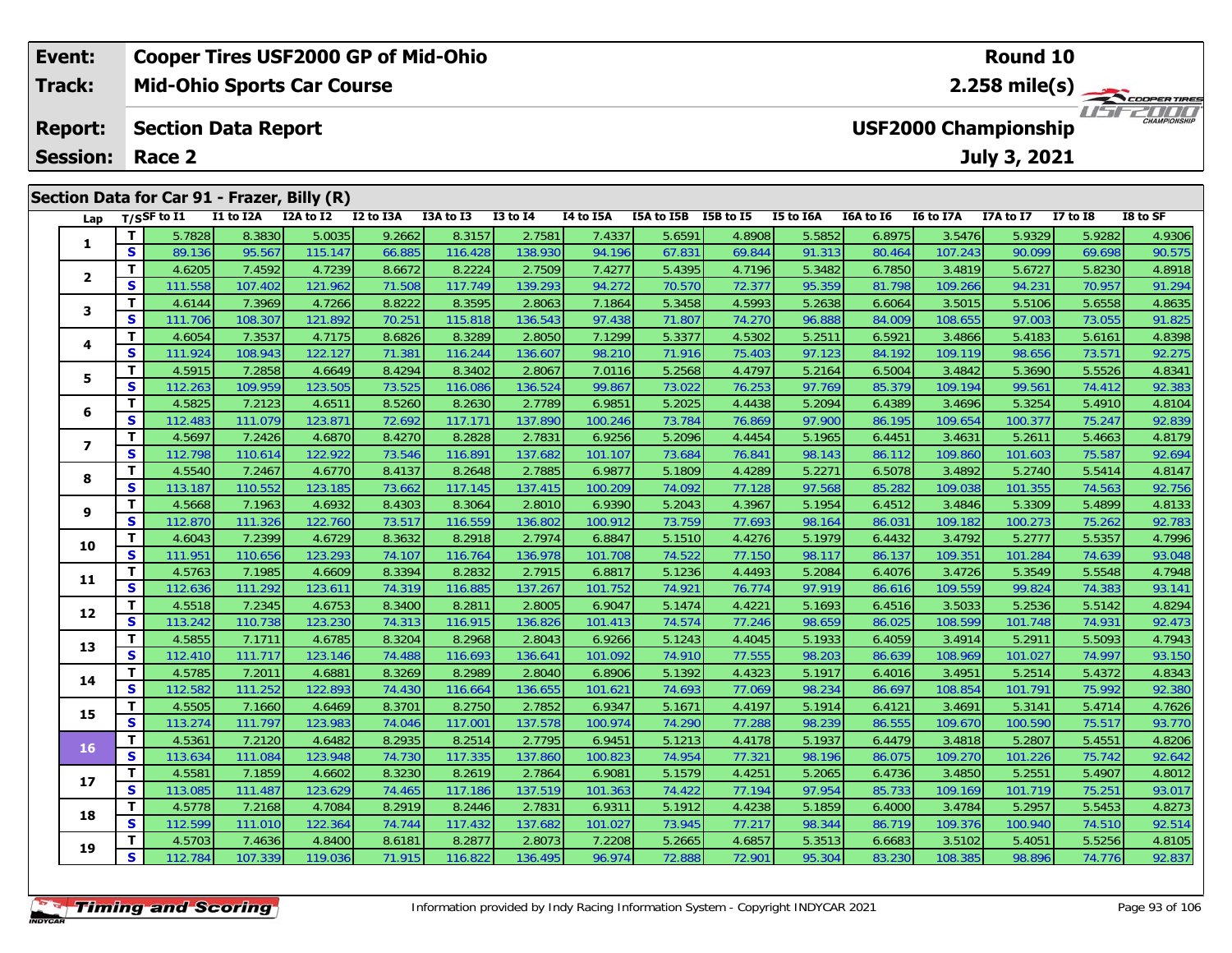| Event:                 | <b>Cooper Tires USF2000 GP of Mid-Ohio</b> | Round 10                                           |
|------------------------|--------------------------------------------|----------------------------------------------------|
| Track:                 | <b>Mid-Ohio Sports Car Course</b>          | $2.258$ mile(s)                                    |
| <b>Report:</b>         | Section Data Report                        | <b>CHAMPIONSHIP</b><br><b>USF2000 Championship</b> |
| <b>Session: Race 2</b> |                                            | July 3, 2021                                       |

| Lap T/SLap<br>$\mathbf{1}$<br>$\overline{\mathbf{2}}$<br>$\mathbf{3}$<br>4<br>5<br>$\bf 6$<br>$\overline{\mathbf{z}}$<br>8<br>9<br>10<br>$11$ | $\overline{t}$<br>$\overline{\mathbf{s}}$<br>$\overline{t}$<br>$\overline{\mathbf{s}}$<br>$\overline{\mathbf{T}}$<br>$\overline{\mathbf{s}}$<br>$\overline{\mathsf{r}}$<br>S<br>T<br>$\overline{\mathbf{s}}$<br>$\mathbf{T}$<br>S<br>T<br>$\overline{\mathbf{s}}$<br>$\overline{\mathbf{T}}$<br>$\mathbf{s}$<br>$\overline{\mathbf{T}}$<br>$\overline{\mathbf{s}}$<br>$\overline{t}$<br>$\overline{\mathbf{s}}$ | 90.3149<br>90.005<br>86.0335<br>94.484<br>85.2590<br>95.342<br>84.6949<br>95.977<br>83.8233<br>96.975<br>83.3899<br>97.479<br>83.2228<br>97.675<br>83.3964<br>97.472<br>83.2993<br>97.585<br>83.1661<br>97.742 | PO to SF<br>160.0476<br>47.572 |
|-----------------------------------------------------------------------------------------------------------------------------------------------|-----------------------------------------------------------------------------------------------------------------------------------------------------------------------------------------------------------------------------------------------------------------------------------------------------------------------------------------------------------------------------------------------------------------|----------------------------------------------------------------------------------------------------------------------------------------------------------------------------------------------------------------|--------------------------------|
|                                                                                                                                               |                                                                                                                                                                                                                                                                                                                                                                                                                 |                                                                                                                                                                                                                |                                |
|                                                                                                                                               |                                                                                                                                                                                                                                                                                                                                                                                                                 |                                                                                                                                                                                                                |                                |
|                                                                                                                                               |                                                                                                                                                                                                                                                                                                                                                                                                                 |                                                                                                                                                                                                                |                                |
|                                                                                                                                               |                                                                                                                                                                                                                                                                                                                                                                                                                 |                                                                                                                                                                                                                |                                |
|                                                                                                                                               |                                                                                                                                                                                                                                                                                                                                                                                                                 |                                                                                                                                                                                                                |                                |
|                                                                                                                                               |                                                                                                                                                                                                                                                                                                                                                                                                                 |                                                                                                                                                                                                                |                                |
|                                                                                                                                               |                                                                                                                                                                                                                                                                                                                                                                                                                 |                                                                                                                                                                                                                |                                |
|                                                                                                                                               |                                                                                                                                                                                                                                                                                                                                                                                                                 |                                                                                                                                                                                                                |                                |
|                                                                                                                                               |                                                                                                                                                                                                                                                                                                                                                                                                                 |                                                                                                                                                                                                                |                                |
|                                                                                                                                               |                                                                                                                                                                                                                                                                                                                                                                                                                 |                                                                                                                                                                                                                |                                |
|                                                                                                                                               |                                                                                                                                                                                                                                                                                                                                                                                                                 |                                                                                                                                                                                                                |                                |
|                                                                                                                                               |                                                                                                                                                                                                                                                                                                                                                                                                                 |                                                                                                                                                                                                                |                                |
|                                                                                                                                               |                                                                                                                                                                                                                                                                                                                                                                                                                 |                                                                                                                                                                                                                |                                |
|                                                                                                                                               |                                                                                                                                                                                                                                                                                                                                                                                                                 |                                                                                                                                                                                                                |                                |
|                                                                                                                                               |                                                                                                                                                                                                                                                                                                                                                                                                                 |                                                                                                                                                                                                                |                                |
|                                                                                                                                               |                                                                                                                                                                                                                                                                                                                                                                                                                 |                                                                                                                                                                                                                |                                |
|                                                                                                                                               |                                                                                                                                                                                                                                                                                                                                                                                                                 |                                                                                                                                                                                                                |                                |
|                                                                                                                                               |                                                                                                                                                                                                                                                                                                                                                                                                                 |                                                                                                                                                                                                                |                                |
|                                                                                                                                               |                                                                                                                                                                                                                                                                                                                                                                                                                 |                                                                                                                                                                                                                |                                |
|                                                                                                                                               | $\mathbf{T}$                                                                                                                                                                                                                                                                                                                                                                                                    | 83.0975                                                                                                                                                                                                        |                                |
|                                                                                                                                               | $\mathbf{s}$                                                                                                                                                                                                                                                                                                                                                                                                    | 97.822                                                                                                                                                                                                         |                                |
| 12                                                                                                                                            | $\mathbf T$                                                                                                                                                                                                                                                                                                                                                                                                     | 83.0788                                                                                                                                                                                                        |                                |
|                                                                                                                                               | S                                                                                                                                                                                                                                                                                                                                                                                                               | 97.844                                                                                                                                                                                                         |                                |
| 13                                                                                                                                            | $\mathbf T$<br>$\overline{\mathbf{s}}$                                                                                                                                                                                                                                                                                                                                                                          | 82.9973                                                                                                                                                                                                        |                                |
|                                                                                                                                               | $\overline{t}$                                                                                                                                                                                                                                                                                                                                                                                                  | 97.941<br>82.9709                                                                                                                                                                                              |                                |
| 14                                                                                                                                            | $\overline{\mathbf{s}}$                                                                                                                                                                                                                                                                                                                                                                                         | 97.972                                                                                                                                                                                                         |                                |
|                                                                                                                                               | $\overline{\mathsf{r}}$                                                                                                                                                                                                                                                                                                                                                                                         | 82.9359                                                                                                                                                                                                        |                                |
| 15                                                                                                                                            | $\overline{\mathbf{s}}$                                                                                                                                                                                                                                                                                                                                                                                         | 98.013                                                                                                                                                                                                         |                                |
| 16 <sup>°</sup>                                                                                                                               | T                                                                                                                                                                                                                                                                                                                                                                                                               | 82.8847                                                                                                                                                                                                        |                                |
|                                                                                                                                               | S                                                                                                                                                                                                                                                                                                                                                                                                               | 98.074                                                                                                                                                                                                         |                                |
| $17$                                                                                                                                          | $\overline{I}$                                                                                                                                                                                                                                                                                                                                                                                                  | 82.9787                                                                                                                                                                                                        |                                |
|                                                                                                                                               | $\overline{\mathbf{s}}$                                                                                                                                                                                                                                                                                                                                                                                         | 97.962                                                                                                                                                                                                         |                                |
| 18                                                                                                                                            | $\mathbf T$                                                                                                                                                                                                                                                                                                                                                                                                     | 83.1013                                                                                                                                                                                                        |                                |
|                                                                                                                                               |                                                                                                                                                                                                                                                                                                                                                                                                                 |                                                                                                                                                                                                                |                                |
|                                                                                                                                               | $\overline{\mathbf{s}}$<br>T                                                                                                                                                                                                                                                                                                                                                                                    | 97.818<br>85.0310                                                                                                                                                                                              |                                |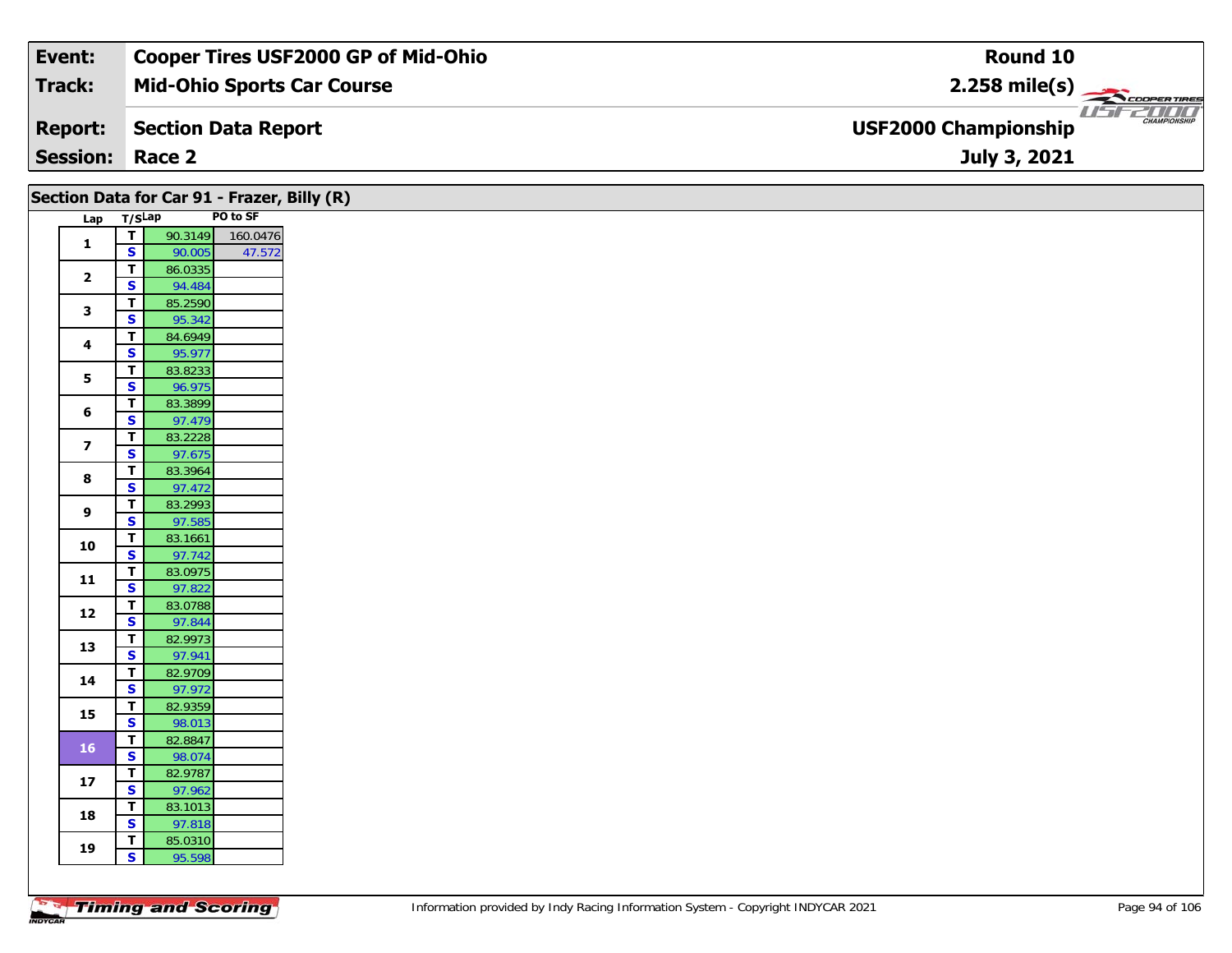| Event:                                      | <b>Cooper Tires USF2000 GP of Mid-Ohio</b> | Round 10                                           |  |  |  |  |  |  |
|---------------------------------------------|--------------------------------------------|----------------------------------------------------|--|--|--|--|--|--|
| <b>Track:</b>                               | <b>Mid-Ohio Sports Car Course</b>          |                                                    |  |  |  |  |  |  |
| <b>Report:</b>                              | <b>Section Data Report</b>                 | <b>CHAMPIONSHIP</b><br><b>USF2000 Championship</b> |  |  |  |  |  |  |
| <b>Session:</b>                             | Race 2                                     | July 3, 2021                                       |  |  |  |  |  |  |
| Section Data for Car 91 - Frazer, Billy (R) |                                            |                                                    |  |  |  |  |  |  |

| Lap | T/SSF to I1 | I1 to I2A | I2A to I2       | I2 to I3A | I3A to I3 | <b>I3 to I4</b> | I4 to I5A       | I5A to I5B | I5B to I5       | I5 to I6A | I6A to I6 | <b>I6 to I7A</b> | I7A to I7       | I7 to I8 | I8 to SF |
|-----|-------------|-----------|-----------------|-----------|-----------|-----------------|-----------------|------------|-----------------|-----------|-----------|------------------|-----------------|----------|----------|
| 20  | .57221      | .3012     | 4.6913 I        | 8.35361   | 8.25721   | 2.8014          | 7.0249 <b>1</b> | 5.1884 l   | 4.38371         | 5.1901    | 6.4059    | 3.4758l          | 5.2963 <b>1</b> | 5.5296   | 4.79291  |
|     |             |           | 22.810          | 1921      |           | 136.782         | 99.678          | 3.9851     | 77.923 <b>N</b> | 98.264    | 86.639    | 109.458          | 100.928         |          | 93.178   |
| 21  | 1549        | 8.8362    | 7.9860 <b> </b> | 11.3262   | 9.8328    | 3.6925          | 9.1285          | 5.4939     | 4.8621          | 6.1930 l  | 7.5999    |                  |                 |          |          |
|     | 99.993 I    |           |                 | 720 I     | 98.465    | 103.773         | 76.708          | 59.        | 70.256          | 82.351    | 73.027    |                  |                 |          |          |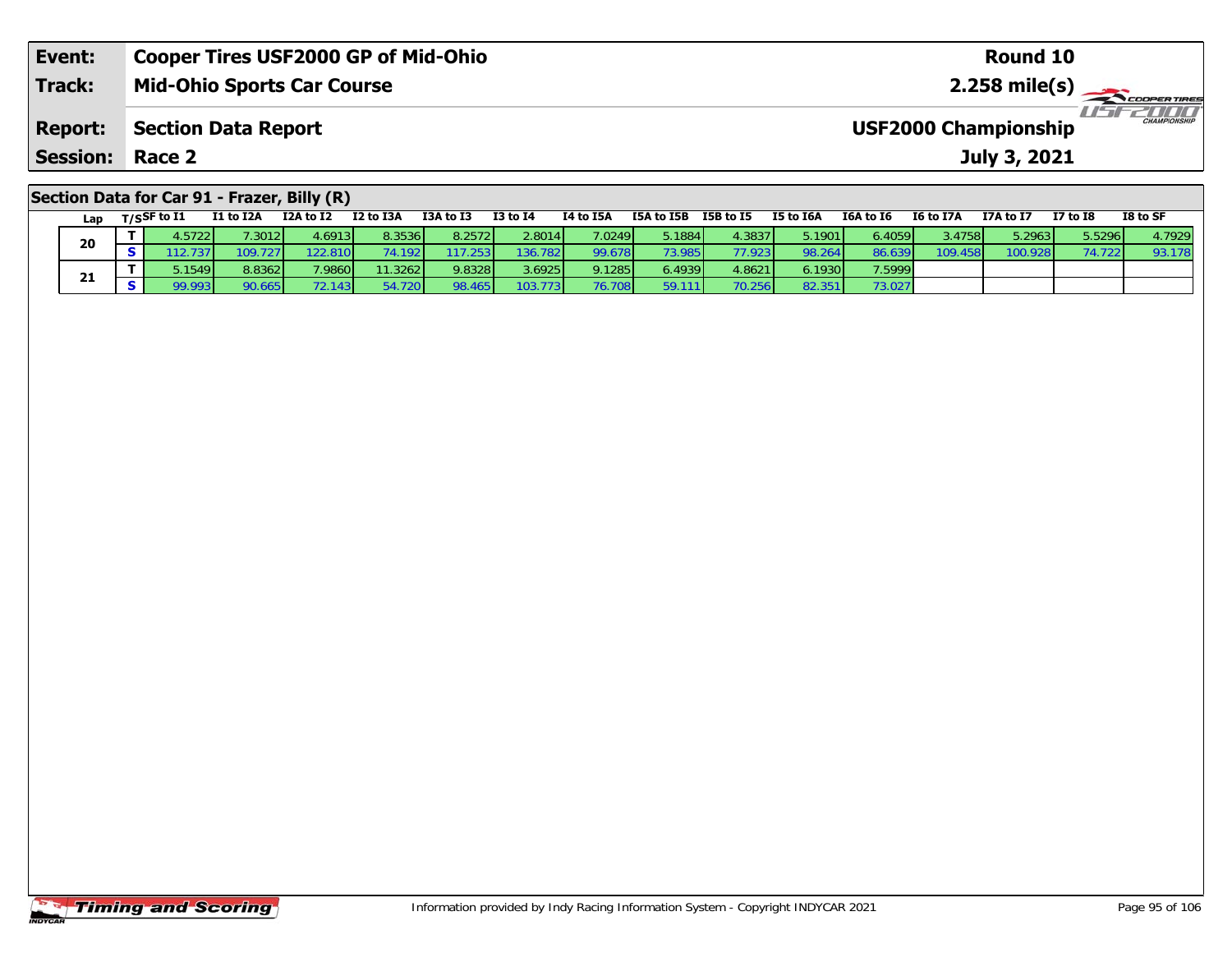| Event:                                         | <b>Cooper Tires USF2000 GP of Mid-Ohio</b> | Round 10                                           |  |  |  |  |  |  |
|------------------------------------------------|--------------------------------------------|----------------------------------------------------|--|--|--|--|--|--|
| Track:                                         | <b>Mid-Ohio Sports Car Course</b>          | $2.258 \text{ mile(s)}$                            |  |  |  |  |  |  |
| Report:                                        | <b>Section Data Report</b>                 | <b>CHAMPIONSHIP</b><br><b>USF2000 Championship</b> |  |  |  |  |  |  |
| <b>Session: Race 2</b>                         |                                            | July 3, 2021                                       |  |  |  |  |  |  |
| $C$ ection Data for Car 01 $C$ ranor Dilly (D) |                                            |                                                    |  |  |  |  |  |  |

### **Section Data for Car 91 - Frazer, Billy (R)**

| Lap | T/SLap |         | <b>PO to SF</b> |
|-----|--------|---------|-----------------|
| 20  |        | 83.2645 |                 |
|     | S      | 97.626  |                 |
|     |        |         |                 |
| 21  | S      |         |                 |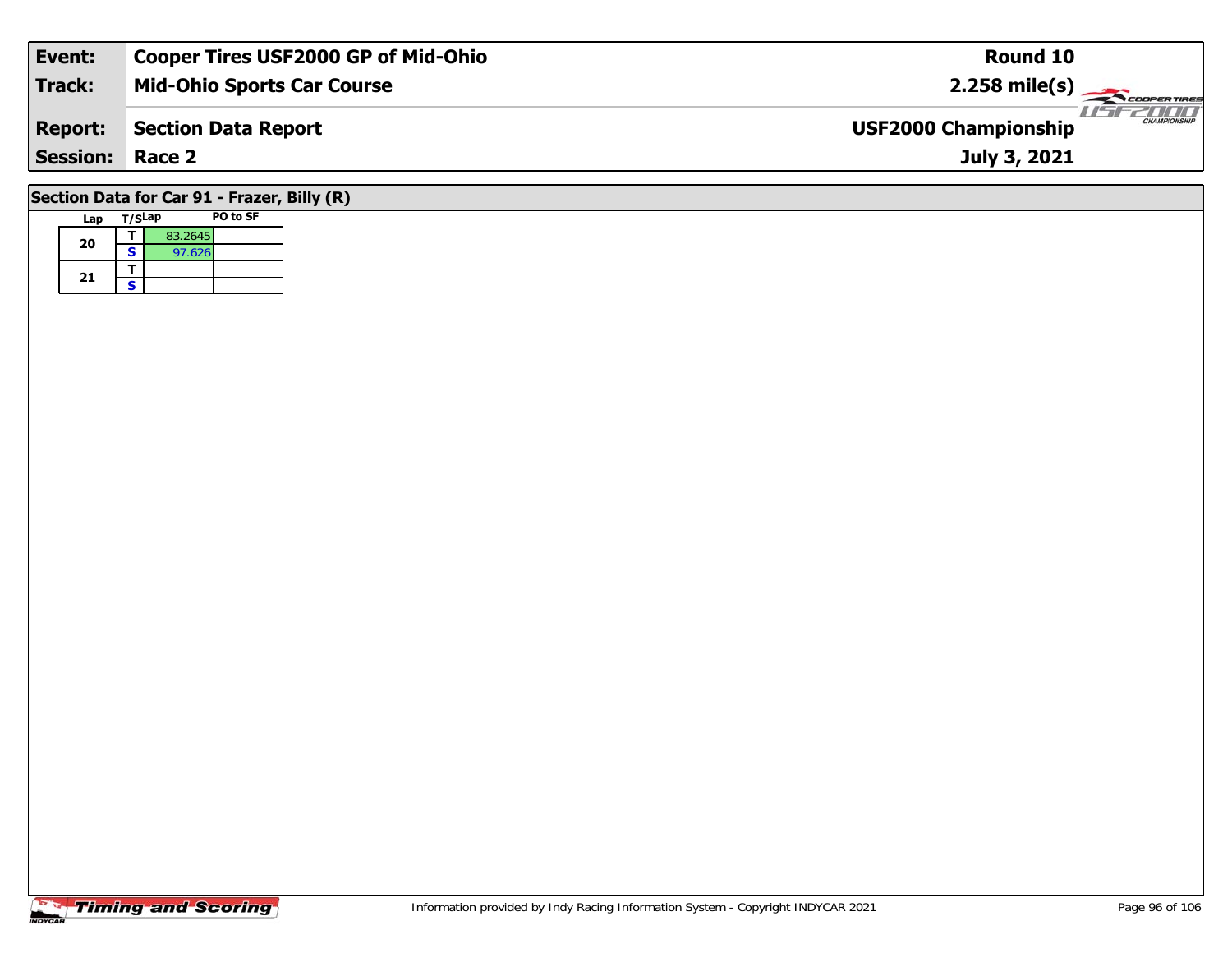| Event:          | <b>Cooper Tires USF2000 GP of Mid-Ohio</b>                                                                                                                                                                                   | <b>Round 10</b>                                                                                                                                                                                                                                                                                                              |  |  |  |  |  |  |  |  |  |
|-----------------|------------------------------------------------------------------------------------------------------------------------------------------------------------------------------------------------------------------------------|------------------------------------------------------------------------------------------------------------------------------------------------------------------------------------------------------------------------------------------------------------------------------------------------------------------------------|--|--|--|--|--|--|--|--|--|
| <b>Track:</b>   | <b>Mid-Ohio Sports Car Course</b>                                                                                                                                                                                            | $2.258$ mile(s) $\overbrace{\hspace{2.5cm}}^{\bullet}$ COOPER TIRE                                                                                                                                                                                                                                                           |  |  |  |  |  |  |  |  |  |
| <b>Report:</b>  | <b>Section Data Report</b>                                                                                                                                                                                                   | <b>CHAMPIONSHIP</b><br><b>USF2000 Championship</b>                                                                                                                                                                                                                                                                           |  |  |  |  |  |  |  |  |  |
| <b>Session:</b> | Race 2                                                                                                                                                                                                                       | <b>July 3, 2021</b>                                                                                                                                                                                                                                                                                                          |  |  |  |  |  |  |  |  |  |
|                 | Section Data for Car 92 - Round-Garrido, Matt                                                                                                                                                                                |                                                                                                                                                                                                                                                                                                                              |  |  |  |  |  |  |  |  |  |
| Lap             | I2A to I2<br>I2 to I3A<br>I1 to I2A<br>I3A to I3<br>T/SSF to I1<br>$I3$ to $I4$<br><b>I4 to I5A</b><br>interesting the least of the lesses of the second service in the service of the service of the service of the<br>- 11 | I5A to I5B<br>I8 to SF<br><b>I5 to I6A</b><br>I6A to I6<br>I6 to I7A<br>I5B to I5<br>I7A to I7<br>I7 to $I8$<br>المستحدث المتساحية<br>and a second contract of the second second and the second second and second the second second and second the s<br>$   -$<br>a masal<br>------<br>$   -$<br>$\sim$ $\sim$ $\sim$ $\sim$ |  |  |  |  |  |  |  |  |  |

| Lap                     |              | 1723r tu 11 | 11 W 12A | <b>IZA WIZ</b> | 12 W 13A | כז מו אכז | 13 W 14 | 14 W 13A | 13A W 13B | 196 M 19 | <b>19 TO TOW</b> | TOW TO TO | 10 to 17A | 17A W 17 | <b>TV TO TO</b> | 10 W JI |
|-------------------------|--------------|-------------|----------|----------------|----------|-----------|---------|----------|-----------|----------|------------------|-----------|-----------|----------|-----------------|---------|
|                         | т            | 5.7327      | 8.2455   | 4.8963         | 8.9124   | 8.2753    | 2.7821  | 7.3346   | 5.5066    | 4.7736   | 5.4305           | 6.8502    | 3.5318    | 5.7685   | 5.9052          | 4.9057  |
| 1                       | S            | 89.915      | 97.160   | 117.668        | 69.540   | 116.997   | 137.731 | 95.469   | 69.710    | 71.558   | 93.914           | 81.020    | 107.723   | 92.666   | 69.969          | 91.035  |
|                         | т            | 4.6289      | 7.6679   | 4.8698         | 8.7461   | 8.2973    | 2.8017  | 7.2995   | 5.5174    | 4.7335   | 5.4090           | 6.6668    | 3.4798    | 5.6481   | 5.7317          | 4.8141  |
| $\overline{\mathbf{2}}$ | S            | 111.356     | 104.479  | 118.308        | 70.863   | 116.686   | 136.768 | 95.928   | 69.573    | 72.165   | 94.287           | 83.248    | 109.332   | 94.642   | 72.087          | 92.767  |
| 3                       | T            | 4.6097      | 7.4643   | 4.7744         | 8.6387   | 8.3328    | 2.8130  | 7.1936   | 5.3608    | 4.6218   | 5.3095           | 6.4995    | 3.4736    | 5.5419   | 5.7029          | 4.8624  |
|                         | S            | 111.820     | 107.329  | 120.672        | 71.744   | 116.189   | 136.218 | 97.340   | 71.606    | 73.909   | 96.054           | 85.391    | 109.527   | 96.455   | 72.451          | 91.846  |
|                         | T            | 4.6234      | 7.3652   | 4.7668         | 8.5203   | 8.3080    | 2.8112  | 7.2085   | 5.2984    | 4.5748   | 5.2835           | 6.4841    | 3.4769    | 5.4122   | 5.6550          | 4.8077  |
| 4                       | S            | 111.488     | 108.773  | 120.864        | 72.741   | 116.536   | 136.305 | 97.139   | 72.449    | 74.668   | 96.527           | 85.594    | 109.423   | 98.767   | 73.065          | 92.891  |
| 5                       | т            | 4.5882      | 7.2310   | 4.6958         | 8.5143   | 8.3003    | 2.8097  | 7.1372   | 5.2085    | 4.5434   | 5.2556           | 6.3834    | 3.4727    | 5.3278   | 5.5370          | 4.7984  |
|                         | S            | 112.344     | 110.792  | 122.692        | 72.792   | 116.644   | 136.378 | 98.110   | 73.699    | 75.184   | 97.039           | 86.944    | 109.556   | 100.331  | 74.622          | 93.071  |
| 6                       | т            | 4.5756      | 7.2342   | 4.7210         | 8.4615   | 8.2759    | 2.7998  | 7.0770   | 5.1755    | 4.4656   | 5.2347           | 6.3539    | 3.4628    | 5.2976   | 5.5399          | 4.7763  |
|                         | S            | 112.653     | 110.743  | 122.037        | 73.246   | 116.988   | 136.860 | 98.944   | 74.169    | 76.494   | 97.427           | 87.348    | 109.869   | 100.903  | 74.583          | 93.501  |
| $\overline{\mathbf{z}}$ | т            | 4.5654      | 7.1824   | 4.7084         | 8.4310   | 8.2730    | 2.7991  | 7.0288   | 5.1376    | 4.4467   | 5.2196           | 6.3939    | 3.4594    | 5.2500   | 5.4971          | 4.7755  |
|                         | S            | 112.905     | 111.542  | 122.364        | 73.511   | 117.029   | 136.895 | 99.623   | 74.717    | 76.819   | 97.709           | 86.801    | 109.977   | 101.818  | 75.164          | 93.517  |
| 8                       | т            | 4.5596      | 7.1891   | 4.7155         | 8.4376   | 8.2795    | 2.8061  | 7.0163   | 5.0963    | 4.4490   | 5.2191           | 6.3670    | 3.4615    | 5.2899   | 5.5550          | 4.7728  |
|                         | S            | 113.048     | 111.438  | 122.179        | 73.454   | 116.937   | 136.553 | 99.800   | 75.322    | 76.779   | 97.718           | 87.168    | 109.910   | 101.050  | 74.380          | 93.570  |
| 9                       | т            | 4.5604      | 7.1882   | 4.7051         | 8.4348   | 8.2988    | 2.8096  | 7.0595   | 5.1124    | 4.4431   | 5.2361           | 6.3950    | 3.4891    | 5.3101   | 5.5184          | 4.7743  |
|                         | S            | 113.028     | 111.452  | 122.449        | 73.478   | 116.665   | 136.383 | 99.189   | 75.085    | 76.881   | 97.401           | 86.787    | 109.041   | 100.666  | 74.873          | 93.541  |
| 10                      | т            | 4.5867      | 7.1569   | 4.6818         | 8.3493   | 8.2689    | 2.7991  | 7.0458   | 5.1166    | 4.4562   | 5.2357           | 6.3868    | 3.4684    | 5.2307   | 5.4887          | 4.7856  |
|                         | $\mathbf{s}$ | 112.380     | 111.939  | 123.059        | 74.231   | 117.087   | 136.895 | 99.382   | 75.023    | 76.655   | 97.408           | 86.898    | 109.692   | 102.194  | 75.279          | 93.320  |
| 11                      | т            | 4.5811      | 7.2178   | 4.7063         | 8.3788   | 8.2836    | 2.8033  | 7.0381   | 5.1367    | 4.3874   | 5.2209           | 6.3476    | 3.4726    | 5.2654   | 5.5306          | 4.7688  |
|                         | $\mathbf{s}$ | 112.518     | 110.995  | 122.418        | 73.969   | 116.879   | 136.690 | 99.491   | 74.730    | 77.857   | 97.684           | 87.435    | 109.559   | 101.520  | 74.708          | 93.648  |
| 12                      | т            | 4.5796      | 7.1504   | 4.6844         | 8.3448   | 8.2562    | 2.8037  | 6.9446   | 5.1420    | 4.4030   | 5.1999           | 6.3617    | 3.4738    | 5.2567   | 5.4755          | 4.7705  |
|                         | S            | 112.554     | 112.041  | 122.990        | 74.271   | 117.267   | 136.670 | 100.830  | 74.653    | 77.581   | 98.079           | 87.241    | 109.521   | 101.688  | 75.460          | 93.615  |
| 13                      | т            | 4.5685      | 7.2513   | 4.7064         | 8.3423   | 8.2937    | 2.8075  | 6.9753   | 5.1087    | 4.3943   | 5.2219           | 6.3410    | 3.4788    | 5.2677   | 5.4585          | 4.7688  |
|                         | S            | 112.828     | 110.482  | 122.416        | 74.293   | 116.737   | 136.485 | 100.387  | 75.139    | 77.735   | 97.666           | 87.526    | 109.364   | 101.476  | 75.695          | 93.648  |
| 14                      | т            | 4.5470      | 7.3076   | 4.7301         | 8.3373   | 8.2673    | 2.8029  | 6.9948   | 5.1132    | 4.3949   | 5.2293           | 6.3674    | 3.4803    | 5.3484   | 5.5023          | 4.7619  |
|                         | $\mathbf{s}$ | 113.361     | 109.631  | 121.802        | 74.337   | 117.110   | 136.709 | 100.107  | 75.073    | 77.724   | 97.527           | 87.163    | 109.317   | 99.945   | 75.093          | 93.784  |
| 15                      | т            | 4.5711      | 7.2066   | 4.6973         | 8.3315   | 8.2556    | 2.7960  | 6.9550   | 5.0763    | 4.3561   | 5.2098           | 6.3309    | 3.4680    | 5.3047   | 5.4530          | 4.7381  |
|                         | S            | 112.764     | 111.167  | 122.653        | 74.389   | 117.276   | 137.046 | 100.680  | 75.619    | 78.417   | 97.892           | 87.665    | 109.704   | 100.768  | 75.771          | 94.255  |
| 16                      | т            | 4.5450      | 7.2135   | 4.6954         | 8.3267   | 8.2515    | 2.7933  | 6.9945   | 5.0833    | 4.3760   | 5.2104           | 6.3331    | 3.4653    | 5.2894   | 5.4496          | 4.7265  |
|                         | S            | 113.41'     | 111.061  | 122.702        | 74.432   | 117.334   | 137.179 | 100.111  | 75.515    | 78.060   | 97.881           | 87.635    | 109.790   | 101.060  | 75.819          | 94.487  |
| 17                      | т            | 4.5427      | 7.3485   | 4.7303         | 8.3376   | 8.2552    | 2.7983  | 6.9606   | 5.1412    | 4.4069   | 5.2276           | 6.3142    | 3.4607    | 5.2705   | 5.4973          | 4.7676  |
|                         | S            | 113.469     | 109.020  | 121.797        | 74.335   | 117.281   | 136.934 | 100.599  | 74.664    | 77.513   | 97.559           | 87.897    | 109.936   | 101.422  | 75.161          | 93.672  |
| 18                      | т            | 4.5752      | 7.2559   | 4.7356         | 8.2373   | 8.2470    | 2.7967  | 6.9411   | 5.1252    | 4.4015   | 5.1809           | 6.3391    | 3.4671    | 5.3013   | 5.4584          | 4.7417  |
|                         | S            | 112.663     | 110.412  | 121.661        | 75.240   | 117.398   | 137.012 | 100.881  | 74.897    | 77.608   | 98.438           | 87.552    | 109.733   | 100.833  | 75.697          | 94.184  |
| 19                      | т            | 4.5557      | 7.2827   | 4.7398         | 8.3424   | 8.2704    | 2.7961  | 6.9615   | 5.1300    | 4.3647   | 5.1995           | 6.3650    | 3.4623    | 5.2559   | 5.4803          | 4.7382  |
|                         | $\mathbf{s}$ | 113.145     | 110.005  | 121.553        | 74.292   | 117.066   | 137.042 | 100.586  | 74.827    | 78.262   | 98.086           | 87.196    | 109.885   | 101.704  | 75.394          | 94.253  |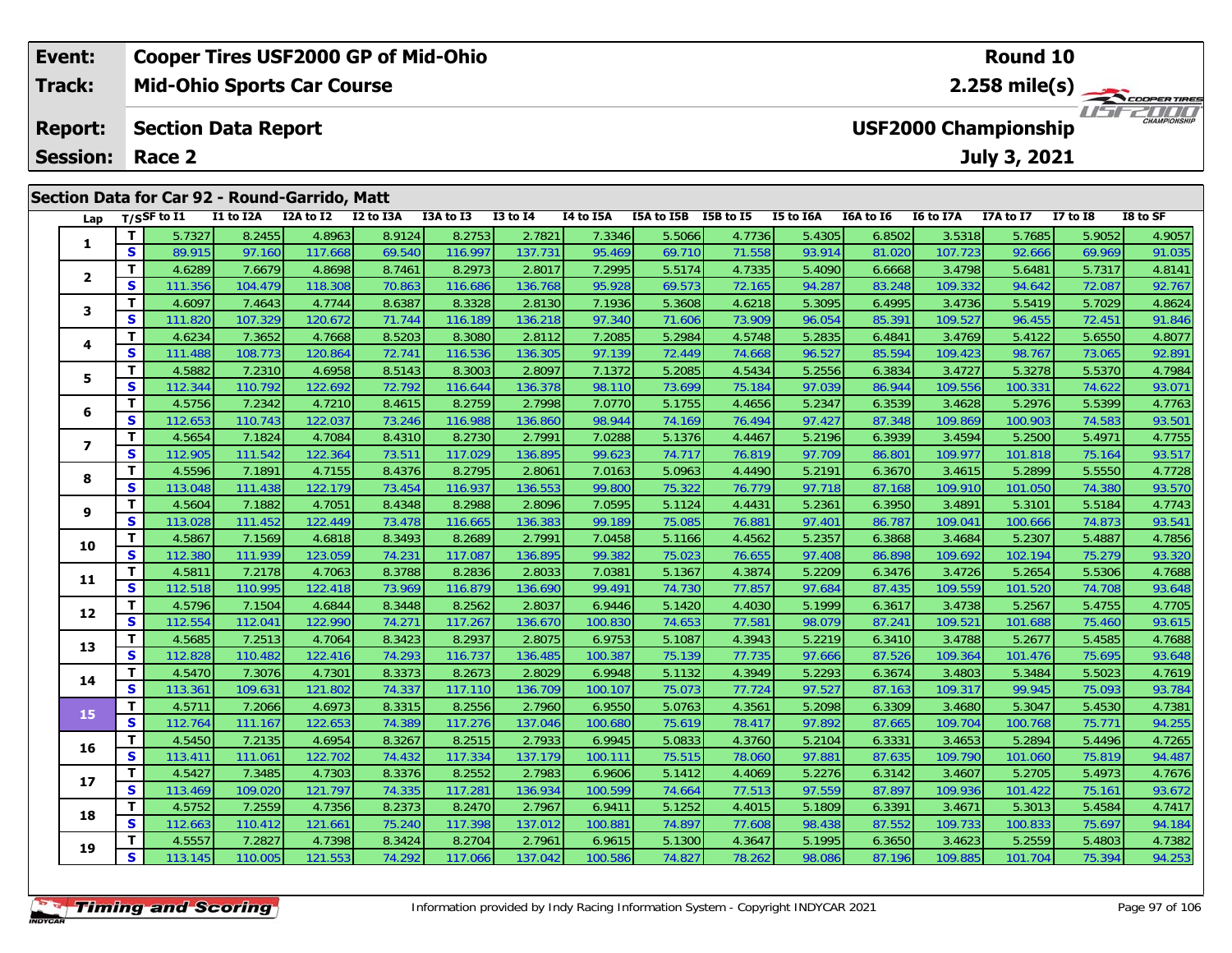| Event:                 | <b>Cooper Tires USF2000 GP of Mid-Ohio</b> | Round 10                                                      |
|------------------------|--------------------------------------------|---------------------------------------------------------------|
| Track:                 | <b>Mid-Ohio Sports Car Course</b>          | $2.258$ mile(s)                                               |
| <b>Report:</b>         | Section Data Report                        | USFZOOO<br><b>CHAMPIONSHIP</b><br><b>USF2000 Championship</b> |
| <b>Session: Race 2</b> |                                            | July 3, 2021                                                  |

| PO to SF<br>Lap T/SLap<br>$\overline{\mathbf{r}}$<br>88.8510<br>155.5566<br>$\mathbf{1}$<br>$\overline{\mathbf{s}}$<br>91.488<br>48.946<br>$\overline{1}$<br>86.3116<br>$\overline{2}$<br>$\mathbf{s}$<br>94.180<br>$\overline{\mathsf{T}}$<br>85.1989<br>$\mathbf{3}$<br>$\overline{\mathbf{s}}$<br>95.410<br>$\overline{\mathsf{r}}$<br>84.5960<br>$\overline{\mathbf{4}}$<br>$\overline{\mathbf{s}}$<br>96.090<br>$\overline{\mathsf{r}}$<br>83.8033<br>5<br>96.999<br>$\overline{\mathbf{s}}$<br>$\mathbf T$<br>83.4513<br>6<br>$\mathbf{s}$<br>97.408<br>$\overline{1}$<br>83.1679<br>$\overline{\mathbf{z}}$<br>$\mathbf{s}$<br>97.740<br>$\mathbf T$<br>83.2143<br>8<br>$\overline{\mathbf{s}}$<br>97.685<br>$\overline{1}$<br>83.3349<br>9<br>$\overline{\mathbf{s}}$<br>97.544<br>$\overline{\mathsf{r}}$<br>83.0572<br>10<br>$\overline{\mathbf{s}}$<br>97.870<br>$\mathbf{T}$<br>83.1390<br>11<br>$\mathbf{s}$<br>97.774<br>$\overline{1}$<br>82.8468<br>12<br>$\overline{\mathbf{s}}$<br>98.118<br>82.9847<br>$\overline{\mathsf{T}}$<br>13<br>$\overline{\mathbf{s}}$<br>97.955<br>$\overline{\mathbf{T}}$<br>83.1847<br>14<br>$\mathbf{s}$<br>97.720<br>$\overline{r}$<br>82.7500<br>15<br>$\overline{\mathbf{s}}$<br>98.233<br>82.7535<br>$\mathbf T$<br>16<br>$\mathbf{s}$<br>98.229<br>T<br>83.0592<br>$17$<br>$\mathbf{s}$<br>97.868<br>$\overline{\mathbf{T}}$<br>82.8040<br>18<br>$\overline{\mathbf{s}}$<br>98.169 | Section Data for Car 92 - Round-Garrido, Matt |             |         |  |  |  |  |  |  |  |
|-----------------------------------------------------------------------------------------------------------------------------------------------------------------------------------------------------------------------------------------------------------------------------------------------------------------------------------------------------------------------------------------------------------------------------------------------------------------------------------------------------------------------------------------------------------------------------------------------------------------------------------------------------------------------------------------------------------------------------------------------------------------------------------------------------------------------------------------------------------------------------------------------------------------------------------------------------------------------------------------------------------------------------------------------------------------------------------------------------------------------------------------------------------------------------------------------------------------------------------------------------------------------------------------------------------------------------------------------------------------------------------------------------------------------------------------|-----------------------------------------------|-------------|---------|--|--|--|--|--|--|--|
|                                                                                                                                                                                                                                                                                                                                                                                                                                                                                                                                                                                                                                                                                                                                                                                                                                                                                                                                                                                                                                                                                                                                                                                                                                                                                                                                                                                                                                         |                                               |             |         |  |  |  |  |  |  |  |
|                                                                                                                                                                                                                                                                                                                                                                                                                                                                                                                                                                                                                                                                                                                                                                                                                                                                                                                                                                                                                                                                                                                                                                                                                                                                                                                                                                                                                                         |                                               |             |         |  |  |  |  |  |  |  |
|                                                                                                                                                                                                                                                                                                                                                                                                                                                                                                                                                                                                                                                                                                                                                                                                                                                                                                                                                                                                                                                                                                                                                                                                                                                                                                                                                                                                                                         |                                               |             |         |  |  |  |  |  |  |  |
|                                                                                                                                                                                                                                                                                                                                                                                                                                                                                                                                                                                                                                                                                                                                                                                                                                                                                                                                                                                                                                                                                                                                                                                                                                                                                                                                                                                                                                         |                                               |             |         |  |  |  |  |  |  |  |
|                                                                                                                                                                                                                                                                                                                                                                                                                                                                                                                                                                                                                                                                                                                                                                                                                                                                                                                                                                                                                                                                                                                                                                                                                                                                                                                                                                                                                                         |                                               |             |         |  |  |  |  |  |  |  |
|                                                                                                                                                                                                                                                                                                                                                                                                                                                                                                                                                                                                                                                                                                                                                                                                                                                                                                                                                                                                                                                                                                                                                                                                                                                                                                                                                                                                                                         |                                               |             |         |  |  |  |  |  |  |  |
|                                                                                                                                                                                                                                                                                                                                                                                                                                                                                                                                                                                                                                                                                                                                                                                                                                                                                                                                                                                                                                                                                                                                                                                                                                                                                                                                                                                                                                         |                                               |             |         |  |  |  |  |  |  |  |
|                                                                                                                                                                                                                                                                                                                                                                                                                                                                                                                                                                                                                                                                                                                                                                                                                                                                                                                                                                                                                                                                                                                                                                                                                                                                                                                                                                                                                                         |                                               |             |         |  |  |  |  |  |  |  |
|                                                                                                                                                                                                                                                                                                                                                                                                                                                                                                                                                                                                                                                                                                                                                                                                                                                                                                                                                                                                                                                                                                                                                                                                                                                                                                                                                                                                                                         |                                               |             |         |  |  |  |  |  |  |  |
|                                                                                                                                                                                                                                                                                                                                                                                                                                                                                                                                                                                                                                                                                                                                                                                                                                                                                                                                                                                                                                                                                                                                                                                                                                                                                                                                                                                                                                         |                                               |             |         |  |  |  |  |  |  |  |
|                                                                                                                                                                                                                                                                                                                                                                                                                                                                                                                                                                                                                                                                                                                                                                                                                                                                                                                                                                                                                                                                                                                                                                                                                                                                                                                                                                                                                                         |                                               |             |         |  |  |  |  |  |  |  |
|                                                                                                                                                                                                                                                                                                                                                                                                                                                                                                                                                                                                                                                                                                                                                                                                                                                                                                                                                                                                                                                                                                                                                                                                                                                                                                                                                                                                                                         |                                               |             |         |  |  |  |  |  |  |  |
|                                                                                                                                                                                                                                                                                                                                                                                                                                                                                                                                                                                                                                                                                                                                                                                                                                                                                                                                                                                                                                                                                                                                                                                                                                                                                                                                                                                                                                         |                                               |             |         |  |  |  |  |  |  |  |
|                                                                                                                                                                                                                                                                                                                                                                                                                                                                                                                                                                                                                                                                                                                                                                                                                                                                                                                                                                                                                                                                                                                                                                                                                                                                                                                                                                                                                                         |                                               |             |         |  |  |  |  |  |  |  |
|                                                                                                                                                                                                                                                                                                                                                                                                                                                                                                                                                                                                                                                                                                                                                                                                                                                                                                                                                                                                                                                                                                                                                                                                                                                                                                                                                                                                                                         |                                               |             |         |  |  |  |  |  |  |  |
|                                                                                                                                                                                                                                                                                                                                                                                                                                                                                                                                                                                                                                                                                                                                                                                                                                                                                                                                                                                                                                                                                                                                                                                                                                                                                                                                                                                                                                         |                                               |             |         |  |  |  |  |  |  |  |
|                                                                                                                                                                                                                                                                                                                                                                                                                                                                                                                                                                                                                                                                                                                                                                                                                                                                                                                                                                                                                                                                                                                                                                                                                                                                                                                                                                                                                                         |                                               |             |         |  |  |  |  |  |  |  |
|                                                                                                                                                                                                                                                                                                                                                                                                                                                                                                                                                                                                                                                                                                                                                                                                                                                                                                                                                                                                                                                                                                                                                                                                                                                                                                                                                                                                                                         |                                               |             |         |  |  |  |  |  |  |  |
|                                                                                                                                                                                                                                                                                                                                                                                                                                                                                                                                                                                                                                                                                                                                                                                                                                                                                                                                                                                                                                                                                                                                                                                                                                                                                                                                                                                                                                         |                                               |             |         |  |  |  |  |  |  |  |
|                                                                                                                                                                                                                                                                                                                                                                                                                                                                                                                                                                                                                                                                                                                                                                                                                                                                                                                                                                                                                                                                                                                                                                                                                                                                                                                                                                                                                                         |                                               |             |         |  |  |  |  |  |  |  |
|                                                                                                                                                                                                                                                                                                                                                                                                                                                                                                                                                                                                                                                                                                                                                                                                                                                                                                                                                                                                                                                                                                                                                                                                                                                                                                                                                                                                                                         |                                               |             |         |  |  |  |  |  |  |  |
|                                                                                                                                                                                                                                                                                                                                                                                                                                                                                                                                                                                                                                                                                                                                                                                                                                                                                                                                                                                                                                                                                                                                                                                                                                                                                                                                                                                                                                         |                                               |             |         |  |  |  |  |  |  |  |
|                                                                                                                                                                                                                                                                                                                                                                                                                                                                                                                                                                                                                                                                                                                                                                                                                                                                                                                                                                                                                                                                                                                                                                                                                                                                                                                                                                                                                                         |                                               |             |         |  |  |  |  |  |  |  |
|                                                                                                                                                                                                                                                                                                                                                                                                                                                                                                                                                                                                                                                                                                                                                                                                                                                                                                                                                                                                                                                                                                                                                                                                                                                                                                                                                                                                                                         |                                               |             |         |  |  |  |  |  |  |  |
|                                                                                                                                                                                                                                                                                                                                                                                                                                                                                                                                                                                                                                                                                                                                                                                                                                                                                                                                                                                                                                                                                                                                                                                                                                                                                                                                                                                                                                         |                                               |             |         |  |  |  |  |  |  |  |
|                                                                                                                                                                                                                                                                                                                                                                                                                                                                                                                                                                                                                                                                                                                                                                                                                                                                                                                                                                                                                                                                                                                                                                                                                                                                                                                                                                                                                                         |                                               |             |         |  |  |  |  |  |  |  |
|                                                                                                                                                                                                                                                                                                                                                                                                                                                                                                                                                                                                                                                                                                                                                                                                                                                                                                                                                                                                                                                                                                                                                                                                                                                                                                                                                                                                                                         |                                               |             |         |  |  |  |  |  |  |  |
|                                                                                                                                                                                                                                                                                                                                                                                                                                                                                                                                                                                                                                                                                                                                                                                                                                                                                                                                                                                                                                                                                                                                                                                                                                                                                                                                                                                                                                         |                                               |             |         |  |  |  |  |  |  |  |
|                                                                                                                                                                                                                                                                                                                                                                                                                                                                                                                                                                                                                                                                                                                                                                                                                                                                                                                                                                                                                                                                                                                                                                                                                                                                                                                                                                                                                                         |                                               |             |         |  |  |  |  |  |  |  |
|                                                                                                                                                                                                                                                                                                                                                                                                                                                                                                                                                                                                                                                                                                                                                                                                                                                                                                                                                                                                                                                                                                                                                                                                                                                                                                                                                                                                                                         |                                               |             |         |  |  |  |  |  |  |  |
|                                                                                                                                                                                                                                                                                                                                                                                                                                                                                                                                                                                                                                                                                                                                                                                                                                                                                                                                                                                                                                                                                                                                                                                                                                                                                                                                                                                                                                         |                                               |             |         |  |  |  |  |  |  |  |
|                                                                                                                                                                                                                                                                                                                                                                                                                                                                                                                                                                                                                                                                                                                                                                                                                                                                                                                                                                                                                                                                                                                                                                                                                                                                                                                                                                                                                                         |                                               |             |         |  |  |  |  |  |  |  |
|                                                                                                                                                                                                                                                                                                                                                                                                                                                                                                                                                                                                                                                                                                                                                                                                                                                                                                                                                                                                                                                                                                                                                                                                                                                                                                                                                                                                                                         |                                               |             |         |  |  |  |  |  |  |  |
|                                                                                                                                                                                                                                                                                                                                                                                                                                                                                                                                                                                                                                                                                                                                                                                                                                                                                                                                                                                                                                                                                                                                                                                                                                                                                                                                                                                                                                         |                                               |             |         |  |  |  |  |  |  |  |
|                                                                                                                                                                                                                                                                                                                                                                                                                                                                                                                                                                                                                                                                                                                                                                                                                                                                                                                                                                                                                                                                                                                                                                                                                                                                                                                                                                                                                                         |                                               |             |         |  |  |  |  |  |  |  |
| 19                                                                                                                                                                                                                                                                                                                                                                                                                                                                                                                                                                                                                                                                                                                                                                                                                                                                                                                                                                                                                                                                                                                                                                                                                                                                                                                                                                                                                                      |                                               | $\mathbf T$ | 82.9445 |  |  |  |  |  |  |  |
| $\mathbf{s}$<br>98.003                                                                                                                                                                                                                                                                                                                                                                                                                                                                                                                                                                                                                                                                                                                                                                                                                                                                                                                                                                                                                                                                                                                                                                                                                                                                                                                                                                                                                  |                                               |             |         |  |  |  |  |  |  |  |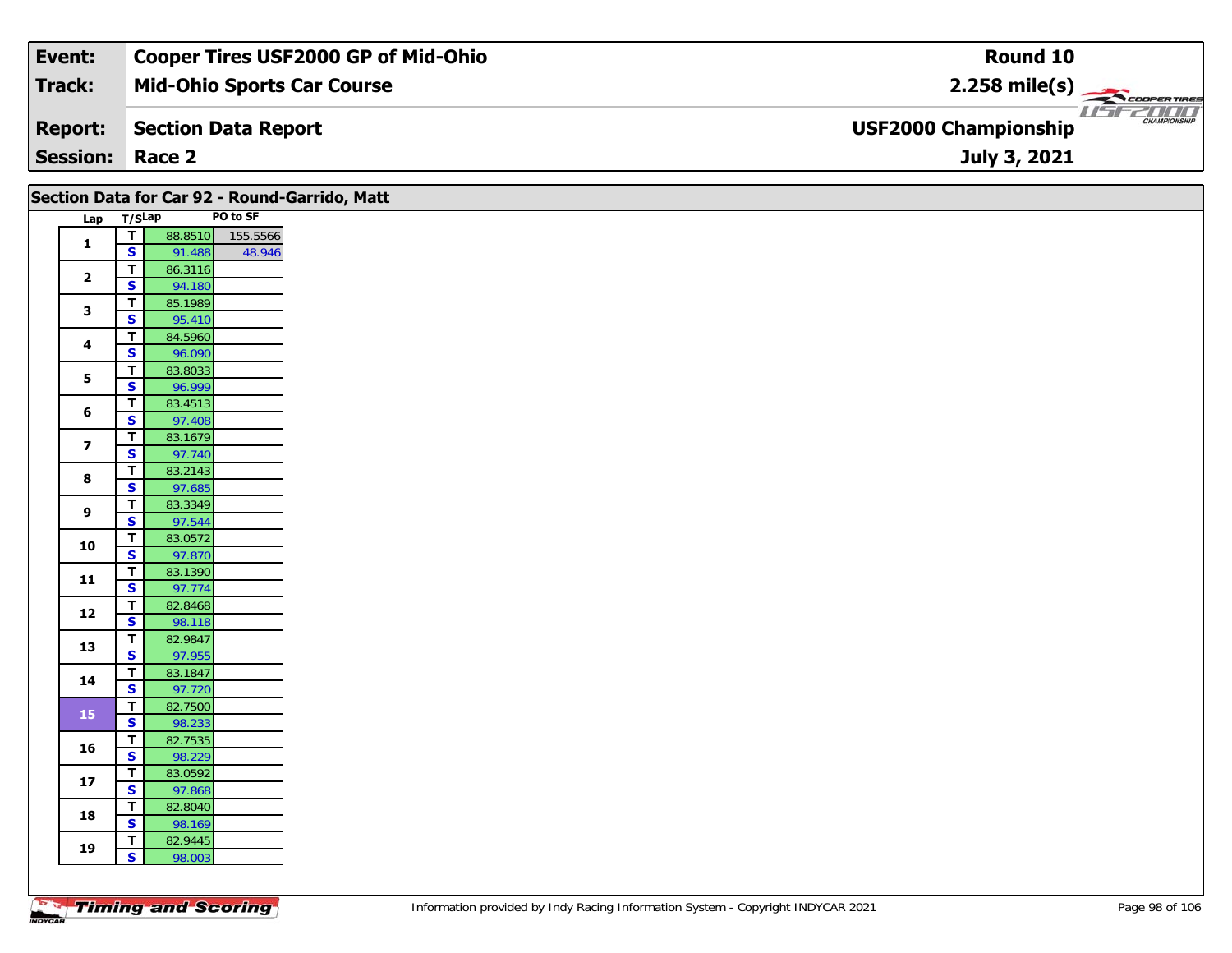| Event:                                        | <b>Cooper Tires USF2000 GP of Mid-Ohio</b> | Round 10                                           |  |  |  |  |  |  |
|-----------------------------------------------|--------------------------------------------|----------------------------------------------------|--|--|--|--|--|--|
| Track:                                        | <b>Mid-Ohio Sports Car Course</b>          |                                                    |  |  |  |  |  |  |
| <b>Report:</b>                                | <b>Section Data Report</b>                 | <b>CHAMPIONSHIP</b><br><b>USF2000 Championship</b> |  |  |  |  |  |  |
| <b>Session: Race 2</b>                        |                                            | July 3, 2021                                       |  |  |  |  |  |  |
| Section Data for Car 92 - Round-Garrido, Matt |                                            |                                                    |  |  |  |  |  |  |

| Lap | T/SSF to I1 | I1 to I2A       | I2A to I2       | I2 to I3A        | I3A to I3 | <b>I3 to I4</b> | I4 to I5A | I5A to I5B | I5B to I5 | I5 to I6A | I6A to I6 | <b>I6 to I7A</b> | I7A to I7 | <b>I7 to I8</b> | I8 to SF |
|-----|-------------|-----------------|-----------------|------------------|-----------|-----------------|-----------|------------|-----------|-----------|-----------|------------------|-----------|-----------------|----------|
| 20  | .5481       | 7.2924          | l.73831         | 8.2910           | 8.2609    | 2.8006          | 6.9380 l  | 5.0914     | 4.3658 l  | 5.1984    | 6.3334    | 3.4402           | 5.3112    | 5.5511          | . 7310 l |
|     |             | 109.859         | 121.591         | 752"             | 17.201    | '36.821         | 00.926    | 75.395 I   | 78.242    | 98.107    | 87.63     | 110.59           | 100.6451  | 74.432          | 94.397   |
| 21  | .79651      | 9.7642          | 9.8016          | 11.7102 <b>1</b> | 9.8251    | 3.4085          | 10.8991   | 8.9849     | 5.9529 L  | 8.0310    |           |                  |           |                 |          |
|     | .4651       | 82.048 <b>I</b> | 58.780 <b>1</b> | 52.926           | 98.542    | 12.419          |           | 42.7231    | 49.129    | 63.504    |           |                  |           |                 |          |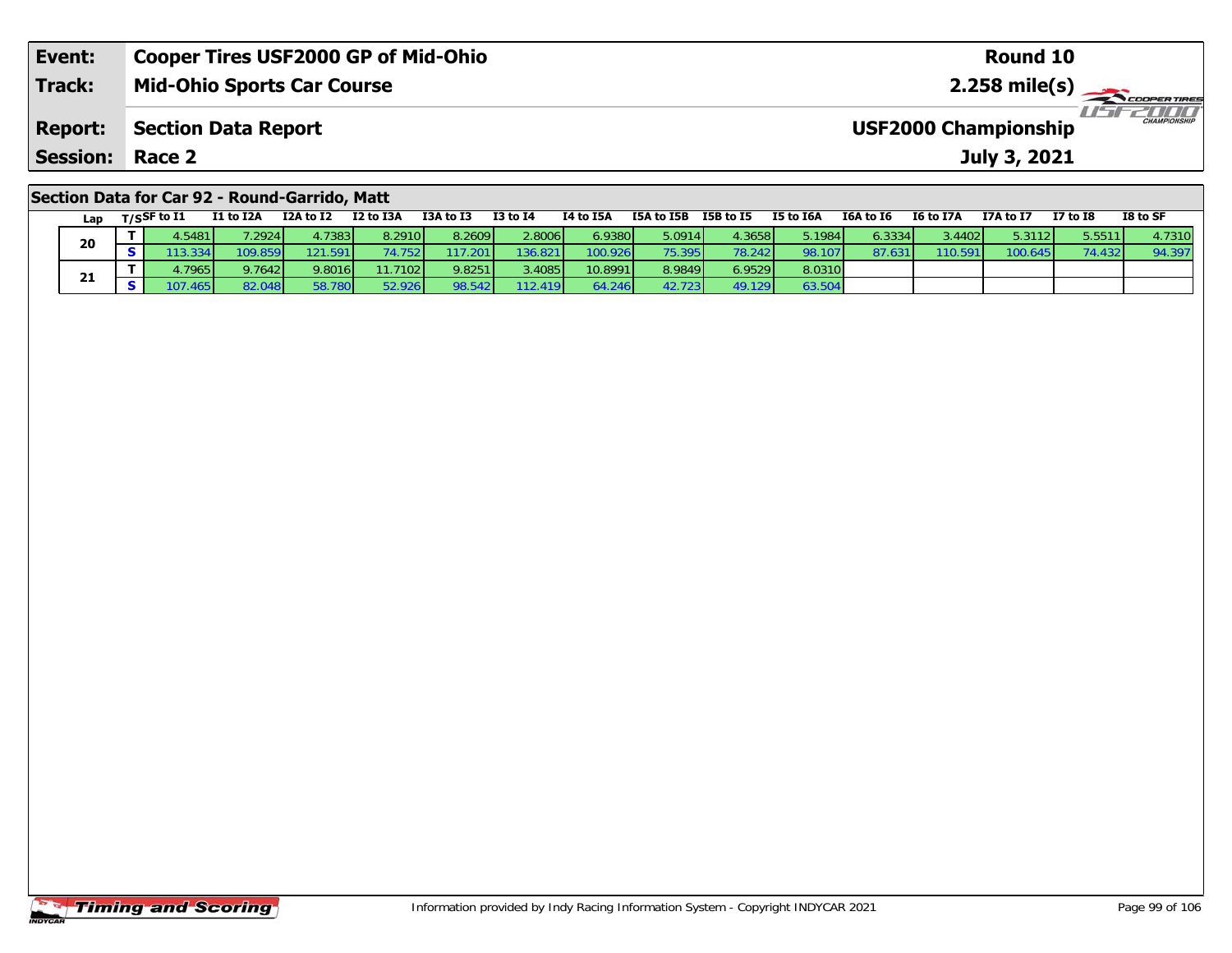| Event:                                        | <b>Cooper Tires USF2000 GP of Mid-Ohio</b> | Round 10                                           |  |  |  |  |  |  |
|-----------------------------------------------|--------------------------------------------|----------------------------------------------------|--|--|--|--|--|--|
| <b>Track:</b>                                 | <b>Mid-Ohio Sports Car Course</b>          | $2.258$ mile(s)                                    |  |  |  |  |  |  |
| <b>Report:</b>                                | Section Data Report                        | <b>CHAMPIONSHIP</b><br><b>USF2000 Championship</b> |  |  |  |  |  |  |
| <b>Session: Race 2</b>                        |                                            | July 3, 2021                                       |  |  |  |  |  |  |
| Section Data for Car 92 - Round-Garrido, Matt |                                            |                                                    |  |  |  |  |  |  |

# **Lap T/SLap PO to SF 20d**  $\overline{\textbf{S}}$  82.8918<br>**S** 98.065 21  $\frac{1}{s}$

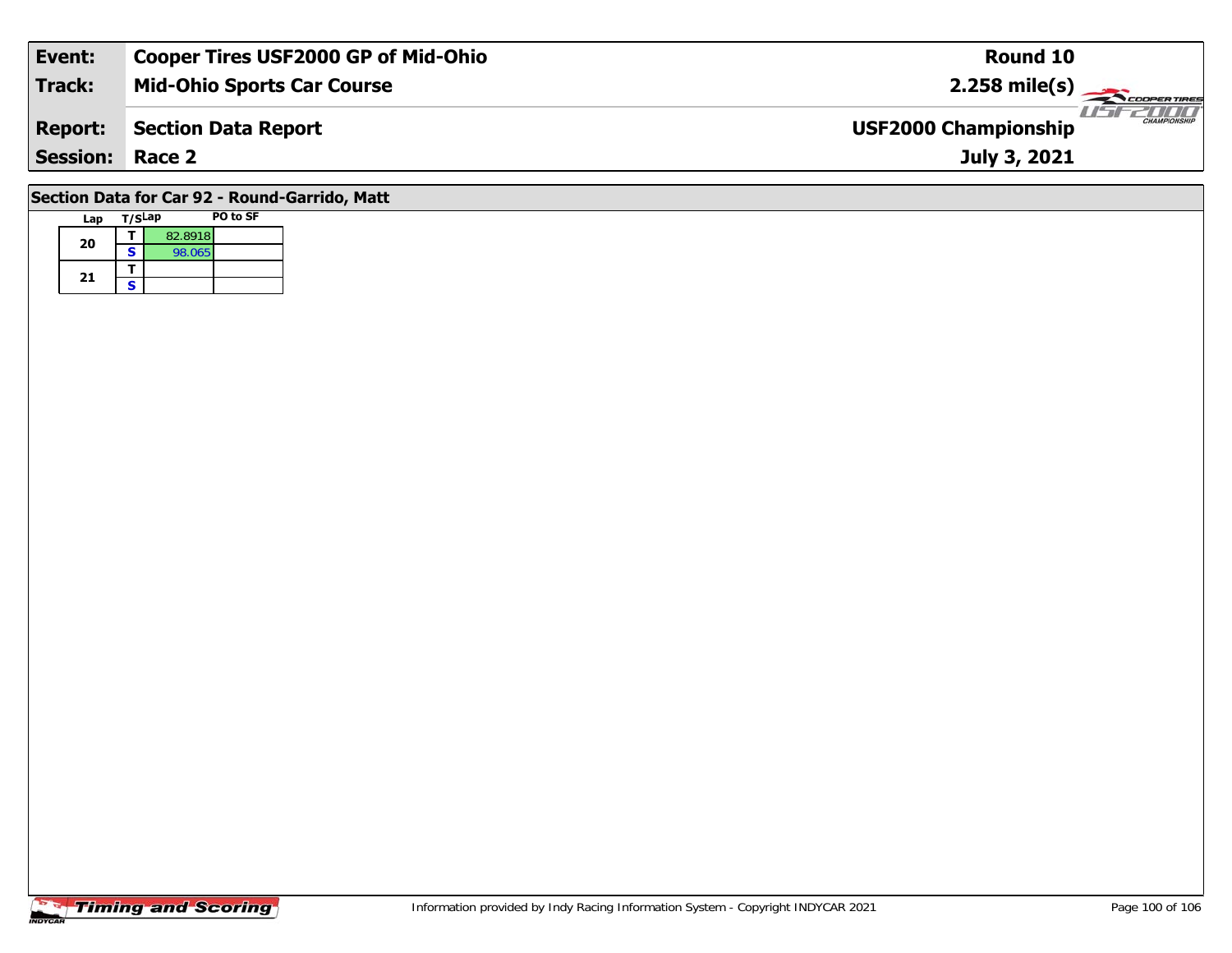|  | Event:<br><b>Cooper Tires USF2000 GP of Mid-Ohio</b> |    |                                                           |           |           |               |           |                 |           |            |               | <b>Round 10</b> |           |                                  |              |              |                     |  |  |
|--|------------------------------------------------------|----|-----------------------------------------------------------|-----------|-----------|---------------|-----------|-----------------|-----------|------------|---------------|-----------------|-----------|----------------------------------|--------------|--------------|---------------------|--|--|
|  | Track:                                               |    | <b>Mid-Ohio Sports Car Course</b>                         |           |           |               |           |                 |           |            |               |                 |           | 2.258 mile(s) $-$<br>COOPERTIRES |              |              |                     |  |  |
|  | <b>Report:</b>                                       |    | <b>USF2000 Championship</b><br><b>Section Data Report</b> |           |           |               |           |                 |           |            |               |                 |           |                                  |              |              | <b>CHAMPIONSHIP</b> |  |  |
|  | <b>Session:</b>                                      |    | Race 2                                                    |           |           |               |           |                 |           |            |               |                 |           |                                  | July 3, 2021 |              |                     |  |  |
|  | Section Data for Car 99 - Rowe, Myles (R)            |    |                                                           |           |           |               |           |                 |           |            |               |                 |           |                                  |              |              |                     |  |  |
|  | Lap                                                  |    | $_{\rm T/SS}$ F to I1                                     | I1 to I2A | I2A to I2 | I2 to I3A     | I3A to I3 | <b>I3 to I4</b> | I4 to I5A | I5A to I5B | I5B to I5     | I5 to I6A       | I6A to I6 | I6 to I7A                        | I7A to I7    | $I7$ to $I8$ | I8 to SF            |  |  |
|  |                                                      |    | 5.6725                                                    | 8.4442    | 5.0525    | 8.9927        | 8.2580    | 2.7548          | 7.8037    | 5.6660     | 5.0478        | 5.7060          | 7.0074    | 3.5478                           | 5.8551       | 5.9338       | 4.9222              |  |  |
|  |                                                      | S. | 90.869                                                    | 94.874    | 114.030   | 68.920        | 117.242   | 139.096         | 89.730    | 67.749     | 67.671        | 89.380          | 79.202    | 107.237                          | 91.296       | 69.632       | 90.730              |  |  |
|  | $\overline{\mathbf{2}}$                              |    | 4.6475                                                    | 8.2863    | 4.9702    | 8.8284        | 8.3631    | 2.8314          | 7.4350    | 5.8890     | 4.8771        | 5.3736          | 6.5760    | 3.4758                           | 5.5206       | 5.7183       | 4.9284              |  |  |
|  |                                                      | S. | 110.910                                                   | 96.682    | 115.918   | 70.202        | 115.768   | 135.333         | 94.180    | 65.183     | 70.040        | 94.908          | 84.398    | 109.458                          | 96.827       | 72.256       | 90.616              |  |  |
|  | 3                                                    |    | 4.6599                                                    | 7.4398    | 4.7516    | 8.6829        | 8.3878    | 2.8187          | 7.2706    | 5.2845     | 4.5631        | 5.2702          | 6.5190    | 3.4955                           | 5.4952       | 5.7041       | 4.8656              |  |  |
|  |                                                      | C. | 110.615                                                   | 107621    | 121251    | <b>71.270</b> | 115.127   | $125012$        | 06, 300   | 72.640     | <b>74 850</b> | <b>Q4 771</b>   | 95126     | 108.841                          | 07.275       | $72.436$     | 01 795              |  |  |

| 1              | T.           | 5.6/25  | 8.4442  | 5.0525  | 8.9927 | 8.2580  | 2.7548  | 7.8037  | 5.6660 | 5.0478 | 5.7060 | 1.0014 | 3.54/8  | 5.8551  | 5.9338 | 4.9222 |
|----------------|--------------|---------|---------|---------|--------|---------|---------|---------|--------|--------|--------|--------|---------|---------|--------|--------|
|                | <b>S</b>     | 90.869  | 94.874  | 114.030 | 68.920 | 117.242 | 139.096 | 89.730  | 67.749 | 67.671 | 89.380 | 79.202 | 107.237 | 91.296  | 69.632 | 90.730 |
|                | $\mathbf{T}$ | 4.6475  | 8.2863  | 4.9702  | 8.8284 | 8.3631  | 2.8314  | 7.4350  | 5.8890 | 4.8771 | 5.3736 | 6.5760 | 3.4758  | 5.5206  | 5.7183 | 4.9284 |
| $\mathbf{2}$   | S            | 110.910 | 96.682  | 115.918 | 70.202 | 115.768 | 135.333 | 94.180  | 65.183 | 70.040 | 94.908 | 84.398 | 109.458 | 96.827  | 72.256 | 90.616 |
|                | $\mathbf{T}$ | 4.6599  | 7.4398  | 4.7516  | 8.6829 | 8.3878  | 2.8187  | 7.2706  | 5.2845 | 4.5631 | 5.2702 | 6.5190 | 3.4955  | 5.4952  | 5.7041 | 4.8656 |
| 3              | S            | 110.615 | 107.683 | 121.251 | 71.379 | 115.427 | 135.943 | 96.309  | 72.640 | 74.859 | 96.771 | 85.136 | 108.841 | 97.275  | 72.436 | 91.785 |
| 4              | T.           | 4.6005  | 7.3225  | 4.7303  | 8.6240 | 8.3021  | 2.8093  | 7.1276  | 5.1830 | 4.4676 | 5.2926 | 6.4649 | 3.4562  | 5.3919  | 5.5742 | 4.8427 |
|                | $\mathbf{s}$ | 112.043 | 109.407 | 121.797 | 71.866 | 116.619 | 136.398 | 98.242  | 74.062 | 76.460 | 96.361 | 85.848 | 110.079 | 99.139  | 74.124 | 92.219 |
| 5              | Т            | 4.5810  | 7.2950  | 4.7212  | 8.6006 | 8.2572  | 2.7781  | 7.1421  | 5.1661 | 4.5297 | 5.2483 | 6.4084 | 3.4433  | 5.4867  | 5.5957 | 4.8552 |
|                | S            | 112.520 | 109.820 | 122.032 | 72.062 | 117.253 | 137.929 | 98.042  | 74.304 | 75.411 | 97.174 | 86.605 | 110.491 | 97.426  | 73.839 | 91.982 |
| 6              | T.           | 4.5499  | 7.2756  | 4.7172  | 8.5459 | 8.2435  | 2.7779  | 7.0679  | 5.1825 | 4.4207 | 5.2080 | 6.4320 | 3.4700  | 5.2538  | 5.5612 | 4.8186 |
|                | <b>S</b>     | 113.289 | 110.113 | 122.135 | 72.523 | 117.448 | 137.939 | 99.071  | 74.069 | 77.271 | 97.926 | 86.287 | 109.641 | 101.745 | 74.297 | 92.681 |
| $\overline{ }$ | T            | 4.5520  | 7.2162  | 4.6939  | 8.3996 | 8.2346  | 2.7825  | 6.9252  | 5.1400 | 4.4004 | 5.2164 | 6.3765 | 3.4474  | 5.3238  | 5.5645 | 4.7617 |
|                | <b>S</b>     | 113.237 | 111.019 | 122.742 | 73.786 | 117.575 | 137.711 | 101.113 | 74.682 | 77.627 | 97.769 | 87.038 | 110.360 | 100.407 | 74.253 | 93.788 |
| 8              | T.           | 4.5205  | 7.3827  | 4.7070  | 8.4830 | 8.2359  | 2.7997  | 7.1317  | 5.4000 | 4.6059 | 5.2644 | 6.4974 | 3.4559  | 5.2781  | 5.4840 | 4.7580 |
|                | S            | 114.026 | 108.515 | 122.400 | 73.061 | 117.556 | 136.865 | 98.185  | 71.086 | 74.164 | 96.877 | 85.419 | 110.088 | 101.276 | 75.343 | 93.861 |
| 9              | T            | 4.5210  | 7.2052  | 4.6836  | 8.4245 | 8.2373  | 2.7811  | 6.9669  | 5.1238 | 4.4606 | 5.2060 | 6.3793 | 3.4747  | 5.2675  | 5.5407 | 4.8142 |
|                | S            | 114.013 | 111.189 | 123.011 | 73.568 | 117.536 | 137.781 | 100.508 | 74.918 | 76.580 | 97.964 | 87.000 | 109.493 | 101.480 | 74.572 | 92.765 |
| 10             | T.           | 4.5502  | 7.2638  | 4.6855  | 8.3915 | 8.2362  | 2.7860  | 6.9796  | 5.0849 | 4.3858 | 5.2210 | 6.5217 | 3.4913  | 5.2934  | 5.5400 | 4.8102 |
|                | S            | 113.282 | 110.292 | 122.962 | 73.857 | 117.552 | 137.538 | 100.325 | 75.491 | 77.886 | 97.682 | 85.101 | 108.972 | 100.983 | 74.582 | 92.842 |
| 11             | T.           | 4.5437  | 7.3948  | 4.7601  | 8.4213 | 8.2856  | 2.7977  | 7.0324  | 5.1977 | 4.4088 | 5.2159 | 6.4047 | 3.4644  | 5.3491  | 5.4616 | 4.7915 |
|                | S            | 113.444 | 108.338 | 121.035 | 73.596 | 116.851 | 136.963 | 99.572  | 73.853 | 77.479 | 97.778 | 86.655 | 109.818 | 99.932  | 75.652 | 93.205 |
| 12             | $\mathbf{T}$ | 4.5537  | 7.2051  | 4.6773  | 8.2191 | 8.2359  | 2.7880  | 6.9385  | 5.1784 | 4.4236 | 5.2053 | 6.3829 | 3.4642  | 5.2301  | 5.5857 | 4.7756 |
|                | <b>S</b>     | 113.195 | 111.190 | 123.177 | 75.406 | 117.556 | 137.440 | 100.919 | 74.128 | 77.220 | 97.977 | 86.951 | 109.825 | 102.206 | 73.971 | 93.515 |
| 13             | T            | 4.5534  | 7.2319  | 4.6606  | 8.3975 | 8.1952  | 2.7472  | 7.0192  | 5.2632 | 4.7115 | 5.4141 | 6.5008 | 3.4996  | 5.2231  | 5.5105 | 4.7750 |
|                | $\mathbf{s}$ | 113.202 | 110.778 | 123.618 | 73.804 | 118.140 | 139.481 | 99.759  | 72.934 | 72.502 | 94.198 | 85.374 | 108.714 | 102.343 | 74.981 | 93.527 |
| 14             | T.           | 4.5614  | 7.1852  | 4.6868  | 8.4505 | 8.2896  | 2.7982  | 6.9488  | 5.1061 | 4.3518 | 5.1820 | 6.5603 | 3.4826  | 5.2748  | 5.4857 | 4.8481 |
|                | <b>S</b>     | 113.004 | 111.498 | 122.927 | 73.342 | 116.795 | 136.939 | 100.770 | 75.177 | 78.494 | 98.418 | 84.600 | 109.244 | 101.339 | 75.320 | 92.117 |
| 15             | T            | 4.5594  | 7.1696  | 4.6613  | 8.2346 | 8.2498  | 2.7954  | 6.8917  | 5.1248 | 4.4602 | 5.2086 | 6.2908 | 3.4672  | 5.2465  | 5.5262 | 4.7581 |
|                | <b>S</b>     | 113.053 | 111.741 | 123.600 | 75.264 | 117.358 | 137.076 | 101.604 | 74.903 | 76.586 | 97.915 | 88.224 | 109.730 | 101.886 | 74.768 | 93.859 |
| 16             | T            | 4.5266  | 7.1780  | 4.6696  | 8.3641 | 8.2420  | 2.7931  | 6.8988  | 5.1741 | 4.3923 | 5.2207 | 6.3868 | 3.4923  | 5.2541  | 5.5202 | 4.7561 |
|                | S            | 113.872 | 111.610 | 123.380 | 74.099 | 117.469 | 137.189 | 101.500 | 74.189 | 77.770 | 97.688 | 86.898 | 108.941 | 101.739 | 74.849 | 93.899 |
| 17             | T.           | 4.5347  | 7.1898  | 4.7063  | 8.3369 | 8.2266  | 2.7904  | 6.9233  | 5.1884 | 4.3824 | 5.2168 | 6.3149 | 3.4581  | 5.2518  | 5.5209 | 4.8124 |
|                | <b>S</b>     | 113.669 | 111.427 | 122.418 | 74.341 | 117.689 | 137.321 | 101.141 | 73.985 | 77.946 | 97.761 | 87.887 | 110.018 | 101.783 | 74.840 | 92.800 |
| 18             | T.           | 4.5574  | 7.2829  | 4.7413  | 8.2829 | 8.2199  | 2.7871  | 6.9363  | 5.0727 | 4.3408 | 5.2090 | 6.3448 | 3.4599  | 5.2170  | 5.5317 | 4.8355 |
|                | $\mathbf{s}$ | 113.103 | 110.002 | 121.514 | 74.826 | 117.785 | 137.484 | 100.951 | 75.672 | 78.693 | 97.907 | 87.473 | 109.961 | 102.462 | 74.693 | 92.357 |
| 19             | T.           | 4.5538  | 7.2064  | 4.6798  | 8.3349 | 8.2062  | 2.7724  | 6.9178  | 5.1683 | 4.4137 | 5.2254 | 6.3560 | 3.4386  | 5.5778  | 5.8782 | 5.0034 |
|                | S            | 113.192 | 111.170 | 123.111 | 74.359 | 117.982 | 138.213 | 101.221 | 74.273 | 77.393 | 97.600 | 87.319 | 110.642 | 95.834  | 70.291 | 89.257 |
|                |              |         |         |         |        |         |         |         |        |        |        |        |         |         |        |        |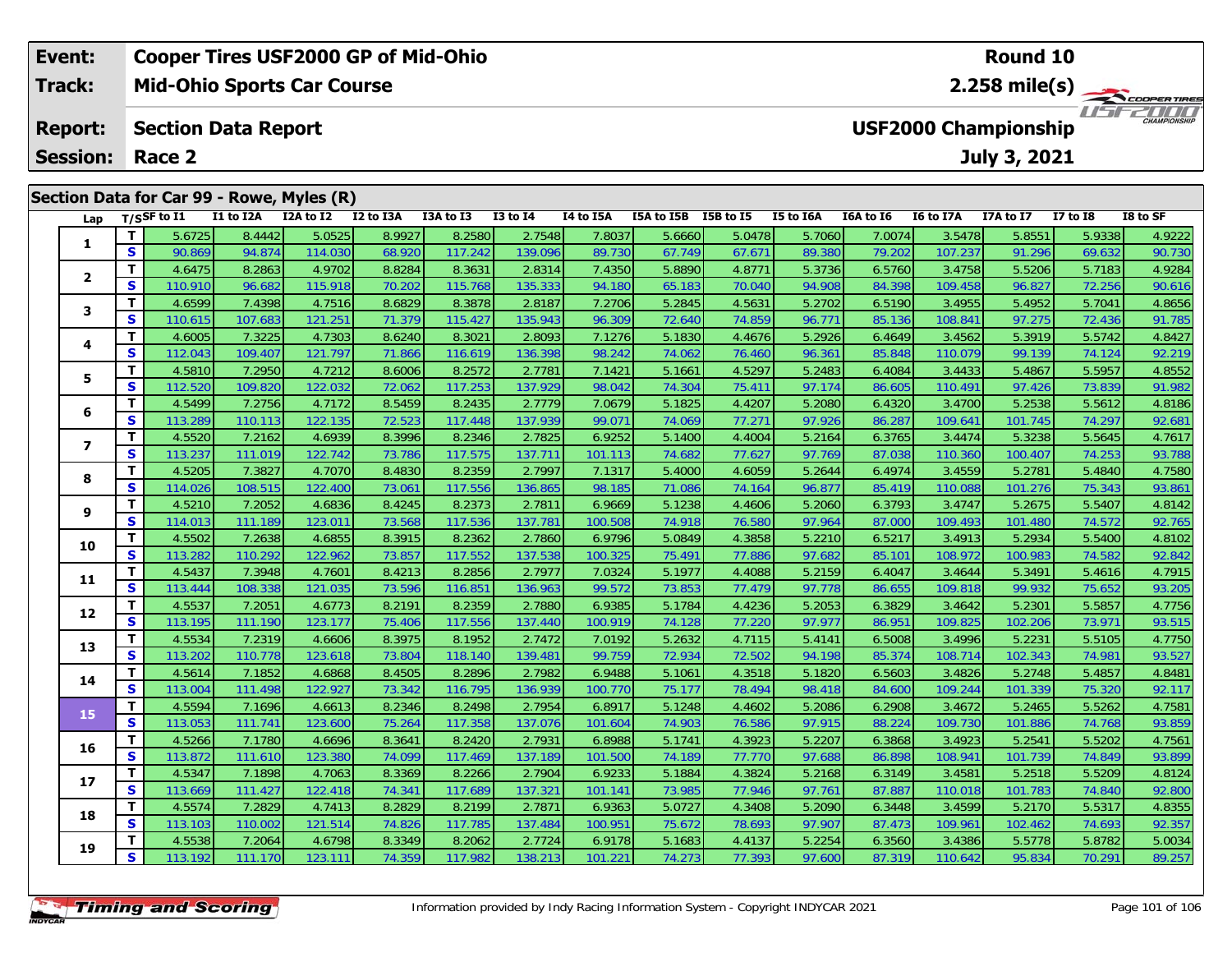| Event:                 | <b>Cooper Tires USF2000 GP of Mid-Ohio</b> | Round 10                                                      |
|------------------------|--------------------------------------------|---------------------------------------------------------------|
| Track:                 | <b>Mid-Ohio Sports Car Course</b>          | $2.258$ mile(s)                                               |
| <b>Report:</b>         | Section Data Report                        | USF2000<br><b>CHAMPIONSHIP</b><br><b>USF2000 Championship</b> |
| <b>Session: Race 2</b> |                                            | July 3, 2021                                                  |

|                         |                                                    | Section Data for Car 99 - Rowe, Myles (R) |          |
|-------------------------|----------------------------------------------------|-------------------------------------------|----------|
|                         | Lap T/SLap                                         |                                           | PO to SF |
| $\mathbf{1}$            | $\overline{1}$                                     | 90.6645                                   | 147.7528 |
|                         | $\mathbf{s}$                                       | 89.658                                    | 51.531   |
| $\mathbf{2}$            | $\overline{\mathbf{r}}$<br>$\mathbf{s}$            | 87.7207<br>92.667                         |          |
|                         | $\overline{r}$                                     | 85.2085                                   |          |
| 3                       | $\overline{\mathbf{s}}$                            | 95.399                                    |          |
|                         | $\mathbf T$                                        | 84.1894                                   |          |
| 4                       | $\mathbf{s}$                                       | 96.554                                    |          |
| 5                       | $\mathbf{T}$                                       | 84.1086                                   |          |
|                         | $\overline{\mathbf{s}}$                            | 96.646                                    |          |
| 6                       | $\overline{\mathbf{r}}$                            | 83.5247                                   |          |
|                         | $\overline{\mathbf{s}}$                            | 97.322                                    |          |
| $\overline{\mathbf{z}}$ | $\overline{\mathbf{r}}$<br>$\overline{\mathbf{s}}$ | 83.0347<br>97.896                         |          |
|                         | $\overline{1}$                                     | 84.0042                                   |          |
| 8                       | $\overline{\mathbf{s}}$                            | 96.767                                    |          |
|                         | $\overline{\mathsf{r}}$                            | 83.0864                                   |          |
| 9                       | $\overline{\mathbf{s}}$                            | 97.836                                    |          |
| 10                      | $\mathbf T$                                        | 83.2411                                   |          |
|                         | $\overline{\mathbf{s}}$                            | 97.654                                    |          |
| $11$                    | $\mathbf{T}$                                       | 83.5293                                   |          |
|                         | $\mathbf{s}$                                       | 97.317                                    |          |
| $12$                    | $\overline{\mathbf{r}}$<br>$\overline{\mathbf{s}}$ | 82.8634                                   |          |
|                         | $\mathbf T$                                        | 98.099<br>83.7028                         |          |
| 13                      | $\overline{\mathbf{s}}$                            | 97.115                                    |          |
|                         | $\overline{\mathbf{r}}$                            | 83.2119                                   |          |
| 14                      | $\overline{\mathbf{s}}$                            | 97.688                                    |          |
| 15                      | $\overline{1}$                                     | 82.6442                                   |          |
|                         | $\overline{\mathbf{s}}$                            | 98.359                                    |          |
| 16                      | $\mathbf T$                                        | 82.8688                                   |          |
|                         | $\mathbf{s}$                                       | 98.092                                    |          |
| 17                      | $\mathbf{T}$<br>$\overline{\mathbf{s}}$            | 82.8537<br>98.110                         |          |
|                         | $\mathbf{T}$                                       | 82.8192                                   |          |
| 18                      | $\overline{\mathbf{s}}$                            | 98.151                                    |          |
|                         | $\mathbf T$                                        | 83.7327                                   |          |
| 19                      | $\mathbf{s}$                                       | 97.080                                    |          |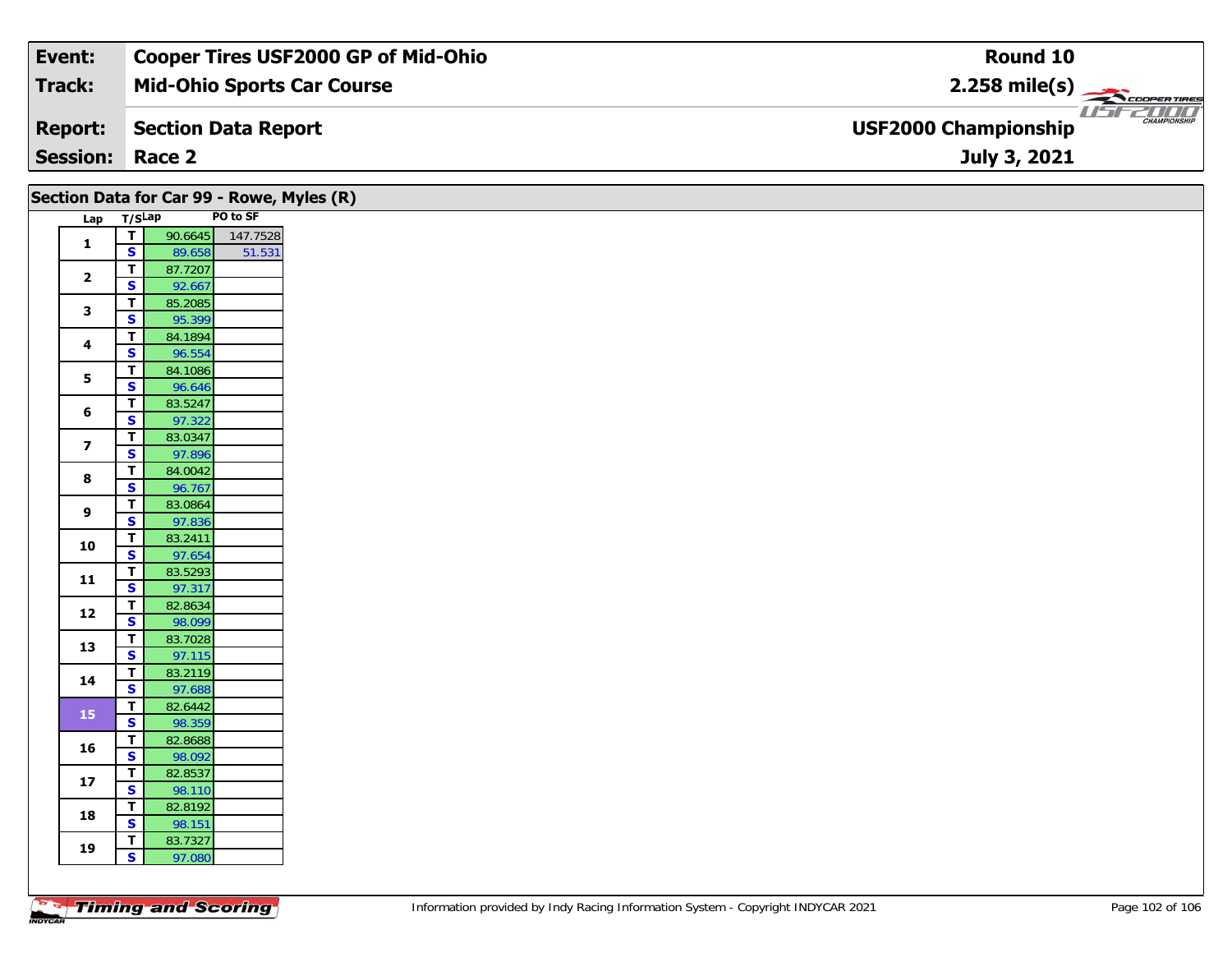| Event:                                    | <b>Cooper Tires USF2000 GP of Mid-Ohio</b> | Round 10                                           |  |  |  |  |  |
|-------------------------------------------|--------------------------------------------|----------------------------------------------------|--|--|--|--|--|
| Track:                                    | <b>Mid-Ohio Sports Car Course</b>          |                                                    |  |  |  |  |  |
| <b>Report:</b>                            | <b>Section Data Report</b>                 | <b>CHAMPIONSHIP</b><br><b>USF2000 Championship</b> |  |  |  |  |  |
| <b>Session: Race 2</b>                    |                                            | July 3, 2021                                       |  |  |  |  |  |
| Section Data for Car 99 - Rowe, Myles (R) |                                            |                                                    |  |  |  |  |  |

| Lap | T/SSF to I1 | I1 to I2A | I2A to I2               | I2 to I3A | I3A to I3 | <b>I3 to I4</b> | I4 to I5A | I5A to I5B | I5B to I5       | I5 to I6A | I6A to I6 | I6 to I7A       | I7A to I7 | $I7$ to $I8$ | I8 to SF |
|-----|-------------|-----------|-------------------------|-----------|-----------|-----------------|-----------|------------|-----------------|-----------|-----------|-----------------|-----------|--------------|----------|
| 20  | 1.5826      | .47101/   | $4.8085$ $\blacksquare$ | 14.9543   | 9.1089    | 2.8946          | 8.0534    | 5.4473     | 1.5475          | 5.3016    | 6.5406 l  | 3.4882 <b>1</b> | 5.46631   | 5.6505       | 4.8742   |
|     | 12.481'     |           | 19.816                  |           | 106.2901  | 132.378         | 86.948    |            | 75.116          | 96.197    |           | 109.069         | 97.789    | 73.123       | 91.62.   |
|     | .69701      | 7.5521    | 4.8765                  | 10.0279   | 12.1092   | 4.11731         | 9.8294    | 6.4617     | 5.3480 <b>l</b> |           |           |                 |           |              |          |
| 21  | 09.7411     | 106.081   | 18.145                  | 61.805    | 79.954    | 93.0661         |           | 59.406     | 53.873          |           |           |                 |           |              |          |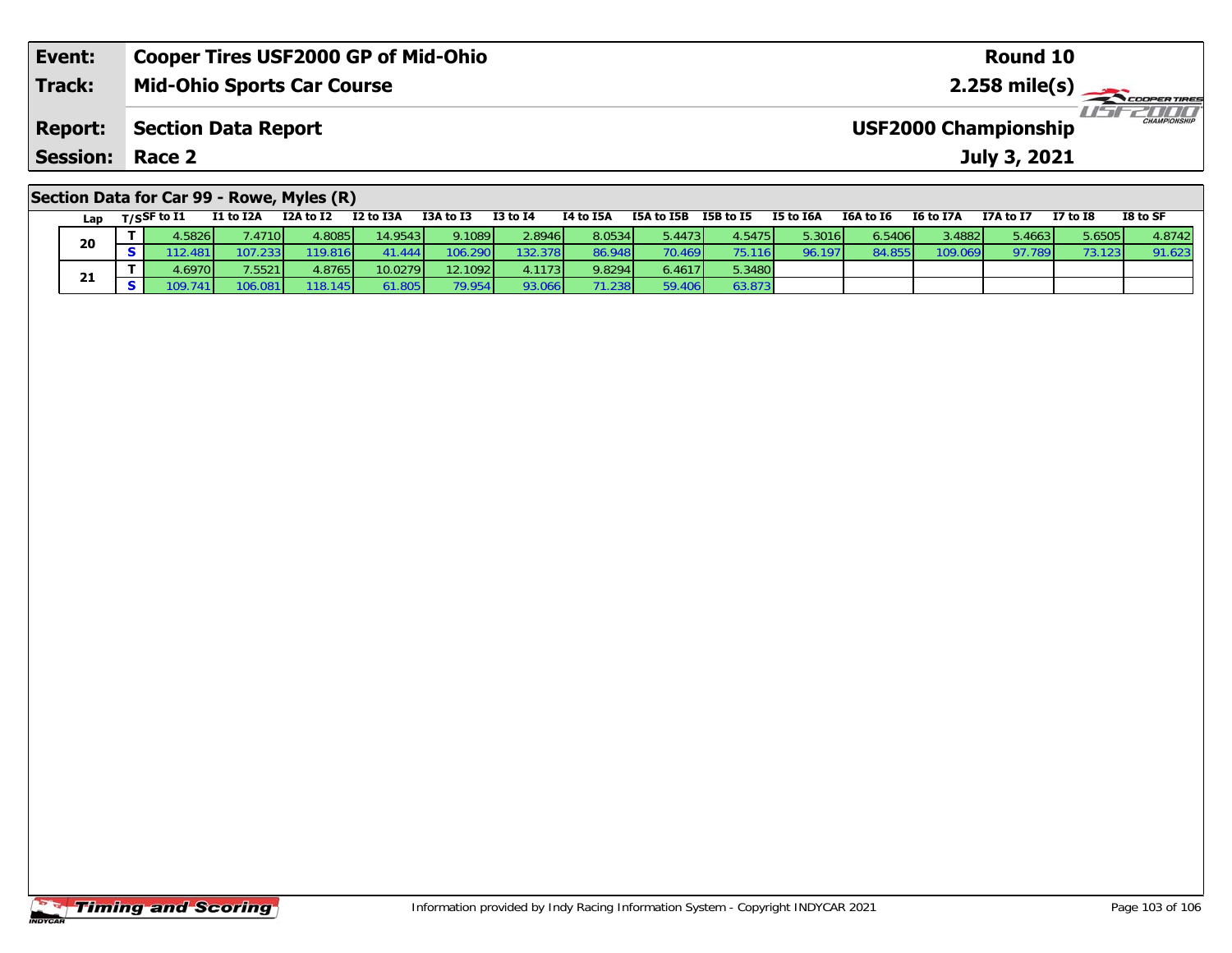| Event:                                    | <b>Cooper Tires USF2000 GP of Mid-Ohio</b> | Round 10                                           |  |  |  |  |  |
|-------------------------------------------|--------------------------------------------|----------------------------------------------------|--|--|--|--|--|
| <b>Track:</b>                             | <b>Mid-Ohio Sports Car Course</b>          | $2.258$ mile(s)                                    |  |  |  |  |  |
| <b>Report:</b>                            | <b>Section Data Report</b>                 | <b>CHAMPIONSHIP</b><br><b>USF2000 Championship</b> |  |  |  |  |  |
| <b>Session: Race 2</b>                    |                                            | July 3, 2021                                       |  |  |  |  |  |
| Section Data for Car 99 - Rowe, Myles (R) |                                            |                                                    |  |  |  |  |  |

# **Timing and Scoring**

Lap T/S<sup>Lap</sup> PO to SF

**d**  $\overline{\textbf{S}}$  93.1895<br>**S** 87.229

**20**

21  $\frac{1}{s}$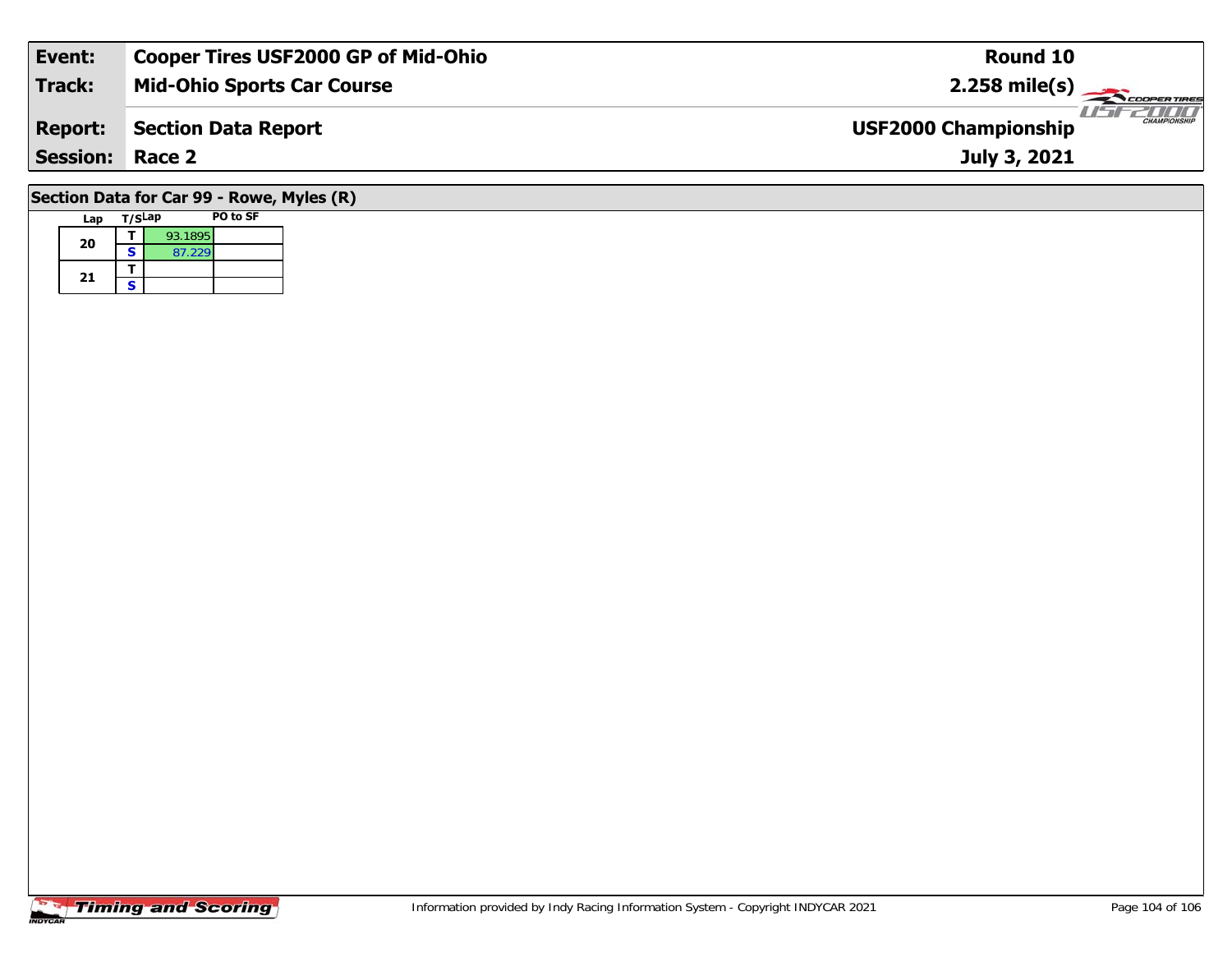